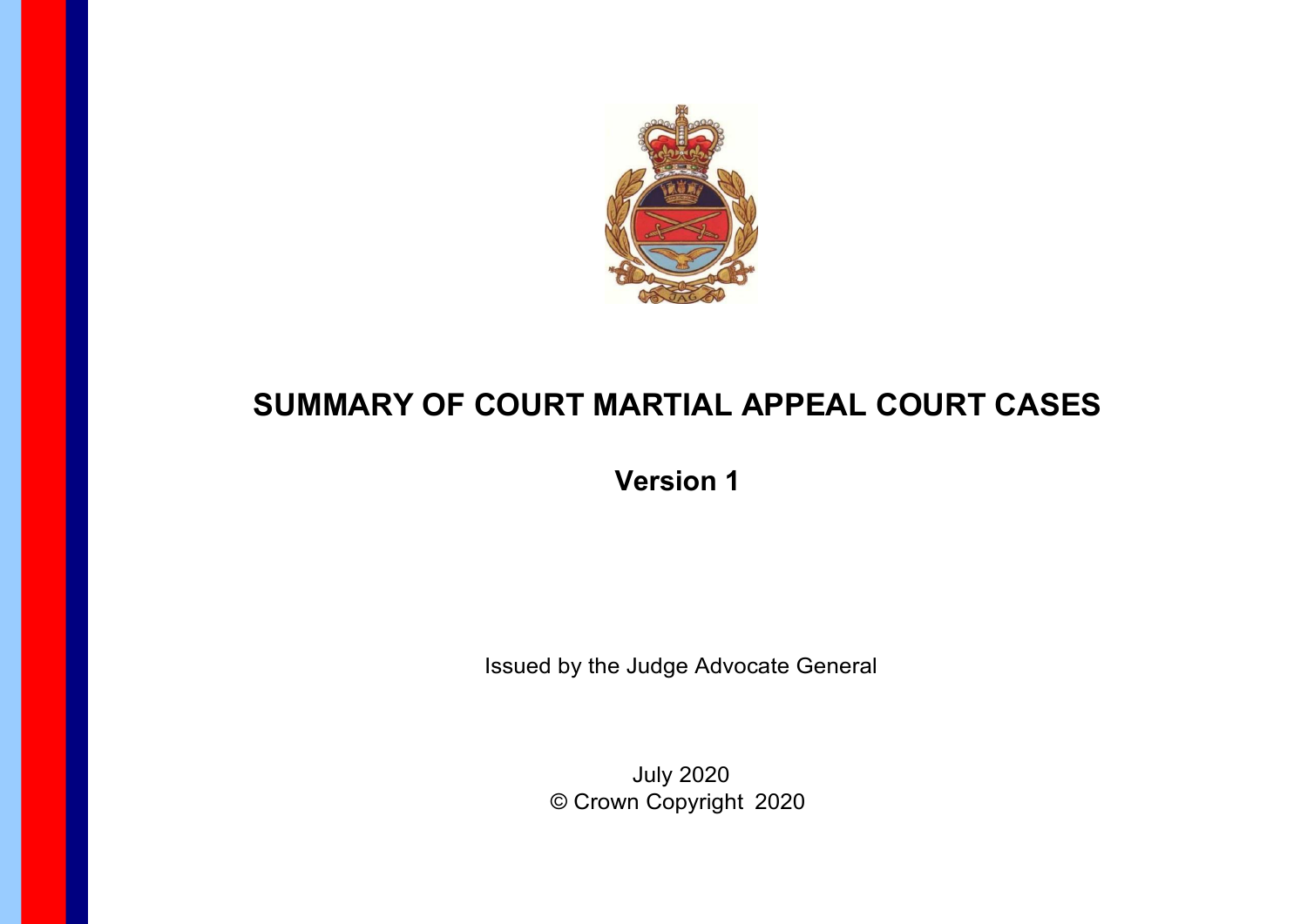## **LIST OF COURT MARTIAL APPEAL COURT AUTHORITIES FROM THE COMING INTO FORCE OF THE ARMED FORCES ACT 2006 ON 1 OCTOBER 2009 AND OTHER AUTHORITIES REFERRED TO IN THE SERVICE SENTENCING GUIDE VERSION 6.**

| AG's Ref 32 of 2015 R v Salisbury, CMAC                   | [2015] EWCA Crim 1110.                |
|-----------------------------------------------------------|---------------------------------------|
| <b>R v Armstrong MC CMAC</b>                              | [2011] EWCA Crim 3248 and [2012] EWCA |
|                                                           | <b>Crim 83.</b>                       |
| <b>R v Ashworth CMAC</b>                                  | [2015] EWCA Crim 1737.                |
| <b>R v Auld CMAC</b>                                      | [2012] EWCA Crim 2097.                |
| <b>R v Bagnall CMAC</b>                                   | [2019] EWCA Crim 2458.                |
| <b>R v Bailey CMAC</b>                                    | [2019] EWCA Crim 372.                 |
| <b>R v Birch CMAC</b>                                     | [2011] EWCA Crim 46                   |
| <b>Blackman</b>                                           |                                       |
| <b>Sub nom R v Marine A and ors,</b>                      |                                       |
| in re Guardian News and Media and ors,                    |                                       |
| <b>Marine A and ors v Judge Advocate General CMAC</b>     |                                       |
| and QBD Divisional Court                                  | [2013] EWCA Crim 2367.                |
| R v Blackman, BBC, ITN, Times Newspapers Ltd              |                                       |
| <b>British Sky Broadcasting, Guardian News and</b>        |                                       |
| <b>Media, Associated Newspapers Ltd and MoD CMAC</b>      | [2017] EWCA Crim 326.                 |
| <b>R v Blackman v Secretary of State for Defence CMAC</b> | [2014] EWCA Crim 1029.                |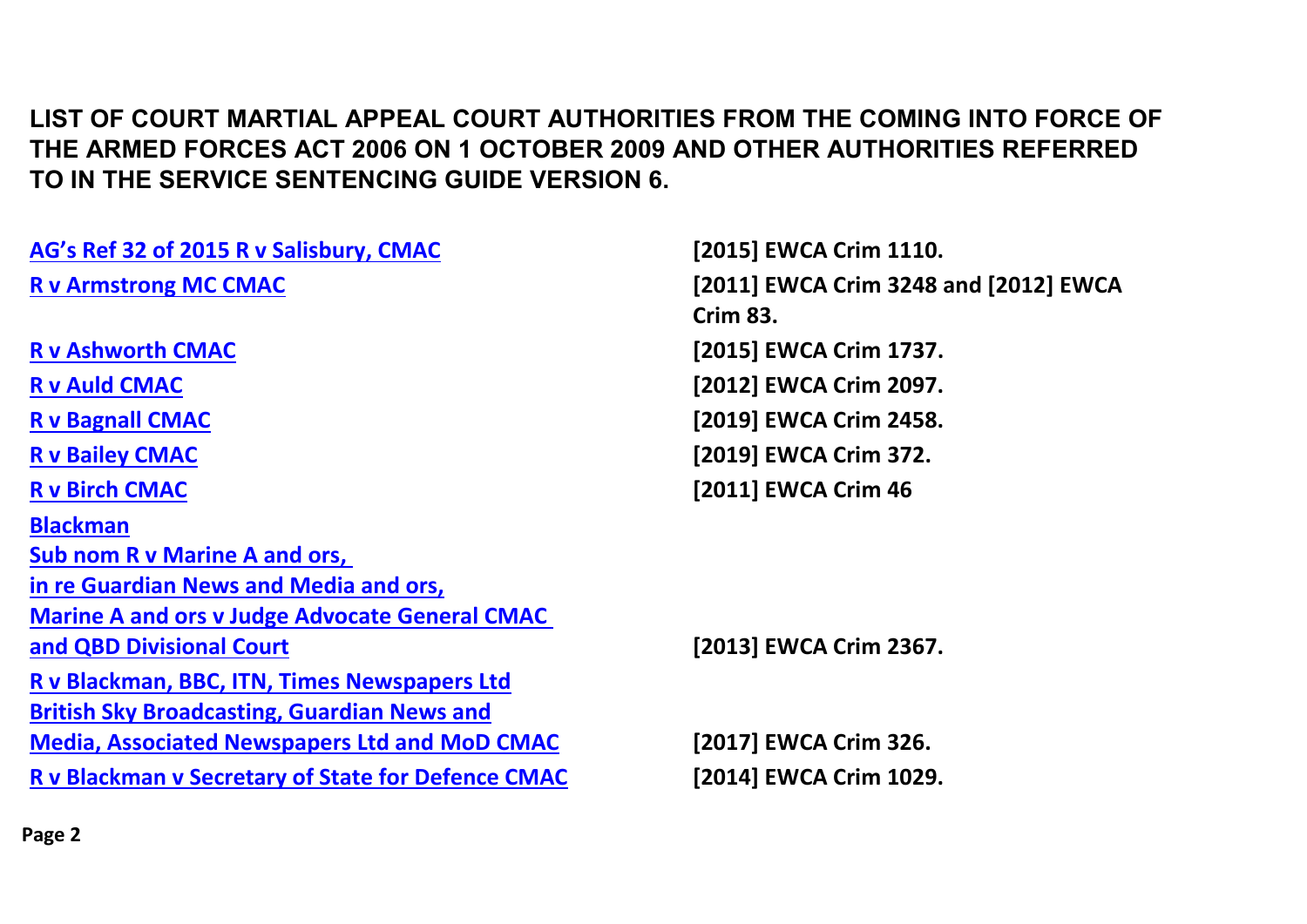**[R v Blackman CMAC](#page-26-0) [2017] EWCA Crim 190 [R v Blackman CMAC](#page-32-0) [2017] EWCA Crim 325. [R v Bowler and Darbyshire, CMAC](#page-35-0) [2013] EWCA Crim 2643. [R v Boyd ,Hastie, Spear and ors CMAC,](#page-36-0) [2001] WL 14914 and on appeal to the House of Lords, sub nom R v Spear and ors [2002] UKHL 31. [R v Bradshaw CMAC](#page-37-0) [2012] EWCA Crim 312. [R v Calverly CMAC](#page-39-0) [2014] EWCA Crim 1738. [R v Capill CMAC](#page-41-0) [2011] EWCA Crim 1472. [R v Cava CMAC](#page-42-0) [2011] EWCA Crim 671. [R v Cheeseman CMAC](#page-44-0) [2019] EWCA Crim 149. [R v Chin-Charles and Cullen, CA \(Criminal Division\)](#page-45-0) [2019] EWCA Crim 1140. [R v Coleman CMAC](#page-46-0) [2017] EWCA Crim 2346. [R v Cooney, Wood and Allam CMAC](#page-48-0) [1999] 2 Cr App R 428. [Cooper v UK ECHR](#page-49-0) [2003] ECHR 686, see, below, Grieves v UK, [R v Cosgrove CMAC](#page-54-0) [2011] EWCA Crim 764. [Cox v Army Council HL](#page-55-0) [1963]AC 48. [R v Cross CMAC](#page-56-0) [2010] EWCA Crim 3273. R v Cruise- [Taylor CMAC](#page-57-0) [2019] EWCA Crim 1697. [R v Dickson CMAC](#page-59-0) [2012] EWCA Crim 2020.**

**decided on the same day.**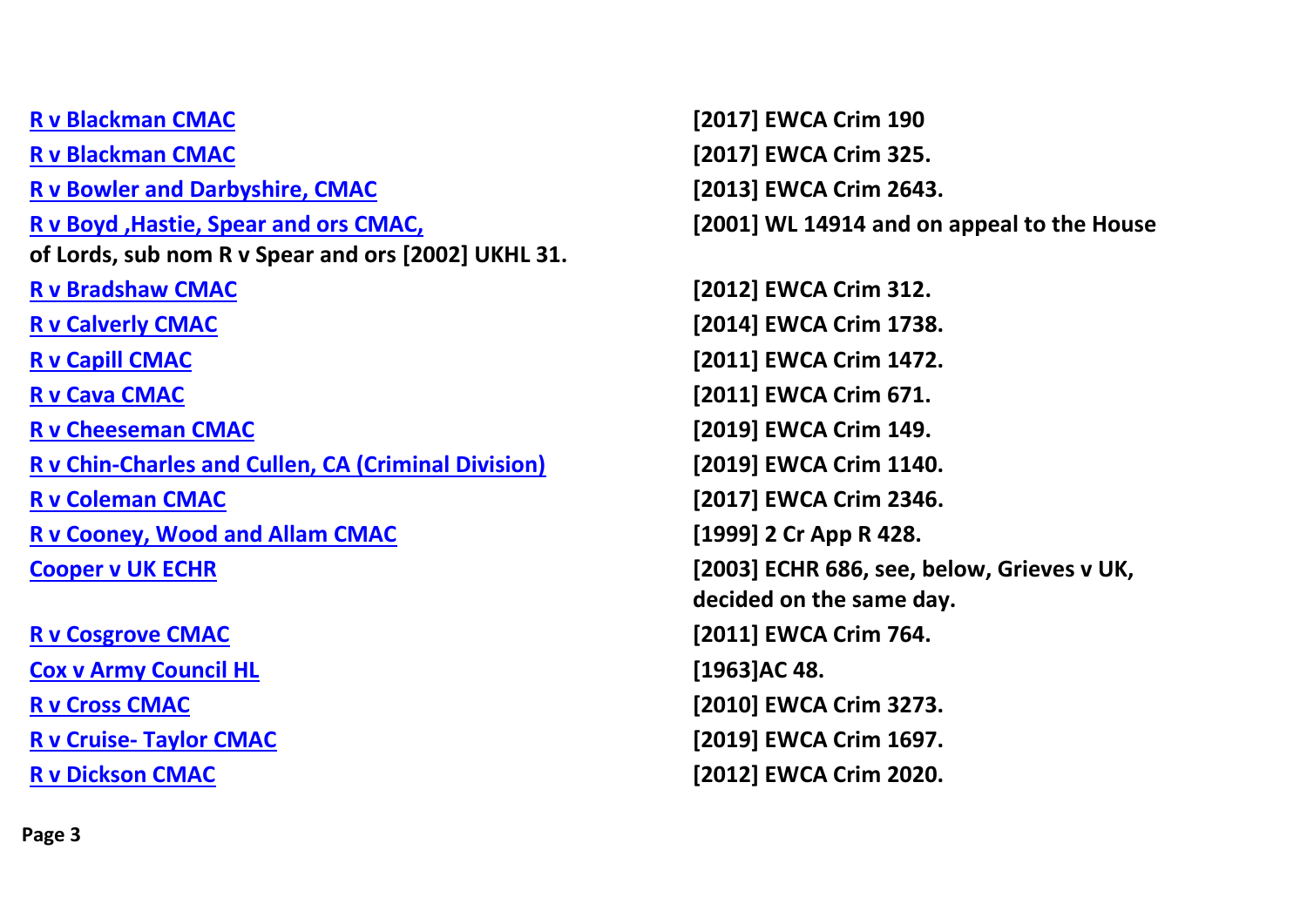**[R v Dodman CMAC](#page-60-0) [1998] 2 Cr App R 338. [R v Douglas CMAC](#page-62-0) [2019] EWCA Crim 1087. [R v Downing CMAC](#page-64-0) [2010] EWCA Crim 739. [Engel and ors v Netherlands](#page-65-0) [1979-80] 1 EHRR 647. [R v Evans, CA \(Criminal Division\)](#page-68-0) [2019] EWCA Crim 2358. [R v Farrell CMAC](#page-69-0) [2017] EWCA Crim 1547. [Findlay v UK ECHR](#page-70-0) [1997] 24 ECHR 22107/93. [R v Foley CMAC](#page-72-0) [2012] EWCA Crim 71. [R v Garry CMAC](#page-73-0) [2014] EWCA Crim 2534. [R v Glenton CMAC](#page-75-0) [2010] EWCA Crim 930. [R v Gray CMAC](#page-77-0) [2012] EWCA Crim 252. [Gunn v Service Prosecuting Authority CMAC](#page-80-0) [2019] EWCA Crim 1470.** 

**[R v Jones and Miszczak, CA \(Criminal Division\)](#page-87-0) [2019] EWCA Crim 1570.**

**[Grieves v UK ECHR](#page-78-0) [2003] ECHR 688. See Cooper decided on the same day. [R v H CMAC](#page-81-0) [2018] EWCA CRIM 1984. [R v H and J CMAC](#page-82-0) [2019] EWCA Crim 1863. [R v Henderson CMAC](#page-83-0) [2014] EWCA Crim 209. [R v Heslop CMAC](#page-85-0) [2016] EWCA Crim 1951. [R v Knock CMAC](#page-88-0) [2014] EWCA Crim 1986.**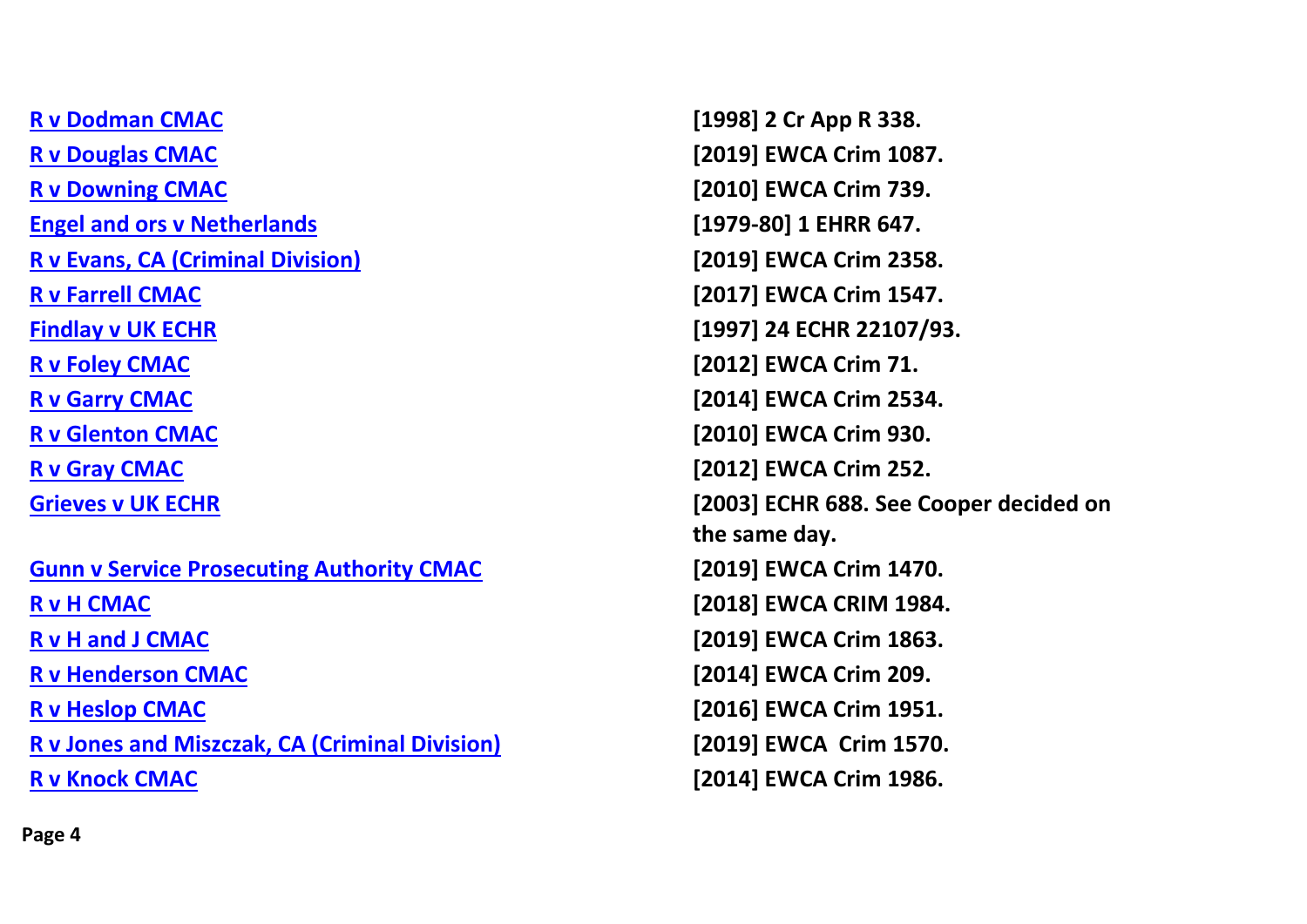**[R v Martin CMAC](#page-96-0) [2007] EWCA Crim 3377. [R v Mckendry CMAC](#page-97-0) [2001] EWCA Crim 578. [R v Melia CMAC](#page-98-0) [2018] EWCA Crim 602. [R v Moffat CMAC](#page-99-0) [2014] EWCA Crim 332. [Morris v UK ECHR](#page-101-0) [2002] ECHR 162. [R v Mulgrew and Richards CMAC](#page-102-0) [2012] EWCA Crim 2008. [R v Ndi CMAC](#page-103-0) [2019] EWCA Crim 79. [R v Nightingale CMAC appeal sentence](#page-104-0) [2012] EWCA Crim 2734.** Guilty plea quashed as a nulity **EXEC 2013** EWCA Crim 405. **[R v Owen CMAC](#page-106-0) [2013] EWCA Crim 2385. [R v PS, Abdi Dahar and CF, CA \(Criminal Division\)](#page-107-0) [2019] EWCA Crim 2286. [R v Price and Bell CMAC](#page-113-0) [2014] EWCA Crim 229. [R v Rabouhi CMAC](#page-119-0) [2014] EWCA Crim 1517. [R v Rea CMAC](#page-120-0) [2019] EWCA Crim 1248. [R v Rheines CMAC](#page-121-0) [2011] EWCA Crim 2397. [R v Robinson CMAC](#page-122-0) [2014] EWCA Crim 1601.** 

**[R v Love CMAC](#page-91-0) [1998] 1 Cr App R 458. [R v Limbu CMAC](#page-89-0) [2012]EWCA Crim 816. [R v Lyons CMAC](#page-92-0) [2011] EWCA Crim 3197. [2011] EWCA Crim 2808.**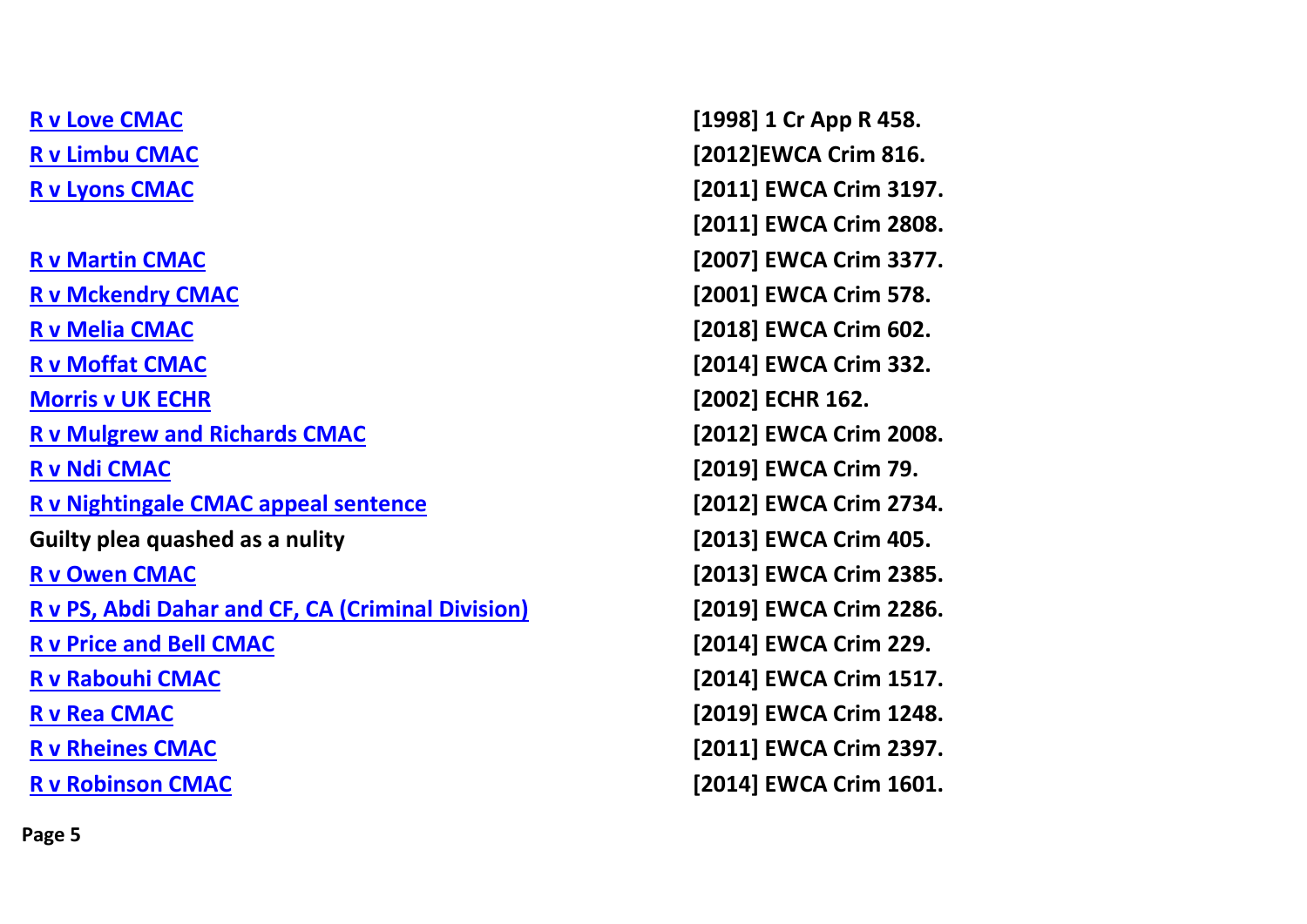## **[R v SS, RL, JT and IT. Interlocutory Appeal CMAC](#page-123-0) Unreported, CMAC references 2015 03632/**

**[R v S CMAC](#page-125-0) [2013] EWCA Crim 2579. [R v Sadole](#page-124-0) CMAC [2019] EWCA Crim 915. [R v Sharratt CMAC](#page-126-0) [2013] EWCA Crim 2002. [R v Simm and Tennet CMAC](#page-127-0) [2016] EWCA Crim 1449. [R v Smart CMAC](#page-128-0) [2011] EWCA 2738. [R v Stables CMAC](#page-129-0) [2010] EWCA Crim 2405. R v Summers CMAC [2012] EWCA Crim 2073. [R v Townshend CMAC](#page-131-0) [2018] EWCA Crim 430. [R v Twaite CMAC](#page-133-0) [2010] EWCA Crim 2973. [R v Wetherall CMAC](#page-135-0) [2011] EWCA Crim 990. [R v Wilby CMAC](#page-136-0) [2013] EWCA Crim 1417.**

**B3, 2015 03634 /B3, 2015 03635/ B3 and 2015 03636/B3 [R v Wright-Stainton CMAC](#page-137-0) [2011] EWCA Crim 2131.**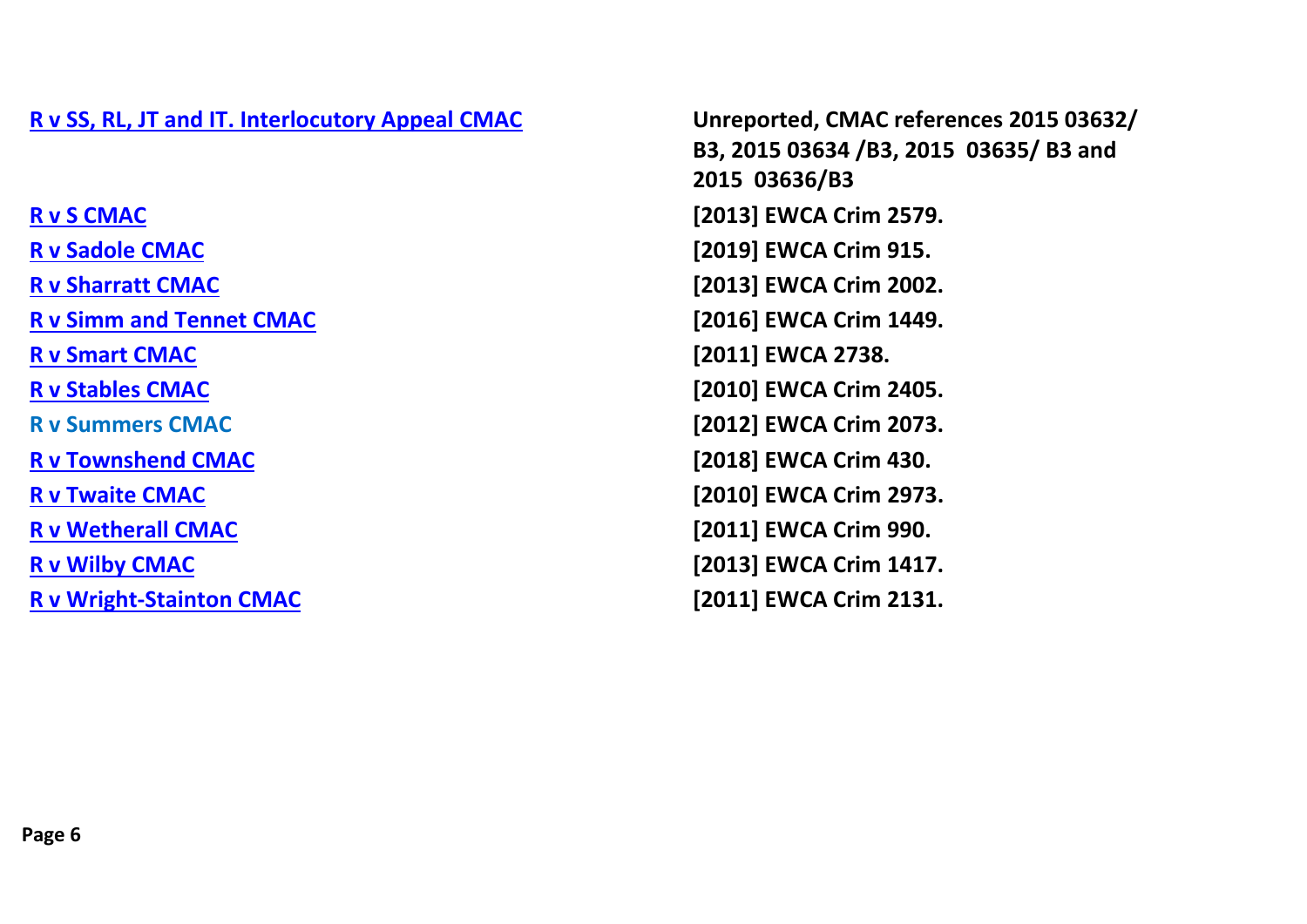<span id="page-6-0"></span>

| AG's Ref 32<br>of 2015.<br>CMAC.                                                   | Date of judgment:<br>3 6 2015.                                                                                                             | <b>Coram: Levison</b><br>P. Parker J and<br>Stewart J.                                                                                                                                                                                                                                                                                                            | JA at first instance: Judge Peters                                                                                                                                                                                                                                                                                                                                                                                                                                                                                                                                                                                                                                                                                                                                                                                                                                                                                                                                                                                                                                                                                                                                                                                                                                                                                                                                                                                                                                                                                                |
|------------------------------------------------------------------------------------|--------------------------------------------------------------------------------------------------------------------------------------------|-------------------------------------------------------------------------------------------------------------------------------------------------------------------------------------------------------------------------------------------------------------------------------------------------------------------------------------------------------------------|-----------------------------------------------------------------------------------------------------------------------------------------------------------------------------------------------------------------------------------------------------------------------------------------------------------------------------------------------------------------------------------------------------------------------------------------------------------------------------------------------------------------------------------------------------------------------------------------------------------------------------------------------------------------------------------------------------------------------------------------------------------------------------------------------------------------------------------------------------------------------------------------------------------------------------------------------------------------------------------------------------------------------------------------------------------------------------------------------------------------------------------------------------------------------------------------------------------------------------------------------------------------------------------------------------------------------------------------------------------------------------------------------------------------------------------------------------------------------------------------------------------------------------------|
| Charges: Four<br>charges of sexual<br>activity with a<br>child, s9(1) SOA<br>2003. | Sentence: 2<br>years<br>imprisonment<br>concurrent on<br>each count,<br>suspended for<br>two years.<br>Sexual Harm<br>Prevention<br>Order. | Facts: The Appellant<br>was a 28- year-old<br>dependent wife, of<br>good character,<br>employed as a bus<br>monitor, who having<br>had sexual<br>intercourse with C's<br>brother then 17, had<br>unprotected sexual<br>intercourse with C<br>when he was 13 and<br>14, despite two<br>warnings from the<br>police. She blamed C<br>for forcing himself on<br>her. | Judgment: the duty to follow/ have regard to the Sentencing Council Guidelines<br>identical at CM and CC.<br>This was a 1A case under the Sentencing Council guidelines as there was penile<br>penetration which put the case in the highest category of harm and it was in the<br>top bracket for culpability as alcohol was used to facilitate the offences, there<br>was grooming, planning and a breach of trust. Mitigation: good character, two<br>young children, G pleas and delay.<br>Section 125 (1) Coroners and Justice Act 2009 provides that the civilian courts<br>should "follow" the SG Guidelines unless it "would be contrary to the interests<br>of justice to do so" and s259 of the Armed Forces Act 2006 provides that the<br>court "should have regard" to the Guidelines. As service personnel and their<br>families should be in no better or worse position than they would be before the<br>civilian courts, the CM should be bound to follow the guidelines unless the<br>interests of justice require otherwise.<br>Comment: presumably under s259(2) where not following the guidelines can be<br>justified by any features of service life or the service disciplinary system<br>relevant to the case.<br>The starting point should have been significantly higher than the five-year start-<br>point in the Guidelines. Having regard to double jeopardy and the fact that the<br>Appellant now has to face custody, then three years was the least possible<br>sentence the court could impose. |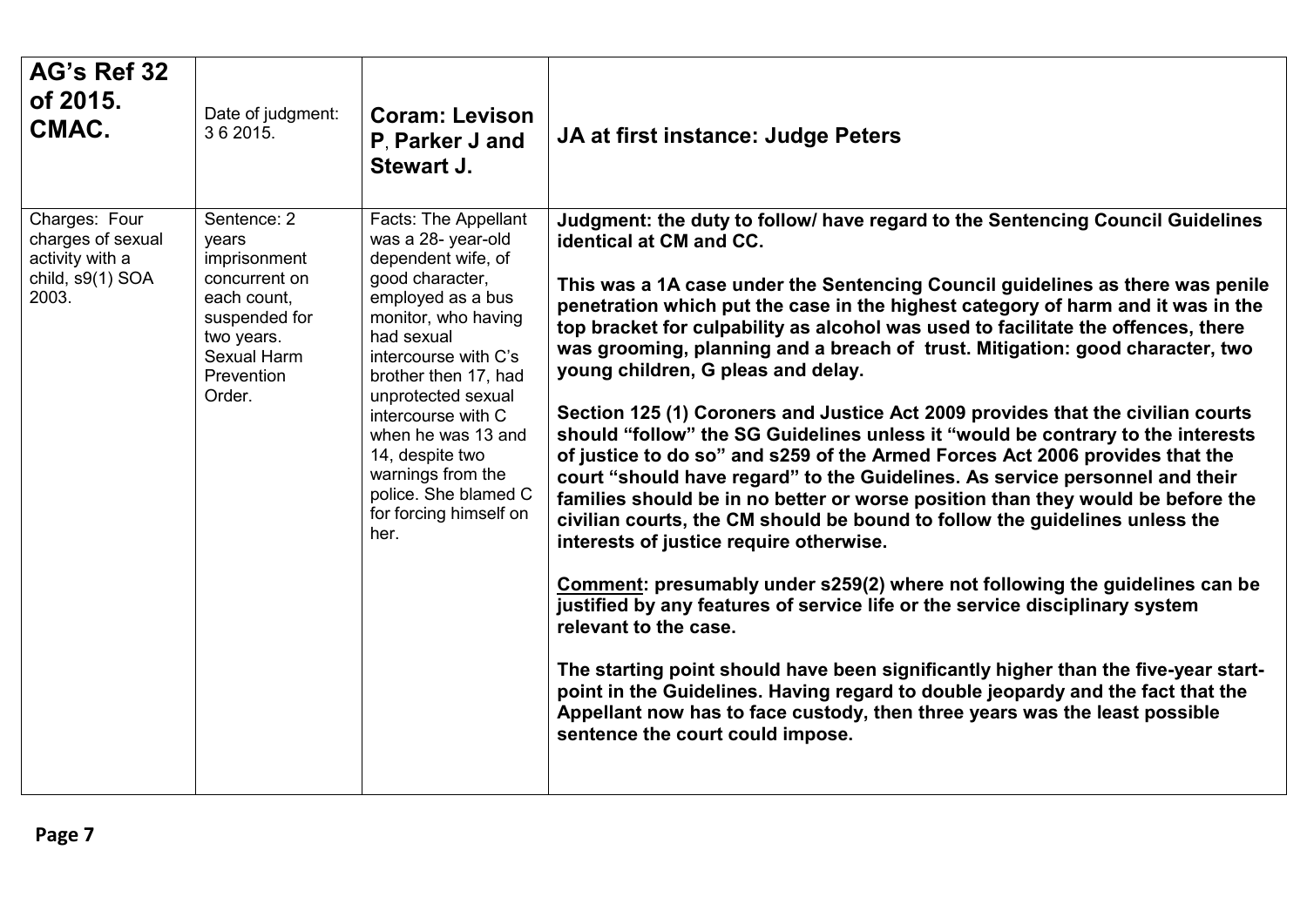<span id="page-7-0"></span>

| R <sub>v</sub>                                                                                                                                                                                                                                                                                        |                                                  | <b>Coram: Thomas</b>                                                                                                                                                                                                                                                                                                                                                                                                                                                                                                                                                                                                                                                                                                 | JA at first instance Judge Hill.                                                                                                                                                                                                                                                                                                                                                                                                                                                                                                                                                                                                                                                                                                                                                                                                                                                                                                                                                                                                                                                                                                                                                                                                                                                                                                                                                                                                                                                                                                                                                                                                                                                                                                                                                                   |
|-------------------------------------------------------------------------------------------------------------------------------------------------------------------------------------------------------------------------------------------------------------------------------------------------------|--------------------------------------------------|----------------------------------------------------------------------------------------------------------------------------------------------------------------------------------------------------------------------------------------------------------------------------------------------------------------------------------------------------------------------------------------------------------------------------------------------------------------------------------------------------------------------------------------------------------------------------------------------------------------------------------------------------------------------------------------------------------------------|----------------------------------------------------------------------------------------------------------------------------------------------------------------------------------------------------------------------------------------------------------------------------------------------------------------------------------------------------------------------------------------------------------------------------------------------------------------------------------------------------------------------------------------------------------------------------------------------------------------------------------------------------------------------------------------------------------------------------------------------------------------------------------------------------------------------------------------------------------------------------------------------------------------------------------------------------------------------------------------------------------------------------------------------------------------------------------------------------------------------------------------------------------------------------------------------------------------------------------------------------------------------------------------------------------------------------------------------------------------------------------------------------------------------------------------------------------------------------------------------------------------------------------------------------------------------------------------------------------------------------------------------------------------------------------------------------------------------------------------------------------------------------------------------------|
| <b>Armstrong</b><br>MC.<br>Charges: Four<br>charges of<br>conduct to the<br>prejudice of good<br>order and military<br>discipline<br>contrary to s 69<br>Army Act 1955<br>now re-enacted<br>in materially<br>similar but<br>tri-service terms<br>in s19 AFA 2006<br>for offences after<br>31 10 2009. | Judgment<br>8 12 2011.<br>Prosecution<br>Appeal. | Ρ,<br><b>Griffith</b><br><b>Williams and</b><br>Coulson JJ.<br>Facts: Major<br>Armstrong MC was<br>subjected to an RMP<br>search of his quarter.<br>They recovered a<br>Glock 9mm pistol<br>which was damaged<br>and could not be<br>used but included<br>serviceable parts,<br>which he had<br>retained as a trophy<br>from Iraq, 56 rounds<br>of 5.56 ammunition<br>compatible with a<br>service rifle, five<br>rounds of 9mm<br>ammunition in a<br>service pistol<br>magazine both of<br>which had been<br>handed in by<br>soldiers, and 212<br>rounds of .22 ball<br>ammunition which he<br>had in his<br>possessions since he<br>was a Second<br>Lieutenant, a service<br>issue auto injector<br>with a dose of | Prosecution Appeal against a terminating ruling. The Judge Advocate was of the<br>view that civil offences should have been charged alleging offences under the<br>Firearms Act 1968, the Misuse of Drugs Act 1971 and the Official Secrets Act<br>1986. A trial took place and at the close of the Crown case, the Judge Advocate<br>ruled that there was no case to answer on any of the s69 counts.<br>The defence did not support the judge's ruling and the Attorney- General<br>appointed an amicus to support the judge's ruling that the matters could not be<br>regarded as conduct to the prejudice when no-one in the military community<br>knew of them. The court followed R v Dodman, where it was held that this<br>offence was proved if there was deliberate or reckless conduct that viewed<br>objectively was prejudicial, in that case, to RAF discipline, even if, as in Dodman,<br>no one knew that he was committing the offence until well after it had been<br>committed.<br>The CMAC did support the judge's view that s69 was not appropriate if there<br>were ordinary criminal offences that could have been charged save in<br>"exceptional circumstances". CMAC did not enlarge on what was exceptional<br>about this case. To use s69 where criminal offences were available "would be<br>outside the lawful exercise of the prosecutor's discretion". See R v Dodman in<br>this guide.<br>Comment: If a soldier has, for example, failed to hand in a small quantity of<br>ammunition it is perhaps more appropriate to charge him with a conduct offence<br>rather than an offence under the Firearms Act 1968, with the severe results that<br>may entail, as his conduct could be said to be a breach of discipline rather than<br>a serious criminal offence. |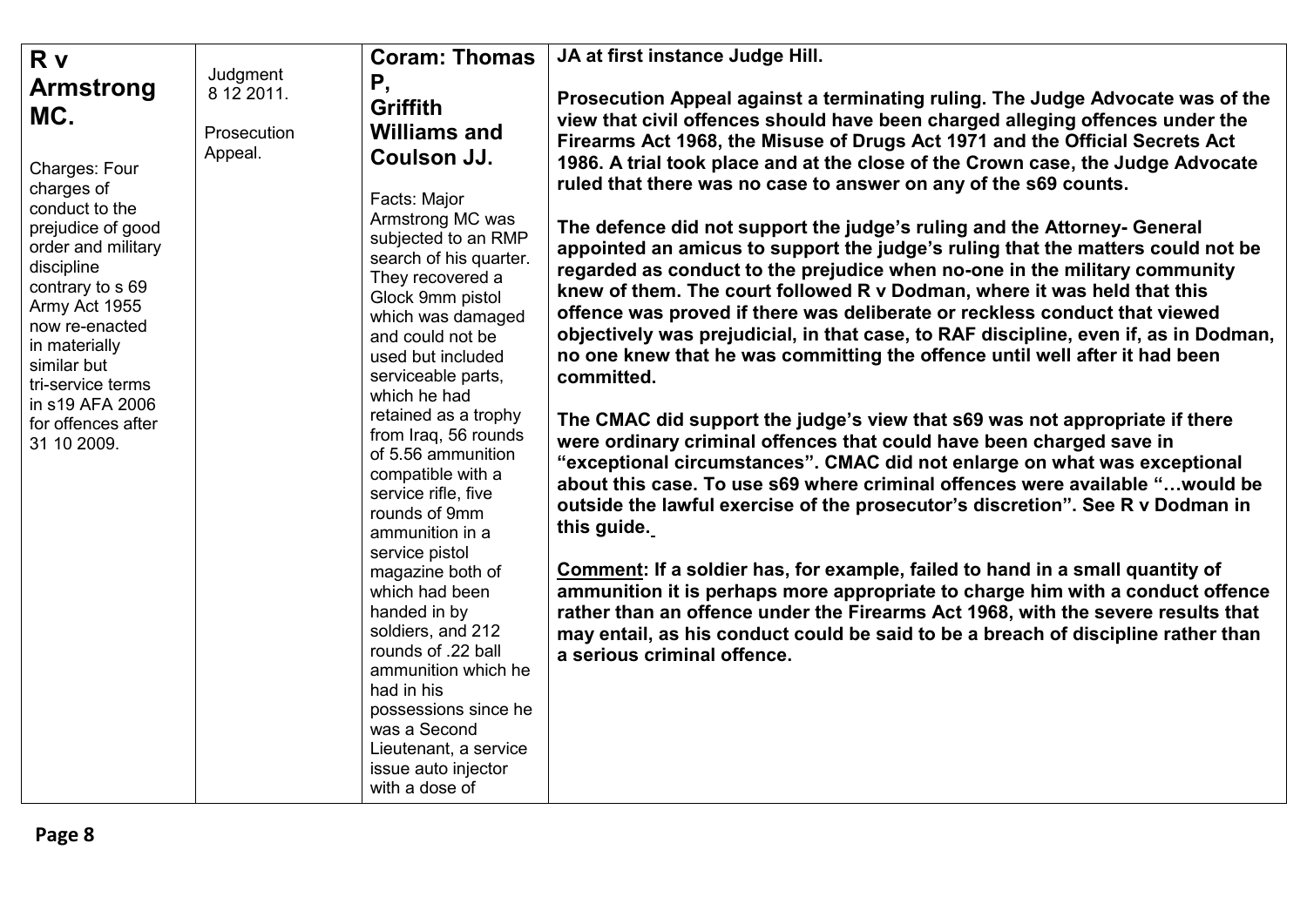|  | morphine in it, which<br>a soldier had handed<br>him in theatre, and<br>his own computer<br>with189 classified<br>documents on it<br>ranging up to Top<br>Secret. |  |  |
|--|-------------------------------------------------------------------------------------------------------------------------------------------------------------------|--|--|
|  |                                                                                                                                                                   |  |  |
|  |                                                                                                                                                                   |  |  |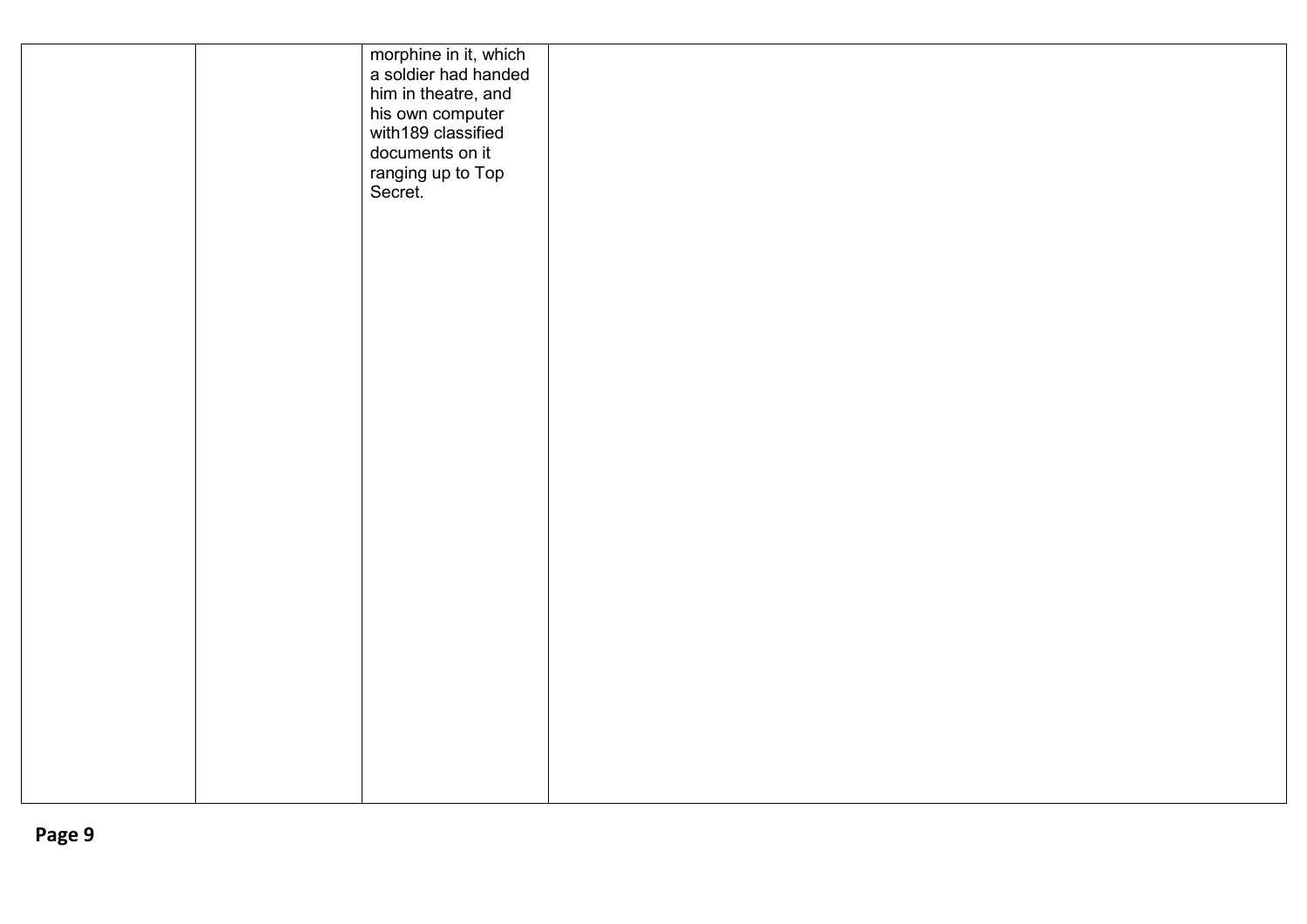<span id="page-9-0"></span>

| <b>R</b> v<br>Ashworth.                                                                                                                                                                                                                                                                                                                                                                                                                   | Date of<br>judgment:<br>18 6 2019.      | <b>Coram: Holroyd</b><br>LJ,<br><b>Simler and</b>                                                                                                                                                                                                                                                                                                                                                                                                                                                                                                                                                                                                                             | JA at first instance Judge Large.<br>Held: The CMAC approved paragraph 3.4.11 of Version 5 of "Guidance for                                                                                                                                                                                                                                                                                                                                                                                                                                                                                                                                                                                                                                                                                                                                                                          |  |
|-------------------------------------------------------------------------------------------------------------------------------------------------------------------------------------------------------------------------------------------------------------------------------------------------------------------------------------------------------------------------------------------------------------------------------------------|-----------------------------------------|-------------------------------------------------------------------------------------------------------------------------------------------------------------------------------------------------------------------------------------------------------------------------------------------------------------------------------------------------------------------------------------------------------------------------------------------------------------------------------------------------------------------------------------------------------------------------------------------------------------------------------------------------------------------------------|--------------------------------------------------------------------------------------------------------------------------------------------------------------------------------------------------------------------------------------------------------------------------------------------------------------------------------------------------------------------------------------------------------------------------------------------------------------------------------------------------------------------------------------------------------------------------------------------------------------------------------------------------------------------------------------------------------------------------------------------------------------------------------------------------------------------------------------------------------------------------------------|--|
| Davies JJ.<br>Sentence: 90<br>Charge: Racially<br>days' detention<br>aggravated<br>and reduced to<br><b>Facts: The Appellant</b><br>threatening,<br>the ranks.<br>abusive or<br>16 and at the time of<br>insulting words or<br>the offence was a<br>behaviour, s31(1)<br>Sergeant in 1 <sup>st</sup> Bn<br>(a) Crime and<br>The Rifles serving<br><b>Disorder Act</b><br>with the Army<br>1998.<br>Training Unit, Kenya.<br>A and another | (A) joined the army at<br>Sergeant were | Sentence in the Court Martial" in respect of the factors set out there which<br>should be taken into account in deciding whether to suspend a sentence of<br>detention. These are repeated unchanged in Version 6.<br>CMAC concluded that the sentence was neither wrong in principle nor<br>manifestly excessive as this was a disgraceful incident where, as the court put it<br>at paragraph 27, "a fellow soldier, doing his duty, had been publicly humiliated<br>on the grounds of his race."<br>The court, at paragraph 23, said that the Court Martial, " Is a specialist tribunal<br>and particular respect must be given to its judgments as to the significance of |                                                                                                                                                                                                                                                                                                                                                                                                                                                                                                                                                                                                                                                                                                                                                                                                                                                                                      |  |
|                                                                                                                                                                                                                                                                                                                                                                                                                                           |                                         | drinking in a bar<br>which was out of<br>bounds. At 23:15 a<br>Kenyan black NCO<br>told him to leave. At<br>03:30 when the patrol<br>returned he was still<br>there and the same<br>NCO again told him<br>to leave. A<br>threatened to knock<br>the NCO out, he then<br>said he would go but<br>then told the black<br>NCO that he was a<br>"fucking Kenyan",<br>who should not be<br>telling him what to do<br>and he was only<br>leaving because a<br>white Sergeant was<br>telling him to go.                                                                                                                                                                              | the military context of an offence and as to the implications for the service, as<br>well as the individual offender, of imposing particular sentences."<br>On the specialist/expert status of the Court Martial see also: R v Love, R v<br>Mckendry, R v Lyons, R v Rheines, R v Downing, R v Glenton, R v Capill, R v<br>Cross, R v Foley, R v Calverly, R v Coleman, R v Simm and Tennet, R v<br>Townshend, R v Ndi, R v Bagnell, R v Bailey and R v Cruise -Taylor, the citations<br>of which are set out above and these authorities are summarised in this Guide.<br>The cases of: R v Downing, R v Birch, R v Limbu, R v Price and Bell, R v<br>Townshend, and R v Ndi, also deal with the specialist/ expert nature of the Court<br>Martial when passing sentences of dismissal. All these authorities are<br>summarized in this guide and their citations are listed above. |  |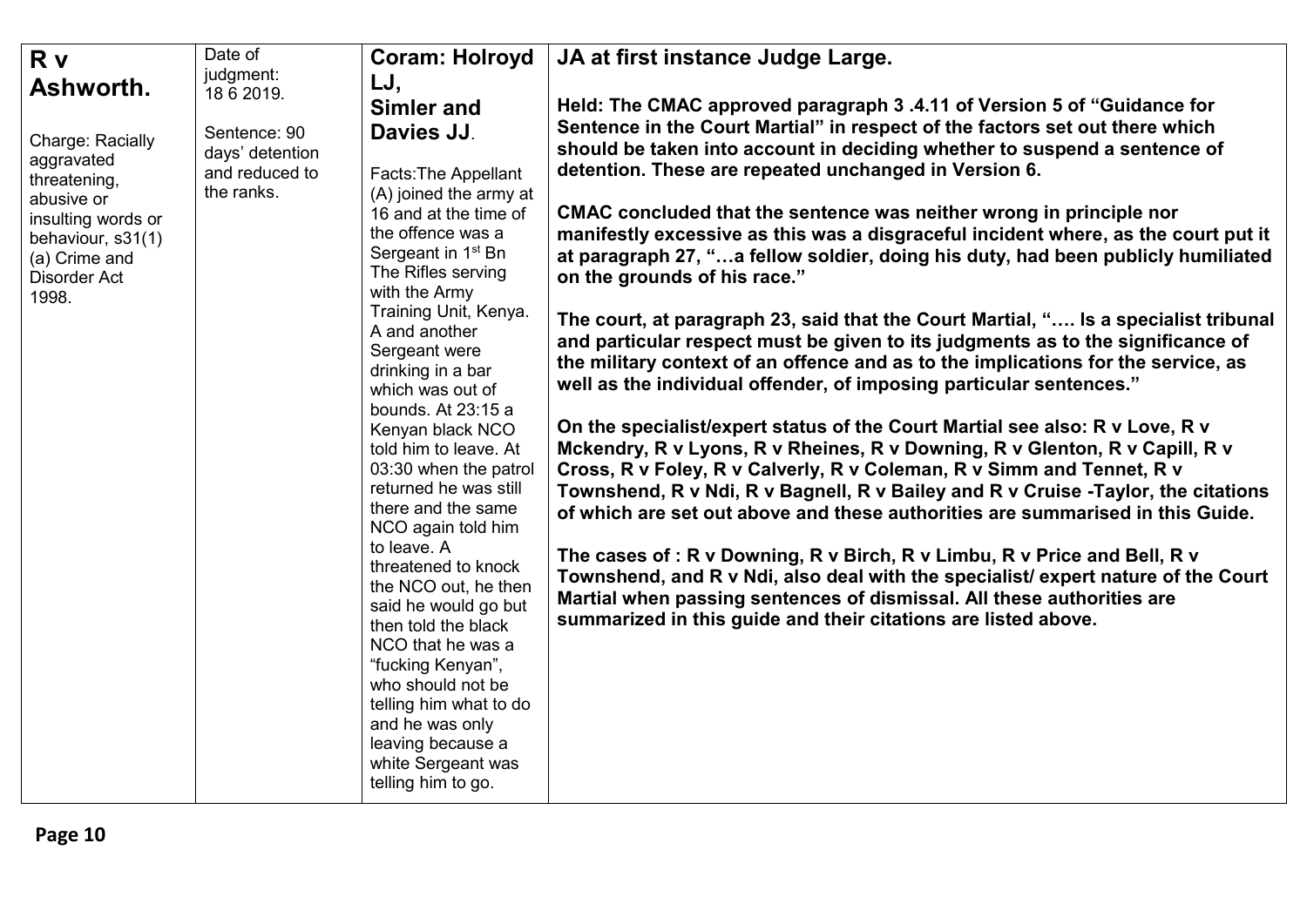|  | A first entered a NG<br>plea but changed his<br>plea after legal<br>advice. |  |  |
|--|-----------------------------------------------------------------------------|--|--|
|  |                                                                             |  |  |
|  |                                                                             |  |  |
|  |                                                                             |  |  |
|  |                                                                             |  |  |
|  |                                                                             |  |  |
|  |                                                                             |  |  |
|  |                                                                             |  |  |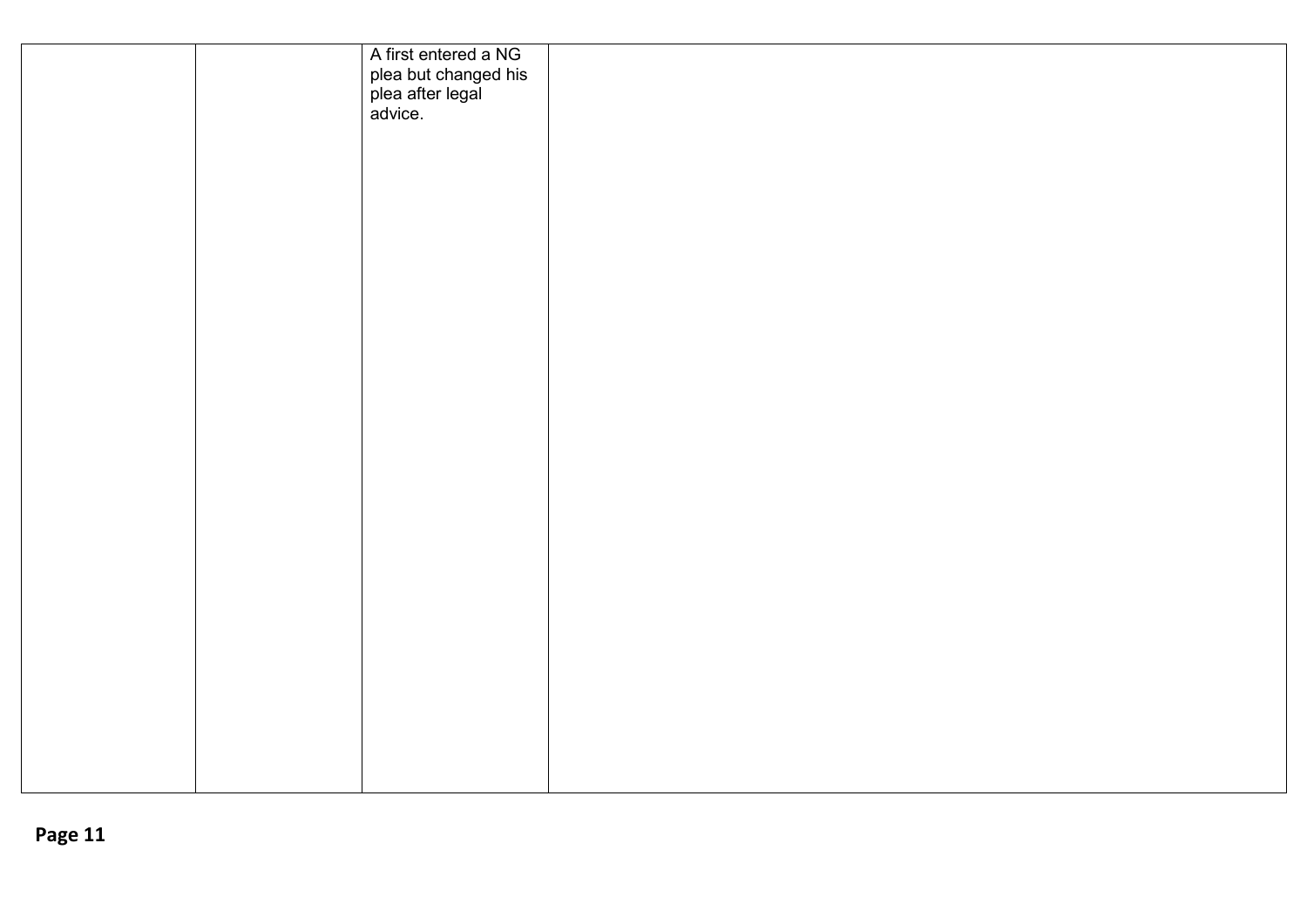<span id="page-11-0"></span>

| R v Auld.<br>Charges: The<br>Defendant was<br>acquitted of the<br>first charge,<br>battery, and<br>convicted of<br>assault<br>occasioning<br>actual bodily<br>harm, contrary to<br>s47 OAPA 1861,<br>as was his<br>Co-defendant on<br>this charge. | Date of<br>judgment:<br>1992012.<br>Sentence: 9<br>months'<br>detention and<br>compensation of<br>£500 for<br>personal injury<br>to the<br>complainant. | Coram:<br>Pitchford LJ,<br><b>Bean and</b><br>Underhill JJ.<br>Facts; The trial was<br>conducted on the<br>basis that the only<br>kick during the<br>assault had been<br>delivered by the<br>co-defendant and<br>that the Appellant's<br>liability for it arose out<br>of the fact that the<br>kick was inflicted as<br>part of a joint<br>enterprise. At the<br>sentencing hearing,<br>when one lay<br>member was<br>different, the Crown<br>opened the case on<br>the basis that both<br>men had kicked the<br>complainant. This<br>was not corrected by<br>the Appellant's<br>solicitor, but was, in<br>the end, dealt with<br>correctly when the<br>Judge Advocate<br>summarized the facts<br>in his sentencing<br>remarks. | The Appellant appealed his sentence which was nine months' detention against<br>the co-defendant's eight months' detention on the basis that as the case had<br>been incorrectly opened on this issue and the court had been under a<br>misapprehension and thought the Appellant did the kicking himself.<br>Held: It is clear there was no misapprehension as to what part each man played.<br>The difference in sentence was justified by the fact that the Appellant had been<br>before the court for affray and the co-defendant had no convictions for violence. |
|----------------------------------------------------------------------------------------------------------------------------------------------------------------------------------------------------------------------------------------------------|---------------------------------------------------------------------------------------------------------------------------------------------------------|---------------------------------------------------------------------------------------------------------------------------------------------------------------------------------------------------------------------------------------------------------------------------------------------------------------------------------------------------------------------------------------------------------------------------------------------------------------------------------------------------------------------------------------------------------------------------------------------------------------------------------------------------------------------------------------------------------------------------------|------------------------------------------------------------------------------------------------------------------------------------------------------------------------------------------------------------------------------------------------------------------------------------------------------------------------------------------------------------------------------------------------------------------------------------------------------------------------------------------------------------------------------------------------------------------------|
|----------------------------------------------------------------------------------------------------------------------------------------------------------------------------------------------------------------------------------------------------|---------------------------------------------------------------------------------------------------------------------------------------------------------|---------------------------------------------------------------------------------------------------------------------------------------------------------------------------------------------------------------------------------------------------------------------------------------------------------------------------------------------------------------------------------------------------------------------------------------------------------------------------------------------------------------------------------------------------------------------------------------------------------------------------------------------------------------------------------------------------------------------------------|------------------------------------------------------------------------------------------------------------------------------------------------------------------------------------------------------------------------------------------------------------------------------------------------------------------------------------------------------------------------------------------------------------------------------------------------------------------------------------------------------------------------------------------------------------------------|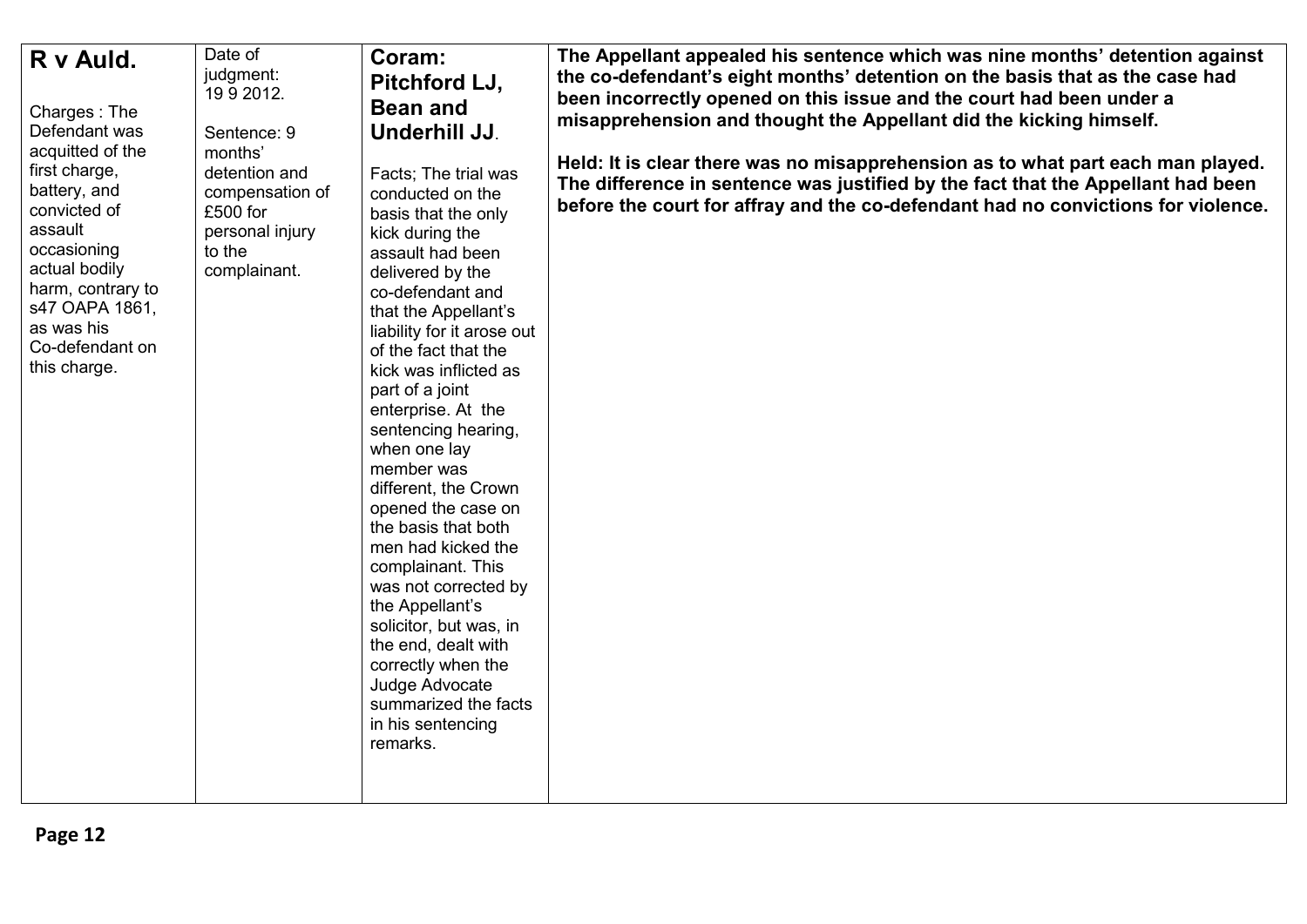<span id="page-12-0"></span>

| R v Bagnall                    | Date of            | <b>Coram: Fulford</b>                             | JA at first instance Judge Camp.                                                     |
|--------------------------------|--------------------|---------------------------------------------------|--------------------------------------------------------------------------------------|
|                                | judgment:          | VP,                                               |                                                                                      |
| Charge: Assault                | 19 12 2019         | <b>Picken and May</b>                             | <b>Grounds of Appeal:</b>                                                            |
| occasioning actual             | Sentence: eight    | JJ.                                               | The sentence was too long.                                                           |
| bodily harm<br>contrary to s47 | months' detention  |                                                   | Insufficient weight was given to the mitigation.                                     |
| OAPA 1861.                     | and reduction to   | Facts: The appellant                              | The sentence should have been suspended.                                             |
|                                | the ranks (from    | (B), aged 27, who                                 | Detention as well as reduction resulted in an excessive sentence.                    |
|                                | lance-bombardier). | had previous matters                              |                                                                                      |
|                                |                    | recorded against him                              | The court adopted the reasoning in R v Love [1998] 1 Cr R 458, namely that the       |
|                                |                    | and pleaded NG went                               | Court Martial " was generally speaking, better placed than we [CMAC] are             |
|                                |                    | to a party in barracks                            | when it comes to assessing the seriousness of offending in the context of            |
|                                |                    | after a boxing match                              | service life, and deciding upon what particular penalty is required to maintain      |
|                                |                    | when visiting Larkhill.<br>The complainant, a     | the discipline and efficiency of the armed forces."                                  |
|                                |                    | full Bombardier,                                  |                                                                                      |
|                                |                    | asked him to leave as                             | They approved the passage in Version 5 of the "Guidance for Sentence in the          |
|                                |                    | he was thought to be                              | Court Martial", which is identical in Version 6, and states at paragraph 5.9.1 that: |
|                                |                    | a nuisance. He did so                             | "Personnel in the Armed Forces are trained to exercise controlled and lawful         |
|                                |                    | but returned about an                             | violence towards the enemy. Unlawful violence displays a lack of discipline and      |
|                                |                    | hour later and tried to                           | can corrode unit cohesiveness and operational effectiveness, particularly when       |
|                                |                    | force his way in                                  | directed against Service colleagues. Deterrent sentences are often necessary         |
|                                |                    | punching the same<br><b>Bombardier fracturing</b> | particularly when violence is associated with excess alcohol."                       |
|                                |                    | his eye socket. In                                |                                                                                      |
|                                |                    | interview under                                   | This passage is repeated in the current Guidance. It was also approved in R v        |
|                                |                    | caution he said he                                | Henderson, below.                                                                    |
|                                |                    | acted in self-                                    |                                                                                      |
|                                |                    | defence.                                          | The court also approved the guidance given about sentence for assault                |
|                                |                    |                                                   | occasioning actual bodily harm at paragraph 5.9.4 namely: "Assault                   |
|                                |                    |                                                   | occasioning actual bodily harm is prevalent in the Armed Forces. Dismissal and       |
|                                |                    |                                                   | reduction in rank should always be considered where the injuries caused to the       |
|                                |                    |                                                   | complainant are serious or permanent, or where it would be incompatible for the      |
|                                |                    |                                                   | defendant to continue to serve in a particular role (for example the Service         |
|                                |                    |                                                   | Police). In all cases custody must be considered."                                   |
|                                |                    |                                                   |                                                                                      |
|                                |                    |                                                   |                                                                                      |
|                                |                    |                                                   |                                                                                      |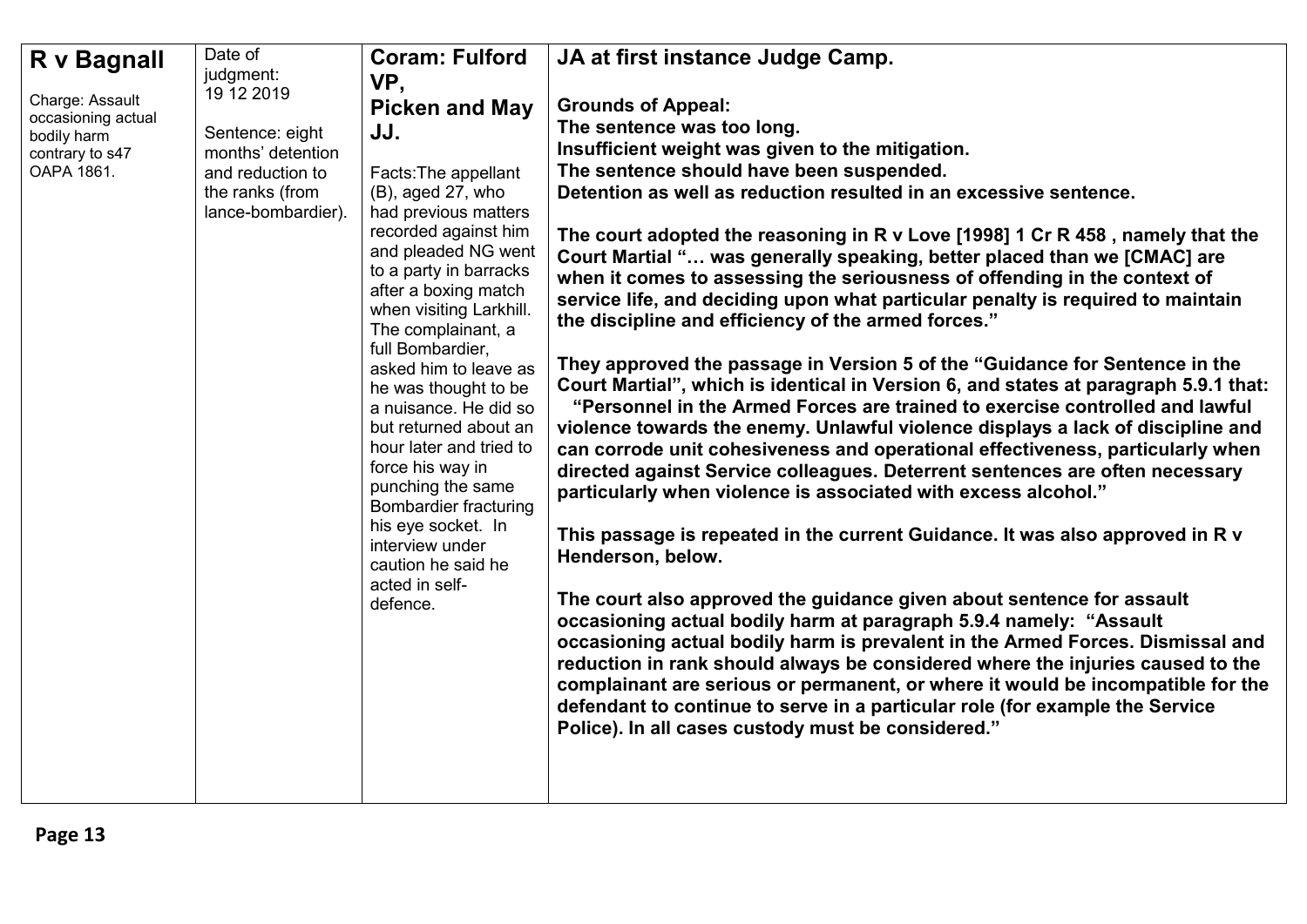| The court also approved the starting point and range for assault occasioning<br>actual bodily harm which are higher than those in Sentencing Council<br>Guidelines. These were at paragraph 5.9.5:<br>Category 1: 18 months' custody within a range of 1-3 years.<br>Category 2: 9 months' custody within a range of 6-18 months.<br>Category 3: 120 days' custody within a range of 90 to 180 days.<br>CMAC held that the Court Martial were entitled to conclude that this offence fell<br>between Categories 2 and 3 and start at six months before factoring in the<br>aggravating circumstances. This is unchanged in the new Guidance in Version 6.<br>Eight month's detention was not excessive in the circumstances.<br>The mitigating circumstances should be fully identified in the sentencing |
|-----------------------------------------------------------------------------------------------------------------------------------------------------------------------------------------------------------------------------------------------------------------------------------------------------------------------------------------------------------------------------------------------------------------------------------------------------------------------------------------------------------------------------------------------------------------------------------------------------------------------------------------------------------------------------------------------------------------------------------------------------------------------------------------------------------|
| remarks<br>The CMAC adopted the guidance at paragraph 3.4.11 of Version 5 of<br>"Guidance for Sentence in the Court Martial" on suspension which remains the<br>same in Version 6. The Appellant had skills which were in short supply but<br>CMAC held that the Court Martial was best placed to decide if this was sufficient<br>to justify suspension. There was no error in principle in not suspending the<br>sentence.<br>Authorities on the specialist/expert status of the Court Martial: R v Love, R v<br>Mckendry, R v Lyons, R v Rheines, R v Downing, R v Glenton, R v Capill, R v                                                                                                                                                                                                            |
| Cross, R v Foley, R v Calverly, R v Simm and Tennet, R v Townshend, R v Ndi, R<br>v Bailey, R v Ashworth and R v Cruise-Taylor, which are all summarized in this<br>guide.<br>See also the following authorities which deal with the specialist/expert status of<br>the Court Martial in the context, particularly, of imposing the sentence of<br>dismissal: R v Downing, R v Birch, R v Limbu, R v Price and Bell, R v<br>Townshend, R v Coleman, R v Ndi and R v Bailey.                                                                                                                                                                                                                                                                                                                               |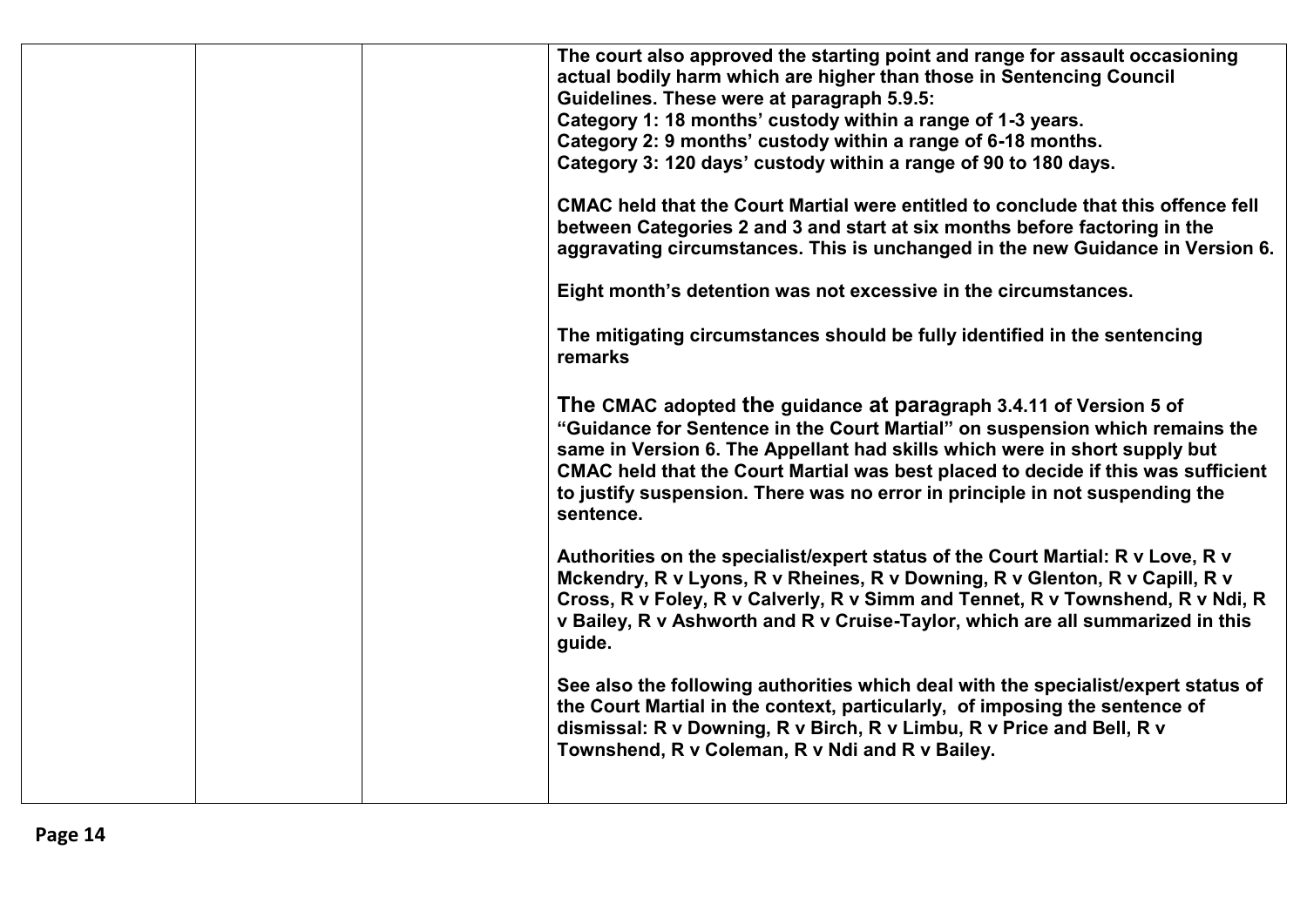<span id="page-14-0"></span>

| Date of judgment:                                                                                                                                                      | <b>Coram: Gross LJ</b>                                                                                                                                                                                                                                                                                                                                                                                                                                                                                                                                                                                                                                                                                                                                                                                                                                                                                                                                                                                                                                                                                                                                                                                                                                                                                                                            |
|------------------------------------------------------------------------------------------------------------------------------------------------------------------------|---------------------------------------------------------------------------------------------------------------------------------------------------------------------------------------------------------------------------------------------------------------------------------------------------------------------------------------------------------------------------------------------------------------------------------------------------------------------------------------------------------------------------------------------------------------------------------------------------------------------------------------------------------------------------------------------------------------------------------------------------------------------------------------------------------------------------------------------------------------------------------------------------------------------------------------------------------------------------------------------------------------------------------------------------------------------------------------------------------------------------------------------------------------------------------------------------------------------------------------------------------------------------------------------------------------------------------------------------|
| <b>R</b> v Bailey                                                                                                                                                      | JA at first instance: Judge Hill.                                                                                                                                                                                                                                                                                                                                                                                                                                                                                                                                                                                                                                                                                                                                                                                                                                                                                                                                                                                                                                                                                                                                                                                                                                                                                                                 |
| 26 2 2019<br>Soole and<br>Murray JJ.<br>Charge: Theft<br>Sentence:<br>s.1(1)<br>Dismissed and<br>Theft Act 1968.<br>fine of £500.<br>good character,<br>changed and he | The court approved and applied the "Guidance on Sentencing in the Court<br>Facts: The appellant,<br>Martial version 5" in respect of theft and relied on the reasoning in R v Glenton<br>a well-regarded flight<br>[2010] EWCA 930 where Lord Judge LCJ held that "the Court Martial is a<br>lieutenant of 43, of<br>specialist criminal courtwhich is designed to deal with service issues."<br>pleaded guilty to a<br>The Court observed that they struggled to see"  notwithstanding the sadness<br>charge of theft. He<br>of the case, how the appellant could continue to exercise authority and serve as<br>had initially borrowed<br>an officer in the light of this offence." They upheld the sentence.<br>a ski jacket from the<br>gymnasium, without<br>See also on the specialist status of the Court Martial:<br>permission, by using<br>R v Love, R v Mckendry, R v Lyons, R v Rheines, R v Downing, R v Cross, R v<br>keys he had found.<br>Capill, R v Calverly, R v Coleman, R v Simm and Tennet, R v Townshend, R v<br>He tried to return it,<br>Ndi, R v Bailey, R v Bagnall, R v Ashworth and R v Cruise-Taylor. In respect of<br>but the lock had been<br>dismissal and the status of the court see: R v Downing, R v Birch, R v Limbu, R v<br>Price and Bell, R v Townshend, R v Coleman and R v Ndi.<br>decided to keep it. |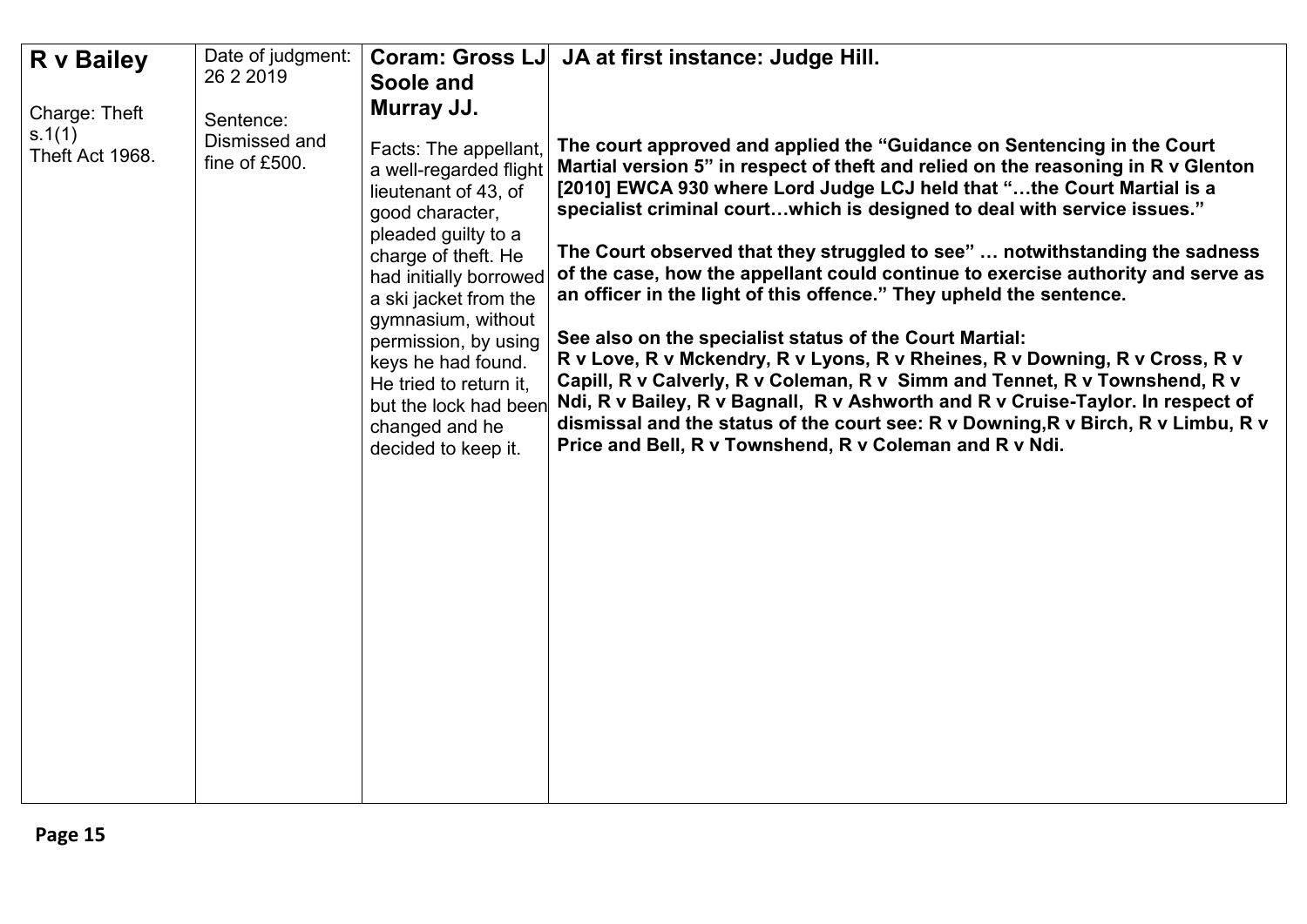<span id="page-15-0"></span>

| R v Birch                                                           | Date of judgment:<br>20 1 2012.                                                                      | <b>Coram: Hughes</b><br>VP,                                                                                                                                                                                                                                                                                                                                                                                                                                                                                                 | JA at first instance: Judge Peters.                                                                                                                                                                                                                                                                                                                                                                                                                                                                                                                                                                                                                                                                                                                                                                                                                                                                                                                                                                                                                                                                                                                                                                                                                                                                                                                                                                                                                                                                                                                                                                                                                                                                        |
|---------------------------------------------------------------------|------------------------------------------------------------------------------------------------------|-----------------------------------------------------------------------------------------------------------------------------------------------------------------------------------------------------------------------------------------------------------------------------------------------------------------------------------------------------------------------------------------------------------------------------------------------------------------------------------------------------------------------------|------------------------------------------------------------------------------------------------------------------------------------------------------------------------------------------------------------------------------------------------------------------------------------------------------------------------------------------------------------------------------------------------------------------------------------------------------------------------------------------------------------------------------------------------------------------------------------------------------------------------------------------------------------------------------------------------------------------------------------------------------------------------------------------------------------------------------------------------------------------------------------------------------------------------------------------------------------------------------------------------------------------------------------------------------------------------------------------------------------------------------------------------------------------------------------------------------------------------------------------------------------------------------------------------------------------------------------------------------------------------------------------------------------------------------------------------------------------------------------------------------------------------------------------------------------------------------------------------------------------------------------------------------------------------------------------------------------|
| Charges: Four<br>charges of battery<br>contrary to s39 CJA<br>1988. | Sentence:<br>dismissal, six<br>months' detention<br>and reduction to<br>the ranks, from<br>Corporal. | <b>Slade and Sharp</b><br>JJ.<br><b>Facts: The Appellant</b><br>was an instructor<br>training recruits at the<br><b>Infantry Training</b><br>Centre, Catterick.<br>He got very drunk and<br>at about 03:45 hrs he<br>stormed into the lines,<br>woke the recruits and<br>threw a chair at one of<br>them.<br>He held another recruit<br>down on his bed and<br>punched him four<br>times. He then head<br>butted two other<br>recruits. The first<br>assault was a glancing<br>blow but the second<br>hurt the complainant. | The Appellant appealed against the dismissal element of the sentence only.<br>Held:"As a matter of principle a Court Martial is a specialist court. It has an<br>ability to assess the likely effect on a service which depends on mutual<br>confidence of a person's continued service which is difficult for the Court of<br>Appeal to reproduce The Court Martial is entitled to a level of deference from<br>this court. That said this court exists to interfere with sentences when they are<br>wrong."<br>The court were not persuaded that Birch had really lost 15 years' income, as was<br>argued on his behalf, by reason of his dismissal as it was almost certain that he<br>would get another job, and a civilian who behaved as he had done would be<br>likely to lose his job. This was a serious breach of trust by a training NCO. It was<br>however an isolated incident and he had performed very well on operations and<br>was otherwise highly regarded. The CMAC quashed the sentence of dismissal.<br>The following authorities, which are all summarized in this Guide, deal with the<br>specialist/expert nature of the Court Martial: R v Love, R v Mckendry, R v Lyons,<br>R v Rheines, R v Downing, R v Glenton, R v Cross, R v Capill, R v Foley, R v<br>Calverly, R v Coleman, R v Simm and Tennet, R v Townshend, R v Ndi, R v<br>Bailey, R v Ashworth, R v Bagnall and R v Cruise-Taylor. The following<br>authorities deal with the status of the Court Martial as an expert/specialist court<br>in the context, particularly, of imposing sentences of dismissal: R v Downing, R<br>v Limbu, R v Price and Bell, R v Townshend, R v Coleman, R v Ndi and R v<br>Bailey. |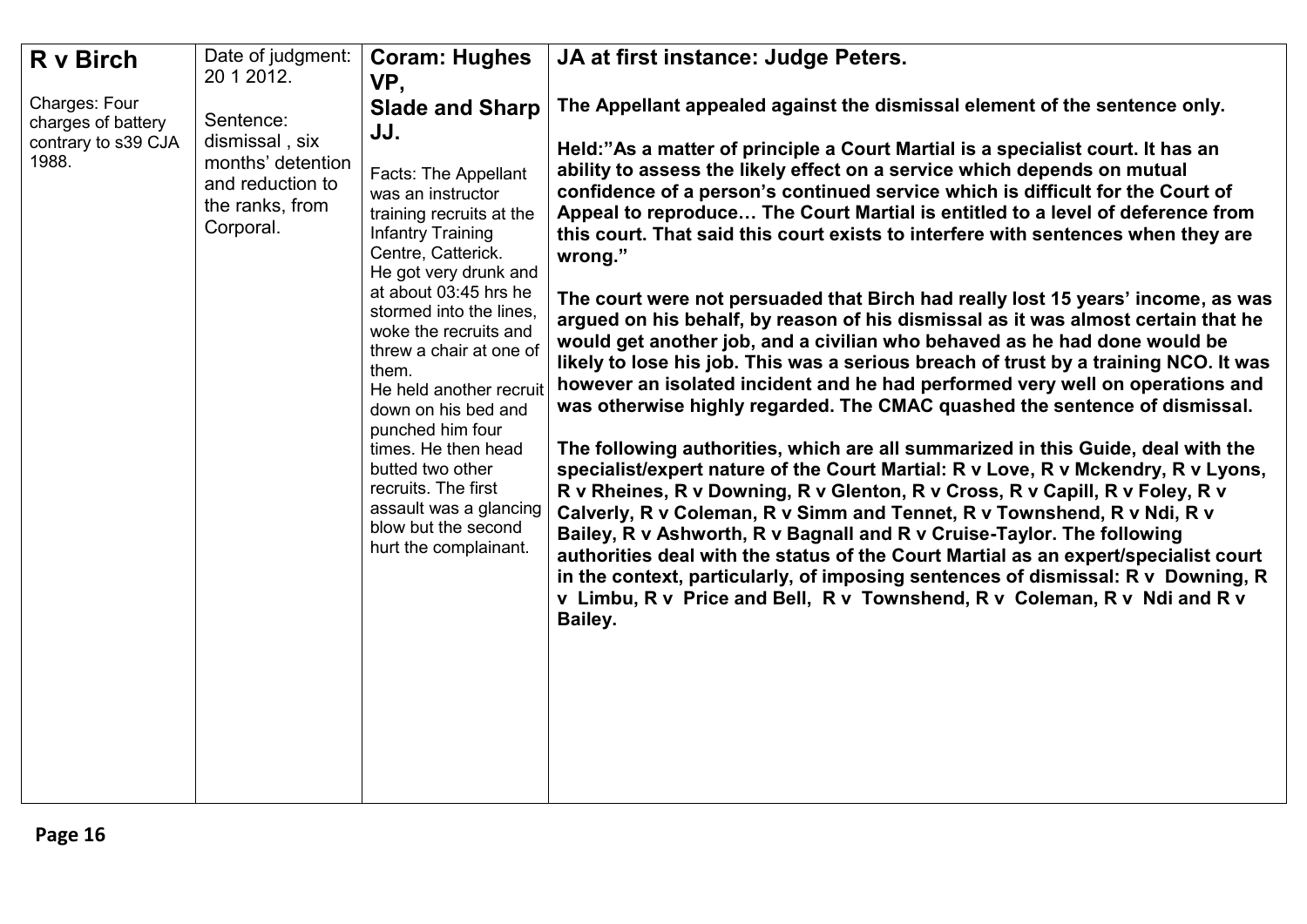<span id="page-16-0"></span>

| <b>Blackman</b>     | Date of judgment: | Coram: Judge                                     | JA: Judge Elsom.                                                                                                                                                             |
|---------------------|-------------------|--------------------------------------------------|------------------------------------------------------------------------------------------------------------------------------------------------------------------------------|
| sub nom.R v         | 1712 13           | CJ,                                              |                                                                                                                                                                              |
| <b>Marine A and</b> | Appeal re         | and Tugenhat                                     | Orders made by the Court Martial.                                                                                                                                            |
| others in re        | reporting         | and Holroyde JJ.                                 | Interim Order prohibiting the naming of any Defendant.                                                                                                                       |
| <b>Guardian</b>     | restrictions.     |                                                  |                                                                                                                                                                              |
|                     |                   | Facts: In 2011 in<br>Afghanistan an              | This order was made under Rule 153 of the Armed Forces (Court Martial) Rules 2009,                                                                                           |
| <b>News and</b>     |                   | insurgent was fired on                           | which provides that the Court Martial "may give leave for any name or other matter                                                                                           |
| <b>Media and</b>    |                   | and wounded by an                                | given in evidence in the proceedings to be withheld from the public".                                                                                                        |
| ors.                |                   | Apache helicopter. A                             |                                                                                                                                                                              |
|                     |                   | marine patrol, led by<br>Mne A, was sent out     | On the return date having heard and read evidence about the threat level the judge<br>concluded that there was a real and immediate threat to the Defendants' lives if their |
| <b>Marine A and</b> |                   | and the wounded man                              | names were made public, whether from organized terrorists or a "loan wolf." Order                                                                                            |
| Ors v Judge         |                   | who by then posed no                             | continued until verdict, when the matter would be reviewed.                                                                                                                  |
|                     |                   | threat, was shot and<br>killed by Mne A.         |                                                                                                                                                                              |
| <b>Advocate</b>     |                   | A video with sound,                              | On the first morning of the trial, before Judge Blackett, Judge Advocate General,                                                                                            |
| General.            |                   | was recorded on a                                | an order was made under s11, Contempt of Court Act 1981, in respect of the<br>anonymity of the Defendants and this was extended to the pilots of the Apache                  |
|                     |                   | helmet camera by one<br>of the patrol. Five of   | helicopter which wounded the insurgent whom Mne A subsequently killed.                                                                                                       |
|                     |                   | the patrol were                                  |                                                                                                                                                                              |
|                     |                   | charged with murder.                             | In order to prove their case the Crown relied on a patrol members' head camera                                                                                               |
|                     |                   | The Crown did not                                | footage in order to prove that the Defendants had murdered the wounded                                                                                                       |
|                     |                   | proceed against two of<br>the marines whom they  | insurgent. The media applied for this material to be released for publication.                                                                                               |
|                     |                   | had originally charged                           | Having heard evidence from an official at the Office of Security and Counter-                                                                                                |
|                     |                   | with murder. The two                             | Terrorism, the Judge Advocate concluded that these clips would be likely to                                                                                                  |
|                     |                   | co-defendants were                               | radicalize others or incite terrorist attacks and ordered that they should not be                                                                                            |
|                     |                   | acquitted of murder, at<br>the conclusion of the | released to the media.                                                                                                                                                       |
|                     |                   | trial, but Mne A was                             |                                                                                                                                                                              |
|                     |                   | found guilty of murder.                          | The soundtrack was released, a step that was not resisted by MoD or any of the                                                                                               |
|                     |                   |                                                  | Defendants.                                                                                                                                                                  |
|                     |                   |                                                  |                                                                                                                                                                              |
|                     |                   |                                                  |                                                                                                                                                                              |
|                     |                   |                                                  |                                                                                                                                                                              |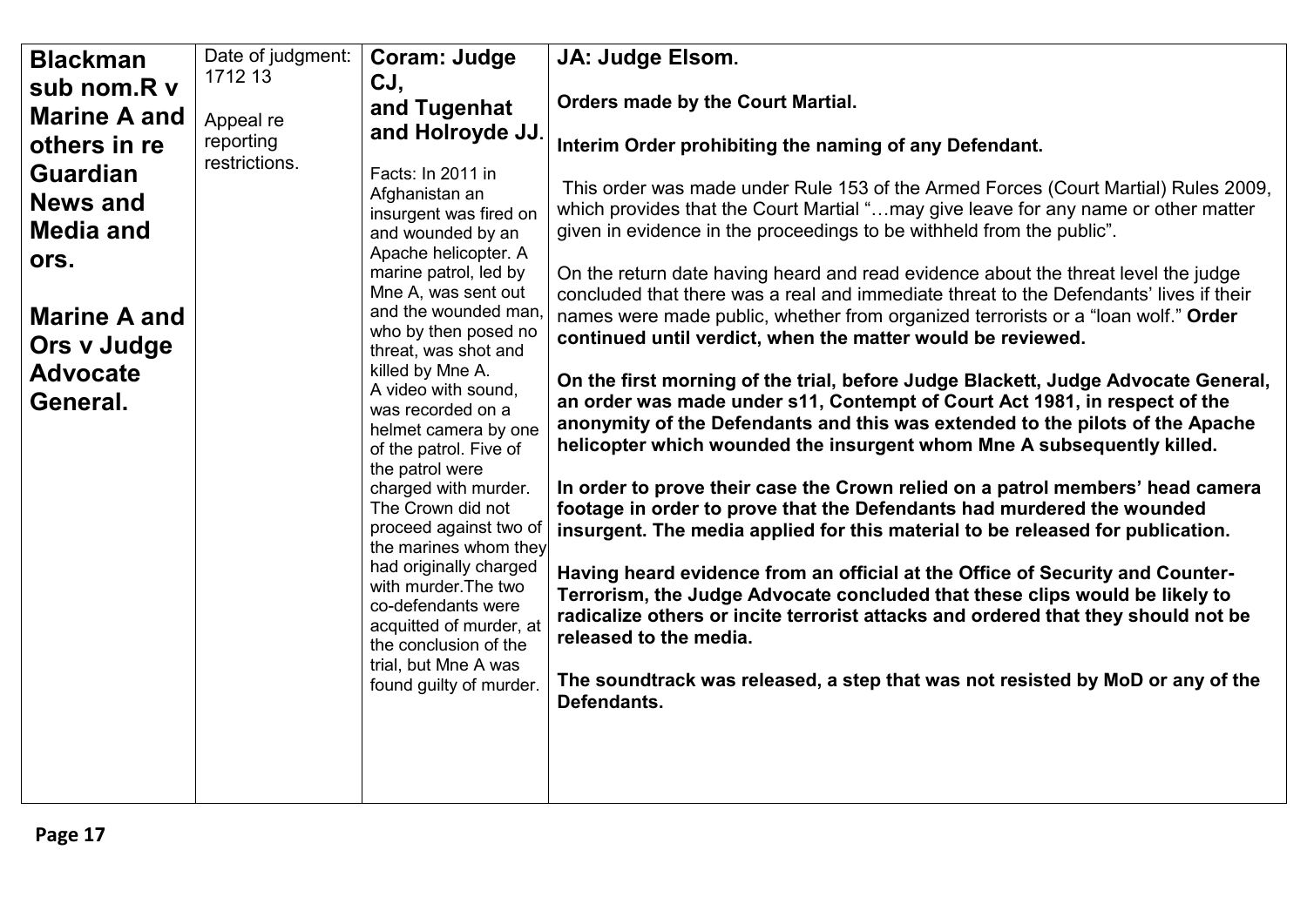| There were three categories of videos and still images:                                                                                                                                                                                                                                                                                                                                                                                                                                                                                                                                                                                                                                                         |
|-----------------------------------------------------------------------------------------------------------------------------------------------------------------------------------------------------------------------------------------------------------------------------------------------------------------------------------------------------------------------------------------------------------------------------------------------------------------------------------------------------------------------------------------------------------------------------------------------------------------------------------------------------------------------------------------------------------------|
| Category 1.                                                                                                                                                                                                                                                                                                                                                                                                                                                                                                                                                                                                                                                                                                     |
| Stills of the insurgent as he lay wounded which the Judge ordered should not be<br>released as these were likely to radicalize others and incite terrorist attacks just<br>as the video footage from which they were taken would do.                                                                                                                                                                                                                                                                                                                                                                                                                                                                            |
| Category 2.                                                                                                                                                                                                                                                                                                                                                                                                                                                                                                                                                                                                                                                                                                     |
| These stills showed members of the patrol in some detail including one marine<br>with a pistol, which it was common ground, he did not fire. It was ordered that<br>four stills could be released, but that further evidence would be required from<br>the official from the Office of Security and Counter-Terrorism in respect of the<br>remaining images. No order was made in respect of these images in the event.                                                                                                                                                                                                                                                                                         |
| Category 3.                                                                                                                                                                                                                                                                                                                                                                                                                                                                                                                                                                                                                                                                                                     |
| Images showing the terrain where the incident took place. No objection was<br>taken to the release of these images and the Judge ordered their release                                                                                                                                                                                                                                                                                                                                                                                                                                                                                                                                                          |
| <b>Revisiting the orders.</b>                                                                                                                                                                                                                                                                                                                                                                                                                                                                                                                                                                                                                                                                                   |
| The media applied to the Judge to lift the order prohibiting the identification of<br>any of the Defendants when the lay members retired to consider their finding in<br>respect of A, B and C. The Prosecution supported this application and Mnes A, B<br>and C opposed it. Mnes D and E, against whom the Crown had discontinued,<br>indicated that they wished to be heard if there was any suggestion that the order<br>in respect of their anonymity should be reviewed. The Judge heard further<br>evidence from the defence security expert who had previously given evidence<br>and the witness again stated that the Marines would be at a real and immediate<br>risk if their identities were known. |
|                                                                                                                                                                                                                                                                                                                                                                                                                                                                                                                                                                                                                                                                                                                 |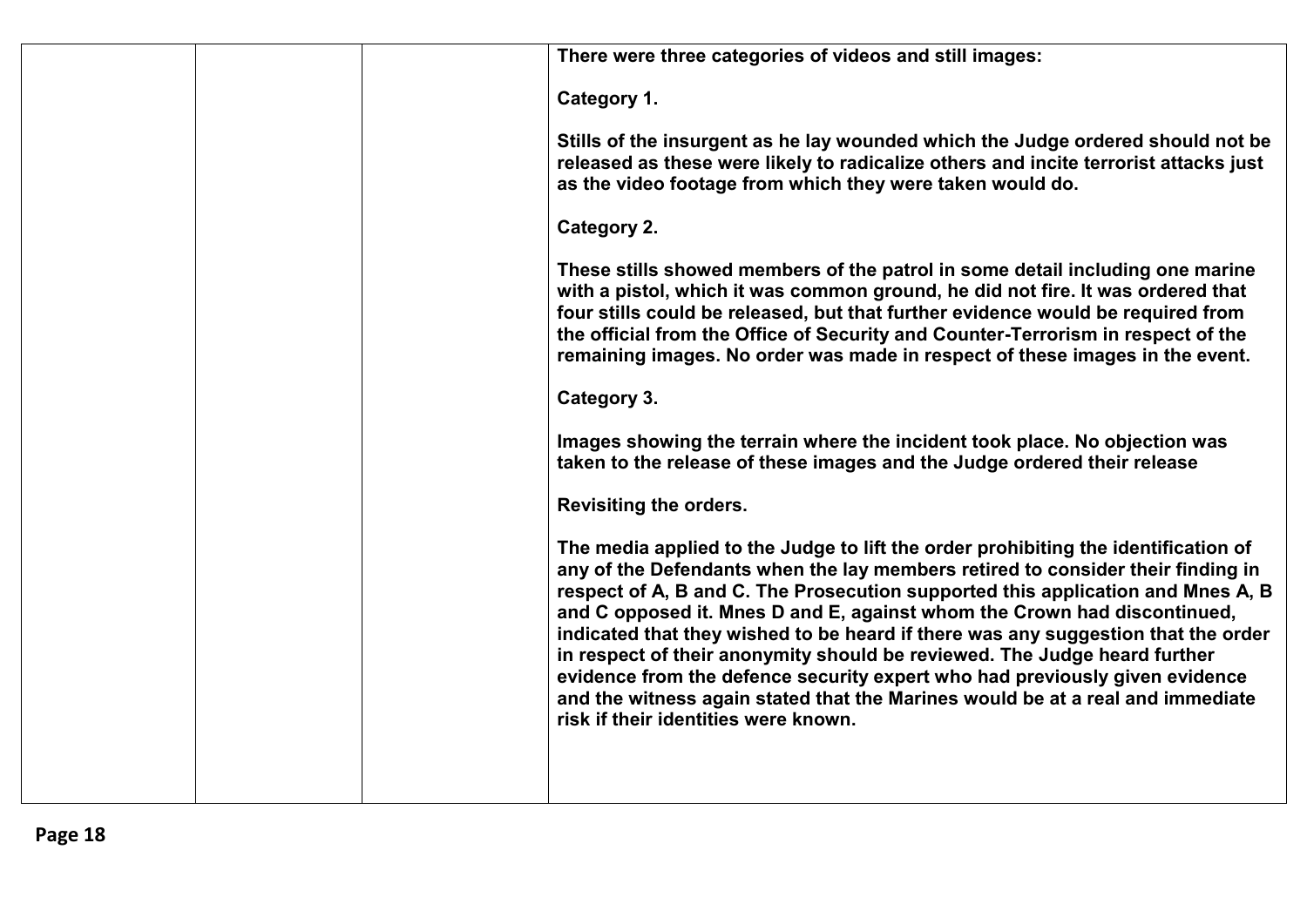| The official indicated that if any Defendant were sent to prison he could not be<br>properly protected and his family would be a soft target.                                                                                                                                                                                                                                    |
|----------------------------------------------------------------------------------------------------------------------------------------------------------------------------------------------------------------------------------------------------------------------------------------------------------------------------------------------------------------------------------|
| Held by the Judge Advocate: This evidence was unconvincing because no<br>reasons were given to support these conclusions and the opinion was not<br>objectively well founded.                                                                                                                                                                                                    |
| It was ordered that the anonymity order in respect of the three Defendants on<br>trial would be discontinued whether they were convicted or acquitted and the<br>orders in respect of Mnes D and E, against whom the prosecution had not<br>proceeded, would be discontinued.                                                                                                    |
| Mnes D and E had not been heard but the judge concluded that as any<br>submissions that they might make would not cause him to take a different view it<br>was not necessary to hear them.                                                                                                                                                                                       |
| ALL FOUR MARINES APPEALED THE ORDER THAT THEIR NAMES COULD BE<br>RELEASED FOR PUBLICATION AND THE PRESS AND MEDIA APPEALED THE<br>ORDER OF THE COURT PREVENTING THE RELEASE AND PUBLICATION OF<br>THE VIDEO FOOTAGE AND STILLS.                                                                                                                                                  |
| Held by CMAC: The Marines could not appeal the order permitting the<br>publication of their names to the CMAC because the order did not restrict<br>publication and accordingly did not relate to "withholding" a name or other<br>matter under Rule 152 Court Martial Rules 2009 as it in fact related to publishing<br>it so the right of appeal in Rule 154(b) did not apply. |
| As the order was made just before verdict it could not be said that the order was<br>a ruling at preliminary proceedings and therefore appealable by virtue of Rule 27<br>of the Court Martial Appeal Rules 2009. Accordingly, the court would sit as a<br>Divisional Court dealing with the matter as a judicial review.                                                        |
|                                                                                                                                                                                                                                                                                                                                                                                  |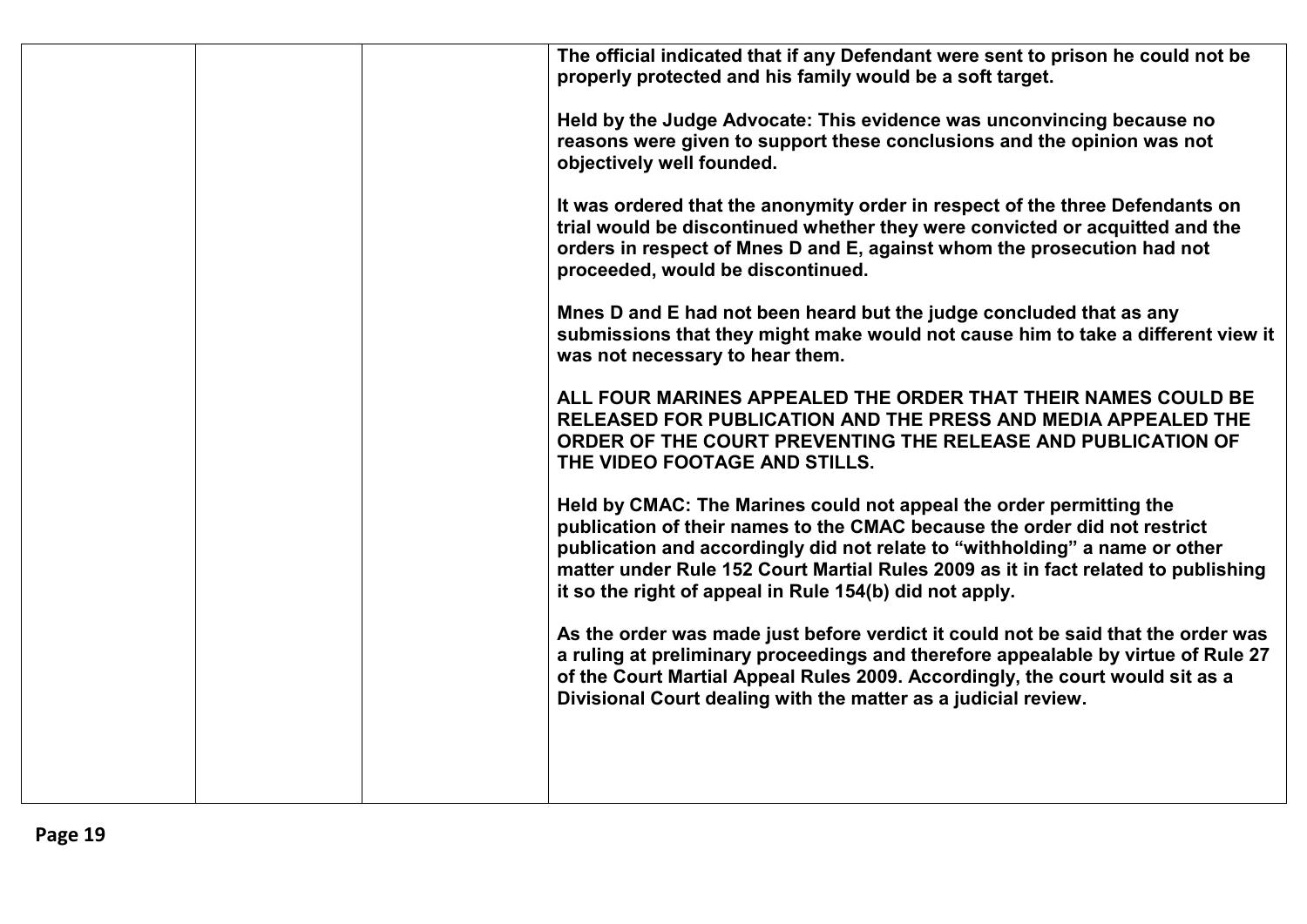|  | The application by the press would be dealt with by the same Judges at the<br>same time, but sitting as CMAC, because that order was caught by Rule154 (b)<br>which gives a right of appeal against "an order or direction restricting" in this<br>case the publication of the stills produced from the video camera on one of the<br>patrol member's helmet.<br><b>RELEASING THE VIDEOS AND STILLS.</b><br>HELD: On the material before him, the Judge was entitled to conclude that the<br>Category 1 material showing the insurgent after he had been wounded by the<br>helicopter, was likely to be widely distributed by terrorist organisations to incite<br>terrorism such as the murder of Drummer Rigby and accordingly there was an<br>immediate threat to the lives of members of the armed services if the material<br>was released.<br>In the more usual civilian context, it would be appropriate to balance the victim's<br>rights, if he survived, and those of his family under Article 8 of ECHR, as<br>publication might seriously interfere with their private life, against the public<br>interest in open justice and the media's right to free expression under Article 10.<br><b>Category 2 Images.</b><br>The judge was right to hold that if the images of a marine with a pistol soon after<br>the helicopter attack on the insurgent were released and published they would<br>place his life under immediate threat.<br>There was no appeal against the Judge Advocate's order that the four images,<br>which did not show the insurgent or any act of violence by any marine, be<br>released. |
|--|-----------------------------------------------------------------------------------------------------------------------------------------------------------------------------------------------------------------------------------------------------------------------------------------------------------------------------------------------------------------------------------------------------------------------------------------------------------------------------------------------------------------------------------------------------------------------------------------------------------------------------------------------------------------------------------------------------------------------------------------------------------------------------------------------------------------------------------------------------------------------------------------------------------------------------------------------------------------------------------------------------------------------------------------------------------------------------------------------------------------------------------------------------------------------------------------------------------------------------------------------------------------------------------------------------------------------------------------------------------------------------------------------------------------------------------------------------------------------------------------------------------------------------------------------------------------------------------------------------------------------------|
|  |                                                                                                                                                                                                                                                                                                                                                                                                                                                                                                                                                                                                                                                                                                                                                                                                                                                                                                                                                                                                                                                                                                                                                                                                                                                                                                                                                                                                                                                                                                                                                                                                                             |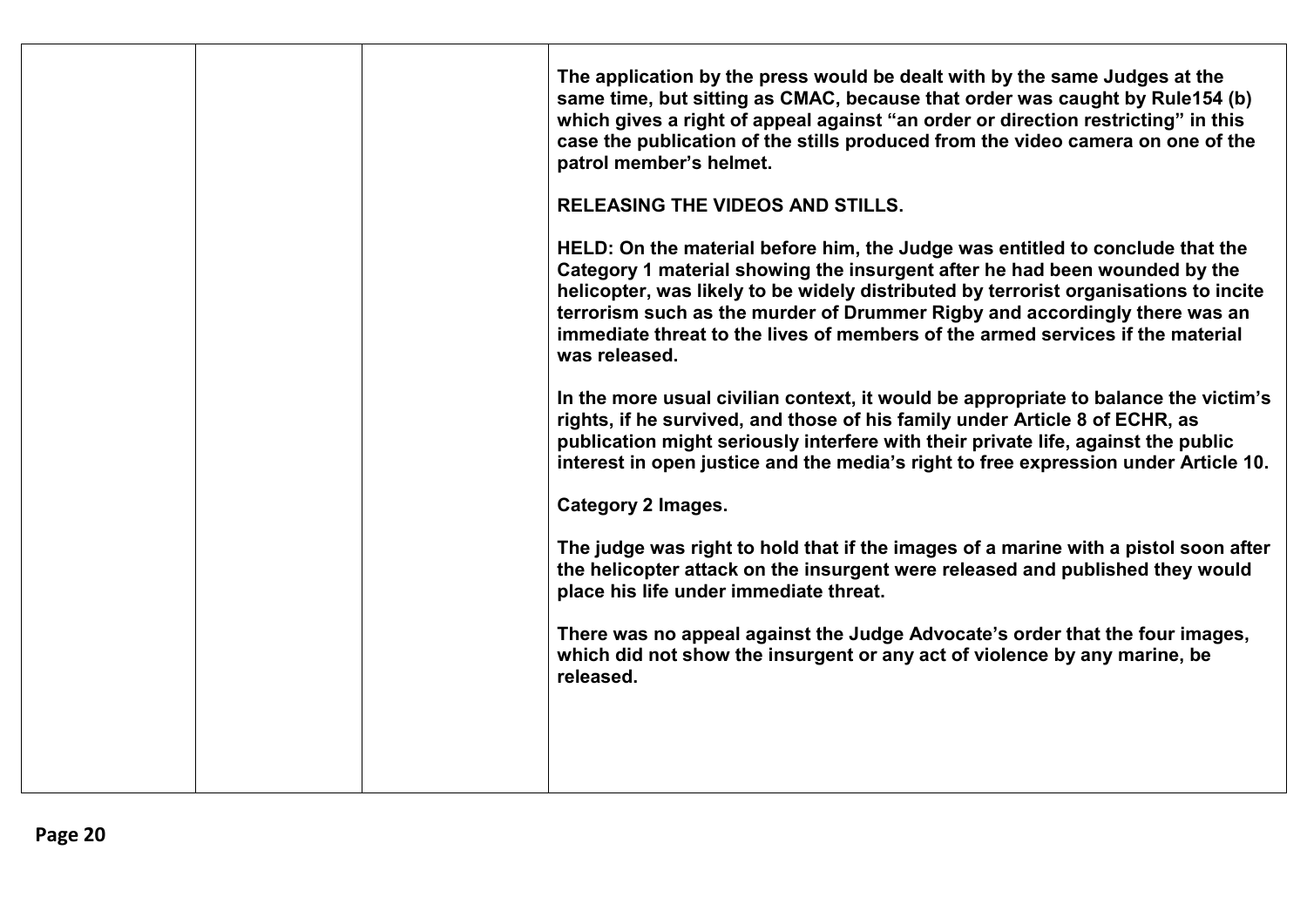|  | The CMAC ordered the release of the remaining stills where the Judge had<br>indicated that further evidence was required in order to make a ruling as no<br>party wished the matter to go back before the Judge for further evidence to be<br>heard.                                                                                                                                                                      |
|--|---------------------------------------------------------------------------------------------------------------------------------------------------------------------------------------------------------------------------------------------------------------------------------------------------------------------------------------------------------------------------------------------------------------------------|
|  | The Category 3 images were not the subject of any appeal.                                                                                                                                                                                                                                                                                                                                                                 |
|  | THE DECISION OF THE DIVISIONAL COURT IN RESPECT OF THE PUBLICATION<br>OF THE MARINES' NAMES.                                                                                                                                                                                                                                                                                                                              |
|  | Held: The Judge's findings that there was no real and immediate threat to life<br>was plainly open to him once he had rejected the expert's conclusions.                                                                                                                                                                                                                                                                  |
|  | The Judge did not conduct a balancing exercise to decide whether there was a<br>sufficient public interest in the publication of the Defendants' names, given the<br>importance of open justice, set against the need to respect their and their<br>families' rights under Article 8 - see Re S (a child) [2005] 1AC 593.                                                                                                 |
|  | The Joint Terrorism Analysis Centre provided further evidence before CMAC to<br>the effect that the threat to all four marines would be increased if they were<br>named.                                                                                                                                                                                                                                                  |
|  | The CMAC held that it would require an overwhelming case for Mne A, who had<br>been convicted of murder in an armed conflict, to remain anonymous, balancing<br>the risk to him in prison and after his release given that proper steps would be<br>taken by the authorities to protect him and his family. The balance came down<br>firmly on the side of open justice and CMAC ordered that his name be made<br>public. |
|  | The court applied the same principle to Mnes B and C. The fact of their acquittal<br>made no difference. They had returned to service and MoD and the civilian<br>police had taken steps to protect them and their families. The risk to their Article<br>8 rights was not sufficient to outweigh the need for open justice.                                                                                              |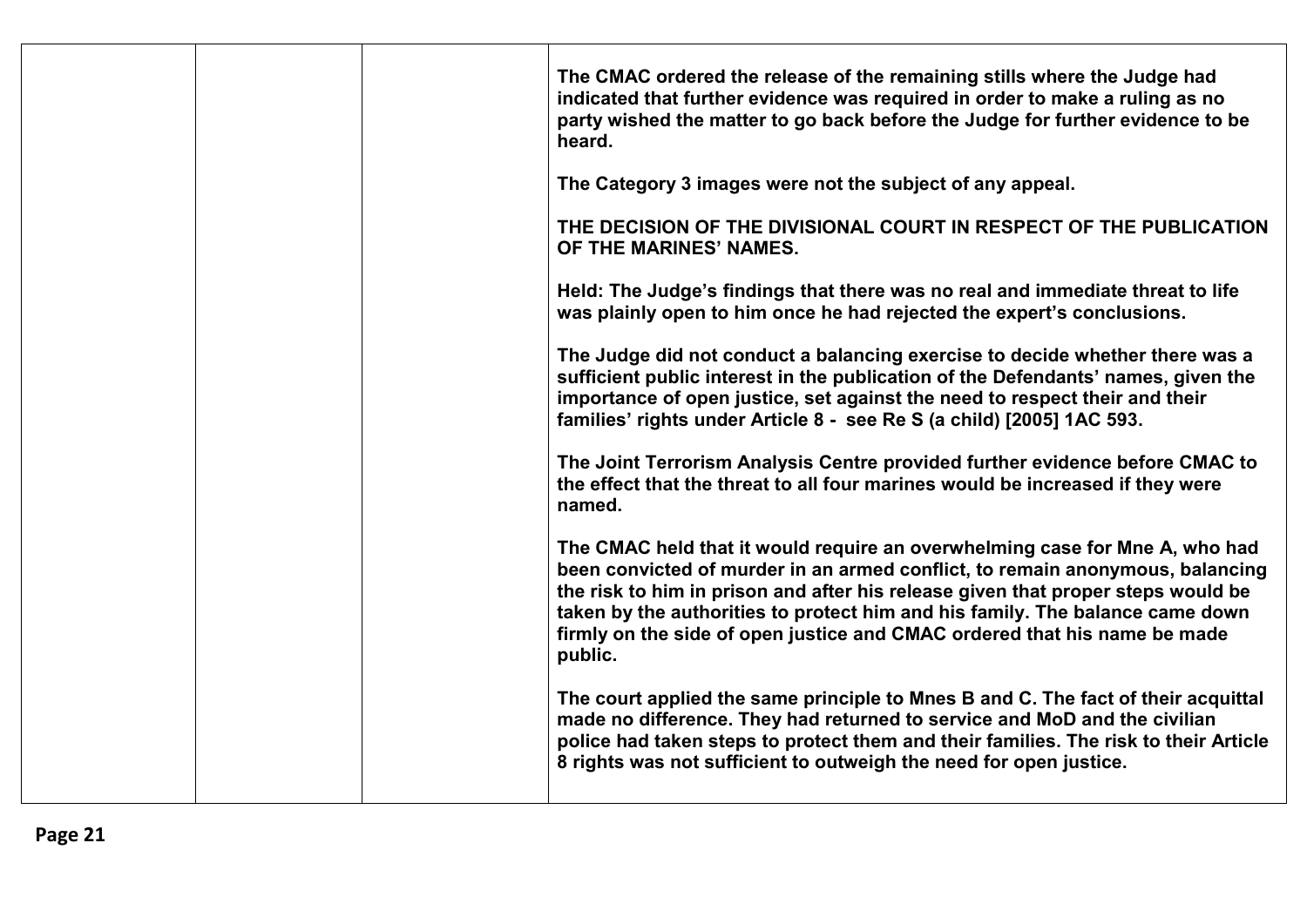|  | In future if similar issues arose, they should be resolved, by calling evidence, if<br>necessary, and hearing submissions at the start of the trial to enable the<br>reporting of the trial as it took place, subject to any restrictions ordered by the<br>Judge.<br>The cases of D and E were remitted to the judge as they had not had the<br>opportunity to challenge evidence, call evidence or address the judge.<br>Anonimity orders were made in respect of D and E, but on<br>1 March 2017 the order in respect of Mne E was lifted on his application. |
|--|------------------------------------------------------------------------------------------------------------------------------------------------------------------------------------------------------------------------------------------------------------------------------------------------------------------------------------------------------------------------------------------------------------------------------------------------------------------------------------------------------------------------------------------------------------------|
|  |                                                                                                                                                                                                                                                                                                                                                                                                                                                                                                                                                                  |
|  |                                                                                                                                                                                                                                                                                                                                                                                                                                                                                                                                                                  |
|  |                                                                                                                                                                                                                                                                                                                                                                                                                                                                                                                                                                  |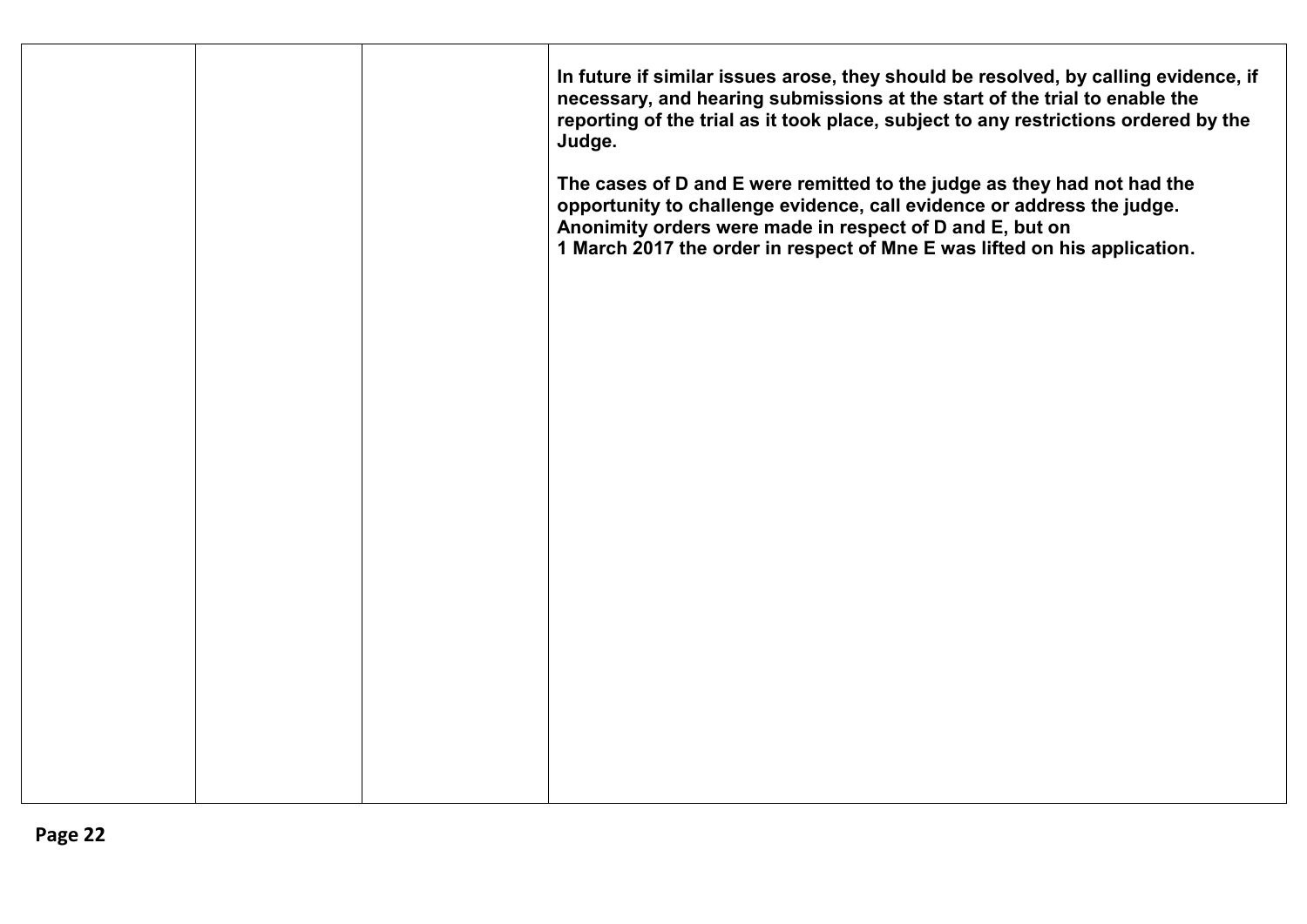<span id="page-22-0"></span>

| Blackman,<br>BBC,<br>ITN, Times<br><b>Newspapers</b><br>Ltd<br><b>British Sky</b><br>Broadcasting,<br>Guardian<br>News Media<br>and<br><b>Associated</b><br><b>Newspapers</b><br>Ltd and the<br>Ministry of<br>Defence. | 28 3 2017 | <b>The Lord Chief</b><br>Justice, the<br><b>President of the</b><br><b>Queen's Bench</b><br><b>Division and the</b><br><b>Vice-President of</b><br>the Court of<br>Appeal. | CMAC referred to the case of Marine A (set out above) and R (Guardian News<br>and Media Limited) v City of Westminster Magistrates' Court [2012] EWCA Crim<br>420 where the basic approach to dealing with an application by the press or<br>other media for the release of material referred to in court is set out.<br>The media applied for the release of six video clips. Three of the six video clips<br>were released by MoD. The CMAC refused to release the remaining three video<br>clips taken by Mne B before and during the killing of the wounded insurgent by<br>Blackman.<br>The Head of Research in the Information and Communications Unit in the Office<br>of Security and Counter-Terrorism at the Home Office said these three clips<br>would " be used as compelling evidence for supporters of violent Jihad to act<br>and respond specifically and violently. They will use it as evidence to justify the<br>claim that the West is at war with Islam and operates outside its own legal<br>restraints; it will trigger a tipping point for many sympathisers who may have<br>been on the verge of active response into immediate violent action. It will, in<br>short, create a real and immediate risk to life".<br>The CMAC received evidence from Mrs Blackman about the advice she had been<br>given by the police and her fears for her safety.<br>No counsel for the press or media wished to challenge this evidence, or the<br>evidence from the Home Office official, in cross-examination.<br>The court did not reach a decision as to whether this material would cause a risk<br>of immediate danger to life. They struck a balance between the press and<br>media's right to free expression under ECHR Article 10 and the Article 8 rights of<br>others. The court concluded that the release of this material would significantly<br>endanger a large number of people in the UK and elsewhere and accordingly the<br>balance lay against disclosure. |
|-------------------------------------------------------------------------------------------------------------------------------------------------------------------------------------------------------------------------|-----------|----------------------------------------------------------------------------------------------------------------------------------------------------------------------------|-----------------------------------------------------------------------------------------------------------------------------------------------------------------------------------------------------------------------------------------------------------------------------------------------------------------------------------------------------------------------------------------------------------------------------------------------------------------------------------------------------------------------------------------------------------------------------------------------------------------------------------------------------------------------------------------------------------------------------------------------------------------------------------------------------------------------------------------------------------------------------------------------------------------------------------------------------------------------------------------------------------------------------------------------------------------------------------------------------------------------------------------------------------------------------------------------------------------------------------------------------------------------------------------------------------------------------------------------------------------------------------------------------------------------------------------------------------------------------------------------------------------------------------------------------------------------------------------------------------------------------------------------------------------------------------------------------------------------------------------------------------------------------------------------------------------------------------------------------------------------------------------------------------------------------------------------------------------------------------------------|
|-------------------------------------------------------------------------------------------------------------------------------------------------------------------------------------------------------------------------|-----------|----------------------------------------------------------------------------------------------------------------------------------------------------------------------------|-----------------------------------------------------------------------------------------------------------------------------------------------------------------------------------------------------------------------------------------------------------------------------------------------------------------------------------------------------------------------------------------------------------------------------------------------------------------------------------------------------------------------------------------------------------------------------------------------------------------------------------------------------------------------------------------------------------------------------------------------------------------------------------------------------------------------------------------------------------------------------------------------------------------------------------------------------------------------------------------------------------------------------------------------------------------------------------------------------------------------------------------------------------------------------------------------------------------------------------------------------------------------------------------------------------------------------------------------------------------------------------------------------------------------------------------------------------------------------------------------------------------------------------------------------------------------------------------------------------------------------------------------------------------------------------------------------------------------------------------------------------------------------------------------------------------------------------------------------------------------------------------------------------------------------------------------------------------------------------------------|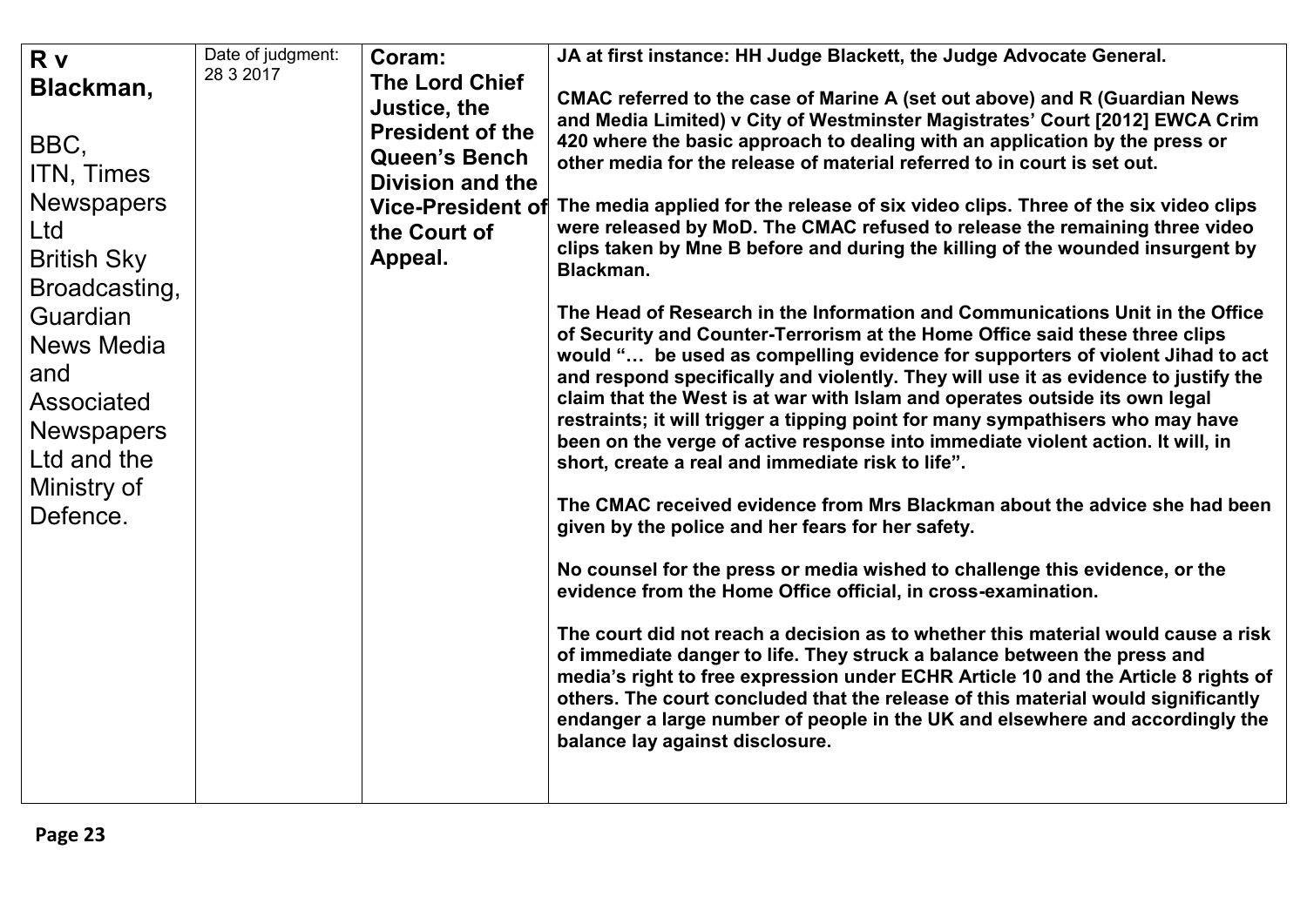<span id="page-23-0"></span>

| R v Blackman                                 | Date of judgment:                                                                                                                                                                      | <b>Coram: Lord</b>                                                                                                                                                                                                                                                                                                                                                                                                                                                                                                                                                                                                                                                          | JA at first instance: HH Judge Blackett, Judge Advocate General.                                                                                                                                                                                                                                                                                                                                                                                                                                                                                                                                                                                                                                                                                                                                                                                                                                                                                                                                                                                                                                                                                                                                                                                                                                                                                                                                                                                                                                                                                                                                                                                                                                                                                                                                                                                                                                                                                                                                                                            |
|----------------------------------------------|----------------------------------------------------------------------------------------------------------------------------------------------------------------------------------------|-----------------------------------------------------------------------------------------------------------------------------------------------------------------------------------------------------------------------------------------------------------------------------------------------------------------------------------------------------------------------------------------------------------------------------------------------------------------------------------------------------------------------------------------------------------------------------------------------------------------------------------------------------------------------------|---------------------------------------------------------------------------------------------------------------------------------------------------------------------------------------------------------------------------------------------------------------------------------------------------------------------------------------------------------------------------------------------------------------------------------------------------------------------------------------------------------------------------------------------------------------------------------------------------------------------------------------------------------------------------------------------------------------------------------------------------------------------------------------------------------------------------------------------------------------------------------------------------------------------------------------------------------------------------------------------------------------------------------------------------------------------------------------------------------------------------------------------------------------------------------------------------------------------------------------------------------------------------------------------------------------------------------------------------------------------------------------------------------------------------------------------------------------------------------------------------------------------------------------------------------------------------------------------------------------------------------------------------------------------------------------------------------------------------------------------------------------------------------------------------------------------------------------------------------------------------------------------------------------------------------------------------------------------------------------------------------------------------------------------|
| v Secretary of<br><b>State for</b>           | 22 5 2014.                                                                                                                                                                             | Thomas CJ, the<br><b>President of the</b>                                                                                                                                                                                                                                                                                                                                                                                                                                                                                                                                                                                                                                   | <b>APPEAL AGAINST CONVICTION.</b>                                                                                                                                                                                                                                                                                                                                                                                                                                                                                                                                                                                                                                                                                                                                                                                                                                                                                                                                                                                                                                                                                                                                                                                                                                                                                                                                                                                                                                                                                                                                                                                                                                                                                                                                                                                                                                                                                                                                                                                                           |
| Defence.                                     |                                                                                                                                                                                        | <b>Queen's Bench</b><br>Division, and the                                                                                                                                                                                                                                                                                                                                                                                                                                                                                                                                                                                                                                   | <b>Ground of appeal:</b>                                                                                                                                                                                                                                                                                                                                                                                                                                                                                                                                                                                                                                                                                                                                                                                                                                                                                                                                                                                                                                                                                                                                                                                                                                                                                                                                                                                                                                                                                                                                                                                                                                                                                                                                                                                                                                                                                                                                                                                                                    |
| Charge: murder<br>contrary to common<br>law. | Sentence: life<br>imprisonment with a<br>minimum term of 10<br>years, less time on<br>remand, dismissal<br>with disgrace from<br>Her Majesty'service<br>and reduction to the<br>ranks. | <b>Vice-President of</b><br>the Court of<br><b>Appeal (Criminal</b><br>Division).<br>Facts: On 15<br>September 2011<br>Command Post (CP)<br>Taalanda, a British CP<br>in Helmand Province,<br>Afghanistan came<br>under small arms fire.<br>An Apache helicopter<br>located an insurgent<br>and engaged him<br>seriously wounding<br>him. Blackman,<br>identified only as Mne<br>A at his trial, an Acting<br>Colour Sergeant, was<br>detailed to lead a patrol<br>to assess what the<br>results of the attack by<br>the Apache had been.<br>One of the patrol had a<br>camera attached to his<br>helmet which recorded<br>sound and video<br>images of what took<br>place. | A civilian facing a serious charge has, since 1168, been entitled to trial by jury<br>whose verdict, from at least 1367, had to be unanimous. Majority verdicts were<br>introduced by s13 Criminal Justice Act 1967 and are now governed by s17 Juries<br>Act 1974 which provides that a defendant could be convicted by a majority of ten<br>if there were not less than eleven jurors and a majority of nine if there were ten<br>jurors remaining by the time the jury reached a verdict. In the Court Martial<br>s160(1) AFA 2006 allows for conviction by a simple majority which the appellant<br>argued, adopting the passage at page 56 of Sir Patrick Devlin's "Trial by Jury",<br>that, "If there were a dissenting minority of a third or a quarter that would of<br>itself suggest to the popular mind the existence of a reasonable doubt and might<br>impair public confidence in the criminal verdict". It was submitted that whilst the<br>Court Martial was Article 6 compliant members of the armed services were being<br>unlawfully discriminated against because they did not have the same level of<br>protection as a civilian being tried in the Crown Court and their Article 14 rights<br>were being breached because they were being discriminated against.<br>Held: The CMAC followed the European Court of Human Rights decision in<br>Engels and Ors v The Netherlands (Application No. 5100/71, decision 8 June<br>1976, [1979-80] 1 EHRR 647), where the court held that differences between the<br>civilian and military systems of justice could be justified by differences between<br>the conditions of civilian and military life, and in the present case there was no<br>Article 14 discrimination because it was necessary to avoid the equivalent to a<br>"hung jury" in the military system and CMAC were bound by R v Thwaite [2010]<br>EWCA Crim 2973 where the CMAC held that findings of guilt by a simple majority<br>did not deprive the Defendant of his right to an Article 6 fair trial. |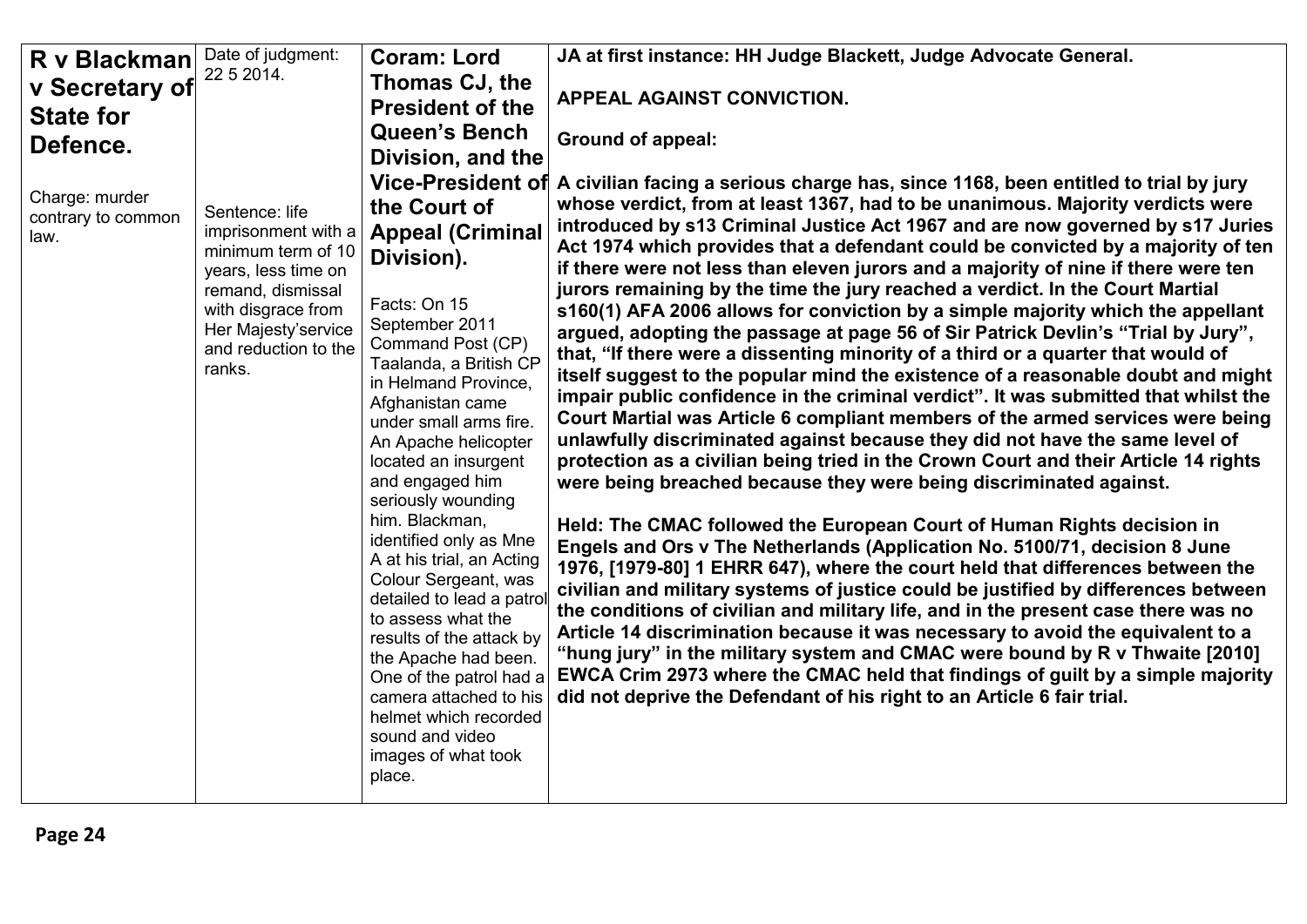|  | In September 2012 the<br>footage was found<br>during an unrelated<br>RMP investigation into<br>alleged possession of<br>IloC.As a result<br>Blackman, Watson and<br>Hammond and Mnes D<br>and E were charged<br>with murder. The case<br>against D and E was<br>discontinued prior to<br>arraignment,<br>Hammond and Watson<br>were acquitted and<br><b>Blackman</b><br>was convicted of<br>murder. | CMAC indicated that Parliament could legislate to align the extent of the majority<br>required to convict at a trial by jury; an amendment to the Rules could<br>"probably" allow the judge advocate presiding at the trial to enquire whether the<br>verdict was unanimous or by a majority. Careful consideration should always be<br>given to venue balancing the advantages of jury trial against the advantage of<br>trial and sentence by a court whose lay members had military experience.<br>APPEAL AGAINST SENTENCE.<br>Held: The Court Martial were right to apply Schedule 21 of CJA 2003 and take a<br>15 year start point for the minimum term. CMAC approved the Court Martial's<br>approach to balancing the aggravating and mitigating circumstances to arrive at<br>a 10 year minimum save in two significant respects. |
|--|-----------------------------------------------------------------------------------------------------------------------------------------------------------------------------------------------------------------------------------------------------------------------------------------------------------------------------------------------------------------------------------------------------|-------------------------------------------------------------------------------------------------------------------------------------------------------------------------------------------------------------------------------------------------------------------------------------------------------------------------------------------------------------------------------------------------------------------------------------------------------------------------------------------------------------------------------------------------------------------------------------------------------------------------------------------------------------------------------------------------------------------------------------------------------------------------------------------------------------------------------------------|
|  |                                                                                                                                                                                                                                                                                                                                                                                                     |                                                                                                                                                                                                                                                                                                                                                                                                                                                                                                                                                                                                                                                                                                                                                                                                                                           |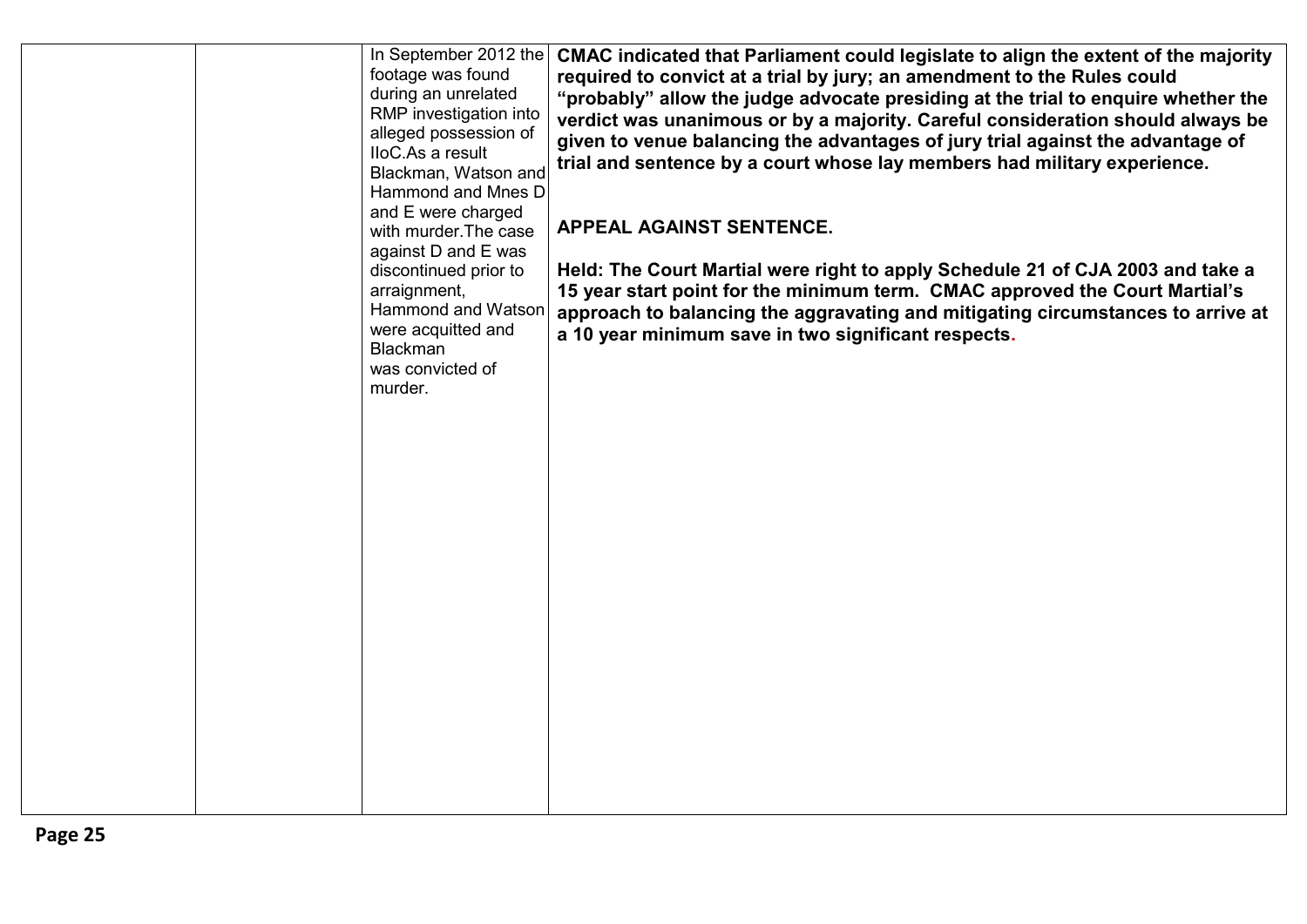|  | Firstly the appellant acted in a way that was entirely out of character whilst he<br>was suffering from combat stress disorder. It was very unfortunate that the only<br>medical evidence before the Court Martial and before CMAC was obtained over<br>two years after the murder, particularly when the appellant was at a remote CP<br>for five and a half months with limited contact with those commanding him, so<br>that his mental welfare was not assessed by the chain of command, and there<br>was evidence that he had become somewhat paranoid about the Taliban<br>"gunning for him".<br>Secondly no additional term was required for deterrence, the proceedings<br>received worldwide publicity and the life sentence imposed on him and the<br>significant minimum term he will serve amounted to sufficient deterrence.<br>The minimum term that must be served before he could be considered for<br>release on licence was reduced to eight years. |
|--|-----------------------------------------------------------------------------------------------------------------------------------------------------------------------------------------------------------------------------------------------------------------------------------------------------------------------------------------------------------------------------------------------------------------------------------------------------------------------------------------------------------------------------------------------------------------------------------------------------------------------------------------------------------------------------------------------------------------------------------------------------------------------------------------------------------------------------------------------------------------------------------------------------------------------------------------------------------------------|
|  |                                                                                                                                                                                                                                                                                                                                                                                                                                                                                                                                                                                                                                                                                                                                                                                                                                                                                                                                                                       |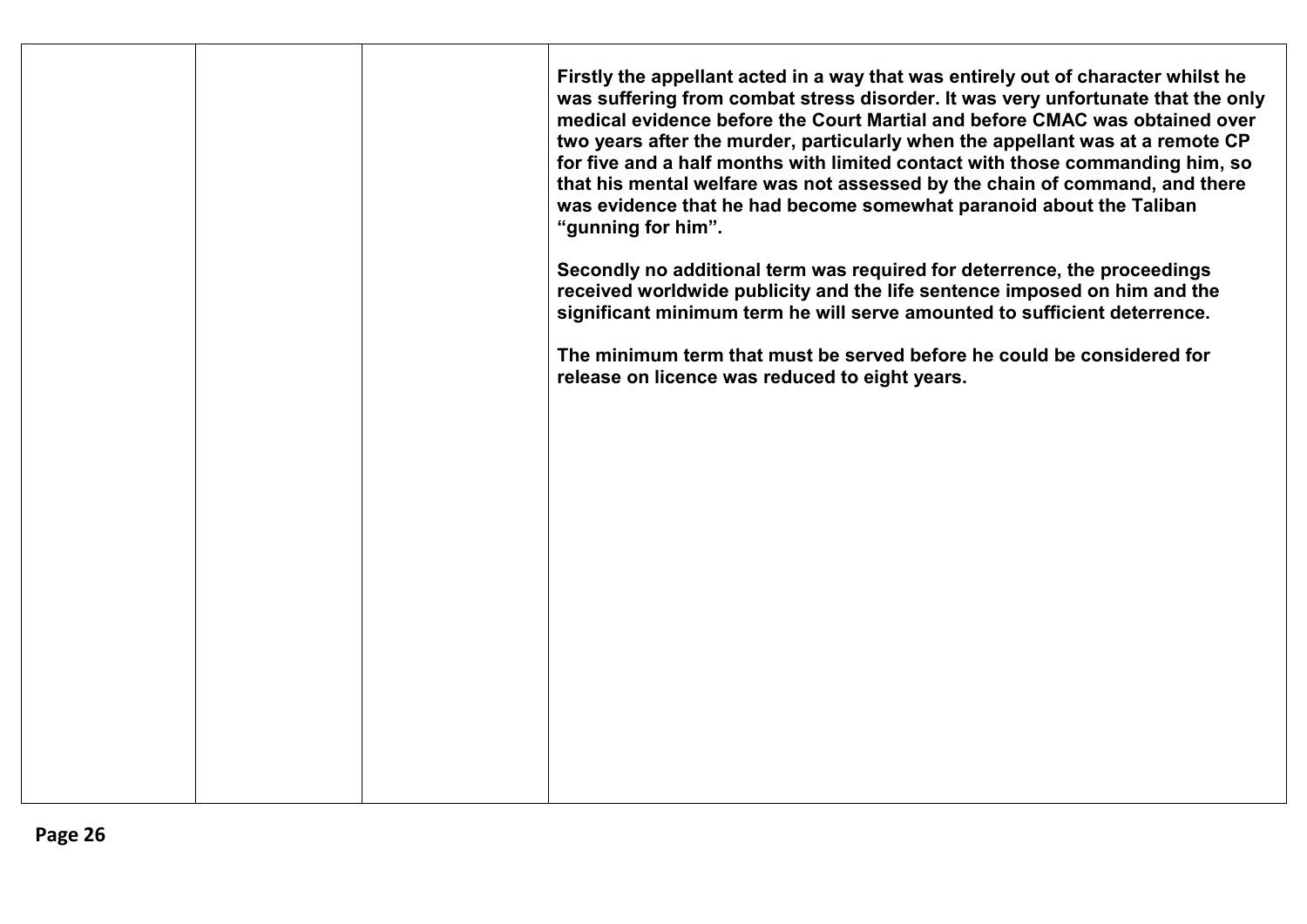<span id="page-26-0"></span>

| R v             | Date of judgment: | <b>Coram: Lord</b>                                                                                                                                                                                                                                                                                                                                                                  | JA at first instance: HH Judge Blackett, Judge Advocate General.                                                                                                                                                                                                                                                                                                                                                                                                                                                                                       |
|-----------------|-------------------|-------------------------------------------------------------------------------------------------------------------------------------------------------------------------------------------------------------------------------------------------------------------------------------------------------------------------------------------------------------------------------------|--------------------------------------------------------------------------------------------------------------------------------------------------------------------------------------------------------------------------------------------------------------------------------------------------------------------------------------------------------------------------------------------------------------------------------------------------------------------------------------------------------------------------------------------------------|
| <b>Blackman</b> | 15 3 2017         | <b>Chief Justice,</b>                                                                                                                                                                                                                                                                                                                                                               | Grounds on which the Criminal Cases Review Commission made their reference                                                                                                                                                                                                                                                                                                                                                                                                                                                                             |
| Charge: murder. |                   | the President of<br>the Queen's                                                                                                                                                                                                                                                                                                                                                     | to CMAC on 15 12 2016:                                                                                                                                                                                                                                                                                                                                                                                                                                                                                                                                 |
|                 |                   | <b>Bench Division,</b><br>the Vice-<br><b>President of the</b><br><b>Court of Appeal</b><br>(Criminal<br>Division),<br>Oppenshaw and                                                                                                                                                                                                                                                | Psychiatric evidence that had not been made available at the trial, and which the<br>prosecution did not contest, showed that both at the time when Blackman killed the<br>insurgent and at trial, Blackman was suffering from an adjustment disorder, a<br>recognized medical condition that could provide a partial defence to murder namely<br>diminished responsibility, resulting in the substitution of a manslaughter verdict or an<br>order for a re-trial.<br>The Judge Advocate had not left the manslaughter alternative for the members to |
|                 |                   | <b>Sweeney JJ.</b>                                                                                                                                                                                                                                                                                                                                                                  | consider.                                                                                                                                                                                                                                                                                                                                                                                                                                                                                                                                              |
|                 |                   | Facts: The facts are<br>set out above in the<br>summary of R v<br><b>Blackman v Secretary</b><br>of State for Defence.                                                                                                                                                                                                                                                              | Possible incompetence by the Defence team, in particular, failing to secure psychiatric<br>evidence and failing to properly investigate Blackman's mental health to establish if the<br>partial defence of diminished responsibility was open to him.                                                                                                                                                                                                                                                                                                  |
|                 |                   | A psychiatric report<br>had been obtained for<br>the sentencing hearing<br>from Dr Orr who<br>concluded that<br>Blackman may have<br>been suffering from<br>undetected combat<br>stress disorder. The<br>contents of this report<br>were part of the reason<br>that the minimum term<br>Blackman had to serve<br>in respect of the life<br>sentence imposed on<br>him, before being | At a directions hearing the court decided to dispose of the CCRC grounds first<br>giving leave to add three further grounds. The appellant sought to add to the<br>CCRC grounds if his appeal did not succeed on those points. Counsel having<br>changed, these further grounds were abandoned.                                                                                                                                                                                                                                                        |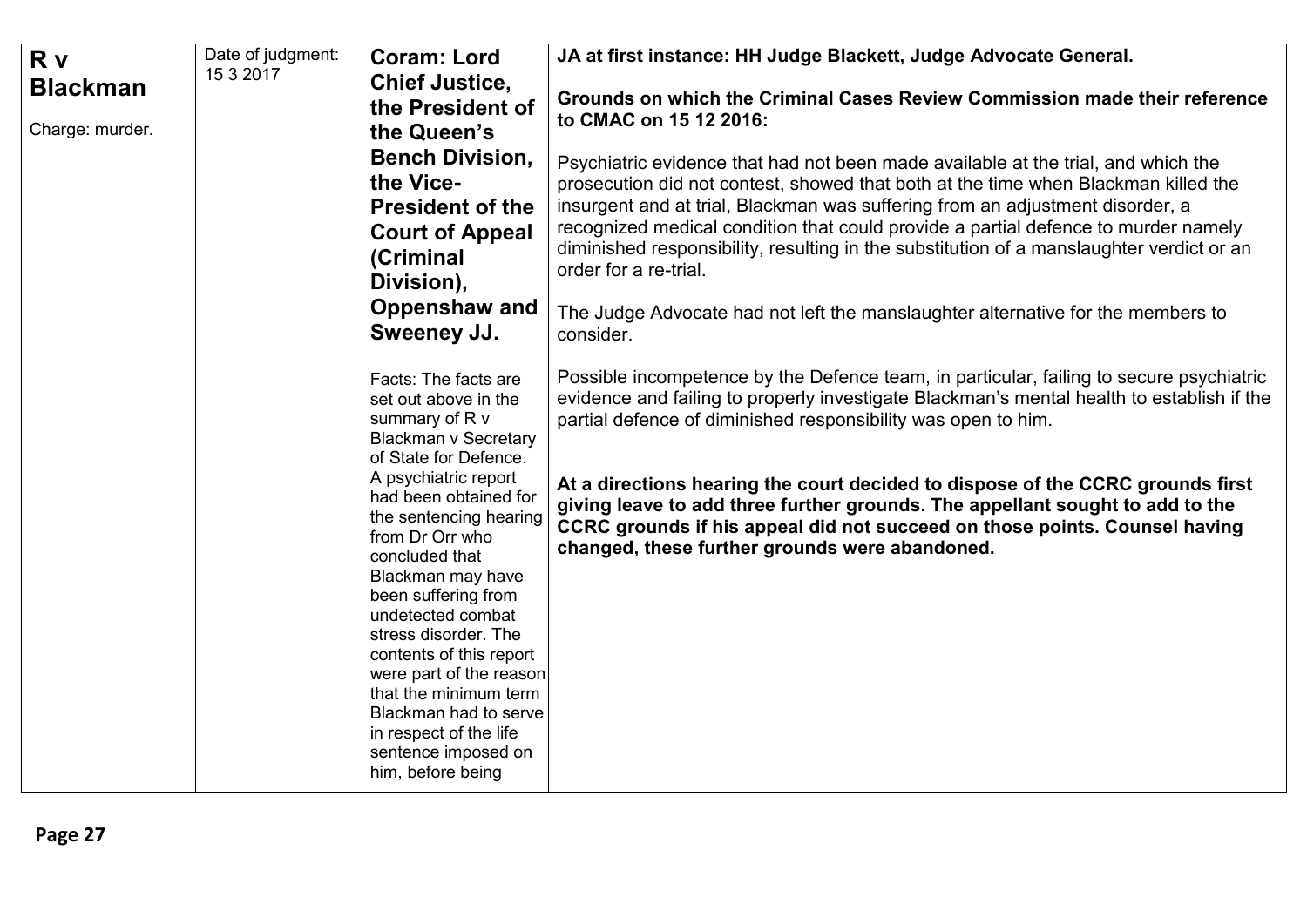| considered for release<br>on licence, was<br>reduced from ten to<br>eight years.On 15<br>December 2016, in the<br>light of this and other<br>material the Criminal<br><b>Cases Review</b><br><b>Commission referred</b><br>the matter to CMAC. | Held: The governing legal principle for the partial defence of diminished<br>responsibility is set out in s.2 Homicide Act 1957, as amended by s.52(2)<br>Coroners and Justice Act 2009, which provides that a person is not to be<br>convicted of murder if at the time of the killing he was suffering from an<br>abnormality of mental functioning, arising from a recognised mental condition,<br>and which substantially impaired his ability to understand the nature of his<br>conduct and/or form a rational judgment and/or exercise self-control and<br>provides an explanation for his acts or omissions in doing or being a party to the<br>killing, in the sense that the abnormality in mental function causes the person to<br>do the acts or make the omissions to do or be a party to the killing, or the<br>abnormality in mental function is a significant contributory factor in causing him<br>to carry out that conduct.                                                                                                                                                                                                                                                                                                                                                                                                                          |
|------------------------------------------------------------------------------------------------------------------------------------------------------------------------------------------------------------------------------------------------|-------------------------------------------------------------------------------------------------------------------------------------------------------------------------------------------------------------------------------------------------------------------------------------------------------------------------------------------------------------------------------------------------------------------------------------------------------------------------------------------------------------------------------------------------------------------------------------------------------------------------------------------------------------------------------------------------------------------------------------------------------------------------------------------------------------------------------------------------------------------------------------------------------------------------------------------------------------------------------------------------------------------------------------------------------------------------------------------------------------------------------------------------------------------------------------------------------------------------------------------------------------------------------------------------------------------------------------------------------------------------|
|                                                                                                                                                                                                                                                | "Substantial" here means "important or weighty" as in "a substantial salary" or<br>"a substantial meal", see R v Golds [2016] UKSC 61 per Lord Hughes in the<br><b>Supreme Court.</b>                                                                                                                                                                                                                                                                                                                                                                                                                                                                                                                                                                                                                                                                                                                                                                                                                                                                                                                                                                                                                                                                                                                                                                                   |
|                                                                                                                                                                                                                                                | The CMAC had reports from:<br>1. Professor Neil Greenberg, a former naval medical officer who became a<br>member of the Royal College of Psychiatrists in 1999, and had held specialist<br>registrar posts in psychiatry before becoming the uniformed lead for mental<br>health research in the armed forces and co-director of the Academic Centre for<br>Defence Mental Health. He had served with a RM Commando in Afghanistan and<br>had been Professor of Defence Mental Health at King's College London, since<br>2013. The court found him to be a "very impressive witness."<br>2. Dr Philip Joseph a consultant forensic psychiatrist since 1989 who CMAC said<br>had "very great experience having assessed over 800 persons charged with<br>homicide." These doctors gave evidence, the third psychiatrist, Dr Orr did not<br>give evidence as he was ill at the time of the hearing but CMAC considered his<br>report. The court accepted the view of all three psychiatrists that Blackman was<br>suffering from an adjustment disorder of moderate severity, which is a<br>recognized medical condition listed in the International Classification of<br>Diseases 10 <sup>th</sup> edition. Having examined the evidence they each concluded that<br>this condition impaired Blackman's ability to make rational judgments and<br>exercise self-control. |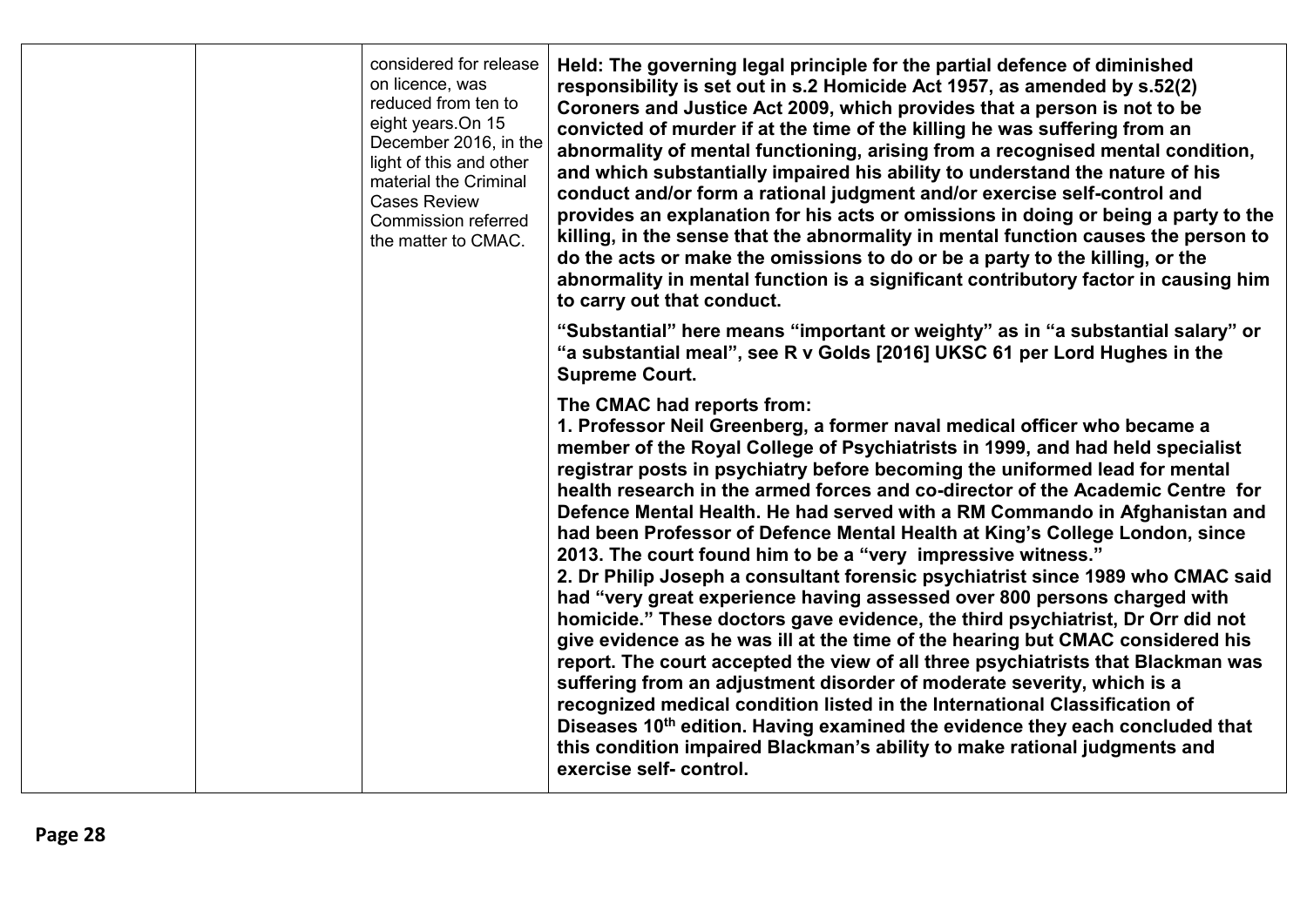| There was a proper reason for not putting this before the trial court as Blackman<br>felt that there would be a stigma attached to relying on this evidence, it would be<br>likely to end his career and he had limited understanding that he had a<br>psychiatric condition, and the psychiatric evidence suggested that an<br>adjustment disorder was often not apparent to the person suffering from it.<br>The court held that it was "particularly unfortunate" that the Prosecution had not<br>sought a psychiatric report. This must be done "in any case involving conduct<br>which is entirely inconsistent with the prior character and conduct of the<br>defendant.<br>This is even more so in a case such as this wherethere is a real responsibility<br>placed upon the armed forces in respect of the mental health and welfare of the<br>troops."<br>Given the psychiatric evidence and the evidential background namely the                                                              |
|----------------------------------------------------------------------------------------------------------------------------------------------------------------------------------------------------------------------------------------------------------------------------------------------------------------------------------------------------------------------------------------------------------------------------------------------------------------------------------------------------------------------------------------------------------------------------------------------------------------------------------------------------------------------------------------------------------------------------------------------------------------------------------------------------------------------------------------------------------------------------------------------------------------------------------------------------------------------------------------------------------|
| following:<br>Blackman had been an exemplary soldier before deployment.<br>His father had died of Parkinson's just before Blackman deployed, he had<br>returned from Afghanistan to scatter his ashes and the court held that this<br>placed significant stress on him.<br>The Court accepted the evidence in the Telemeter Report, prepared for the MoD,<br>but challenged by the prosecution, in so far as it related to the conditions under<br>which Blackman was serving on operations. In particular the report stated that<br>Blackman did not receive the full pre-deployment training package, was not<br>trained in Trauma Risk Management (TRiM), a peer support system which should<br>have been in operation but was not, until three days before the killing, which<br>Professor Greenburg thought "a significant factor".<br>The multiple commander had been killed and there were no other officers or<br>senior ranks at his location which was of material significance as a stressor. |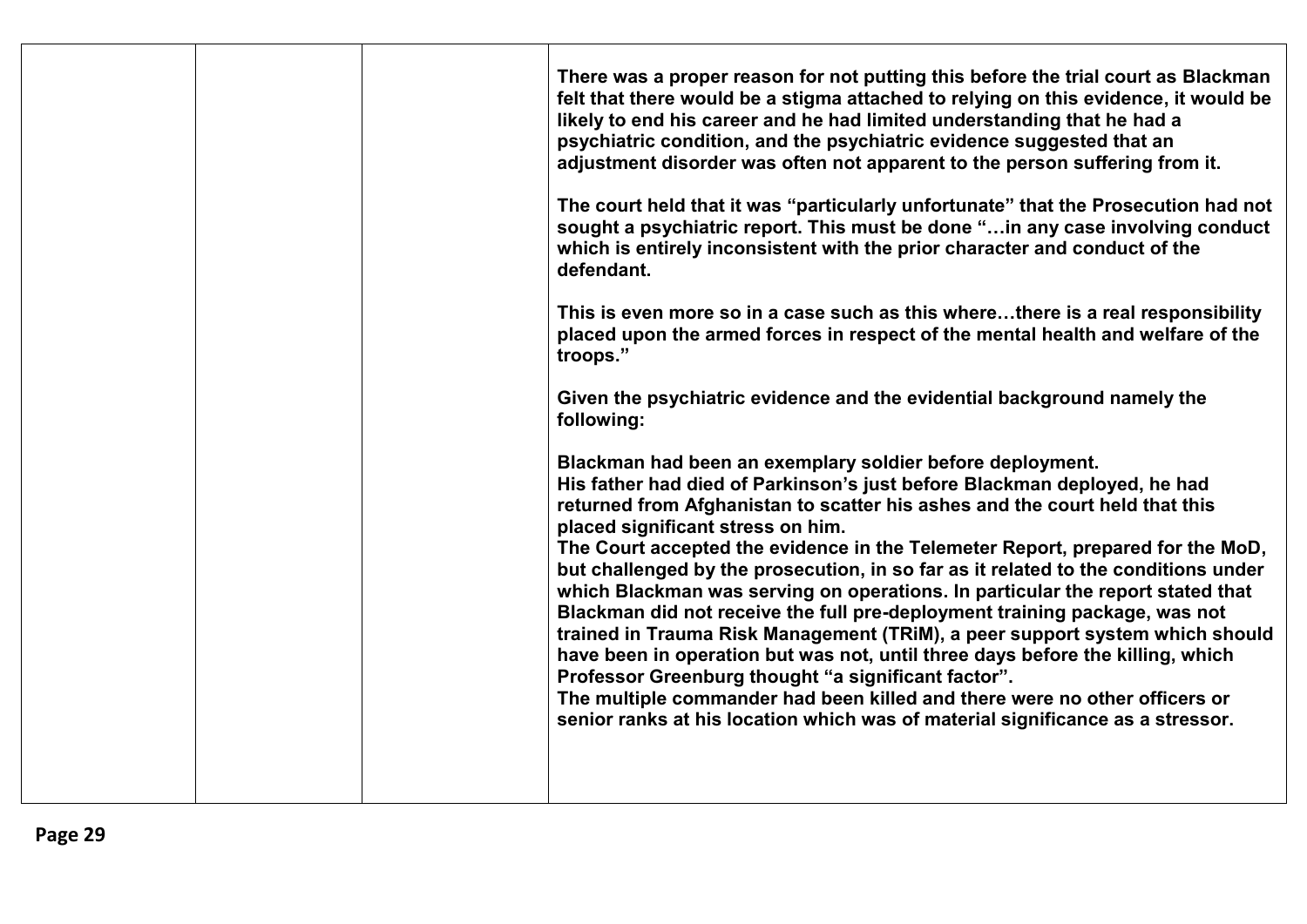|  | It was too dangerous for the padre to visit the CP. Padres have an important role<br>in maintaining morale and mental health by providing someone in whom<br>servicemen could confide and lack of this was a further stressor.                                                                                                                                                                                                                                                                                                                                                                                                                                                                                                                                               |
|--|------------------------------------------------------------------------------------------------------------------------------------------------------------------------------------------------------------------------------------------------------------------------------------------------------------------------------------------------------------------------------------------------------------------------------------------------------------------------------------------------------------------------------------------------------------------------------------------------------------------------------------------------------------------------------------------------------------------------------------------------------------------------------|
|  | The multiple was a close-knit sub-unit where members supported each other<br>instead of seeking external help.                                                                                                                                                                                                                                                                                                                                                                                                                                                                                                                                                                                                                                                               |
|  | The CP was isolated and austere and the marines faced daily acute danger and<br>did not feel safe, particularly at night, and the company of which the multiple<br>formed part had been the hardest hit in the Commando, were losing ground to<br>the insurgents and by the end of the tour were combat weary.                                                                                                                                                                                                                                                                                                                                                                                                                                                               |
|  | The CP was undermanned with 16 members whilst the previous multiple at that<br>location had had a strength of 25.                                                                                                                                                                                                                                                                                                                                                                                                                                                                                                                                                                                                                                                            |
|  | The multiple patrolled for between 5 and 10 hours each day, over broken ground,<br>with a constant Improvised Explosive Device (IED) and ambush threat in a<br>temperature normally over 50 degrees Celsius, carrying a minimum load of 100<br>Ibs. There was an IED explosion, on average, every 16 hours. Because of the<br>insufficient ORBAT, individuals sometimes had to patrol twice a day. All the<br>marines were very tired and Blackman, in particular, was deprived of sleep,<br>partly because he undertook extra patrols and took extra risks to safeguard<br>members of his multiple, particularly those with children, and the court accepted<br>that this may have affected his ability to make decisions.                                                  |
|  | There was a constant threat from insurgents, many of whom gave the<br>appearance of being friendly local people, and they had inflicted severe<br>casualties on our forces hanging his comrades' bodies in trees.<br>Blackman felt that he was easily identifiable and being targeted. About a month<br>before the killing two grenades were thrown at him. They fell in a ditch and the<br>blast was funneled upwards saving his life.<br>It was common ground that it was Blackman's perception of the support he was<br>receiving that counted in assessing his mental state. His assessment was:<br>There was a lack of support from the CO and OC.<br>The CP was not secure and could be easily overrun.<br>These factors intensified the sense of isolation at the CP. |
|  |                                                                                                                                                                                                                                                                                                                                                                                                                                                                                                                                                                                                                                                                                                                                                                              |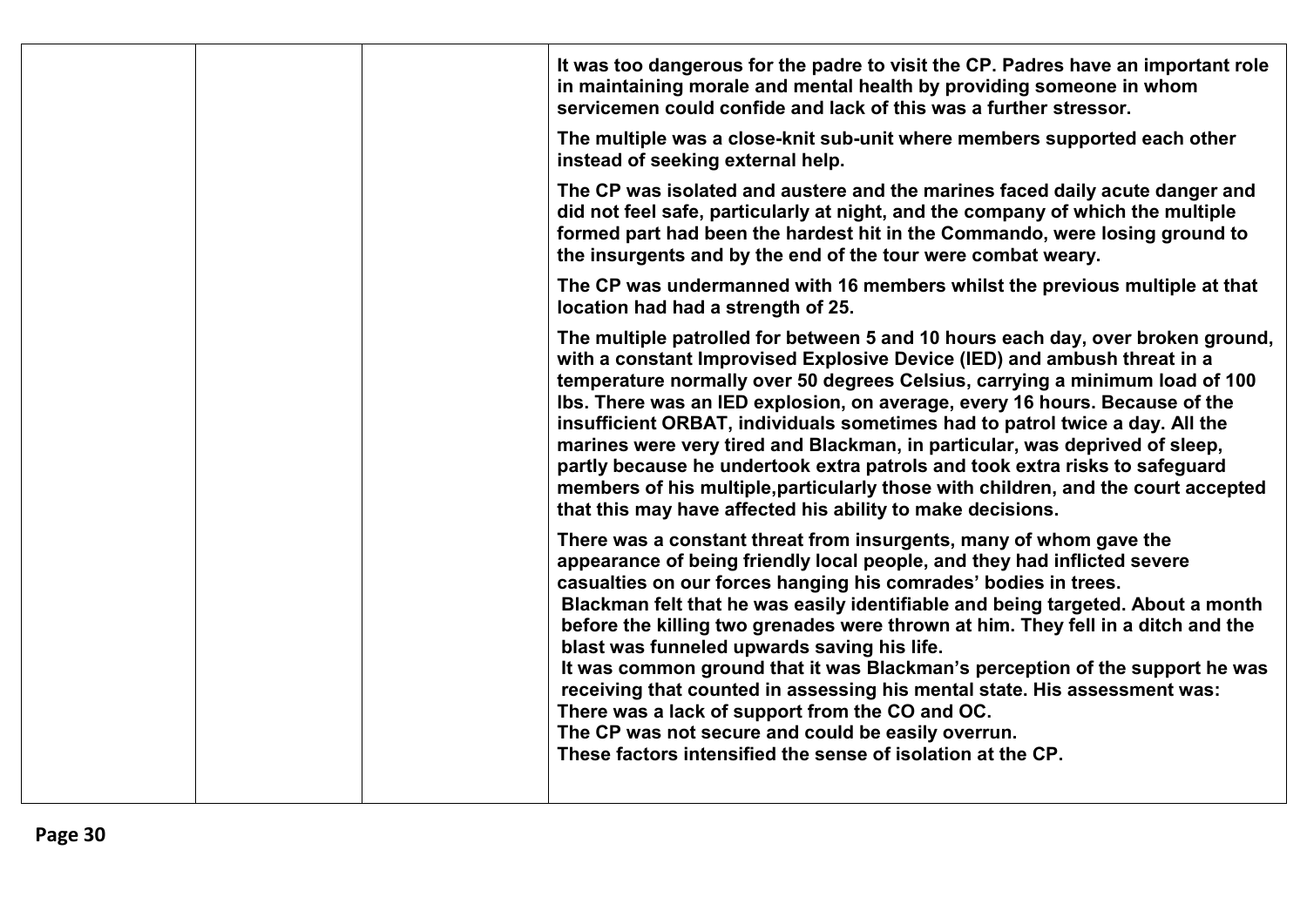|  | The CMAC accepted Professor Greenberg's evidence that it was key to the<br>mental health of members of a unit that they felt supported and their safety was<br>given real consideration so Blackman's perception of lack of leadership by the<br>CO and OC were key stressors.<br>The OC had written an appraisal of Blackman five days before the incident which<br>stated that he " had probably reached his ceiling as he lacked the dynamism<br>to go further in his career". This was in marked contrast to his earlier reports<br>which suggested that he had changed significantly while on operations, and<br>which supported Professor Greenberg's conclusion that Blackman was suffering<br>from adjustment disorder.<br>On the day of the killing a CP, manned by another multiple from Blackman's<br>Company, had come under sustained attack, hence the need for him to lead a<br>patrol to ascertain the effect of the contact with the Apache helicopter. The fact<br>that only one insurgent had been accounted for heightened the threat of further<br>attack, and this affected Blackman's cognitive functioning and decision making.<br>The serious nature of Blackman's mental condition was evidenced by:<br>The evidence of a, TRiM trained, WO2 who had seen him two months prior to the<br>killing whilst on R&R and described Blackman as "a husk of his normal self" and<br>being in a flat mood.<br>In the same R&R period his wife noticed Blackman looking at the ground a lot on<br>a walk which he said was because he had to be alert for IEDs.<br>Members of the multiple gave evidence that Blackman had become withdrawn,<br>isolated and increasingly irritable.<br>His startled response in December 2011 when he heard a loud bang whilst at the<br>theatre. |
|--|----------------------------------------------------------------------------------------------------------------------------------------------------------------------------------------------------------------------------------------------------------------------------------------------------------------------------------------------------------------------------------------------------------------------------------------------------------------------------------------------------------------------------------------------------------------------------------------------------------------------------------------------------------------------------------------------------------------------------------------------------------------------------------------------------------------------------------------------------------------------------------------------------------------------------------------------------------------------------------------------------------------------------------------------------------------------------------------------------------------------------------------------------------------------------------------------------------------------------------------------------------------------------------------------------------------------------------------------------------------------------------------------------------------------------------------------------------------------------------------------------------------------------------------------------------------------------------------------------------------------------------------------------------------------------------------------------------------------------------------------------------------------------------------------------|
|--|----------------------------------------------------------------------------------------------------------------------------------------------------------------------------------------------------------------------------------------------------------------------------------------------------------------------------------------------------------------------------------------------------------------------------------------------------------------------------------------------------------------------------------------------------------------------------------------------------------------------------------------------------------------------------------------------------------------------------------------------------------------------------------------------------------------------------------------------------------------------------------------------------------------------------------------------------------------------------------------------------------------------------------------------------------------------------------------------------------------------------------------------------------------------------------------------------------------------------------------------------------------------------------------------------------------------------------------------------------------------------------------------------------------------------------------------------------------------------------------------------------------------------------------------------------------------------------------------------------------------------------------------------------------------------------------------------------------------------------------------------------------------------------------------------|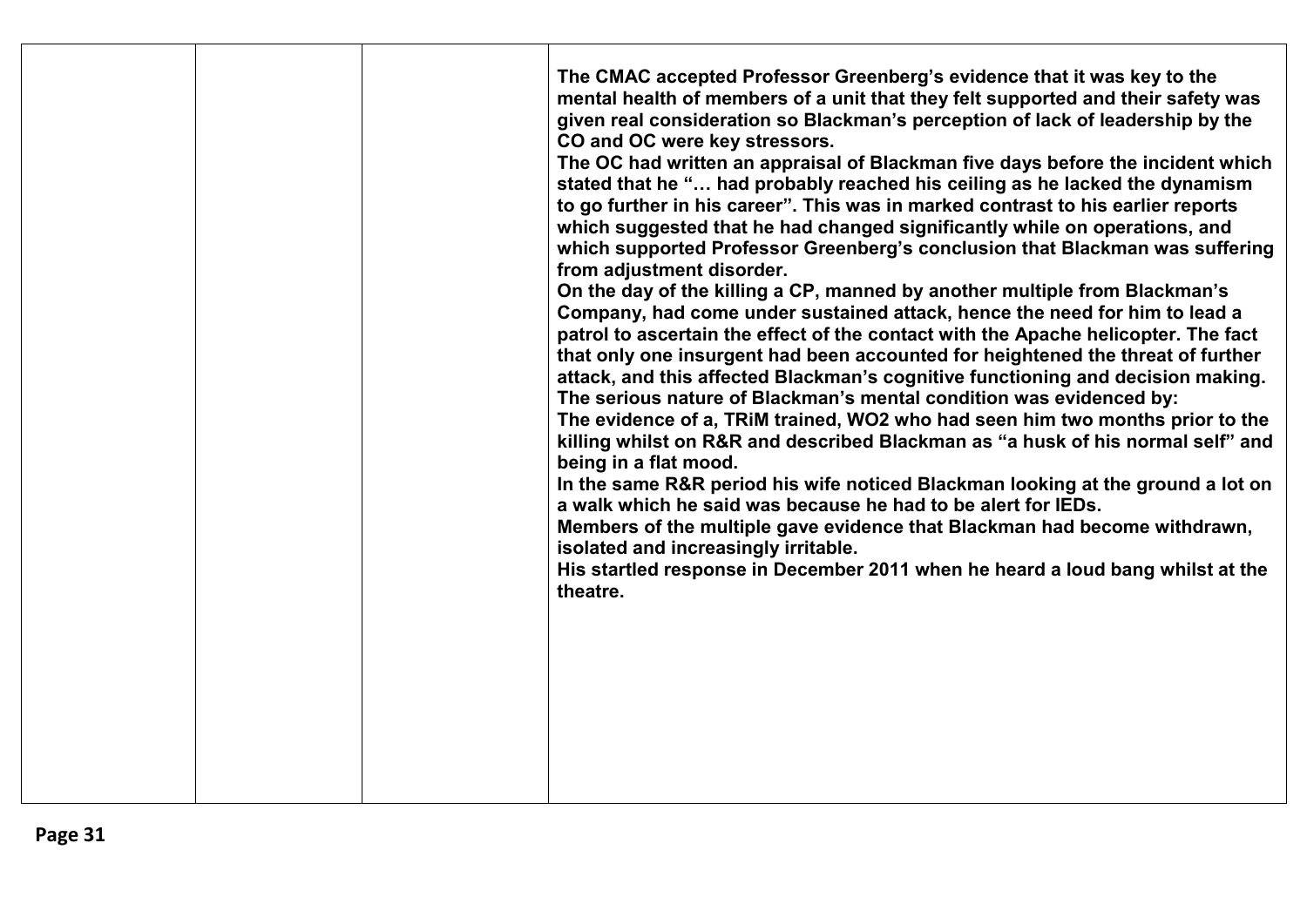|  | THE KEY ISSUE.                                                                                                                                                                                                                                                                                                                                                                                                                                                    |
|--|-------------------------------------------------------------------------------------------------------------------------------------------------------------------------------------------------------------------------------------------------------------------------------------------------------------------------------------------------------------------------------------------------------------------------------------------------------------------|
|  | Was this a cold-blooded execution as the Court Martial concluded?<br>Or                                                                                                                                                                                                                                                                                                                                                                                           |
|  | Was it the result of a substantial impairment of Blackman's ability to form a<br>rational judgment and/or exercise self control whilst he suffered from an<br>adjustment disorder?                                                                                                                                                                                                                                                                                |
|  | Having regard to the facts and in the light of the psychiatric evidence, CMAC<br>held that the adjustment disorder had put Blackman in a mind to kill, and the fact<br>that he acted with apparent careful thought as to how to set about the killing,<br>had to be seen against the overarching framework of the disorder which had<br>substantially impaired his ability to form a rational judgment and also impaired<br>his ability to exercise self-control. |
|  | The conviction for murder was quashed and a verdict of manslaughter by reason<br>of diminished responsibility substituted. Sentence adjourned-see R v Blackman<br>[2017] EWCA Crim 325, summarised below.                                                                                                                                                                                                                                                         |
|  |                                                                                                                                                                                                                                                                                                                                                                                                                                                                   |
|  |                                                                                                                                                                                                                                                                                                                                                                                                                                                                   |
|  |                                                                                                                                                                                                                                                                                                                                                                                                                                                                   |
|  |                                                                                                                                                                                                                                                                                                                                                                                                                                                                   |
|  |                                                                                                                                                                                                                                                                                                                                                                                                                                                                   |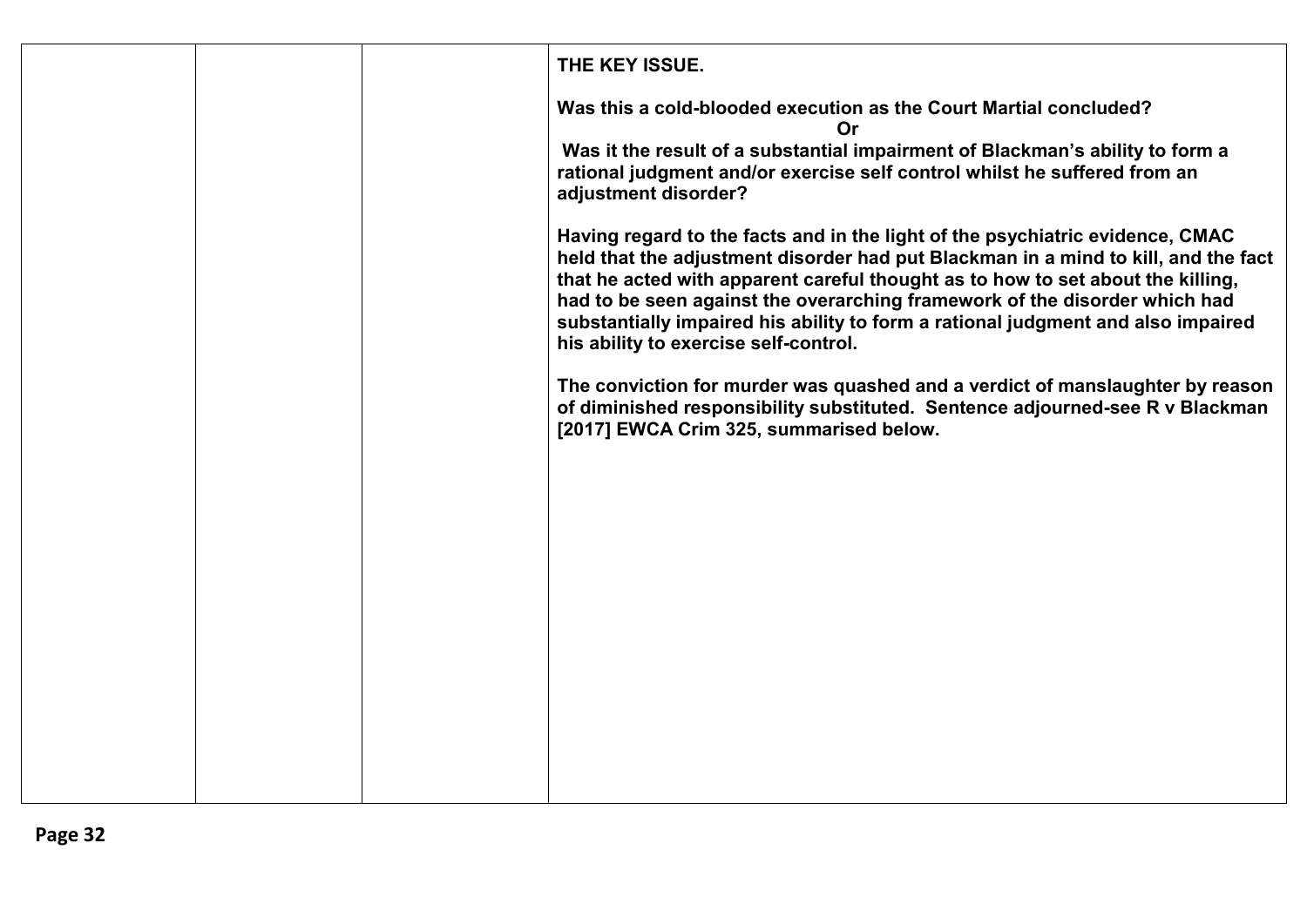<span id="page-32-0"></span>

| R v Blackman<br>Sentence for<br>manslaughter. | Date of judgment:<br>28 3 2017.<br>Sentence: Dismissed<br>and seven years<br>imprisonment. | <b>Chief Justice,</b><br><b>The President of</b><br>the Queen's<br><b>Bench Division,</b><br>The Vice-<br><b>President of the</b><br><b>Court of</b><br><b>Appeal(Criminal</b><br>Division),<br><b>Openshaw and</b><br>Sweeney JJ.<br>Facts: see Blackman v<br>Secretary of State for<br>Defence and R v<br>Blackman summarised<br>above. | Coram: The Lord   JA at first instance: HH Judge Blackett, Judge Advocate General.<br>As the original conviction was quashed the court proceeded to sentence for<br>manslaughter by reason of diminished responsibility. The Sentencing Council<br>Guidelines for this offence did not come into effect until 1 11 2018. The court<br>followed the principles set out in R v Wood [2009] EWCA Crim 651, and<br>considered the following matters:<br>The relationship with a sentence for murder.<br>Applying the Criminal Justice Act 2003, Schedule 21 the minimum term imposed<br>by CMAC was 8 years equivalent, allowing for release on licence, to a 16 year<br>determinate sentence.<br>The reduction in the minimum term made by CMAC from ten years to eight<br>years.<br>The appellant (B) acted in a way that was entirely out of character when he was<br>suffering from combat stress disorder. The court attached particular weight to<br>the remoteness of the CP where B served for five and a half months with limited<br>contact with commanders so that his mental health had not been assessed by<br>the chain of command, in the usual way. B had become paranoid, believing that<br>the Taliban were "gunning" for him.<br>It was not necessary to add to the severity of the sentence to deter. There was<br>sufficient deterrent by reason of a significant term of imprisonment and world-<br>wide publicity.<br>The harm caused by the offence.<br>In a manslaughter, the harm is at the highest level as the victim was killed. His<br>death cannot be measured by the short time he was likely to survive; this was<br>the deliberate killing of a wounded man. |
|-----------------------------------------------|--------------------------------------------------------------------------------------------|-------------------------------------------------------------------------------------------------------------------------------------------------------------------------------------------------------------------------------------------------------------------------------------------------------------------------------------------|--------------------------------------------------------------------------------------------------------------------------------------------------------------------------------------------------------------------------------------------------------------------------------------------------------------------------------------------------------------------------------------------------------------------------------------------------------------------------------------------------------------------------------------------------------------------------------------------------------------------------------------------------------------------------------------------------------------------------------------------------------------------------------------------------------------------------------------------------------------------------------------------------------------------------------------------------------------------------------------------------------------------------------------------------------------------------------------------------------------------------------------------------------------------------------------------------------------------------------------------------------------------------------------------------------------------------------------------------------------------------------------------------------------------------------------------------------------------------------------------------------------------------------------------------------------------------------------------------------------------------------------------------------------------------------------------|
|-----------------------------------------------|--------------------------------------------------------------------------------------------|-------------------------------------------------------------------------------------------------------------------------------------------------------------------------------------------------------------------------------------------------------------------------------------------------------------------------------------------|--------------------------------------------------------------------------------------------------------------------------------------------------------------------------------------------------------------------------------------------------------------------------------------------------------------------------------------------------------------------------------------------------------------------------------------------------------------------------------------------------------------------------------------------------------------------------------------------------------------------------------------------------------------------------------------------------------------------------------------------------------------------------------------------------------------------------------------------------------------------------------------------------------------------------------------------------------------------------------------------------------------------------------------------------------------------------------------------------------------------------------------------------------------------------------------------------------------------------------------------------------------------------------------------------------------------------------------------------------------------------------------------------------------------------------------------------------------------------------------------------------------------------------------------------------------------------------------------------------------------------------------------------------------------------------------------|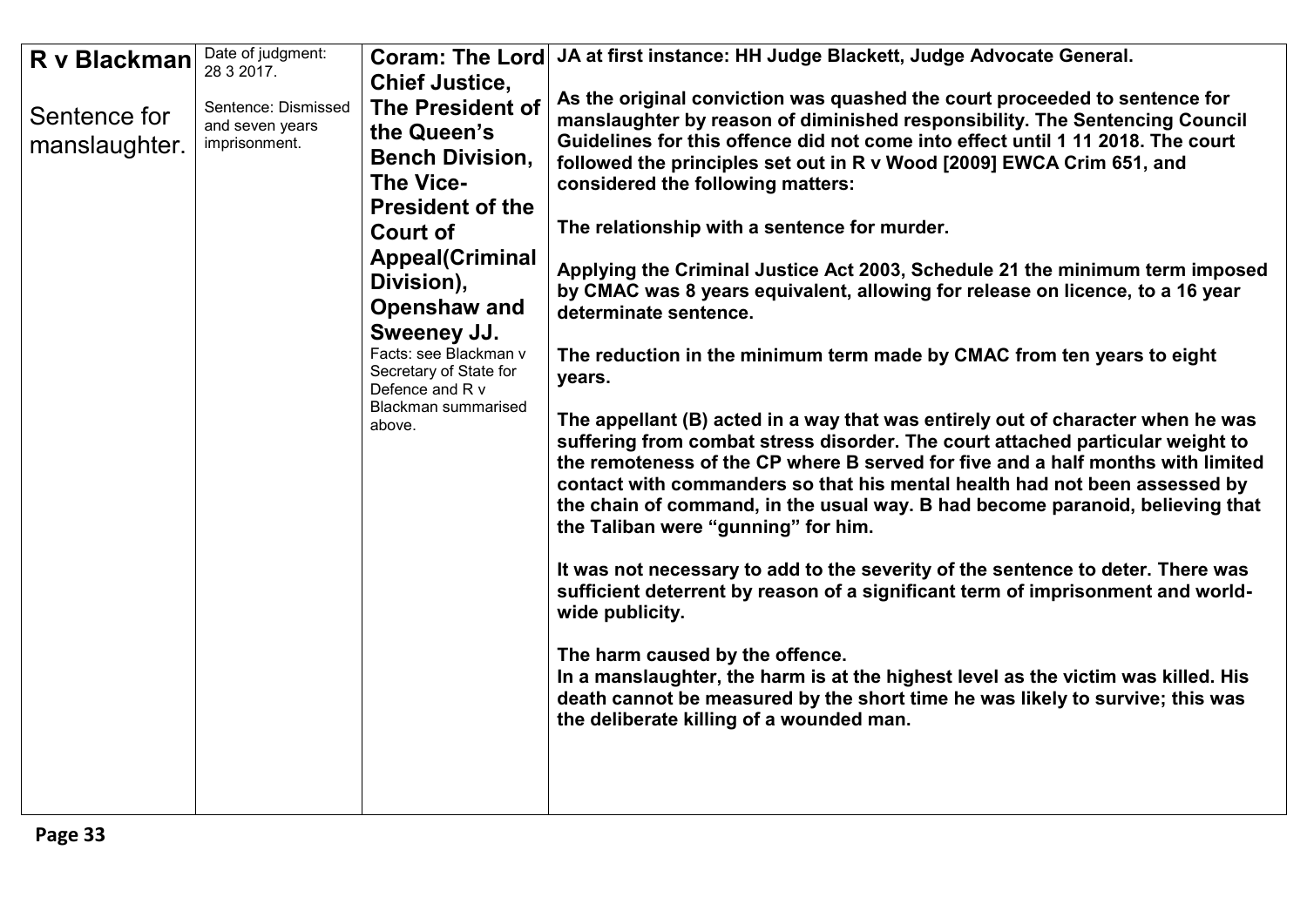|  | The appellant's culpability.<br>In quashing the murder conviction and substituting manslaughter the court had<br>concluded that the adjustment disorder from which B suffered had led to an<br>abnormality of mental functioning which had substantially impaired:<br>His ability to form a rational judgement about the need to adhere to the values<br>and standards of the armed forces.<br>His ability to exercise self-control as he had acted impulsively and not controlled<br>his emotions. He still retained responsibility for the killing but at a medium<br>rather than high level.<br><b>Aggravating Factors:</b><br>The effect of the killing on the reputation of the British Armed Services and the<br>International Security Force. The killing can be used by insurgents and others as<br>evidence that our forces were in breach of the values they proclaimed;<br>The vulnerability of the seriously wounded insurgent;<br>Ensuring the killing was not witnessed by the helicopter and the subsequent<br>cover-up;<br>Collusive involvement of the patrol. The use of the weapon may not have been,<br>in the circumstances, an aggravating feature.<br><b>Mitigating Factors.</b><br>B's outstanding service record and acts of conspicuous bravery;<br>The effect of the conflict on B;<br>B's assessment of the lack of support he received from the OC and CO;<br>The fact there was a high risk of a further attack and B knew the surviving<br>insurgent was armed with a grenade. |
|--|---------------------------------------------------------------------------------------------------------------------------------------------------------------------------------------------------------------------------------------------------------------------------------------------------------------------------------------------------------------------------------------------------------------------------------------------------------------------------------------------------------------------------------------------------------------------------------------------------------------------------------------------------------------------------------------------------------------------------------------------------------------------------------------------------------------------------------------------------------------------------------------------------------------------------------------------------------------------------------------------------------------------------------------------------------------------------------------------------------------------------------------------------------------------------------------------------------------------------------------------------------------------------------------------------------------------------------------------------------------------------------------------------------------------------------------------------------------------------------------------------------------|
|  |                                                                                                                                                                                                                                                                                                                                                                                                                                                                                                                                                                                                                                                                                                                                                                                                                                                                                                                                                                                                                                                                                                                                                                                                                                                                                                                                                                                                                                                                                                               |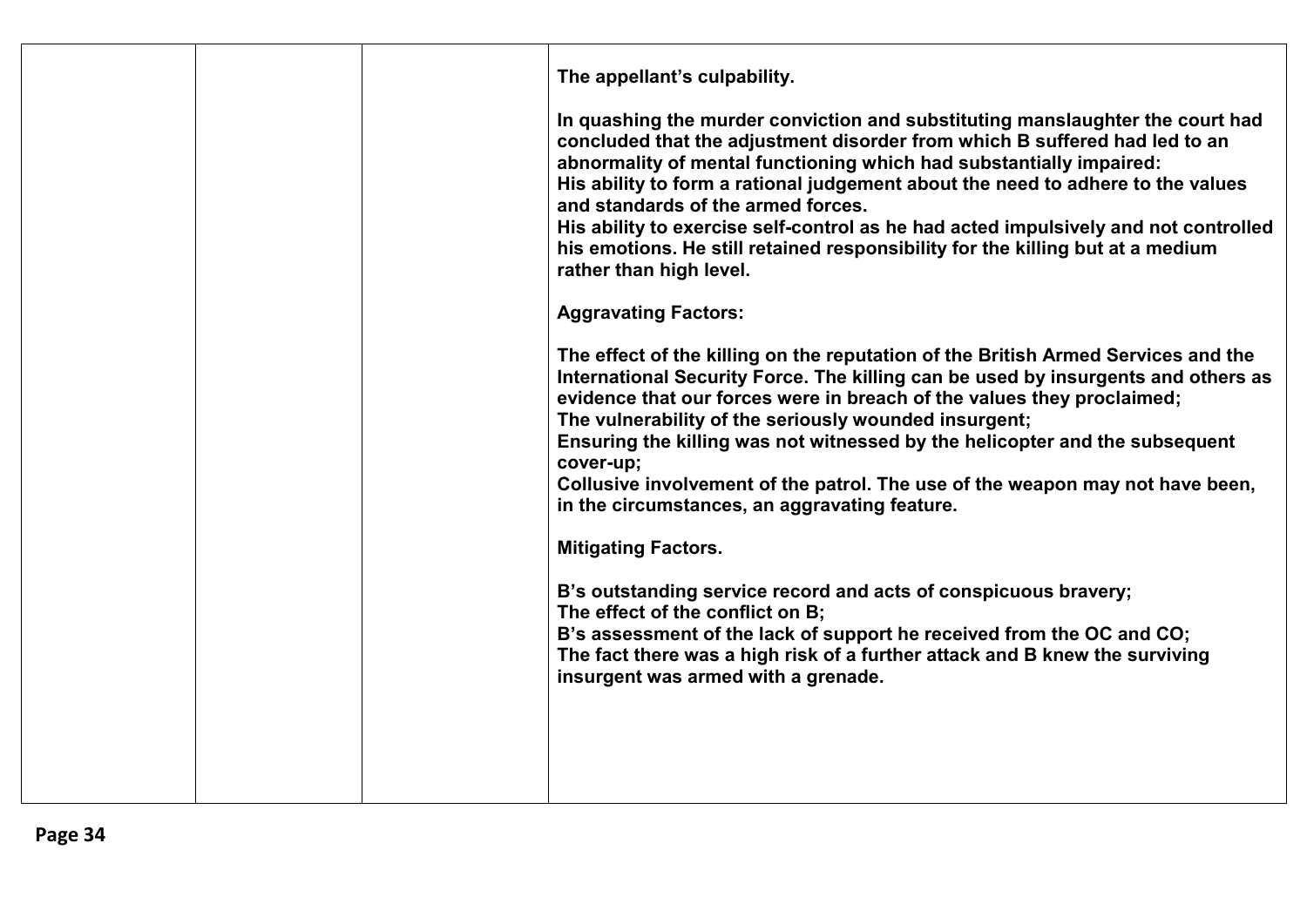|  | <b>Mitigating Factors (continued).</b><br>Reduction for possible plea.<br>If the psychiatric evidence had been available from the outset, as it should have<br>been, the defence argued that the matter would have ended as a plea to<br>manslaughter which would have been accepted.<br>Held: Given that it was then B's case that he had shot a round into an already<br>dead body, this submission was misconceived.<br>The Dismissal Element of the Sentence.<br>Held: In the light of B's outstanding service and the finding of diminished<br>responsibility, there was no question of dismissal with disgrace but the CMAC<br>was not persuaded that whether B should be allowed to serve on should be left<br>to the service to resolve as an administrative matter. Dismissal was appropriate<br>because B bore a substantial responsibility for the killing despite the psychiatric<br>evidence and B's perception of lack of support from the OC and CO. B had<br>damaged the reputation of the Royal Marines and the armed services, and in any<br>event it was impracticable for him to serve on after so long an absence whilst he<br>served his sentence.<br>For the manslaughter of which B now stood convicted the CMAC imposed a<br>sentence of 7 years imprisonment, time on remand to count. Dismissed.<br>NOTE: The defendant had, or was very close to, having served this sentence. |
|--|------------------------------------------------------------------------------------------------------------------------------------------------------------------------------------------------------------------------------------------------------------------------------------------------------------------------------------------------------------------------------------------------------------------------------------------------------------------------------------------------------------------------------------------------------------------------------------------------------------------------------------------------------------------------------------------------------------------------------------------------------------------------------------------------------------------------------------------------------------------------------------------------------------------------------------------------------------------------------------------------------------------------------------------------------------------------------------------------------------------------------------------------------------------------------------------------------------------------------------------------------------------------------------------------------------------------------------------------------------------------------------------------------------|
|  |                                                                                                                                                                                                                                                                                                                                                                                                                                                                                                                                                                                                                                                                                                                                                                                                                                                                                                                                                                                                                                                                                                                                                                                                                                                                                                                                                                                                            |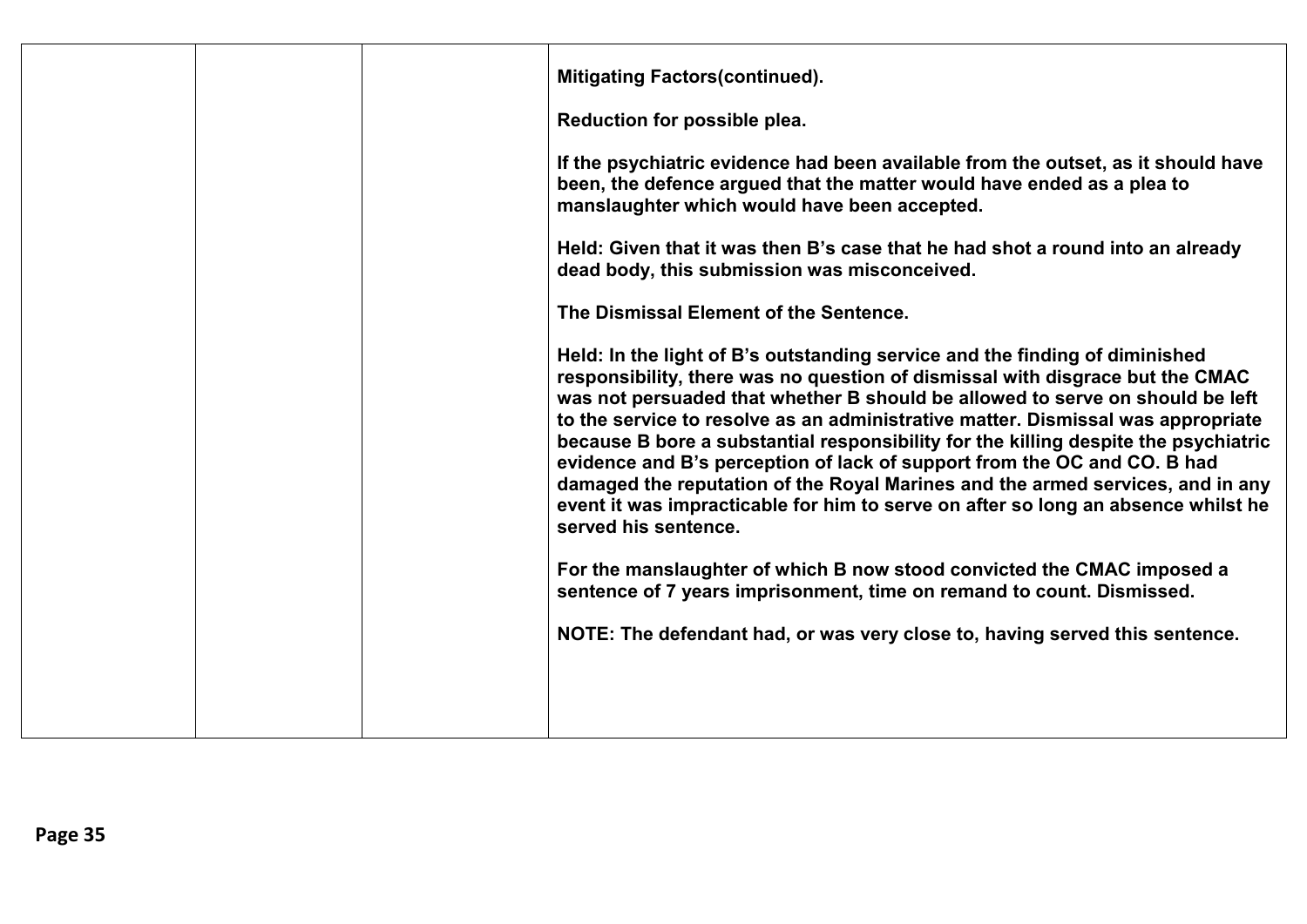<span id="page-35-0"></span>

| Date of Judgment:<br><b>R</b> v Bowler<br>17 12 13.<br>and<br>Sentence Bowler for<br><b>Darbyshire</b><br>s20 OAPA 1861:<br>Eleven months'<br>Charges: s18 and<br>detention after a<br>s20 OAPA 1861.<br>plea on a basis.<br>Darbyshire, after<br>a trial for s18<br><b>OAPA 1861: Six</b><br>years'<br>imprisonment. | <b>Coram Treacy</b><br>LJ, Wilkie J and<br><b>Andrews J.</b><br>Facts: An argument<br>broke out over the<br>complainant's bottle of<br>gin. Appleby, not a<br>Defendant, and the<br>complainant fought,<br>and Appleby sustained<br>quite a serious wound.<br>Anker, and Bowler<br>pleaded to s20 on a<br>basis. It was Bowler's<br>case that she had<br>helped disarm the<br>complainant of a knife<br>but had then<br>continued to kick him<br>on the ground when<br>he was no longer a<br>threat to her, including<br>kicking, recklessly, to<br>the head. The<br>complainant sustained<br>injuries to his liver and<br>to his kidney that<br>would require medical<br>checks on his kidneys<br>and blood pressure for<br>the rest of his life. He<br>was in hospital for a<br>week and on bed rest<br>for seven days after<br>his discharge. | J A at first instance: Judge Camp.<br>Disparity cannot be relied on as between a Defendant who pleads to an offence<br>under s20 OAPA 1861 on a basis and a Defendant found guilty of s18 OAPA 1861<br>after a trial.<br>The CMAC observed in respect of Bowler, "In our judgment there can be<br>absolutely no criticism of the length of the sentence or the fact, if viewed in<br>isolation, that the sentence was not suspended" but they accepted the disparity<br>point as between her and Anker as the only difference between them was that<br>Anker was very highly regarded by the Battallion and had sustained PTSD on a<br>recent operational tour.<br>Bowler's sentence of 11 months detention should be suspended as Anker's<br>sentence had been.<br>For Darbyshire the appropriate start point was seven years not eight, "having<br>regard to the conduct involved the harm done and the level of culpability", the<br>Court Martial were right to deduct two years to reflect the long delay and the<br>Defendant's service in Afghanistan and so the sentence was reduced from six<br>years to five years. |
|-----------------------------------------------------------------------------------------------------------------------------------------------------------------------------------------------------------------------------------------------------------------------------------------------------------------------|--------------------------------------------------------------------------------------------------------------------------------------------------------------------------------------------------------------------------------------------------------------------------------------------------------------------------------------------------------------------------------------------------------------------------------------------------------------------------------------------------------------------------------------------------------------------------------------------------------------------------------------------------------------------------------------------------------------------------------------------------------------------------------------------------------------------------------------------------|-------------------------------------------------------------------------------------------------------------------------------------------------------------------------------------------------------------------------------------------------------------------------------------------------------------------------------------------------------------------------------------------------------------------------------------------------------------------------------------------------------------------------------------------------------------------------------------------------------------------------------------------------------------------------------------------------------------------------------------------------------------------------------------------------------------------------------------------------------------------------------------------------------------------------------------------------------------------------------------------------------------------------------------------------------------------------------------------------------------------------------|
|-----------------------------------------------------------------------------------------------------------------------------------------------------------------------------------------------------------------------------------------------------------------------------------------------------------------------|--------------------------------------------------------------------------------------------------------------------------------------------------------------------------------------------------------------------------------------------------------------------------------------------------------------------------------------------------------------------------------------------------------------------------------------------------------------------------------------------------------------------------------------------------------------------------------------------------------------------------------------------------------------------------------------------------------------------------------------------------------------------------------------------------------------------------------------------------|-------------------------------------------------------------------------------------------------------------------------------------------------------------------------------------------------------------------------------------------------------------------------------------------------------------------------------------------------------------------------------------------------------------------------------------------------------------------------------------------------------------------------------------------------------------------------------------------------------------------------------------------------------------------------------------------------------------------------------------------------------------------------------------------------------------------------------------------------------------------------------------------------------------------------------------------------------------------------------------------------------------------------------------------------------------------------------------------------------------------------------|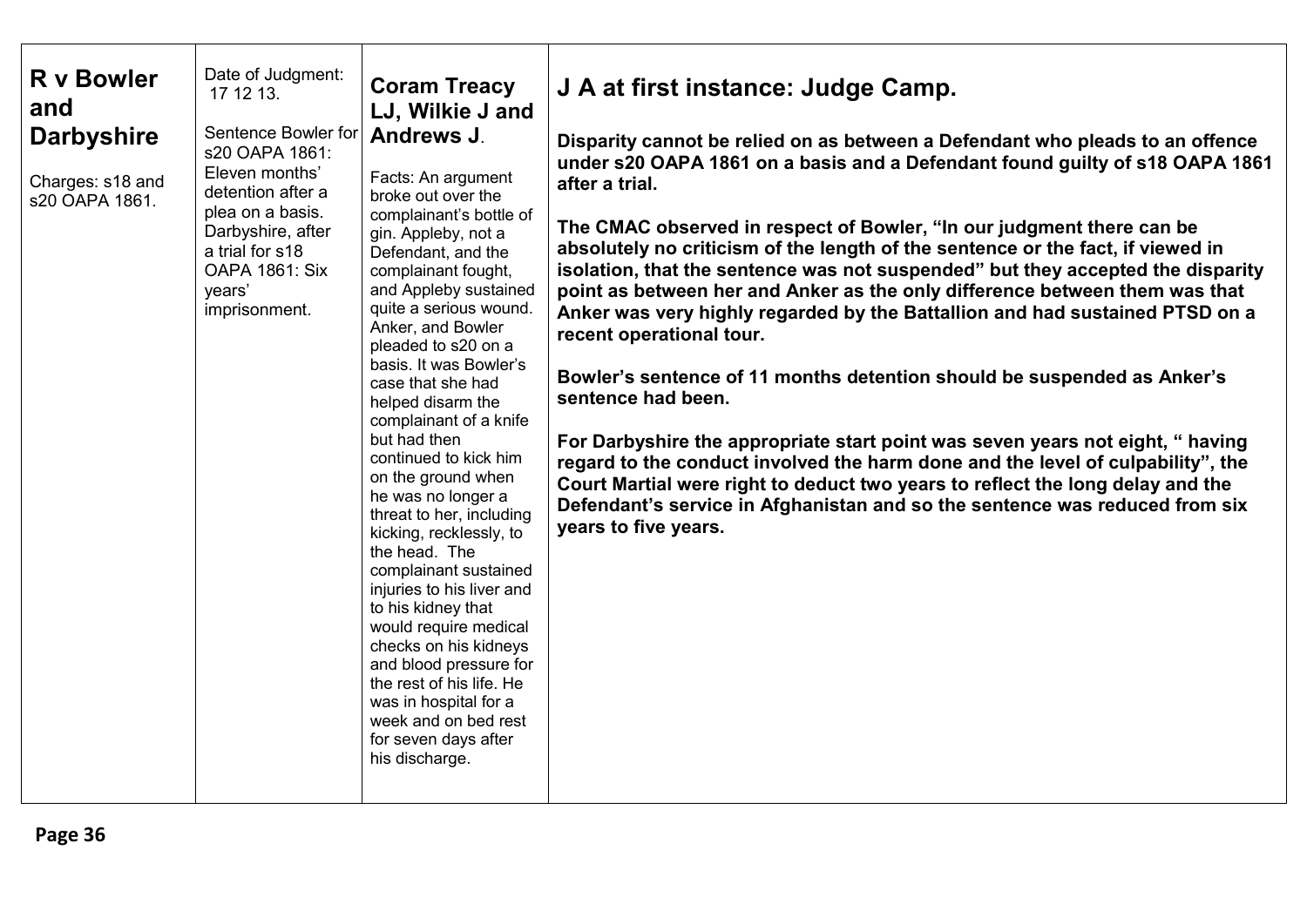| R v Boyd,<br><b>Hastie and</b><br>Spear and ors | Date of CMAC<br>Judgment; 15<br>January 2001.<br>HL: 18 July<br>2002.<br>There were 12<br>Appellants all<br>charged with<br>civilian offences<br>all but two<br>committed in the<br>UK. | <b>Coram CMAC:</b><br>Laws LJ,<br><b>Goldring and</b><br>Holman JJ.<br><b>HL: Lord</b><br>Bingham KG,<br><b>Senior Lord of</b><br><b>Appeal in</b><br>Ordinary, and<br>Lords Steyn,<br><b>Hutton, Scott</b><br>and Rogers. | JA in the trial of Boyd, Gavin Gore-Andrews a part time Judge<br>Advocate.<br>The ruling in respect of the appointment of Permanent Presidents is not set out<br>as they ceased to be appointed after the ruling of Judge Pearson, AJAG, in R v<br>McKendry on 6 March 2000.<br>The Judicial Committee was of the opinion that a civilian offence committed in<br>the United Kingdom could properly be tried by Court Martial which complied<br>with Article 6(1) of the European Declaration of Human Rights as it was<br>independent and impartial.<br>A part time Deputy Judge Advocate was appointed in the case of Boyd by the<br>Judge Advocate General who is an independent judge, not a member of the<br>executive and his appointments are independent because he applies objective<br>judicial standards when he makes them and the Deputy Judge Advocate was<br>accordingly independent despite the fact that he lacked security of tenure.<br>Lord Bingham, with whom the remainder of the law lords concurred, held that a<br>judge advocate's role was essentially that of a criminal judge at a trial on<br>indictment and the members were closely analogous to a jury.<br>No attack was made by the Appellants' counsel on the independence and<br>impartiality of full-time judge advocates.<br>The House held that the lay members were independent and impartial because<br>they were not in fact reported on by the chain of command for their performance<br>on the court and to seek to interfere with their judicial function would amount to<br>perverting or conduct to the prejudice and the members swore to try the case<br>according to the evidence.<br>As it was conceded by counsel for the Appellants that civil offences committed<br>abroad, and military offences, could properly be tried by Court Martial because<br>the court was independent and impartial for this purpose, then the House of<br>Lords held, the Court Martial must also be independent and impartial in respect<br>of civil offences committed in the UK. |
|-------------------------------------------------|-----------------------------------------------------------------------------------------------------------------------------------------------------------------------------------------|----------------------------------------------------------------------------------------------------------------------------------------------------------------------------------------------------------------------------|-----------------------------------------------------------------------------------------------------------------------------------------------------------------------------------------------------------------------------------------------------------------------------------------------------------------------------------------------------------------------------------------------------------------------------------------------------------------------------------------------------------------------------------------------------------------------------------------------------------------------------------------------------------------------------------------------------------------------------------------------------------------------------------------------------------------------------------------------------------------------------------------------------------------------------------------------------------------------------------------------------------------------------------------------------------------------------------------------------------------------------------------------------------------------------------------------------------------------------------------------------------------------------------------------------------------------------------------------------------------------------------------------------------------------------------------------------------------------------------------------------------------------------------------------------------------------------------------------------------------------------------------------------------------------------------------------------------------------------------------------------------------------------------------------------------------------------------------------------------------------------------------------------------------------------------------------------------------------------------------------------------------------------------------------------------------------|
|-------------------------------------------------|-----------------------------------------------------------------------------------------------------------------------------------------------------------------------------------------|----------------------------------------------------------------------------------------------------------------------------------------------------------------------------------------------------------------------------|-----------------------------------------------------------------------------------------------------------------------------------------------------------------------------------------------------------------------------------------------------------------------------------------------------------------------------------------------------------------------------------------------------------------------------------------------------------------------------------------------------------------------------------------------------------------------------------------------------------------------------------------------------------------------------------------------------------------------------------------------------------------------------------------------------------------------------------------------------------------------------------------------------------------------------------------------------------------------------------------------------------------------------------------------------------------------------------------------------------------------------------------------------------------------------------------------------------------------------------------------------------------------------------------------------------------------------------------------------------------------------------------------------------------------------------------------------------------------------------------------------------------------------------------------------------------------------------------------------------------------------------------------------------------------------------------------------------------------------------------------------------------------------------------------------------------------------------------------------------------------------------------------------------------------------------------------------------------------------------------------------------------------------------------------------------------------|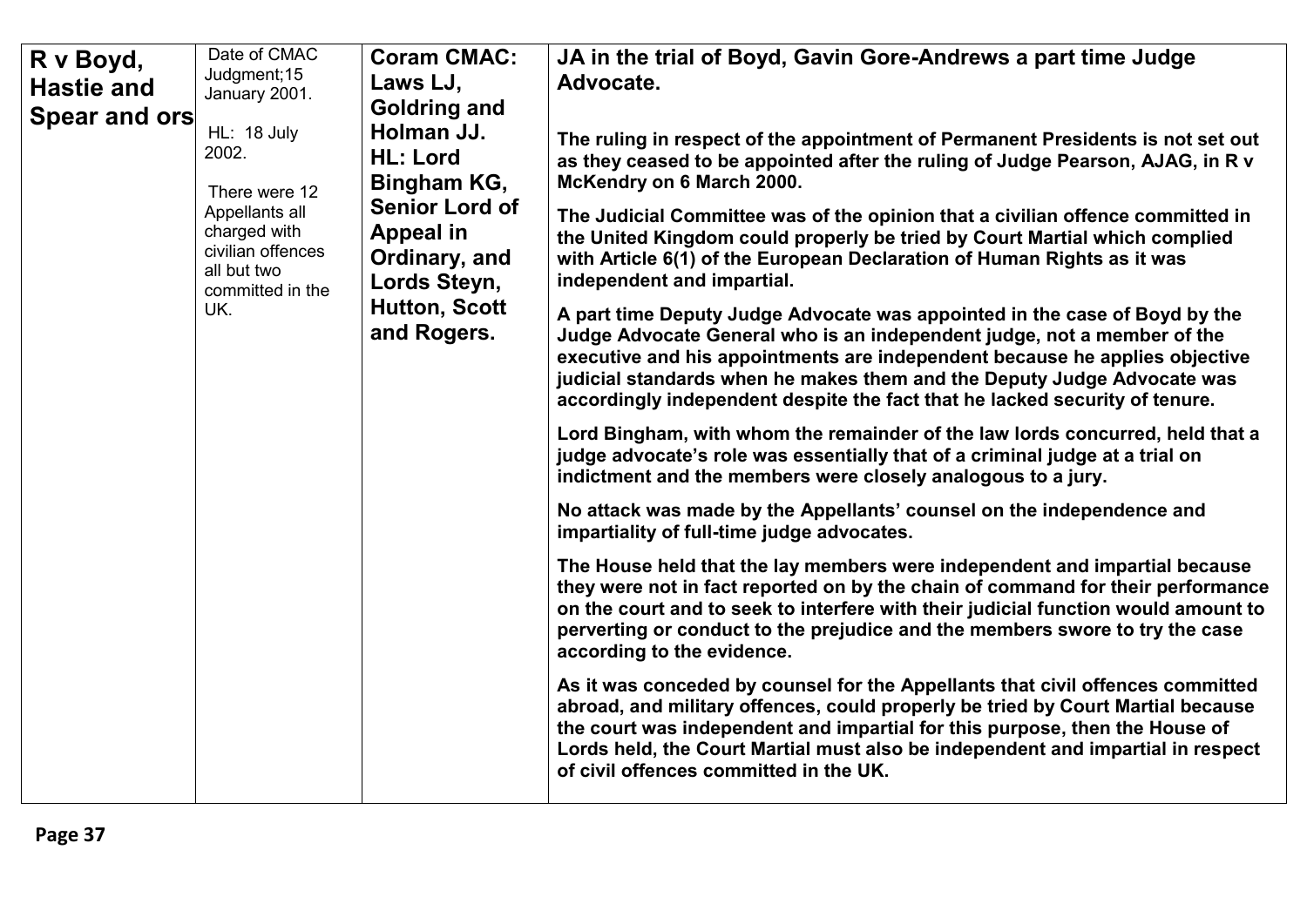| R v<br>Bradshaw.                                                                                                                                                                                         | Date of<br>judgment:<br>11 12 2012.                                                                                                                                                          | Coram:<br>Rafferty LJ,<br>Globe and                                                                                                                                                                                                                                                                                                                                                                                                                                                                                                                                                                                                                                                                                                | JA at first instance: Judge Large, Deputy Judge Advocate General<br>(Assistant Judge Advocate General as he then was).                                                                                                                                                                                                                                                                                                                                                                                                                                                                                                                                                                                                                                                                                                                                                                                                                                                                                                                                        |
|----------------------------------------------------------------------------------------------------------------------------------------------------------------------------------------------------------|----------------------------------------------------------------------------------------------------------------------------------------------------------------------------------------------|------------------------------------------------------------------------------------------------------------------------------------------------------------------------------------------------------------------------------------------------------------------------------------------------------------------------------------------------------------------------------------------------------------------------------------------------------------------------------------------------------------------------------------------------------------------------------------------------------------------------------------------------------------------------------------------------------------------------------------|---------------------------------------------------------------------------------------------------------------------------------------------------------------------------------------------------------------------------------------------------------------------------------------------------------------------------------------------------------------------------------------------------------------------------------------------------------------------------------------------------------------------------------------------------------------------------------------------------------------------------------------------------------------------------------------------------------------------------------------------------------------------------------------------------------------------------------------------------------------------------------------------------------------------------------------------------------------------------------------------------------------------------------------------------------------|
| Charges:<br>convicted after<br>trial of rape<br>contrary to s1<br>SOA 2003, seven<br>offences of<br>sexual assault<br>contrary to $s3(1)$<br>of the 2003 Act,<br>and one<br>attempted sexual<br>assault. | Sentence:<br>Rape-<br>imprisonment for<br>public protection<br>with a minimum<br>term of four<br>years three<br>months, with<br>short concurrent<br>sentences on<br>the remaining<br>counts. | Leggatt JJ.<br>Facts: The Appellant<br>(B), over a period of<br>months, committed<br>six relatively minor<br>sexual assaults in<br>barracks after<br>drinking sessions,<br>four of them against<br>the same<br>complainant and the<br>other two against two<br>other complainants,<br>all male soldiers in<br>his Battalion. The<br>complainant who had<br>been sexually<br>assaulted 4 times,<br>reported the matter to<br>an NCO, who warned<br>B. Some two months<br>later a soldier who<br>had not previously<br>been a victim, who<br>had been on<br>operations, and was<br>suffering PTSD was<br>drunk and vomiting in<br>camp and B helped<br>him to bed, returned<br>and raped him<br>causing intense pain<br>to his anus. | Appeal against sentence on the basis that the defendant was not dangerous, and<br>the minimum term was too long.<br>The complainants on all the counts, save the rape, had been able to get on with<br>their lives, but the complainant on the rape count had lost trust in his fellows<br>and would probably leave the army and had needed psychiatric treatment. It had<br>been traumatic for him.<br>B had a number of relatively minor assaults recorded against him and had<br>served 14 days detention for an assault on a superior officer.<br>Held: The rape was part of a pattern of offending committed when B knew that a<br>complaint had been made about his sexual offending, and he continued to<br>offend after the rape. It was a course of conduct. He was not prepared to<br>acknowledge his sexual preferences and had a problem he would not address.<br>The CMAC "had no doubt that statutory dangerousness was made out". There<br>was nothing to impugn the start point the Court Martial had taken to arrive at the<br>minimum term. |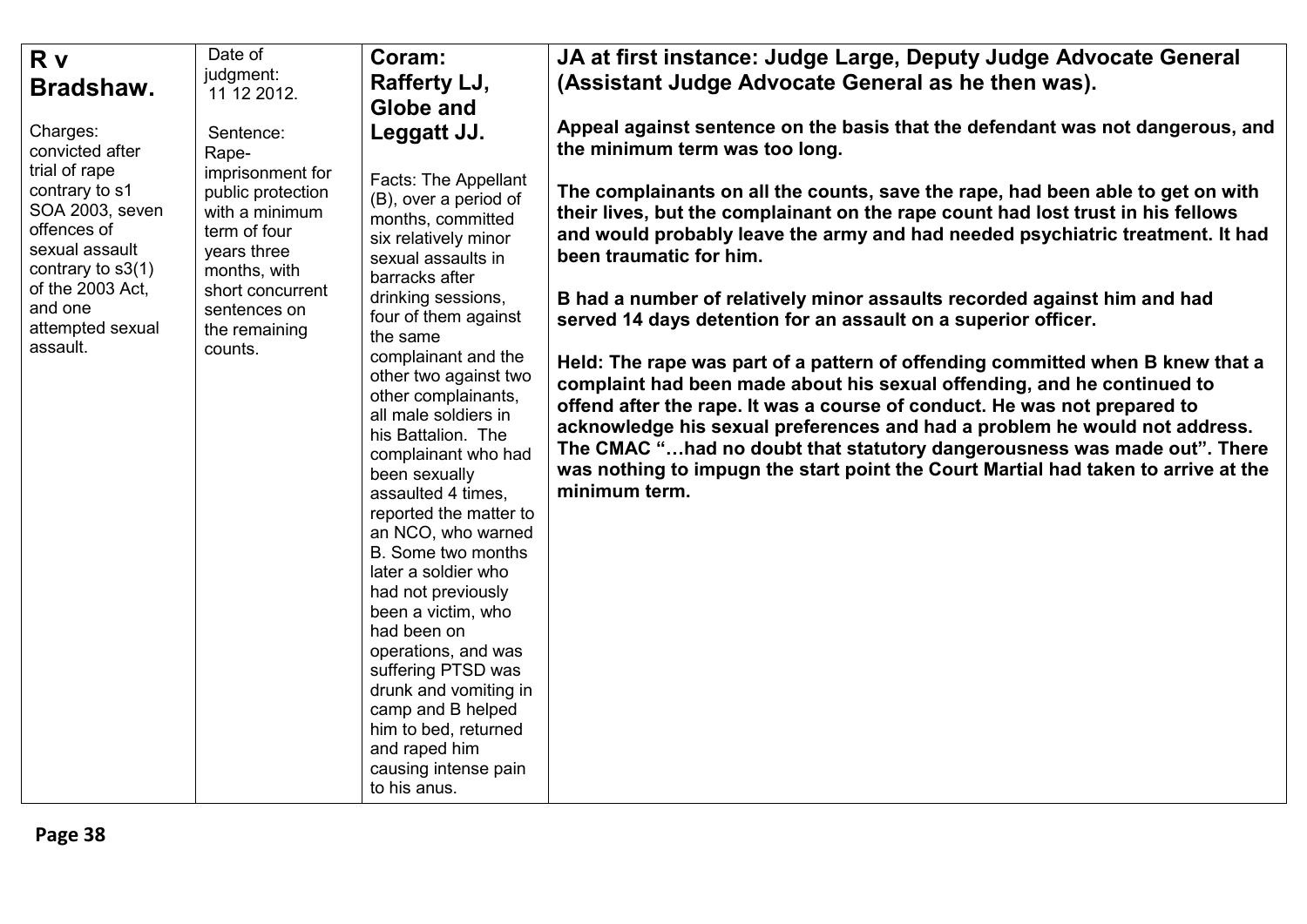|  | B then went on to<br>commit two further,<br>relatively less<br>serious, sexual<br>assaults against two<br>other members of his<br>Battalion. |  |  |
|--|----------------------------------------------------------------------------------------------------------------------------------------------|--|--|
|  |                                                                                                                                              |  |  |
|  |                                                                                                                                              |  |  |
|  |                                                                                                                                              |  |  |
|  |                                                                                                                                              |  |  |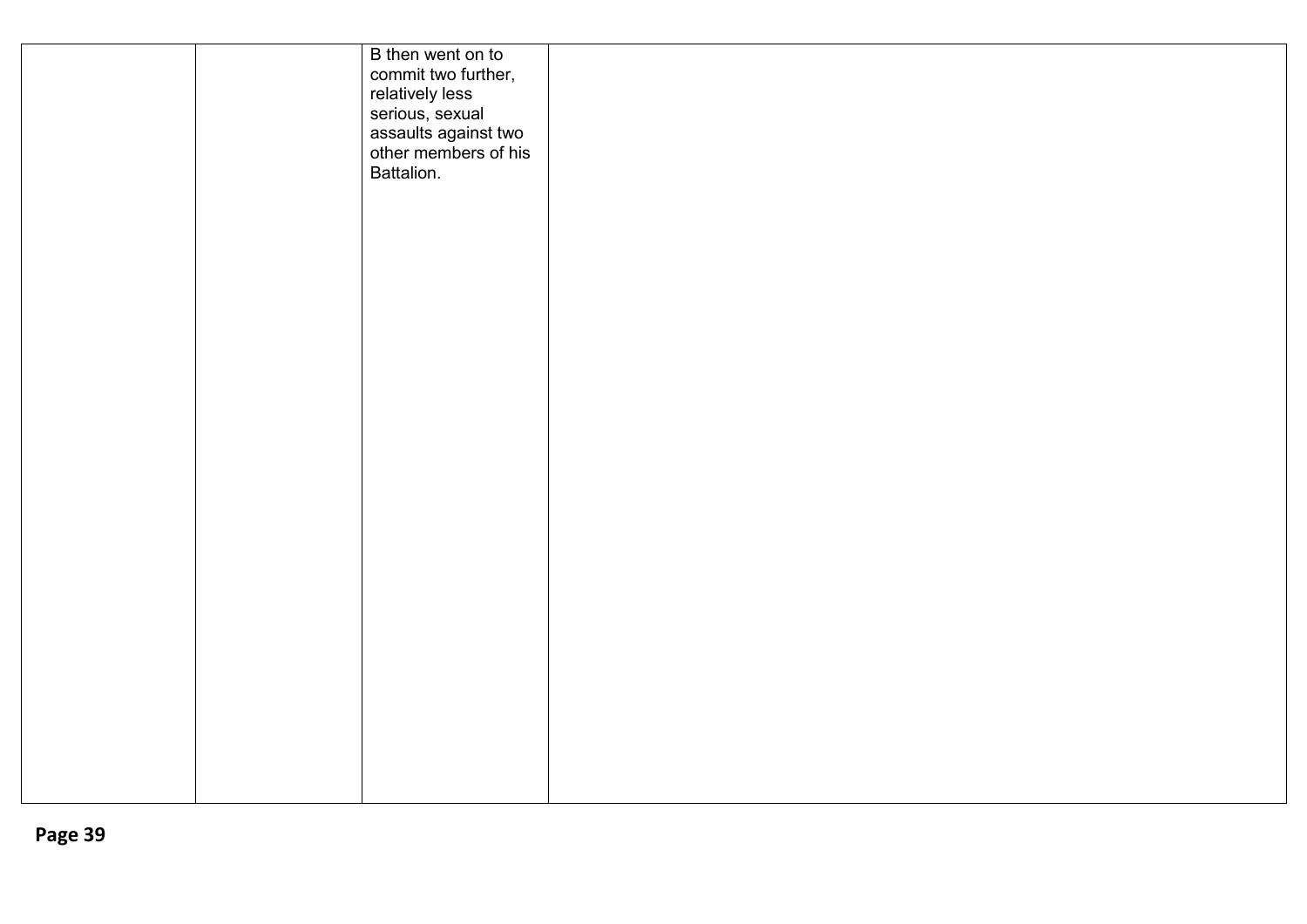| R v Calverly.<br>Charges: Two<br>charges of<br>absence without<br>leave contrary to<br>s9(1) AFA 2006. | Date of<br>Judgment:<br>29 7 2014.<br>Sentence:<br>Charge 1- two<br>months'<br>detention;<br>Charge 2- seven<br>months'<br>detention<br>consecutive. | <b>Coram: Sir</b><br><b>Brian Leveson</b><br>Ρ,<br>Globe and<br><b>Haddon-Cave</b><br>JJ.<br>Facts; The Appellant<br>(C) pleaded guilty to<br>both charges. He<br>went absent on the<br>first occasion whilst<br>subject to a service<br>supervision and<br>punishment order,<br>also imposed for<br>absence without<br>leave. He remained<br>absent for 105 days<br>when, despite the<br>fact that the unit had<br>not sought a warrant,<br>he was arrested by<br>the civilian police.<br>Then, despite the fact<br>that the unit had been<br>advised that C could<br>be dealt with<br>summarily by the<br>commanding officer, | JA at first instance: Judge Elsom.<br>Appeal sentence.<br>Held; The CMAC approved the Guidelines then current, which suggested a<br>sentence of six months factoring in a plea of guilty. This is essentially identical<br>guidance to that offered in the current "Guidance on Sentence in the Court<br>Martial", Version 6.<br>The single judge had given leave on the basis that it was "just arguable" that,<br>given the delay and C's injury, the sentence was too long. The court concluded<br>that the sentence was not wrong in principle or manifestly excessive, "whatever<br>sentence we might individually have imposed" and the appeal was dismissed.<br>In considering the submissions made on behalf of C, the court bore in mind that<br>" the Court Martial is a specialist criminal court. This does not mean that we<br>accept blindly the decision of the Court Martial, but we must attach due respect<br>to a court which is designed to deal with service issues".<br>In coming to this view the CMAC followed R v Love and R v Glenton, which are<br>summarized in this Guide, as are the related authorities of: R v Mckendry, R v<br>Lyons, R v Rheines, R v Downing, R v Cross, R v Capill, R v Foley, R v Simm and<br>Tennet, R v Coleman, R v Townshend, R v Ndi, R v Bagnall, R v Bailey, R v<br><b>Ashworth and R v Cruise-Taylor.</b><br>R v Downing, R v Birch, R v Limb, R v Price and Bell, R v Townshend, R v<br>Coleman, R v Ndi and R v Bailey deal with the specialist/expert status of the<br>court particularly in passing sentences of dismissal. |
|--------------------------------------------------------------------------------------------------------|------------------------------------------------------------------------------------------------------------------------------------------------------|---------------------------------------------------------------------------------------------------------------------------------------------------------------------------------------------------------------------------------------------------------------------------------------------------------------------------------------------------------------------------------------------------------------------------------------------------------------------------------------------------------------------------------------------------------------------------------------------------------------------------------|----------------------------------------------------------------------------------------------------------------------------------------------------------------------------------------------------------------------------------------------------------------------------------------------------------------------------------------------------------------------------------------------------------------------------------------------------------------------------------------------------------------------------------------------------------------------------------------------------------------------------------------------------------------------------------------------------------------------------------------------------------------------------------------------------------------------------------------------------------------------------------------------------------------------------------------------------------------------------------------------------------------------------------------------------------------------------------------------------------------------------------------------------------------------------------------------------------------------------------------------------------------------------------------------------------------------------------------------------------------------------------------------------------------------------------------------------------------------------------------------------------------------------------------------------------------------------------------------|
|                                                                                                        |                                                                                                                                                      | for a seven week<br>period nothing was<br>done and C went<br>absent again and,<br>this time, was away<br>from his unit for 674                                                                                                                                                                                                                                                                                                                                                                                                                                                                                                  |                                                                                                                                                                                                                                                                                                                                                                                                                                                                                                                                                                                                                                                                                                                                                                                                                                                                                                                                                                                                                                                                                                                                                                                                                                                                                                                                                                                                                                                                                                                                                                                              |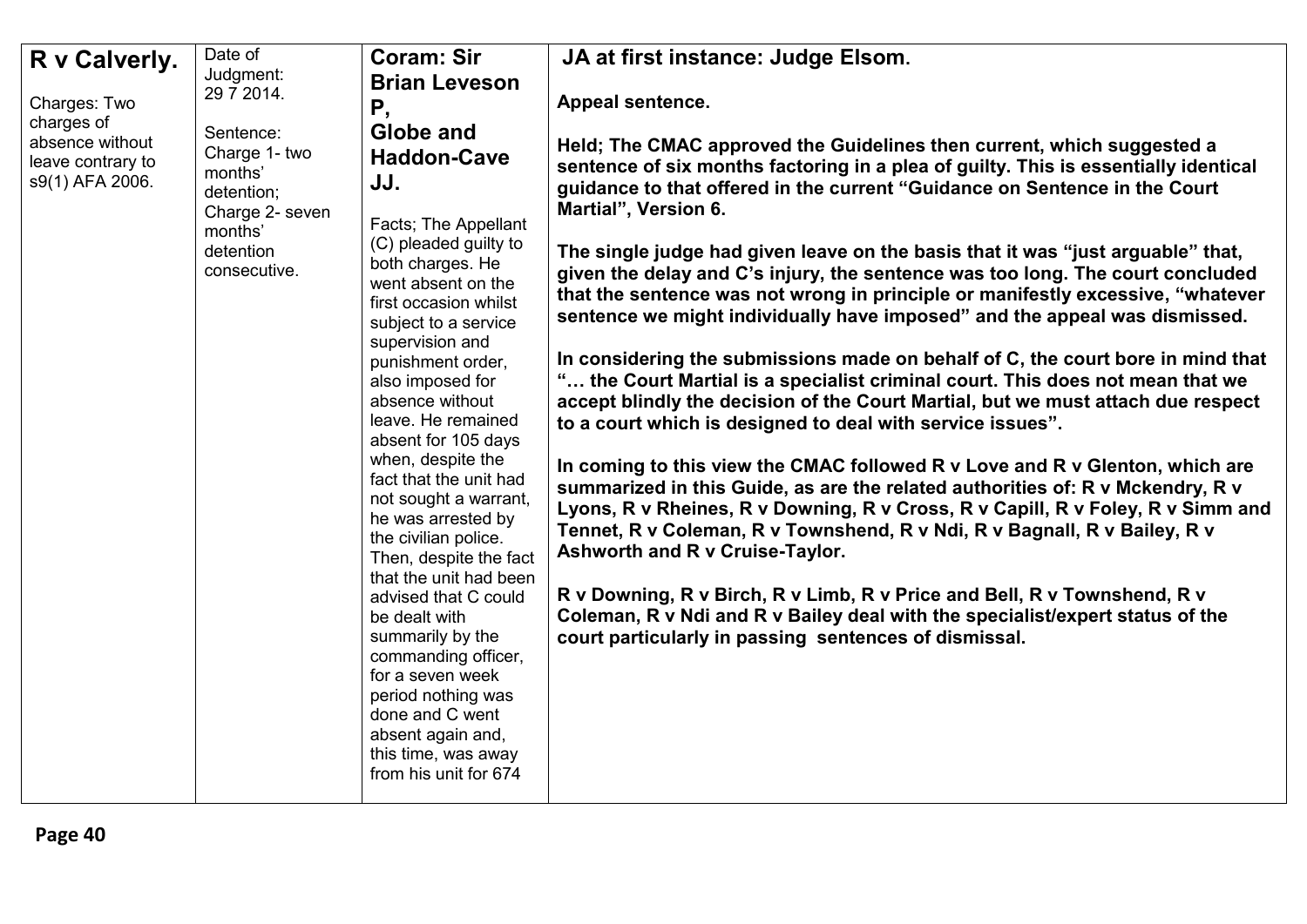|  | days before he was    |  |  |
|--|-----------------------|--|--|
|  | again arrested.       |  |  |
|  | The unit intended to  |  |  |
|  | discharge C if the    |  |  |
|  | Court Martial did not |  |  |
|  | dismiss him.          |  |  |
|  | C had three children  |  |  |
|  | by two different      |  |  |
|  | women, and he had     |  |  |
|  | what CMAC             |  |  |
|  | described as,         |  |  |
|  | "complex domestic     |  |  |
|  | problems".            |  |  |
|  | He had become         |  |  |
|  | discouraged when he   |  |  |
|  | was medically         |  |  |
|  | downgraded because    |  |  |
|  | he had been injured   |  |  |
|  | playing rugby and he  |  |  |
|  | could not deploy with |  |  |
|  | his unit as a result. |  |  |
|  |                       |  |  |
|  |                       |  |  |
|  |                       |  |  |
|  |                       |  |  |
|  |                       |  |  |
|  |                       |  |  |
|  |                       |  |  |
|  |                       |  |  |
|  |                       |  |  |
|  |                       |  |  |
|  |                       |  |  |
|  |                       |  |  |
|  |                       |  |  |
|  |                       |  |  |
|  |                       |  |  |
|  |                       |  |  |
|  |                       |  |  |
|  |                       |  |  |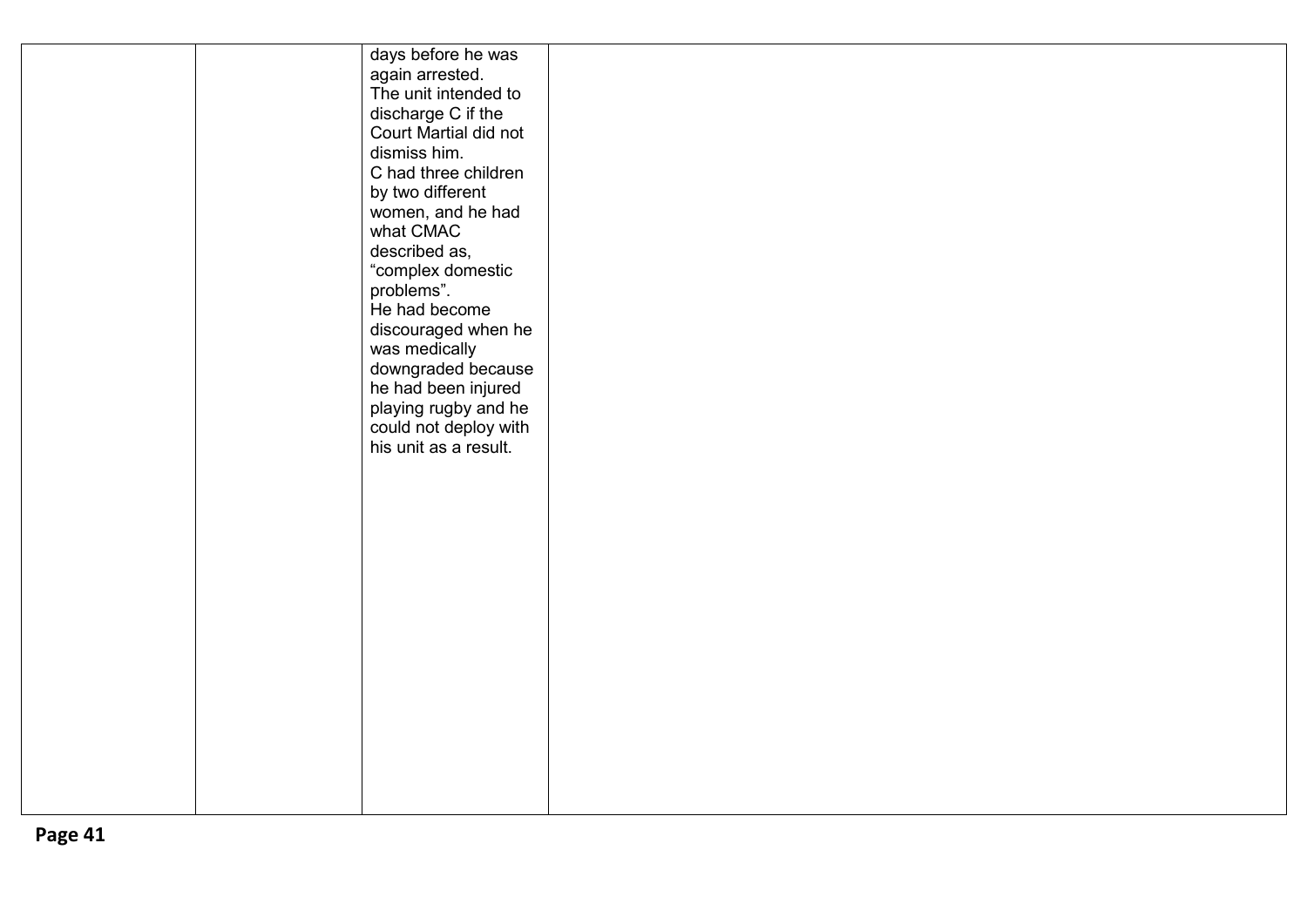| R v Capill.<br>Charge: plea of<br>guilty to<br>malingering<br>contrary to s16<br>AFA 2006. | Date of<br>judgment:<br>19 5 2011.<br>Sentence:<br>120 days'<br>detention. | <b>Coram: Hughes</b><br>VP,<br><b>Evans and</b><br>Gloster JJ.<br>Facts: The Appellant<br>(C), an able seaman,<br>on return from<br>operations in<br>Afghanistan on R and<br>R faced domestic<br>difficulties and her<br>partner's mother was<br>dying. She gave<br>thought to avoiding<br>returning to<br>Afghanistan and<br>arranged for friends<br>to break her arm. She<br>wished to serve on<br>and the navy wished<br>to retain her. | JA at first instance: Judge Large, Deputy Judge Advocate General<br>(Assistant Judge Advocate General as he then was).<br>Appeal against sentence.<br>Held: The CMAC adopted the principle set out in R v Love and approved in R v<br>Mckendry, R v Downing, R v Lyons, R v Rheines, R v Glenton, R v Cross, R v<br>Foley, R v Calverly, R v Coleman, R v Townshend, R v Simm and Tennet, R v<br>Ndi, R v Bailey, R v Bagnall, R v Ashworth and R v Cruise-Taylor all of which are<br>summarized here, and held that the Court-Martial" is a specialist body which is<br>very much better placed than this Court can be when it comes to assessing the<br>seriousness of offending in the context of service life".<br>There was nothing wrong with the sentence and there was no basis on which the<br>Court could possibly interfere with it. Just as with absence without leave an<br>element of deterrence of others is an inevitable component in any sentence.<br>See also R v Cross, in relation to malingering and R v Downing, R v Birch, R v<br>Limbu,<br>R v Price and Bell, R v Townshend, R v Coleman, R v Ndi and R v Bailey on the<br>specialist/expert status of the Court Martial in passing, particularly, the sentence<br>of dismissal, summarized in this guide. |
|--------------------------------------------------------------------------------------------|----------------------------------------------------------------------------|--------------------------------------------------------------------------------------------------------------------------------------------------------------------------------------------------------------------------------------------------------------------------------------------------------------------------------------------------------------------------------------------------------------------------------------------|--------------------------------------------------------------------------------------------------------------------------------------------------------------------------------------------------------------------------------------------------------------------------------------------------------------------------------------------------------------------------------------------------------------------------------------------------------------------------------------------------------------------------------------------------------------------------------------------------------------------------------------------------------------------------------------------------------------------------------------------------------------------------------------------------------------------------------------------------------------------------------------------------------------------------------------------------------------------------------------------------------------------------------------------------------------------------------------------------------------------------------------------------------------------------------------------------------------------------------------------------------------------------------------|
|                                                                                            |                                                                            |                                                                                                                                                                                                                                                                                                                                                                                                                                            |                                                                                                                                                                                                                                                                                                                                                                                                                                                                                                                                                                                                                                                                                                                                                                                                                                                                                                                                                                                                                                                                                                                                                                                                                                                                                      |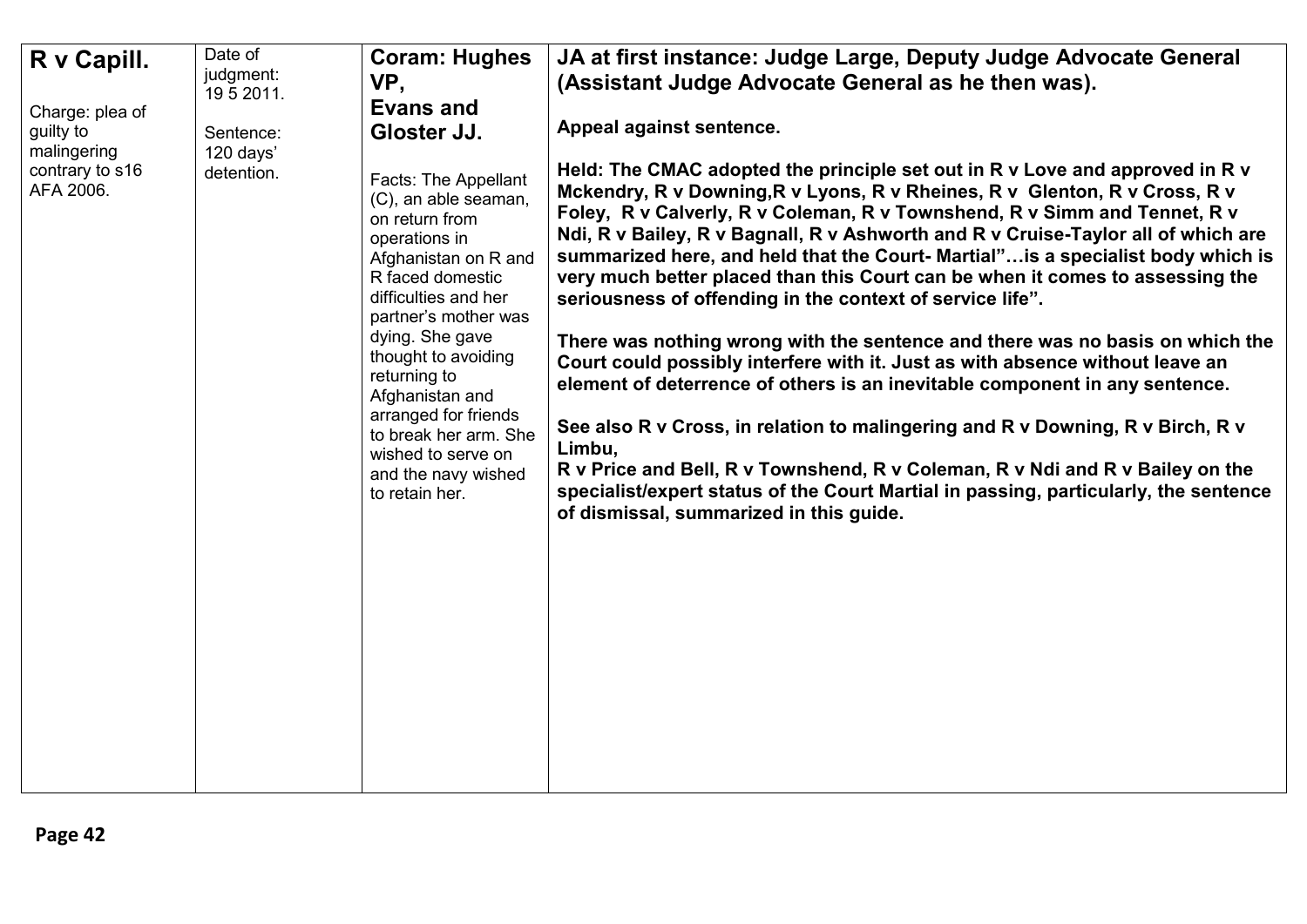|                                     | Date of                                                                                         |                                                                                                                                                                                                                                                       |                                                                                                                                                                                                                                                                                                                                                                                                                                                                                                                                                                                                                                                                                              |
|-------------------------------------|-------------------------------------------------------------------------------------------------|-------------------------------------------------------------------------------------------------------------------------------------------------------------------------------------------------------------------------------------------------------|----------------------------------------------------------------------------------------------------------------------------------------------------------------------------------------------------------------------------------------------------------------------------------------------------------------------------------------------------------------------------------------------------------------------------------------------------------------------------------------------------------------------------------------------------------------------------------------------------------------------------------------------------------------------------------------------|
| R v Cava.                           | judgment:                                                                                       | Coram:                                                                                                                                                                                                                                                | JA at first instance Judge Hill.                                                                                                                                                                                                                                                                                                                                                                                                                                                                                                                                                                                                                                                             |
|                                     | 10 3 2011.                                                                                      | Leveson LJ,                                                                                                                                                                                                                                           |                                                                                                                                                                                                                                                                                                                                                                                                                                                                                                                                                                                                                                                                                              |
| Charges: Two                        |                                                                                                 | Cox and                                                                                                                                                                                                                                               | Appeal on the basis a member who had had contact with C should not have                                                                                                                                                                                                                                                                                                                                                                                                                                                                                                                                                                                                                      |
| counts of assault<br>by penetration | Sentence: six<br>vears'                                                                         | Superstone JJ.                                                                                                                                                                                                                                        | served on the board.                                                                                                                                                                                                                                                                                                                                                                                                                                                                                                                                                                                                                                                                         |
| contrary to $s2(1)$<br>SOA 2003.    | imprisonment on<br>each charge<br>concurrent and<br>dismissed from<br>Her Majesty's<br>service. | Facts: The appeal<br>was solely on the<br>constitution of the<br>court.<br>The Applicant (C) did<br>not object to any<br>member of the board.                                                                                                         | Held: The officer should have declared his contact with C, but he must have<br>considered that his contact with C was so slight that he was not concerned. C's<br>reason for not objecting was that he did not feel that it was his place to do so.<br>CMAC, by contrast, regarded this as strong evidence that C did not think that his<br>contact with the member was such as to cause him to object to the officer sitting<br>on the board on the grounds of partiality.                                                                                                                                                                                                                  |
|                                     |                                                                                                 | Had he done so the<br>Judge Advocate<br>would have heard the                                                                                                                                                                                          | The CMAC adopted the approach taken by Lord Phillips of Worth Maltravers CJ<br>in R v Khan [2008] 2 Cr App R 13, at paragraph 10, namely:                                                                                                                                                                                                                                                                                                                                                                                                                                                                                                                                                    |
|                                     |                                                                                                 | objection under Rule<br>32, Armed Forces<br>(Court Martial) Rules<br>2009, rejected it or<br>allow it and<br>discharged the<br>member and a<br>waiting member<br>would have taken his<br>place.<br>C was a pastor in the                              | "Where an impartial juror is shown to have had reason to favour a particular<br>witness, this will not necessarily result in the quashing of a conviction. [ The<br>Court of Appeal (Criminal Division) or in the Court Martial jurisdiction CMAC] will<br>only do so if this has rendered the trial unfair or given an appearance of<br>unfairness. To do this it is necessary to consider two questions: firstly<br>"Would the fair-minded observer consider that partiality of the juror to the<br>witness may have caused the jury to accept the evidence of that witness?" If so,<br>"Would the fair minded observer consider that this may have affected the<br>outcome of the trial?" |
|                                     |                                                                                                 | Fijian Church as was<br>the member, a Major,<br>and C had failed<br>some eighteen<br>months or three<br>years prior to the trial<br>(there is conflict in<br>the evidence on the<br>date) to organize<br>accommodation for a<br>group of Fijians on a | If the answer to both these questions is in the affirmative, then the trial will not<br>have the appearance of fairness. If the answer to the first or second question is<br>in the negative, then the partiality of the juror to the witness will not have<br>affected the safety of the verdict and there will be no reason to consider the trial<br>unfair."                                                                                                                                                                                                                                                                                                                              |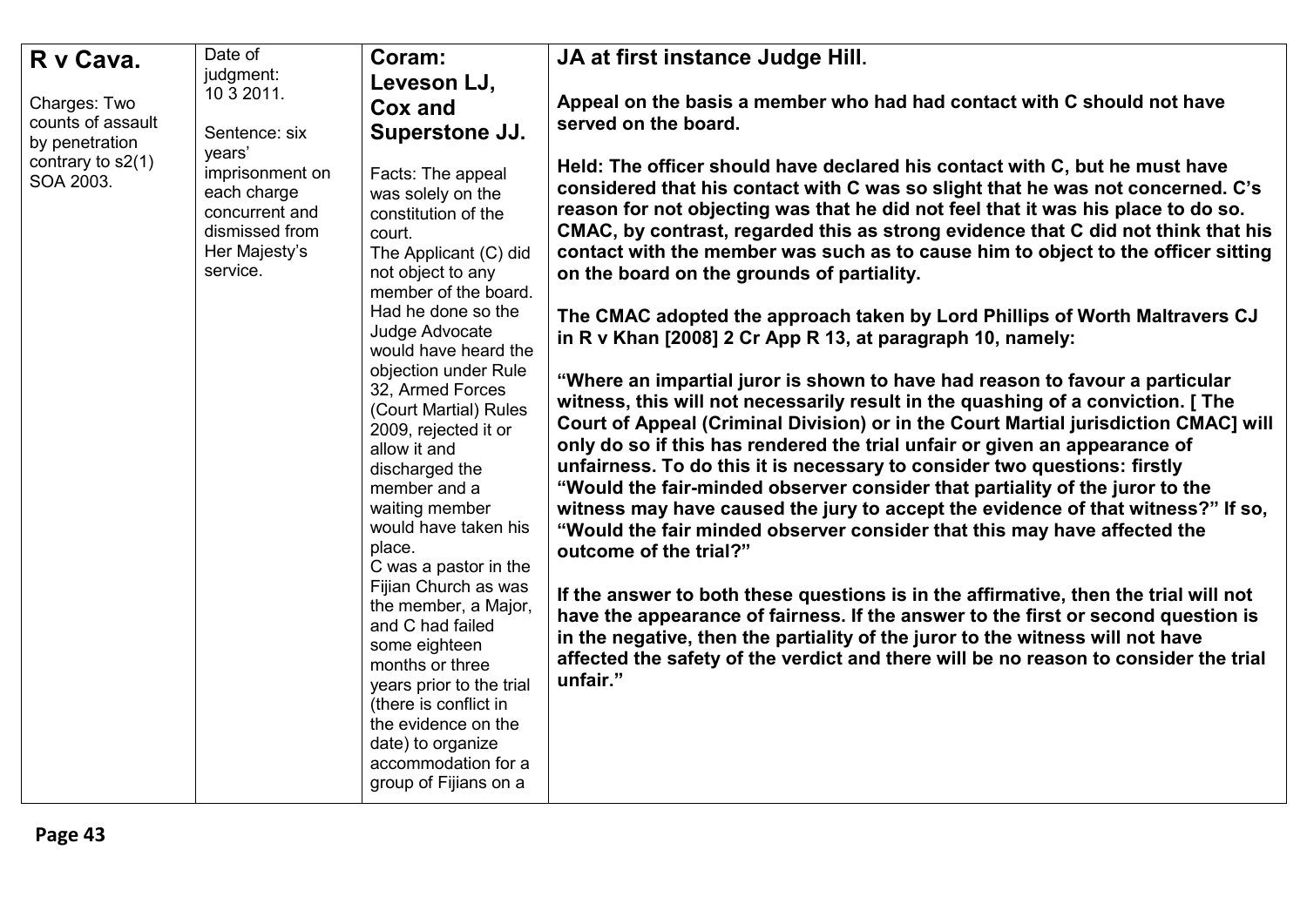| church visit to Fiji as<br>he had agreed to do.<br>The group included<br>the Major who<br>subsequently, by C's<br>account, forgave him.<br>It was argued that the<br>member was bound<br>to know that C was<br>drinking too much,<br>had not been going to<br>church and had<br>neglected his duty as<br>a pastor as well as<br>letting the group<br>visiting Fiji, which<br>included the member,<br>down.<br>On the direction of<br>the Vice-President of<br>the CMAC the<br>member was asked a<br>number of questions.<br>He said he knew C,"<br>in passing" and that<br>he knew C was a<br>pastor but had only<br>spoken to him once,<br>apart from just<br>exchanging<br>greetings. He said<br>that he did not know<br>anything about C's<br>reputation or his past. | On the evidence CMAC rejected the submission that the officer was consciously<br>biased. They then considered whether the insidious risk of unconscious bias<br>existed. They concluded it did not, in part because C, who was represented by<br>counsel and had an Assisting Officer, did not raise the matter at trial, which he<br>would have done had he thought the officer was biased against him. Having<br>reviewed the evidence about the member's knowledge of C, "we have<br>unhesitatingly come to the conclusion", that there was no risk of unconscious<br>bias.<br>At paragraph 23 of the judgment CMAC said that the guidance to potential lay<br>members when they were directed to report to a particular Court was that they<br>should notify the court service if they "knew" a Defendant, witness or counsel or<br>solicitor in any of the cases they might be called on to try.<br>CMAC suggested that this requirement should be re-cast to require the potential<br>lay members to report whether they had "contact outside the court setting"<br>with any of those individuals, so as not to have to make a judgement as to what<br>amounts to "knowing a person".<br>In this case the member had not drawn his prior knowledge of C to the attention<br>of the Military Court Service or the judge as he thought his contacts with him<br>were insufficient to amount to "knowing" him.<br>The judge advocate observed that it was counsel or a solicitor's duty to discuss<br>the composition of the court with his client before the court is sworn. Comment:<br>This must be the proper course. |
|--------------------------------------------------------------------------------------------------------------------------------------------------------------------------------------------------------------------------------------------------------------------------------------------------------------------------------------------------------------------------------------------------------------------------------------------------------------------------------------------------------------------------------------------------------------------------------------------------------------------------------------------------------------------------------------------------------------------------------------------------------------------------|------------------------------------------------------------------------------------------------------------------------------------------------------------------------------------------------------------------------------------------------------------------------------------------------------------------------------------------------------------------------------------------------------------------------------------------------------------------------------------------------------------------------------------------------------------------------------------------------------------------------------------------------------------------------------------------------------------------------------------------------------------------------------------------------------------------------------------------------------------------------------------------------------------------------------------------------------------------------------------------------------------------------------------------------------------------------------------------------------------------------------------------------------------------------------------------------------------------------------------------------------------------------------------------------------------------------------------------------------------------------------------------------------------------------------------------------------------------------------------------------------------------------------------------------------------------------------------------------------------------------------|
|--------------------------------------------------------------------------------------------------------------------------------------------------------------------------------------------------------------------------------------------------------------------------------------------------------------------------------------------------------------------------------------------------------------------------------------------------------------------------------------------------------------------------------------------------------------------------------------------------------------------------------------------------------------------------------------------------------------------------------------------------------------------------|------------------------------------------------------------------------------------------------------------------------------------------------------------------------------------------------------------------------------------------------------------------------------------------------------------------------------------------------------------------------------------------------------------------------------------------------------------------------------------------------------------------------------------------------------------------------------------------------------------------------------------------------------------------------------------------------------------------------------------------------------------------------------------------------------------------------------------------------------------------------------------------------------------------------------------------------------------------------------------------------------------------------------------------------------------------------------------------------------------------------------------------------------------------------------------------------------------------------------------------------------------------------------------------------------------------------------------------------------------------------------------------------------------------------------------------------------------------------------------------------------------------------------------------------------------------------------------------------------------------------------|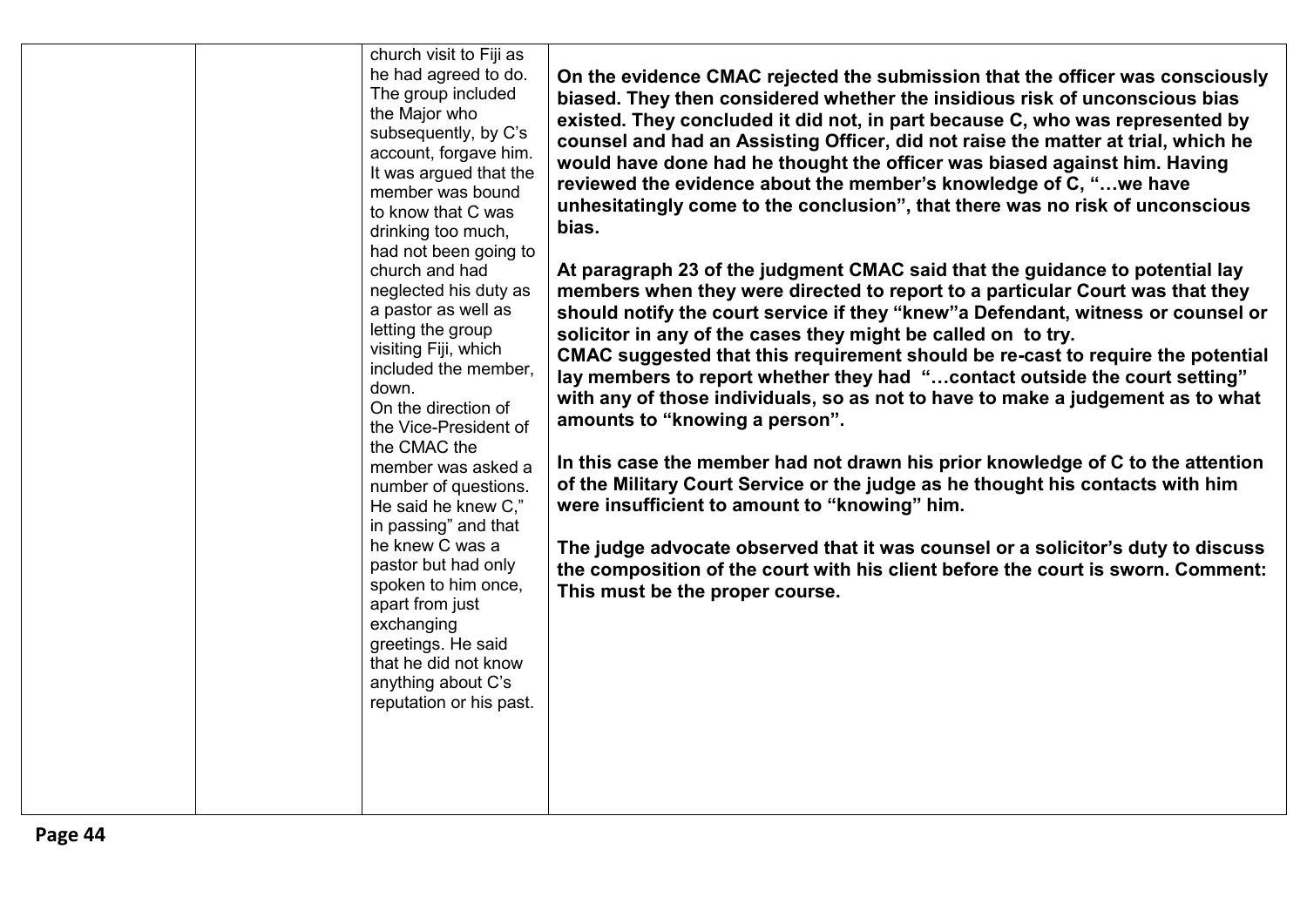| R v                 | Date of                 | <b>Coram: Burnet</b>     | JA at first instance: HH Judge Blackett, Judge Advocate General.                |
|---------------------|-------------------------|--------------------------|---------------------------------------------------------------------------------|
|                     | judgment:               | CJ,                      |                                                                                 |
| <b>Cheeseman</b>    | 13 2 2019.              |                          |                                                                                 |
|                     |                         | <b>Cheema-Grubb</b>      | Appeal conviction on the basis that the householder's defence should not have   |
| Charge:             | The Appellant           | and Spencer              | been withdrawn from the Board by the judge. It was withdrawn on the basis that  |
| Attempted           | (C) had sought          | JJ.                      | there was no evidence on which the lay members could properly reach the         |
| murder.             | to rely on "the         |                          | finding that L was in C's room without permission.                              |
| Verdict: Not guilty | householder's           | Facts: The Appellant     |                                                                                 |
| but guilty of       | defence"                | (C) and Complainant      | Held: Given that C said that he had demanded that L should leave his room there |
| wounding with       | provided by s76         | (L) had been drinking    |                                                                                 |
| intent contrary to  | <b>Criminal Justice</b> | in C's room with C's     | was evidence on which the Board could conclude that C believed that L           |
| s18 OAPA 1861.      | and Immigration         | consent. They were       | remained in his room without permission. The defence was not limited to cases   |
|                     | Act 2008 as             | both drunk. C went       | where the complainant had been an intruder from the outset. Accordingly the     |
|                     | amended by the          |                          | householder's defence should have been left to the Board, but the conviction    |
|                     | Crime and               | for lunch and            | was safe as it was obvious from the sentencing remarks that the degree of force |
|                     | Courts Act 2013         | returned to find that L  | used was not an issue in the case, because the Board had concluded that C       |
|                     | s43, which              | had locked himself in    | stabbed L because he had trashed his room and he was not acting in self-        |
|                     | provides, inter         | the room. He was         | defence at all.                                                                 |
|                     | alia, that in           | trashing it. At some     |                                                                                 |
|                     | assessing the           | stage C demanded         |                                                                                 |
|                     | reasonableness          | that L should leave.     |                                                                                 |
|                     | of the force used       | When L eventually        |                                                                                 |
|                     | the Defendant           | opened the door C        |                                                                                 |
|                     | can rely on his         | entered his room         |                                                                                 |
|                     | mistaken belief         | picked up a knife        |                                                                                 |
|                     | about the               | which was in the         |                                                                                 |
|                     | circumstances,          | room and stabbed L       |                                                                                 |
|                     | unless the force        | repeatedly. C said in    |                                                                                 |
|                     | used was                | evidence that L was a    |                                                                                 |
|                     | grossly                 | very large man and       |                                                                                 |
|                     | disproportionate.       | would have "very         |                                                                                 |
|                     | Under s76(8A)           | likely killed" him if he |                                                                                 |
|                     | the defence             | had not done so.         |                                                                                 |
|                     | applies to              |                          |                                                                                 |
|                     | "forces                 |                          |                                                                                 |
|                     | accommodation"          |                          |                                                                                 |
|                     |                         |                          |                                                                                 |
|                     |                         |                          |                                                                                 |
|                     |                         |                          |                                                                                 |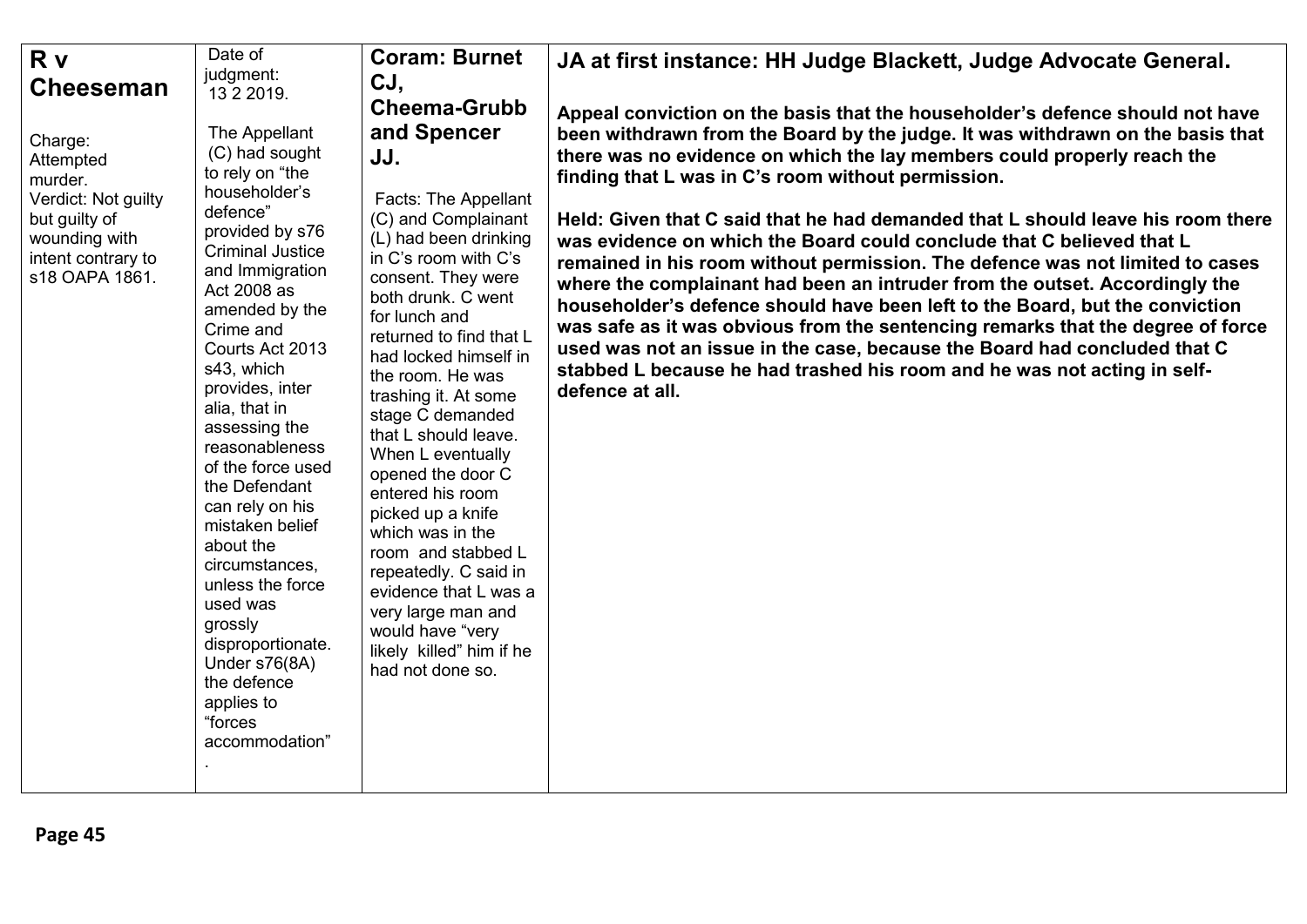| R v Chin-                        | Date of                | <b>Coram: Burnett</b>                      | <b>Courts at first instance Woolwich and Liverpool Crown Court.</b>                                                                                                                                                                                                                                                                                                                                                                                                                                                                                                                                                                                                                                                                                                                                                                                                                                       |
|----------------------------------|------------------------|--------------------------------------------|-----------------------------------------------------------------------------------------------------------------------------------------------------------------------------------------------------------------------------------------------------------------------------------------------------------------------------------------------------------------------------------------------------------------------------------------------------------------------------------------------------------------------------------------------------------------------------------------------------------------------------------------------------------------------------------------------------------------------------------------------------------------------------------------------------------------------------------------------------------------------------------------------------------|
| <b>Charles and</b><br>R v Cullen | judgment:<br>6 6 2019. | CJ,<br><b>Hallett and</b><br>Rafferty LJJ. | Sentencing remarks should not be addressed to the Court of Appeal. They<br>should be limited to findings of fact including on the issue of dangerousness,<br>identifying where the case fell in the guidelines in respect of harm and<br>culpability, with reasons as to why harm and culpability fell in the category they<br>did, the starting point and range and the adjustments made to reflect the<br>aggravating and mitigating factors and the credit given for any guilty plea. Victim<br>personal statements may merit brief mention but reports only need to be<br>referred to if "essential to an understanding of the court's decision".<br>The court set out the reasons they would have given in one a half pages rather<br>than the eight pages of reasons at first instance.<br>Contrast R v Beckett [2020] EWCA Crim 914, where the sentencing remarks were<br>insufficiently detailed. |
|                                  |                        |                                            |                                                                                                                                                                                                                                                                                                                                                                                                                                                                                                                                                                                                                                                                                                                                                                                                                                                                                                           |
|                                  |                        |                                            |                                                                                                                                                                                                                                                                                                                                                                                                                                                                                                                                                                                                                                                                                                                                                                                                                                                                                                           |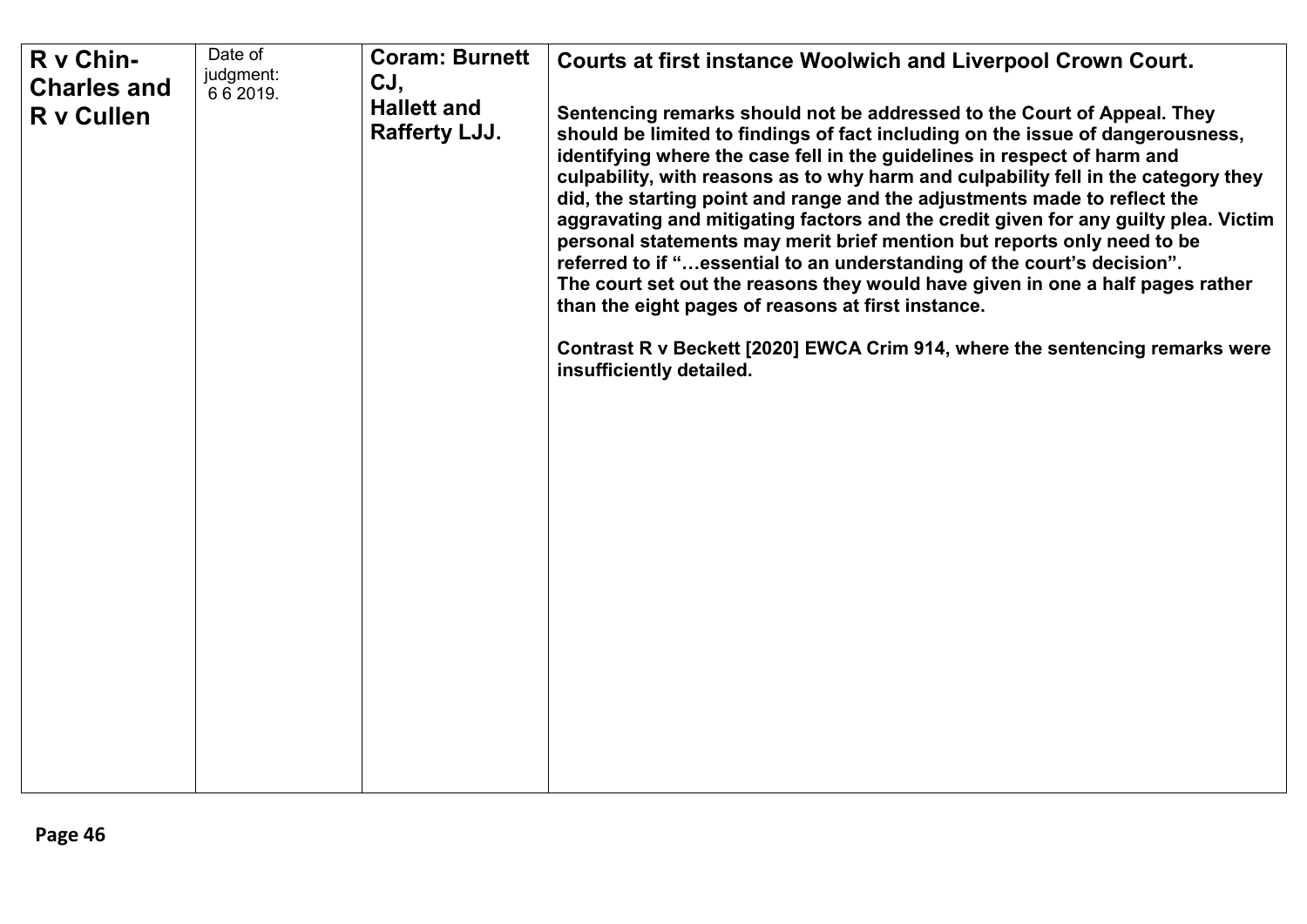| R v Coleman                                                                                                                                                                     | Date of judgment:<br>20 11 2017.                             | <b>Coram: Macur</b><br>LJ,                                                                                                                                                                                                                                                                                                                                                                                                                                                                                                                                                                                                                                                                                                                              | JA at first instance: Judge Camp.                                                                                                                                                                                                                                                                                                                                                                                                                                                                                                                                                                                                                                                                                                                                                                                                                                                                                                                                                                                                                                                                                                                                                                                                                                                              |
|---------------------------------------------------------------------------------------------------------------------------------------------------------------------------------|--------------------------------------------------------------|---------------------------------------------------------------------------------------------------------------------------------------------------------------------------------------------------------------------------------------------------------------------------------------------------------------------------------------------------------------------------------------------------------------------------------------------------------------------------------------------------------------------------------------------------------------------------------------------------------------------------------------------------------------------------------------------------------------------------------------------------------|------------------------------------------------------------------------------------------------------------------------------------------------------------------------------------------------------------------------------------------------------------------------------------------------------------------------------------------------------------------------------------------------------------------------------------------------------------------------------------------------------------------------------------------------------------------------------------------------------------------------------------------------------------------------------------------------------------------------------------------------------------------------------------------------------------------------------------------------------------------------------------------------------------------------------------------------------------------------------------------------------------------------------------------------------------------------------------------------------------------------------------------------------------------------------------------------------------------------------------------------------------------------------------------------|
| Charge: Causing<br>harassment alarm or<br>distress contrary to<br>s5 of the Public Order<br>Act 1968.<br>A charge of indecent<br>exposure was<br>ordered to lie on the<br>file. | Sentence: to be<br>dismissed and<br>reduced to the<br>ranks. | Simler J and HH<br><b>Judge Collier</b><br>QC, Recorder of<br>Leeds.<br>Facts: The<br>complainant, a wife of<br>a mess member went<br>to a party in the<br>Corporal's Mess. She<br>went into the women's<br>lavatory and locked<br>herself in a cubicle.<br>The Appellant (C), a<br>male full Corporal,<br>began to rattle the door<br>and the complainant<br>believed that the lock<br>was giving way and<br>pushed against the<br>door. She managed to<br>pull up her clothes.<br>The complainant saw<br>C with his penis and<br>testicles exposed as<br>she came out of the<br>cubicle.<br>In interview under<br>caution C said he was<br>drunk and he could not<br>remember the incident<br>or being confronted by<br>the complainant's<br>husband. | Appeal against sentence.<br>Held: Following R v Love CMAC recognized that the Court Martial was a<br>specialist court but concluded that dismissal was manifestly excessive given the<br>chronology. C had been told he would not be prosecuted, and the complainant<br>had asked that the matter be reviewed. Only then had it been decided that C<br>should be charged, and he faced sentence nearly eighteen months after the<br>incident.<br>Reduction to the ranks would involve an annual loss of £5,679.24 when the<br>maximum fine for this offence was £1,000. That was disproportionate and this<br>element of the sentence was quashed and replaced with reduction to Lance<br>Corporal.<br>On the specialist nature of the Court Martial see: R v Mckendry, R v Lyons, R v<br>Rheines, R v Downing, R v Glenton, R v Capill, R v Cross, R v Foley, R v<br>Calverly, R v Simm and Tennet, R v Townshend, R v Ndi, R v Bagnall, R v Bailey,<br>R v Ashworth and R v Cruise-Taylor.<br>R v Downing, R v Birch, Rv Limbu, R v Price and Bell, R v Townshend, R v<br>Coleman, R v Ndi, and R v Bailey deal with thespecialist/ expert status of the<br>Court Martial in respect, in particular, of the sentence of dismissal and all these<br>authorities are summarized in this guide. |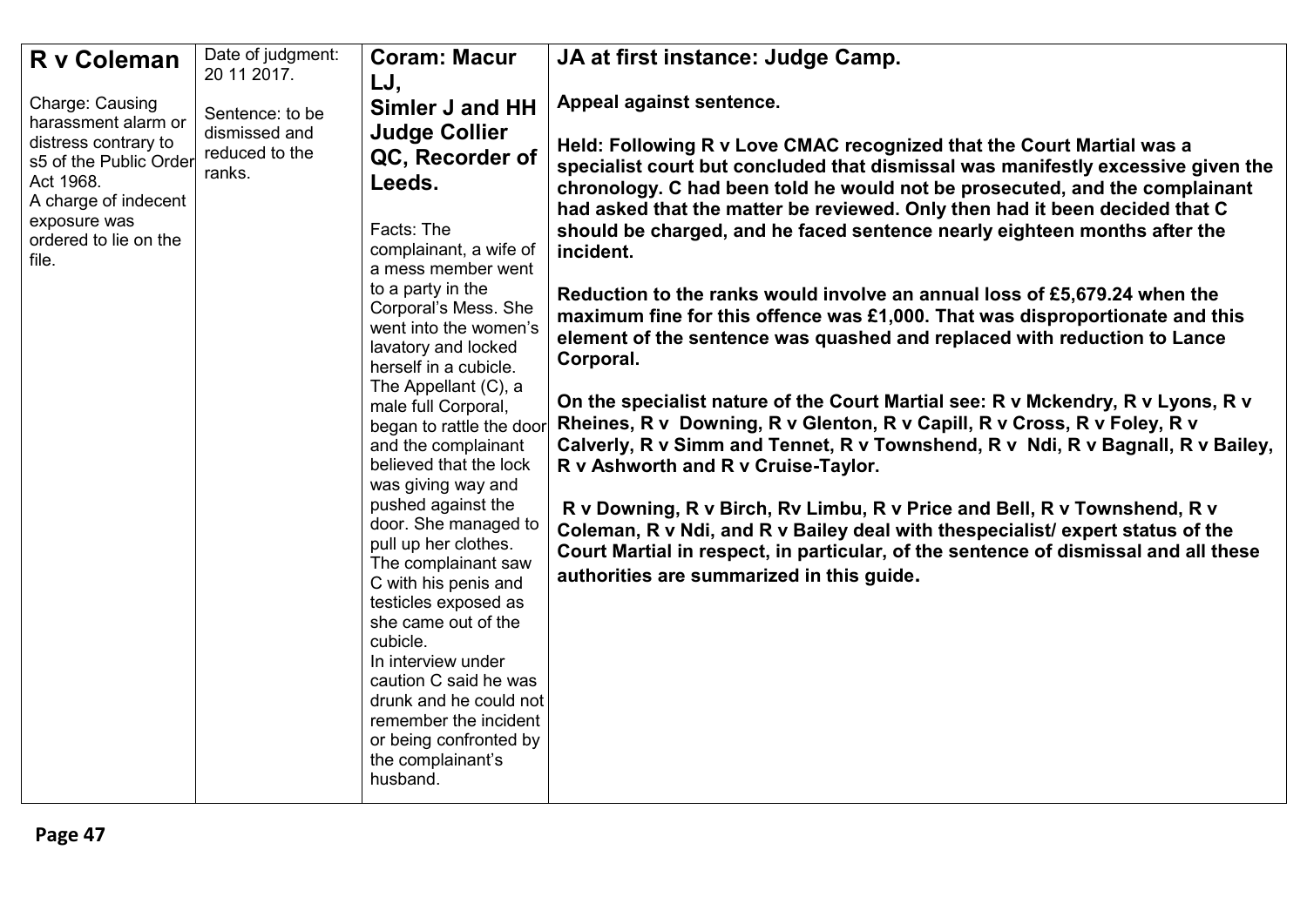|  | C was of good<br>character highly<br>regarded in the<br>Battalion and the CO<br>was keen to retain him. |  |  |
|--|---------------------------------------------------------------------------------------------------------|--|--|
|  |                                                                                                         |  |  |
|  |                                                                                                         |  |  |
|  |                                                                                                         |  |  |
|  |                                                                                                         |  |  |
|  |                                                                                                         |  |  |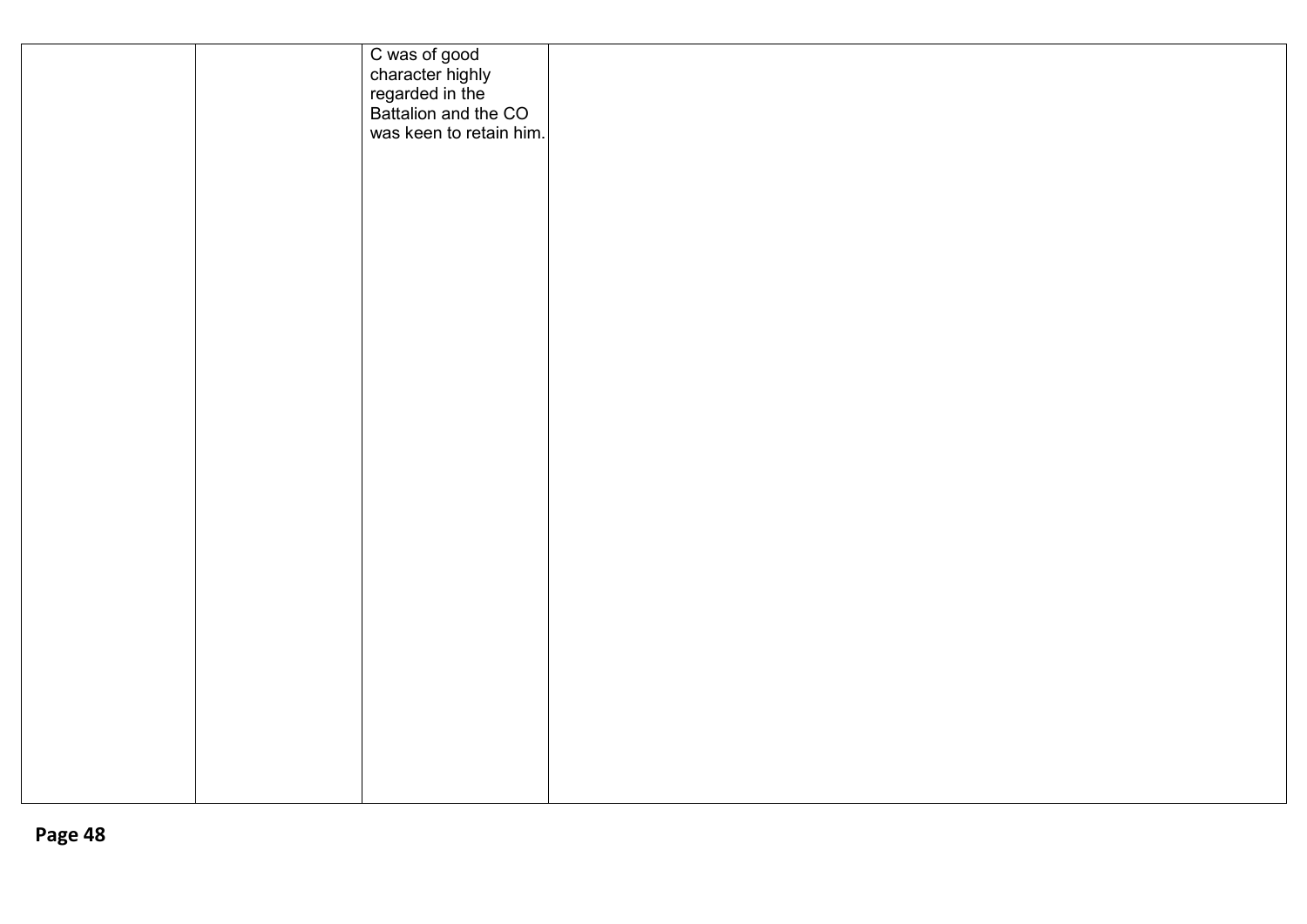| R v Cooney,<br><b>Wood and</b><br>Allam.                                                                                                                                                                                                    | Judgment:<br>31 3 1999.                                                                                                                              | Coram: Rose LJ,<br><b>Ognall and</b><br>Burton JJ. | The guidance given on sentence in this case, now over twenty years old, has in<br>the main been overtaken by guidance in the Sentencing Council Guidelines and<br>more recent authorities, however, it is submitted that the following guidance<br>holds good in cases where dismissal is in the possible range of sentences the<br>court is likely to need to consider:             |
|---------------------------------------------------------------------------------------------------------------------------------------------------------------------------------------------------------------------------------------------|------------------------------------------------------------------------------------------------------------------------------------------------------|----------------------------------------------------|--------------------------------------------------------------------------------------------------------------------------------------------------------------------------------------------------------------------------------------------------------------------------------------------------------------------------------------------------------------------------------------|
| Charges: These<br>matters were tried<br>separately in the<br>Court Martial. C was<br>found guilty of<br>indecent assault, W<br>was found guilty of<br>false accounting and<br>A pleaded guilty to<br>causing death by<br>dangerous driving. | Sentence: C- six<br>months'<br>imprisonment and<br>dismissal.<br>W-fine $£1,000$ and<br>dismissal.<br>A-18 months'<br>imprisonment and<br>dismissal. |                                                    | "It appears to us essential that there should be put before the Court Martial,<br>prior to sentence, the likely financial consequences of dismissal".<br>Comment: In cases where reduction in rank is possible information about the<br>effect on the Defendant's employability, whether he is likely to regain his rank,<br>and the effect on his pay and pension will be required. |
|                                                                                                                                                                                                                                             |                                                                                                                                                      |                                                    |                                                                                                                                                                                                                                                                                                                                                                                      |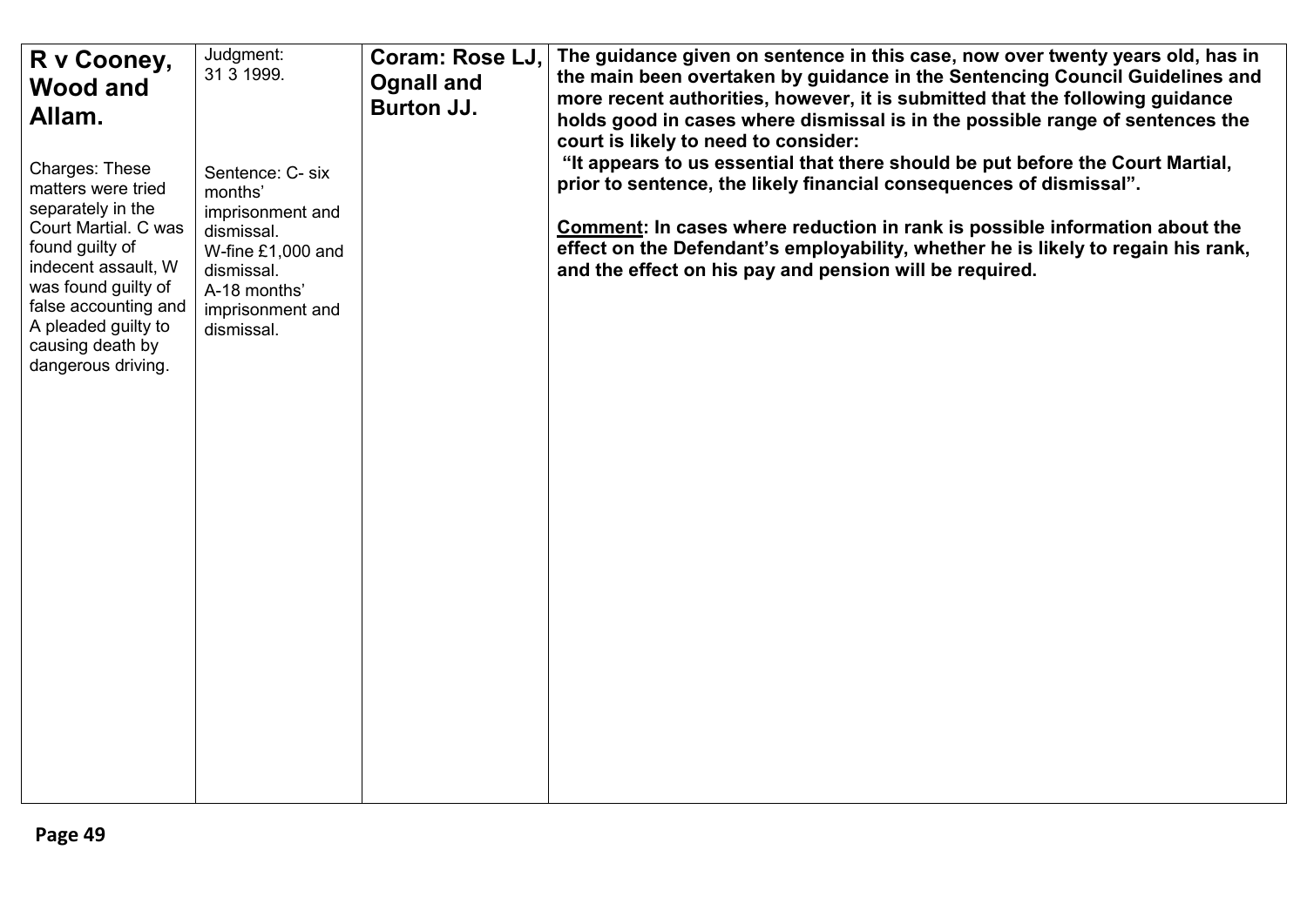| Cooper v UK.<br>Charge: Theft<br>contrary to s1 Theft<br>Act 1968. | Date of judgment:<br>16 12 2003.<br>Sentence: 56 days'<br>imprisonment,<br>reduced to the ranks<br>and dismissed. | Coram:<br>Wildhaber,<br><b>President, Sir</b><br><b>Nicholas Bratza</b><br>QC,<br>subsequently<br><b>President of the</b><br><b>Court, and a UK</b><br>judge of the<br>Court, and<br>fifteen other<br>judges of the<br><b>Grand Chamber</b><br>of the European<br><b>Court of Human</b><br><b>Rights.</b><br>The facts are not set<br>out as the Appeal<br>turned on whether the<br>Court Martial was an<br>independent and<br>impartial tribunal within<br>the meaning of Article<br>6 of the European<br><b>Convention of Human</b><br>Rights. | Appeal against conviction on the grounds that the Court Martial did not comply<br>with Article 6 of ECHR because it was not an independent and impartial tribunal.<br>By the time this case was heard at first instance, the Air Force Act 1955, and the<br>other two service acts, had been recast by the tri-service Armed Forces Act 1996<br>(AFA 1996), which was designed to make good the deficiencies in the Court<br>Martial system identified in Findlay v UK, sumarised below.<br>Ground 1- a military court should not try criminal, as opposed to disciplinary<br>offences.<br>Held: Adopting, on this issue, Morris v UK, summarised below, the court could<br>see no objection to a service court trying civil criminal offences, providing the<br>service court was Article 6 compliant.<br>Ground 2- the role of Higher Authority compromised the independence of the<br><b>Court Martial.</b><br>Held: The fact that charges are referred from the Commanding Officer to the<br>Prosecuting Authority, via Higher Authority, that is to say the next link up in the<br>chain of command from the Commanding Officer, did not prejudice the<br>independence of the Court Martial because having referred the charges, it is<br>then solely a matter for the Prosecuting Authority to decide which, if any,<br>charges C would face at trial.<br>The Higher Authority played no further part in the proceedings and was not<br>equivalent to the convening officer under the pre-AFA 1996 system, who decided<br>on which charges the Defendant should be tried. |
|--------------------------------------------------------------------|-------------------------------------------------------------------------------------------------------------------|--------------------------------------------------------------------------------------------------------------------------------------------------------------------------------------------------------------------------------------------------------------------------------------------------------------------------------------------------------------------------------------------------------------------------------------------------------------------------------------------------------------------------------------------------|---------------------------------------------------------------------------------------------------------------------------------------------------------------------------------------------------------------------------------------------------------------------------------------------------------------------------------------------------------------------------------------------------------------------------------------------------------------------------------------------------------------------------------------------------------------------------------------------------------------------------------------------------------------------------------------------------------------------------------------------------------------------------------------------------------------------------------------------------------------------------------------------------------------------------------------------------------------------------------------------------------------------------------------------------------------------------------------------------------------------------------------------------------------------------------------------------------------------------------------------------------------------------------------------------------------------------------------------------------------------------------------------------------------------------------------------------------------------------------------------------------------------------------------------------------------------------------|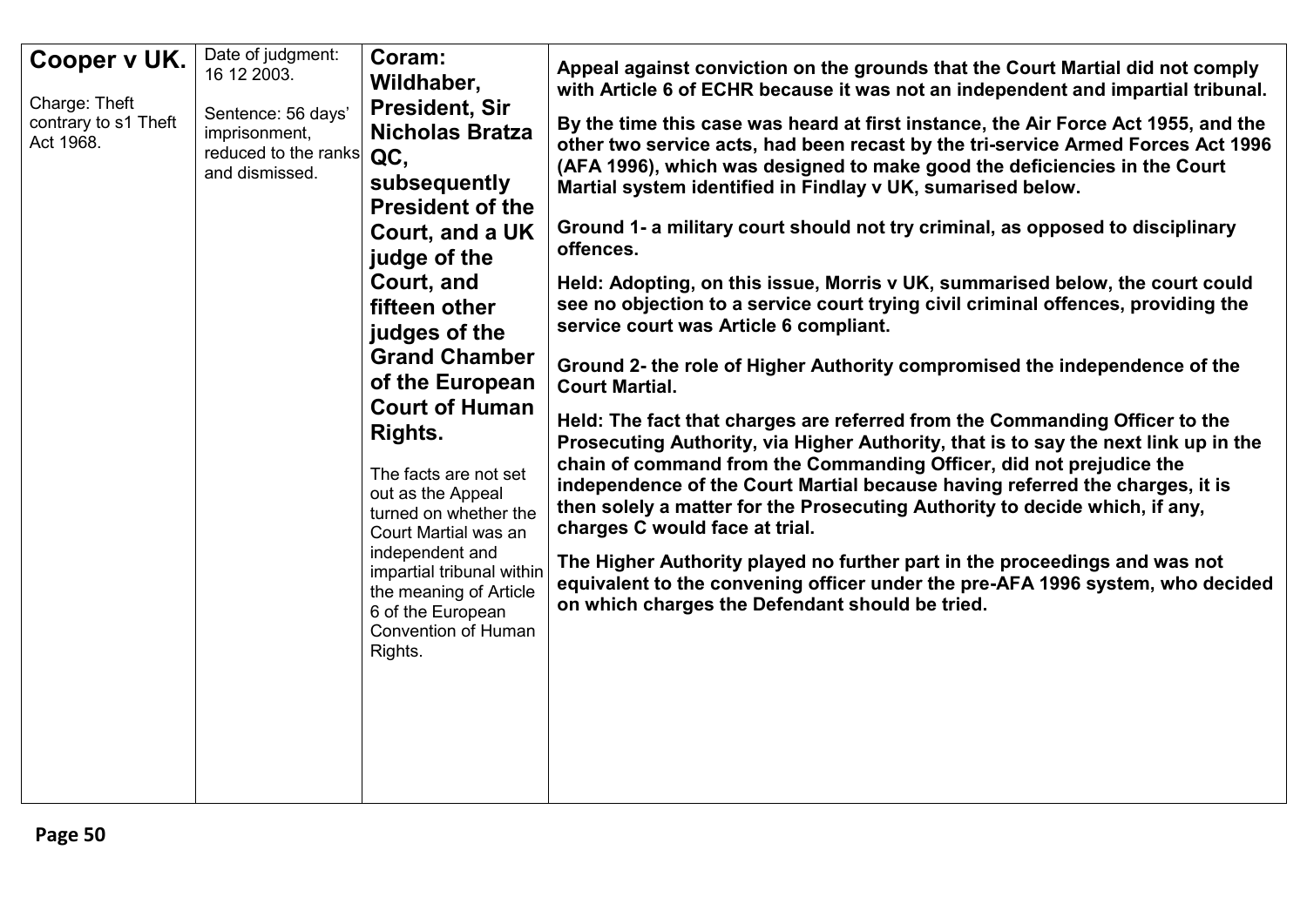|  | Ground 3- the Prosecuting Authority was not truly independent.                                                                                                                                                                                                                                                                                                                                                                                                                                                                                 |
|--|------------------------------------------------------------------------------------------------------------------------------------------------------------------------------------------------------------------------------------------------------------------------------------------------------------------------------------------------------------------------------------------------------------------------------------------------------------------------------------------------------------------------------------------------|
|  | The Applicant (C) argued that Higher Authority might well be senior to the<br>Prosecuting Authority himself and the legal officers who served under him might<br>feel under pressure to take decisions of which they believed the chain of<br>command might approve as they would be likely to hold appointments in the<br>future where they would again be subject to the chain of command and might<br>feel that the decisions they took as prosecutors could affect their future career<br>prospects, thus compromising their independence. |
|  | The ECHR rejected this argument on the grounds that the Prosecuting Authority<br>was answerable to the Attorney General and not the chain of command in<br>respect of his prosecuting function, although he was subject to the authority of<br>the chain of command in respect of his other functions as head of the RAF legal<br>branch.                                                                                                                                                                                                      |
|  | The legal officers serving with the Prosecuting Authority only did prosecution<br>work whilst serving in that posting, and apart from the service interest test, they<br>applied the same standards in deciding what charges should be brought or<br>what, if any, pleas should be accepted, as lawyers in the Crown Prosecution<br>Service.                                                                                                                                                                                                   |
|  | There was no evidence that prosecutors had been put under pressure by the<br>chain of command to deal with any particular case in any particular way.<br>Accordingly, these arrangements did not undermine the independence of the<br><b>Court Martial system.</b>                                                                                                                                                                                                                                                                             |
|  |                                                                                                                                                                                                                                                                                                                                                                                                                                                                                                                                                |
|  |                                                                                                                                                                                                                                                                                                                                                                                                                                                                                                                                                |
|  |                                                                                                                                                                                                                                                                                                                                                                                                                                                                                                                                                |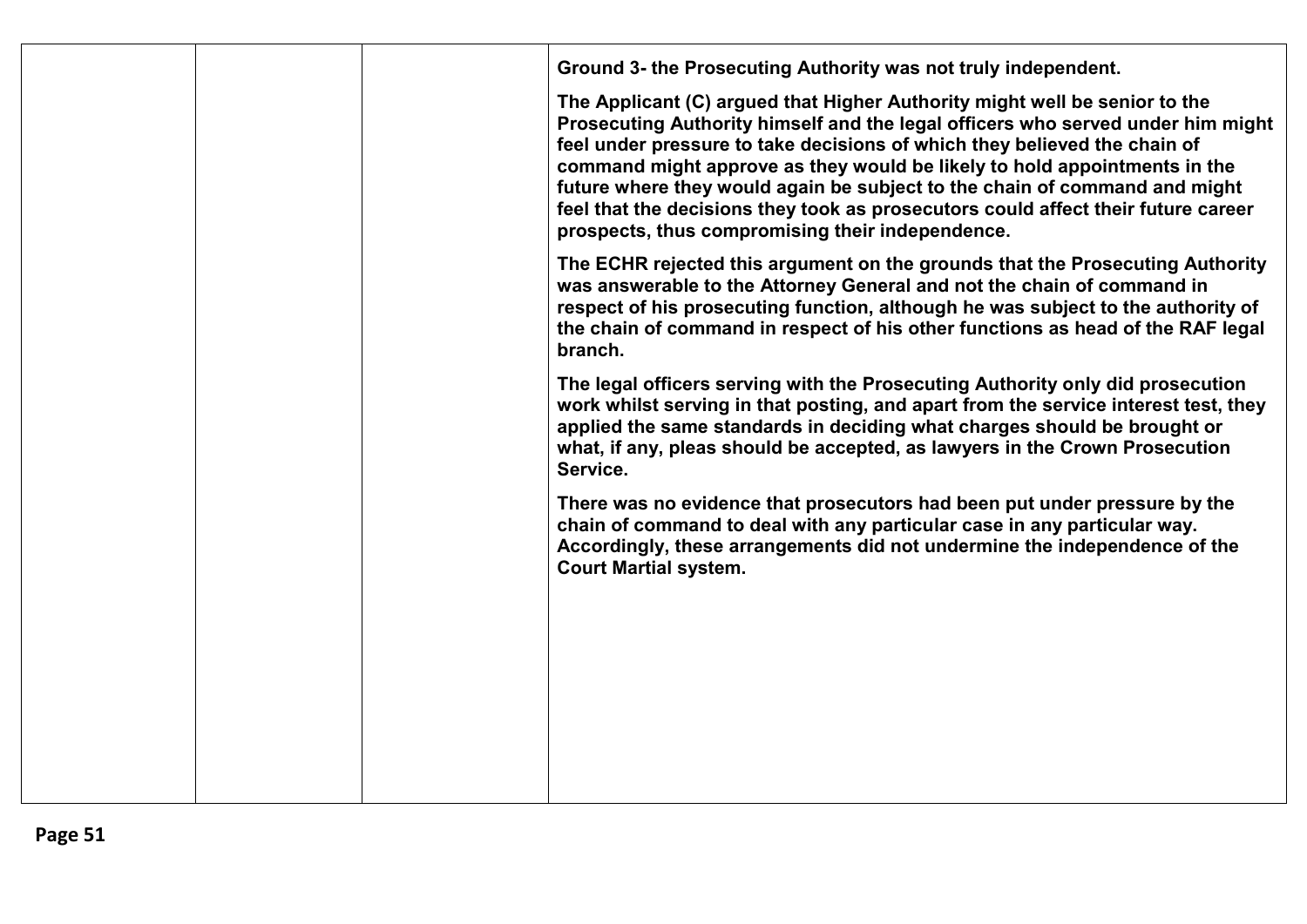|  | <b>Comment</b>                                                                                                                                                                                                                                                                                                                                                                                                                                                                                                                                                                                                                                                                                                                                                 |
|--|----------------------------------------------------------------------------------------------------------------------------------------------------------------------------------------------------------------------------------------------------------------------------------------------------------------------------------------------------------------------------------------------------------------------------------------------------------------------------------------------------------------------------------------------------------------------------------------------------------------------------------------------------------------------------------------------------------------------------------------------------------------|
|  | On one view some observers might think that senior officers in the RAF who<br>might have some influence on the career of the Prosecuting Authority/Head of<br>RAF legal branch, might not distinguish between advice given or decisions<br>made by that officer as Prosecuting Authority from advice given and decisions<br>made by the same officer as head of his branch, and that their perception might<br>affect his career if he applied to extend his period in post, for example, or that<br>the Prosecuting Authority might believe that to be the case, and this might<br>compromise his independence, or his appearance of independence, from the<br>point of view of a rational fully informed observer, notwithstanding this decision<br>of ECHR. |
|  | Any such difficulty was resolved when the separate Prosecuting Authorities of<br>the three services were amalgamated into a single tri-service Prosecuting<br>Authority headed by a distinguished civilian practitioner appointed by the Queen<br>from outside the services.                                                                                                                                                                                                                                                                                                                                                                                                                                                                                   |
|  | The first appointment was of a former Treasury Silk, and he was succeeded by<br>another Queen's Counsel who had held very senior appointments involving<br>prosecuting war crimes and similar offences before various international courts.<br>It is submitted that, in the light of these arrangements, it could not be reasonably<br>argued that the current prosecuting authority, now called the Service<br>Prosecuting Authority, is not fully independent.                                                                                                                                                                                                                                                                                               |
|  | Ground 4- The Court Administration Officer (CAO) was appointed by the Defence<br>Council (and still is now under s363(2) AFA 2006) and was not independent of<br>the service and accordingly the officers it appoints to sit on the Court Martial<br>were not independent and impartial.                                                                                                                                                                                                                                                                                                                                                                                                                                                                       |
|  | The CAO specified the lay members for the Court Martial at random, from a list<br>of officers who had volunteered, ensuring that they did not come from the same<br>station as the Defendant, were not under the same Higher Authority as him or<br>her, were not padres or in the service police and did not know the Defendant,<br>any witness or counsel or solicitors in the case.                                                                                                                                                                                                                                                                                                                                                                         |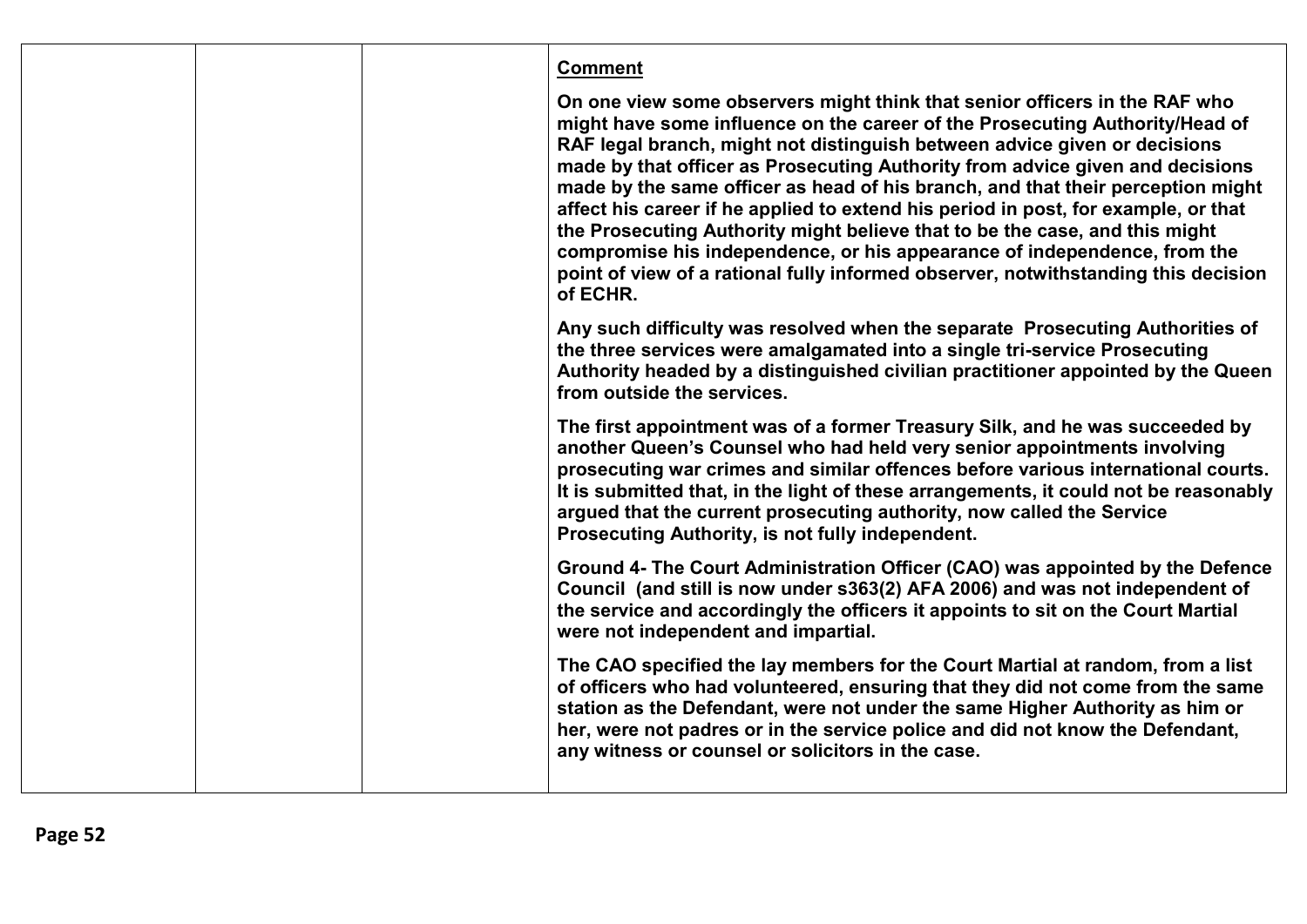|  | If this source did not produce enough lay members the CAO would select RAF<br>stations from an alphabetical list on a cab-rank basis and ask them to make<br>officers available to be specified by CAO to sit on the board, which "little<br>discretion" for CAO about which officers were going to sit. There was no reason<br>to doubt CAO's independence, or that of the officers they specified to serve on<br>the court.      |
|--|------------------------------------------------------------------------------------------------------------------------------------------------------------------------------------------------------------------------------------------------------------------------------------------------------------------------------------------------------------------------------------------------------------------------------------|
|  | The ECHR held that there was no reason for the members to have any legal<br>training as they " would be careful to respect the legal directions of the judge<br>advocate".                                                                                                                                                                                                                                                         |
|  | The members also had Briefing Notes provided by CAO which " fully<br>instructed the ordinary members of the need to function independently". The<br>Notes "provided practical and precise indications of how this could be<br>achieved". The ECHR held that the Briefing Notes provided " a further<br>safeguard of the independence of the ordinary members."                                                                     |
|  | Ground 5. The appointment of Permanent Presidents of the Court Martial<br>(PPCMs) compromised the independence of the court because they would tend<br>to have too much influence over the other members, they were reported on by<br>the chain of command and might, for career reasons, feel under pressure to<br>resolve cases in a particular way.                                                                             |
|  | ECHR accepted that although PPCMs were reported on, there were no reports on<br>how they had approached any particular case.                                                                                                                                                                                                                                                                                                       |
|  | Because the PPCM system has been discontinued this part of the judgment is<br>not fully set out here. However, the ECHR were of the view that PPCMs enhanced<br>the independence of the Court Martial, because they had de facto security of<br>tenure, and were not going to other RAF jobs as a PPCM was in his last<br>appointment so they had nothing to gain by trying to ingratiate themselves with<br>the chain of command. |
|  | Ground 6. The fact that a lay authority, the reviewing authority, could alter<br>judicial decisions was not consistent with judicial independence.                                                                                                                                                                                                                                                                                 |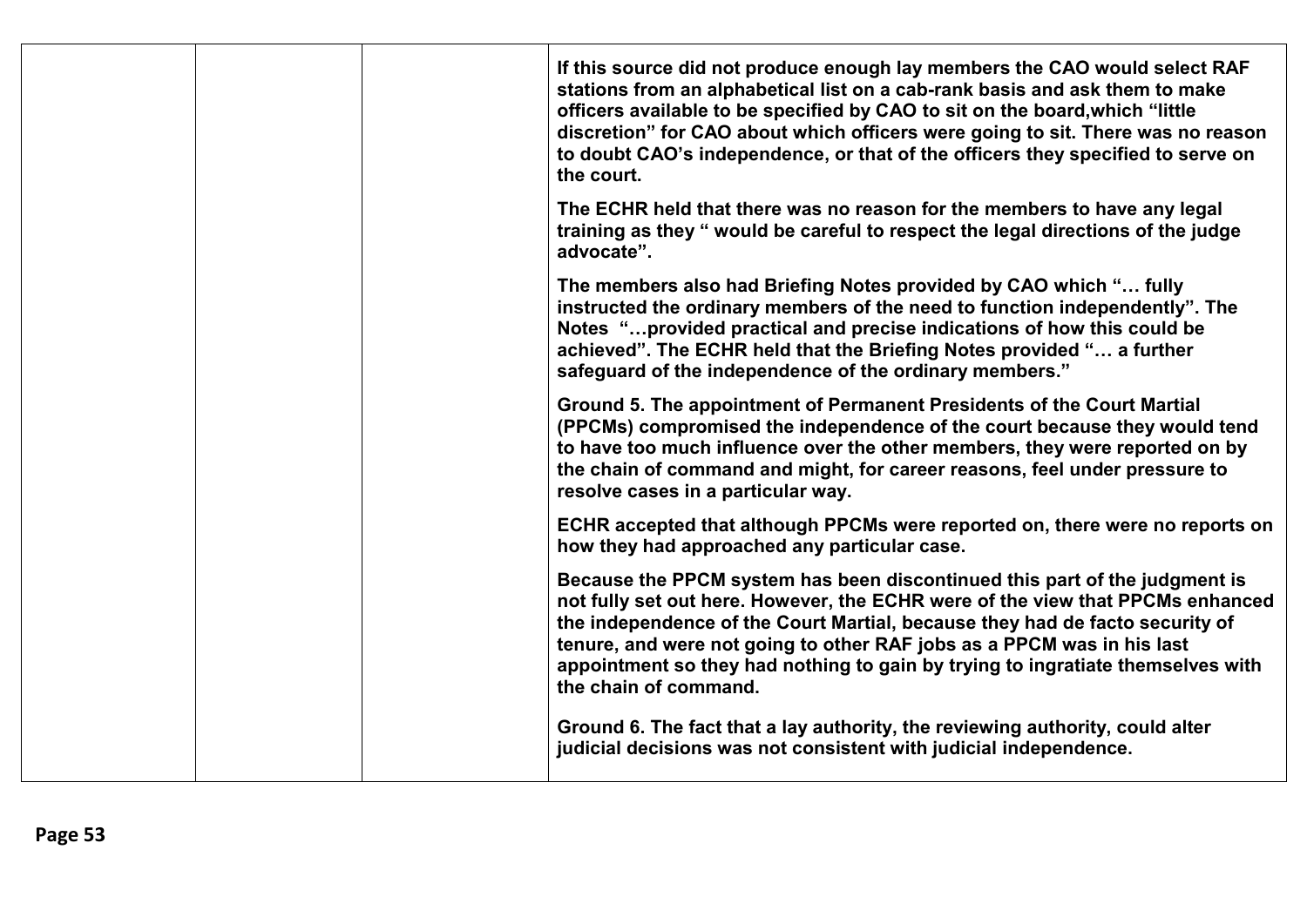| At that time every Court Martial was reviewed by an officer to whom the task was<br>delegated by the Army Board and the equvalents for the other services. The<br>Reviewing Authority was advised by the Judge Advocate General or a judge<br>advocate to whom he delegated the task. The advising judge advocate, could<br>not, of course be the trial judge advocate. |  |
|-------------------------------------------------------------------------------------------------------------------------------------------------------------------------------------------------------------------------------------------------------------------------------------------------------------------------------------------------------------------------|--|
| The conviction might be quashed, if there was an error of law or procedure, in<br>which case the prosecuting authority could elect to have the matter re-tried, or<br>the sentence could be reduced.                                                                                                                                                                    |  |
| ECHR expressed concern that a non-judicial authority could interfere with<br>decisions made at a criminal trial, but went on to hold that such a procedure did<br>not render the trial non-compliant with Article 6 as the procedure did not affect<br>the trial itself.                                                                                                |  |
| In a concurring judgement, Judge Costa said, "I still think [as he said in Morris,<br>see below] that the intervention of the reviewing authority is anomalous,<br>unfortunate and archaic, and it would be desirable to put an end to the practice".                                                                                                                   |  |
| The UK Government plainly accepted the force of these observations because<br>s16 AFA 1996 which made provision for review, was repealed by s38 AFA 2006<br>and Schedule 17 to the Act, which came into force on 31 10 2009.                                                                                                                                            |  |
| <b>Judge Advocates.</b>                                                                                                                                                                                                                                                                                                                                                 |  |
| The ECHR noted that the judge advocate's role at a contested trial compared to<br>that of a Crown Court judge on a trial on indictment. He sat alone to make<br>binding rulings on the law and summed up the law and facts in the same way as<br>a judge in the Crown Court.                                                                                            |  |
| On sentence he advised the lay members, had a vote himself and if the votes<br>were equal had the casting vote.                                                                                                                                                                                                                                                         |  |
| The ECHR held that the judge advocate " with such a pivotal role in the<br>proceedings constitutes not only an important safeguard but one of the most<br>significant guarantees of the independence of the Court Martial proceedings."                                                                                                                                 |  |
| The ECHR held unanimously that a Court Martial was an independent and<br>impartial court within the meaning of Article 6 of the Convention.                                                                                                                                                                                                                             |  |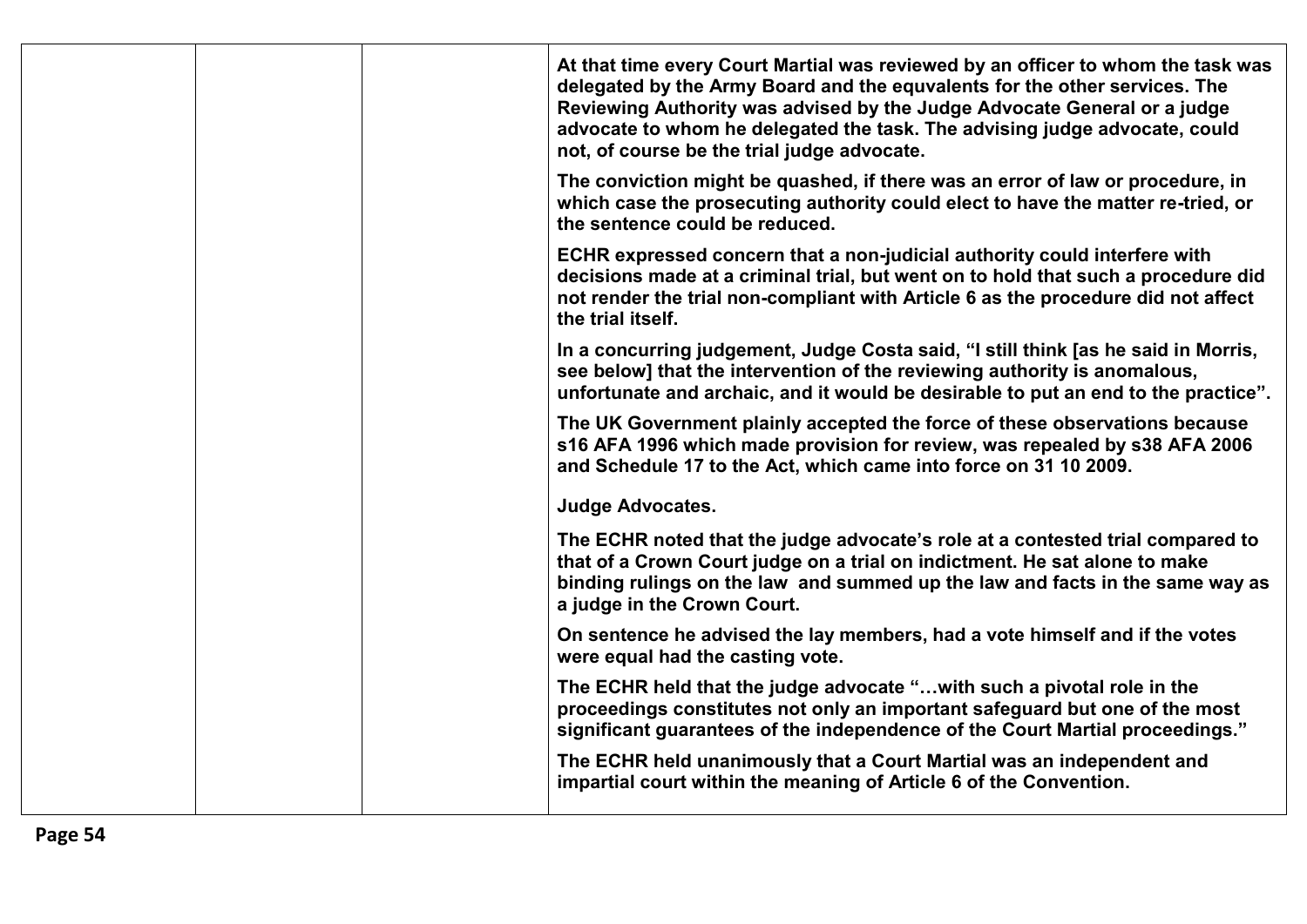| R v Cosgrove                                         | Date of judgment:                                     | <b>Coram: Leveson</b>                                 | JA at first instance: Judge Large.                                                                                                                               |
|------------------------------------------------------|-------------------------------------------------------|-------------------------------------------------------|------------------------------------------------------------------------------------------------------------------------------------------------------------------|
|                                                      | 9 3 2011.                                             | LJ,                                                   |                                                                                                                                                                  |
| Charge: S18 OAPA                                     | Sentence: six                                         | Cox J and Sir                                         | Application for leave to appeal against sentence.                                                                                                                |
| 1861, wounding with                                  | months' detention                                     | <b>Geoffrey</b>                                       |                                                                                                                                                                  |
| intent- not guilty but<br>guilty of s20<br>wounding. | and to pay the<br>complainant £5,000<br>compensation. | Grigson.                                              | Held: Leave granted. The Court Martial had identified a starting point of nine to<br>twelve months' detention which they reduced to six months to reflect the 21 |
|                                                      |                                                       | Facts:                                                | months delay in bringing the matter to trial. The CMAC further reduced the                                                                                       |
|                                                      |                                                       | The applicant, (C) and<br>the complainant were        | sentence to four and a half months to ensure that C did not miss any pre-                                                                                        |
|                                                      |                                                       | friends. They went for a                              | deployment training to ensure he could deploy as the Court Martial intended.                                                                                     |
|                                                      |                                                       | drink and then to a                                   |                                                                                                                                                                  |
|                                                      |                                                       | night-club. The<br>complainant lent C his             | The compensation order made appropriate allowance for the complainant's part<br>in this incident and would stand unchanged.                                      |
|                                                      |                                                       | sun- glasses. He asked                                |                                                                                                                                                                  |
|                                                      |                                                       | for them back. As C<br>would not return them          |                                                                                                                                                                  |
|                                                      |                                                       | the complainant, at least                             |                                                                                                                                                                  |
|                                                      |                                                       | twice, took hold of C by                              |                                                                                                                                                                  |
|                                                      |                                                       | the front of his shirt<br>asking for them back.       |                                                                                                                                                                  |
|                                                      |                                                       | The complainant then                                  |                                                                                                                                                                  |
|                                                      |                                                       | grabbed C by the throat                               |                                                                                                                                                                  |
|                                                      |                                                       | and reached for the<br>sunglasses.                    |                                                                                                                                                                  |
|                                                      |                                                       | C struck out, he said in                              |                                                                                                                                                                  |
|                                                      |                                                       | self defence, without, as                             |                                                                                                                                                                  |
|                                                      |                                                       | the Court Martial found,<br>realizing that he had the |                                                                                                                                                                  |
|                                                      |                                                       | glass in his hand,                                    |                                                                                                                                                                  |
|                                                      |                                                       | causing a significant                                 |                                                                                                                                                                  |
|                                                      |                                                       | laceration to the<br>complainant's face.              |                                                                                                                                                                  |
|                                                      |                                                       | C was 20, of good                                     |                                                                                                                                                                  |
|                                                      |                                                       | character and CMAC<br>were told that his              |                                                                                                                                                                  |
|                                                      |                                                       | release date would                                    |                                                                                                                                                                  |
|                                                      |                                                       | mean that he would                                    |                                                                                                                                                                  |
|                                                      |                                                       | miss two weeks of his<br>pre-deployment training.     |                                                                                                                                                                  |
|                                                      |                                                       |                                                       |                                                                                                                                                                  |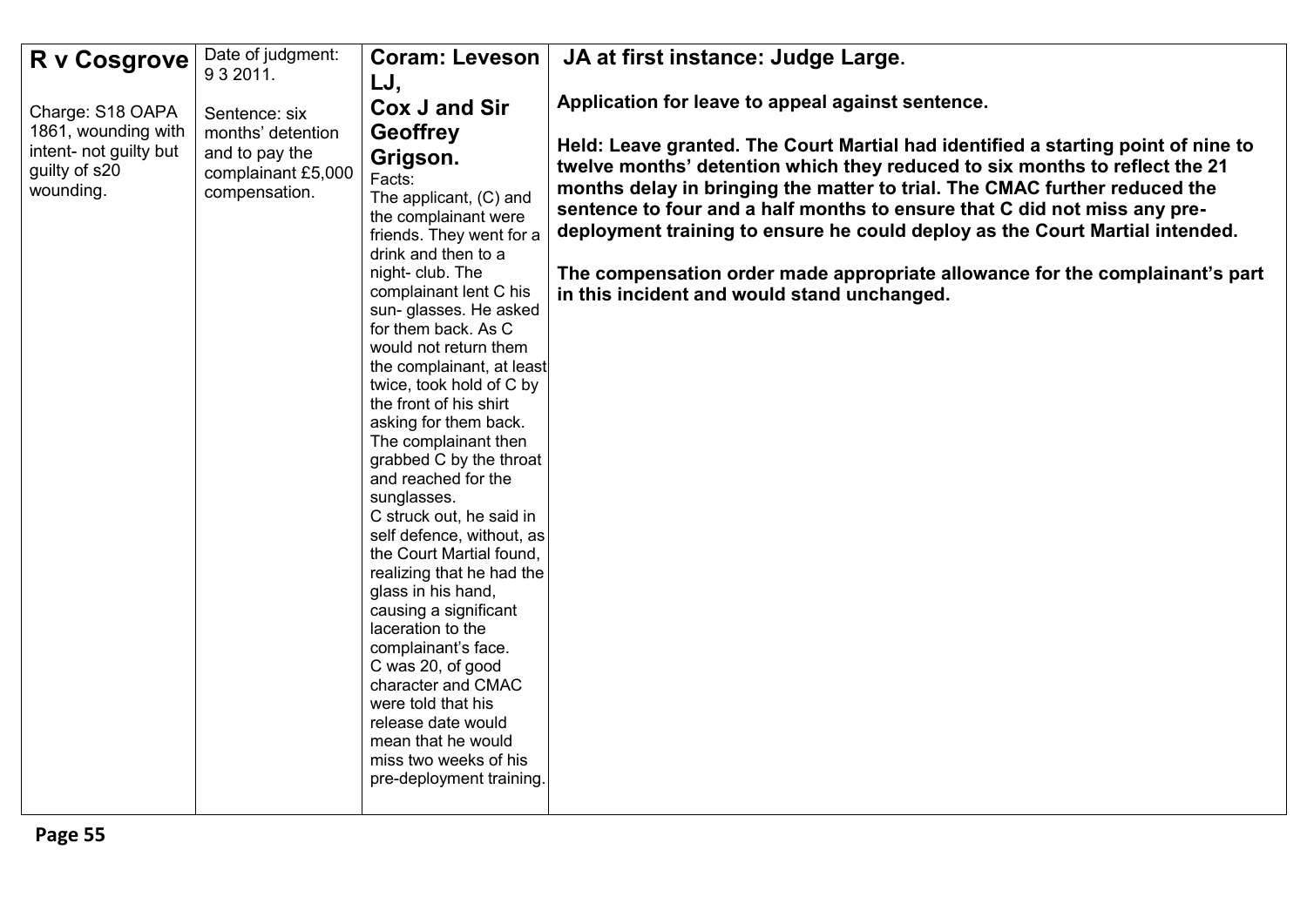| Cox and the<br><b>Army Council</b>                                                                                                                                                                                                                                                                                                            | House of Lords:<br>15 3 1962.  | <b>Coram: Lords</b><br>Simmonds, Reid,<br><b>Radcliffe, Morris</b>                                                                                                                                                                  | It was argued that this offence could only be committed in England. It was<br>charged under s70 of the Army Act 1955, but the operative words are the same in<br>the AFA 2006 s42, namely, if the act would, if done in England, have been                                                                                                                                                                                                                                                                                                                         |
|-----------------------------------------------------------------------------------------------------------------------------------------------------------------------------------------------------------------------------------------------------------------------------------------------------------------------------------------------|--------------------------------|-------------------------------------------------------------------------------------------------------------------------------------------------------------------------------------------------------------------------------------|--------------------------------------------------------------------------------------------------------------------------------------------------------------------------------------------------------------------------------------------------------------------------------------------------------------------------------------------------------------------------------------------------------------------------------------------------------------------------------------------------------------------------------------------------------------------|
| Charge: driving<br>without due care and<br>attention contrary to<br>s3(1) Road Traffic Act<br>1960. The wording is<br>the same in the<br>current RTA 1988,<br>also at s3. The<br>offence now carries a<br>maximum fine of<br>£5,000. Under the<br>1960 Act the<br>maximum was £40<br>equivalent, allowing<br>for inflation, to about<br>£650. | Sentence: severe<br>reprimand. | of Borth-y-Gest,<br>and Jenkins.<br>Facts: The Appellant, a<br>Sergeant serving in<br>Germany, was<br>convicted at a District<br><b>Court Martial of driving</b><br>without due care and<br>attention on the<br>German public road. | punishable by the law of England it could be tried by Court Martial. In those<br>circumstances, in the case of those subject to military law, driving without due<br>care is punishable whether it happened, as Lord Simmons put it, in Sundern (in<br>Germany) or Surbiton, even though the definition of a road in RTA 1960, where<br>the s3 offence must take place, plainly comprehended only the Queen's<br>Highway. Driving without due care and attention was still triable as that conduct<br>would have been punishable if it had taken place in England. |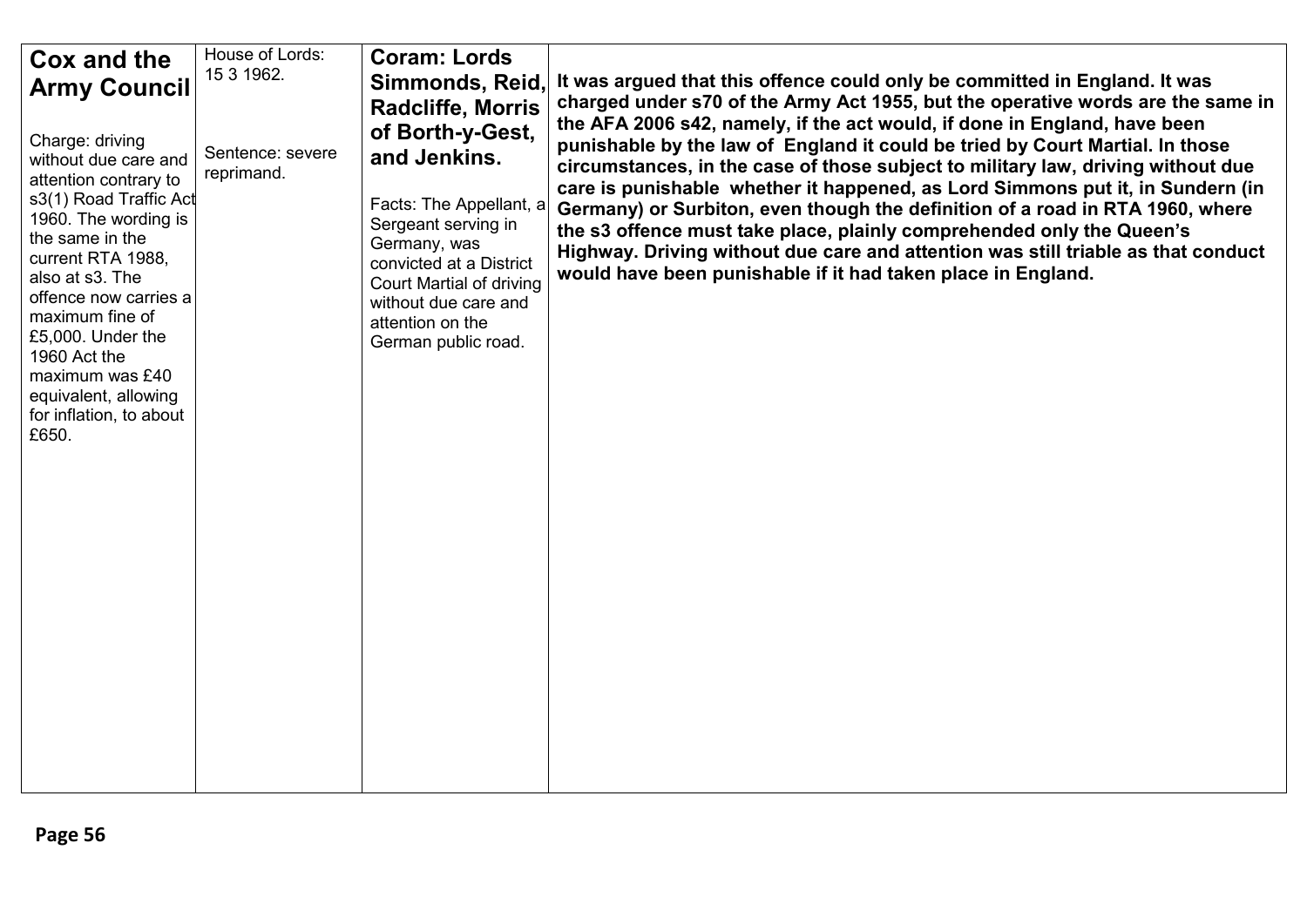| <b>R</b> v Cross                                            | Date of judgment:<br>21 12 2010.      | <b>Coram:Thomas</b>                                                                                                                                                                                                                                                                                       | JA at first instance Judge Camp.                                                                                                                                                                                                                                                                                                                                                                                                                                                                                                                                                                                                                                                                                                                                                                                                                                                                                                                                                                                                                                                                                                                                                                                                                                                                                                                                                                                                                                                                                                                                                                                                                                                                                                                                                                                                                                                                                                                                                                                                                      |
|-------------------------------------------------------------|---------------------------------------|-----------------------------------------------------------------------------------------------------------------------------------------------------------------------------------------------------------------------------------------------------------------------------------------------------------|-------------------------------------------------------------------------------------------------------------------------------------------------------------------------------------------------------------------------------------------------------------------------------------------------------------------------------------------------------------------------------------------------------------------------------------------------------------------------------------------------------------------------------------------------------------------------------------------------------------------------------------------------------------------------------------------------------------------------------------------------------------------------------------------------------------------------------------------------------------------------------------------------------------------------------------------------------------------------------------------------------------------------------------------------------------------------------------------------------------------------------------------------------------------------------------------------------------------------------------------------------------------------------------------------------------------------------------------------------------------------------------------------------------------------------------------------------------------------------------------------------------------------------------------------------------------------------------------------------------------------------------------------------------------------------------------------------------------------------------------------------------------------------------------------------------------------------------------------------------------------------------------------------------------------------------------------------------------------------------------------------------------------------------------------------|
| <b>Charge: Malingering</b><br>contrary to s 16 AFA<br>2006. | Sentence: Dismissal<br>and detention. | LJ,<br><b>Sharp and</b><br>Supperstone JJ.<br>Facts: The Appellant<br>(C), who was only 19,<br>returned from an<br>operational tour in<br>Afghanistan on R and<br>R. Whilst on R and R<br>two comrades in his<br>company were killed<br>and to avoid returning<br>he got a friend to run<br>over his leg. | There was a report by an army psychiatrist that suggested that C was not<br>suffering from any psychiatric illness. The Judge had specifically invited the<br>solicitor then appearing to consider obtaining a defence report. They declined to<br>do so. At CMAC, C who was now represented by counsel who had obtained a<br>report which showed that C had a general anxiety disorder and an adjustment<br>disorder and MCTC had arranged for him to have psychiatric treatment.<br>Held: "We would hope that that if in future, as this case indicated from its basic<br>facts, that there is a psychiatric issue, that both the army prosecuting authority<br>and the defence would each obtain reports". Had the report obtained on the<br>advice of counsel been before the Court Martial, it is likely they would have<br>arrived at a different sentence".<br>Accordingly, dismissal stood but the sentence of detention was quashed, and a<br>service community order for 12 months was substituted with a supervision<br>order. The court could not include a condition of psychiatric care as that is the<br>only requirement available to the Crown Court which is not available to the Court<br>Martial, but the probation service who would supervise the order stated that they<br>would arrange for him to receive psychiatric treatment.<br>The Court approved R v Love, set out above, in respect of the specialist nature<br>of the Court Martial.<br>See also: R v Mckendry, R v Lyons, R v Rheines, R v Downing, R v Glenton, R v<br>Capill, R v Foley, R v Calverly, R v Coleman, R v Townshend, R v Simm and<br>Tennet, R v Ndi, R v Bailey, R v Bagnall, R v Ashworth and R v Cruise-Taylor.<br>See R v Dowding, R v Birch, R v Limbu, R v Price and Bell, R v Townshend, R v<br>Coleman, R v Ndi and R v Bailey in respect of the specialist/expert status of the<br>court in passing sentences of dismissal.<br>See R v Capill in respect of sentencing for malingering. These authorities are<br>summarized in this guide. |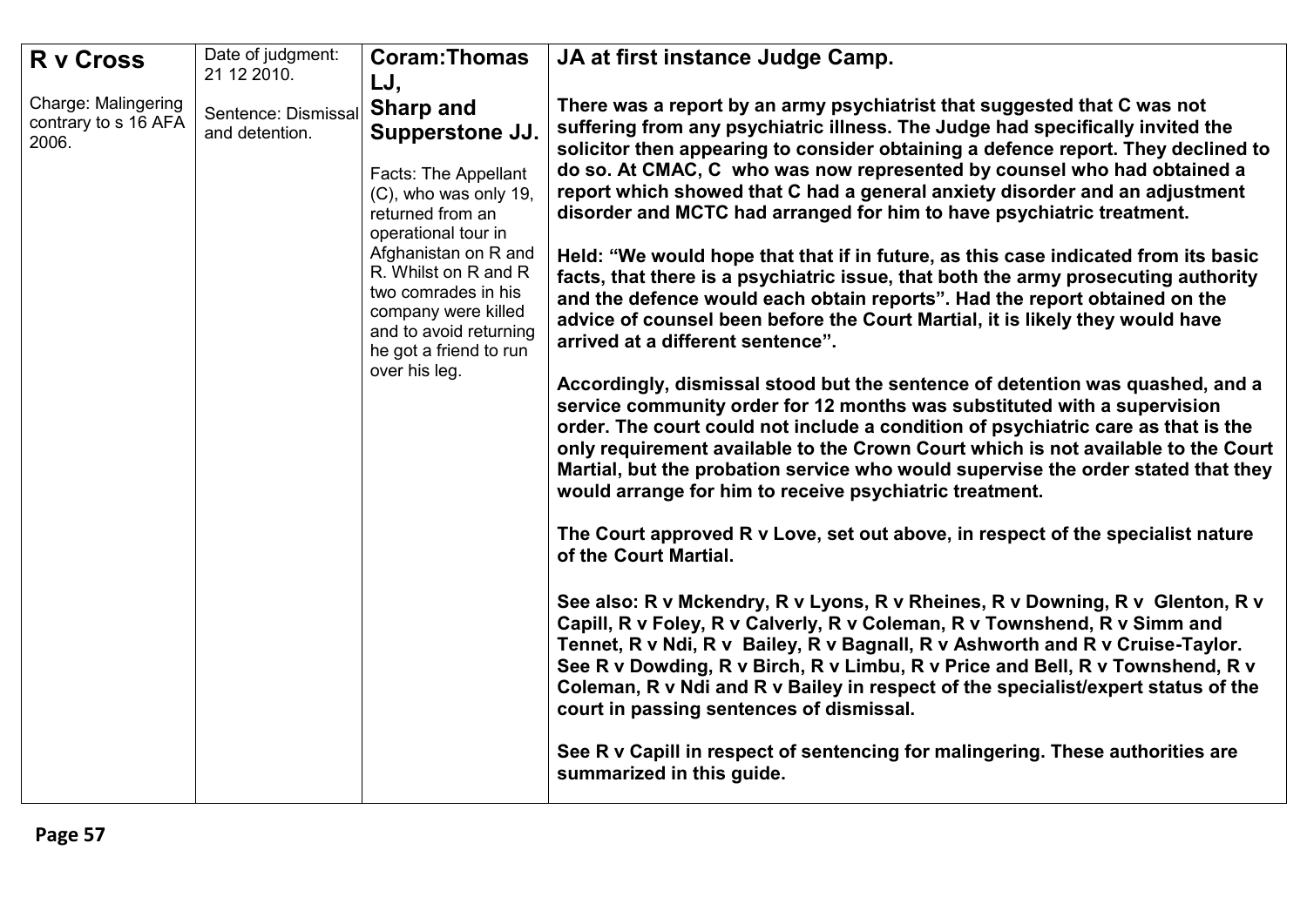| R v Cruise-                                                                                                                                                                                                        | Date of judgment:3<br>10 2019.                                                                                                              | <b>Edis and Andrew</b>                                                                                                                                                                                                                                                                                                                                                                                                                                                                                                                                                                                                                                                                                                                                         | Coram: Davis LJ, JA at first instance: Judge Large, Deputy Judge Advocate General.                                                                                                                                                                                                                                                                                                                                                                                                                                                                                                                                                                                                                                                                                                                                                                                                                                                                                                                                                                                                                                                                                                                                                                                                                                                                                                      |
|--------------------------------------------------------------------------------------------------------------------------------------------------------------------------------------------------------------------|---------------------------------------------------------------------------------------------------------------------------------------------|----------------------------------------------------------------------------------------------------------------------------------------------------------------------------------------------------------------------------------------------------------------------------------------------------------------------------------------------------------------------------------------------------------------------------------------------------------------------------------------------------------------------------------------------------------------------------------------------------------------------------------------------------------------------------------------------------------------------------------------------------------------|-----------------------------------------------------------------------------------------------------------------------------------------------------------------------------------------------------------------------------------------------------------------------------------------------------------------------------------------------------------------------------------------------------------------------------------------------------------------------------------------------------------------------------------------------------------------------------------------------------------------------------------------------------------------------------------------------------------------------------------------------------------------------------------------------------------------------------------------------------------------------------------------------------------------------------------------------------------------------------------------------------------------------------------------------------------------------------------------------------------------------------------------------------------------------------------------------------------------------------------------------------------------------------------------------------------------------------------------------------------------------------------------|
| <b>Taylor</b>                                                                                                                                                                                                      |                                                                                                                                             | <b>Baker JJ.</b>                                                                                                                                                                                                                                                                                                                                                                                                                                                                                                                                                                                                                                                                                                                                               | Appeal sentence.                                                                                                                                                                                                                                                                                                                                                                                                                                                                                                                                                                                                                                                                                                                                                                                                                                                                                                                                                                                                                                                                                                                                                                                                                                                                                                                                                                        |
| Charges:<br>Charges 1- ill<br>treatment of a<br>subordinate contrary<br>to s 22(1) AFA 2006.<br>Charge 2- conduct to<br>the prejudice of good<br>order and military<br>discipline, contrary to<br>s19(1) AFA 2006. | Sentence: Reduced<br>from Lance<br>Sergeant (the<br>Guards equivalent<br>of Corporal) to<br>Lance Corporal and<br>six months'<br>detention. | Facts: The first charge<br>representing a<br>number of offences<br>against seven<br>different soldiers<br>whilst the Applicant<br>(C-T) was one of the<br>directing staff at the<br>Infantry Training<br>Centre at Catterick,<br>training recruits in<br>Phase 2 training. He<br>was in the habit of<br>punching recruits<br>hard for minor<br>failings. None<br>required medical<br>treatment and some<br>of the recruits did not<br>want to pursue the<br>matter. Charge 2 was<br>a Specimen Charge<br>relating to<br>transactions with five<br>recruits where,<br>contrary to his written<br>instructions, he had<br>bought kit for soldiers<br>without keeping a<br>record or providing a<br>receipt and on<br>occasions failed to<br>provide all the kit. | CMAC approved the guidance in Version 5 of the Guidance on Sentence in the<br>Court Martial, which is unchanged in Version 6, and states: "Harassment<br>including bullying in any form gravely undermines morale and discipline in a<br>service environment"<br>CMAC approved the list of aggravating and mitigating circumstances and noted<br>that the following aggravating features were present:<br>conduct over a protracted period,<br>physical abuse,<br>the victims were recruits in training.<br>The CMAC noted that few of the mitigating factors listed were present.<br>The submission made on behalf of the Appellant was that reduction in rank<br>would have a disproportionate effect on his career and because of his good<br>character, the glowing references and his mental health as well as the delay in<br>bringing the case before the court, the sentence should be suspended.<br>Held: "All relevant points were duly and carefully taken into account. It is well<br>established that this court is always slow to interfere in the decision of an expert<br>tribunal in a military context such as this. It is to be borne in mind that, taken<br>overall, this is a very bad case of bullying. A number of young recruits were<br>involved, all in training, and what happened occurred over a considerable period<br>of time." The sentence was upheld. |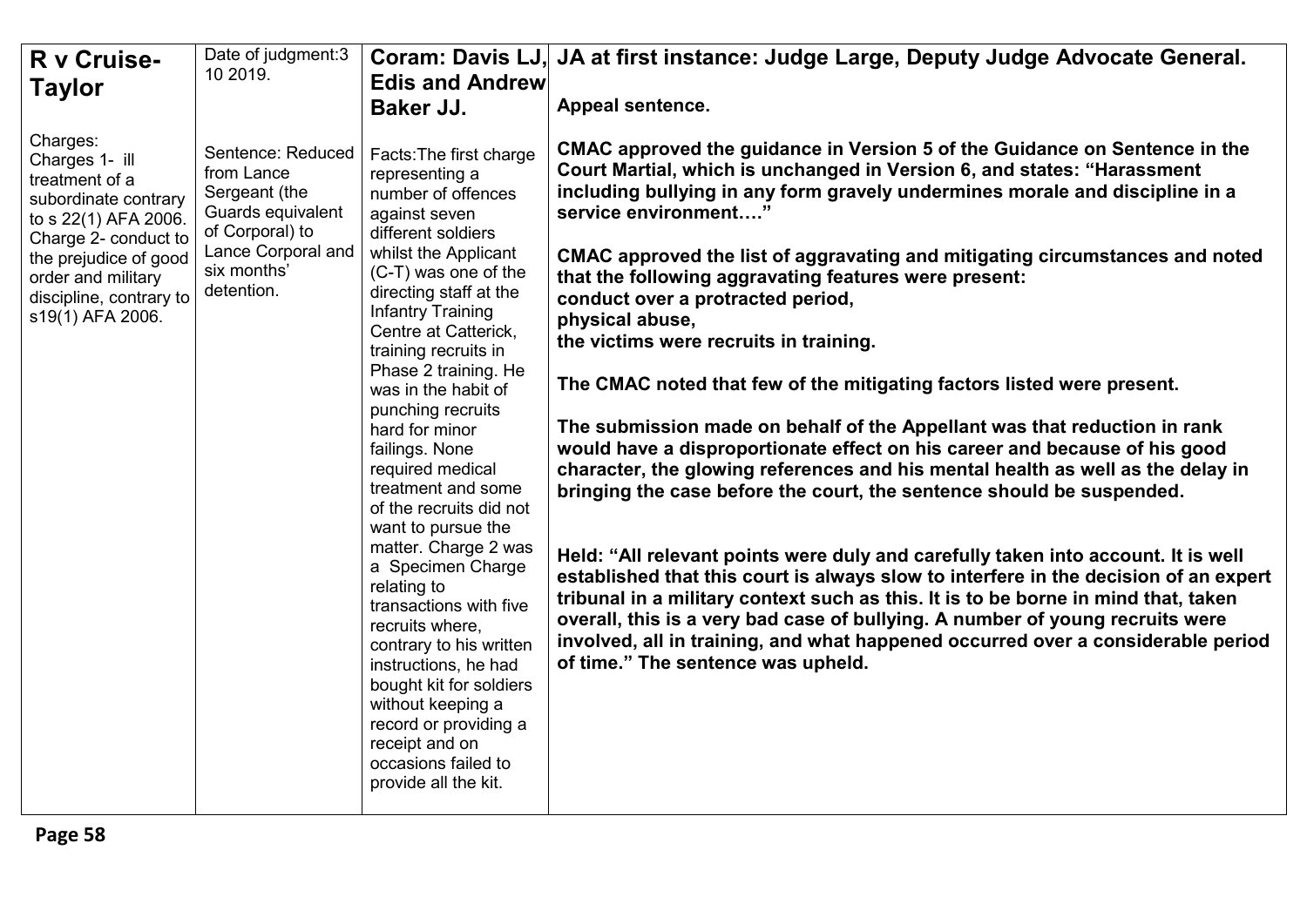| One soldier, for<br>example, had paid him<br>£100 but only been<br>given £70 worth of kit.<br>It was emphasized by<br>the Crown that C-T had<br>not been dishonest,<br>and had not unjustly<br>enriched himself, but<br>had failed to follow the<br>rules.C-T was highly<br>regarded in his<br>Battalion, and was of<br>good character, but the<br>PSR suggested no real<br>remorse. He had been<br>bullied himself. He told<br>the consultant<br>psychiatrist who saw<br>him that this had gone<br>on for ten years and<br>the psychiatrist said<br>that this treatment had<br>triggered a depressive<br>illness and that custody<br>would be a devastating<br>blow. Fortunately, by<br>the date of the appeal,<br>he was no longer<br>under psychiatric<br>treatment. | See also on the specialist/expert status of the Court Martial: Love, Mckendrick,<br>Glenton, Lyons, Rheines, Downing, Capill, Cross, Coleman, Calverly,<br>Foley, Simm and Tennet, Townsend, Ndi, Bagnall, Bailey, Ashworth and Cruise-<br>Taylor all of which are set out in this guide. The following cases deal with the<br>specialist status of the Court Martial in the context of dismissal: R v Downing, R<br>v Birch, R v Limbu, R v Price and Bell, R v Townshend, R v Coleman, R v Ndi and<br>R v Bailey. |
|-------------------------------------------------------------------------------------------------------------------------------------------------------------------------------------------------------------------------------------------------------------------------------------------------------------------------------------------------------------------------------------------------------------------------------------------------------------------------------------------------------------------------------------------------------------------------------------------------------------------------------------------------------------------------------------------------------------------------------------------------------------------------|---------------------------------------------------------------------------------------------------------------------------------------------------------------------------------------------------------------------------------------------------------------------------------------------------------------------------------------------------------------------------------------------------------------------------------------------------------------------------------------------------------------------|
|-------------------------------------------------------------------------------------------------------------------------------------------------------------------------------------------------------------------------------------------------------------------------------------------------------------------------------------------------------------------------------------------------------------------------------------------------------------------------------------------------------------------------------------------------------------------------------------------------------------------------------------------------------------------------------------------------------------------------------------------------------------------------|---------------------------------------------------------------------------------------------------------------------------------------------------------------------------------------------------------------------------------------------------------------------------------------------------------------------------------------------------------------------------------------------------------------------------------------------------------------------------------------------------------------------|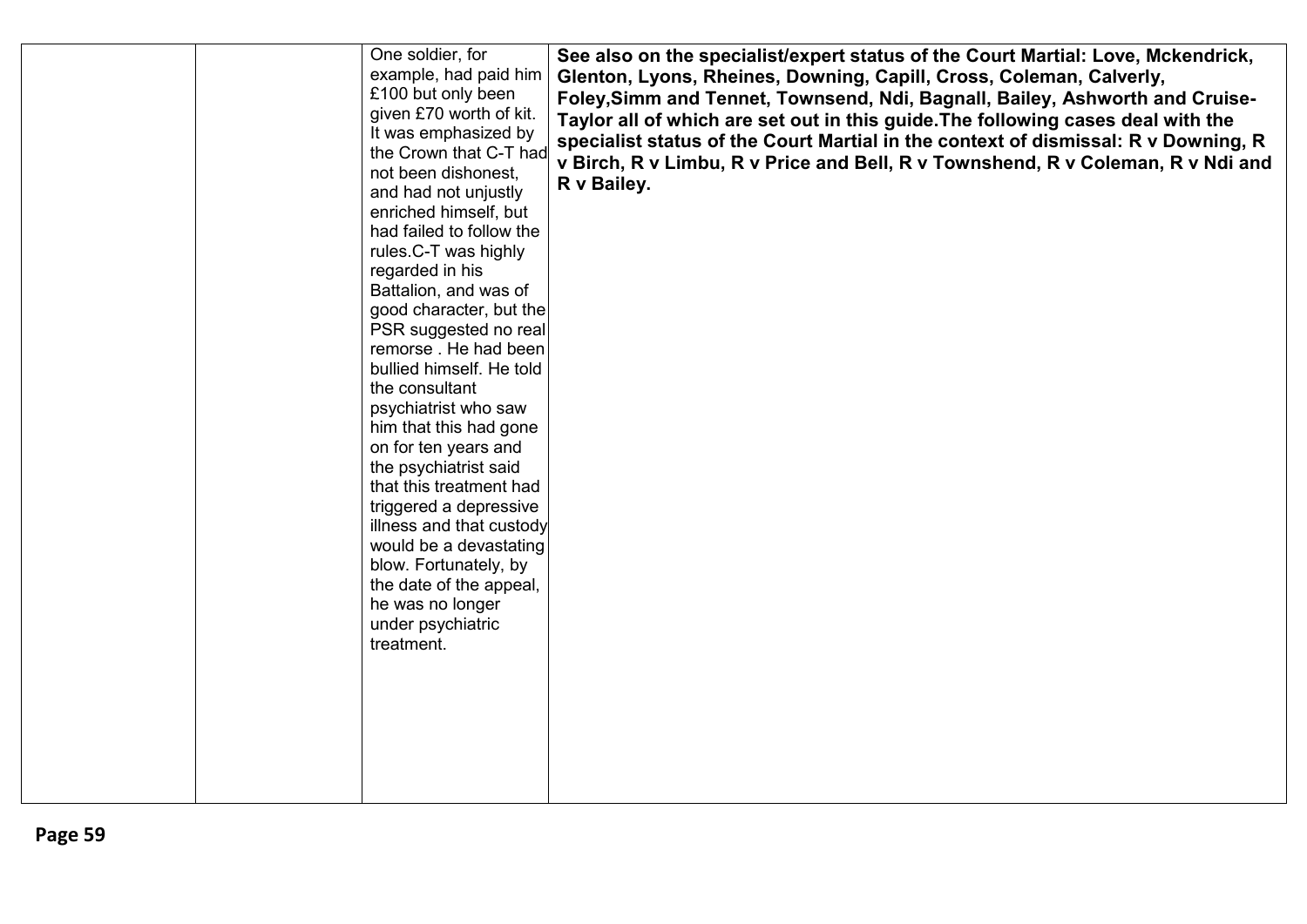| R v Dickson.          | Date of Judgment:                  | Coram:Pitchford                            | JA at first instance: Judge Mcgrigor.                                                      |
|-----------------------|------------------------------------|--------------------------------------------|--------------------------------------------------------------------------------------------|
|                       | 12 9 2012.                         | LJ,                                        |                                                                                            |
| Charges: Three        |                                    | <b>Simon and</b>                           | Held: The Court Martial paid careful attention to the offender and his                     |
| charges of JPA travel | Sentence: six<br>months' detention | Underhill JJ.                              | circumstances and an immediate sentence was appropriate.                                   |
| claim fraud           | and reduced from                   |                                            |                                                                                            |
| amounting to          | Corporal RM to the                 | Facts: Over a period                       | The CMAC adopted the then guidelines for JPA fraud and in respect of                       |
| £2,412.20 contrary to | ranks and                          | from October 2008 to                       | suspension which are virtually identical in the current version, Version 6 of the          |
| ss1 and 2, Fraud Act  | compensation order                 | May 2011, the                              | "Guidance for Sentencing in the Court Martial."                                            |
| 2006.                 | for £2,865.30.                     | Appellant, a full                          |                                                                                            |
|                       |                                    | Corporal in the Royal                      | CMAC did not accept that a change from the medical team treating him at MCTC               |
|                       |                                    | Marines, who had<br>enlisted at 19 and was | would be in the Appellant's interests and noted, as the Court Martial had done,            |
|                       |                                    | by the hearing 25,                         | that he had started to cheat the system before he went on operations and<br>suffered PTSD. |
|                       |                                    | made false JPA travel                      |                                                                                            |
|                       |                                    | claims. He had claimed                     | The Court Martial had been provided with incorrect figures for the loss to the             |
|                       |                                    | almost double the                          | Ministry of Defence and the CMAC corrected the compensation order.                         |
|                       |                                    | mileage he was                             |                                                                                            |
|                       |                                    | entitled to.<br>After he had made the      |                                                                                            |
|                       |                                    | first two fraudulent                       |                                                                                            |
|                       |                                    | claims he served in                        |                                                                                            |
|                       |                                    | Afghanistan and was                        |                                                                                            |
|                       |                                    | close to an IED which                      |                                                                                            |
|                       |                                    | killed a close friend                      |                                                                                            |
|                       |                                    | and wounded the<br>Appellant in his arm    |                                                                                            |
|                       |                                    | and shoulder and                           |                                                                                            |
|                       |                                    | caused loss of hearing                     |                                                                                            |
|                       |                                    | in one ear. He also                        |                                                                                            |
|                       |                                    | suffered severe PTSD.                      |                                                                                            |
|                       |                                    |                                            |                                                                                            |
|                       |                                    |                                            |                                                                                            |
|                       |                                    |                                            |                                                                                            |
|                       |                                    |                                            |                                                                                            |
|                       |                                    |                                            |                                                                                            |
|                       |                                    |                                            |                                                                                            |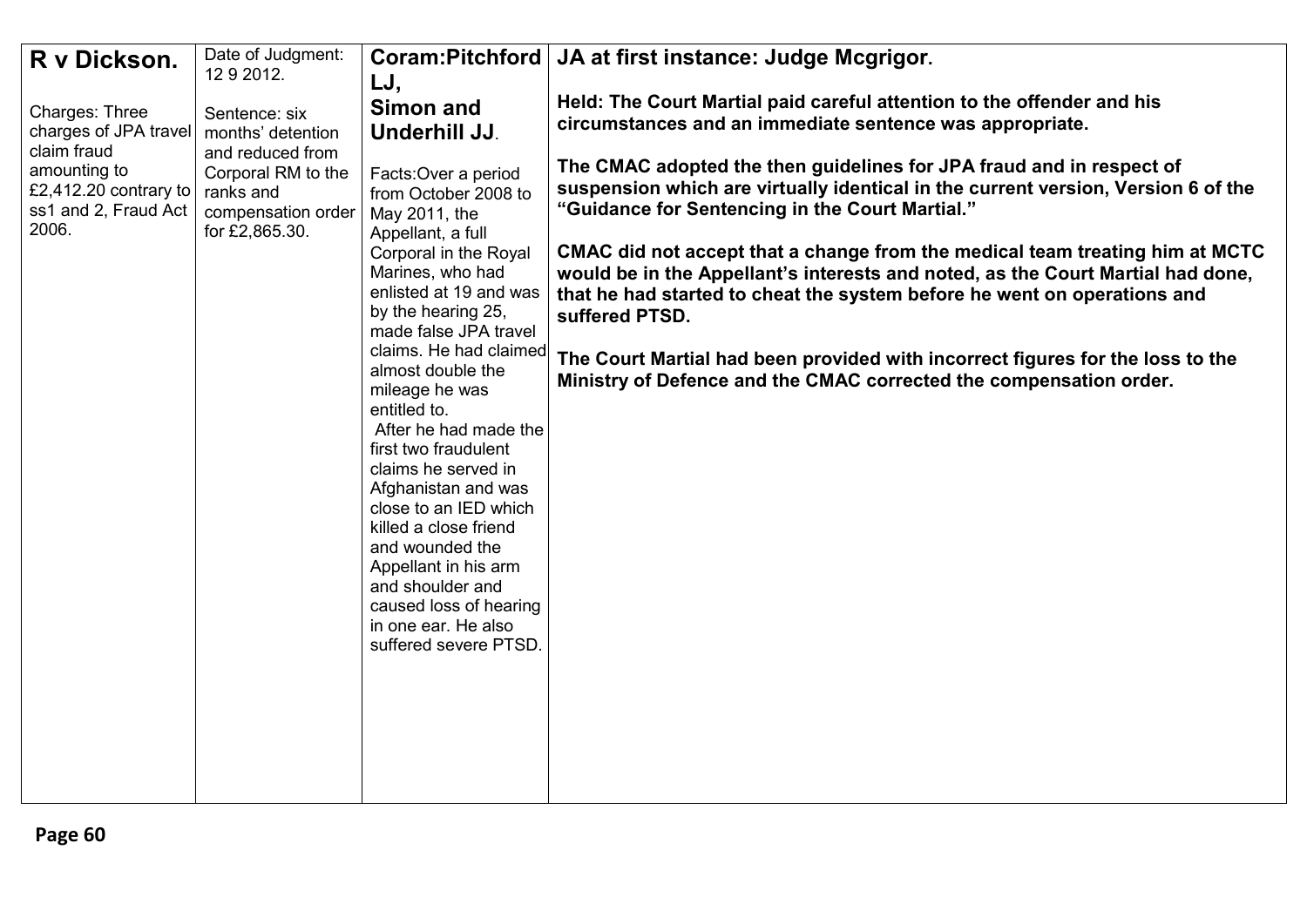| R v Dodman                                                                                                                                                                                                                                                           | Date of judgment: | Coram:                                                                                                                                                                                                                                                                                                                                                          | JA at first instance: Judge Seymour.                                                                                                                                                                                                                                                                                                                                                                                                                                                                                                                                                                                                                                                                                                                                                                                                                                                                                                                                                                                                                                                                                                                                                                                                                                                                                                                                                                                                                                                                                                                                                                                                                                                                                                                                                                                                                                                                                                                                                                                                                                                                               |
|----------------------------------------------------------------------------------------------------------------------------------------------------------------------------------------------------------------------------------------------------------------------|-------------------|-----------------------------------------------------------------------------------------------------------------------------------------------------------------------------------------------------------------------------------------------------------------------------------------------------------------------------------------------------------------|--------------------------------------------------------------------------------------------------------------------------------------------------------------------------------------------------------------------------------------------------------------------------------------------------------------------------------------------------------------------------------------------------------------------------------------------------------------------------------------------------------------------------------------------------------------------------------------------------------------------------------------------------------------------------------------------------------------------------------------------------------------------------------------------------------------------------------------------------------------------------------------------------------------------------------------------------------------------------------------------------------------------------------------------------------------------------------------------------------------------------------------------------------------------------------------------------------------------------------------------------------------------------------------------------------------------------------------------------------------------------------------------------------------------------------------------------------------------------------------------------------------------------------------------------------------------------------------------------------------------------------------------------------------------------------------------------------------------------------------------------------------------------------------------------------------------------------------------------------------------------------------------------------------------------------------------------------------------------------------------------------------------------------------------------------------------------------------------------------------------|
|                                                                                                                                                                                                                                                                      | 13 3 1998.        | <b>Hobhouse LJ</b>                                                                                                                                                                                                                                                                                                                                              |                                                                                                                                                                                                                                                                                                                                                                                                                                                                                                                                                                                                                                                                                                                                                                                                                                                                                                                                                                                                                                                                                                                                                                                                                                                                                                                                                                                                                                                                                                                                                                                                                                                                                                                                                                                                                                                                                                                                                                                                                                                                                                                    |
| Charges: Three<br>charges of conduct to<br>the prejudice of good<br>order and air force<br>discipline contrary to<br>s69 of the Air Force<br>Act 1955. The<br>Appellant was<br>acquitted on the first<br>charge and convicted<br>on the second and<br>third charges. |                   | <b>Bracewell and Sachs</b><br>JJ.<br>Facts: The Appellant<br>(D) took a full time job<br>whilst still serving<br>without permission in<br>breach of the Queen's<br>Regulations (Charge 2)<br>and in order to be<br>charged a lower rate<br>signed into the Mess<br>on the basis that he<br>was on duty when he<br>was working for a<br>civilian firm (Charge 3) | To prove the s69 offence, and equally the s19 AFA 2006 offence, which save for<br>being drawn so as to include all three services, is identical, the prosecution<br>must prove that the act or omission alleged in the particulars of the charge were<br>intentional or reckless and that act or omission was prejudicial to RAF discipline<br>(under s19 service discipline). There is no need to prove any other intent unless<br>some further mental element is required to prove the particulars, such as an<br>allegation that a Defendant made a statement "knowing it to be false". The judge<br>should consider any charge under s69 to decide if the particular matters pleaded<br>in the charge include expressly or by necessary implication any additional<br>mental element. It was a misdirection to introduce the concept that the behavior<br>was "blameworthy". This mis-direction was more favourable to D than it should<br>have been and the conviction was upheld.<br>It was implicit in the third charge that by claiming he was on duty so as to be<br>charged a lower rate for food and accomodation that it was being alleged that<br>D's behavior was dishonest and accordingly a legal direction as to what<br>amounted to dishonesty modelled on the direction which would be given for a<br>civil offence of dishonesty needed to be included in the judge's summing up.<br>This direction was not given, because the judge followed the law as it was then<br>set out in the Manual of Military Law, but CMAC upheld the conviction because,<br>on the evidence, it was "an irresistible inference" that D was dishonest.<br>Criminal conduct should not be charged as conduct to the prejudice of good<br>order and (now) service discipline. This authority was followed in R v Armstrong<br>MC, summarized above, where it was held that it was wrong for the judge<br>advocate to direct an acquittal if conduct was charged instead of a substantive<br>criminal offence, but for the prosecution to do so was "outside the lawful<br>exercise of the prosecutor's discretion". |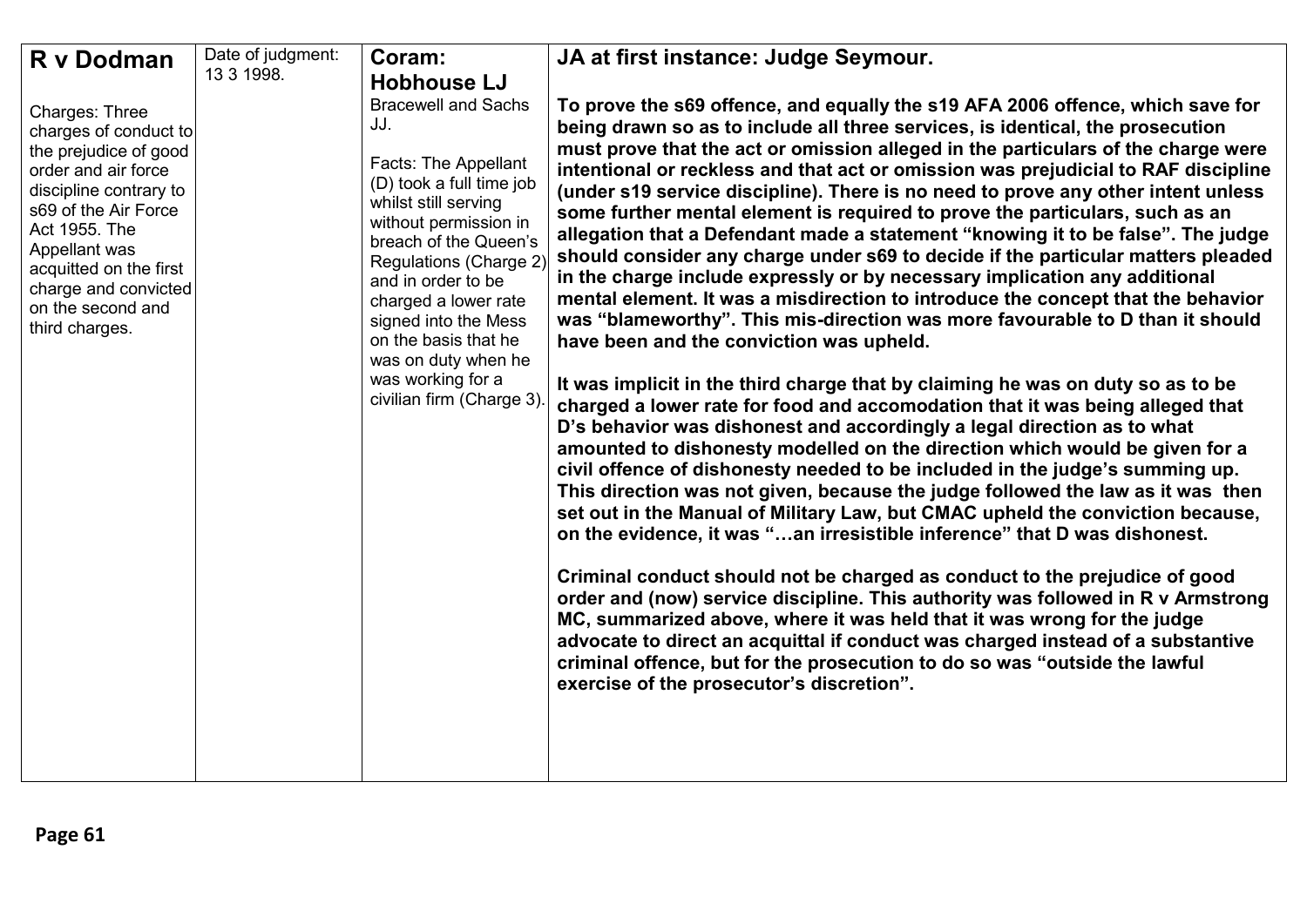| Comment. It seems that if the judge cannot stop the case at the close of the<br>prosecution case and given that the defence are very unlikely to contend that it<br>is an abuse to charge conduct instead of a criminal charge, because conduct is<br>a less serious offence, in most cases than the criminal count that ought to be<br>charged, all the judge advocate can realistically do is to direct that the matter be<br>referred to the Director of Service Prosecutions for his personal consideration. |  |
|------------------------------------------------------------------------------------------------------------------------------------------------------------------------------------------------------------------------------------------------------------------------------------------------------------------------------------------------------------------------------------------------------------------------------------------------------------------------------------------------------------------|--|
|                                                                                                                                                                                                                                                                                                                                                                                                                                                                                                                  |  |
|                                                                                                                                                                                                                                                                                                                                                                                                                                                                                                                  |  |
|                                                                                                                                                                                                                                                                                                                                                                                                                                                                                                                  |  |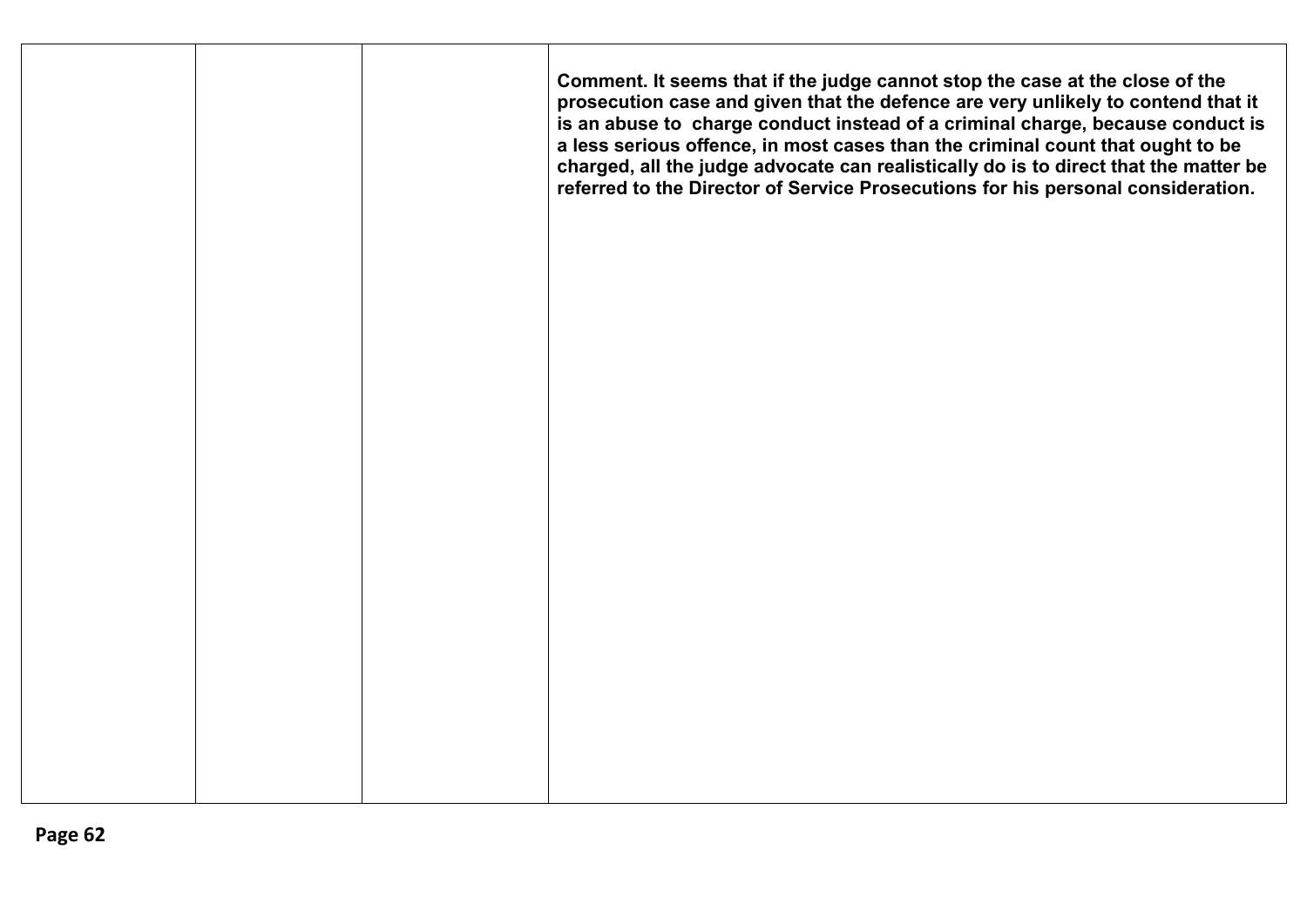| R v Douglas                                                                                                                                                                                                                              | Date of judgment:                                                                                                                                                                                                                                                                  |                                                                                                                                                                                                                                                                                                                                                                                                                                                                                                                                                                                                                                                                                                                                                                                                                  | Coram: Holroyde JA at first instance: Judge Camp.                                                                                                                                                                                                                                                                                                                                                                                                                                                                                                                                                                                                                                                                                                                                                                   |
|------------------------------------------------------------------------------------------------------------------------------------------------------------------------------------------------------------------------------------------|------------------------------------------------------------------------------------------------------------------------------------------------------------------------------------------------------------------------------------------------------------------------------------|------------------------------------------------------------------------------------------------------------------------------------------------------------------------------------------------------------------------------------------------------------------------------------------------------------------------------------------------------------------------------------------------------------------------------------------------------------------------------------------------------------------------------------------------------------------------------------------------------------------------------------------------------------------------------------------------------------------------------------------------------------------------------------------------------------------|---------------------------------------------------------------------------------------------------------------------------------------------------------------------------------------------------------------------------------------------------------------------------------------------------------------------------------------------------------------------------------------------------------------------------------------------------------------------------------------------------------------------------------------------------------------------------------------------------------------------------------------------------------------------------------------------------------------------------------------------------------------------------------------------------------------------|
|                                                                                                                                                                                                                                          | 20 6 2019.                                                                                                                                                                                                                                                                         | LJ, Simler and                                                                                                                                                                                                                                                                                                                                                                                                                                                                                                                                                                                                                                                                                                                                                                                                   |                                                                                                                                                                                                                                                                                                                                                                                                                                                                                                                                                                                                                                                                                                                                                                                                                     |
| Charges: The                                                                                                                                                                                                                             | Sentence: Charge1-                                                                                                                                                                                                                                                                 | <b>Butcher JJ.</b>                                                                                                                                                                                                                                                                                                                                                                                                                                                                                                                                                                                                                                                                                                                                                                                               | Appeal sentence.                                                                                                                                                                                                                                                                                                                                                                                                                                                                                                                                                                                                                                                                                                                                                                                                    |
| Appellant pleaded<br>guilty to Charges 1 to<br>3 alleging sexual<br>assault on a child<br>under 13, and three<br>charges of<br>possessing indecent<br>photographs of a<br>child contrary to s160<br>of the Criminal<br>Justice Act 1988. | custodial term of<br>four years<br>imprisonment with<br>an extended licence<br>period of five years,<br>reflecting the whole<br>incident with<br>concurrent<br>sentences on the<br>other matters.<br>Sexual Harm<br>Prevention Order.<br>Reduced to the<br>ranks and<br>dismissed. | Facts: The Appellant<br>and the complainant's<br>father were serving in<br>Cyprus. He was close to<br>D the eight year old<br>complainant and a<br>trusted friend of the<br>family. Charge 1 related<br>to an incident at a pool<br>party when he removed<br>D's trunks, and carried<br>him over his shoulder so<br>that his penis must have<br>touched the Appellant's<br>back and shoulder.<br>Later some of the<br>adults, including the<br>Appellant, discussed<br>the kind of person they<br>found sexually attractive<br>and the Appellant<br>pointed to D and said<br>"Like him". When<br>challenged he said "Like<br>him but older".<br>Charge 2 related to an<br>incident when the<br>Appellant got into bed<br>with D, when he was<br>fully clothed, and D was<br>in pyjamas. The<br>following morning | Held: The Court Martial were entitled to find that there was a significant risk that<br>the Appellant would commit further specified offences and cause serious harm.<br>His sexual interest in D overcame all considerations of loyalty to the friends who<br>trusted him. Determined grooming of a child, recording him on his computer<br>whilst D sat on his lap, and having and using the mannequin, and the considered<br>assessment of the PSR, were ample basis for that finding.<br>However, the total sentence before credit for plea should have been five years,<br>three years and four months when credit for plea is factored in. The sentence<br>accordingly falls short of the four years necessary for the imposition of an<br>extended sentence. The other elements of the sentence were upheld. |
|                                                                                                                                                                                                                                          |                                                                                                                                                                                                                                                                                    | Charge 3 took place.<br>The Appellant put D on                                                                                                                                                                                                                                                                                                                                                                                                                                                                                                                                                                                                                                                                                                                                                                   |                                                                                                                                                                                                                                                                                                                                                                                                                                                                                                                                                                                                                                                                                                                                                                                                                     |
|                                                                                                                                                                                                                                          |                                                                                                                                                                                                                                                                                    | his knee and videoed it.                                                                                                                                                                                                                                                                                                                                                                                                                                                                                                                                                                                                                                                                                                                                                                                         |                                                                                                                                                                                                                                                                                                                                                                                                                                                                                                                                                                                                                                                                                                                                                                                                                     |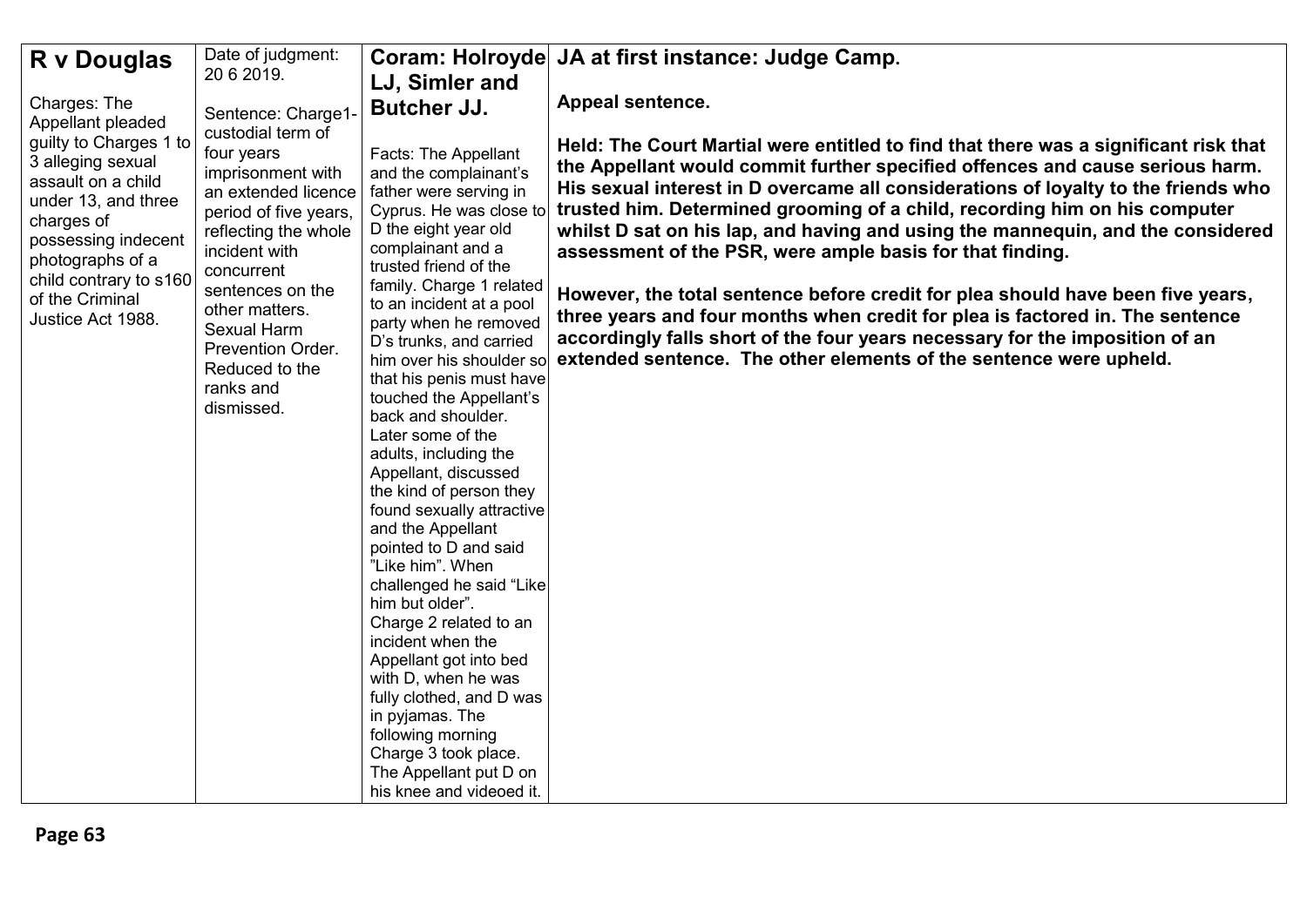|  | He pleaded guilty         |  |
|--|---------------------------|--|
|  | because he accepted       |  |
|  | that he behaved in this   |  |
|  | way because of his        |  |
|  | sexual interest in D.     |  |
|  | D told his parents about  |  |
|  | the incident reflected by |  |
|  | Charge 2 shortly after    |  |
|  | the incident alleged in   |  |
|  | Charge 3.                 |  |
|  | The police recovered a    |  |
|  | child mannequin           |  |
|  | dressed in the same       |  |
|  | kind of pyjamas that D    |  |
|  | often wore from under     |  |
|  | the Appellant's bed. It   |  |
|  | was stained with semen.   |  |
|  | The family felt this was  |  |
|  | a serious breach of       |  |
|  | trust.                    |  |
|  | D had taken a long time   |  |
|  | to get back to the level  |  |
|  | of progress he had        |  |
|  | previously reached at     |  |
|  | school and his mother's   |  |
|  | health had suffered.      |  |
|  | The PSR concluded that    |  |
|  | there was a high risk     |  |
|  | that the Appellant would  |  |
|  | commit similar offences   |  |
|  | in the future doing       |  |
|  | serious harm to other     |  |
|  | children. The Appellant   |  |
|  | had volunteered to go     |  |
|  | on a course on            |  |
|  | understanding offending   |  |
|  | behavior and victim       |  |
|  | empathy. He was of        |  |
|  | good character and        |  |
|  | highly regarded in his    |  |
|  | unit.                     |  |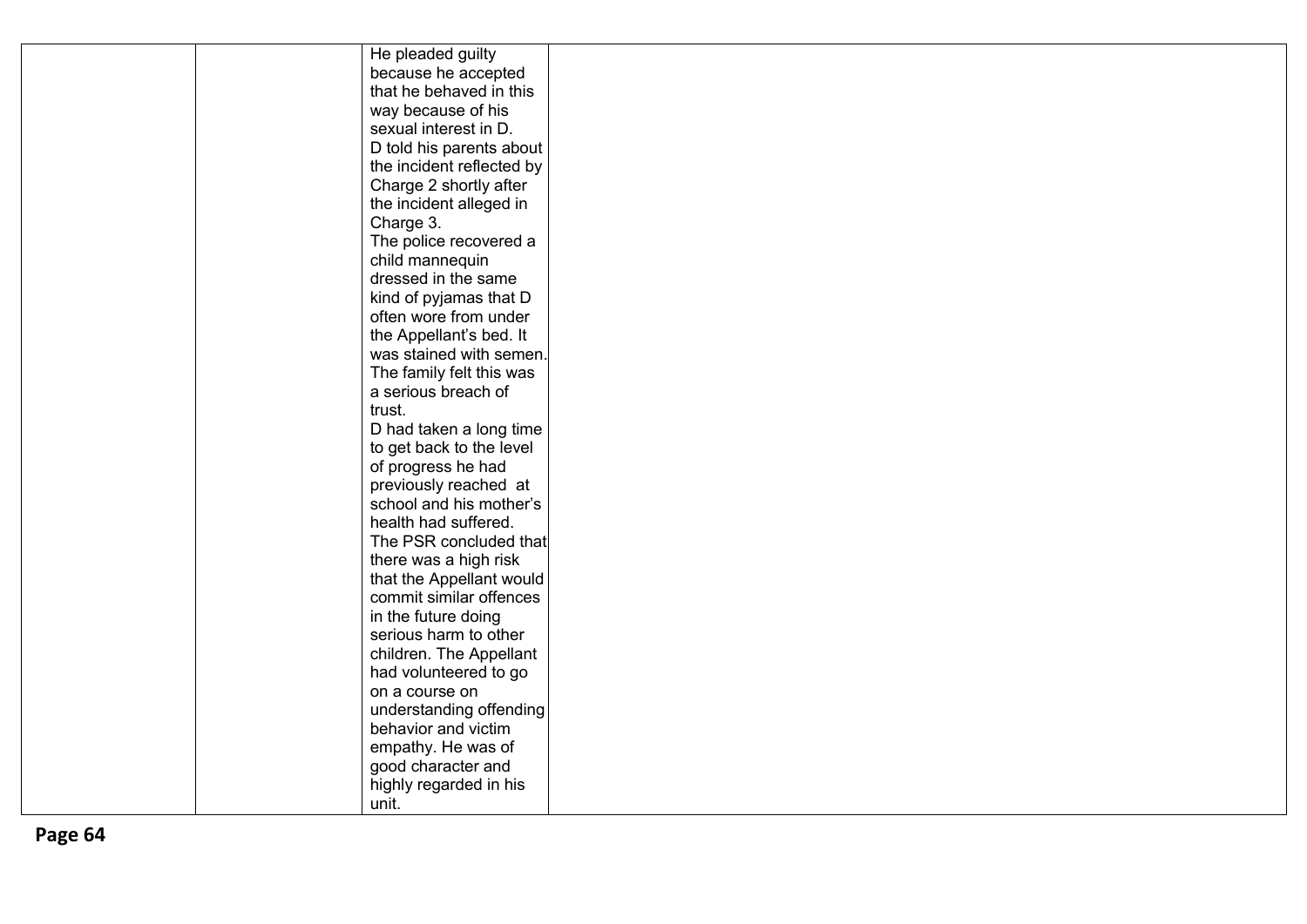| <b>R</b> v Downing                | Judgment date:<br>23 3 2010.    | Coram: Judge<br>CJ,                                                                                                                                                                                                                                                                                                                                                                                                                                                                                                                                                                                                                                                   | JA at first instance: Judge Large, Deputy Judge Advocate General,<br>then an Assistant Judge Advocate General.                                                                                                                                                                                                                                                                                                                                                                                                                                                                                                                                                                                                                                                                                                                                                                                                                                                                                                                                                                                                                                                                                                                                                                                                                                                                                                                                                                                                                                                                                                                                                                                                                                                                                                                                                                                                                                                                                                                                                                                                      |
|-----------------------------------|---------------------------------|-----------------------------------------------------------------------------------------------------------------------------------------------------------------------------------------------------------------------------------------------------------------------------------------------------------------------------------------------------------------------------------------------------------------------------------------------------------------------------------------------------------------------------------------------------------------------------------------------------------------------------------------------------------------------|---------------------------------------------------------------------------------------------------------------------------------------------------------------------------------------------------------------------------------------------------------------------------------------------------------------------------------------------------------------------------------------------------------------------------------------------------------------------------------------------------------------------------------------------------------------------------------------------------------------------------------------------------------------------------------------------------------------------------------------------------------------------------------------------------------------------------------------------------------------------------------------------------------------------------------------------------------------------------------------------------------------------------------------------------------------------------------------------------------------------------------------------------------------------------------------------------------------------------------------------------------------------------------------------------------------------------------------------------------------------------------------------------------------------------------------------------------------------------------------------------------------------------------------------------------------------------------------------------------------------------------------------------------------------------------------------------------------------------------------------------------------------------------------------------------------------------------------------------------------------------------------------------------------------------------------------------------------------------------------------------------------------------------------------------------------------------------------------------------------------|
| Charge: Fraud                     | Sentence: Dismissal             | <b>Wilkie and</b>                                                                                                                                                                                                                                                                                                                                                                                                                                                                                                                                                                                                                                                     | Appeal sentence limited to dismissal.                                                                                                                                                                                                                                                                                                                                                                                                                                                                                                                                                                                                                                                                                                                                                                                                                                                                                                                                                                                                                                                                                                                                                                                                                                                                                                                                                                                                                                                                                                                                                                                                                                                                                                                                                                                                                                                                                                                                                                                                                                                                               |
| contrary to s1 Fraud<br>Act 2010. | and detention for 12<br>months. | <b>Maddison JJ.</b><br>Facts: Over a period of<br>nearly two years the<br>Applicant(D) submitted<br>47 false travel and<br>other claims amounting<br>to £7,959.05. He only<br>stopped making<br>fraudulent claims when<br>he was told his claims<br>would be audited. He<br>then admitted to an<br>officer in the chain of<br>command, and to the<br>service police, what he<br>had done. He had had<br>financial difficulties. He<br>was genuinely<br>remorseful and his<br>Chief Petty Officer said<br>that he was one of the<br>best Writers/<br>Logisticians she had<br>come across, and he<br>had much to offer the<br>navy. He was 29 and<br>of good character. | Held: This was long term dishonesty that only came to an end when suspicion<br>arose because of the number of claims. The dishonesty was substantial. "The<br>impact of a crime committed by a civilian has a different impact to a similar or<br>identical piece of criminal activity by a serviceman or woman in the course of<br>their work. It may impact on operational efficiency as a whole and there may be a<br>diminution in the ability of the applicant to perform his military responsibilities<br>as part of a team.<br>The question whether the criminal activities of a member of the military require<br>dismissal from the service is pre-eminently, but not exclusively, a decision for<br>the Court Martial. For this purpose, for the assessment of the impact of the<br>Applicant's conviction on his ability to continue to serve in the relevant force,<br>the Court Martial must be regarded as an expert tribunal, entitled to the same<br>level of respect as any such tribunal is entitled when an appeal court is<br>considering its decision. We do not treat the decision of the Court Martial as<br>something we must rubber stamp. We have stood back from all the evidence<br>before us. We have have noted the care with which the Assistant Judge<br>Advocate General explained the reasons why in the end the court was unable to<br>accept the submission advanced on the applicant's behalf that he should not be<br>dismissed. We find the reasoning in those sentencing remarks entirely<br>compelling."<br>Other cases on the expert/specialist status of the Court Martial, which are all set<br>out in this guide: R v Love, R v Mckendry, R v Lyons, R v Rheines, R v Glenton,<br>R v Capill, R v Cross, R v Foley, R v Calverly, R v Coleman, R v Simm and<br>Tennet, R v Townshend, R v Ndi, R v Bailey, R v Bagnall, R v Ashworth and R v<br>Cruise-Taylor.<br>R v Birch, R v Limbu, R v Price and Bell, R v Townshend, R v Coleman, R v Ndi<br>and R v Bailey follow Downing on the expert/specialist nature of the court when<br>imposing sentences of dismissal. |
|                                   |                                 |                                                                                                                                                                                                                                                                                                                                                                                                                                                                                                                                                                                                                                                                       |                                                                                                                                                                                                                                                                                                                                                                                                                                                                                                                                                                                                                                                                                                                                                                                                                                                                                                                                                                                                                                                                                                                                                                                                                                                                                                                                                                                                                                                                                                                                                                                                                                                                                                                                                                                                                                                                                                                                                                                                                                                                                                                     |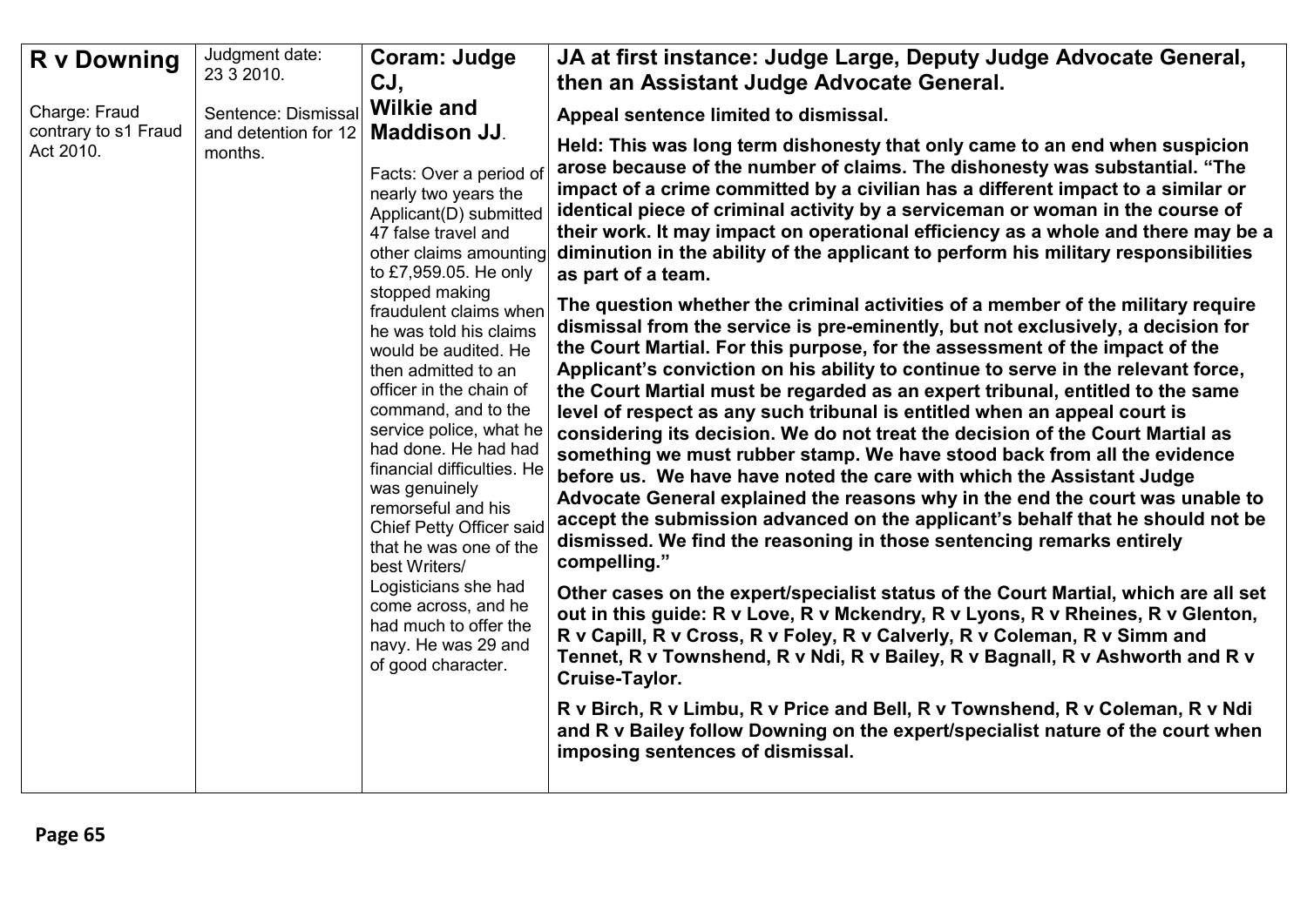| Engel and ors<br>v The<br><b>Netherlands</b><br>(No 1)                                                                                                                                                                                                                                                                                                                           | Date of judgment:<br>86 1967. | Coram:<br><b>European Court</b><br>of Human<br>Rights. | The Dutch system makes provision for military criminal law offences to be tried<br>by Court Martial and for disciplinary offences to be heard by the CO. This appeal<br>relates to this second category of offence.<br>The applicants had been variously sentenced to light arrest under Article 8 of the<br>Military Discipline Act 1903 when the soldier is confined to barracks or his home,<br>or Article10, strict arrest, when a soldier would be in a cell during his off duty |  |  |  |  |  |  |  |                                                                                                                              |
|----------------------------------------------------------------------------------------------------------------------------------------------------------------------------------------------------------------------------------------------------------------------------------------------------------------------------------------------------------------------------------|-------------------------------|--------------------------------------------------------|---------------------------------------------------------------------------------------------------------------------------------------------------------------------------------------------------------------------------------------------------------------------------------------------------------------------------------------------------------------------------------------------------------------------------------------------------------------------------------------|--|--|--|--|--|--|--|------------------------------------------------------------------------------------------------------------------------------|
| <b>Charges: Various</b><br>disciplinary charges<br>brought separately<br>against five conscript<br>Dutch army other<br>ranks, contrary to the<br>Dutch military code<br>made under the<br><b>Military Discipline Act</b><br>1903, the Regulations<br>on Military Discipline<br>1922, the Military<br>Penal Code 1903 and<br>the Army and Air<br>Force Code of<br>Procedure 1964. |                               |                                                        | hours or could be sent to a disciplinary unit for three to six months.<br>It was argued that as it was accepted on all sides that the CO was not a<br>compliant court, and as these sentences involved deprivation of liberty, the<br>sentences must be unlawful.                                                                                                                                                                                                                     |  |  |  |  |  |  |  |                                                                                                                              |
|                                                                                                                                                                                                                                                                                                                                                                                  |                               |                                                        | Held: These applicants had all appealed to the Supreme Military Court and the<br>CO had been upheld and the CO's decision had then become a court decision<br>and the Applicants were then in lawful detention by order of a competent court<br>within the meaning of Article 5(1) of ECHR.                                                                                                                                                                                           |  |  |  |  |  |  |  |                                                                                                                              |
|                                                                                                                                                                                                                                                                                                                                                                                  |                               |                                                        | The provisional arrest imposed on Engels for two days was not to enforce an<br>order by a competent court as it was to enforce the CO's order, nor was the<br>arrest executed with a view to bringing Engels before a competent legal<br>authority within the meaning of Article 5(1)(b) or (c) of ECHR and was unlawful.                                                                                                                                                             |  |  |  |  |  |  |  |                                                                                                                              |
|                                                                                                                                                                                                                                                                                                                                                                                  |                               |                                                        | <b>ARTICLE 14.</b>                                                                                                                                                                                                                                                                                                                                                                                                                                                                    |  |  |  |  |  |  |  |                                                                                                                              |
|                                                                                                                                                                                                                                                                                                                                                                                  |                               |                                                        | The applicants argued that they were discriminated against because they were in<br>detention in a cell whilst an officer would have been in his "dwelling, tent or<br>quarters".                                                                                                                                                                                                                                                                                                      |  |  |  |  |  |  |  |                                                                                                                              |
|                                                                                                                                                                                                                                                                                                                                                                                  |                               |                                                        |                                                                                                                                                                                                                                                                                                                                                                                                                                                                                       |  |  |  |  |  |  |  | Held: The hierarchical structure of the army justified differences according to<br>rank, including in respect of discipline. |
|                                                                                                                                                                                                                                                                                                                                                                                  |                               |                                                        | It was further argued that there was discrimination between a soldier and a<br>civilian, as a civilian could not be put in custody by his employer.                                                                                                                                                                                                                                                                                                                                   |  |  |  |  |  |  |  |                                                                                                                              |
|                                                                                                                                                                                                                                                                                                                                                                                  |                               |                                                        | Held: This did not amount to unlawful discrimination under ECHR because the<br>difference was justied by the conditions and demands of military life.                                                                                                                                                                                                                                                                                                                                 |  |  |  |  |  |  |  |                                                                                                                              |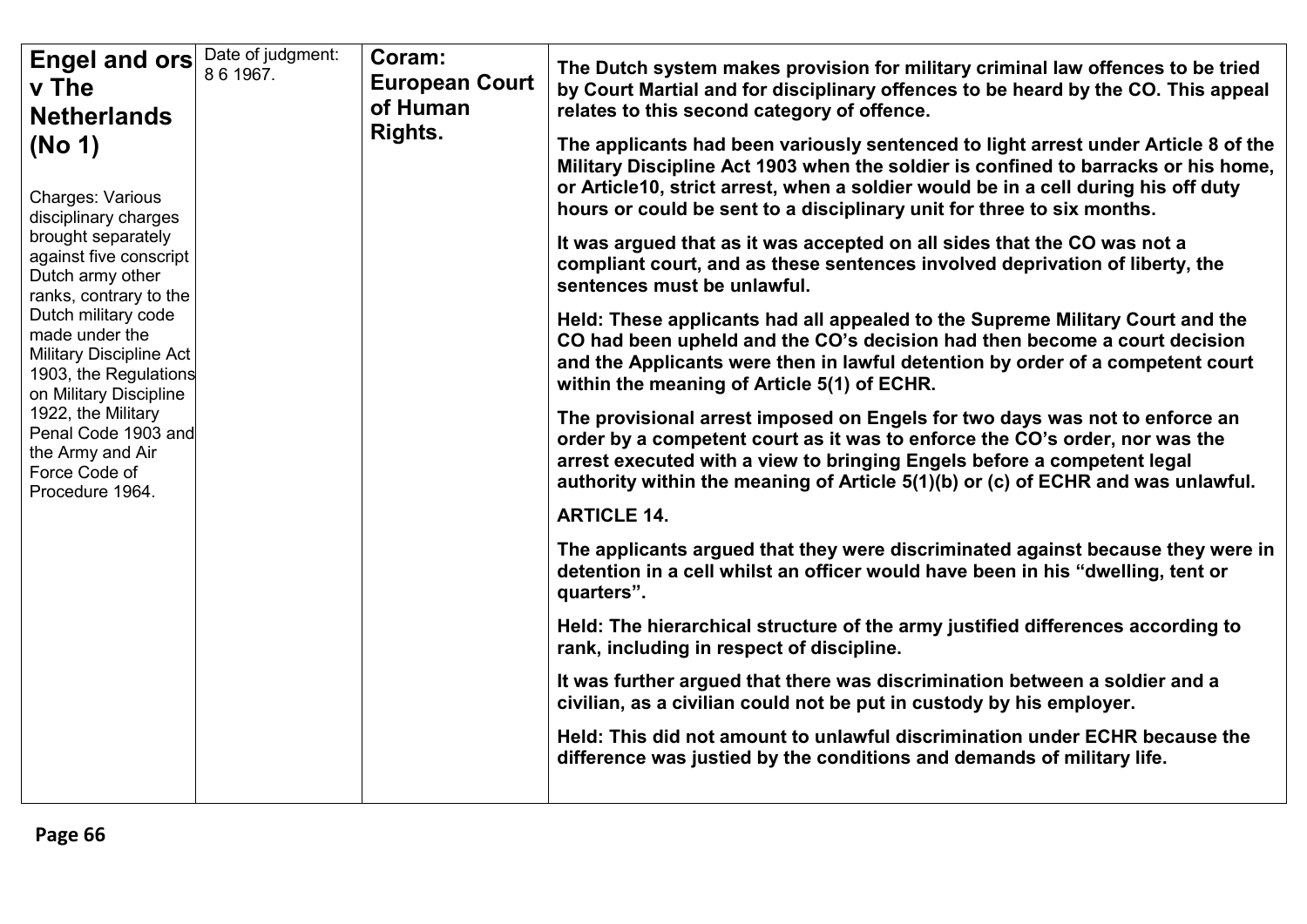|  | <b>ARTICLE 5(4).</b>                                                                                                                                                                                                                                                               |
|--|------------------------------------------------------------------------------------------------------------------------------------------------------------------------------------------------------------------------------------------------------------------------------------|
|  | Two of the applicants sought to argue that their committal to a disciplinary unit<br>was in breach of Article 5(4) which provides that an individual "shall be<br>entitled to take proceedings by which the lawfulness of his detention shall be<br>speedily decided by a court".  |
|  | Held: This provision was not engaged. The applicants had appealed to a<br>competent court and were detained by virtue of an order by that court. This<br>provision was designed to deal with custody imposed by an administrative body<br>as opposed to a court.                   |
|  | <b>ARTICLE 6.</b>                                                                                                                                                                                                                                                                  |
|  | All five applicants submitted that Article 6 applied to them. Article 6(1)<br>guarantees " a fair and public hearing within a reasonable time by an<br>independent and impartial tribunal".                                                                                        |
|  | Held: Although these offences were disciplinary rather than criminal for the<br>three men who had been committed to a disciplinary unit for three to four<br>months Article 6 applied because the severity of the sentence meant that Article<br>6 rights were appropriate.        |
|  | These three applicants advanced a further Ground of Appeal, namely, that given<br>that they were entitled to an Article 6 compliant fair trial they had had insufficient<br>time to properly prepare their defence, as guaranteed by Article 6(3)(b) of ECHR.                      |
|  | Held: This argument was rejected on the basis that the facts advanced to<br>support this contention were too vague for the Court to be able to reach such a<br>conclusion.                                                                                                         |
|  | These applicants also argued that their Article 6(3)(d) rights had been breached.<br>This provision guarantees the right to examine, or have examined, witnesses<br>against the applicant and to call witnesses under the same conditions as the<br>witnesses called against them. |
|  |                                                                                                                                                                                                                                                                                    |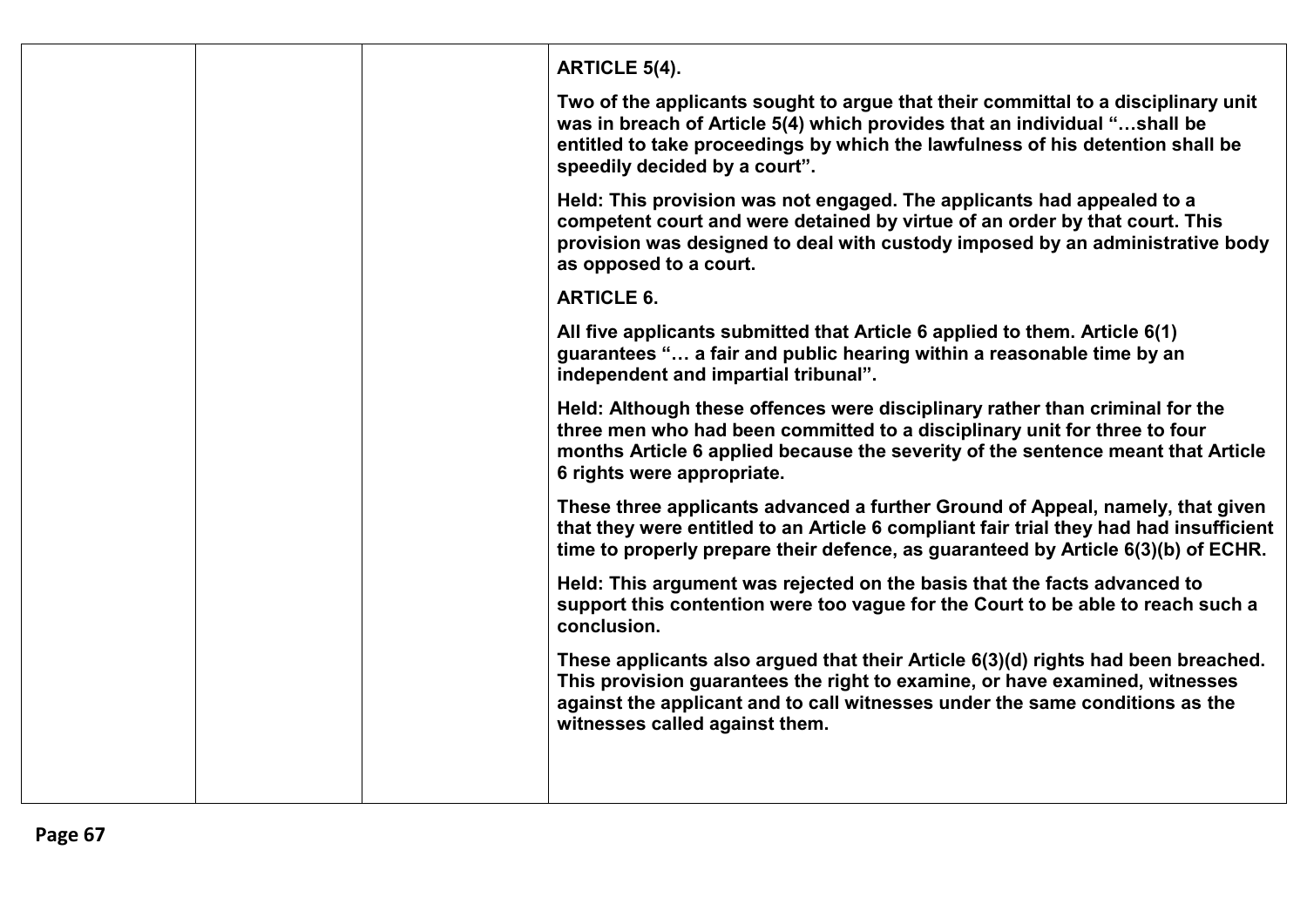|  |  | The applicants argue that their legal representation had been insufficient to<br>ensure that this Article was complied with as their representation had been<br>limited to assistance by a fellow conscript, who was a lawyer in civilian life, as<br>opposed to a lawyer who was in practice, and he had been limited to dealing with<br>legal issues and had not been permitted to test the evidence called against the<br>applicants. |
|--|--|------------------------------------------------------------------------------------------------------------------------------------------------------------------------------------------------------------------------------------------------------------------------------------------------------------------------------------------------------------------------------------------------------------------------------------------|
|  |  | Held: These limitations were not unjust where the facts were simple and the<br>applicant could properly deal with them in person. It was also held that there<br>was no breach of Article 6(3)(d) as the parties had had equality of arms in terms<br>of the attendance and examination of witnesses.                                                                                                                                    |
|  |  | <b>ARTICLES 6 AND 14 TAKEN TOGETHER.</b>                                                                                                                                                                                                                                                                                                                                                                                                 |
|  |  | Although the military justice system had fewer guarantees to protect the<br>defendant than the civilian criminal courts that could be justified by the<br>necessary differences between civilian and military life.                                                                                                                                                                                                                      |
|  |  | <b>ARTICLES 10, 11, AND 14 TAKEN TOGETHER.</b>                                                                                                                                                                                                                                                                                                                                                                                           |
|  |  | Two of the applicants argued that the proceedings against them for their part in<br>the production and publication of "Alarm" were in breach of Article 10 of ECHR,<br>which guarantees a person's right to receive and impart information without<br>interference from any public authority subject to any restrictions imposed by<br>law, inter alia, "in the interests of national security."                                         |
|  |  | Held: The publication, "Alarm" was likely to undermine discipline and the army<br>could properly take steps to prevent its publication and distribution as a<br>necessary step to secure a properly functioning army.                                                                                                                                                                                                                    |
|  |  | Article 14 was not engaged as any discrimination between the rights of a soldier<br>and a civilian, in this context, was justified by the necessary differences between<br>civilian and military life.                                                                                                                                                                                                                                   |
|  |  | Preventing these two applicants from publishing and producing "Alarm" did not,<br>as a matter of fact, limit their freedom of association, guaranteed by Article 11 of<br>ECHR because the proceedings did not relate to their associating, only to their<br>attempt to use "Alarm" to undermine military discipline.                                                                                                                    |
|  |  |                                                                                                                                                                                                                                                                                                                                                                                                                                          |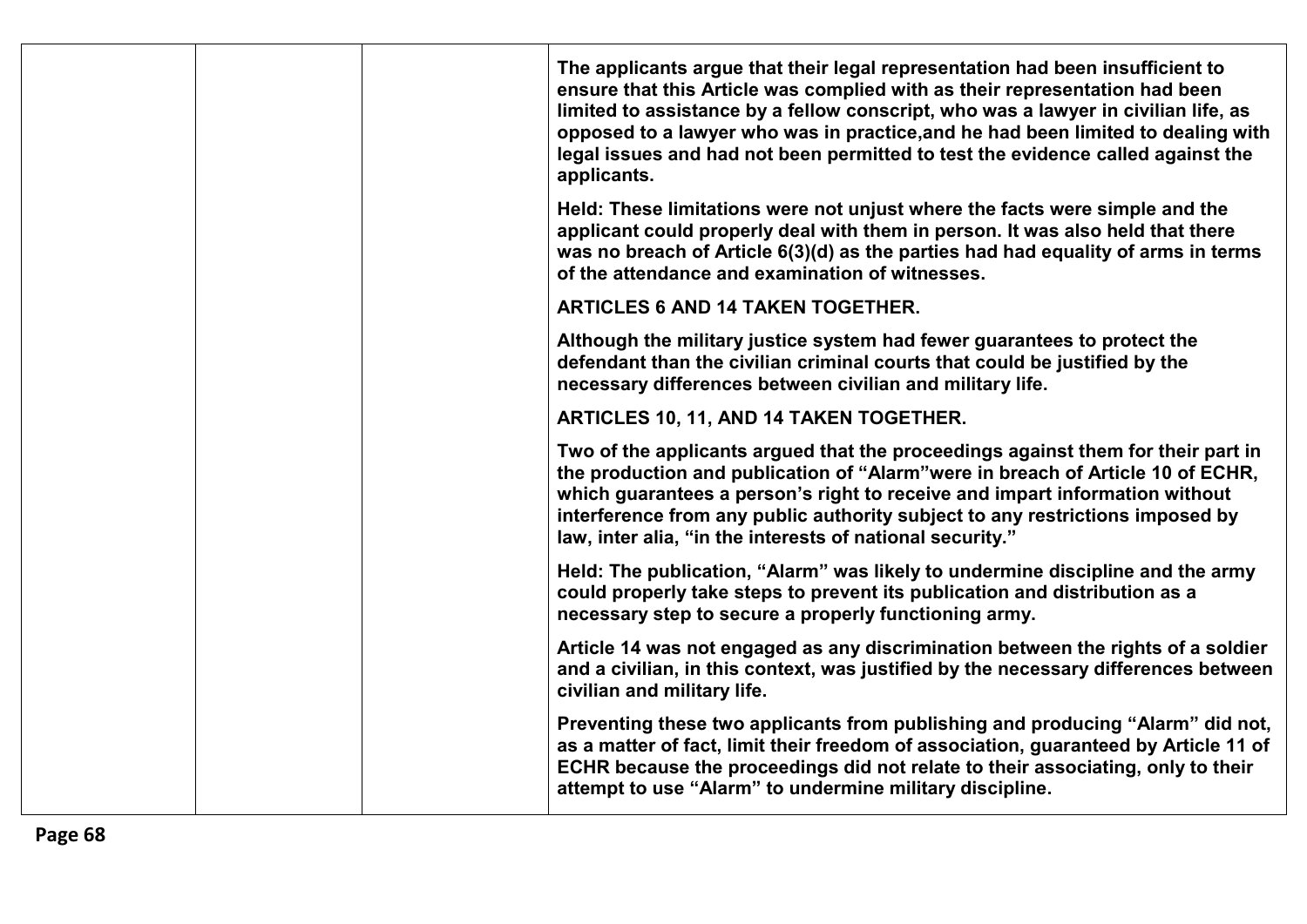| <b>R</b> v Evans                                      | Date of judgment:<br>17 12 19.                                                                                                     | <b>Coram: Holroyd</b>                                                                                                                                                                                                                                                                                                                                                                                                                                                                                                                                                                                             | Judge at first instance Mr Recorder Waddington QC.                                                                                                                                                                                                                                                                                                                                                                                                                                                                                                                                                                                                                                                                                                                                                                                                                                                                                                                                                                                                                                                                                                                                                                                                                                                                                                                                                                                                                                                                                                                                                                                                                                                                                                                                                                                                                                                                                                                      |
|-------------------------------------------------------|------------------------------------------------------------------------------------------------------------------------------------|-------------------------------------------------------------------------------------------------------------------------------------------------------------------------------------------------------------------------------------------------------------------------------------------------------------------------------------------------------------------------------------------------------------------------------------------------------------------------------------------------------------------------------------------------------------------------------------------------------------------|-------------------------------------------------------------------------------------------------------------------------------------------------------------------------------------------------------------------------------------------------------------------------------------------------------------------------------------------------------------------------------------------------------------------------------------------------------------------------------------------------------------------------------------------------------------------------------------------------------------------------------------------------------------------------------------------------------------------------------------------------------------------------------------------------------------------------------------------------------------------------------------------------------------------------------------------------------------------------------------------------------------------------------------------------------------------------------------------------------------------------------------------------------------------------------------------------------------------------------------------------------------------------------------------------------------------------------------------------------------------------------------------------------------------------------------------------------------------------------------------------------------------------------------------------------------------------------------------------------------------------------------------------------------------------------------------------------------------------------------------------------------------------------------------------------------------------------------------------------------------------------------------------------------------------------------------------------------------------|
| Count: death by<br>careless driving<br>RTA 1988, s2B. | Sentence: Seven<br>months'<br>imprisonment and<br>disqualified for two<br>years with a<br>requirement for an<br>extended re- test. | LJ, and<br>Cavanagh J and<br><b>HH Judge</b><br>Picton.<br>Facts: It was dark but<br>there was street<br>lighting and the motor<br>bicycle, ridden by W<br>coming in the other<br>direction had its<br>headlight on and was<br>not speeding. There<br>was 400 yards straight<br>road but the appellant,<br>E, failed to notice W<br>and he turned his<br>tipper lorry right across<br>the carriageway cutting<br>a corner. He had failed<br>to notice W who had<br>no opportunity to avoid<br>the collision in which<br>he was killed with the<br>tragic results set out in<br>W's widow's personal<br>statement. | The Court applied the Sentencing Council Guidelines for this offence. Although<br>not all sentencers would have regarded this as a mid-level case and some would<br>have put it in the lowest Category, the Recorder could not be said to be wrong to<br>place the offence in the middle Category with a start point of 36 weeks custody<br>and a range from a high level community order to two years' imprisonment<br>because it was unsafe to cut the corner. E should have seen W approach as<br>there was 400 yards clear visibility and carelessness in driving large vehicles<br>was particularly serious as any accident would be harder to avoid and might be<br>more serious. The issue was "should the sentence be suspended?" Applying<br>the Definitive Guidelines for the Imposition of Community and Custodial<br>Sentences the only factor capable of indicating that the sentence ought not be<br>suspended was that the appropriate punishment could only be achieved by an<br>immediate sentence.<br>Balancing the driving and the terrible consequences of it against E's immediate<br>deep remorse, early plea and good character and blameless driving record the<br>sentence should be suspended. There would have been a suspended sentence<br>order, but that was not appropriate as E had served 44 days in custody.<br>The 2 year disqualification was appropriate but an extended re-test would not<br>increase public safety and was quashed.<br>COMMENT-IT IS SOMETIMES SAID THAT THE COURT MARTIAL SHOULD<br>IMPOSE A MORE SEVERE SENTENCE WHEN A DISQUALIFICATION WOULD BE<br>IMPOSED IN THE CIVIL COURTS WHICH THE CM HAS NO POWER TO IMPOSE.<br>IT IS SUBMITTED THAT THIS APPROACH IS PROBABLY WRONG AS THE<br>COURT APPROVED GEALE [2013] 2 CR APP R (S) WHERE IT WAS HELD THAT<br>THE MAIN REASON TO DISQUALIFY IS NOT PUNISHMENT BUT TO PROTECT<br>THE PUBLIC FROM RISK JUST AS THE REQUIREMENT FOR AN EXTENDED<br><b>TEST IS.</b> |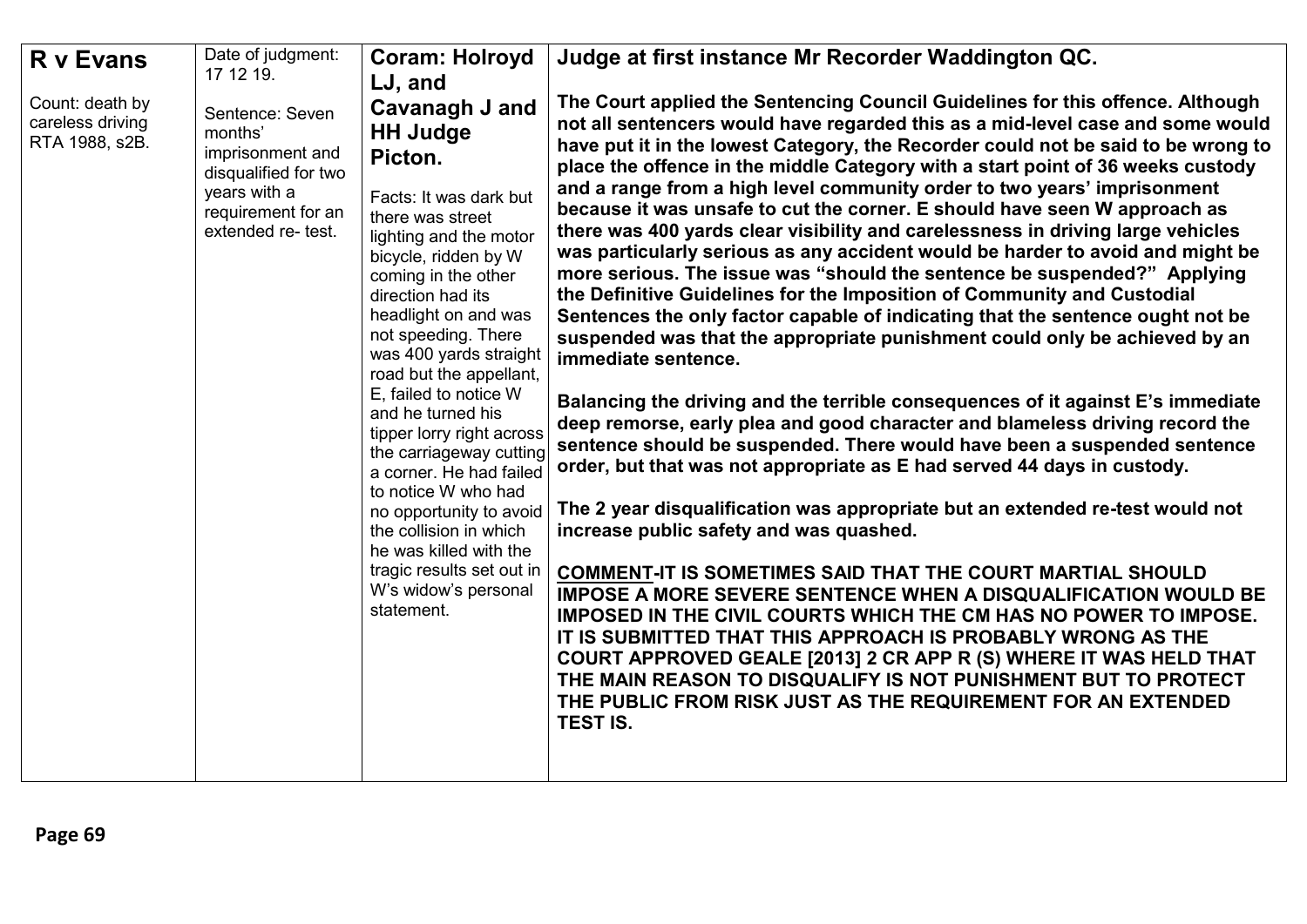| Date of Judgment:<br>Coram: Davis LJ.<br>JA at first instance: Judge Hunter, Vice Judge Advocate General.<br><b>R</b> v Farrell                                                                                                                                                                                                                                                                                                                                                                                                                                                                                                                                                                                                                                                                                                                                                                                                                                                                                                                                                                                                                                                                                                                                                                                                                                                                                                                                                                                                                                                                                                                                                                                                                                                                      |                                                                                                                                                                                                                                                                                                                                                                                                                                                                                                                                                                                                                                                                                                                                                                                                                                                      |
|------------------------------------------------------------------------------------------------------------------------------------------------------------------------------------------------------------------------------------------------------------------------------------------------------------------------------------------------------------------------------------------------------------------------------------------------------------------------------------------------------------------------------------------------------------------------------------------------------------------------------------------------------------------------------------------------------------------------------------------------------------------------------------------------------------------------------------------------------------------------------------------------------------------------------------------------------------------------------------------------------------------------------------------------------------------------------------------------------------------------------------------------------------------------------------------------------------------------------------------------------------------------------------------------------------------------------------------------------------------------------------------------------------------------------------------------------------------------------------------------------------------------------------------------------------------------------------------------------------------------------------------------------------------------------------------------------------------------------------------------------------------------------------------------------|------------------------------------------------------------------------------------------------------------------------------------------------------------------------------------------------------------------------------------------------------------------------------------------------------------------------------------------------------------------------------------------------------------------------------------------------------------------------------------------------------------------------------------------------------------------------------------------------------------------------------------------------------------------------------------------------------------------------------------------------------------------------------------------------------------------------------------------------------|
| 6 10 2017.<br><b>Lewis and</b><br>Lavender JJ.<br>Charge: The<br>Sentence:<br>Appellant<br>Attempted murder-<br>six years' detention<br><b>Facts: The Appellant</b><br>pleaded not<br>body and impact further away from where [H] had been".<br>with four months'<br>$(F)$ and the<br>guilty to<br>detention concurrent<br>Complainant (H) were<br>attempted<br>be made without any expert evidence about the mechanics of the blow being<br>on the ammunition<br>undergoing training at<br>murder and was<br>called. The judge reminded the members, before they retired to consider their<br>offences.<br>the Infantry Training<br>convicted and<br>verdict, that how they interpreted the evidence was a matter for them and<br>Centre Catterick. In his<br>pleaded guilty<br>barrack room F had<br>reminded them that they had no scientific or expert evidence on the issue of<br>to two unrelated<br>been subjected to<br>offences<br>sustained "mickey<br>closer to F when it came in contact with the mattress.<br>alleging<br>taking" and had<br>possession of<br>become upset. He left<br>blank and ball<br>the room returning with<br>which did not require the support of expert evidence. The members had the<br>a knife. According to a<br>ammunition.<br>number of crown<br>witnesses he struck<br>out with the knife at H's<br>aimed at H; this was a jury point for the members to resolve.<br>head and neck area,<br>whilst he lay on his<br>bed, only missing<br>because H rolled away.<br>was fair, or in the way he summed the case up.<br>The knife penetrated<br>the mattress and hit<br>the bedframe<br>underneath.<br>It was F's case that he<br>had been bullied<br>repeatedly and he had<br>eventually struck out<br>intending to frighten H<br>but not stab or kill him. | Appeal against conviction on the ground that the prosecutor had commented, in<br>his final speech, in this way, "You may think that when [F] missed through the<br>natural arc of his arm thrust he would swing it [the knife] back closer to his own<br>The judge ruled that this was fair comment on the evidence which could properly<br>where the knife was aimed or whether the arc it would describe would bring it<br>CMAC held that the prosecutor's submission was fair comment on the evidence<br>evidence of the witnesses at the scene, including F, and evidence about what F<br>was alleged to have said afterwards at the scene as well as in interview under<br>caution on which to decide if they were sure that the blow had been deliberately<br>The court could see no error in the judge's ruling that the prosecutor's comment |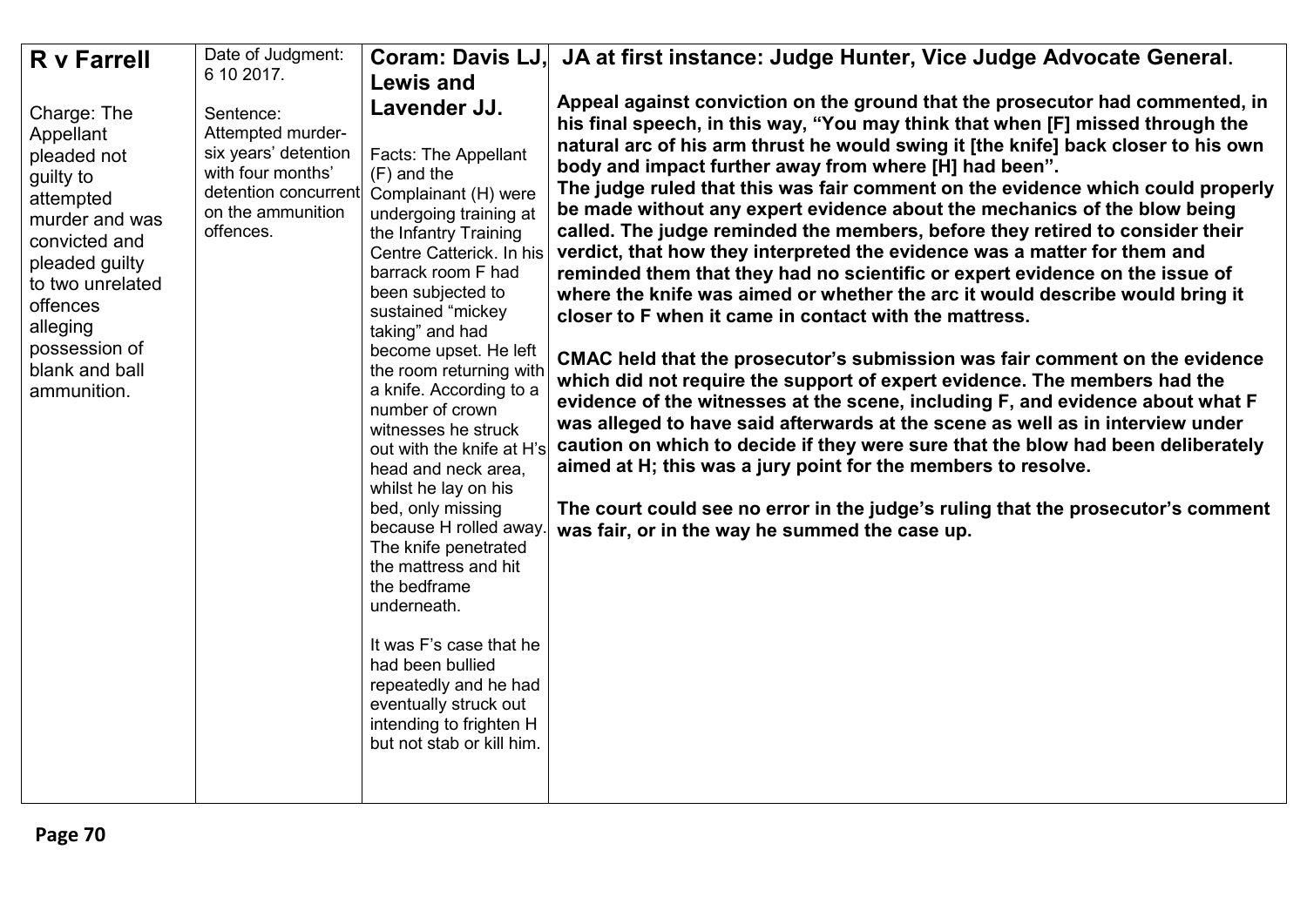| <b>Findlay v UK</b><br>It is not entirely<br>clear from the<br>report what the<br>charges were.<br>Possessing a<br>firearm with intent<br>to cause a<br>person to believe<br>that unlawful<br>violence would<br>be used against<br>him, contrary to<br>s16A Firearms<br>Act 1968 or<br>threats to kill<br>contrary to s16<br><b>OAPA 1861</b><br>would be likely<br>charges.<br>However, as the<br>case turns on<br>whether the<br><b>Court Martial is</b><br>an Art 6<br>independent and<br>impartial court it<br>is submitted that | Judgement date:<br>21 1 1 9 9 7.<br>Sentence: Two<br>years'<br>imprisonment,<br>dismissed and<br>reduced to the<br>ranks. | Coram: Judge<br><b>Ryssdal</b><br><b>President, Sir</b><br><b>John Freeland</b><br><b>KCMG, QC, UK</b><br>Judge, and<br>seven other<br><b>Judges of the</b><br><b>European Court</b><br>of Human<br>Rights. | This authority has largely been overtaken by events. It is of interest because it<br>led to the modernization of the Court Martial and its emergence as a properly<br>constituted Article 6 compliant court, involving various reforms, starting with the<br><b>Armed Forces Act 1996.</b><br>District Courts Martial were convened, usually, by the brigadier commanding the<br>brigade in which the Defendant served. General Courts Martial were convened<br>by the General commanding the division or district in which the Defendant was<br>serving. The UK was divided into a number of districts which were<br>administrative formations commanded, usually, by a major general, whose<br>troops would, on operations, serve, in the main, under a different chain of<br>command.<br>The ECHR held that a Court Martial was not an Article 6 compliant court because<br>the convening officer chose the officers who sat on it from the brigade, district<br>or division which he commanded, he decided, on legal advice, what charges the<br>defendant would face, and also whether any plea tendered was acceptable. He<br>could, in theory, appoint the judge advocate, but that was seen as an emergency<br>measure only and in this case, as in all cases under normal circumstances, the<br>judge advocate was appointed by the judge advocate general, then HH Judge<br>Rant CB, QC. The judge advocate did not preside, his rulings were not binding<br>and he was not a member of the court.<br>The verdict and sentence were announced as being "subject to<br>confirmation" and did not take effect until the confirming officer, usually the<br>officer who had convened the Court Martial, confirmed the finding and sentence.<br>He was advised by a judge advocate other than the trial judge advocate, but did<br>not have to accept that advice even on purely legal issues. The confirming |
|--------------------------------------------------------------------------------------------------------------------------------------------------------------------------------------------------------------------------------------------------------------------------------------------------------------------------------------------------------------------------------------------------------------------------------------------------------------------------------------------------------------------------------------|---------------------------------------------------------------------------------------------------------------------------|-------------------------------------------------------------------------------------------------------------------------------------------------------------------------------------------------------------|---------------------------------------------------------------------------------------------------------------------------------------------------------------------------------------------------------------------------------------------------------------------------------------------------------------------------------------------------------------------------------------------------------------------------------------------------------------------------------------------------------------------------------------------------------------------------------------------------------------------------------------------------------------------------------------------------------------------------------------------------------------------------------------------------------------------------------------------------------------------------------------------------------------------------------------------------------------------------------------------------------------------------------------------------------------------------------------------------------------------------------------------------------------------------------------------------------------------------------------------------------------------------------------------------------------------------------------------------------------------------------------------------------------------------------------------------------------------------------------------------------------------------------------------------------------------------------------------------------------------------------------------------------------------------------------------------------------------------------------------------------------------------------------------------------------------------------------------------------------------------------------------------------------------|
| the precise<br>charge is<br>immaterial.<br>The Appellant (F)<br>when on<br>operations in<br><b>Ulster and</b><br>suffering from<br>undiagnosed                                                                                                                                                                                                                                                                                                                                                                                       |                                                                                                                           |                                                                                                                                                                                                             | officer could confirm the finding unchanged, quash it or substitute a lesser<br>charge. If he quashed the conviction a re-trial could take place. He could confirm<br>the sentence unchanged or reduce it but not increase it. In this case the same<br>officer who had convened the Court Martial confirmed the finding and sentence.<br>The defendant could petition the confirming officer in respect of conviction after<br>a trial, or on the length or type of sentence. The judge advocate would also<br>advise the confirming officer about the merits of the petition, but the defendant<br>was not permitted to see the advice.                                                                                                                                                                                                                                                                                                                                                                                                                                                                                                                                                                                                                                                                                                                                                                                                                                                                                                                                                                                                                                                                                                                                                                                                                                                                           |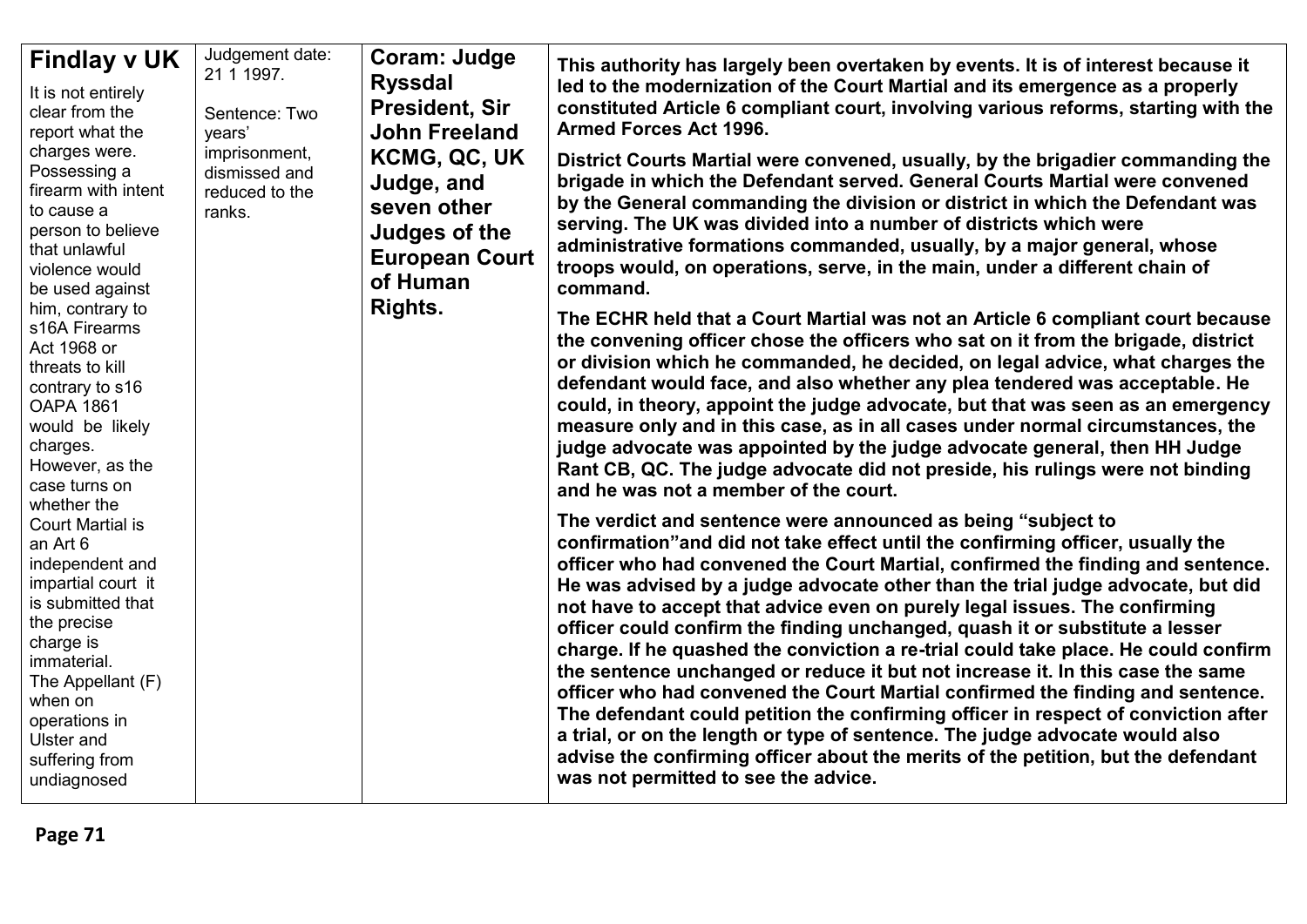| PTSD used his<br>loaded pistol to<br>threaten his<br>comrades,<br>threatened to kill<br>them and himself<br>and discharged it<br>into a television<br>set, before<br>surrendering the<br>weapon. |                                                                                                                                                                                                                                                                                                                                                                                                                                                                                                                                        | There were then two further reviews by lay officers both of whom were<br>petitioned and both of whom having had the advice of, in each case, a different<br>judge advocate, rejected these petitions. Again, the officers were not bound by<br>the advice of the judge advocate which the defendant was not allowed to see. At<br>no stage was the Defendant given reasons for the rejection of his petitions and<br>the court did not give reasons when passing sentence. |
|--------------------------------------------------------------------------------------------------------------------------------------------------------------------------------------------------|----------------------------------------------------------------------------------------------------------------------------------------------------------------------------------------------------------------------------------------------------------------------------------------------------------------------------------------------------------------------------------------------------------------------------------------------------------------------------------------------------------------------------------------|----------------------------------------------------------------------------------------------------------------------------------------------------------------------------------------------------------------------------------------------------------------------------------------------------------------------------------------------------------------------------------------------------------------------------------------------------------------------------|
|                                                                                                                                                                                                  | Those representing the UK government did not contest the submission that the<br>Court Martial was not an independent and impartial tribunal and the ECHR<br>unanimously ruled that it was not, because the convening officer decided what<br>the charges would be and was therefore closely associated with the prosecution<br>process. He then nominated the officers who were members of the court and<br>under his command and dealt with confirmation. The officers on the court were<br>not independent of the convening officer. |                                                                                                                                                                                                                                                                                                                                                                                                                                                                            |
|                                                                                                                                                                                                  |                                                                                                                                                                                                                                                                                                                                                                                                                                                                                                                                        |                                                                                                                                                                                                                                                                                                                                                                                                                                                                            |
|                                                                                                                                                                                                  |                                                                                                                                                                                                                                                                                                                                                                                                                                                                                                                                        |                                                                                                                                                                                                                                                                                                                                                                                                                                                                            |
|                                                                                                                                                                                                  |                                                                                                                                                                                                                                                                                                                                                                                                                                                                                                                                        |                                                                                                                                                                                                                                                                                                                                                                                                                                                                            |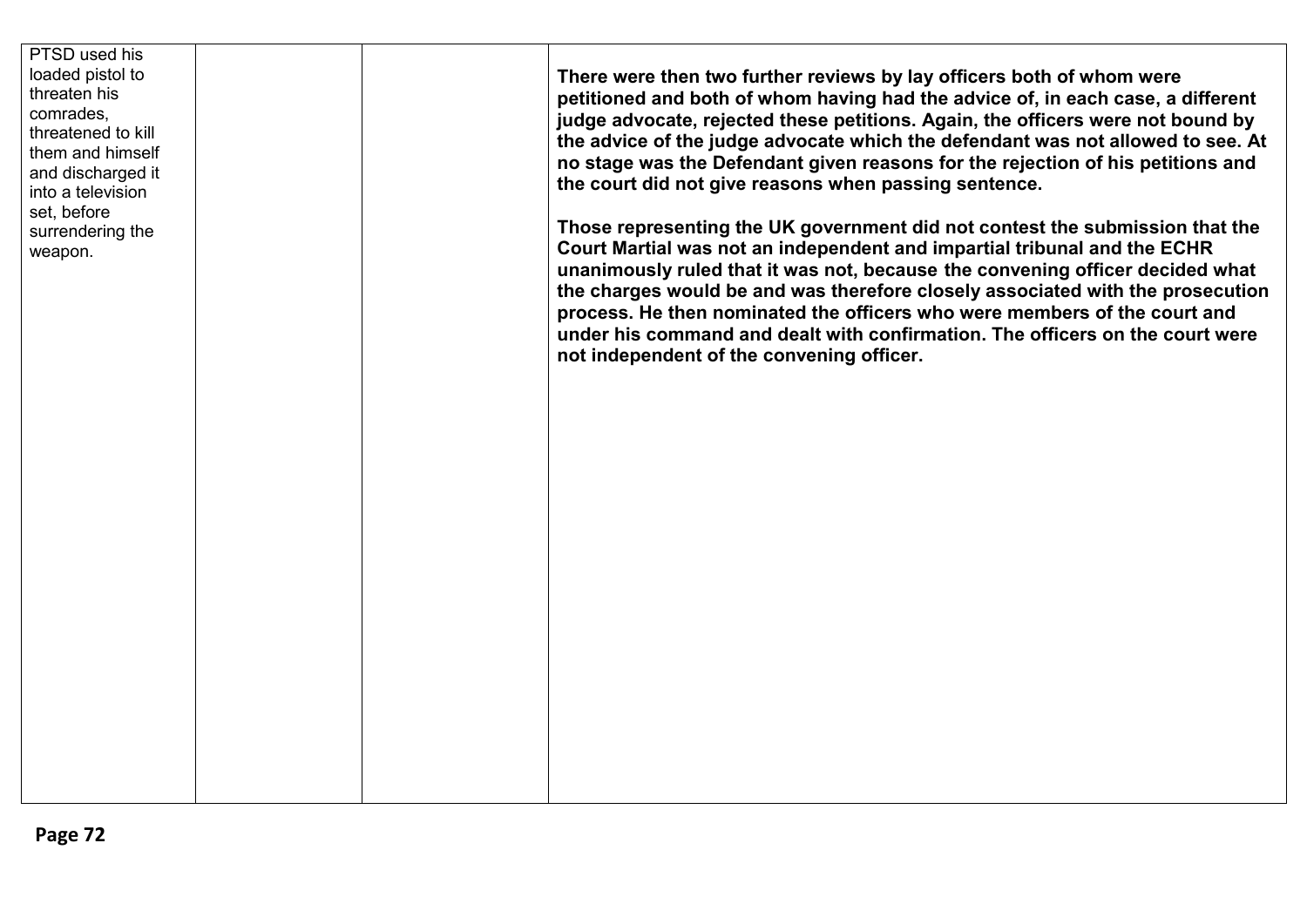| R v Foley                                                       | Date of judgment:<br>24 1 2012.                                                                                              | <b>Coram: Lord</b>                                                                                                                                                                                                                                                                                                           | JA at first instance: Judge Camp.                                                                                                                                                                                                                                                                                                                                                                                                                                                                                                                                                                                                                                                                                                                                                                                                                                                                               |
|-----------------------------------------------------------------|------------------------------------------------------------------------------------------------------------------------------|------------------------------------------------------------------------------------------------------------------------------------------------------------------------------------------------------------------------------------------------------------------------------------------------------------------------------|-----------------------------------------------------------------------------------------------------------------------------------------------------------------------------------------------------------------------------------------------------------------------------------------------------------------------------------------------------------------------------------------------------------------------------------------------------------------------------------------------------------------------------------------------------------------------------------------------------------------------------------------------------------------------------------------------------------------------------------------------------------------------------------------------------------------------------------------------------------------------------------------------------------------|
| Charge: Absence<br>without leave<br>contrary to s9<br>AFA 2006. | Sentence: 90 days'<br>detention with a<br>suspended<br>sentence of 90 days'<br>detention activated<br>in full consecutively. | Judge CJ;<br><b>Holman and</b><br>Openshaw JJ<br><b>Facts: The Appellant</b><br>(F) who had previously<br>been absent received a<br>suspended sentence of<br>90 days. The sentence<br>was suspended<br>because of his very<br>difficult personal<br>circumstances. He<br>then went absent for<br>91 days and<br>surrendered. | The CMAC approved the Guidance for Sentence in the Court Martial, Version 3,<br>on absence, which stated that, "Absence without leave seriously impacts on<br>operational effectivenessSentencing should reflect this and provide an<br>effective deterrent"<br>The entry point on a contested case is nine months' detention.<br>No basis was made out for interfering with the sentence of "the specialist<br>court."<br>Other cases on the specialist nature of the Court Martial, which are summarized<br>here: Love, Mckendry, Lyons, Rheines, Downing, Glenton, Capill, Foley, Cross,<br>Calverly, Coleman, Simm and Tennet, Townshend, Ndi, Bailey, Bagnall, Ashworth<br>and Cruise-Taylor.<br>The following authorities deal with the specialist/expert status of the court in<br>dealing with the sentence of dismissal: Downing, Birch, Limbu, Price and Bell,<br>Townshend, Coleman, Ndi and Bailey. |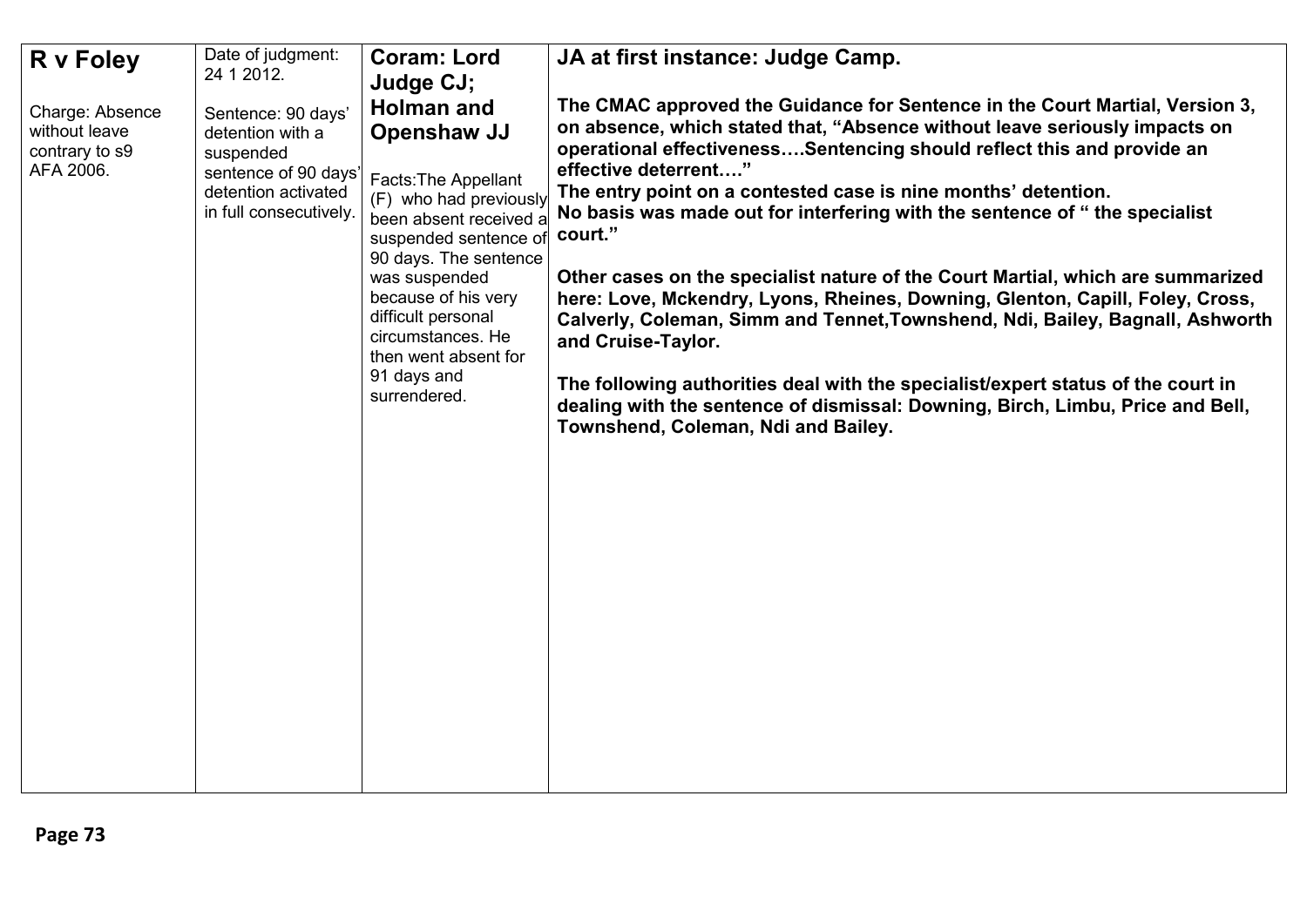| <b>R</b> v Garry                                                                                    | Date of judgment:<br>11 11 2014.                                                  | <b>Coram: Rafferty</b><br>LJ                                                                                                                                                                                                                                               | JA at first instance: Judge Large, Deputy Judge Advocate General,<br>Assistant Judge Advocate General as he then was.                                                                                                                                                                                                                                                                                                                                                                                                                                                                                          |
|-----------------------------------------------------------------------------------------------------|-----------------------------------------------------------------------------------|----------------------------------------------------------------------------------------------------------------------------------------------------------------------------------------------------------------------------------------------------------------------------|----------------------------------------------------------------------------------------------------------------------------------------------------------------------------------------------------------------------------------------------------------------------------------------------------------------------------------------------------------------------------------------------------------------------------------------------------------------------------------------------------------------------------------------------------------------------------------------------------------------|
| Charge: The                                                                                         |                                                                                   | Simler J.                                                                                                                                                                                                                                                                  |                                                                                                                                                                                                                                                                                                                                                                                                                                                                                                                                                                                                                |
| Appellant was<br>charged with<br>inflicting grievous<br>bodily harm,                                | Sentence: 18<br>months' detention<br>and reduced from<br>Sergeant to<br>Corporal. | Facts: The Appellant<br>(G) was 40 and well<br>regarded in his                                                                                                                                                                                                             | G appealed his conviction on the basis that the judge advocate was wrong to<br>allow the complainant to be treated as hostile and a conviction based on a<br>statement that the complainant did not adopt was unsafe.                                                                                                                                                                                                                                                                                                                                                                                          |
| contrary to s20<br>OAPA 1861 and<br>was found not<br>guilty but guilty of<br>assault<br>occasioning |                                                                                   | Regiment. His wife was<br>drinking heavily but G<br>had got on top of his<br>own drinking. He and<br>his wife had a violent<br>argument about                                                                                                                              | Held: "The judge was best placed to assess Mrs Garry's demeanour, attitude and<br>response to questions from whichever party. We struggle to see why it was an<br>error to permit the Crown to treat her as hostile. That is an exercise of discretion<br>and nothing before us suggests the exercise of it was flawed."                                                                                                                                                                                                                                                                                       |
| actual bodily<br>harm, contrary to<br>s47 of the 1861<br>Act.                                       |                                                                                   | whether they should<br>apply for a posting to<br>this country from<br>Paderborn. He felled<br>her with a punch and<br>kicked her three or four<br>strong kicks to her<br>lower back. He had not                                                                            | The first statement was a detailed account of what the complainant said took<br>place although she did not want G to be prosecuted, and the injuries were seen<br>close to the incident by a social worker to whom a complaint was made the day<br>after the alleged assault. She had never withdrawn her detailed statement or said<br>it was untrue, only indicated that she had been drunk and could not remember<br>what happened when she gave evidence in court. The conviction was not<br>unsafe.                                                                                                       |
|                                                                                                     |                                                                                   | assaulted her before.<br>She did not see a<br>doctor                                                                                                                                                                                                                       | Appeal sentence.                                                                                                                                                                                                                                                                                                                                                                                                                                                                                                                                                                                               |
|                                                                                                     |                                                                                   | at the time. Their two<br>year old child was<br>present and very<br>upset. A social worker<br>saw Mrs G the next<br>day. She was drunk.<br>She made a complaint<br>and showed her<br>injuries. Later that day<br>the hospital found<br>bruising and 3 or 4<br>broken ribs. | Held: The Court Martial were right to regard this as a Category I offence as a<br>shod foot was used as a weapon and the injuries were serious in the context of<br>assault occasioning actual bodily harm. The CMAC went on to say: "In our<br>judgment the court demonstrated clemency. It was astute to the difficulties<br>endured not just by Mrs Garry but by a little girl still very young. The applicant,<br>in our judgment, could not have complained had the loss of liberty been longer<br>and there was never any question of its being capable of suspension, given the<br>injuries inflicted." |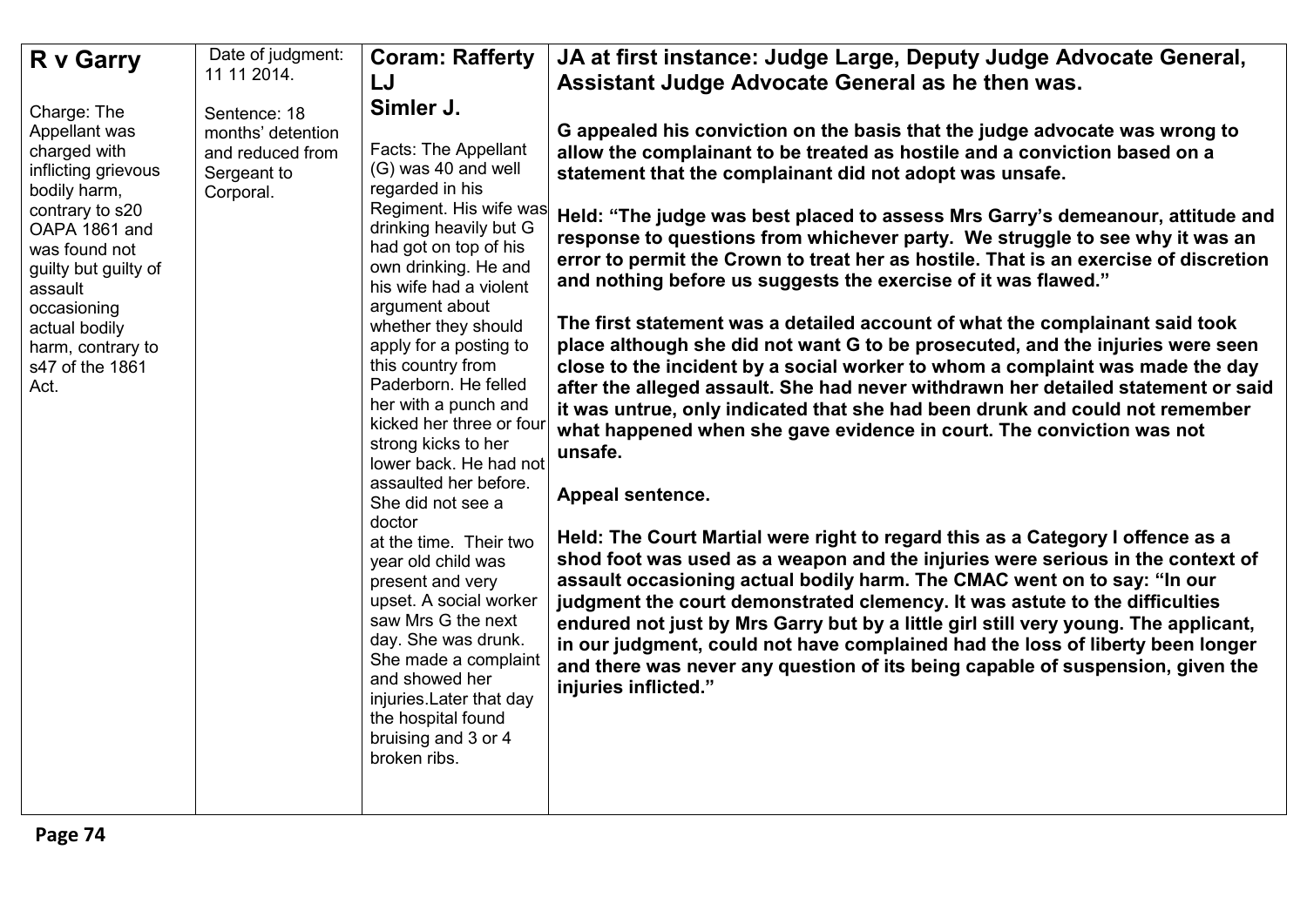| At trial Mrs G said that |  |
|--------------------------|--|
| she could not            |  |
| remember what had        |  |
| happened, as she was     |  |
| drunk, and was treated   |  |
| as hostile and two       |  |
| statements one made      |  |
| at the time, and the     |  |
| other made about four    |  |
| months later, were put   |  |
| to her but not adopted,  |  |
| as she said she was so   |  |
| drunk that she could     |  |
| not remember. She did    |  |
| not say her detailed     |  |
| account given very       |  |
| soon after the incident  |  |
| was untrue.              |  |
| The Appellant said his   |  |
| wife was so drunk the    |  |
| night before the         |  |
| incident that she        |  |
| urinated on her pants    |  |
| and on the day of the    |  |
| incident he said that    |  |
| she had defecated in     |  |
| bed, he had cleaned      |  |
| her up and she had       |  |
| wiped faeces on him.     |  |
| About an hour later he   |  |
| returned to check her    |  |
| and found that she was   |  |
| not breathing. He had    |  |
| opened her mouth to      |  |
| clear her airways and    |  |
| she bit him and then     |  |
| attacked him He had      |  |
| only defended himself.   |  |
|                          |  |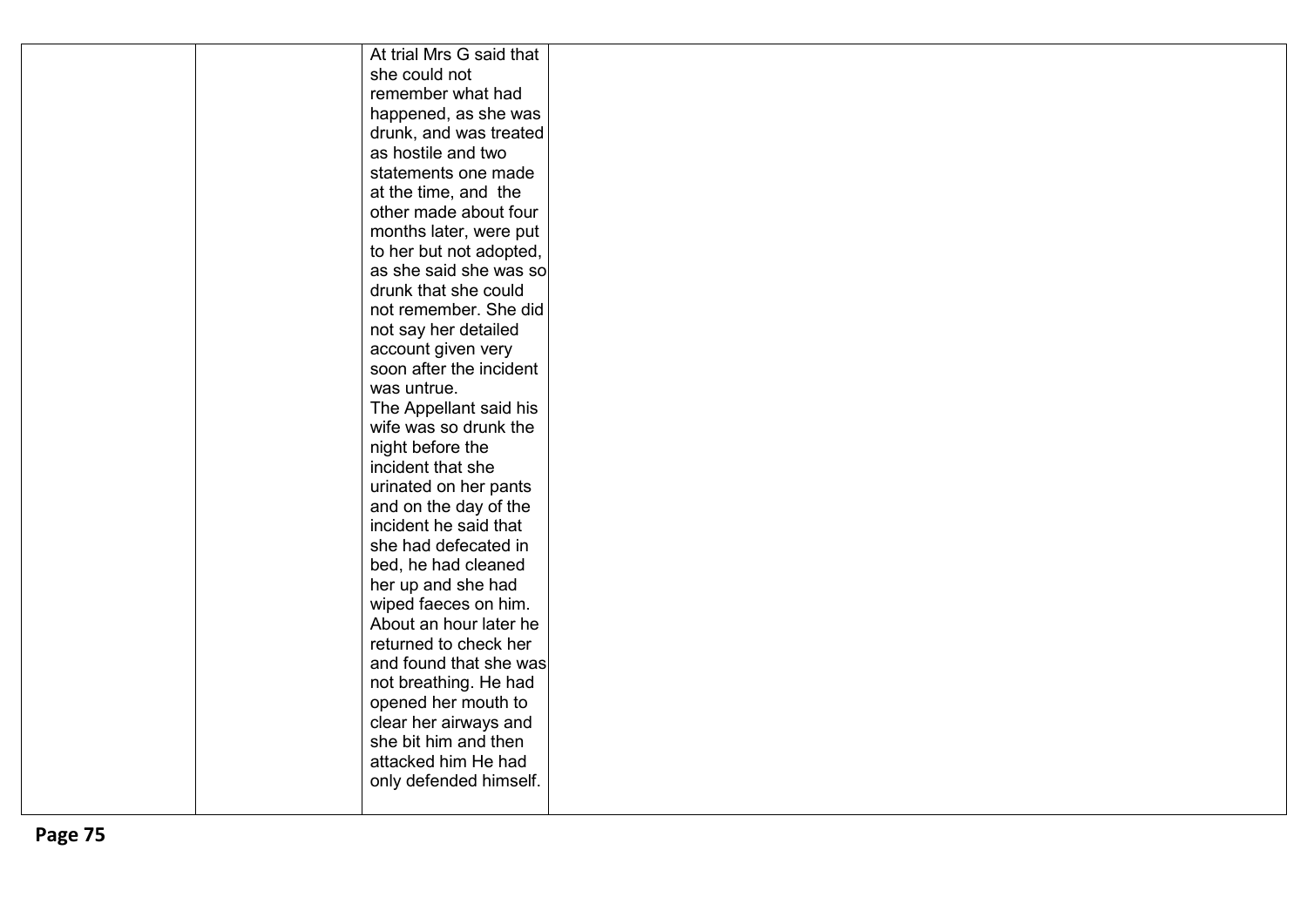| <b>R</b> v Glenton                                           | Date of Judgment:<br>21 4 2010.                                                               | Coram: Judge                                                                                                                                                                                                                                                                                                                                                                                                                                                                                                                                                                                                                                                                                                                     | JA: Judge Peters.                                                                                                                                                                                                                                                                                                                                                                                                                                                                                                                                                                                                                                                                                                                                                                                                                                                                                                                                                                                                                                                                                                                                                                        |
|--------------------------------------------------------------|-----------------------------------------------------------------------------------------------|----------------------------------------------------------------------------------------------------------------------------------------------------------------------------------------------------------------------------------------------------------------------------------------------------------------------------------------------------------------------------------------------------------------------------------------------------------------------------------------------------------------------------------------------------------------------------------------------------------------------------------------------------------------------------------------------------------------------------------|------------------------------------------------------------------------------------------------------------------------------------------------------------------------------------------------------------------------------------------------------------------------------------------------------------------------------------------------------------------------------------------------------------------------------------------------------------------------------------------------------------------------------------------------------------------------------------------------------------------------------------------------------------------------------------------------------------------------------------------------------------------------------------------------------------------------------------------------------------------------------------------------------------------------------------------------------------------------------------------------------------------------------------------------------------------------------------------------------------------------------------------------------------------------------------------|
| Charge; Absence<br>without leave<br>s38(a) Army Act<br>1955. | Sentence: 9 months'<br>detention and<br>reduced to the<br>ranks,<br>(from Lance<br>Corporal). | CJ,<br><b>Clarke and</b><br>JonesJJ<br>Facts: The Appellant<br>(G) was a highly<br>regarded Lance<br>Corporal who had<br>performed very well on<br>operations in<br>Afghanistan. Under the<br><b>Harmony Guidelines</b><br>he ought not to have<br>deployed on ops again<br>for 18 months but<br>because of manning<br>difficulties he was on<br>the ORBAT to deploy<br>after nine month. He<br>went absent on the last<br>day of his pre-<br>deployment leave and<br>went to Australia where<br>he had married. Two<br>years and six days<br>later he surrendered. A<br>psychiatrist instructed<br>by the defence<br>concluded that G<br>suffered from PTSD<br>both when he went<br>absent and when he<br>was before the court. | <b>Appeal sentence.</b><br>Held: "a civilian who goes absent from his job does not commit a crime.<br>Members of the forces who go absent without leave do. That is the crucial<br>distinction which illustrates why the Court Martial must be treated as a specialist<br>criminal court."<br>CMAC approved and applied "Guidance on Sentence in the Court Martial",<br>Version 2, in respect of sentence for absence without leave. The guidance<br>remains unchanged in the current version, Version 6. The appeal was dismissed,<br>and CMAC observed that but for the mental health difficulties from which G<br>suffered the sentence would have been substantially longer.<br>The following authorities on the specialist/expert status of the Court Martial are<br>summarized in this guide: Love, Mckendry, Lyons, Rheines, Downing, Cross,<br>Capill, Foley, Calverly, Coleman, Simm and Tennet, Townshend, Ndi, Bailey,<br>Ashworth, Bagnall and Cruise-Taylor.<br>The following authorities deal with the specialist/expert nature of the court in the<br>context of the sentence of dismissal: Downing, Birch, Limbu, Price and Bell,<br>Townshend, Coleman, Ndi and Bailey. |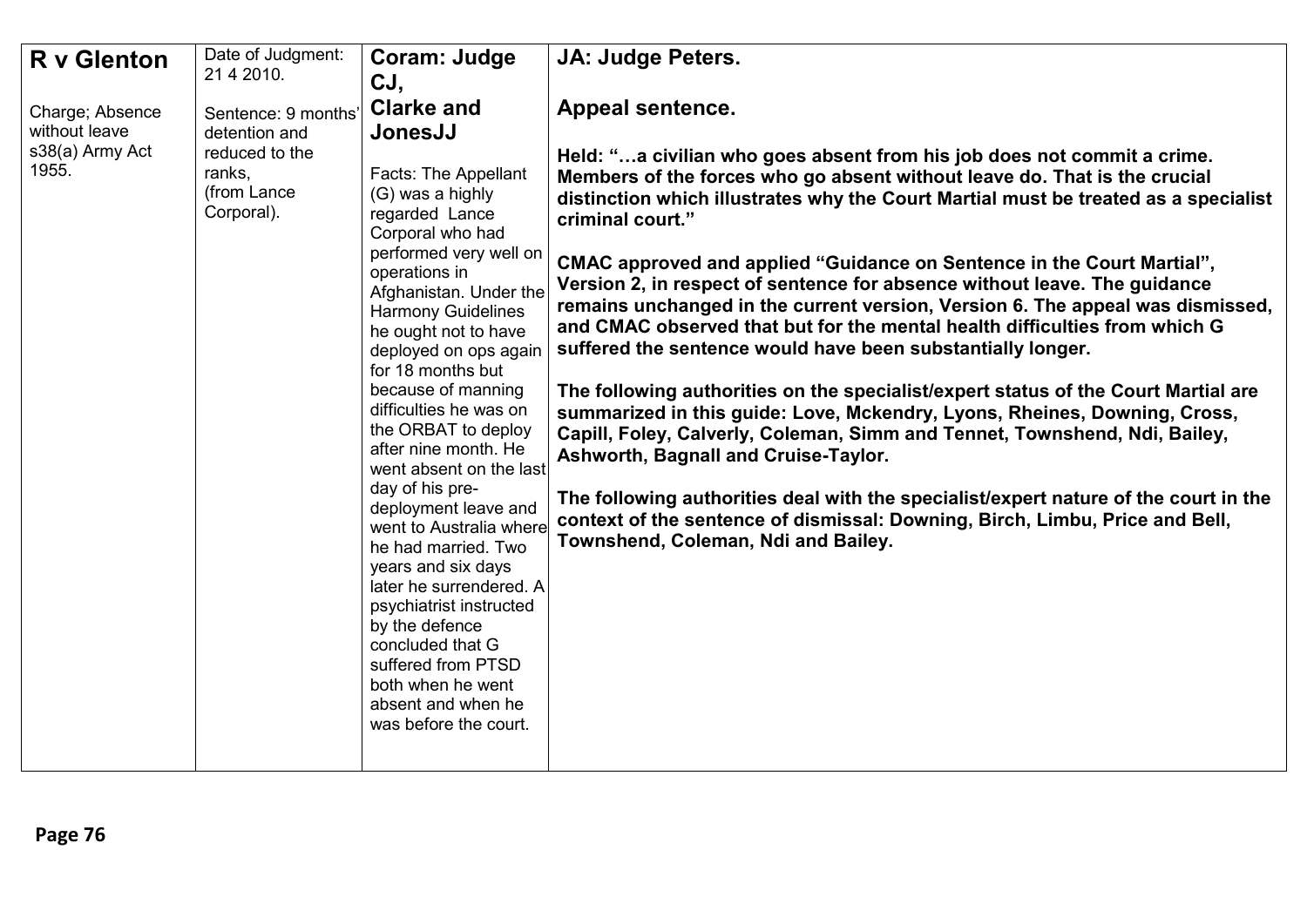|  | An army psychiatrist     |  |  |
|--|--------------------------|--|--|
|  | diagnosed adjustment     |  |  |
|  | disorder and substance   |  |  |
|  | abuse as the cause of    |  |  |
|  | G's problems.            |  |  |
|  | The PSR indicated that   |  |  |
|  | G had found it difficult |  |  |
|  | to adjust from           |  |  |
|  | operations to life in    |  |  |
|  | camp and felt out of his |  |  |
|  | depths as a newly        |  |  |
|  | promoted Lance           |  |  |
|  | Corporal. He felt he     |  |  |
|  | had been targeted and    |  |  |
|  | bullied and not          |  |  |
|  | supported by the chain   |  |  |
|  | of command. The PSR      |  |  |
|  | concluded that he was    |  |  |
|  | likely to go absent      |  |  |
|  | again. His wife was      |  |  |
|  | standing by him.         |  |  |
|  |                          |  |  |
|  |                          |  |  |
|  |                          |  |  |
|  |                          |  |  |
|  |                          |  |  |
|  |                          |  |  |
|  |                          |  |  |
|  |                          |  |  |
|  |                          |  |  |
|  |                          |  |  |
|  |                          |  |  |
|  |                          |  |  |
|  |                          |  |  |
|  |                          |  |  |
|  |                          |  |  |
|  |                          |  |  |
|  |                          |  |  |
|  |                          |  |  |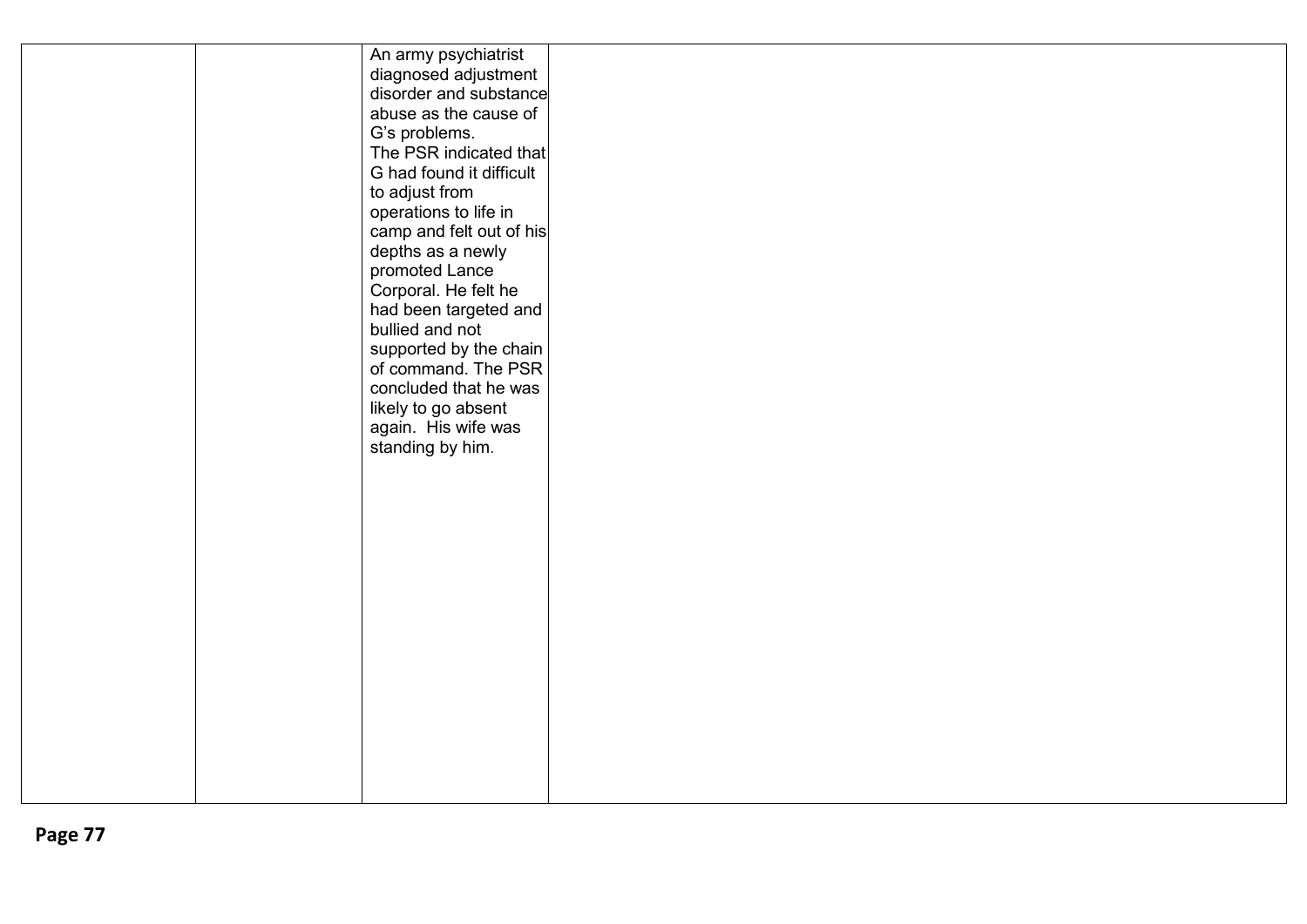| R v Gray                                                                                                                                                                                                                                                                                                                                   | Judgment date;<br>2 2 2 0 1 2.                                                  | <b>Coram: Hughes</b><br>VP,                                                                                                                                                                                                                                                                                                                                         | JA at first instance: Judge Mcgrigor.                                                                                                                                                                                                                                                                                                                                                                                                                                                                                                                                                                                                       |
|--------------------------------------------------------------------------------------------------------------------------------------------------------------------------------------------------------------------------------------------------------------------------------------------------------------------------------------------|---------------------------------------------------------------------------------|---------------------------------------------------------------------------------------------------------------------------------------------------------------------------------------------------------------------------------------------------------------------------------------------------------------------------------------------------------------------|---------------------------------------------------------------------------------------------------------------------------------------------------------------------------------------------------------------------------------------------------------------------------------------------------------------------------------------------------------------------------------------------------------------------------------------------------------------------------------------------------------------------------------------------------------------------------------------------------------------------------------------------|
| Charges: The<br>Appellant faced<br>13 essentially<br>identical counts                                                                                                                                                                                                                                                                      | The sentence was not<br>appealed and does<br>not appear from the<br>transcript. | <b>Field, Beatson</b><br>JJ.                                                                                                                                                                                                                                                                                                                                        | Appeal against conviction on the basis that the verdicts were inconsistent on the<br>sole issue of dishonesty.                                                                                                                                                                                                                                                                                                                                                                                                                                                                                                                              |
| in respect of<br>termly claims for<br>boarding school<br>fees, phrases as<br>fraudulent<br>misrepresent-<br>ation contrary to<br>s3 of the Fraud<br>Act 2006. He was<br>convicted of nine<br>counts running<br>from July 2008 to<br>March 2010 but<br>acquitted of the<br>first four counts<br>between<br>December 2007<br>and March 2008. |                                                                                 | Facts: The relevant<br>facts related to whether<br>a mixed verdict, when<br>the sole issue was<br>dishonesty,<br>was inconsistent<br>demonstrating a flawed<br>approach or whether<br>the board were entitled<br>to reach different<br>decisions on different<br>counts. The facts are<br>set out in the summary<br>of CMAC's reasons for<br>dismissing the appeal. | The Appellant (G) and his wife separated in July 2007. The Appellant could only<br>continue to receive an allowance towards boarding school fees (Continuity of<br>Education Allowance/ CEA) if he was living with his wife and children, or would<br>have been but for his service commitments, or if as a single parent he<br>maintained a home where his children normally lived and from which he<br>travelled to duty, or would have done but for a posting, or if he is "the centre and<br>prime mover in the life of the child", essentially the "primary carer."                                                                    |
|                                                                                                                                                                                                                                                                                                                                            |                                                                                 |                                                                                                                                                                                                                                                                                                                                                                     | In an e-mail he asked an officer whose job it was to deal with allowances if he<br>could continue to claim CEA after he separated in July 2007, and his e-mail went<br>on to ask, "I can continue to claim CEA as long as I am financially responsible<br>for the childrenand maintain a family home?" He received a reply, "Sir, this is<br>absolutely correct".                                                                                                                                                                                                                                                                           |
|                                                                                                                                                                                                                                                                                                                                            |                                                                                 |                                                                                                                                                                                                                                                                                                                                                                     | In his sentencing remarks the Judge Advocate said, "The court concluded that<br>although you wrongly thought you were entitled to the allowance from July 2007<br>until March 2008, you were not dishonest as you could reasonably have been<br>expected to rely on that guidance, but by April 2008, when financial negotiations<br>with your wife had broken down and you were paying CSA payments [the<br>transcript says "CEA payments" but this must be an error] for your daughter,<br>you knew full well that you should have applied for an exceptional authority to<br>continue to claim CEA. Your failure to do so was dishonest" |
|                                                                                                                                                                                                                                                                                                                                            |                                                                                 |                                                                                                                                                                                                                                                                                                                                                                     | The CMAC held that the CSA (Child Support Agency) payment was the<br>watershed after which G must have known that his former wife was seen as the<br>"person with care" and he was the "non-resident parent". The CMAC held that,<br>" the question is whether that was a legitimate basis on which the board could<br>conclude that whatever doubt there might be about the dishonesty of the<br>defendant until that point, [April 2008] it was sure he was guilty once he was<br>making that [CSA] payment. We are quite sure the board was entitled to make<br>that distinction."                                                       |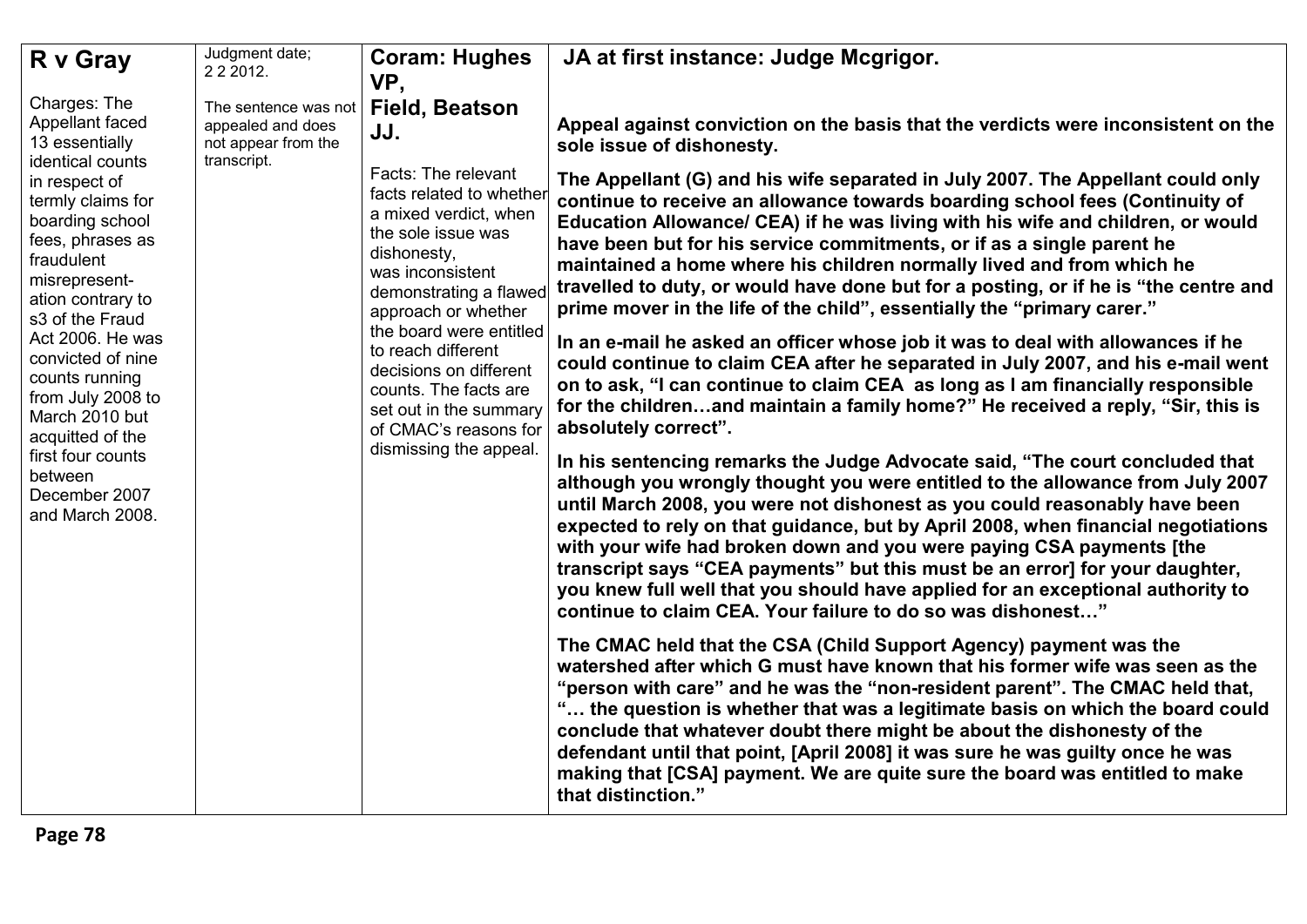| <b>Grieves v UK</b>                  | Date of Judgment:                         | Coram:                                         | JA at first instance Commander Flannagan, Royal Navy.                                                                                                                                                                                             |
|--------------------------------------|-------------------------------------------|------------------------------------------------|---------------------------------------------------------------------------------------------------------------------------------------------------------------------------------------------------------------------------------------------------|
|                                      | 16 12 2003                                | Wildhaber,                                     |                                                                                                                                                                                                                                                   |
| Charge:<br>wounding with             | on the same day as<br>Cooper-see above.   | <b>President, UK</b><br>Judge-Sir              | Held: At an army and air force Court Martial the Judge Advocate was an<br>independent civilian judicial officer appointed by the Lord Chancellor whose                                                                                            |
| intent contrary to<br>s18 OAPA 1861. | Sentence: Three<br>years'                 | <b>Nicholas Bratza</b><br>KCMG, QC,            | pivotal role, similar to that of a Crown Court judge at a trial on indictment,<br>" constitutes not only an important safeguard but one of the most significant<br>guarantees of the independence of the Court Martial proceedings." - see Cooper |
|                                      | imprisonment,                             | subsequently                                   | v UK, above, paragraph 117, which was decided on the same day as this case.                                                                                                                                                                       |
|                                      | dismissal from Her<br>Majesty's Service,  | <b>President of the</b>                        | At a naval Court Martial the Judge Advocate " is a serving naval officer in a                                                                                                                                                                     |
|                                      | reduced to able                           | Court, and 15<br>other Judges.                 | post which may or may not be a legal one and who although ticketed indefinitely,                                                                                                                                                                  |
|                                      | seaman and<br>ordered to pay £700         |                                                | sits in Courts Martial only from time to time the Judge Advocate of the Fleet<br>(JAF) has no input into naval Court Martial proceedings, his principal role being                                                                                |
|                                      | to the complainant<br>as compensation for | The facts are not set<br>out as the Appeal     | to report to the Reviewing Authority [who could quash the conviction, in which                                                                                                                                                                    |
|                                      | personal injury.                          | related to whether a                           | case there might be a re-trial, or reduce the sentence]. Further, it is not JAF but<br>the Chief Naval Judge Advocate (CNJA), a naval officer, who is responsible for                                                                             |
|                                      |                                           | naval Court Martial<br>complied with Article 6 | the initial ticketing of a Judge Advocate (albeit with the agreement of the                                                                                                                                                                       |
|                                      |                                           | of the Convention for<br>the Protection of     | JAF)The JAF could pass comments about a Judge Advocate's Court Martial                                                                                                                                                                            |
|                                      |                                           | Human Rights and                               | performance to the CNJA. It may be that the CJNA had no control over<br>promotions but the CNJA remained a senior service officer whose main                                                                                                      |
|                                      |                                           | <b>Fundimental Freedoms</b><br>(ECHR).         | functions included the appointment of legally trained service officers to legal                                                                                                                                                                   |
|                                      |                                           |                                                | posts in the service and who was answerable as regards those duties to the<br>senior Admiral responsible for personnel policy. In addition, at the relevant time,                                                                                 |
|                                      |                                           |                                                | the JAF's report on a judge advocate's could be sent to his service reporting                                                                                                                                                                     |
|                                      |                                           |                                                | officerFor these reasons, the Court considers that even if the naval Judge<br>Advocate appointed to the applicant's Court Martial could be considered to have                                                                                     |
|                                      |                                           |                                                | been independent despite the reporting matters highlighted [above] the position                                                                                                                                                                   |
|                                      |                                           |                                                | of the naval Judge Advocate cannot be considered to constitute a strong<br>guarantee of the independence of a naval Court Martial."                                                                                                               |
|                                      |                                           |                                                |                                                                                                                                                                                                                                                   |
|                                      |                                           |                                                |                                                                                                                                                                                                                                                   |
|                                      |                                           |                                                |                                                                                                                                                                                                                                                   |
|                                      |                                           |                                                |                                                                                                                                                                                                                                                   |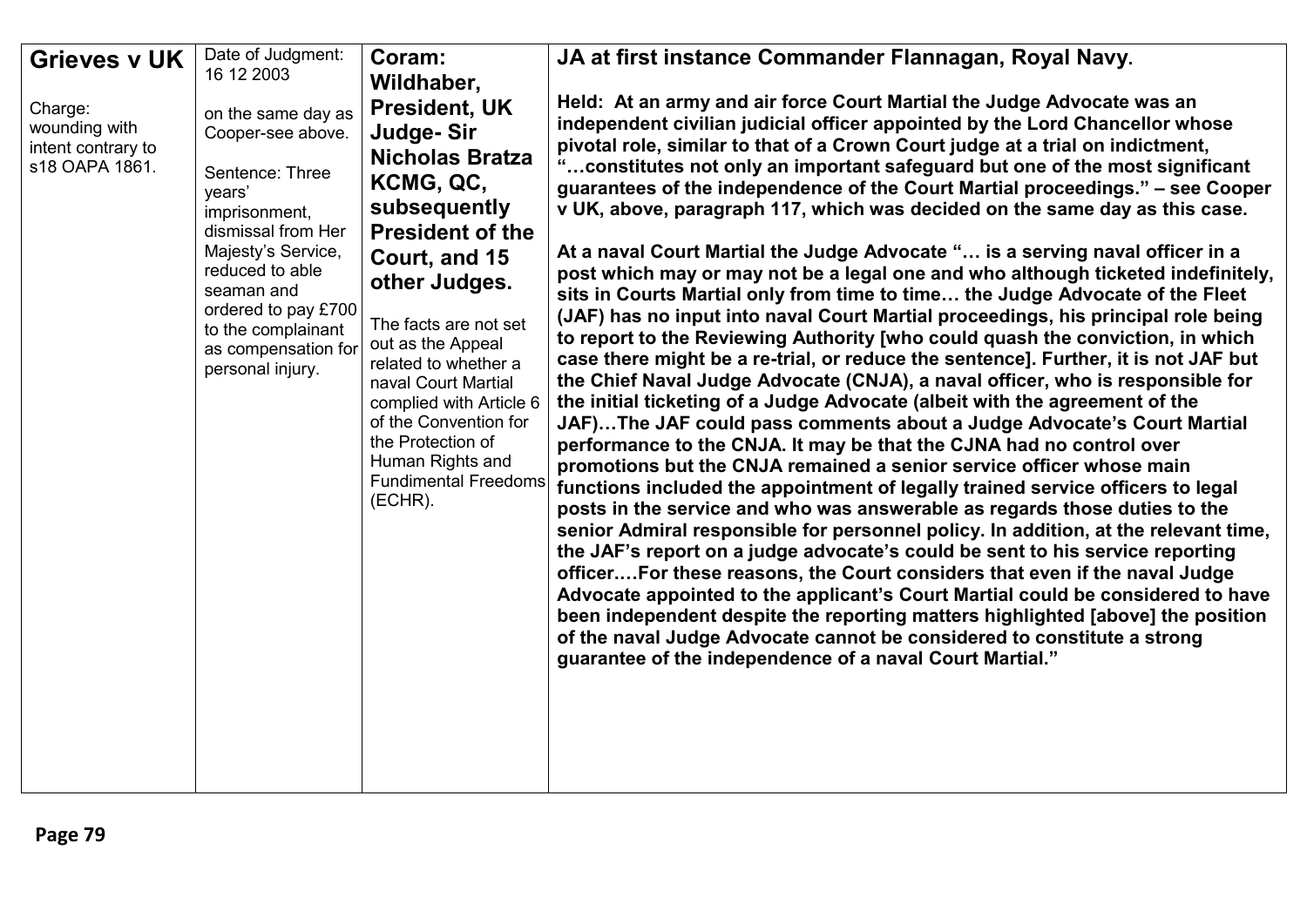|  | <b>Comment: As a result of this judgment the Judge Advocate General took over</b><br>providing judicial officers for naval Courts Martial. The Rules of Procedure were<br>amended so that the Judge Advocate presided over the court as in the RAF and<br>army Court Martial system, the appointment of CNJA was discontinued and the<br>Judge Advocate General also became the Judge Advocate of the Fleet. Some of<br>these changes were effected by The Naval Discipline Act 1957( Remedial ) Order<br>2004 SI 2004 No. 66, under the procedure designed to amend legislation found<br>by the European Court of Human Rights not to comply with ECHR, and provided<br>for in the Human Rights Act 1987 $s10(2)$ , and Sch 2, paras $(1)(1)(a)$ , 2 and 3. |
|--|--------------------------------------------------------------------------------------------------------------------------------------------------------------------------------------------------------------------------------------------------------------------------------------------------------------------------------------------------------------------------------------------------------------------------------------------------------------------------------------------------------------------------------------------------------------------------------------------------------------------------------------------------------------------------------------------------------------------------------------------------------------|
|  |                                                                                                                                                                                                                                                                                                                                                                                                                                                                                                                                                                                                                                                                                                                                                              |
|  |                                                                                                                                                                                                                                                                                                                                                                                                                                                                                                                                                                                                                                                                                                                                                              |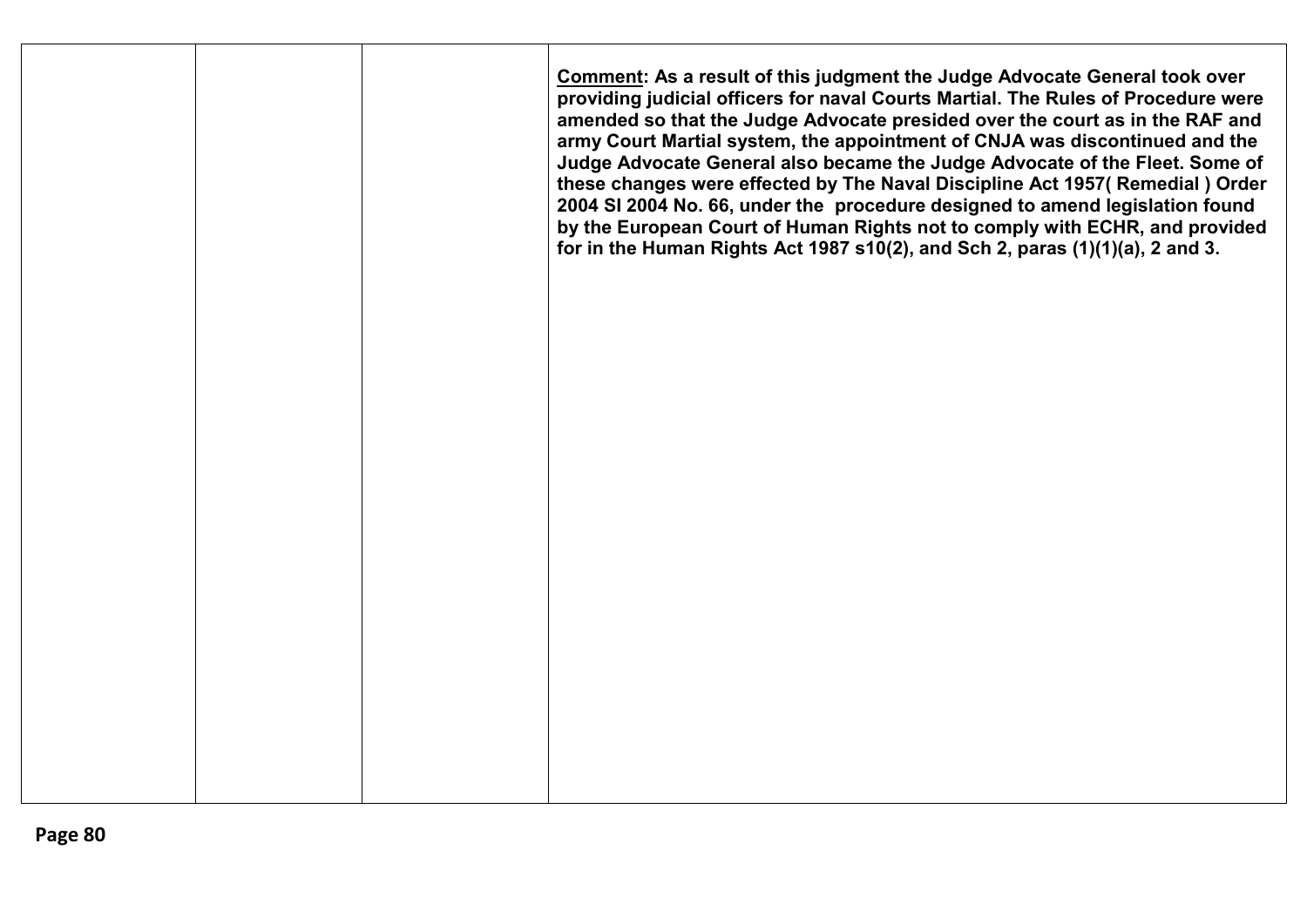| Gunn v                                                                                  | Judgment date:<br>392019.             | <b>Coram: Gross</b>                                                                                | JA at first instance: Judge Mcgrigor.                                                                                                                                                                                                                                                                                                                                                                                                                                                                                                                                                                         |
|-----------------------------------------------------------------------------------------|---------------------------------------|----------------------------------------------------------------------------------------------------|---------------------------------------------------------------------------------------------------------------------------------------------------------------------------------------------------------------------------------------------------------------------------------------------------------------------------------------------------------------------------------------------------------------------------------------------------------------------------------------------------------------------------------------------------------------------------------------------------------------|
| <b>Service</b><br><b>Prosecuting</b><br><b>Authority</b>                                | Sentence: Reduced<br>from Sergeant to | LJ,<br><b>McGowan and</b><br><b>Butcher JJ.</b>                                                    | The Appellant was offered the opportunity of being tried by a Court Martial<br>composed of air force personnel but, to suit his then counsel's diary, agreed to<br>be tried by an army court.                                                                                                                                                                                                                                                                                                                                                                                                                 |
| Corporal.<br>Charge: Battery<br>contrary to s39<br><b>Criminal Justice</b><br>Act 1988. |                                       | Facts: As the case<br>relates to the<br>constitution of the court<br>the facts are not set<br>out. | AFA 2006 s154 provides that the Court Martial consists of a judge advocate and<br>at least three, and in some cases up to seven, lay members, who must be<br>officers or warrant officers. No limitation is made as to which service the lay<br>members should be drawn from; they can come from "any of Her Majesty's<br>Forces". However, the Queen's Regulations (QRs), a statutory instrument made<br>under the act which set up the air force, the Air Force Constitution Act 1917,<br>s2(1), provide that, " A service defendant will ordinarily be tried by lay members<br>of wholly his own service". |
|                                                                                         |                                       |                                                                                                    | The Appellant argued that an Army Court Martial had no jurisdiction to try the<br>Defendant in breach of subordinate legislation.                                                                                                                                                                                                                                                                                                                                                                                                                                                                             |
|                                                                                         |                                       |                                                                                                    | Held: "Ordinarily" does not mean "invariably" and we are unable to construe this<br>sentence as a mandatory rule which must be followed in all cases. Still less does<br>[this] mean that a board not comprised from the same service as the defendant<br>is invalidly constituted and lacks the jurisdiction to proceedand there is no<br>foundation for any such implicationIn an appropriate case (where no<br>specialist single service knowledge is required) the need for timely Court Martial<br>proceedings may outweigh the desirability of following the ordinary same<br>service practice "        |
|                                                                                         |                                       |                                                                                                    | The CMAC held that the case "was one of the simplest fact - was a battery<br>proved against the Appellant to the criminal standard? This issue required no<br>specialist knowledge whatever, in stark contrast to a case where such<br>knowledge might be required (eg, as to the technical details of aircraft or<br>vessels) where the advantages of the usual practice are eminently apparent"<br>The court held that the Appellant sustained no prejudice at all by being tried by<br>an army board.                                                                                                      |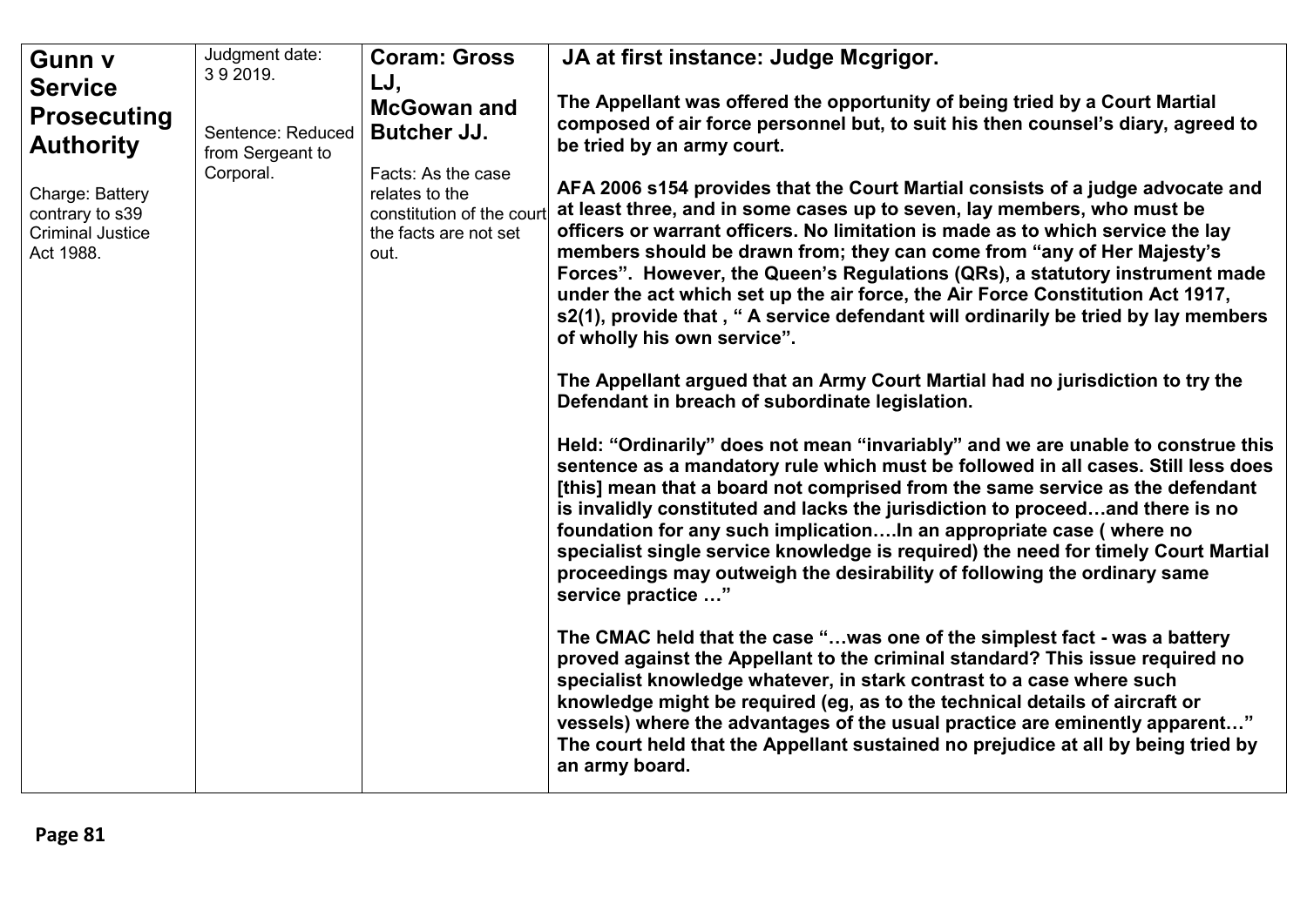| <b>R</b> v H                                                                                                                                                                                   | Date of judgement:                                                                                           | <b>Coram: Simon</b>                                                                                                                                                                                                                                                                                                                                                                                                                                                                                                                                                                                                                                                                                                                                                                                                                                                          | JA making the contested ruling: Judge Camp                                                                                                                                                                                                                                                                                                                                                                                                                                                                                                                                                                                                                                                                                                          |
|------------------------------------------------------------------------------------------------------------------------------------------------------------------------------------------------|--------------------------------------------------------------------------------------------------------------|------------------------------------------------------------------------------------------------------------------------------------------------------------------------------------------------------------------------------------------------------------------------------------------------------------------------------------------------------------------------------------------------------------------------------------------------------------------------------------------------------------------------------------------------------------------------------------------------------------------------------------------------------------------------------------------------------------------------------------------------------------------------------------------------------------------------------------------------------------------------------|-----------------------------------------------------------------------------------------------------------------------------------------------------------------------------------------------------------------------------------------------------------------------------------------------------------------------------------------------------------------------------------------------------------------------------------------------------------------------------------------------------------------------------------------------------------------------------------------------------------------------------------------------------------------------------------------------------------------------------------------------------|
|                                                                                                                                                                                                | 30 7 2018.                                                                                                   | LJ,                                                                                                                                                                                                                                                                                                                                                                                                                                                                                                                                                                                                                                                                                                                                                                                                                                                                          |                                                                                                                                                                                                                                                                                                                                                                                                                                                                                                                                                                                                                                                                                                                                                     |
| Charges:<br>Burglary of the<br>camp shop, with<br>intent to steal,<br>$s.9(1)(a)$ Theft<br>Act 1968 and<br>disobedience of a<br>lawful command<br>not to drink<br>contrary to s12<br>AFA 2006. | The prosecution<br>appealed<br>the Judge<br>Advocate's ruling<br>staying these<br>proceeding as an<br>abuse. | <b>Picken and</b><br>Knowles JJ.<br>Facts: The appellant (H)<br>had been ordered not to<br>drink but got drunk and<br>broken into the camp<br>shop where he had put<br>some 600 cigarettes in a<br>bag on a ledge by the<br>window. The Force<br>Commander gave him<br>what the CMAC<br>described as a "three<br>part sanction" namely<br>nine days' extra duties,<br>confinement to camp<br>and withdrawal of<br>adventurous training,<br>including white water<br>rafting and a visit to a<br>safari park. H gave<br>evidence that he<br>thought this was a<br>punishment as the<br>officer told him it was.<br>He thought that sanction<br>meant "punishment".<br>The officer said these<br>were steps to prevent<br>him getting drunk or in<br>trouble during the<br>remainder of the<br>exercise despite the fact<br>that he would be under<br>close supervision at the | The measures were steps taken to control the defendant's conduct similar to bail<br>conditions rather than being a punishment, and it was accordingly wrong to hold<br>that the Defendant by being made subject to the three-part sanction, had been<br>punished twice for the same conduct, despite the fact that the word "sanction"<br>means, according to the Cambridge Dictionary, to punish someone for<br>disobeying a law or rule and extra duties are normally seen as an informal<br>punishment. Accordingly, the judge was wrong to stay the proceedings and the<br>court reversed the order that the proceedings be stayed under the powers<br>conferred by Articles 7 and 8 of the Court Martial (Prosecution Appeals) Order,<br>2009. |
|                                                                                                                                                                                                |                                                                                                              | safari park for example.                                                                                                                                                                                                                                                                                                                                                                                                                                                                                                                                                                                                                                                                                                                                                                                                                                                     |                                                                                                                                                                                                                                                                                                                                                                                                                                                                                                                                                                                                                                                                                                                                                     |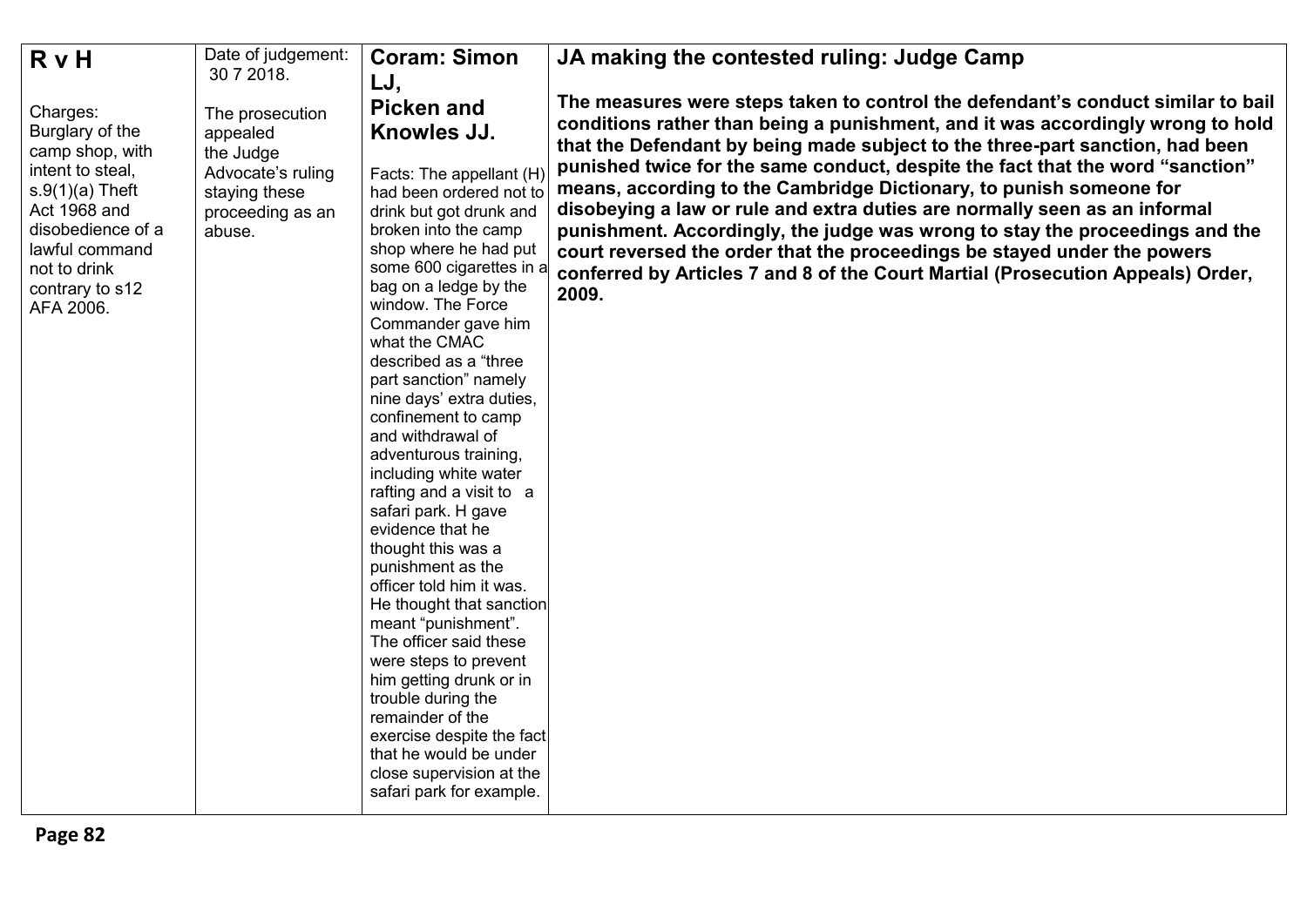| RvH&J                                                                                               | Date of judgment:<br>24 10 2019. | <b>Coram: Simmon</b>                                                                                        | JA at first instance: HH Judge Blackett, Judge Advocate General.                                                                                                                                                                                                                                                                                                                                                                                                                                                                                                                                                                                                                                                                          |
|-----------------------------------------------------------------------------------------------------|----------------------------------|-------------------------------------------------------------------------------------------------------------|-------------------------------------------------------------------------------------------------------------------------------------------------------------------------------------------------------------------------------------------------------------------------------------------------------------------------------------------------------------------------------------------------------------------------------------------------------------------------------------------------------------------------------------------------------------------------------------------------------------------------------------------------------------------------------------------------------------------------------------------|
|                                                                                                     |                                  | <b>LJ Davis and</b>                                                                                         |                                                                                                                                                                                                                                                                                                                                                                                                                                                                                                                                                                                                                                                                                                                                           |
| Charge:<br>Conspiracy to<br>fraudulently<br>evade duty<br>contrary to s1<br><b>Criminal Law Act</b> |                                  | Jefford JJ.<br>The facts are not set<br>out as this appeal<br>concerns the power of<br>the court to dismiss | This was an appeal against a preliminary ruling. The Court Martial Appeal Rules<br>2009, Rule 44, provides that CMAC may confirm, reverse or vary any order or<br>ruling made at preliminary proceedings. This rule derives from s163(3) AFA 2006<br>which enables the Secretary of State to make rules, concerning, inter alia,<br>appeals against orders or rulings made in preliminary proceedings.                                                                                                                                                                                                                                                                                                                                    |
| 1977.                                                                                               |                                  | proceedings at the<br>outset.                                                                               | The Judge Advocate ruled that the power to dismiss under Sch 3, para 2 to the<br>Crime and Disorder Act 1998, in the Crown Court, could not be imported into the<br>Court Martial under Rule 26, of the Court Martial Rules 2009, which provides that<br>subject to any other enactment and the Court Martial Rules the judge advocate<br>" shall ensure that that the proceedings are conducted in such a way as<br>appears to him to most closely to resemble the way in which comparable<br>proceedings in the Crown Court would be conducted in comparable<br>circumstances, and if he is unable to determine how comparable proceedings<br>would be conducted in such a way as appears to him to be in the interests of<br>justice." |
|                                                                                                     |                                  |                                                                                                             | Held: Contrary to the judge advocate's ruling, Rule 25(3) of the Court Martial<br>Rules 2009 did not provide a free standing power to terminate the proceedings,<br>because the power must be looked at in its context in a rule dealing with<br>essentially administrative issues, and where it is provided specifically that any<br>such ruling is no bar to proceeding afresh. However, CMAC concluded that there<br>was no reason why a service Defendant should be deprived of the right to make<br>an application to dismiss the charge or charges against him when there is<br>insufficient evidence and this should be done by importing a procedure<br>comparable to that in the Crown Court, under the second limb of Rule 26.  |
|                                                                                                     |                                  |                                                                                                             |                                                                                                                                                                                                                                                                                                                                                                                                                                                                                                                                                                                                                                                                                                                                           |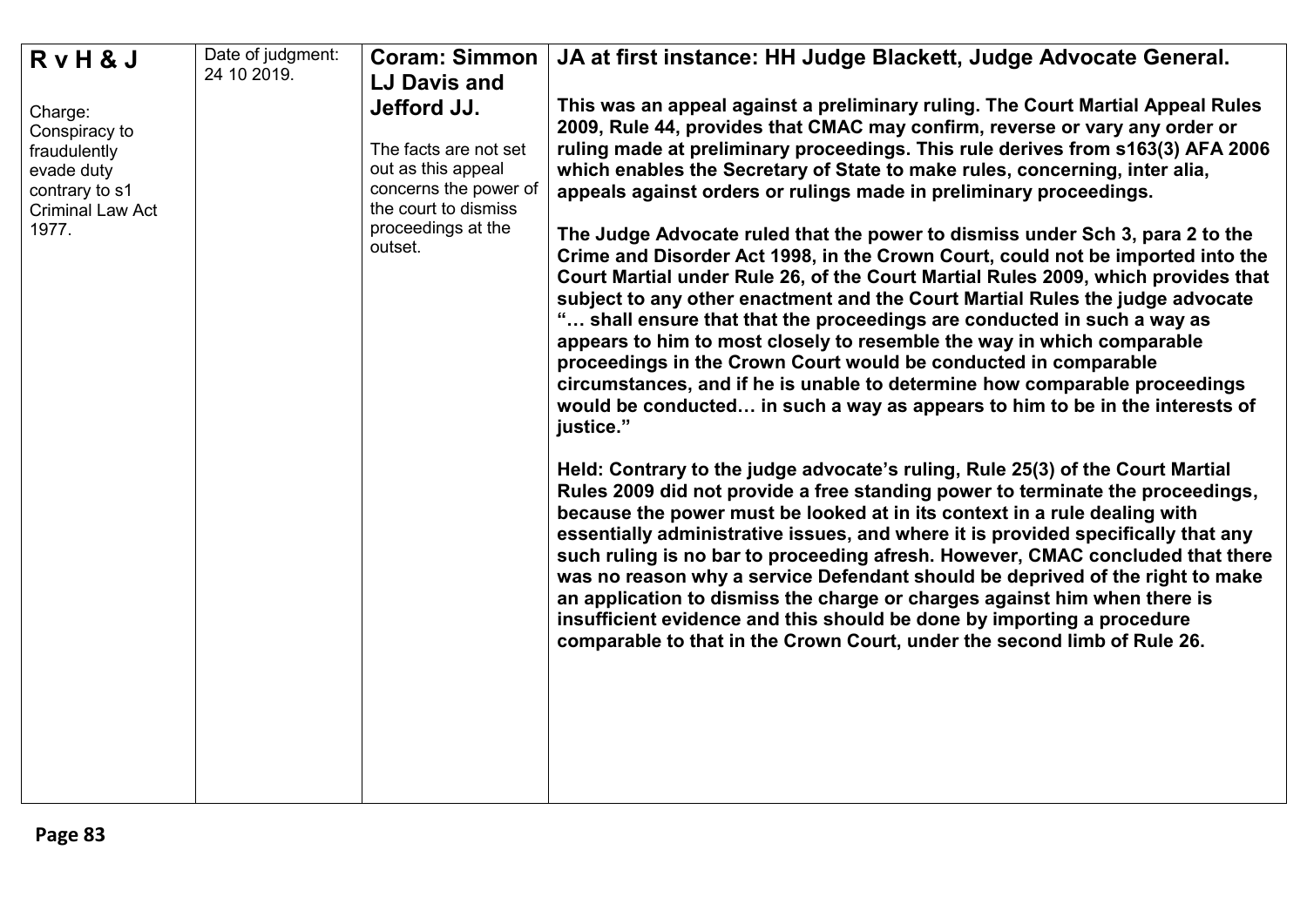| 29 01 2014.<br>P, Silber and<br><b>Henderson</b><br>H appealed his sentence.<br>Lewis JJ.<br>Sentence: Five<br>years' imprisonment<br>Charge:<br>Held: It was common ground that this was a Category two case under the<br>Facts: The Appellant<br>and dismissal from<br>attempted<br>(H) was convicted after<br>Her Majesty's<br>grievous bodily<br>nine years. The issue was where the sentence fell in the scale.<br>a trial. He was a man<br>Service.<br>harm with intent.<br>of good character who<br>had served with<br>courage in Afghanistan<br>and was regarded by<br>his CQMS as "head<br>room in bed with a girlfriend. Given the seriousness of the injuries, H was<br>and shoulders above<br>fortunate not to be charged with the full offence.<br>the other men in his<br>platoon".<br>The mitigating features were that H was only 24, of good character and had<br>Whilst drunk H had<br>armed himself with an<br>ABH.<br>iron which he had<br>heated for the purpose<br>of attacking the<br>complainant (W). H<br>was one which was open to the Court Martial.<br>went to W's room<br>where he was in bed<br><b>Comment: This phrasing rather suggests that, whilst the sentence was not</b><br>with a girlfriend. H | R v | Judgment date: | <b>Coram: Hallett V-</b> | JA at first instance: Judge Camp.                                                                                                                                                                                                                                                                                                                                                                                                                                                                                                                                                                                                                                                                                                                                                                                                                                                                                                                                                                                                                                                                    |
|---------------------------------------------------------------------------------------------------------------------------------------------------------------------------------------------------------------------------------------------------------------------------------------------------------------------------------------------------------------------------------------------------------------------------------------------------------------------------------------------------------------------------------------------------------------------------------------------------------------------------------------------------------------------------------------------------------------------------------------------------------------------------------------------------------------------------------------------------------------------------------------------------------------------------------------------------------------------------------------------------------------------------------------------------------------------------------------------------------------------------------------------------------------------------------------------------------------------------------------|-----|----------------|--------------------------|------------------------------------------------------------------------------------------------------------------------------------------------------------------------------------------------------------------------------------------------------------------------------------------------------------------------------------------------------------------------------------------------------------------------------------------------------------------------------------------------------------------------------------------------------------------------------------------------------------------------------------------------------------------------------------------------------------------------------------------------------------------------------------------------------------------------------------------------------------------------------------------------------------------------------------------------------------------------------------------------------------------------------------------------------------------------------------------------------|
|                                                                                                                                                                                                                                                                                                                                                                                                                                                                                                                                                                                                                                                                                                                                                                                                                                                                                                                                                                                                                                                                                                                                                                                                                                       |     |                |                          |                                                                                                                                                                                                                                                                                                                                                                                                                                                                                                                                                                                                                                                                                                                                                                                                                                                                                                                                                                                                                                                                                                      |
|                                                                                                                                                                                                                                                                                                                                                                                                                                                                                                                                                                                                                                                                                                                                                                                                                                                                                                                                                                                                                                                                                                                                                                                                                                       |     |                |                          |                                                                                                                                                                                                                                                                                                                                                                                                                                                                                                                                                                                                                                                                                                                                                                                                                                                                                                                                                                                                                                                                                                      |
| effort to get in and as<br>W opened the door, he<br>brave soldier who would also lose his career to which he was devoted.<br>hit him in the face twice<br>with the iron causing a<br>very nasty burn. It took<br>nearly two months to<br>heal and left a<br>permanent but not<br>particularly noticeable<br>scar.                                                                                                                                                                                                                                                                                                                                                                                                                                                                                                                                                                                                                                                                                                                                                                                                                                                                                                                     |     |                | made a determined        | Sentencing Council Guidelines with a start point of six years in a range of five to<br>The aggravating factors were that H, in drink, had heated the iron to commit the<br>assault, he hit W twice and as the court observed, W could have been killed or<br>scarred for life. W was potentially vulnerable as he was in the sanctuary of his<br>glowing references. He was remorseful and he had been prepared to plead to<br>Balancing this mitigation against the aggravating circumstances the sentence<br>wrong in principle or manifestly excessive, the court would have themselves<br>passed a lower sentence, and had some sympathy with the submission that<br>more credit could properly have been given to the mitigation available to this<br>The court approved the following passage in the then "Guidelines for Sentence"<br>in the Court Martial" which is repeated unchanged in the current version- the 6th<br>edition, "Deterrent sentences are often necessary particularly when violence is<br>associated with excess alcohol". On this principle, see also R v Bagnall above. |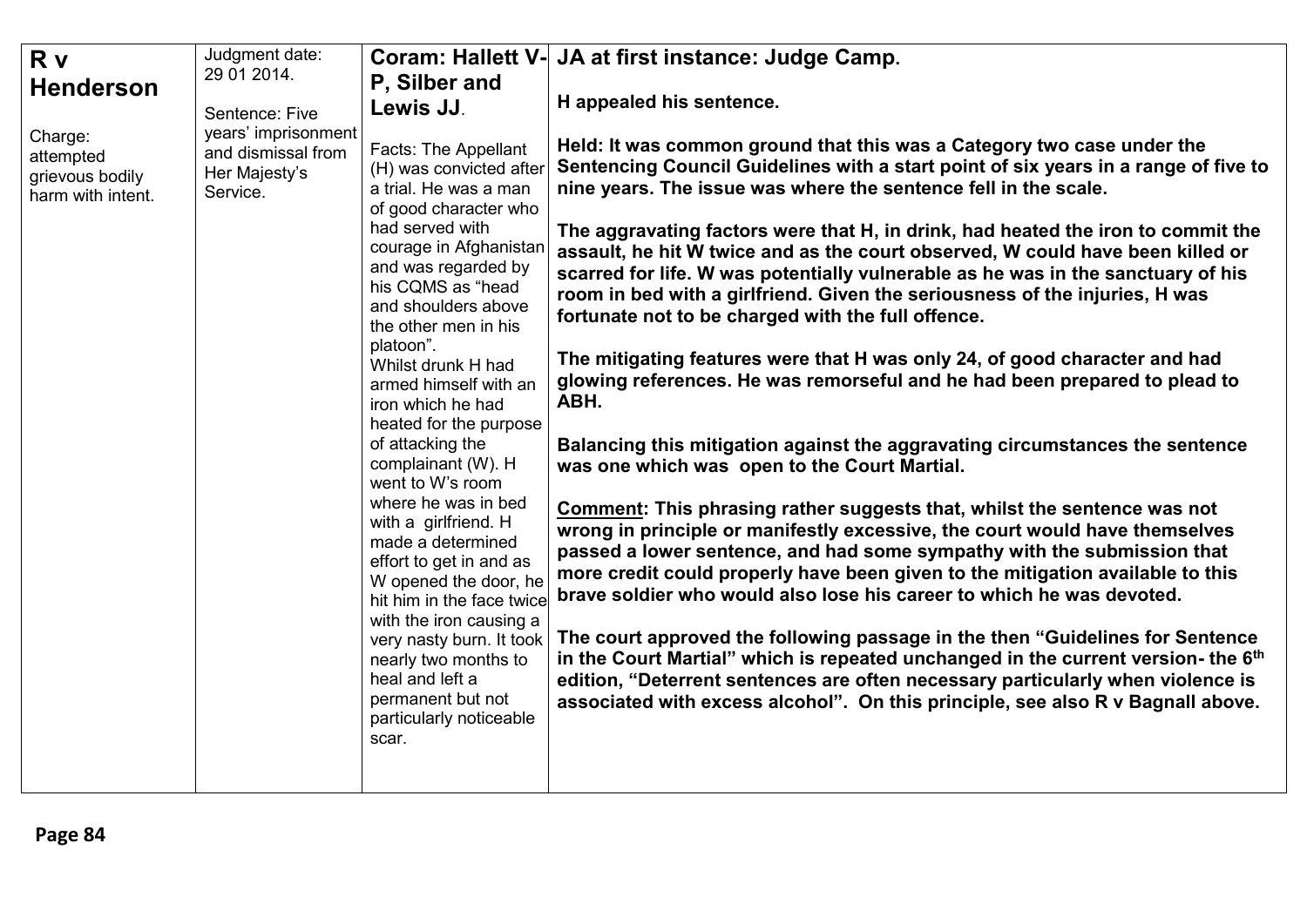|  | W found the pain                                                                                 |  |
|--|--------------------------------------------------------------------------------------------------|--|
|  | almost unbearable.                                                                               |  |
|  | There was no                                                                                     |  |
|  |                                                                                                  |  |
|  |                                                                                                  |  |
|  | explanation save that<br>H found W irritating. H<br>had apologized and                           |  |
|  |                                                                                                  |  |
|  |                                                                                                  |  |
|  | they had been out for a<br>drink together. H had<br>had a drink problem<br>since his return from |  |
|  |                                                                                                  |  |
|  | Afghanistan.                                                                                     |  |
|  |                                                                                                  |  |
|  |                                                                                                  |  |
|  |                                                                                                  |  |
|  |                                                                                                  |  |
|  |                                                                                                  |  |
|  |                                                                                                  |  |
|  |                                                                                                  |  |
|  |                                                                                                  |  |
|  |                                                                                                  |  |
|  |                                                                                                  |  |
|  |                                                                                                  |  |
|  |                                                                                                  |  |
|  |                                                                                                  |  |
|  |                                                                                                  |  |
|  |                                                                                                  |  |
|  |                                                                                                  |  |
|  |                                                                                                  |  |
|  |                                                                                                  |  |
|  |                                                                                                  |  |
|  |                                                                                                  |  |
|  |                                                                                                  |  |
|  |                                                                                                  |  |
|  |                                                                                                  |  |
|  |                                                                                                  |  |
|  |                                                                                                  |  |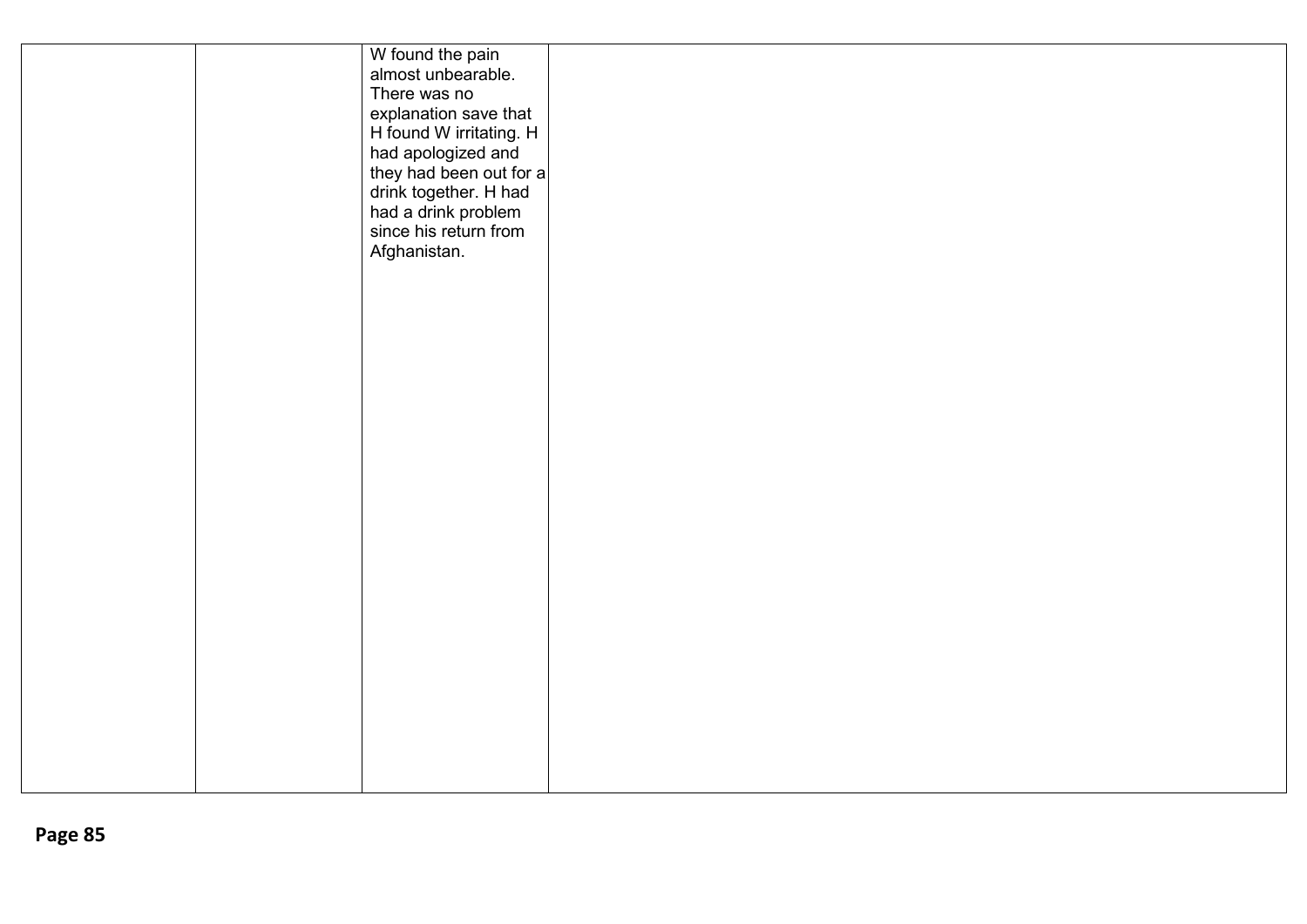| R v Heslop                                                                                        | Date of judgment:                                                                                          | <b>Coram: Hallett V-</b>                                                                                                                                                                                                                                                                                                                                                                                                                                                                                                                                                                                                                                                                                                                                                                               | JA at first instance: Judge Large, Deputy Judge Advocate General,                                                                                                                                                                                                                                                                                                                                                                                                                                                                                                                                                                                                                                                                                                                                                                                                                                                                                                                                                                                                                                                   |
|---------------------------------------------------------------------------------------------------|------------------------------------------------------------------------------------------------------------|--------------------------------------------------------------------------------------------------------------------------------------------------------------------------------------------------------------------------------------------------------------------------------------------------------------------------------------------------------------------------------------------------------------------------------------------------------------------------------------------------------------------------------------------------------------------------------------------------------------------------------------------------------------------------------------------------------------------------------------------------------------------------------------------------------|---------------------------------------------------------------------------------------------------------------------------------------------------------------------------------------------------------------------------------------------------------------------------------------------------------------------------------------------------------------------------------------------------------------------------------------------------------------------------------------------------------------------------------------------------------------------------------------------------------------------------------------------------------------------------------------------------------------------------------------------------------------------------------------------------------------------------------------------------------------------------------------------------------------------------------------------------------------------------------------------------------------------------------------------------------------------------------------------------------------------|
|                                                                                                   | 10 11 2016.                                                                                                | P, Holroyde and                                                                                                                                                                                                                                                                                                                                                                                                                                                                                                                                                                                                                                                                                                                                                                                        | Assistant Judge Advocate General as he then was.                                                                                                                                                                                                                                                                                                                                                                                                                                                                                                                                                                                                                                                                                                                                                                                                                                                                                                                                                                                                                                                                    |
| Charge:<br>Convicted after a<br>trial of assault by<br>penetration<br>contrary to s2<br>SOA 2003. | Sentence: Seven<br>years'<br>imprisonment,<br>dismissal with<br>disgrace<br>and reduction to the<br>ranks. | Whipple JJ.<br><b>Facts: The Appellant</b><br>(H), a Lance Corporal<br>of 24 with no relevant<br>convictions came from<br>a deprived and<br>troubled background.<br>She had served on<br>three operational tours<br>in Afghanistan and had<br>volunteered to assist in<br>the Ebola crisis when<br>she put herself in grave<br>danger. She had<br>glowing references as<br>a soldier and mentor to<br>those junior to herself.<br>The army had become<br>her family and she was<br>going to lose that.<br>She kept her drinking<br>measured and got the<br>complainant (A), a<br>private soldier, drunk.<br>They went to A's room<br>in barracks and H<br>removed A's clothing<br>below the waist, and<br>penetrated her with<br>four fingers, causing<br>bleeding and pain,<br>whilst she was asleep. | Appeal against sentence.<br>Held: The Court Martial had correctly concluded that this was a Category 2 case<br>under the Sentencing Council Guidelines because four fingers were a large<br>object, she had gone into A's room, where A should have been safe, uninvited<br>and A was so drunk that she was particularly vulnerable. In terms of culpability,<br>the case fell into Category B because there were no Category A features.<br>Accordingly, the start point was six years in a range of four to nine years. The<br>Court Martial was right to increase the start point to seven years to reflect the<br>seriousness of H's breach of trust and A's vulnerability, but was wrong to set the<br>significant mitigation off against the fact that H had been drinking as this was<br>factored in as part of the deliberate targeting of A by going on a drinking spree<br>and in any event this could not outweigh the mitigation available to her.<br>Accordingly, the mitigation should have reduced the sentence to six years.<br>Reduction to the ranks and dismissal with disgrace stood unchanged. |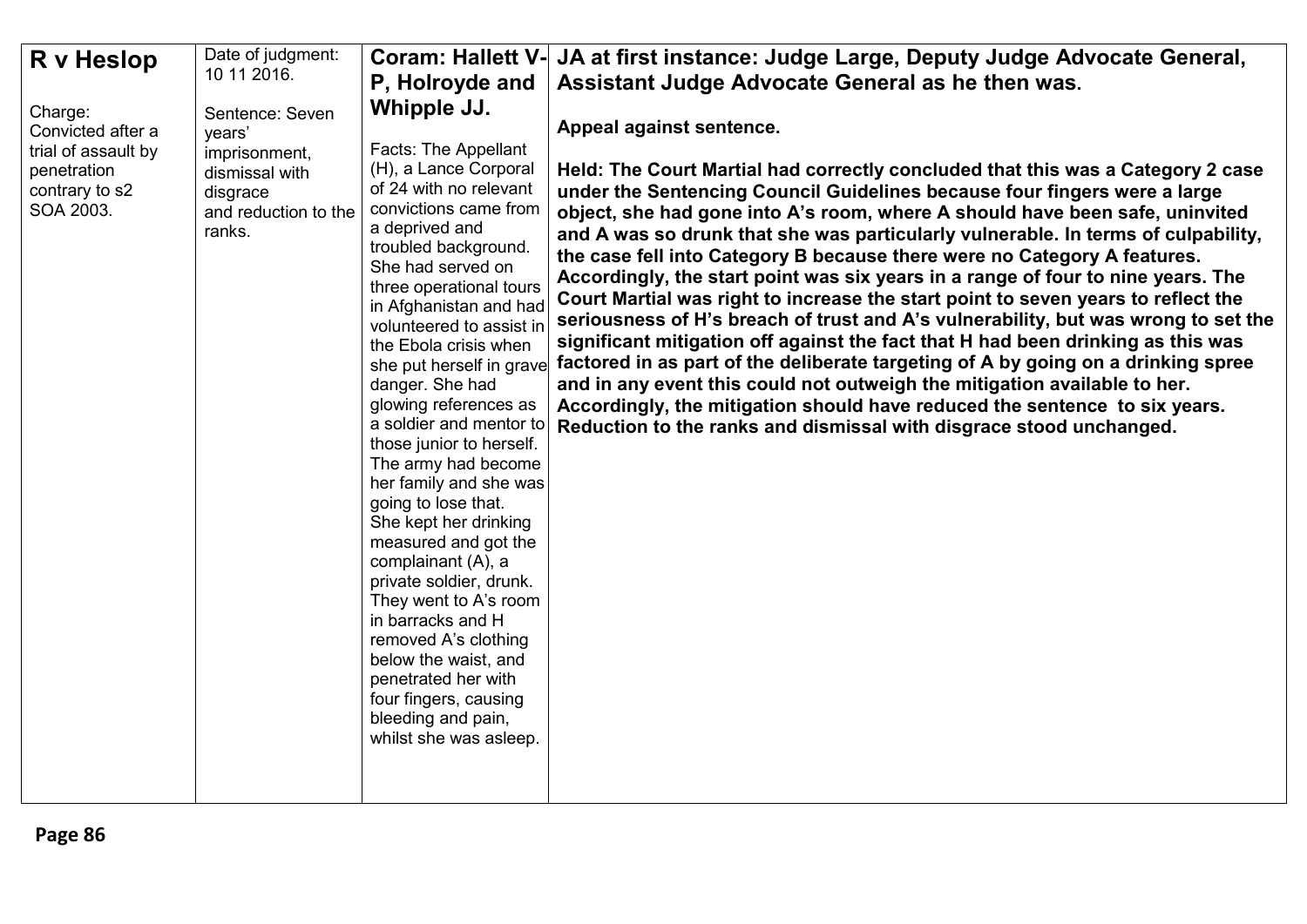| A woke up and saw H<br>between her legs with<br>her hand and mouth<br>covered with blood.<br>The Board found that H<br>had done this when A<br>had not consented and<br>was not capable of<br>consenting. |  |
|-----------------------------------------------------------------------------------------------------------------------------------------------------------------------------------------------------------|--|
|                                                                                                                                                                                                           |  |
|                                                                                                                                                                                                           |  |
|                                                                                                                                                                                                           |  |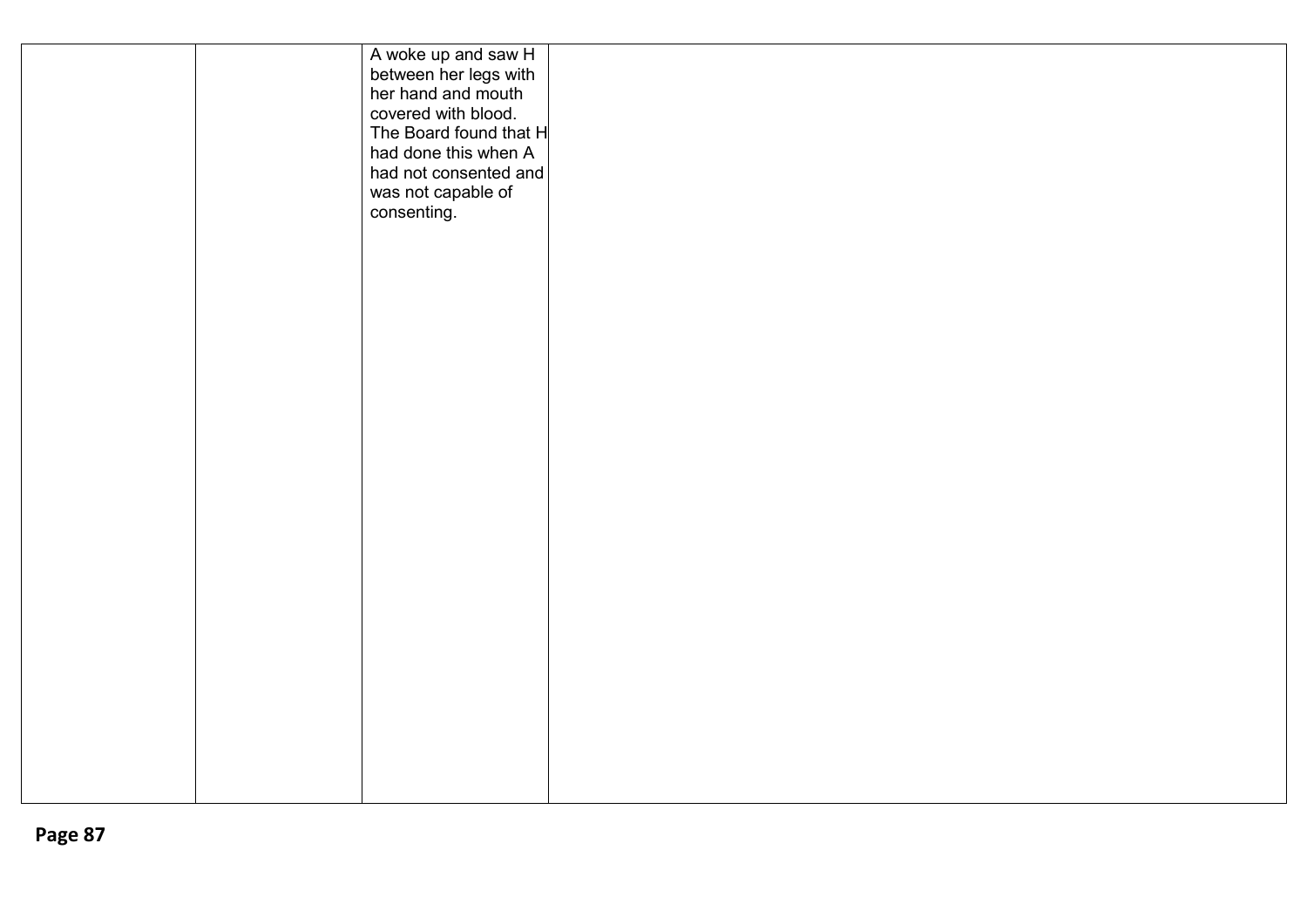| Date of judgement:<br>Coram; Coulson   Court at first instance: Isleworth CC.<br>R v Jones<br>30 9 19.                                                                                                                                                                                                                                                                                                                                                                                                                                                                                                                                                                                                                                                                                                                                                                                                                                                                                                                                                                                                                                               |  |
|------------------------------------------------------------------------------------------------------------------------------------------------------------------------------------------------------------------------------------------------------------------------------------------------------------------------------------------------------------------------------------------------------------------------------------------------------------------------------------------------------------------------------------------------------------------------------------------------------------------------------------------------------------------------------------------------------------------------------------------------------------------------------------------------------------------------------------------------------------------------------------------------------------------------------------------------------------------------------------------------------------------------------------------------------------------------------------------------------------------------------------------------------|--|
| LJ,<br>and Miszczak<br>Judgment: The Defendant was 17 at the time of the offence and just over 18 at<br><b>Cheema-Grubb</b><br>Sentence: 4 years'<br><b>CA (Criminal</b><br>the time he fell to be sentenced. Had he been sentenced as a 17-year-old the<br>and<br>detention.<br>Division)<br>maximum sentence would have been a Detention and Training Order for 24<br><b>HH Judge</b><br>months. Applying the Sentencing Council Children and Young People Definitive<br><b>Chambers QC.</b><br>Guideline, para 6.3, where it is stated that, "Where any significant age threshold<br>Charge: Violent<br>is passed it will rarely be appropriate that a more severe sentence than the<br>disorder, s2 POA<br>The Appellant played<br>1986.<br>maximum that the court could have imposed at the time of the offence should be<br>the leading role in a<br>imposed, however, a sentence at or close to the maximum may be appropriate",<br>group attack where two<br>the court reduced the sentence to 24 months' detention in a Young Offender<br>knives were used<br>Institution."<br>against party goers in a<br>garden who did not<br>retaliate. |  |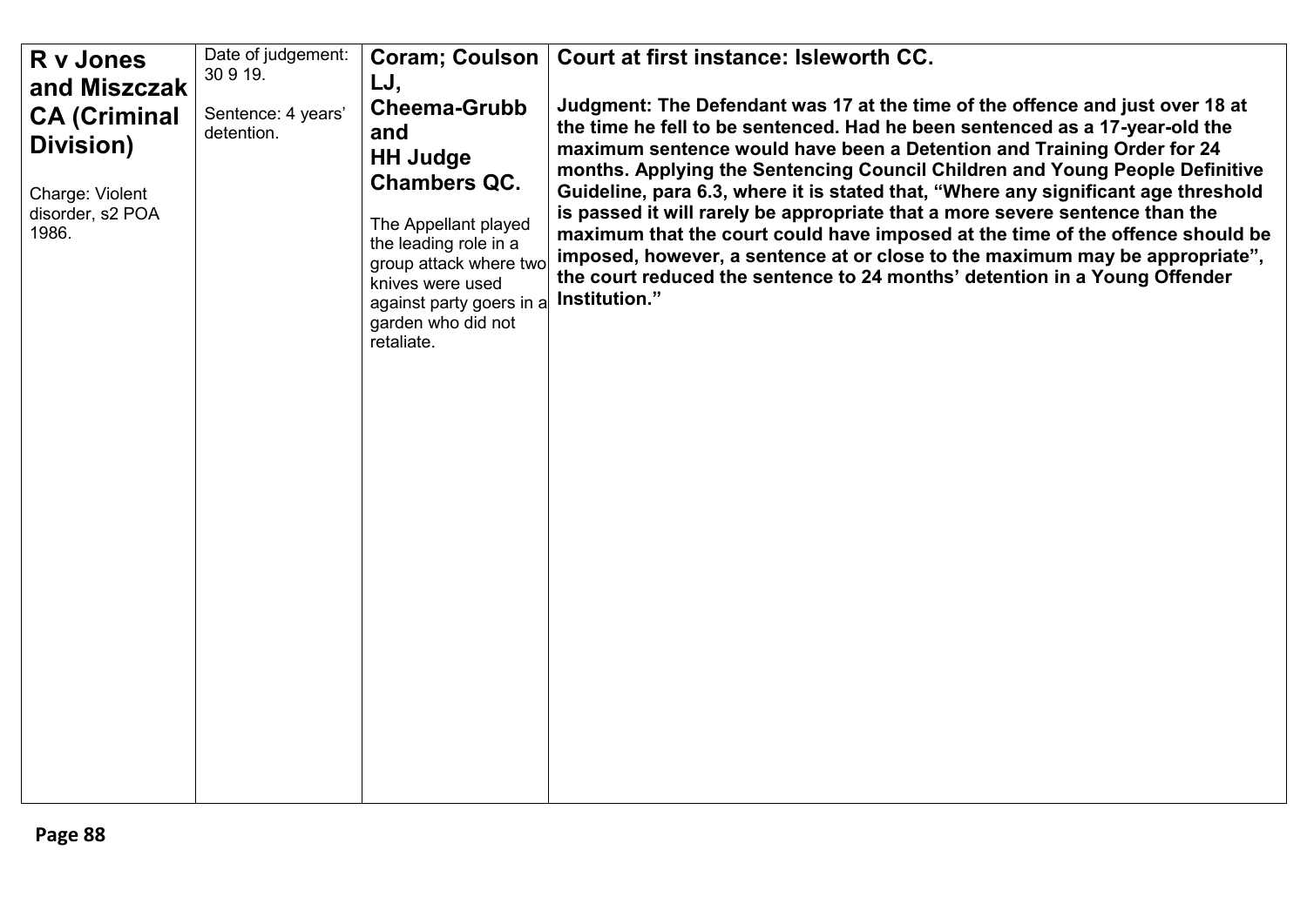| Held: Because the Appellant was represented and the factual basis of plea had<br>been fully explored in her presence, she could not now argue that she had not<br>thought that the forged documents would be relied on by the authorities in<br>processing her claim and the court " could see no basis whatsoever for |
|------------------------------------------------------------------------------------------------------------------------------------------------------------------------------------------------------------------------------------------------------------------------------------------------------------------------|
|                                                                                                                                                                                                                                                                                                                        |
|                                                                                                                                                                                                                                                                                                                        |
|                                                                                                                                                                                                                                                                                                                        |
|                                                                                                                                                                                                                                                                                                                        |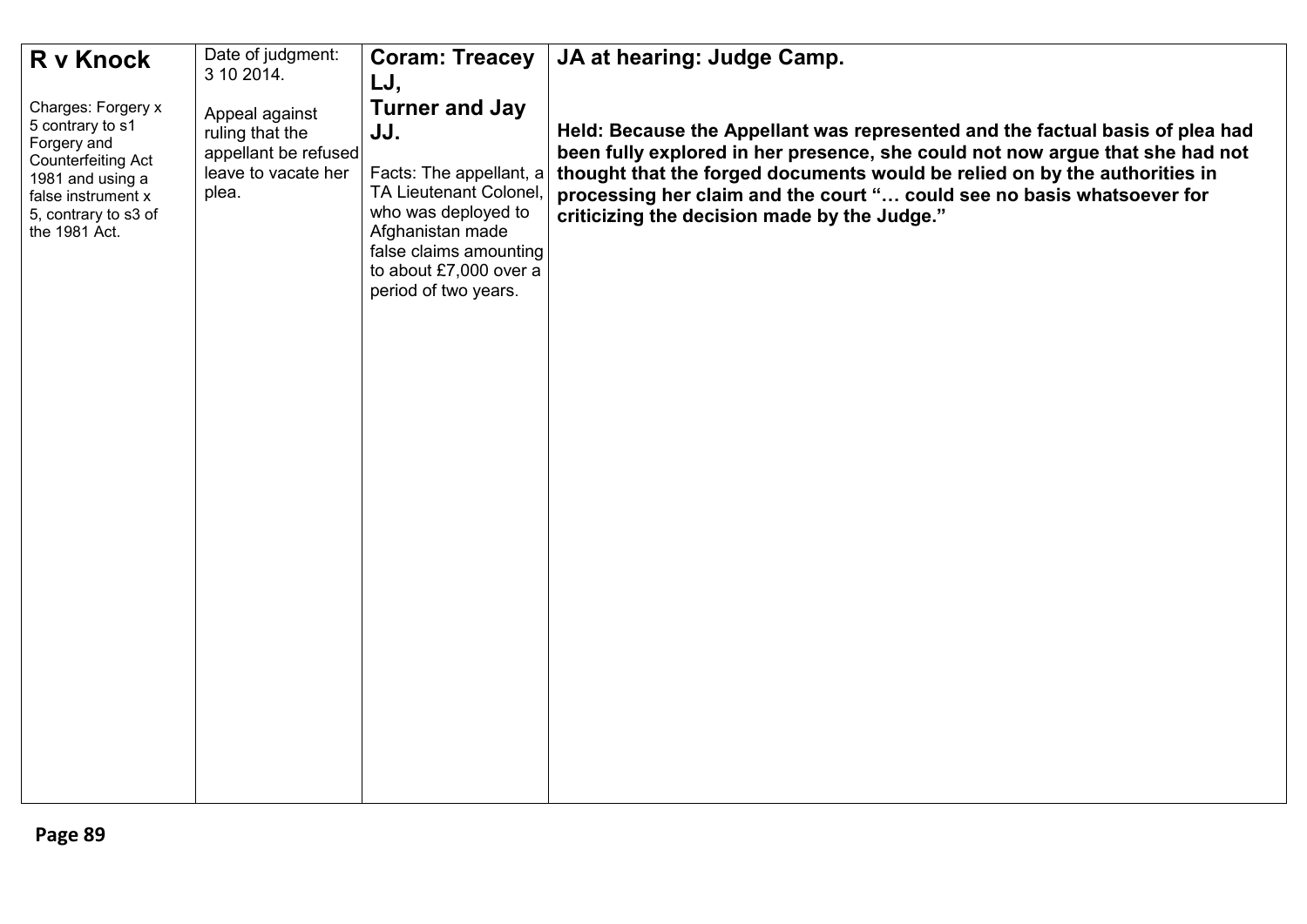| R v Limbu                                                                                                            | Date of judgment:                                                                                                                                                                              | <b>Coram: Rafferty</b>                                                                                                                                                                                                                                                                                                                                                                                                                                                                                                                                                                                                                                                                                                                                                                                                  | Appeal against sentence.                                                                                                                                                                                                                                                                                                                                                                                                                                                                                                                                                                                                                                                                                                                                                                                                                                                                                                                                                                                                                                                                                                                                                                                                                         |
|----------------------------------------------------------------------------------------------------------------------|------------------------------------------------------------------------------------------------------------------------------------------------------------------------------------------------|-------------------------------------------------------------------------------------------------------------------------------------------------------------------------------------------------------------------------------------------------------------------------------------------------------------------------------------------------------------------------------------------------------------------------------------------------------------------------------------------------------------------------------------------------------------------------------------------------------------------------------------------------------------------------------------------------------------------------------------------------------------------------------------------------------------------------|--------------------------------------------------------------------------------------------------------------------------------------------------------------------------------------------------------------------------------------------------------------------------------------------------------------------------------------------------------------------------------------------------------------------------------------------------------------------------------------------------------------------------------------------------------------------------------------------------------------------------------------------------------------------------------------------------------------------------------------------------------------------------------------------------------------------------------------------------------------------------------------------------------------------------------------------------------------------------------------------------------------------------------------------------------------------------------------------------------------------------------------------------------------------------------------------------------------------------------------------------|
| Charges: The<br>Defendant<br>pleaded to two                                                                          | 3 4 2012.<br>Sentence: six<br>months' detention                                                                                                                                                | LJ,<br><b>Griffith Williams</b><br>and Burnett JJ.                                                                                                                                                                                                                                                                                                                                                                                                                                                                                                                                                                                                                                                                                                                                                                      | The appeal was directed against the dismissal element of the sentence which<br>would cause L to lose some £170,000 in pension benefits.                                                                                                                                                                                                                                                                                                                                                                                                                                                                                                                                                                                                                                                                                                                                                                                                                                                                                                                                                                                                                                                                                                          |
| charges of<br>assault<br>occasioning<br>actual bodily<br>harm and one<br>charge of<br>common assault<br>on his wife. | on each count of<br>assault occasioning<br>actual bodily harm,<br>concurrent with one<br>month for the<br>common assault,<br>also concurrent, and<br>dismissed and<br>reduced to the<br>ranks. | Facts: A corporal heard<br>screaming and a child<br>screaming "Mummy"<br>from the Appellant (L's)<br>quarter and looked<br>through the window,<br>and saw L punching<br>his wife. The corporal<br>banged on the door<br>and said she had<br>called the police, after<br>about five minutes L<br>opened the door and<br>said, "Nothing wrong<br>no problem". Mrs<br>Limbu was cowering in<br>a corner weeping and<br>the corporal took her<br>and the little girl home<br>with her. L entered his<br>plea on the basis that<br>he had confronted his<br>wife because he<br>thought she was<br>having an affair<br>because she had a<br>new ring on her<br>wedding ring finger. He<br>tried to pull it off she hit<br>him on the chest and<br>he hit her twice on the<br>left shoulder with his<br>daughter's toy guitar, | Held: The Court Martial was scrupulous to consider the financial consequences<br>of the sentence and to correctly apply the Sentencing Council Guidelines and<br>the Guidance for Sentencing in the Court Martial. The sentencing remarks were<br>careful, full, applied themselves to appropriate authority and were squarely<br>couched within the legal framework. The court reminded itself of the respect that<br>should be paid to a Court Martial as a specialist criminal tribunal. "We are<br>acutely conscious of the loyalty shown both by soldiers and by those who, at<br>home support them. The military remains entitled to form its own view of<br>whether, in that broader context, it wishes to retain a soldier."<br>See the following authorities on the specialist/expert status of the Court Martial:<br>Love, Mckendrick, Glenton, Lyons, Downing, Glenton, Capill, Cross, Coleman,<br>Foley, Calverly, Simm and Tennet, Townshend, Ndi, Bagnall, Bailey, Ashworth,<br>Price and Bell and Cruise Taylor. The following cases deal with the<br>specialist/expert status of the Court Martial in the context of the sentence of<br>dismissal: Downing, Birch, Limbu, Price and Bell, Townshend, Coleman, Ndi and<br>Bailey. |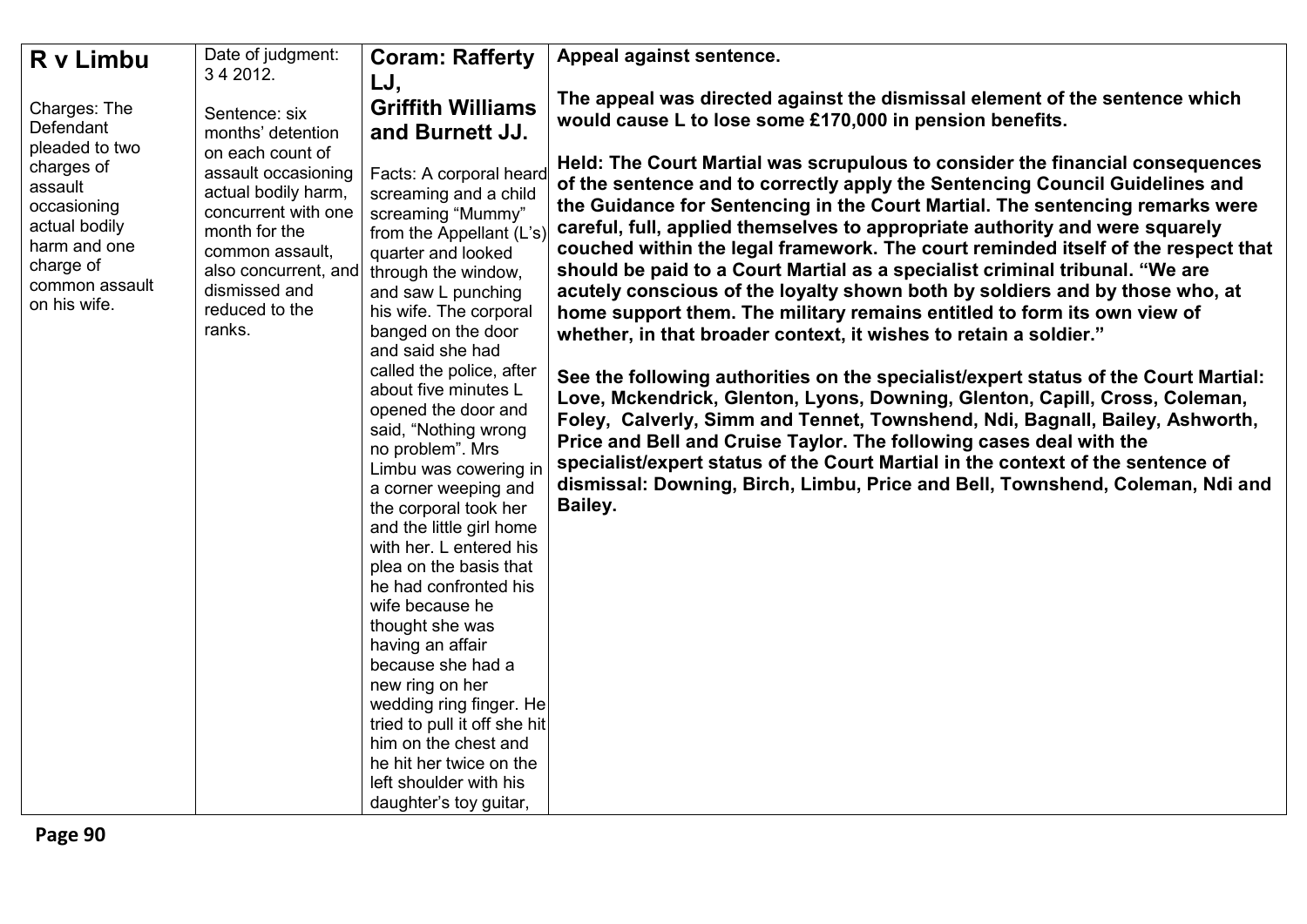| and took her by the                           |  |
|-----------------------------------------------|--|
| wrists and held her                           |  |
| down.She sustained a                          |  |
| bruise on her left                            |  |
| shoulder and other                            |  |
| relatively minor                              |  |
| injuries. When Mrs                            |  |
| Limbu saw the police                          |  |
| about this matter she                         |  |
| reported two earlier                          |  |
| incidents, one two                            |  |
| years or so previously                        |  |
| when L hit her with an                        |  |
| open hand, because                            |  |
| he suspected her of                           |  |
| being unfaithful,                             |  |
| causing a heavy nose                          |  |
| bleed and the other                           |  |
| when the little girl was                      |  |
| 2 or 3 and he slapped                         |  |
| Mrs Limbu in front of                         |  |
| her. L had been                               |  |
| convicted, in the                             |  |
| Magistrates' Court,                           |  |
| since the Court Martial,                      |  |
| of common assault on                          |  |
| his wife and a                                |  |
| restraining order had<br>been made. Mrs Limbu |  |
|                                               |  |
| and his daughter had<br>left L and he had no  |  |
| contact with his wife or                      |  |
| daughter. He had done                         |  |
| very well whilst serving                      |  |
| his sentence.                                 |  |
|                                               |  |
|                                               |  |
|                                               |  |
|                                               |  |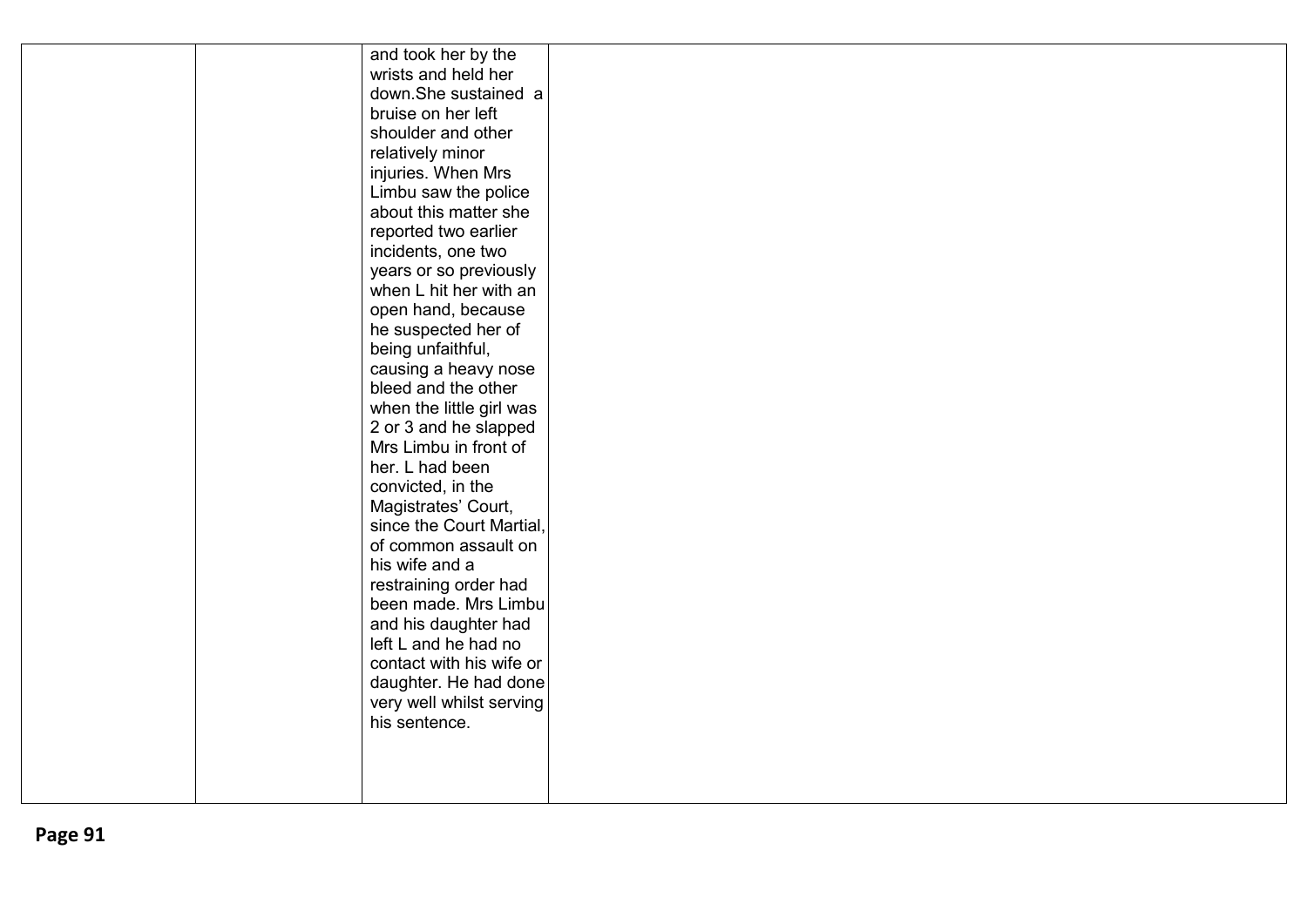| R v Love                                                                                              | Date of judgment:<br>3 12 97.                                                         | Coram:Simon<br>Brown LJ,      | JA at first instance: Judge Pearson                                                                                                                                                                                                                                                                                                                                                                                                                                                                                                                                                          |
|-------------------------------------------------------------------------------------------------------|---------------------------------------------------------------------------------------|-------------------------------|----------------------------------------------------------------------------------------------------------------------------------------------------------------------------------------------------------------------------------------------------------------------------------------------------------------------------------------------------------------------------------------------------------------------------------------------------------------------------------------------------------------------------------------------------------------------------------------------|
| Charges: Two<br>charges of<br>sending indecent<br>or obscene<br>material through<br>the post contrary | Sentence: This Staff<br>Sergeant RMP was<br>dismissed and<br>reduced to the<br>ranks. | and Rougier and<br>Astill JJ. | As the offence creating statute has been repealed and the matter would now be<br>dealt with in a different way, this case is summarized in relation to the approach<br>of the CMAC on sentence.                                                                                                                                                                                                                                                                                                                                                                                              |
| to $s$ 11(2) Post<br>Office Act 1953.                                                                 |                                                                                       |                               | This was one of the first cases when CMAC heard an appeal against sentence<br>from the Court Martial.<br>The CMAC held " whilst free and intended by Parliament to correct any<br>injustice which we perceive in a Court Martial sentence, we must be mindful that<br>those imposing and confirming such sentences are, generally speaking, better<br>placed than we are when when it comes to assessing the seriousness of<br>offending in the context of service life, and deciding what particular penalty is<br>required to maintain the discipline and efficiency of the armed forces." |
|                                                                                                       |                                                                                       |                               | On the specialist/expert status of the Court Martial see also: R v Mckendry, R v<br>Lyons, R v Glenton, R v Rheines, R v Dowding, R v Cross, R v Capill, R v Foley,<br>R v Calverly, R v Coleman, R v Simm and Tennet, R v Townshend, R v Ndi, R v<br>Bailey, R v Bagnall, R v Ashworth and R v Cruise-Taylor.                                                                                                                                                                                                                                                                               |
|                                                                                                       |                                                                                       |                               | On the specialist/ expert status of the court in respect of the sentence of<br>dismissal see: R v Dowding, R v Birch, R v Limbu, R v Price and Bell, R v<br>Townshend, R v Coleman, R v Ndi and R v Bailey. The citations for these<br>authorities are set out at the head of this Guide and they are summarized here.                                                                                                                                                                                                                                                                       |
|                                                                                                       |                                                                                       |                               |                                                                                                                                                                                                                                                                                                                                                                                                                                                                                                                                                                                              |
|                                                                                                       |                                                                                       |                               |                                                                                                                                                                                                                                                                                                                                                                                                                                                                                                                                                                                              |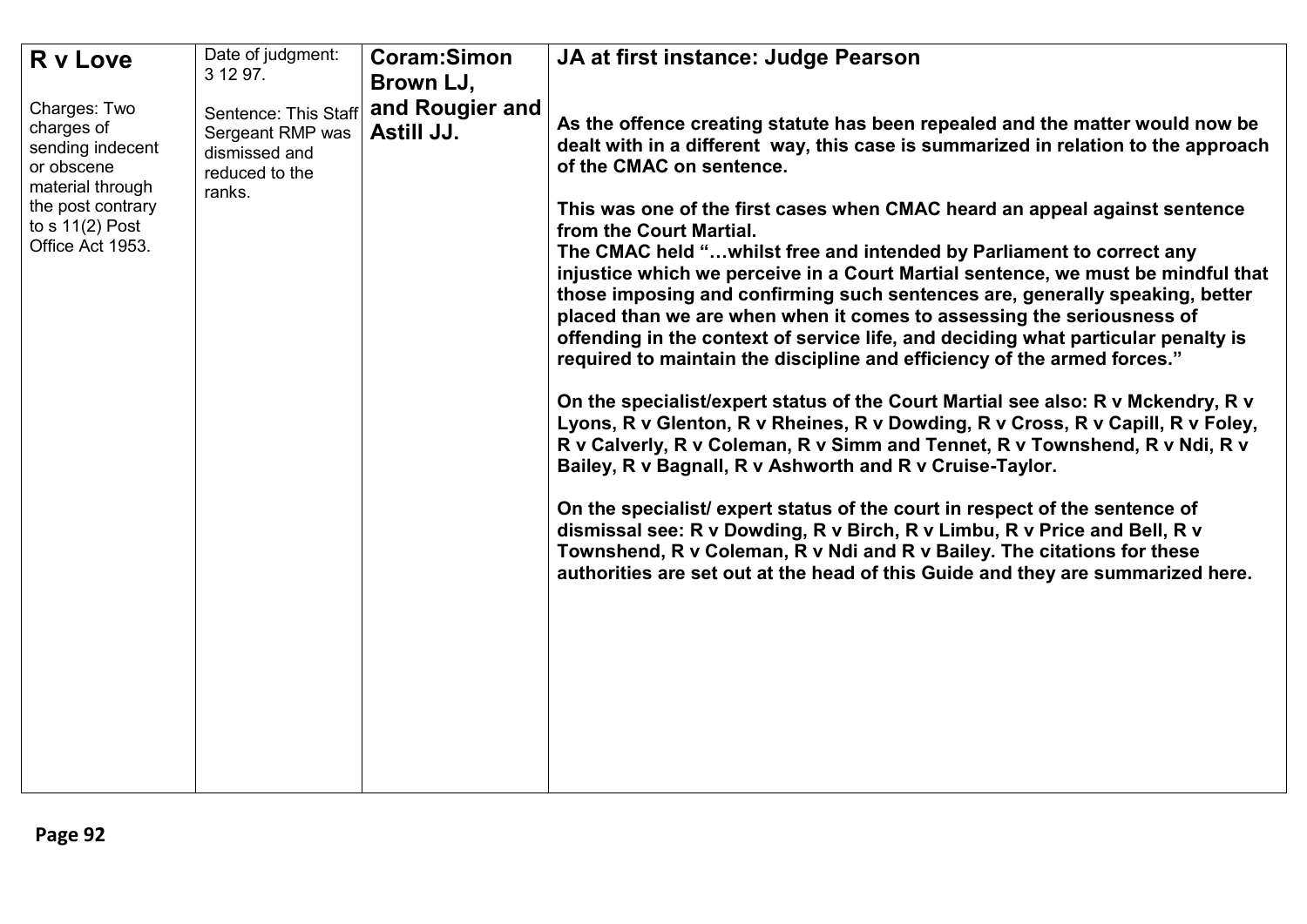| R v Lyons                                                                                                                | Date of reasons                                                                                                                                              | Coram:                                                                                                                                                                                                                                                                                                                                                                                                                                                                                                                                                                                    | JA at first instance: Judge Mcgrigor.                                                                                                                                                                                                                                                                                                                                                                                                                                                                                                                                                                                                                                                                                                                                                                                                                                                                                                                                                                                                                                                                                                                                                                                                                                                                                                                                                |
|--------------------------------------------------------------------------------------------------------------------------|--------------------------------------------------------------------------------------------------------------------------------------------------------------|-------------------------------------------------------------------------------------------------------------------------------------------------------------------------------------------------------------------------------------------------------------------------------------------------------------------------------------------------------------------------------------------------------------------------------------------------------------------------------------------------------------------------------------------------------------------------------------------|--------------------------------------------------------------------------------------------------------------------------------------------------------------------------------------------------------------------------------------------------------------------------------------------------------------------------------------------------------------------------------------------------------------------------------------------------------------------------------------------------------------------------------------------------------------------------------------------------------------------------------------------------------------------------------------------------------------------------------------------------------------------------------------------------------------------------------------------------------------------------------------------------------------------------------------------------------------------------------------------------------------------------------------------------------------------------------------------------------------------------------------------------------------------------------------------------------------------------------------------------------------------------------------------------------------------------------------------------------------------------------------|
| Charge:<br>Disobeying a<br>lawful command<br>in that he failed to<br>draw his weapon                                     | being given:<br>1 12 2011, the<br>appeal having been<br>dismissed on 3 10<br>2011.                                                                           | Toulson LJ,<br>Openshaw and<br><b>Hickinbottom JJ.</b><br>Facts: The Appellant                                                                                                                                                                                                                                                                                                                                                                                                                                                                                                            | Comment: Unlike the war in Iraq which, some, including Lord Bingham, KG, PC<br>formerly Master of the Rolls, Lord Chief Justice and Senior Lord of Appeal in<br>Ordinary, considered unlawful, the British and American forces were in<br>Afghanistan at the express invitation of the Afghani government and it is<br>submitted that it is difficult to see how this deployment could be considered                                                                                                                                                                                                                                                                                                                                                                                                                                                                                                                                                                                                                                                                                                                                                                                                                                                                                                                                                                                 |
| from the armoury<br>and undergo<br>weapons training<br>when ordered to<br>do so, contrary to<br>$s12(1)(a)$ AFA<br>2006. | Sentence: to be<br>dismissed, reduced<br>in rate from Leading<br><b>Medical Assistant to</b><br>Able Seaman and to<br>undergo detention<br>for seven months. | (L) felt that having<br>applied for discharge<br>on conscientious<br>grounds namely that it<br>was morally wrong to<br>serve in Afghanistan,<br>his application having<br>been refused by the<br><b>Deputy Director Naval</b><br>Personnel and his<br>appeal to the Advisory<br>Committee on<br>Conscientious<br>Objectors not having<br>been disposed of, that<br>he ought not to be<br>required to undertake<br>weapon training until<br>his appeal had been<br>determined. The<br>appeal was<br>subsequently resolved<br>against him, the<br>chairman being HH<br>Judge King, formerly | unlawful.<br>The Judge Advocate withdrew the Appellant's defence from the lay members in<br>these terms:<br>"His application to be recognized as a conscientious objector had recently been<br>rejected. Nevertheless, he saw himself as a conscientious objector. He was in<br>the process of appealing this rejection. Further, he considered the order to<br>undergo weapon training was a combat activity linked to his pending operational<br>deployment which would detract from his application to be recognized as a<br>conscientious objector and therefore he was entitled to refuse the order. As a<br>matter of law I direct you that such a refusal on that basis by the Defendant is<br>not a defence in law to a charge of disobedience to a lawful command."<br><b>Grounds of Appeal.</b><br>Ground 1.<br>It was submitted that forcing L to continue to serve interfered with his rights<br>under Article 9, European Convention on Human Rights, which guarantees "the<br>right to freedom of thought, conscience and religion subject to necessary<br>limitations for public safety, protecting public order, health or morals or the<br>protection of the rights and freedoms of others."<br>Held: In Bayatyan v Armenia (application no. 23459/03, 7 July 2001) it was held<br>that although "  Article 9 does not explicitly refer to a right to conscientious |
|                                                                                                                          |                                                                                                                                                              | an Assistant Judge<br>Advocate General. The<br>Secretary of State<br>accepted the<br>committee's opinion.                                                                                                                                                                                                                                                                                                                                                                                                                                                                                 | objection but " opposition to military service, where it is motivated by a<br>serious and insurmountable conflict between the obligation to serve in the army<br>and a person's conscience, or his deeply and genuinely held religious or other<br>beliefs [ can] attract the guarantees of Article 9."                                                                                                                                                                                                                                                                                                                                                                                                                                                                                                                                                                                                                                                                                                                                                                                                                                                                                                                                                                                                                                                                              |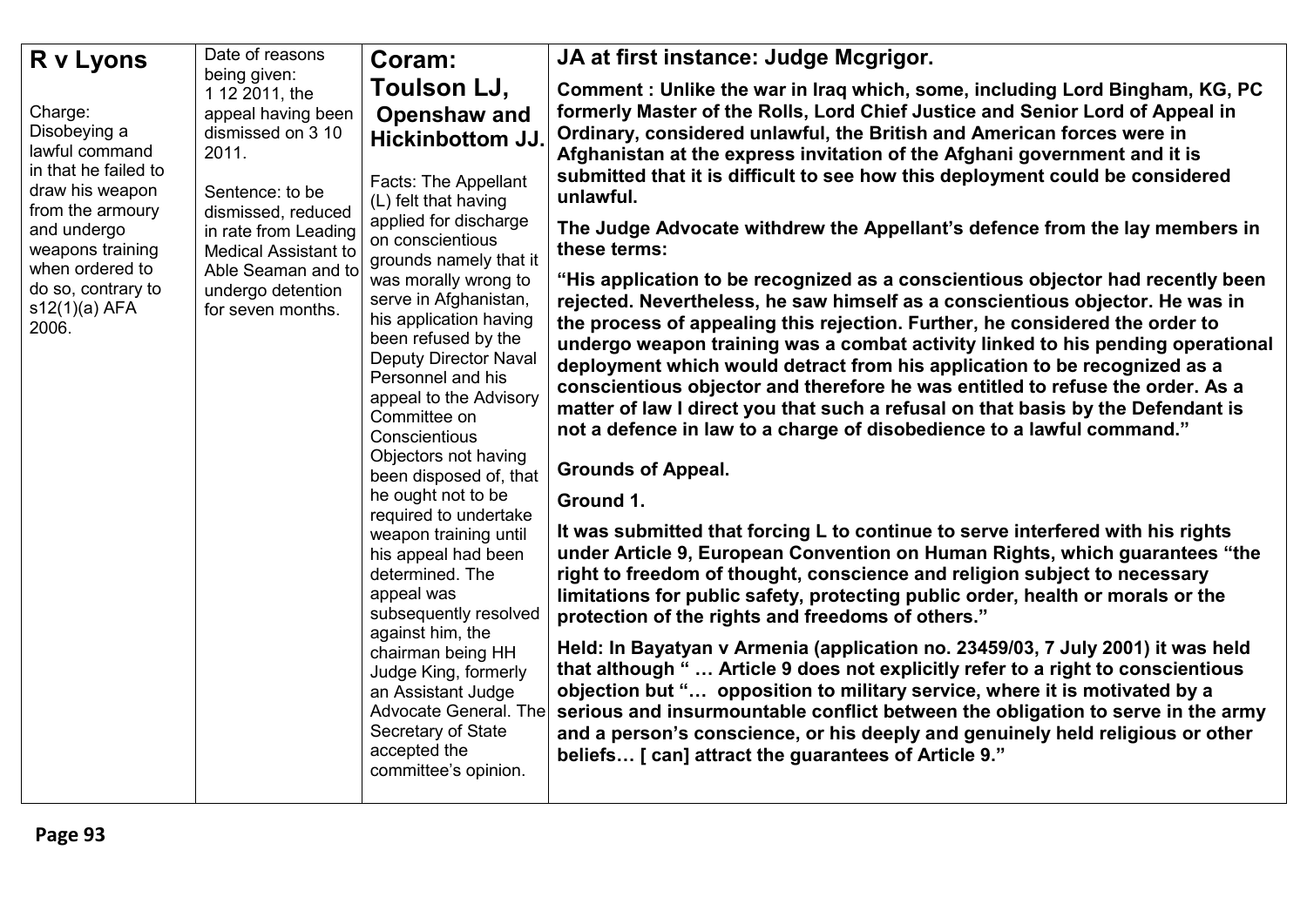|  | CMAC held that the Crown were right to concede that Article 9 applied to a<br>volunteer who changed his mind just as it did to a conscript with a<br>conscientious objection from the start. However, L remained subject to the<br>voluntary responsibilities he took on when he joined the navy whilst the issue of<br>whether he could be discharged on conscientious grounds was resolved.                                                                              |
|--|----------------------------------------------------------------------------------------------------------------------------------------------------------------------------------------------------------------------------------------------------------------------------------------------------------------------------------------------------------------------------------------------------------------------------------------------------------------------------|
|  | Ground 2.                                                                                                                                                                                                                                                                                                                                                                                                                                                                  |
|  | It was also argued that as a medical assistant, under the Geneva Conventions of<br>1949 and 1977, L was a protected person who could only carry and use a<br>weapon to protect himself and the wounded and sick in his charge. This was<br>permissive and to require a medic to undergo weapons training was unlawful.                                                                                                                                                     |
|  | Held: Since medical personnel would need weapon training to protect<br>themselves and their patients effectively and safely, if it became necessary, it<br>was military policy that medical personnel should have such training. The need<br>for the policy is obvious, but it is not for the court to judge unless there is an<br>arguable basis for saying that this policy was unlawful, which, in this case,<br>would be a " proposition for which there is no basis." |
|  | Ground 3.                                                                                                                                                                                                                                                                                                                                                                                                                                                                  |
|  | L did not have to obey an order which he believed to be unlawful.                                                                                                                                                                                                                                                                                                                                                                                                          |
|  | Held: There were no grounds for reading this requirement into the section. The<br>services depend on lawful orders being obeyed. L was ordered to undergo skill<br>at arms training on his personal weapon so he could use it effectively and safely<br>to defend himself and/or the sick and wounded in his charge if his claim to be a<br>conscientious objector was rejected and he served on operations in<br>Afghanistan.                                             |
|  | Quite different issues might be raised if he had been ordered to do something he<br>believed to be a war crime.                                                                                                                                                                                                                                                                                                                                                            |
|  |                                                                                                                                                                                                                                                                                                                                                                                                                                                                            |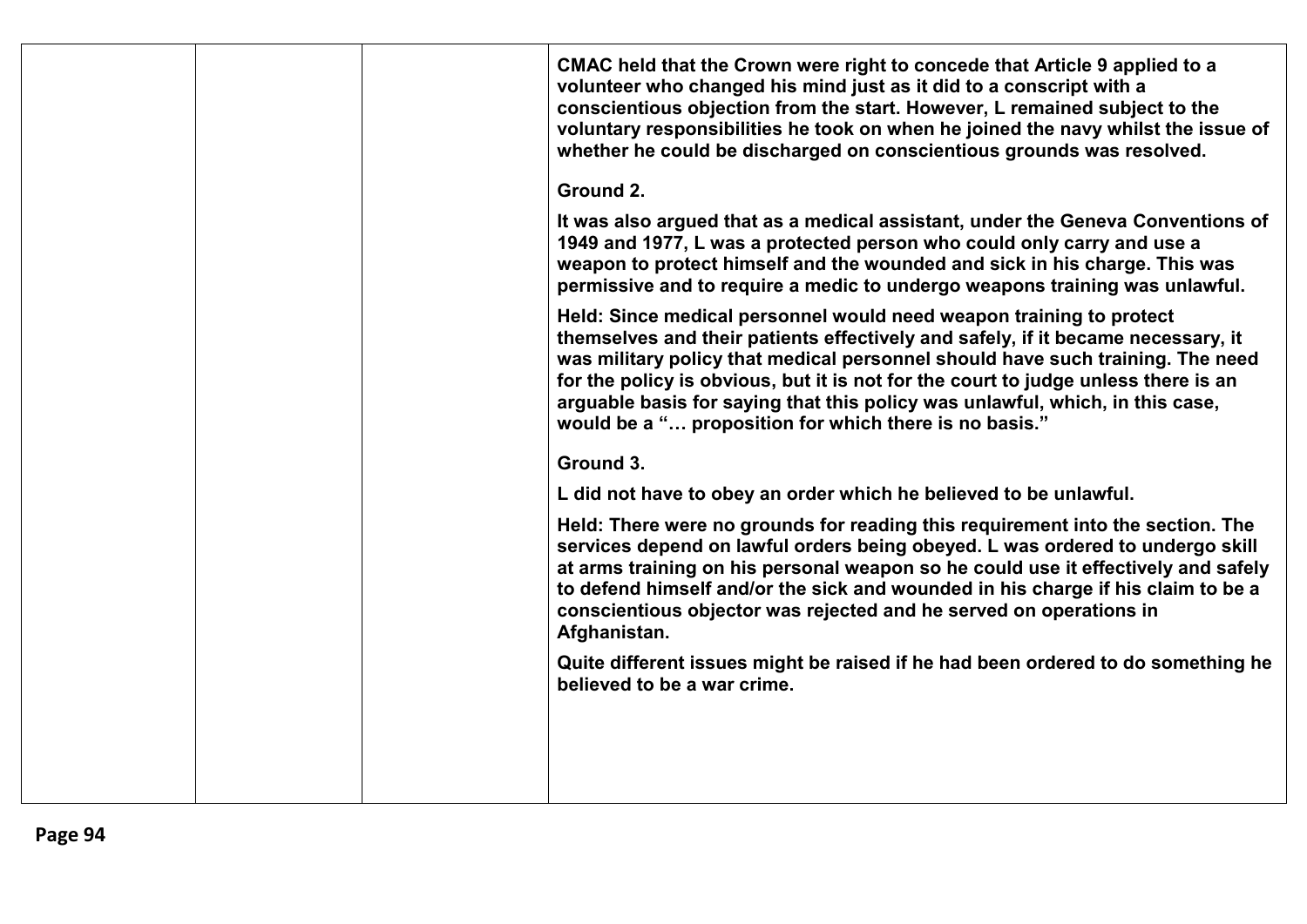|  | <b>Appeal Sentence.</b>                                                                                                                                                                                                                                                                                                                                                                                                                                                                                                                                                                                                                                                                                                                                                                                                                                 |
|--|---------------------------------------------------------------------------------------------------------------------------------------------------------------------------------------------------------------------------------------------------------------------------------------------------------------------------------------------------------------------------------------------------------------------------------------------------------------------------------------------------------------------------------------------------------------------------------------------------------------------------------------------------------------------------------------------------------------------------------------------------------------------------------------------------------------------------------------------------------|
|  | The then guidelines dealt with everyday comparatively minor breaches of<br>discipline which usually attract a charge such as this. They have been revised, in<br>version 6, to have regard to cases such as this which strike at the heart of<br>military discipline. They then suggested an entry point of 60 to 90 days detention<br>and reduction. It was submitted that a sentence of more than twice the<br>suggested top of the range combined with dismissal, which was not envisaged<br>by the guidelines, was wrong in principle or manifestly excessive. The court<br>rejected that submission adopting the judge advocate's reasons for sentence<br>and for concluding that the sentence must fall outside the usual range. They<br>supported the sentence, adopting the reasons set out by the judge advocate.<br>They are summarized here: |
|  | Having considered the matter in advance the Defendant deliberately disobeyed<br>an order;                                                                                                                                                                                                                                                                                                                                                                                                                                                                                                                                                                                                                                                                                                                                                               |
|  | He did not reconsider this over a period of about four hours before he was<br>ordered into arrest;                                                                                                                                                                                                                                                                                                                                                                                                                                                                                                                                                                                                                                                                                                                                                      |
|  | L knew that he would not be able to deploy if he had not completed training on<br>his personal weapon;                                                                                                                                                                                                                                                                                                                                                                                                                                                                                                                                                                                                                                                                                                                                                  |
|  | He knew that another medical assistant would have to go in his place, possibly<br>at short notice or in breach of the harmony guidelines. These provide that<br>personnel should not normally deploy on operations without a significant gap<br>between tours.                                                                                                                                                                                                                                                                                                                                                                                                                                                                                                                                                                                          |
|  | Others would see him avoiding duty in a place of danger. "The service bond is<br>all about the equal sharing of risk and danger so such behaviour has real<br>potential to affect operational effectiveness";                                                                                                                                                                                                                                                                                                                                                                                                                                                                                                                                                                                                                                           |
|  | Service personnel cannot pick and choose what operations and orders they will<br>carry out;                                                                                                                                                                                                                                                                                                                                                                                                                                                                                                                                                                                                                                                                                                                                                             |
|  | L was a leading hand who should have set an example.                                                                                                                                                                                                                                                                                                                                                                                                                                                                                                                                                                                                                                                                                                                                                                                                    |
|  |                                                                                                                                                                                                                                                                                                                                                                                                                                                                                                                                                                                                                                                                                                                                                                                                                                                         |
|  |                                                                                                                                                                                                                                                                                                                                                                                                                                                                                                                                                                                                                                                                                                                                                                                                                                                         |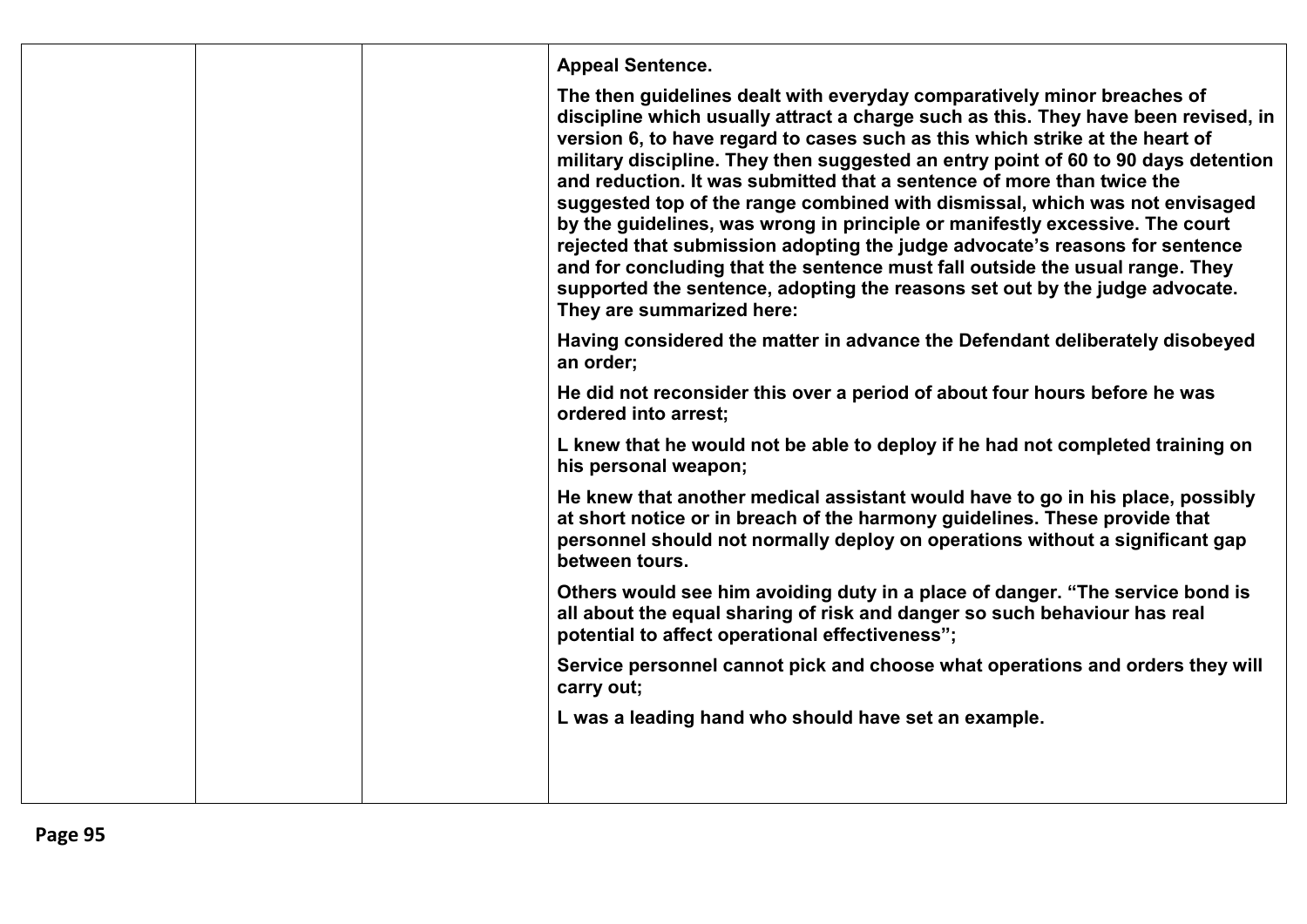| disobedience. Once he had refused to train on his weapon he had rendered<br>himself undeployable and had achieved his aim not to serve on operations in<br>Afghanistan.                                                                                                                                                                                                                                                                                                     |  |
|-----------------------------------------------------------------------------------------------------------------------------------------------------------------------------------------------------------------------------------------------------------------------------------------------------------------------------------------------------------------------------------------------------------------------------------------------------------------------------|--|
| Comment: He could not serve on operations anywhere without completing his<br>weapon training.                                                                                                                                                                                                                                                                                                                                                                               |  |
| A deterrent sentence was necessary to discourage others from behaving in this<br>way.                                                                                                                                                                                                                                                                                                                                                                                       |  |
| The CMAC said the Court Martial " clearly took a grave view of the offence for<br>reasons it explained. It was entitled to take that view. In particular, the Board was<br>in a far better position than this court to assess what it described as the<br>corrosive effect on morale and the potential to affect operational effectiveness of<br>the Appellant's conduct. It was entitled to take the view that the Guidance on<br>Sentencing was inadequate in this case." |  |
| Other cases on the specialist/expert status of the Court Martial, which are set out<br>in this guide: R v Love, R v Mckendry, R v Downing, R v Glenton, R v Cross, R v<br>Foley, R v Capill, R v Caverly, R v Coleman, R v Simm and Tennet, R v<br>Townshend, R v Ndi, R v Bagnall, R v Bailey, R v Ashworth and R v Cruise-<br>Taylor.                                                                                                                                     |  |
| R v Downing, R v Birch, R v Limbu, R v Price and Bell, R v Townshend, R v<br>Coleman, R v Ndi and R v Bailey deal with the expert/specialist status of the<br>Court Martial in the context of imposing the sentence of dismissal.                                                                                                                                                                                                                                           |  |
|                                                                                                                                                                                                                                                                                                                                                                                                                                                                             |  |
|                                                                                                                                                                                                                                                                                                                                                                                                                                                                             |  |
|                                                                                                                                                                                                                                                                                                                                                                                                                                                                             |  |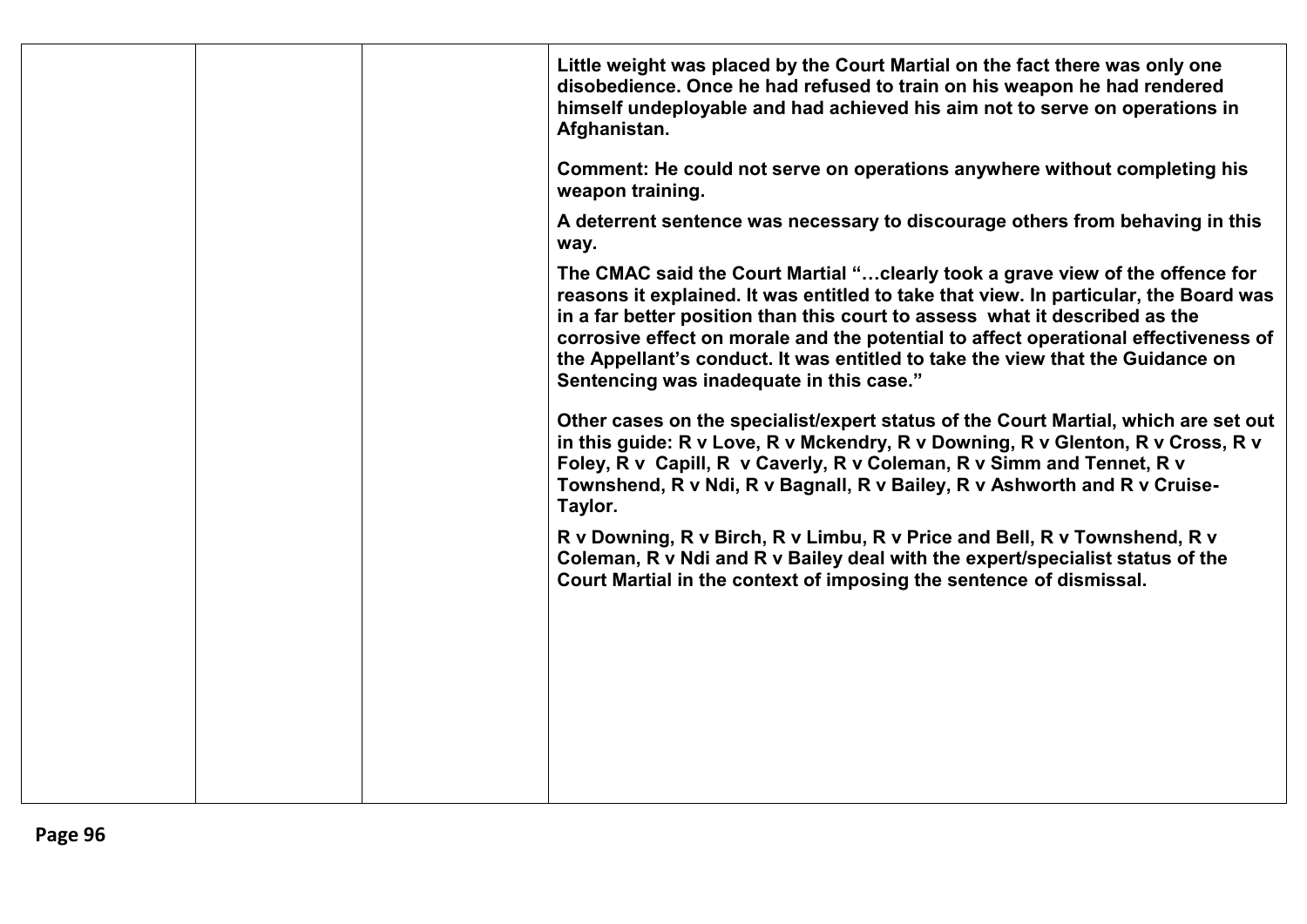| <b>R</b> v Martin                                                                                     | Date of Judgment:<br>9 December, 2007. | <b>Coram: Hughes</b><br>LJ, Wilkie J.                                                                                                                                                                                                                                                                                                                                                                                                | Judgment: The sentence was upheld. The court relied on and approved the<br>sentencing factors set out in the then "Guidance for Sentence in the Court<br>Martial" for this offence which are effectively identical to those in the current |
|-------------------------------------------------------------------------------------------------------|----------------------------------------|--------------------------------------------------------------------------------------------------------------------------------------------------------------------------------------------------------------------------------------------------------------------------------------------------------------------------------------------------------------------------------------------------------------------------------------|--------------------------------------------------------------------------------------------------------------------------------------------------------------------------------------------------------------------------------------------|
| Charges: two<br>charges of<br>absence without<br>leave contrary<br>to s9 Armed<br>Forces Act<br>2006. | Sentence: six<br>months' detention.    | Facts: the appellant<br>was 26 and re-enlisted<br>for the second time in<br>August 2006 as an<br>infantry soldier and<br>was still in Part 1<br>training. He went<br>absent after Christmas<br>leave. He was arrested<br>after 6 months but then<br>given leave to attend<br>court for a hearing<br>relating to contact with<br>his children but did not<br>return and was<br>arrested having been<br>absent for 230 days in<br>all. | Guidelines.                                                                                                                                                                                                                                |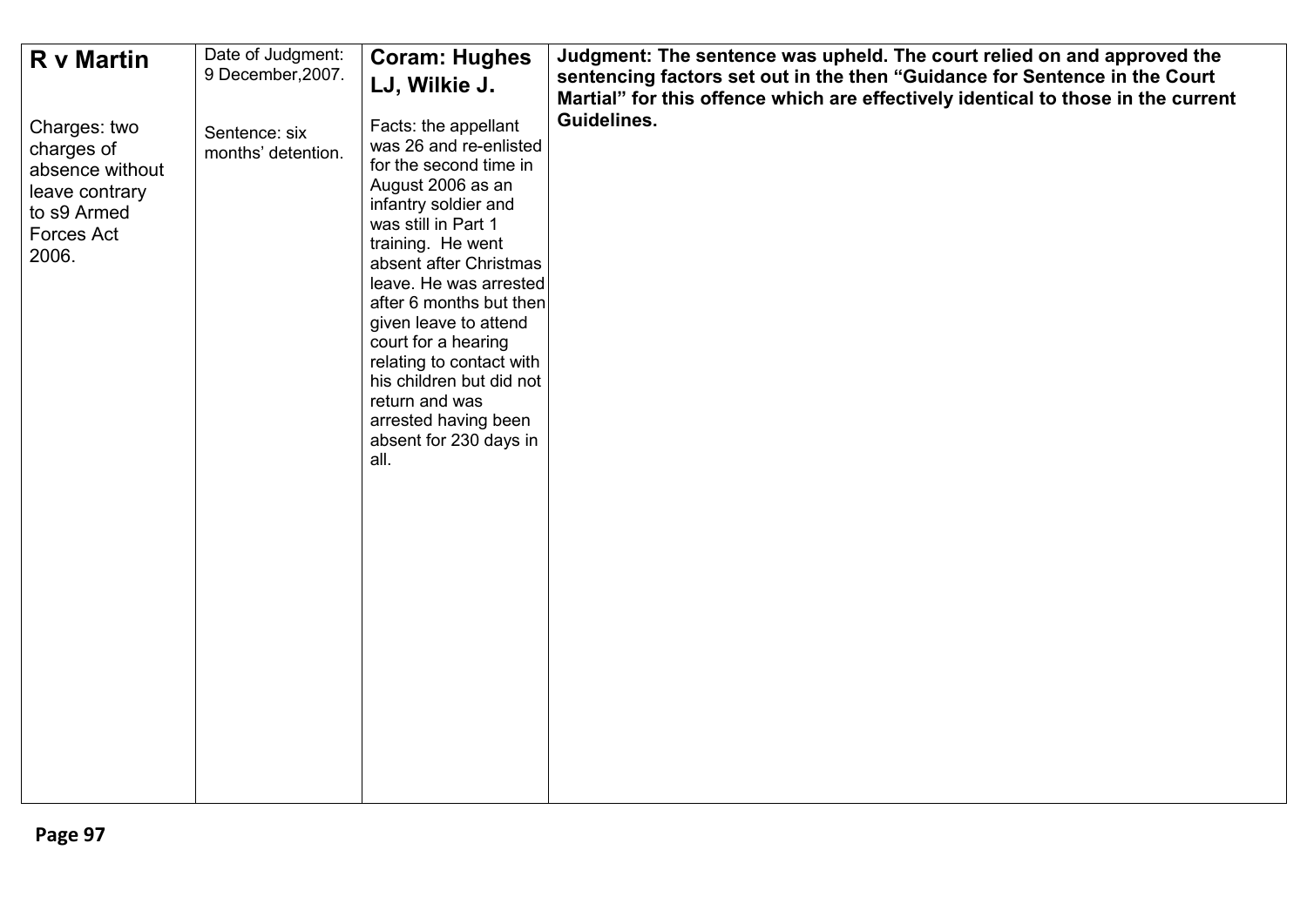| <b>R</b> v Mckendry                                                       | Date of                                                                                    | Coram: Judge                                                                                                                                                                                                                                                                                                                                                             | Judge Advocate at first instance; Judge Pearson.                                                                                                                                                                                                                                                                                                                                                                                                                                                                                                                                                                                                                                                                                                                                                                                                                                                                                                                                                                                                                                                                                                                                                                                                                                                                                                                                                                                                                                                                                                                                                                                                                         |
|---------------------------------------------------------------------------|--------------------------------------------------------------------------------------------|--------------------------------------------------------------------------------------------------------------------------------------------------------------------------------------------------------------------------------------------------------------------------------------------------------------------------------------------------------------------------|--------------------------------------------------------------------------------------------------------------------------------------------------------------------------------------------------------------------------------------------------------------------------------------------------------------------------------------------------------------------------------------------------------------------------------------------------------------------------------------------------------------------------------------------------------------------------------------------------------------------------------------------------------------------------------------------------------------------------------------------------------------------------------------------------------------------------------------------------------------------------------------------------------------------------------------------------------------------------------------------------------------------------------------------------------------------------------------------------------------------------------------------------------------------------------------------------------------------------------------------------------------------------------------------------------------------------------------------------------------------------------------------------------------------------------------------------------------------------------------------------------------------------------------------------------------------------------------------------------------------------------------------------------------------------|
| Charge:<br>Absence<br>without leave<br>contrary to s.38<br>Army Act 1955. | judgement:<br>20 2 2001<br>Sentence:<br>Reduced to the<br>ranks and 265<br>days detention. | LJ,<br>and Cresswell<br>and Ousley JJ.<br>Facts: At a time when<br>the Appellant was<br>having marital<br>difficulties and facing<br>allegations of theft<br>which turned out to be<br>unfounded, the<br>Appellant met a nurse<br>and went absent at the<br>end of Christmas leave<br>to be with her<br>surrendering after one<br>year, eight months and<br>three weeks. | The court rejected the sole ground of appeal, namely that the three services<br>adopted a different approach to sentencing absentees holding that, "It would be<br>entirely inappropriate for the Courts Martial Appeal Court to endeavour to<br>impose some standard policy on all three branches of the armed services"<br>and, "We adopt rather the contrary approach. Unless it is plain that there is a<br>real injustice or unfairness being caused, when, of course, this court would<br>interfere, it would be appropriate for great weight to be attached to the<br>differences that exist between the experience and needs of the different<br>branches of the armed services."<br>The Court adopted the dicta in R v Love [1998] 1 Cr App R 458, that those<br>imposing sentences in the armed services "are particularly well placed and<br>indeed better placed than this court in assessing the seriousness of offending in<br>the context of service life."<br>On the specialist/expert status of the Court Martial see also: R v Lyons, R v<br>Glenton, R v Capill, R v Cross, R v Foley, R v Calverly, R v Coleman, R v<br>Townshend, R v Ndi, R v Simm and Tennet, R v Bailey, R v Bagnall, R v<br>Ashworth and R v Cruise-Taylor. These authorities are summarized here and<br>their citations are set out at the head of this Guide.<br>For the specialist/expert nature of the Court Martial when imposing sentences of<br>dismissal see R v Dowding, R v Birch, R v Price and Bell, R v Townshend, R v<br>Coleman, R v Ndi and R v Bailey. The citations for these authorities are also at<br>the head of this Guide and they are summarized here. |
|                                                                           |                                                                                            |                                                                                                                                                                                                                                                                                                                                                                          |                                                                                                                                                                                                                                                                                                                                                                                                                                                                                                                                                                                                                                                                                                                                                                                                                                                                                                                                                                                                                                                                                                                                                                                                                                                                                                                                                                                                                                                                                                                                                                                                                                                                          |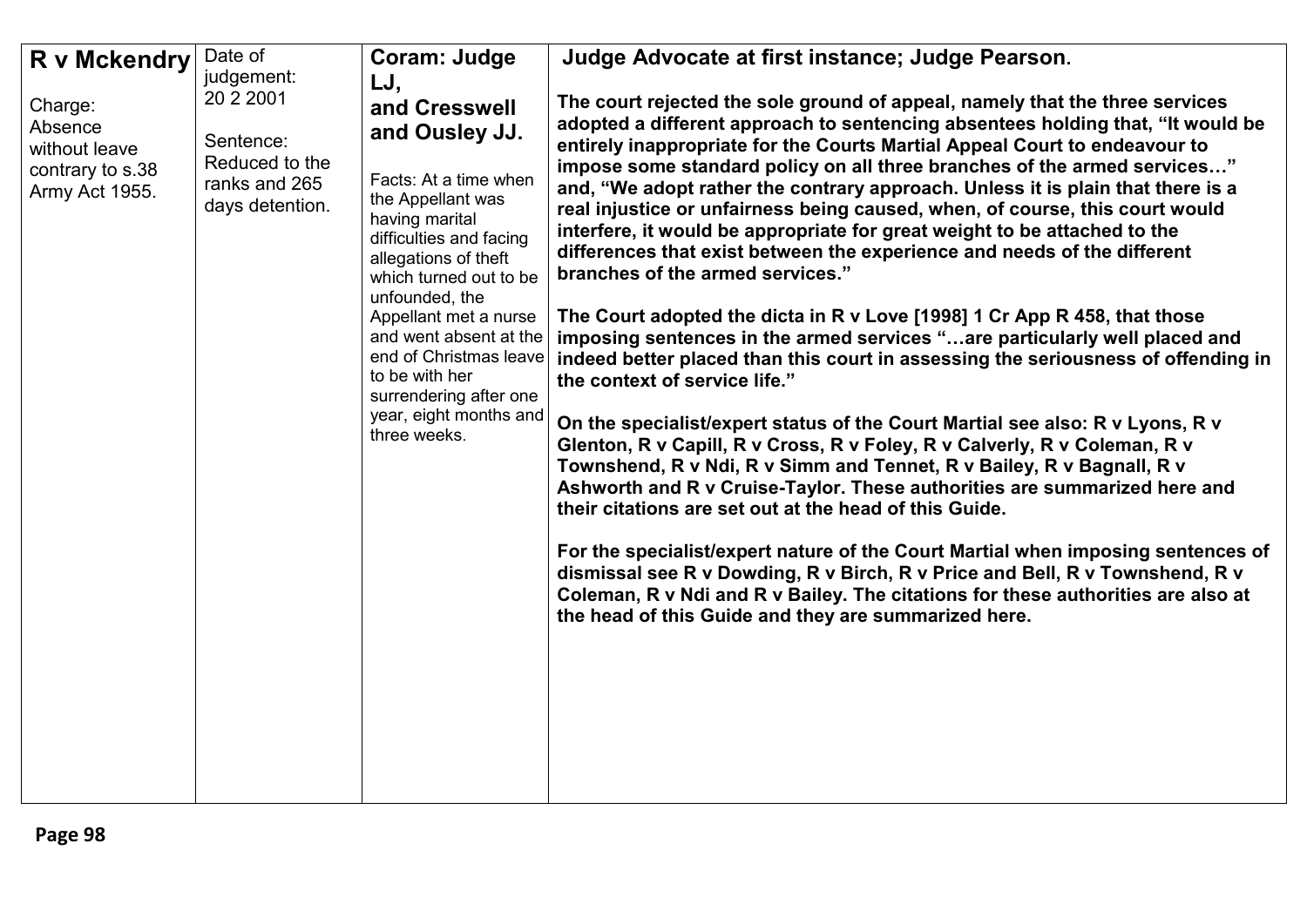| R v Melia                                                                                                                                                                                                          | Date of judgment:<br>8 3 2018.                                                                                                                                           | <b>Coram: Hallett</b>                                                                                                                                                                                                                                                                                                                                                                                                                                                                                                                                                                                                                                                                                                                                                                                                         | JA at first instance: Judge Hill.                                                                                                                                                                                                                                                                                                                                                                                                                                                                                                                                                                                                                                                                                                                                                                                                                                                                                                                                                                                                                       |
|--------------------------------------------------------------------------------------------------------------------------------------------------------------------------------------------------------------------|--------------------------------------------------------------------------------------------------------------------------------------------------------------------------|-------------------------------------------------------------------------------------------------------------------------------------------------------------------------------------------------------------------------------------------------------------------------------------------------------------------------------------------------------------------------------------------------------------------------------------------------------------------------------------------------------------------------------------------------------------------------------------------------------------------------------------------------------------------------------------------------------------------------------------------------------------------------------------------------------------------------------|---------------------------------------------------------------------------------------------------------------------------------------------------------------------------------------------------------------------------------------------------------------------------------------------------------------------------------------------------------------------------------------------------------------------------------------------------------------------------------------------------------------------------------------------------------------------------------------------------------------------------------------------------------------------------------------------------------------------------------------------------------------------------------------------------------------------------------------------------------------------------------------------------------------------------------------------------------------------------------------------------------------------------------------------------------|
| Charges: Plea<br>of guilty to four<br>charges of<br>failing to<br>prevent<br>assaults taking<br>place on<br>different<br>marines as part<br>of an initiation<br>ceremony,<br>contrary to<br>s15(1)(c) AFA<br>2006. | Sentence: The<br>Appellant, a<br>Sergeant, was<br>sentenced to four<br>months'<br>imprisonment<br>suspended for one<br>year, dismissal<br>and reduction to<br>the ranks. | LJ,<br>and Goss and<br><b>Andrew Baker</b><br>JJ.<br>Facts: The Appellant<br>(M) was a highly<br>regarded senior rank<br>who had just been<br>posted to the unit. He<br>had gone to the<br>company bar for a party<br>and after the other<br>senior ranks had left, he<br>failed to prevent<br>assaults on junior<br>marines for the<br>entertainment of the 30<br>odd marines left in the<br>bar, by other junior<br>marines "reefing" them<br>that is to say striking<br>their naked backsides<br>with a two foot long wrist<br>support causing bruising<br>and some bleeding. M<br>made some attempt to<br>ensure that the<br>complainants were<br>genuinely consenting<br>and offered to help one<br>of them make a<br>complaint. He had just<br>returned from an<br>operational tour and<br>was genuinely<br>remorseful. | Appeal against sentence.<br>Held: The court approved the then "Guidelines for Sentence in the Court Martial"<br>in respect of this offence, which suggested loss of rank and detention not<br>imprisonment for more serious offences. The current Guidelines (Version 6) are<br>in similar terms. The court was of the view that given M's limited role, his<br>mitigation and the fact that some Corporals were present and had not been<br>charged, a sentence nearer the bottom of the range would be appropriate.<br>Dismissal, reduction and the suspended sentence were quashed and a severe<br>reprimand was imposed to reflect the delay, the fact that M had been out of the<br>service for some time and this whole event had had a significant adverse effect<br>on his life.<br>Comment: A suspended sentence of detention has no teeth if a Defendant is<br>being dismissed, he cannot be tried for any future offence by Court Martial and<br>the civilian courts cannot bring a suspended sentence of military detention into<br>effect. |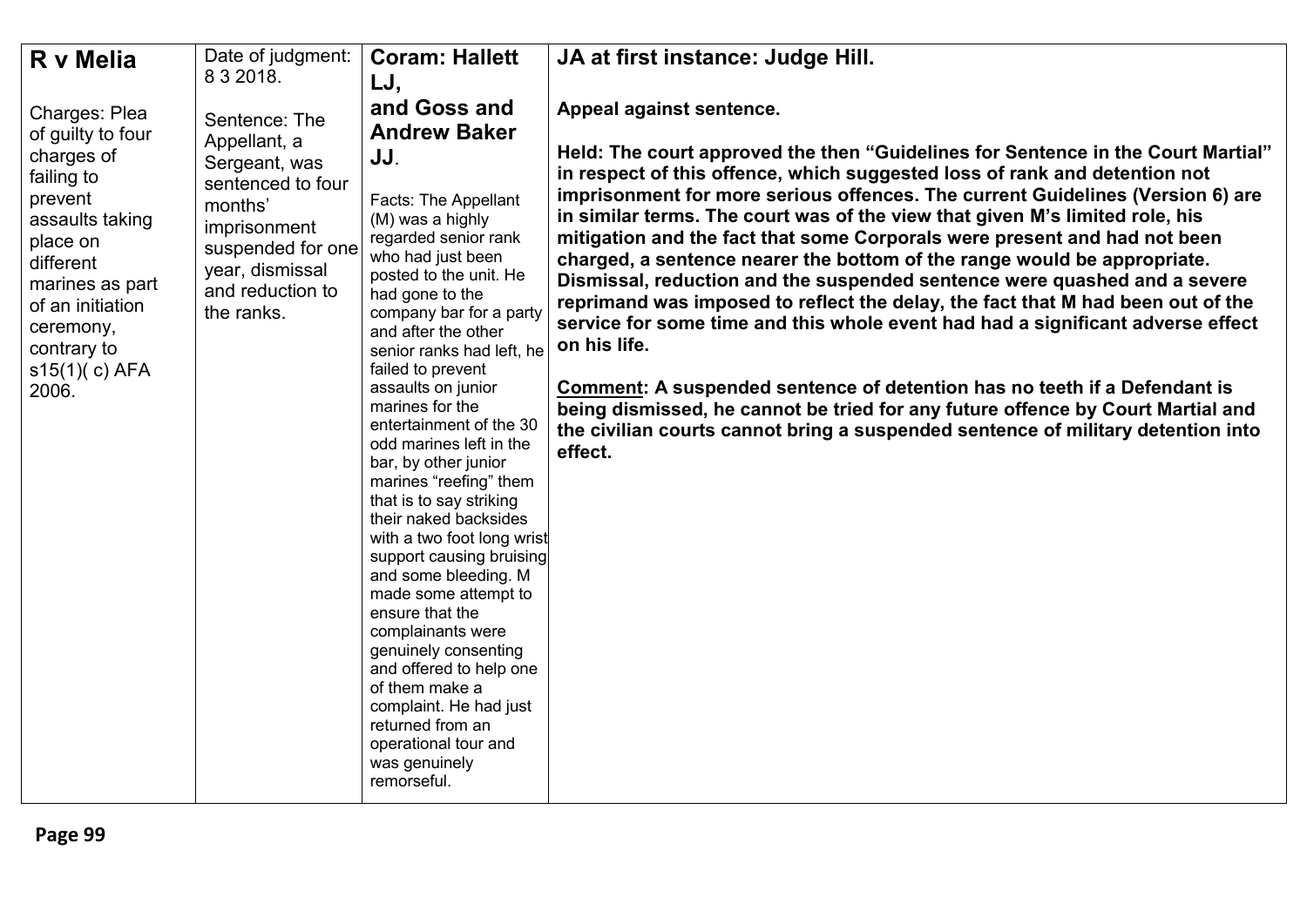| R v Moffat                                                                                                                                                                                         | Date of                                                              |                                                                                                                                                                                                                                                                                                                                                                                                                                                                                                                                                                                                                                                                                                                                                                                                                                                                                                             | Coram: Pitchford JA at first instance Judge Hill.                                                                                                                                                                                                                                                                                                                                                                                                                                                                                                              |
|----------------------------------------------------------------------------------------------------------------------------------------------------------------------------------------------------|----------------------------------------------------------------------|-------------------------------------------------------------------------------------------------------------------------------------------------------------------------------------------------------------------------------------------------------------------------------------------------------------------------------------------------------------------------------------------------------------------------------------------------------------------------------------------------------------------------------------------------------------------------------------------------------------------------------------------------------------------------------------------------------------------------------------------------------------------------------------------------------------------------------------------------------------------------------------------------------------|----------------------------------------------------------------------------------------------------------------------------------------------------------------------------------------------------------------------------------------------------------------------------------------------------------------------------------------------------------------------------------------------------------------------------------------------------------------------------------------------------------------------------------------------------------------|
|                                                                                                                                                                                                    | judgement:                                                           |                                                                                                                                                                                                                                                                                                                                                                                                                                                                                                                                                                                                                                                                                                                                                                                                                                                                                                             |                                                                                                                                                                                                                                                                                                                                                                                                                                                                                                                                                                |
| <b>Charges: Having</b><br>a firearm with<br>intent to cause<br>another to<br>believe that<br>violence would<br>be used against<br>himself or<br>another contrary<br>to s16A, Firearms<br>Act 2006. | 7 2 2 0 1 4.<br>Sentence: 3 years'<br>imprisonment and<br>dismissal. | LJ,<br><b>Wilkie and</b><br>Patterson JJ.<br>Facts: The appellant (M)<br>was a leading seaman<br>aged 45. Five years<br>previously when M's<br>wife had a very difficult<br>labour he had not been<br>with her because of the<br>requirements of the<br>navy. He had again<br>been recalled to his ship<br>at short notice when his<br>wife was at an<br>advanced state of<br>pregnancy and he felt<br>under pressure not to let<br>the same problem arise<br>again and no-one would<br>assure him that he<br>would be allowed leave.<br>The day before the<br>offence he went ashore<br>and, whilst in a bar, in<br>Lisbon, where the ship<br>was alongside, he told<br>an officer, whilst in an<br>overwrought state, that<br>if he could not get<br>home, he would have to<br>get a gun. The following<br>day he drew a weapon<br>and ammunition and<br>went to see the second<br>in command, Lieutenant | Held: The analysis of this offence and this offender in the Judge Advocate's<br>sentencing remarks were unimpeachable, but the court made insufficient<br>allowance for the fleeting nature of M's loss of judgment against the background<br>of his mental condition and his being away at the birth of his first child and<br>concluded that there was no purpose in keeping M in custody longer than<br>absolutely necessary so substituted a sentence of 14 months which would result<br>in his almost immediate release. The sentence of dismissal stood. |
|                                                                                                                                                                                                    |                                                                      | Commander Williams,                                                                                                                                                                                                                                                                                                                                                                                                                                                                                                                                                                                                                                                                                                                                                                                                                                                                                         |                                                                                                                                                                                                                                                                                                                                                                                                                                                                                                                                                                |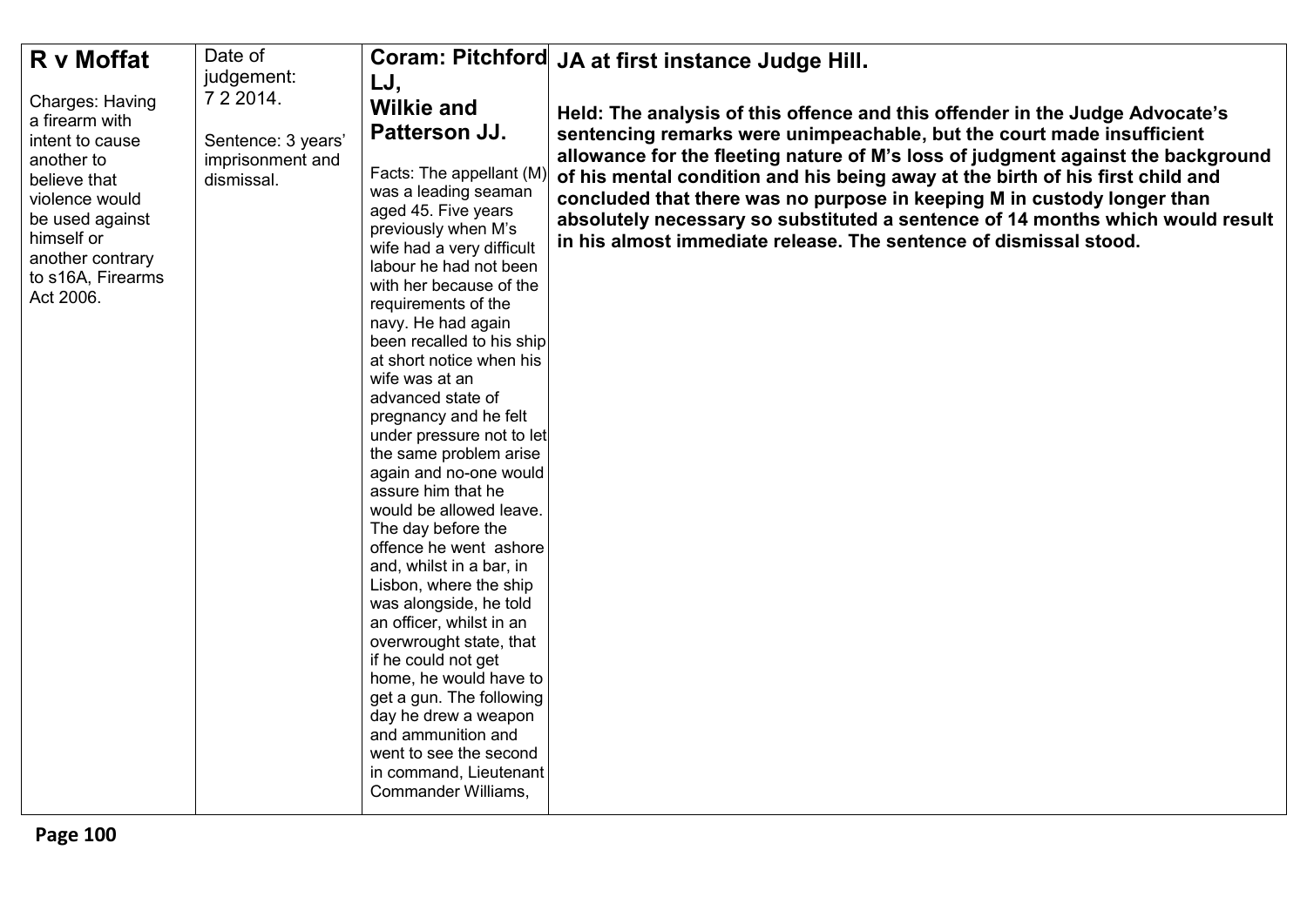|  | and in an angry state       |  |
|--|-----------------------------|--|
|  | said "This is a loaded      |  |
|  | rifle, you know what that   |  |
|  | means; I want to talk to    |  |
|  | you."The officer who,       |  |
|  | acting with what the        |  |
|  | court described as          |  |
|  | "striking calm and          |  |
|  | authority", asking M that   |  |
|  | a woman officer be          |  |
|  | permitted to leave. She     |  |
|  | left, the officer told M to |  |
|  | give the rifle to another   |  |
|  | rating, which he did. He    |  |
|  | then dissolved into tears   |  |
|  | and capitulated almost      |  |
|  | immediately.                |  |
|  | The weapon was not          |  |
|  | loaded and not pointed      |  |
|  | at anyone.                  |  |
|  | The court found that M      |  |
|  | had no evil intent and      |  |
|  | was overwrought.            |  |
|  | A naval consultant          |  |
|  | psychiatrist found that M   |  |
|  | was suffering from an       |  |
|  | adjustment disorder and     |  |
|  | acted completely out of     |  |
|  | character and had no        |  |
|  | intention of using the      |  |
|  | rifle and posed a low       |  |
|  | risk to others. M was       |  |
|  | highly regarded. During     |  |
|  | 25 years' service he        |  |
|  | was said to have been       |  |
|  | "the epitome of steady      |  |
|  | reliability, honesty and    |  |
|  | commitment."                |  |
|  |                             |  |
|  |                             |  |
|  |                             |  |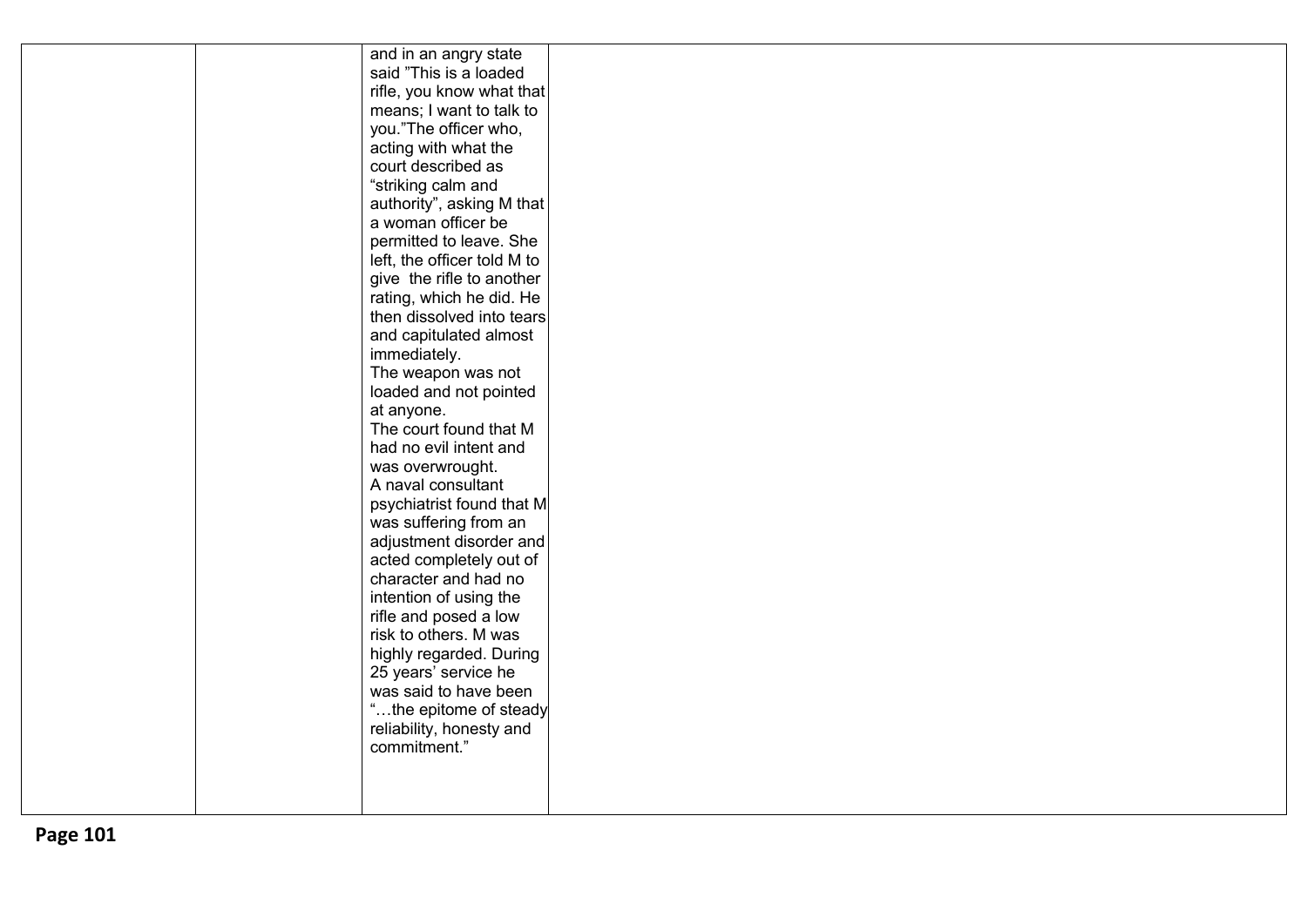| Date of Judgement:<br><b>Morris v UK</b><br>26 2 2002.<br>Charge: Absence<br>Sentence: Dismissal<br>without leave,<br>from Her Majesty's<br>38(a) Army Act<br>Service and<br>1955.<br>detention for nine<br>months. | Coram: Costa,<br><b>President, UK</b><br>Judge-Sir<br>Nicholas Bratza,<br><b>KCMG, QC and</b><br>six other judges.<br>The facts are not set<br>out as the case<br>concerned whether the<br>Court Martial was an<br>independent and<br>impartial court<br>compliant with Article 6<br>ECHR. | The ECHR held that the changes brought about by AFA 1996 since Findlay v UK,<br>summarized above, "have gone a long way to meeting its concerns". Now that<br>the Court-Martial Administration Office, the forerunner of the Military Court<br>Service, appointed the lay members of the court instead of a convening officer<br>appointing officers from his command, "the Court concludes that the manner<br>in which the applicant's Court Martial was appointed does not in itself give rise<br>to any lack of independence in that tribunal for the purposes of Article 6(1) of the<br>Convention."<br>However, there was insufficient protection for the two junior members from<br>external army influence unlike with a jury in the Crown Court.<br>Comment: It was not drawn to the ECHR's attention that to try to influence<br>members of a court would amount to conduct to the prejudice, contrary to s69<br>Army Act 1955 or perverting the course of justice.<br>As a result of this case fuller briefing notes were produced for the members<br>emphasizing that the members must not discuss the case outside their number,<br>the Queen's Regulations were re-drawn to forbid any report on an officer's<br>decisions at a court and the Judge Advocate gave a direction about this at the<br>start of each trial. In Cooper, summarized above, ECHR concluded that there<br>were sufficient guarantees to ensure the independence and impartiality of the<br><b>Court Martial.</b> |
|---------------------------------------------------------------------------------------------------------------------------------------------------------------------------------------------------------------------|--------------------------------------------------------------------------------------------------------------------------------------------------------------------------------------------------------------------------------------------------------------------------------------------|-------------------------------------------------------------------------------------------------------------------------------------------------------------------------------------------------------------------------------------------------------------------------------------------------------------------------------------------------------------------------------------------------------------------------------------------------------------------------------------------------------------------------------------------------------------------------------------------------------------------------------------------------------------------------------------------------------------------------------------------------------------------------------------------------------------------------------------------------------------------------------------------------------------------------------------------------------------------------------------------------------------------------------------------------------------------------------------------------------------------------------------------------------------------------------------------------------------------------------------------------------------------------------------------------------------------------------------------------------------------------------------------------------------------------------------------------------------------------------------------------------|
|---------------------------------------------------------------------------------------------------------------------------------------------------------------------------------------------------------------------|--------------------------------------------------------------------------------------------------------------------------------------------------------------------------------------------------------------------------------------------------------------------------------------------|-------------------------------------------------------------------------------------------------------------------------------------------------------------------------------------------------------------------------------------------------------------------------------------------------------------------------------------------------------------------------------------------------------------------------------------------------------------------------------------------------------------------------------------------------------------------------------------------------------------------------------------------------------------------------------------------------------------------------------------------------------------------------------------------------------------------------------------------------------------------------------------------------------------------------------------------------------------------------------------------------------------------------------------------------------------------------------------------------------------------------------------------------------------------------------------------------------------------------------------------------------------------------------------------------------------------------------------------------------------------------------------------------------------------------------------------------------------------------------------------------------|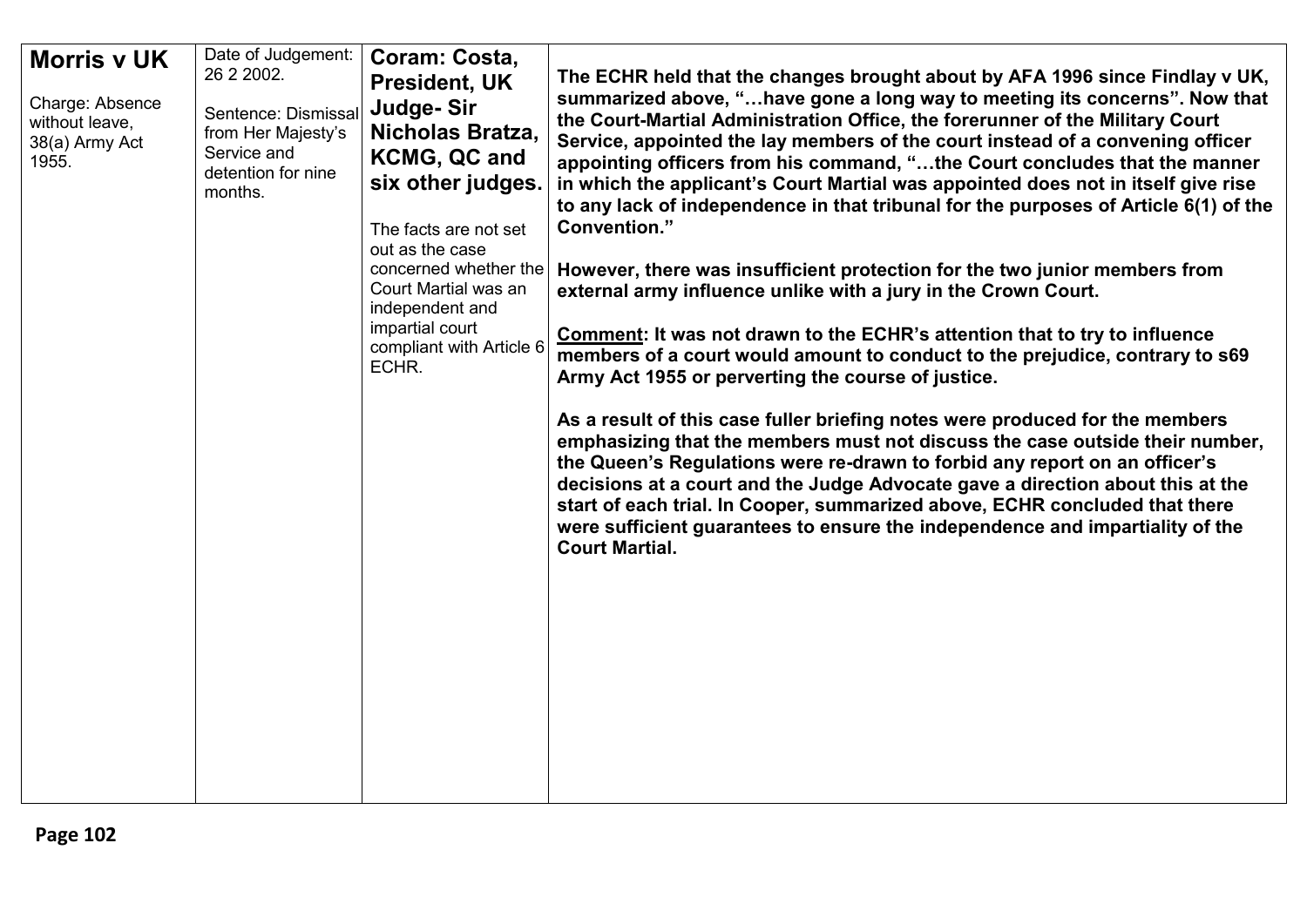| <b>R</b> v Mulgrew<br>and Richards.                                                                                                                                                                                                                                   | Date of judgment:<br>4 10 12.                    | <b>Coram: Rafferty</b><br>LJ, Irwin and<br><b>Nichola Davies</b> | JA: Judge Large, Deputy Judge Advocate General, then an Assistant<br><b>Judge Advocate General.</b>                                                                                                                                                                                                                                                                                                                                                                                                                                                                                                                                                                                                                                                                                                                                                                                                                                                                                                                                                                                                                                                                                                                                                                                                                                                                                                                                                                                                                                                                                                                                                                                                                                                                              |
|-----------------------------------------------------------------------------------------------------------------------------------------------------------------------------------------------------------------------------------------------------------------------|--------------------------------------------------|------------------------------------------------------------------|----------------------------------------------------------------------------------------------------------------------------------------------------------------------------------------------------------------------------------------------------------------------------------------------------------------------------------------------------------------------------------------------------------------------------------------------------------------------------------------------------------------------------------------------------------------------------------------------------------------------------------------------------------------------------------------------------------------------------------------------------------------------------------------------------------------------------------------------------------------------------------------------------------------------------------------------------------------------------------------------------------------------------------------------------------------------------------------------------------------------------------------------------------------------------------------------------------------------------------------------------------------------------------------------------------------------------------------------------------------------------------------------------------------------------------------------------------------------------------------------------------------------------------------------------------------------------------------------------------------------------------------------------------------------------------------------------------------------------------------------------------------------------------|
| Charges; The<br>defendants faced<br>joint charges of<br>inflicting grievous<br>bodily harm<br>contrary to s18<br>OAPA 1861, with<br>an alternative<br>under s20 and a<br>third joint charge<br>under s47<br>alleging assault<br>occasioning<br>actual bodily<br>harm. | Sentence was<br>adjourned to allow<br>an appeal. | JJ.                                                              | The prosecution indicated that they would not invite a conviction unless the<br>members were sure this was a joint enterprise revenge attack from the start<br>unless in Mulgrew's case he had himself, with the requisite intent, stamped on<br>the complainant's head (Charge 1 and the alternative in Charge 2).<br>On charge 3 the prosecution invited an acquittal for Richards unless the lay<br>members were sure that there was a joint enterprise revenge attack from the<br>start, as otherwise it would not be possible to exclude self-defence.<br>Accordingly, the judge advocate summed up on that basis in a way which CMAC<br>said was "clear, unimpugnable and unimpugned".<br>It became apparent when the judge advocate retired with the members to<br>consider sentence that the members had found the Defendants guilty on an<br>entirely different basis namely that the complainants had been the initial<br>aggressors and it was only then that the Defendants had engaged in a joint<br>enterprise, and it was Richards not Mulgrew that did the stamping which would<br>have required the members to be directed on self defence and the interaction<br>between self defence and joint enterprise.<br>Further, had the Defendants known the case they had to meet, their approach to<br>the evidence in respect of blood stains would have been quite different.<br>The CMAC Held that the convictions were not safe and were quashed.<br>See also: R v Stables, summarized below, where the sentencing remarks were<br>considered in deciding whether the conviction was safe. See also R v Twaite,<br>below, where the Judge Advocate's discussions with the lay members about<br>sentence brought to light difficulties in respect of the verdict. |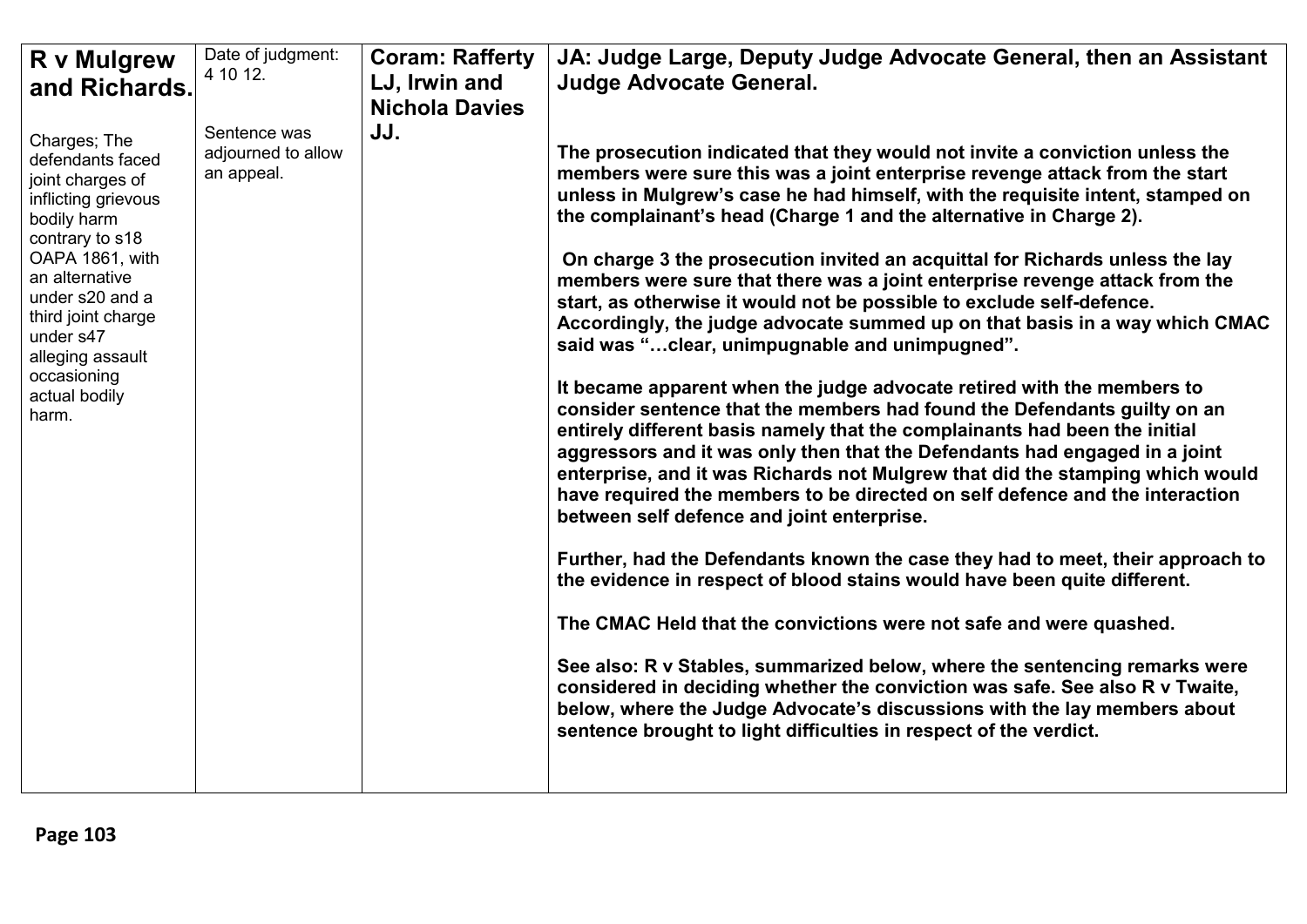| R v Ndi.                                                                                                           | Date of judgment:<br>24 1 2019.                      | Coram: Davis LJ,<br><b>Knowles and</b>                                                                                                                                                                                                                                                                                                                                                                          | Appeal against dismissal only.                                                                                                                                                                                                                                                                                                                                                                                                                                                                                                                                                                                                                                                                                                                                                                                                                                                                                                                                                                                                                                                                                               |
|--------------------------------------------------------------------------------------------------------------------|------------------------------------------------------|-----------------------------------------------------------------------------------------------------------------------------------------------------------------------------------------------------------------------------------------------------------------------------------------------------------------------------------------------------------------------------------------------------------------|------------------------------------------------------------------------------------------------------------------------------------------------------------------------------------------------------------------------------------------------------------------------------------------------------------------------------------------------------------------------------------------------------------------------------------------------------------------------------------------------------------------------------------------------------------------------------------------------------------------------------------------------------------------------------------------------------------------------------------------------------------------------------------------------------------------------------------------------------------------------------------------------------------------------------------------------------------------------------------------------------------------------------------------------------------------------------------------------------------------------------|
| Charge:<br>Convicted after a<br>trial of money<br>laundering<br>contrary to s328<br>Proceeds of<br>Crime Act 2002. | Sentence:<br>dismissed and six<br>months' detention. | Yipp JJ.<br><b>Facts: The Applicant</b><br>(N) had allowed his<br>bank to be used for<br>25,000 euros to be<br>fraudulently paid in,<br>which he withdrew and<br>gave to a man called<br>Peter, who was the<br>author of the fraud.<br>N was of good<br>character and his OC<br>gave evidence that he<br>had retained the trust<br>of the chain of<br>command and his skills<br>were needed in the<br>squadron. | The CMAC approved the "Guidance for Sentencing in the Court Martial", which<br>said, as the current Guide does, that the start point for offences of dishonesty<br>was dismissal. They adopted the dicta in Downing, summarized above that<br>whether a serviceman could remain in the service was "pre-eminently a<br>matter for the Court Martial." N had not accepted responsibility for what he did<br>and it was planned and there was no reason to depart from the start point in the<br>Guide.<br>On the specialist nature of the Court Martial see also: R v Love, R v Mckendry, R<br>v Lyons, R v Rheines, R v Downing, R v Glenton, R v Capill, R v Cross, R v<br>Foley, R v Calverly, R v Coleman, R v Simm and Tennet, R v Townshend, R v<br>Bagnall, R v Bailey, R v Ashworth and R v Cruise-Taylor.<br>R v Downing, R v Birch, R v Limbu, R v Price and Bell, R v Townshend, R v<br>Coleman, and R v Bailey deal with the specialist/expert status of the Court<br>Martial in the context of dismissal.<br>These authorities are summarized here and their citations are set out at the head<br>of this Guide. |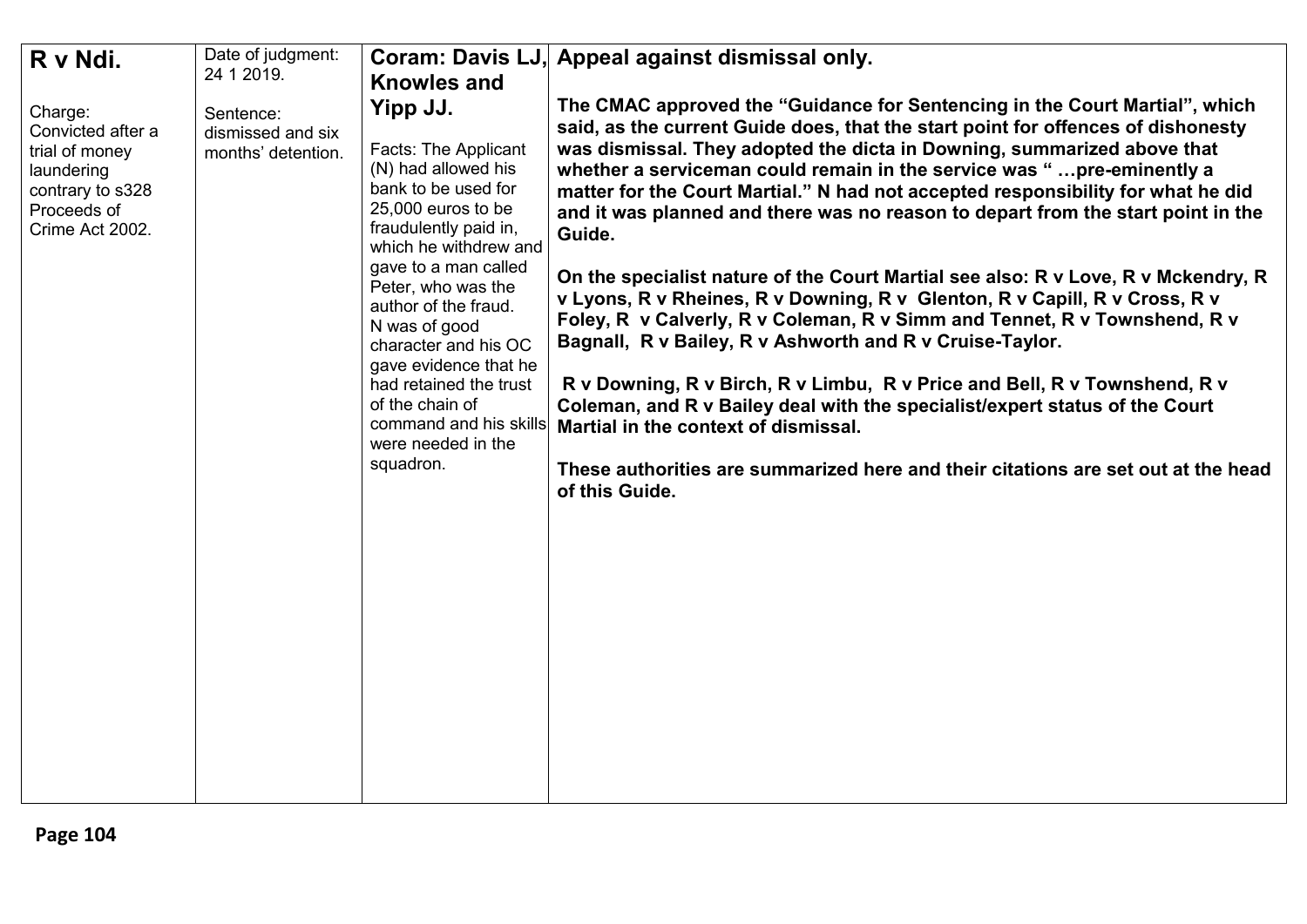| <b>R</b> v                                       | Judgment date:                              | <b>Coram:Lord</b>                                                    | JA at first instance Judge Mcgrigor.                                                                                                                            |
|--------------------------------------------------|---------------------------------------------|----------------------------------------------------------------------|-----------------------------------------------------------------------------------------------------------------------------------------------------------------|
| <b>Nightingale</b>                               | 29 11 2012.                                 | Judge CJ,                                                            |                                                                                                                                                                 |
|                                                  |                                             | <b>Fulford and</b>                                                   | Held: The CMAC agreed with the Court Martial's decision not to impose the                                                                                       |
| Sentence                                         | Sentence: Charge<br>1-18 months'            | Bean JJ.                                                             | minimum 5 year sentence as there were exceptional circumstances. The firearm<br>and ammunition came lawfully into his possession. The urgency of dealing with   |
| appeal.                                          | detention, Charge 2-<br>6 months' detention | Facts: Whilst he was<br>serving in Afghanistan                       | this, in his mind, reduced with time and in 2009 he suffered a significant brain<br>injury which made the need to deal with the weapon and ammunition seem less |
| Charge: Charge<br>1- Possession of               | concurrent.                                 | N's accommodation<br>was searched in 2011                            | immediately urgent. These offences were committed in exceptional<br>circumstances by an exemplary soldier. The sentence was reduced to 12 months                |
| a prohibited<br>firearm under                    |                                             | and a Clock pistol with<br>compatible ammunition<br>was recovered    | and suspended for 12 months to allow for the Appellant's immediate release.                                                                                     |
| s5(1)(aba)<br><b>Firearms Act</b>                |                                             | together with other<br>ammunition lawfully                           |                                                                                                                                                                 |
| 1968, possession<br>of ammunition<br>contrary to |                                             | acquired, but which<br>should have been                              |                                                                                                                                                                 |
| s5(1)(c) Firearms<br>Act 1968.                   |                                             | handed in.<br>The pistol had been                                    |                                                                                                                                                                 |
|                                                  |                                             | given to N by the Iraqi<br>special forces as a<br>mark of respect in |                                                                                                                                                                 |
|                                                  |                                             | 2007. He intended to<br>have it de-activated but                     |                                                                                                                                                                 |
|                                                  |                                             | had not got round to<br>doing so.                                    |                                                                                                                                                                 |
|                                                  |                                             |                                                                      |                                                                                                                                                                 |
|                                                  |                                             |                                                                      |                                                                                                                                                                 |
|                                                  |                                             |                                                                      |                                                                                                                                                                 |
|                                                  |                                             |                                                                      |                                                                                                                                                                 |
|                                                  |                                             |                                                                      |                                                                                                                                                                 |
|                                                  |                                             |                                                                      |                                                                                                                                                                 |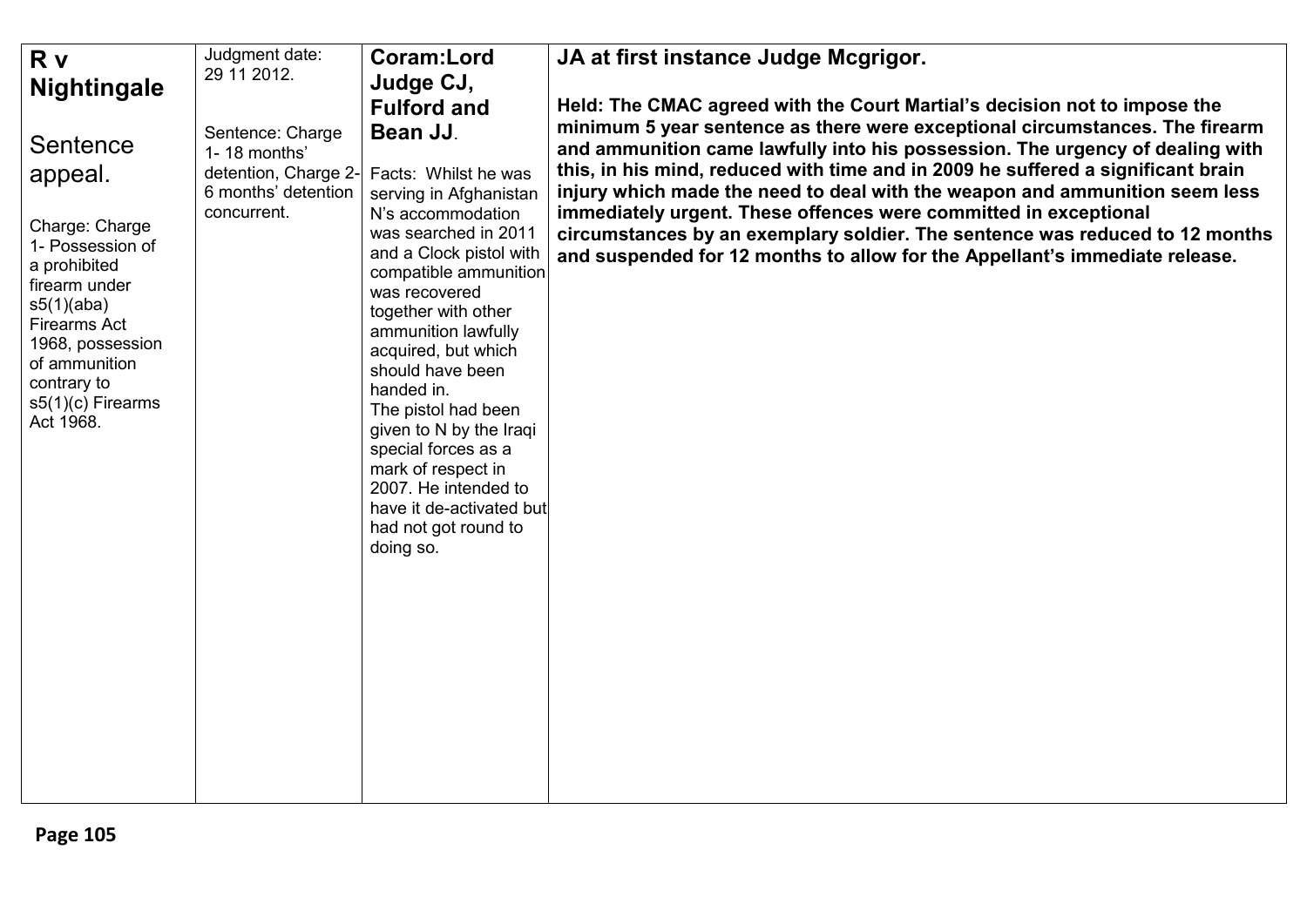| Appeal re | Judgment date:<br>13 3 2013 | In 2009, after running<br>220 kilometres in the                                                                                                                                                                                            | Held: N's guilty plea should be vacated as it was a nullity because the CMAC                                                                                                                                                                                                                                                                                                                                                                                                                                                                                                                                                   |
|-----------|-----------------------------|--------------------------------------------------------------------------------------------------------------------------------------------------------------------------------------------------------------------------------------------|--------------------------------------------------------------------------------------------------------------------------------------------------------------------------------------------------------------------------------------------------------------------------------------------------------------------------------------------------------------------------------------------------------------------------------------------------------------------------------------------------------------------------------------------------------------------------------------------------------------------------------|
| status of |                             | Amazon basin, for a                                                                                                                                                                                                                        | interpreted the exchange between counsel and the judge, in circumstances                                                                                                                                                                                                                                                                                                                                                                                                                                                                                                                                                       |
| plea.     |                             | soldiers' charity, the                                                                                                                                                                                                                     | where no indication as to sentence had been sought by the Defence, as follows                                                                                                                                                                                                                                                                                                                                                                                                                                                                                                                                                  |
|           |                             | Appellant (N) collapsed<br>and sustained a                                                                                                                                                                                                 | (at para 7 of the judgment):                                                                                                                                                                                                                                                                                                                                                                                                                                                                                                                                                                                                   |
|           |                             | significant brain injury<br>which the medical<br>report indicated would<br>have made a<br>significant contribution<br>to his failure to deal<br>properly with the<br>weapon and amunition.<br>N was a very highly<br>regarded SAS soldier. | "As we see it, what was being conveyed [ by the judge] was that the defendant<br>would be looking at, or close, to the minimum statutory term [5 year] if he<br>fought, and certainly no longer than two years (and probably shorter) if he<br>pleaded guilty; and if he pleaded guilty he would have the advantage of serving<br>his sentence in military detention rather than a civilian prison, with the<br>possibility (no more) that his military career could continue".<br>CMAC concluded that this exchange improperly narrowed the Appellant's<br>freedom of choice and his plea was a nullity and it was set aside. |
|           |                             |                                                                                                                                                                                                                                            |                                                                                                                                                                                                                                                                                                                                                                                                                                                                                                                                                                                                                                |
|           |                             |                                                                                                                                                                                                                                            |                                                                                                                                                                                                                                                                                                                                                                                                                                                                                                                                                                                                                                |
|           |                             |                                                                                                                                                                                                                                            |                                                                                                                                                                                                                                                                                                                                                                                                                                                                                                                                                                                                                                |
|           |                             |                                                                                                                                                                                                                                            |                                                                                                                                                                                                                                                                                                                                                                                                                                                                                                                                                                                                                                |
|           |                             |                                                                                                                                                                                                                                            |                                                                                                                                                                                                                                                                                                                                                                                                                                                                                                                                                                                                                                |
|           |                             |                                                                                                                                                                                                                                            |                                                                                                                                                                                                                                                                                                                                                                                                                                                                                                                                                                                                                                |
|           |                             |                                                                                                                                                                                                                                            |                                                                                                                                                                                                                                                                                                                                                                                                                                                                                                                                                                                                                                |
|           |                             |                                                                                                                                                                                                                                            |                                                                                                                                                                                                                                                                                                                                                                                                                                                                                                                                                                                                                                |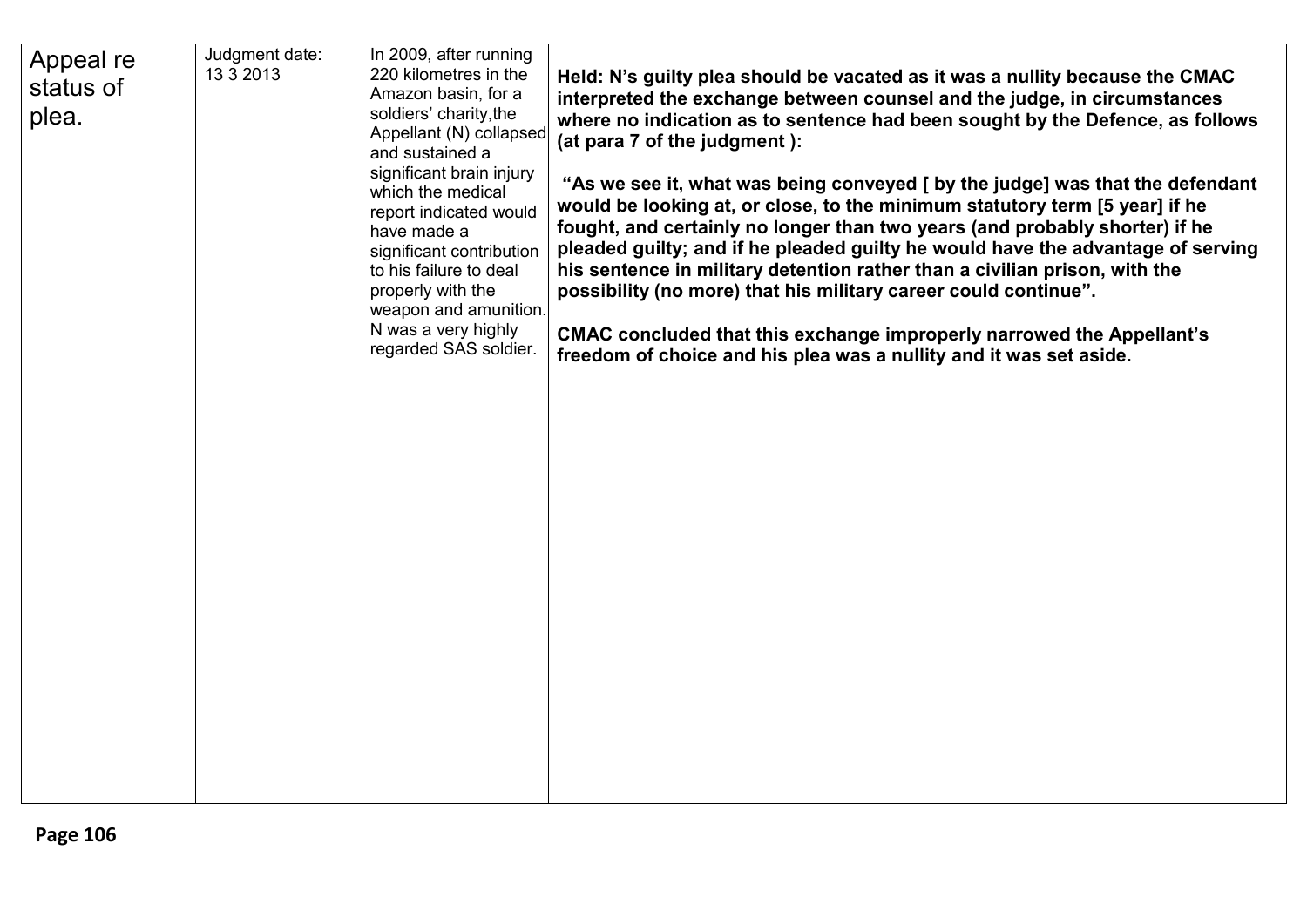| R v Owen.         | Date of judgment:<br>20 11 13.          |                                              | Coram: Pitchford JA: Judge Large, Deputy Judge Advocate General then an Assistant |
|-------------------|-----------------------------------------|----------------------------------------------|-----------------------------------------------------------------------------------|
|                   |                                         | LJ,                                          | <b>Judge Advocate General.</b>                                                    |
| Charge: Three     |                                         | Holroyde and                                 |                                                                                   |
| charges of        | Sentence: Charge                        | <b>Nicola Davies JJ.</b>                     | Appeal sentence on the totality principle.                                        |
| absence without   | 1-2 months'                             |                                              |                                                                                   |
| leave contrary to | detention, Charge 2-                    | Facts:                                       | Held: Given that O had twice been trusted to catch a flight back to his unit,     |
| s9(1) AFA 2006.   | 3 months' detention                     | The Appellant (O)                            | despite his distressing personal circumstances each period of absence added to    |
|                   | and Charge 3-4                          | enlisted at 16 and at                        | the seriousness of O's position, it was not as had been submitted, equivalent to  |
|                   | months' detention all<br>consecutive, 9 | the time of his appeal                       | one period of absence, and there were no grounds to challenge the Court           |
|                   | months' detention in                    | was 21. He had<br>significant problems       | Martial's order that consecutive sentences were appropriate, but the Court        |
|                   | all.                                    | himself and a relative                       | Martial gave insufficient weight to the personal mitigation. Accordingly, CMAC    |
|                   |                                         | had been the victim of                       | ordered that the sentences on charges 1 and 2 should be served concurrently       |
|                   |                                         | serious sexual abuse.                        | but the sentence on Charge 3 should remain consecutive, seven months in all.      |
|                   |                                         | He felt that he had had                      |                                                                                   |
|                   |                                         | little support from his                      |                                                                                   |
|                   |                                         | unit.                                        |                                                                                   |
|                   |                                         | He went absent for                           |                                                                                   |
|                   |                                         | about six months and                         |                                                                                   |
|                   |                                         | was arrested.                                |                                                                                   |
|                   |                                         | Arrangements were<br>made for him to return  |                                                                                   |
|                   |                                         | to his unit in Germany                       |                                                                                   |
|                   |                                         | but he did not report for                    |                                                                                   |
|                   |                                         | the flight and was                           |                                                                                   |
|                   |                                         | absent for about a                           |                                                                                   |
|                   |                                         | month and was                                |                                                                                   |
|                   |                                         | subsequently placed in                       |                                                                                   |
|                   |                                         | custody until a Judge                        |                                                                                   |
|                   |                                         | Advocate released him                        |                                                                                   |
|                   |                                         | on his undertaking to                        |                                                                                   |
|                   |                                         | catch the flight to<br>return to his unit in |                                                                                   |
|                   |                                         | Germany. He went                             |                                                                                   |
|                   |                                         | absent again and was                         |                                                                                   |
|                   |                                         | again arrested 26 days                       |                                                                                   |
|                   |                                         | later.                                       |                                                                                   |
|                   |                                         |                                              |                                                                                   |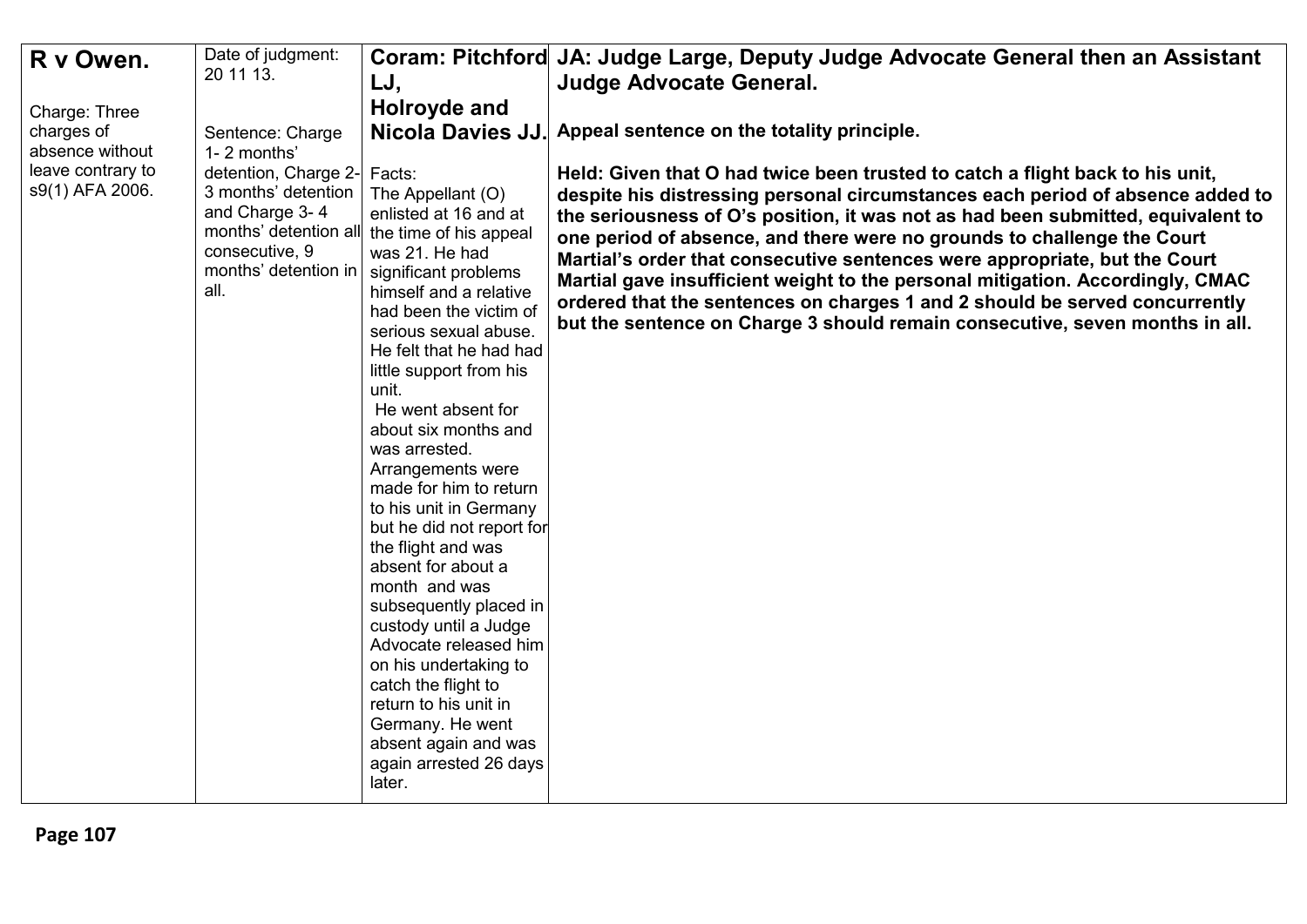| R v PS, Abdi,                   | Date of judgment: | <b>Coram: Burnett</b> |                                                                                                                                                                 |
|---------------------------------|-------------------|-----------------------|-----------------------------------------------------------------------------------------------------------------------------------------------------------------|
| Dahar and                       | 11 12 2019.       | CJ,                   | <b>General Observations by the Court.</b>                                                                                                                       |
| CF.                             |                   | <b>Fulford and</b>    |                                                                                                                                                                 |
|                                 |                   | Holroyde LJJ.         | Mental health conditions and disorders could be relevant on the following                                                                                       |
| These cases                     |                   |                       | issues:                                                                                                                                                         |
| were listed                     |                   |                       |                                                                                                                                                                 |
| together so the                 |                   |                       | Culpability and harm: see s143(1) CJA 2003 which requires the sentencing court<br>to consider these issues and whether the harm was intended or might have been |
| court could give                |                   |                       | foreseen. Mental issues may affect the defendant's ability to make judgements,                                                                                  |
| guidance on                     |                   |                       | make rational choices, understand the consequences of his acts or cause him to                                                                                  |
| sentence where<br>the Defendant |                   |                       | behave in a disinhibited way.                                                                                                                                   |
| had mental                      |                   |                       |                                                                                                                                                                 |
| health problems                 |                   |                       | The defendant's mental health may effect the type or length of sentence and<br>whether, if it is custodial, it should be suspended.                             |
|                                 |                   |                       |                                                                                                                                                                 |
|                                 |                   |                       | The defendant's mental health may affect whether he is dangerous: see CJA                                                                                       |
|                                 |                   |                       | 2003, s226A.                                                                                                                                                    |
|                                 |                   |                       |                                                                                                                                                                 |
|                                 |                   |                       | A defendant's mental health may prevent him understanding or complying with<br>the requirements of the sentence.                                                |
|                                 |                   |                       |                                                                                                                                                                 |
|                                 |                   |                       |                                                                                                                                                                 |
|                                 |                   |                       |                                                                                                                                                                 |
|                                 |                   |                       |                                                                                                                                                                 |
|                                 |                   |                       |                                                                                                                                                                 |
|                                 |                   |                       |                                                                                                                                                                 |
|                                 |                   |                       |                                                                                                                                                                 |
|                                 |                   |                       |                                                                                                                                                                 |
|                                 |                   |                       |                                                                                                                                                                 |
|                                 |                   |                       |                                                                                                                                                                 |
|                                 |                   |                       |                                                                                                                                                                 |
|                                 |                   |                       |                                                                                                                                                                 |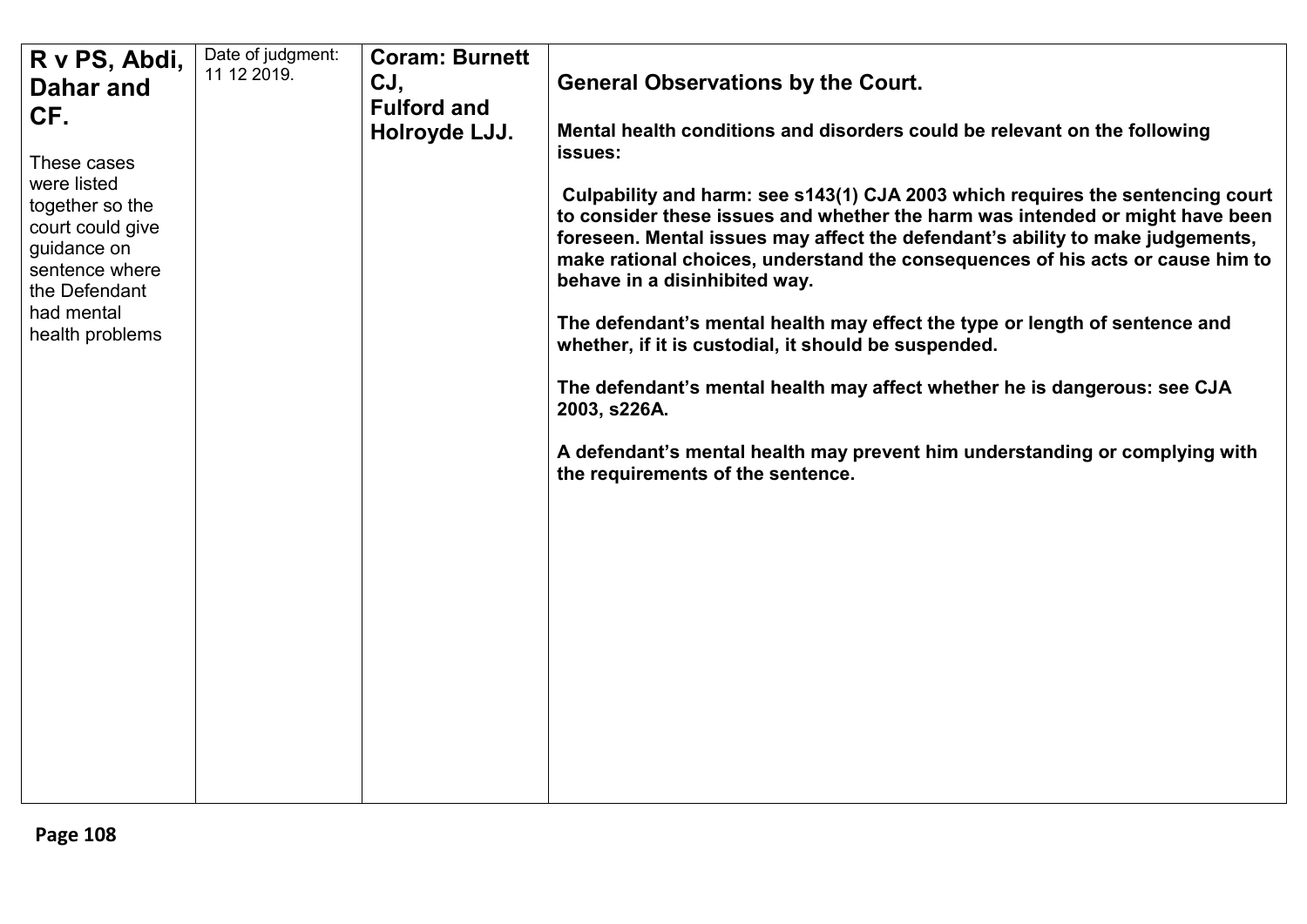| R v PS.<br>Charges: Joint<br>enterprise<br>murder,<br>wounding with<br>intent and<br>attempted<br>wounding with<br>intent. | Sentence:<br>Murder: to be<br>detained at Her<br>Majesty's pleasure<br>with a minimum<br>term of fourteen<br>years, less the<br>period spent on<br>remand, with no<br>separate penalty on<br>the other two<br>counts. | Facts: PS was 14 and<br>4 months at the time of<br>these offences and had<br>a conviction for robbery<br>which had attracted a<br>referral and parenting<br>order for 12 months.<br>These convictions<br>placed him in breach.<br>Despite this matter<br>hanging over his head<br>and difficult family<br>circumstances he was<br>doing very well at<br>school and was due to<br>sit his GCSEs twelve<br>months early.<br>PS was sentenced on<br>the basis that he<br>intended to kill not just<br>cause grievous bodily<br>harm. This was a gang<br>related incident where<br>PS had travelled with<br>four others to mount a<br>revenge attack.<br>The group were armed<br>with knives but PS did<br>not have a knife<br>himself. He acted as<br>look- out and to<br>prevent the taxi they<br>came in leaving without<br>them. | PS appealed his sentence.<br>Held: There was no evidence on which the judge could properly have concluded<br>that PS intended to kill rather than cause grievous bodily harm.<br>After the trial a consultant neuropsychologist diagnosed Autism Spectrum<br>Disorder and Attention Deficit Disorder which "substantially contributes to his<br>acting out when he feels threatened and his inability to resist poor leadership<br>from others. His logical reasoning skills are too weak to process consequential<br>pathways when he believes he is under threat. He acts out emotionally and<br>impulsively at such times."<br>The Court quashed the 14 year minimum term and substituted a minimum term<br>of ten years, because of PS's mental condition and because M who inflicted the<br>fatal wounds, had received a 16 year minimum term and PS should receive<br>significantly less as he had not intended their victim to be killed. |
|----------------------------------------------------------------------------------------------------------------------------|-----------------------------------------------------------------------------------------------------------------------------------------------------------------------------------------------------------------------|----------------------------------------------------------------------------------------------------------------------------------------------------------------------------------------------------------------------------------------------------------------------------------------------------------------------------------------------------------------------------------------------------------------------------------------------------------------------------------------------------------------------------------------------------------------------------------------------------------------------------------------------------------------------------------------------------------------------------------------------------------------------------------------------------------------------------------|--------------------------------------------------------------------------------------------------------------------------------------------------------------------------------------------------------------------------------------------------------------------------------------------------------------------------------------------------------------------------------------------------------------------------------------------------------------------------------------------------------------------------------------------------------------------------------------------------------------------------------------------------------------------------------------------------------------------------------------------------------------------------------------------------------------------------------------------------------------------------------------------------------------------------------------------------|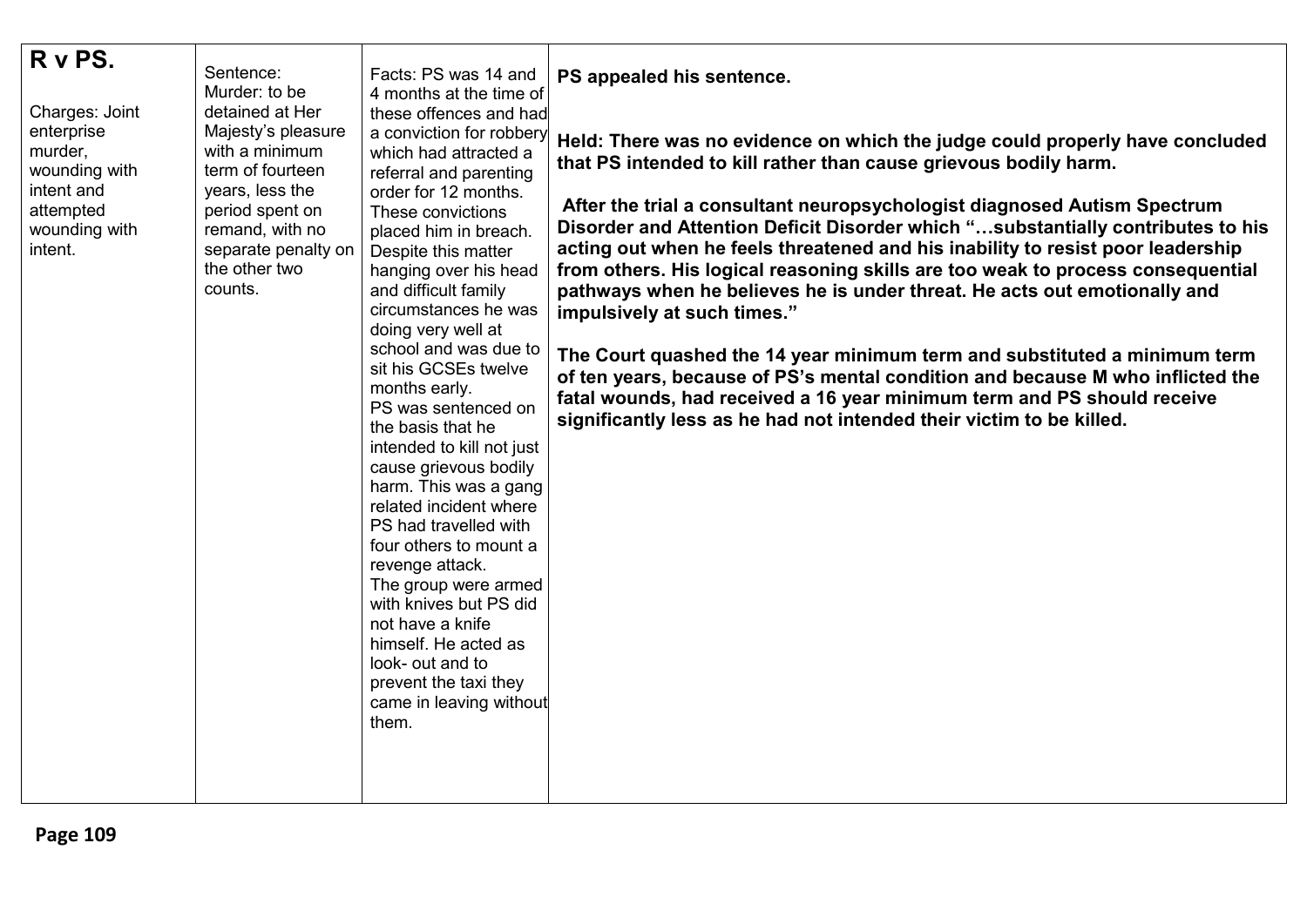|  | PS's co-defendant M,<br>aged 14, stabbed one<br>victim who died and<br>another victim was<br>stabbed in the stomach<br>and arm, and a third<br>person's clothes were<br>pierced but he was<br>uninjured. |
|--|----------------------------------------------------------------------------------------------------------------------------------------------------------------------------------------------------------|
|  |                                                                                                                                                                                                          |
|  |                                                                                                                                                                                                          |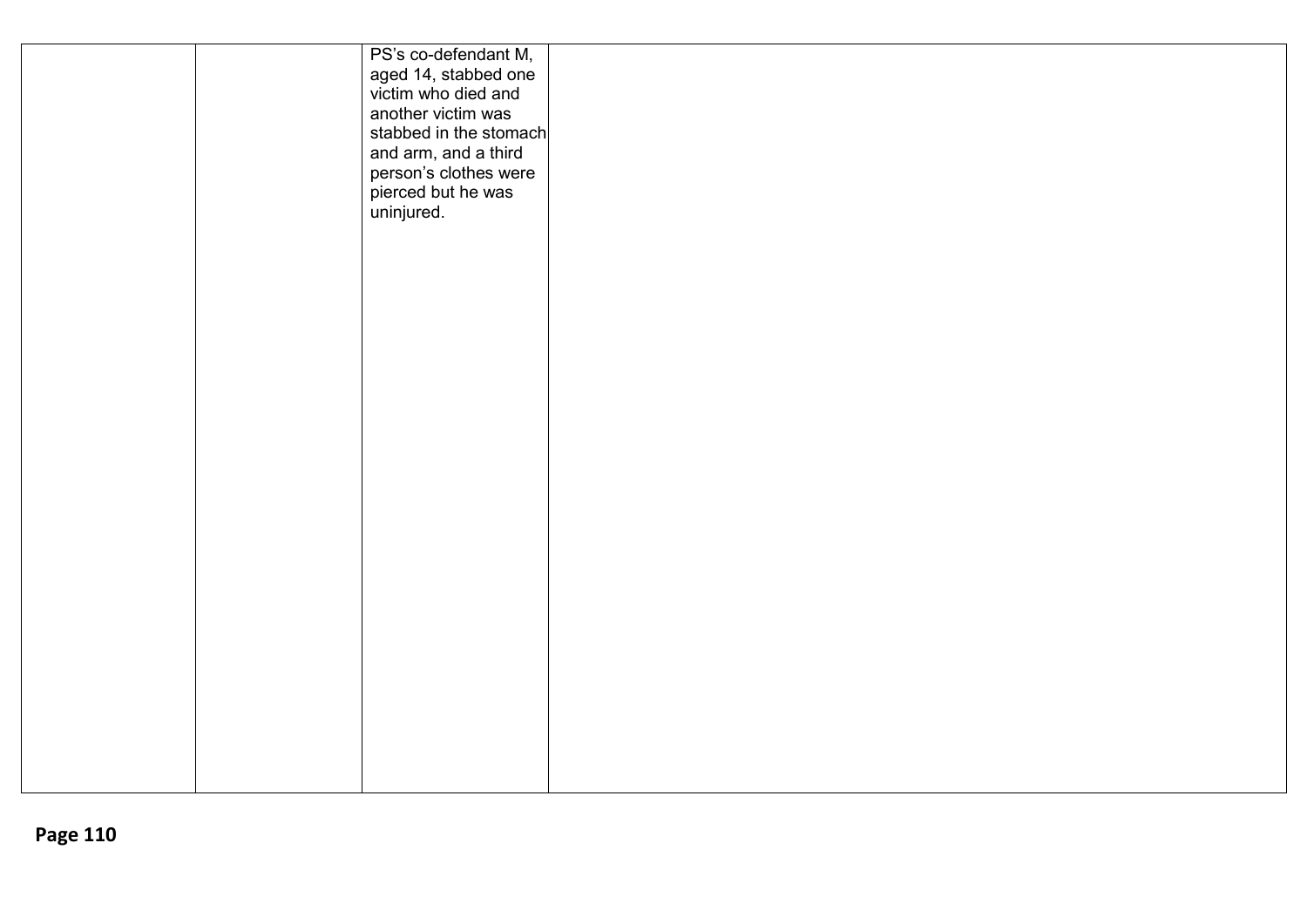| R v Abdi                                                                                  | Sentence: 14 years                                                                                                                                                                                                                                                                                                                                                                                                                                                                                                                                                                                                    | A psychologist and                                                                                                                                                                                                                                                                                                                                                                                                                                                                                                                                                                                                                                                                                                                                                                                                                                    | Appeal sentence.                                                                                                                                                                                                                                                                                                                                                                                                                                                                             |
|-------------------------------------------------------------------------------------------|-----------------------------------------------------------------------------------------------------------------------------------------------------------------------------------------------------------------------------------------------------------------------------------------------------------------------------------------------------------------------------------------------------------------------------------------------------------------------------------------------------------------------------------------------------------------------------------------------------------------------|-------------------------------------------------------------------------------------------------------------------------------------------------------------------------------------------------------------------------------------------------------------------------------------------------------------------------------------------------------------------------------------------------------------------------------------------------------------------------------------------------------------------------------------------------------------------------------------------------------------------------------------------------------------------------------------------------------------------------------------------------------------------------------------------------------------------------------------------------------|----------------------------------------------------------------------------------------------------------------------------------------------------------------------------------------------------------------------------------------------------------------------------------------------------------------------------------------------------------------------------------------------------------------------------------------------------------------------------------------------|
| Dahir.                                                                                    |                                                                                                                                                                                                                                                                                                                                                                                                                                                                                                                                                                                                                       | complex PTSD which                                                                                                                                                                                                                                                                                                                                                                                                                                                                                                                                                                                                                                                                                                                                                                                                                                    |                                                                                                                                                                                                                                                                                                                                                                                                                                                                                              |
| Sentenced for<br>one count of<br>wounding with<br>intent contrary<br>to s18 OAPA<br>1861. | imprisonment.<br>Facts: The Appellant<br>(AD) had 37 offences<br>recorded against him,<br>for violence, public<br>order offending and<br>criminal damage and<br>he had served a<br>number of short<br>custodial terms.<br>AD's parents had<br>been killed in the<br>Somalian civil war<br>and he had been<br>brought up by<br>relations one of<br>whom abused him.<br>He had been<br>repeatedly raped and<br>seen dead bodies<br>during the war.<br>He had sustained a<br>brain injury causing<br>cognitive defects. He<br>suffered further<br>trauma when he saw<br>deaths at Grenfell<br>Tower. See next<br>column. | psychiatrist diagnosed<br>caused a lack of<br>emotional control. He<br>had sleep disorder and<br>psychotic and cognitive<br>disorder as well as<br>mood disorder with<br>cycling mood states. He<br>had a long standing<br>drink problem. AD had<br>made repeated attempts<br>to get help, including<br>seeking admission to a<br>psychiatric hospital. He<br>had been to hospital<br>trying to get help the<br>day before the offence<br>was committed, but<br>these conditions had not<br>previously been fully<br>diagnosed so he had<br>not had proper<br>treatment for them.<br>The complainant was a<br>friend. AD had told him<br>he was "on a list" and<br>that he would kill him.<br>AD waited until other<br>people who had been<br>with them had left and<br>then repeatedly cut the<br>complainant's face with<br>a broken bottle leaving | Held: This was a Category 1 case under the Sentencing Guidelines for s18,<br>OAPA, 1861. There was higher culpability because a weapon was used and<br>greater harm because the wounds were extensive and would leave permanent<br>scars.<br>The mitigation available to AD together with his mental difficulties should have<br>resulted in a significant downward adjustment to between Categories 1 and 2.<br>The fourteen year sentence was quashed and a ten year sentence substituted. |
|                                                                                           |                                                                                                                                                                                                                                                                                                                                                                                                                                                                                                                                                                                                                       | permanent scars. It was<br>not clear from the<br>evidence at what stage<br>in the incident the bottle<br>was broken.                                                                                                                                                                                                                                                                                                                                                                                                                                                                                                                                                                                                                                                                                                                                  |                                                                                                                                                                                                                                                                                                                                                                                                                                                                                              |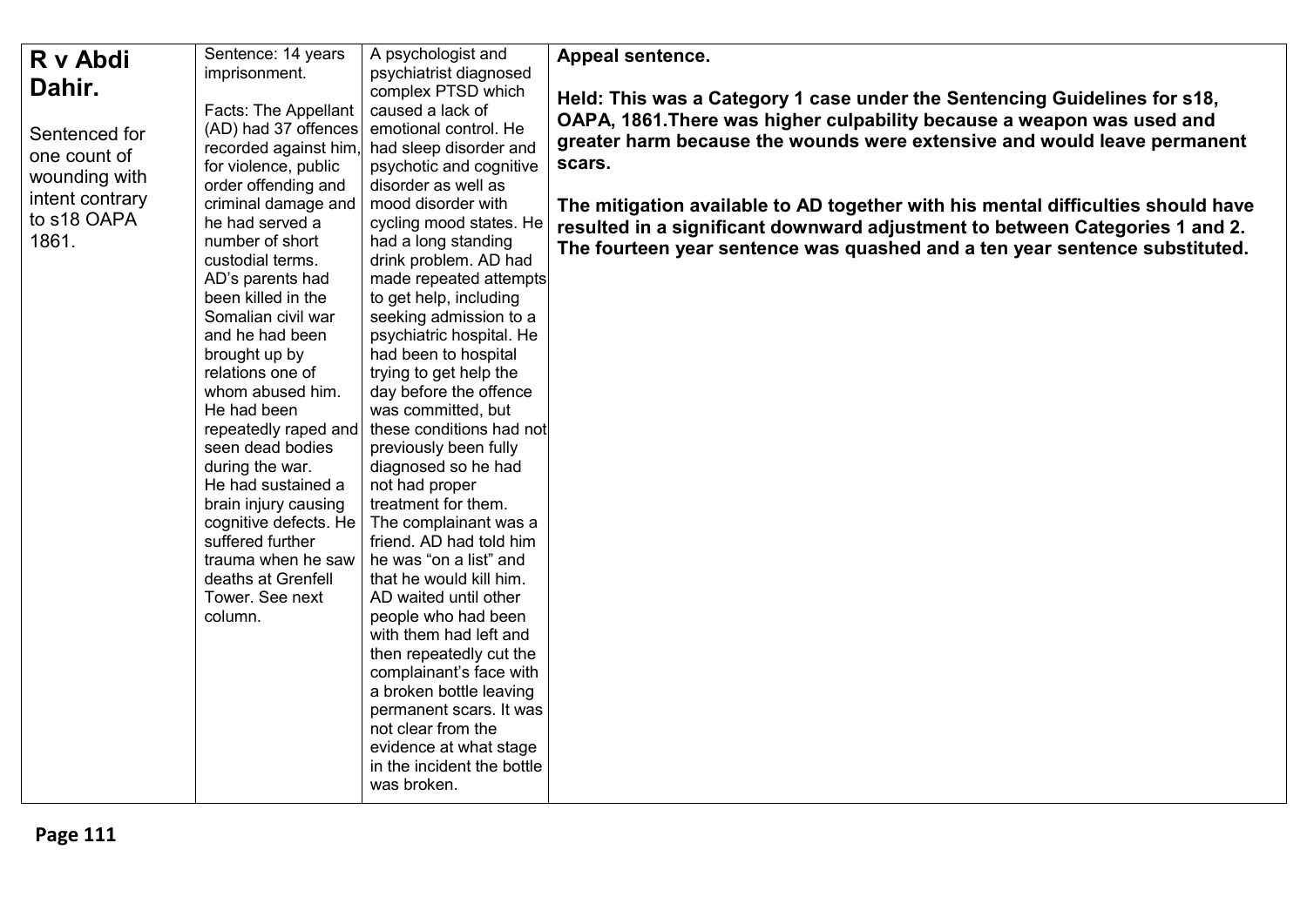| The appeal of<br>CF.<br>The appellant<br>faced seven<br>counts:<br>Counts 1 and 2<br>alleged causing a<br>child under 13 to<br>engage in sexual<br>activity, contrary to<br>s8 SOA 2003.<br>Counts 3,4 and 5,<br>alleged offences<br>contrary to s13<br>SOA 2003, and<br>involved two<br>offences of sexual<br>activity with a child<br>and one of sexual<br>activity in the<br>presence of a child.<br>Counts 6 and 7<br>were two offences<br>of sexual assault<br>on a child contrary<br>to s7 SOA 2003. | Sentence: 5 years<br>concurrent on<br>Counts 1 and 2,<br>under the provisions<br>of s91 Powers of<br><b>Criminal Courts</b><br>(Sentencing) Act<br>2000 with 6 months<br>concurrent on each<br>of the remaining<br>counts. | Facts: The Appellant,<br>CF, was a boy of 15<br>and 16 at the time of<br>these offences. Count<br>1 was a specimen<br>count relating to four<br>offences when the<br>complainant, R, was 5<br>and 6 when he sucked<br>R's penis. Count 2 was<br>a single occasion when<br>R's father came into<br>his son's bedroom and<br>found CF with R's<br>penis in his mouth.<br>As a result of this R<br>had become clingy with<br>his father, had harmed<br>himself at school three<br>times and was<br>frightened if he saw a<br>member of CF's family.<br>Count 4 involved CF<br>asking the 13 year old<br>complainant, H, to<br>"suck him off". The<br>appellant put his penis<br>in the H's mouth but<br>stopped when the<br>complainant asked him<br>to. He did not<br>ejaculate. Count 5<br>alleged that the<br>appellant again put his<br>penis in H's mouth. | The Court referred to the Sentencing Guidelines for "Sentencing Children and<br>Young People" and indicated that sentencers should have particular regard to<br>rehabilitation and the appellant's welfare.<br>A psychologist's report suggested that, CF had Autism Spectrum Disorder and<br>functioned as a 7 year old. He was the most vulnerable of the 48 YPs undergoing<br>their sentence in a unit for the vulnerable at Young Offender Institution.<br>The court concluded that these offences were inappropriate experimentation by<br>a vulnerable immature child.<br>Paragraphs 6.46 and 6.47 of the above Guidelines indicate that for a person of<br>CF's age, 16, the court MAY take the view that a sentence of half or two thirds of<br>what an adult would serve was appropriate, but that the emotional and<br>developmental age and maturity of the Defendant was " of at least equal<br>importance" to his chronological age and that individual factors relating to the<br>child or young person are of the greatest importance and may present a good<br>reason to sentence outside this range"<br>The Guidelines for sexual offences of this kind are drafted on the basis that the<br>Defendant is an adult. These offences were committed by someone who was<br>himself a child and had a functioning age of 7, which is important in arriving at<br>the proper sentence. The court must be careful not to treat a young offender as<br>though he is simply a reduced size adult committing similar offences.<br>The judge was wrong to conclude that the complainant's age on counts 1 and 2<br>amounted to "extreme youth" given that the start point for the victim was 13 so<br>the case fell in Category 2 not Category 1. The start point was three years<br>detention and applying the discount for plea the total sentence should be 2 $\frac{1}{2}$<br>years detention. |
|------------------------------------------------------------------------------------------------------------------------------------------------------------------------------------------------------------------------------------------------------------------------------------------------------------------------------------------------------------------------------------------------------------------------------------------------------------------------------------------------------------|----------------------------------------------------------------------------------------------------------------------------------------------------------------------------------------------------------------------------|--------------------------------------------------------------------------------------------------------------------------------------------------------------------------------------------------------------------------------------------------------------------------------------------------------------------------------------------------------------------------------------------------------------------------------------------------------------------------------------------------------------------------------------------------------------------------------------------------------------------------------------------------------------------------------------------------------------------------------------------------------------------------------------------------------------------------------------------------------------|-----------------------------------------------------------------------------------------------------------------------------------------------------------------------------------------------------------------------------------------------------------------------------------------------------------------------------------------------------------------------------------------------------------------------------------------------------------------------------------------------------------------------------------------------------------------------------------------------------------------------------------------------------------------------------------------------------------------------------------------------------------------------------------------------------------------------------------------------------------------------------------------------------------------------------------------------------------------------------------------------------------------------------------------------------------------------------------------------------------------------------------------------------------------------------------------------------------------------------------------------------------------------------------------------------------------------------------------------------------------------------------------------------------------------------------------------------------------------------------------------------------------------------------------------------------------------------------------------------------------------------------------------------------------------------------------------------------------------------------------------------------------------------------------------------------------------------------------------------------------------------------------------------------|
|------------------------------------------------------------------------------------------------------------------------------------------------------------------------------------------------------------------------------------------------------------------------------------------------------------------------------------------------------------------------------------------------------------------------------------------------------------------------------------------------------------|----------------------------------------------------------------------------------------------------------------------------------------------------------------------------------------------------------------------------|--------------------------------------------------------------------------------------------------------------------------------------------------------------------------------------------------------------------------------------------------------------------------------------------------------------------------------------------------------------------------------------------------------------------------------------------------------------------------------------------------------------------------------------------------------------------------------------------------------------------------------------------------------------------------------------------------------------------------------------------------------------------------------------------------------------------------------------------------------------|-----------------------------------------------------------------------------------------------------------------------------------------------------------------------------------------------------------------------------------------------------------------------------------------------------------------------------------------------------------------------------------------------------------------------------------------------------------------------------------------------------------------------------------------------------------------------------------------------------------------------------------------------------------------------------------------------------------------------------------------------------------------------------------------------------------------------------------------------------------------------------------------------------------------------------------------------------------------------------------------------------------------------------------------------------------------------------------------------------------------------------------------------------------------------------------------------------------------------------------------------------------------------------------------------------------------------------------------------------------------------------------------------------------------------------------------------------------------------------------------------------------------------------------------------------------------------------------------------------------------------------------------------------------------------------------------------------------------------------------------------------------------------------------------------------------------------------------------------------------------------------------------------------------|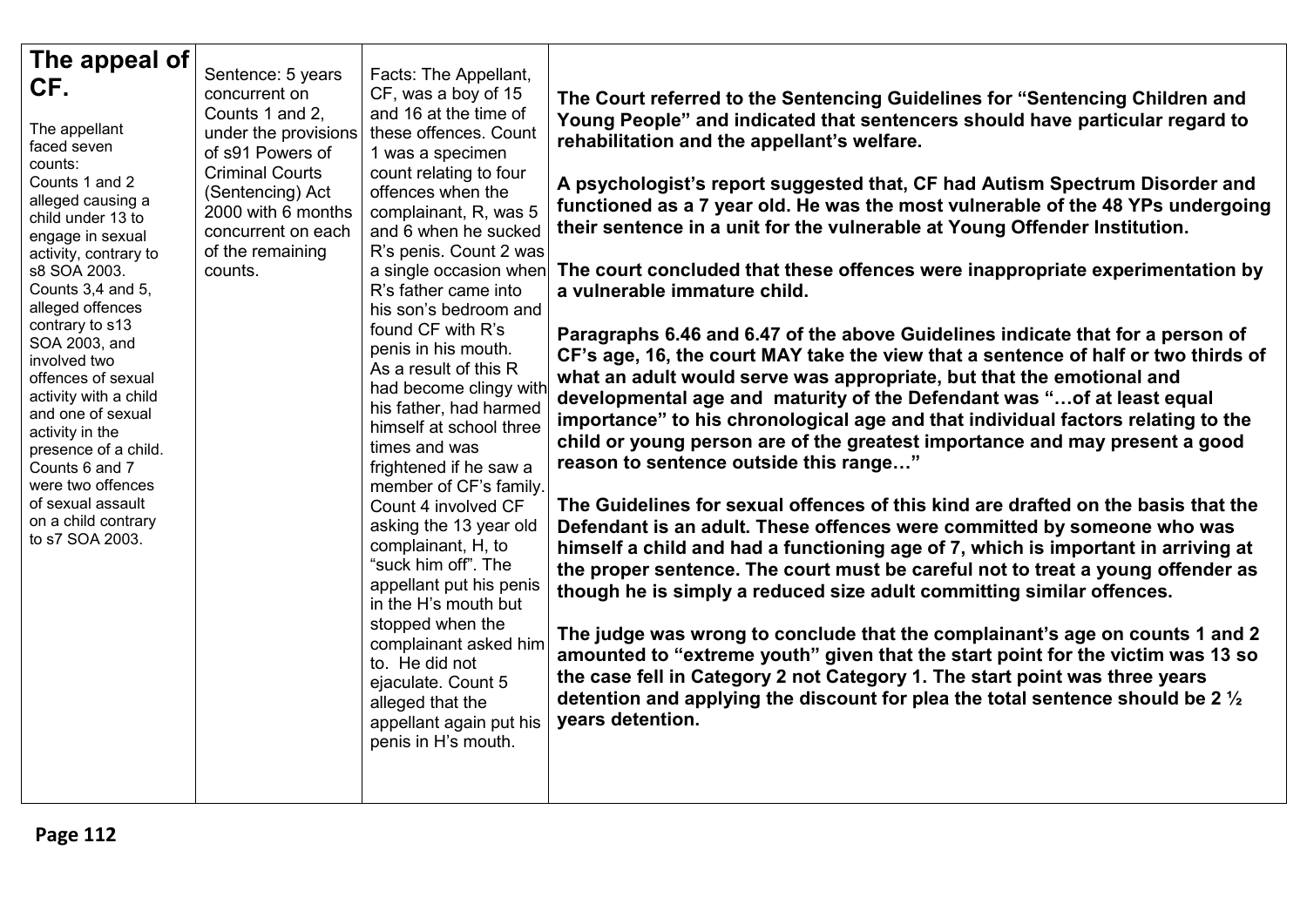|  | Facts continued:        |                                                                               |
|--|-------------------------|-------------------------------------------------------------------------------|
|  | As a result of this     | The sentence of five years on Count 1 and 2 was quashed and a sentence of two |
|  | offending H had         | years and six months' substituted. The six month concurrent sentences on the  |
|  | become scarred of       | remaining counts remained unaltered and applying the discount for plea the    |
|  | people, including older | total sentence should be 2 $\frac{1}{2}$ years detention.                     |
|  | children and panicked   |                                                                               |
|  | if he saw rowdy         |                                                                               |
|  | behaviour.              |                                                                               |
|  | L was a girl of 8.      |                                                                               |
|  | The appellant touched   |                                                                               |
|  | her vulva over her      |                                                                               |
|  | clothes (Count 6) and   |                                                                               |
|  | her bottom also over    |                                                                               |
|  | her clothes (Count 7).  |                                                                               |
|  | As a result, L's mother |                                                                               |
|  | had developed eating    |                                                                               |
|  | difficulties and L was  |                                                                               |
|  | frightened to go to her |                                                                               |
|  | aunt where the          |                                                                               |
|  |                         |                                                                               |
|  | offences happened       |                                                                               |
|  | and started to shake    |                                                                               |
|  | when she chanced to     |                                                                               |
|  | see CF.                 |                                                                               |
|  | All these offences were |                                                                               |
|  | committed against       |                                                                               |
|  | children who were CF's  |                                                                               |
|  | friends when he was     |                                                                               |
|  | playing at their homes  |                                                                               |
|  | or they were playing at |                                                                               |
|  | his house.              |                                                                               |
|  |                         |                                                                               |
|  |                         |                                                                               |
|  |                         |                                                                               |
|  |                         |                                                                               |
|  |                         |                                                                               |
|  |                         |                                                                               |
|  |                         |                                                                               |
|  |                         |                                                                               |
|  |                         |                                                                               |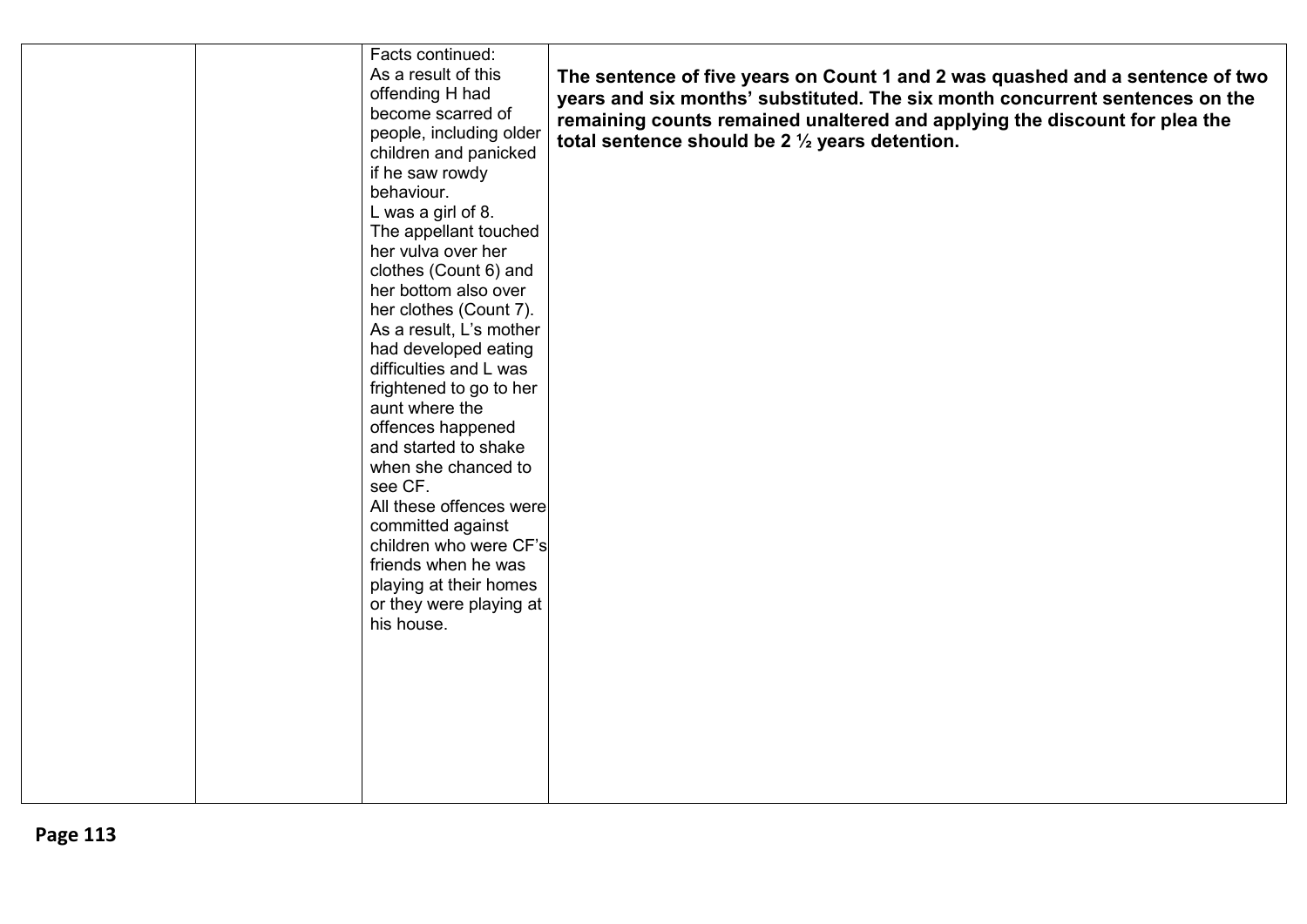| Date of judgment:<br>R v Price and                                                                                                                                                                                                                                                                                                                                                                                                                                                                                                                                                                                                                                                                                                             |                                                                                                                                                                                                                                                                                                                                                                                                                                                                                                                                                                                                                                                                                                                                                                                    | Coram: Pitchford JA at first instance: Judge Elsom.                                                                                                                                                                                                                                                                                                                                                                                                                                                                                                                                                                                                                                                                                                                                                                                                                                                                                                                                                                                                                                                                                                                                                                                                                                                                                                                                                                                                                                                                                                                                                                                |
|------------------------------------------------------------------------------------------------------------------------------------------------------------------------------------------------------------------------------------------------------------------------------------------------------------------------------------------------------------------------------------------------------------------------------------------------------------------------------------------------------------------------------------------------------------------------------------------------------------------------------------------------------------------------------------------------------------------------------------------------|------------------------------------------------------------------------------------------------------------------------------------------------------------------------------------------------------------------------------------------------------------------------------------------------------------------------------------------------------------------------------------------------------------------------------------------------------------------------------------------------------------------------------------------------------------------------------------------------------------------------------------------------------------------------------------------------------------------------------------------------------------------------------------|------------------------------------------------------------------------------------------------------------------------------------------------------------------------------------------------------------------------------------------------------------------------------------------------------------------------------------------------------------------------------------------------------------------------------------------------------------------------------------------------------------------------------------------------------------------------------------------------------------------------------------------------------------------------------------------------------------------------------------------------------------------------------------------------------------------------------------------------------------------------------------------------------------------------------------------------------------------------------------------------------------------------------------------------------------------------------------------------------------------------------------------------------------------------------------------------------------------------------------------------------------------------------------------------------------------------------------------------------------------------------------------------------------------------------------------------------------------------------------------------------------------------------------------------------------------------------------------------------------------------------------|
| 21 2 2014.<br><b>Bell</b>                                                                                                                                                                                                                                                                                                                                                                                                                                                                                                                                                                                                                                                                                                                      | LJ,                                                                                                                                                                                                                                                                                                                                                                                                                                                                                                                                                                                                                                                                                                                                                                                |                                                                                                                                                                                                                                                                                                                                                                                                                                                                                                                                                                                                                                                                                                                                                                                                                                                                                                                                                                                                                                                                                                                                                                                                                                                                                                                                                                                                                                                                                                                                                                                                                                    |
|                                                                                                                                                                                                                                                                                                                                                                                                                                                                                                                                                                                                                                                                                                                                                | <b>Wilkie and</b>                                                                                                                                                                                                                                                                                                                                                                                                                                                                                                                                                                                                                                                                                                                                                                  | Bell appealed sentence.                                                                                                                                                                                                                                                                                                                                                                                                                                                                                                                                                                                                                                                                                                                                                                                                                                                                                                                                                                                                                                                                                                                                                                                                                                                                                                                                                                                                                                                                                                                                                                                                            |
| Sentence: Price 21                                                                                                                                                                                                                                                                                                                                                                                                                                                                                                                                                                                                                                                                                                                             | <b>PattersonJJ.</b>                                                                                                                                                                                                                                                                                                                                                                                                                                                                                                                                                                                                                                                                                                                                                                | Price appealed finding and sentence.                                                                                                                                                                                                                                                                                                                                                                                                                                                                                                                                                                                                                                                                                                                                                                                                                                                                                                                                                                                                                                                                                                                                                                                                                                                                                                                                                                                                                                                                                                                                                                                               |
| Charges: Bell<br>months' detention,<br>pleaded guilty to<br>reduced to the ranks<br>Charge 1,<br>and dismissed, Bell<br>namely,<br>14 months'<br>negligently<br>detention, reduced<br>handling a<br>to the ranks<br>general purpose<br>and dismissed.<br>machine gun<br>(GPMG) so as to<br>cause the<br>negligent<br>discharge of a<br>round killing<br>another soldier,<br>contrary to $s15(2)$<br>AFA 2006. Price<br>pleaded not guilty<br>to Charge 2<br>which alleged<br>that he<br>negligently<br>performed his<br>duty as safety<br>supervisor when<br>the GMPG was<br>under the control<br>of Bell and the<br>two machine<br>gunners, by<br>failing to ensure<br>the safe handling<br>of the weapon,<br>not properly<br>supervising the | Facts: Price was a staff<br>sergeant financial<br>systems administrator<br>in a cavalry regiment.<br>He had very little<br>experience of small<br>arms and none of the<br><b>General Purpose</b><br>Machine Gun. On<br>arrival in Kenya he was<br>told that he would be a<br>safety supervisor on a<br>live-firing exercise for<br>2Bn Royal Regiment of<br>Fusiliers for their work-<br>up training for<br>deployment on an<br>operational tour of<br>Afghanistan.<br>He told the chain of<br>command thay he was<br>concerned about his<br>inexperience. He had<br>never fired a GPMG<br>and had not been on a<br>range management<br>course. There was<br>supposed to be training<br>in Kenya, on the<br>GPMG, prior to the<br>start of the live firing<br>exercise. It was due | Ground 1.<br>The Judge's direction on negligence was incorrect in that whether the Appellant<br>(P) was negligent should be measured against the standards of the reasonable<br>safety supervisor with P's skills, training knowledge and experience, and<br>therefore with P's weaknesses.<br>The essence of the summing up was put in this way, " if you are sure that that<br>the accused behaved as no reasonable man with the same skills, professional<br>training, knowledge and experience would have done in the circumstances, then<br>he is guilty."<br>Held: "We agree with the judge advocate that the standard of care required is<br>to be measured against the standard to be expected of the reasonable<br>serviceman having similar training, knowledge and experience as the<br>accusedthe test is objectiveIn our judgement, a subjective consideration of<br>the defendant's "skills" or "weaknesses" has no place in the objective judgment<br>whether the defendant reached the appropriate standard of care."<br>Ground 2.<br>The judge was wrong to direct the lay members that P's lack of experience and<br>training was immaterial to their judgement on the issue of whether P had been<br>negligent. A Lieutenant Colonel in the Land Accident Investigation Team, which<br>investigated the accident, had given evidence that the decision to use P as a<br>safety supervisor was, having regard to his lack of experience, unsafe and P's<br>counsel submitted that this should have been considered by the lay members in<br>deciding the standard of care reasonably to have been expected of P. |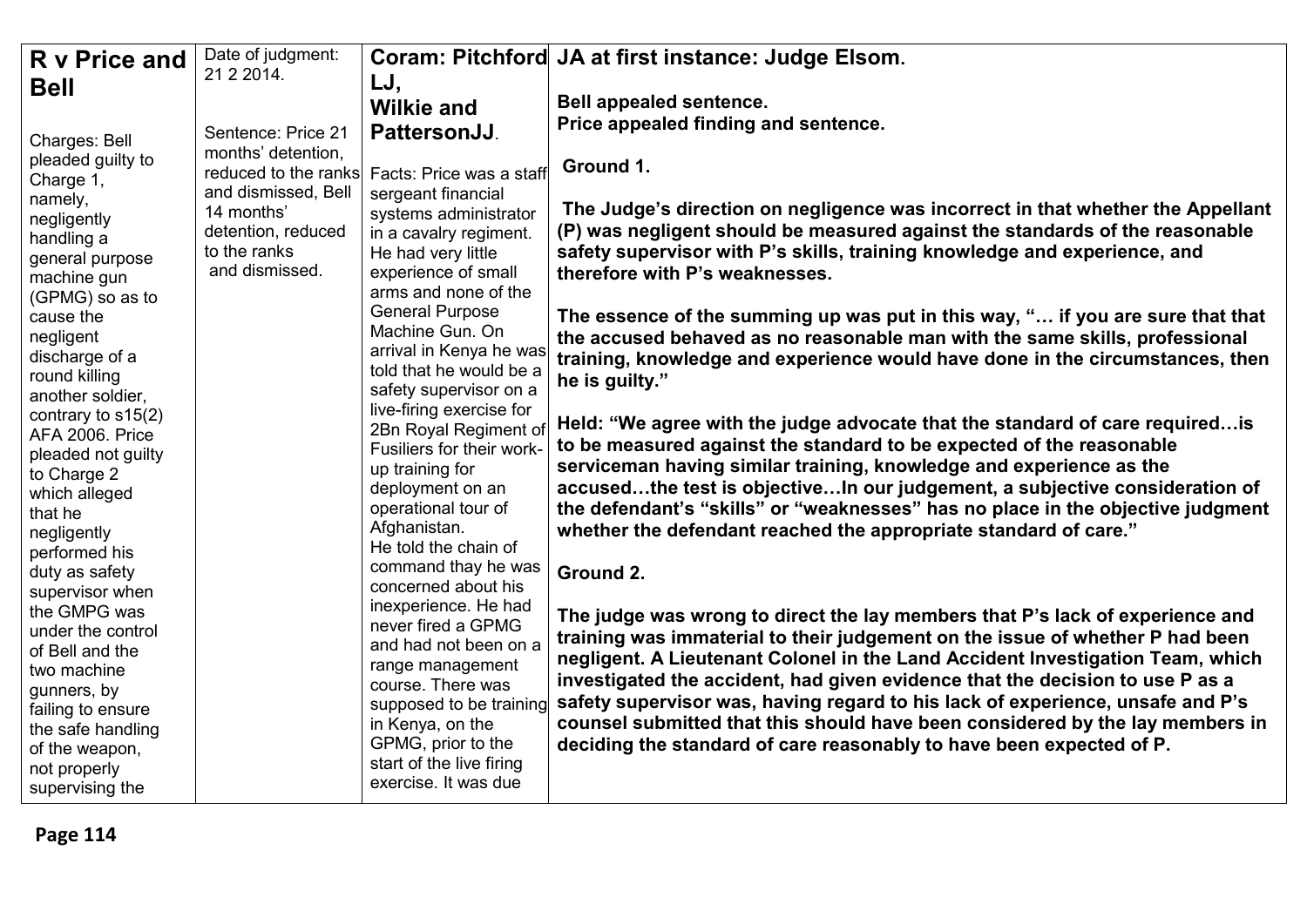| immediate action      | to be given by the by the      |                                                                                     |
|-----------------------|--------------------------------|-------------------------------------------------------------------------------------|
| drills on a           | co-defendant, Corporal         | The judge advocate summed up in this way, on this issue, "Do not allow any          |
| stoppage, and         | Bell, who was regarded         | doubts you may have about the wisdom of assigning a man of his military             |
| not determining       | as the local expert. It        | experience to the task of safety supervisor. You have to look at him, as I say, as  |
| the nature of the     | was cancelled.                 | he was on [the day of the accident] and the training and briefing he had had        |
| stoppage and the      | Subsequently he went           | immediately prior to that day as well as his previous experience or lack of it."    |
| safety state of the   | on dry training on the         |                                                                                     |
| weapon, and not       | <b>GPMG</b> and he passed      |                                                                                     |
| prevent the           | the handling test but he       | Held: The judge advocate was entitled to deal with the matter in this way. He was   |
| weapon being          | had never fired the            | not directing the lay members to ignore the evidence from the Lieutenant            |
| moved from the        | weapon.                        | Colonel but was warning them not to acquit just because P should not have           |
| firing-point and      | The week-end before            | been allowed to be a safely supervisor but to look at the accumulated training      |
| failing to alert Bell | the live firing Price was      | and experience he had had by the day of the accident and decide if P had acted      |
| to the fact that      | briefed on the Range           | as a reasonable man would have done with the same level of training, skill and      |
| the GPMG was          | <b>Actions and Safety Plan</b> | experience.                                                                         |
| pointing in an        | which contained this           |                                                                                     |
| unsafe direction      | paragraph, in respect of       | Ground 3.                                                                           |
| whilst Bell was       | a hard extraction              |                                                                                     |
| seeking to clear      | problem, i.e. where the        |                                                                                     |
| the weapon,           | cocking handle cannot          | The judge advocate wrongly directed the board that if they were sure about any      |
| contrary to s15(2)    | be fully drawn to the          | one of the particulars set out in the charge they could find P guilty without more, |
| AFA 2006. He          | rear so as to cock the         | without directing them that they must also find that the particulars they found     |
| was convicted.        | weapon, "If the weapon         | proved amounted to negligence.                                                      |
| Charges 4 and 5,      | still fails to cock troops     |                                                                                     |
| drawn under the       | are to inform the nearest      | Held: The judge made clear that the members must be sure about at least one of      |
| same provision,       | safety supervisor who          | the particulars of negligence and should then consider if they were sure that P     |
| alleged that the      | will request an                | had thereby failed to meet the required standard of care.                           |
| two gunners had       | armourer."                     | Ground 4.                                                                           |
| told Bell that the    | On the live firing             |                                                                                     |
| <b>GPMG</b> had been  | exercise a machine gun         | The judge advocate wrongly directed the board that if they accepted expert          |
| made safe and         | developed a stoppage.          | evidence that P had acted or made omissions that he should not have that that       |
| was pointing in       | Corporal Bell was in           |                                                                                     |
| an unsafe             | immediate command of           | would be sufficient to prove negligence without more.                               |
| direction whilst      | the two soldiers               |                                                                                     |
| Bell tried to clear   | operating the gun.             |                                                                                     |
| it. They were         | He entered his plea of         |                                                                                     |
| found not guilty      | guilty on the basis that       |                                                                                     |
| on the Judge          | the machine gunners            |                                                                                     |
|                       | had told him that the          |                                                                                     |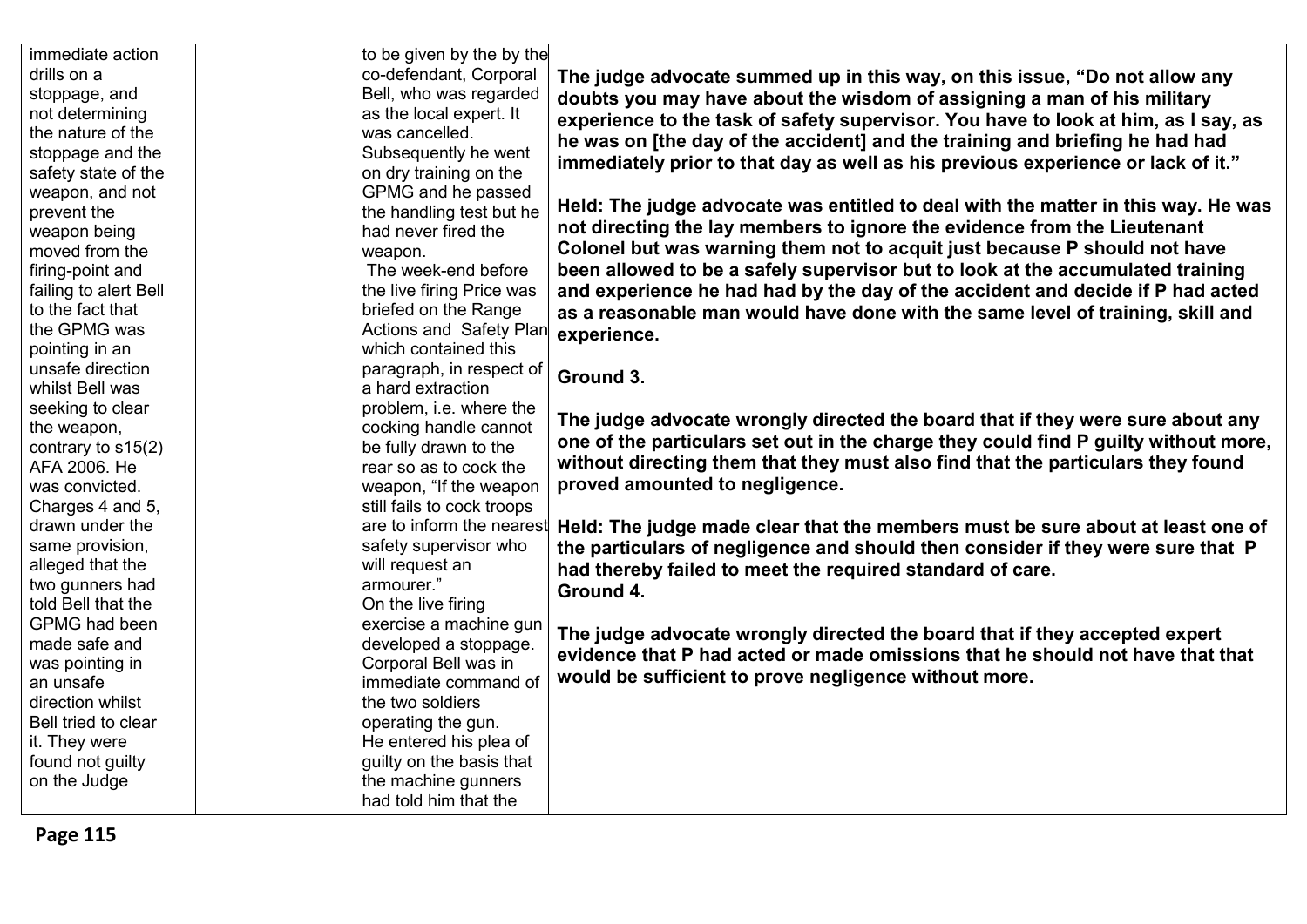| Advocate's           | the weapon was safe. If     |                                                                                       |
|----------------------|-----------------------------|---------------------------------------------------------------------------------------|
| direction at the     | he had considered the       | Held: "It does not seem to us that there was any danger that the board would          |
| close of the Crown   | situation, as an            | consider that a mere statement by an expert as to what was safe and what was          |
| case, because it     | experienced machine         |                                                                                       |
| was accepted on      | gunner, he would have       | not would constitute sufficient grounds for a finding of negligence. The Judge        |
| all sides that they  | known that the weapon       | Advocate's directions were calculated to require of the board a judgment, not         |
| had told Bell that   | might not be safe and       | just whether in hindsight what the appellant did was safe or unsafe but whether       |
| this was a "hard     | that the machine            | in all the circumstances, including the limits of his training and experience, he     |
| cock" otherwise a    | gunners could not know      | did what a reasonable soldier in his position would have done."                       |
| "hard extraction"    | if it was safe or not as    |                                                                                       |
| which means that     | they were faced with a      | Ground 5.                                                                             |
| the cocking handle   | hard cock where by          |                                                                                       |
| cannot be pulled     | definition it was not       | At the close of the Crown's case the judge ruled that there was a prima facie         |
| fully to the rear    | possible to tell whether    | case on paragraph (4) of the particulars which alleged that P had failed to tell      |
| and it is not        | there was a round in the    | Bell that the weapon was pointing in an unsafe direction. The remaining               |
| possible to see      | chamber or not as the       | particulars should have been withdrawn from the members as they had not been          |
| whether there is a   | cocking handle could        |                                                                                       |
| round in the         | not be fully pulled to the  | made out at the close of the prosecution case.                                        |
| chamber. In telling  | rear so that if the top     |                                                                                       |
| Bell that it was a   | cover was lifted it was     | Held: P had failed to order "stop" and prevent further firing so an armourer          |
| "hard cock" they     | not possible to see into    | could take over dealing with the stoppage as set out in the "actions on" in the       |
| had, in effect, told | the chamber. Indeed, as     | exercise orders or had failed to ensured that the GPMG was pointing in a safe         |
| him that there       | the weapon had just         | direction or had failed to move it forward of any other soldiers on the range.        |
| might be a round     | been firing the             | There was no sound basis on which to doubt the findings of the board.                 |
| in the chamber.      | probability was that as     |                                                                                       |
| There was no         | the recoil moved the        | <b>Comment: CMAC cannot surely be saying that the issue of negligence is at large</b> |
| evidence that        | working parts to the        | and not limited to the particulars of negligence set out in the charge?               |
| either gunner        | rear, if there was still a  |                                                                                       |
| knew that the        | round or rounds in the      |                                                                                       |
| weapon was           | belt, a round would have    |                                                                                       |
| pointing at the      | been picked up and fed      |                                                                                       |
| victim.              | into the chamber.           |                                                                                       |
|                      | At a time when the          |                                                                                       |
|                      | GPMG was pointing in        |                                                                                       |
|                      | the direction of a soldier. |                                                                                       |
|                      | Bell unscrewed the          |                                                                                       |
|                      | barrel, causing the         |                                                                                       |
|                      | GPMG to discharge           |                                                                                       |
|                      |                             |                                                                                       |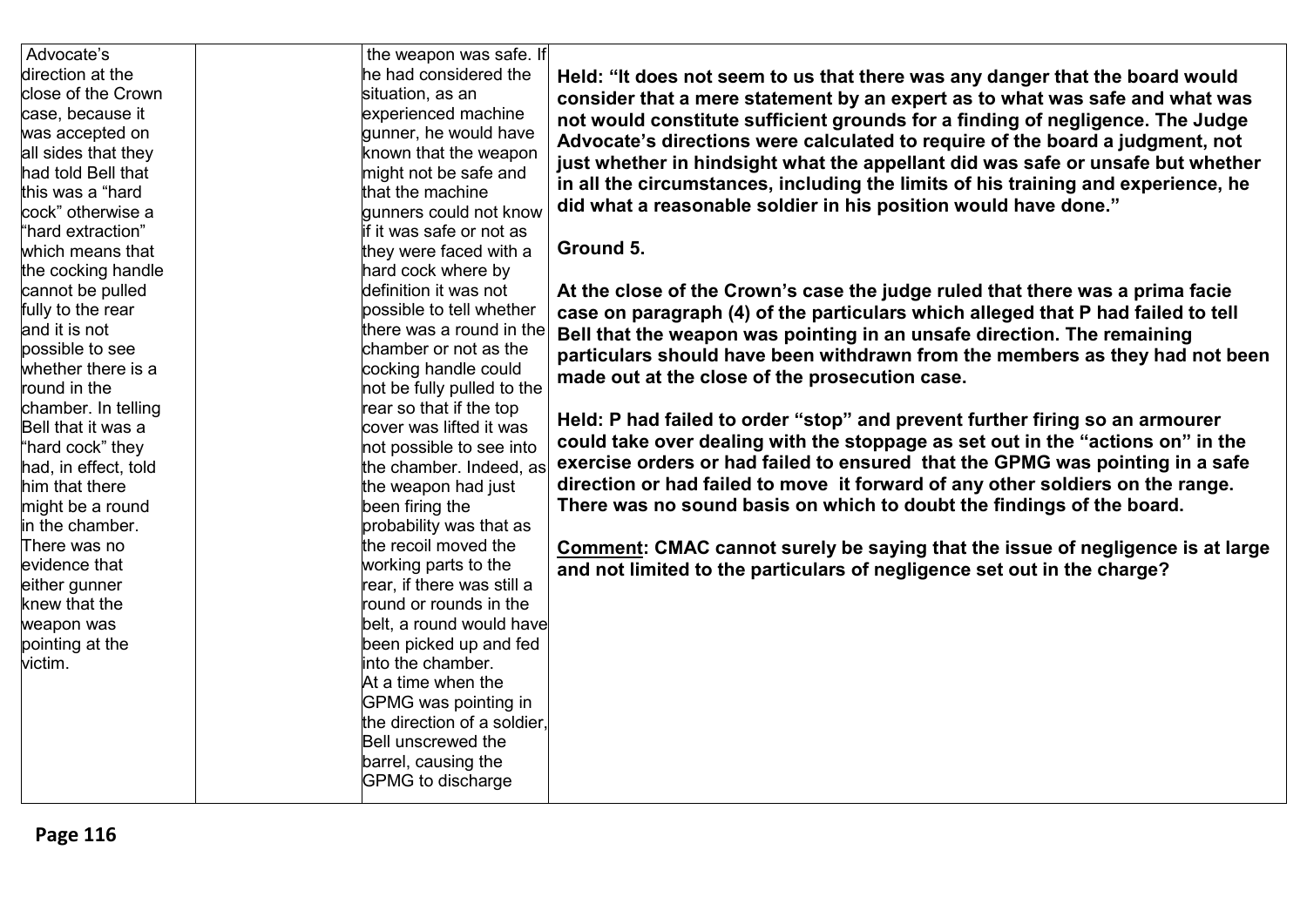|  | killing one of the detail   Sentence:<br>on the range.                                                                                                                                                         |                                                                                                                                                                                                                                                                                                                                                                                                                                                                                                                                                                                                                                                                                         |
|--|----------------------------------------------------------------------------------------------------------------------------------------------------------------------------------------------------------------|-----------------------------------------------------------------------------------------------------------------------------------------------------------------------------------------------------------------------------------------------------------------------------------------------------------------------------------------------------------------------------------------------------------------------------------------------------------------------------------------------------------------------------------------------------------------------------------------------------------------------------------------------------------------------------------------|
|  | The board found Price<br>guilty on the basis that<br>he had, when safety<br>supervisor, failed to<br>ascertain whether the<br>GPMG was safe and<br>did not prevent it being<br>moved to an unsafe<br>position. | The Fusilier who was killed had been married for a short time and his wife was<br>pregnant. Bell (B) had, in the heat of the moment, made a mistake he thought<br>about every day. He was of good character, highly regarded and his Battalion<br>wanted to keep him. The CO said he was a man of "genuine integrity, moral<br>courage and professionalism" and on operations in Afghanistan "he was<br>physically courageous, loyal and highly effective Following the tragic death of<br>Fus Wilkinson, Corporal Bell has always done the right thing. Devastated by the<br>loss of a comrade he has sought to engage with the subsequent inquiry seeking<br>only the truth be told". |
|  |                                                                                                                                                                                                                | He was also described as the best machine gunner in 2RRF and was about to<br>take over as the machine gun platoon second in command.                                                                                                                                                                                                                                                                                                                                                                                                                                                                                                                                                    |
|  |                                                                                                                                                                                                                | P, who was a clerk, now serving as a financial systems administrator in a cavalry<br>regiment, with very little small arms experience, had deferred to B's experience.<br>B was the local small arms expert and had been due to be P's instructor on the<br>GPMG, before the live firing exercise, P had never fired a GPMG and he had had<br>no training as to how to deal with this kind of stoppage. P was thought of very<br>highly and was likely to be promoted to warrant officer.                                                                                                                                                                                               |
|  |                                                                                                                                                                                                                | The range accident investigation team Lieutenant Colonel thought it unsafe to<br>appoint him as a safety supervisor. As the adjutant put it, in evidence, "he<br>should never have been put in that position and in my belief the chain of<br>command failed him and as a result failed Fus Wilkinson".                                                                                                                                                                                                                                                                                                                                                                                 |
|  |                                                                                                                                                                                                                | The court found as a fact that that this species of stoppages rendered the<br>weapon unsafe. "However, it was P's duty to stop the exercise when he knew the<br>weapon was hard cocked." What the orders said was, "If the weapon still fails to<br>cock troops are to inform the nearest safety supervisor who will request an<br>armourer".                                                                                                                                                                                                                                                                                                                                           |
|  |                                                                                                                                                                                                                |                                                                                                                                                                                                                                                                                                                                                                                                                                                                                                                                                                                                                                                                                         |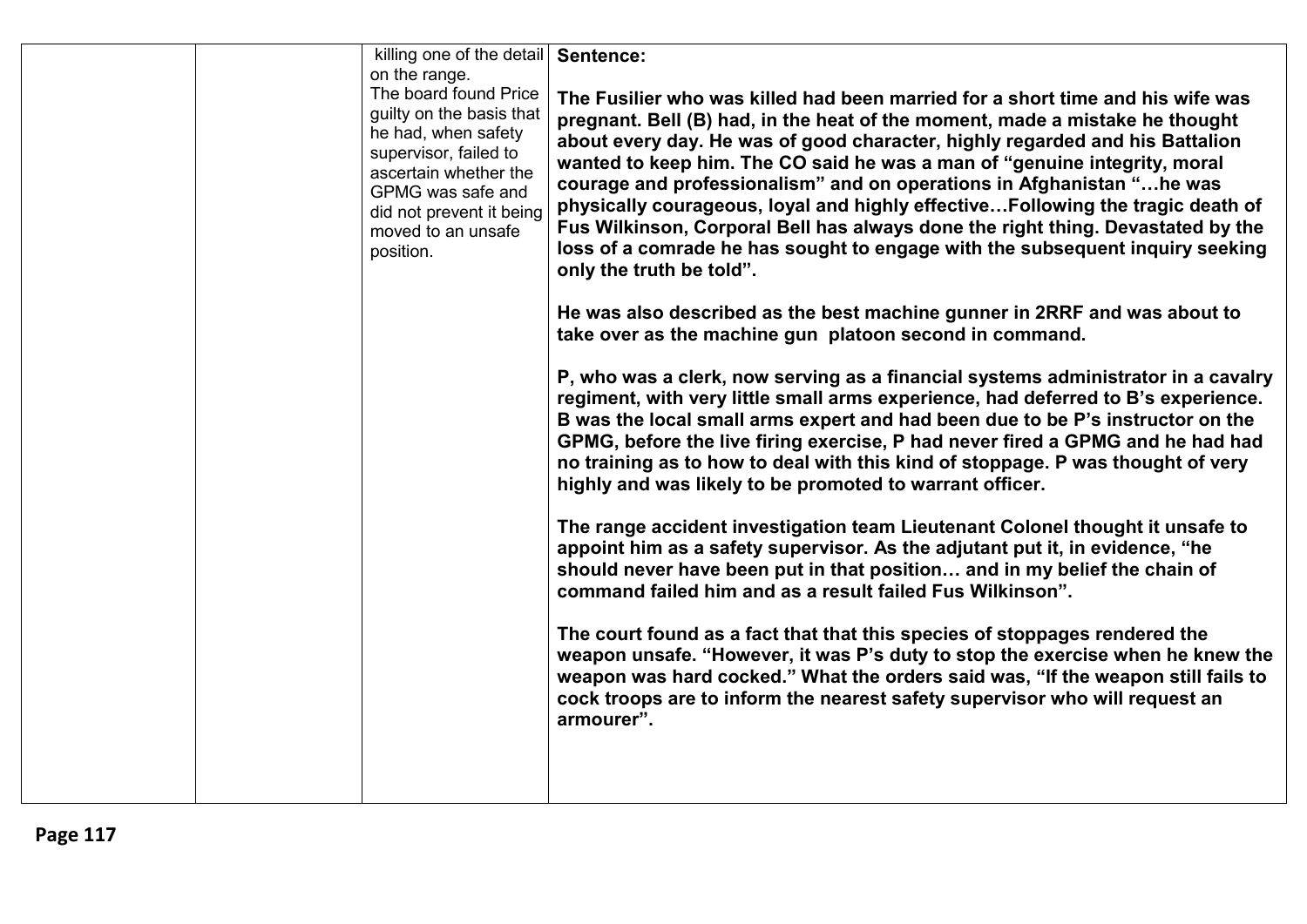|  | The CMAC referred to R v Blaymire [2005] EWCA Crim 3019 where the court had<br>dismissed a TA soldier for failing to check that a weapon was clear, leading to a<br>fatal accident. The Judge Advocate General advised the Army Board, when that<br>body had power to reduce sentences, that the sentence was manifestly<br>excessive and the NCO should be permitted to soldier on. The Army Board<br>rejected this advice, perhaps because there were repeated failings over a period<br>because having failed to check the weapon was clear or check the safety catch<br>was on when he was handed it, he then failed to check that it was clear and the<br>safety catch was applied when entering a command post, which was SOP, and<br>he allowed the weapon to be pointing at someone when his finger was on the<br>trigger and somehow the trigger was pulled.<br>The CMAC referred to the case of "Dowding". The report of the authority<br>suggests the citation should be "Downing", which otherwise has the same |
|--|-----------------------------------------------------------------------------------------------------------------------------------------------------------------------------------------------------------------------------------------------------------------------------------------------------------------------------------------------------------------------------------------------------------------------------------------------------------------------------------------------------------------------------------------------------------------------------------------------------------------------------------------------------------------------------------------------------------------------------------------------------------------------------------------------------------------------------------------------------------------------------------------------------------------------------------------------------------------------------------------------------------------------------|
|  | EWCA citation, where it was held that the Court Martial is "an expert tribunal",<br>see also Love, Mckendry, Glenton, Lyons, Capill, Cross, Coleman, Calverly,<br>Foley, Simm and Tennet, Townshend, Ndi, Bagnall, Bailey, Ashworth and Cruise-<br>Taylor. See also in respect of the specialist/expert nature of the Court Martial in<br>cases were the sentence of dismissal is imposed: Downing, Birch, Limbu,<br>Townshend, Coleman, Ndi and Bailey summarized in this guide.                                                                                                                                                                                                                                                                                                                                                                                                                                                                                                                                           |
|  | They said they were "acutely conscious" of this guidance but as the Court<br>Martial gave no reasons for dismissal and in the light of Blaymire and Sherratt<br>set out above they quashed the dismissal element of the sentence for both<br>Appellants.                                                                                                                                                                                                                                                                                                                                                                                                                                                                                                                                                                                                                                                                                                                                                                    |
|  | The CMAC did not view the culpability of these two soldiers as at the top of the<br>range. The result of the accident was extremely serious and tragic but, "theirs<br>was not a reckless disregard for safety but a failure under the pressure of<br>circumstances to recognize a danger which in other circumstances would be<br>clear to them."                                                                                                                                                                                                                                                                                                                                                                                                                                                                                                                                                                                                                                                                          |
|  | P's sentence was reduced to 15 months detention.                                                                                                                                                                                                                                                                                                                                                                                                                                                                                                                                                                                                                                                                                                                                                                                                                                                                                                                                                                            |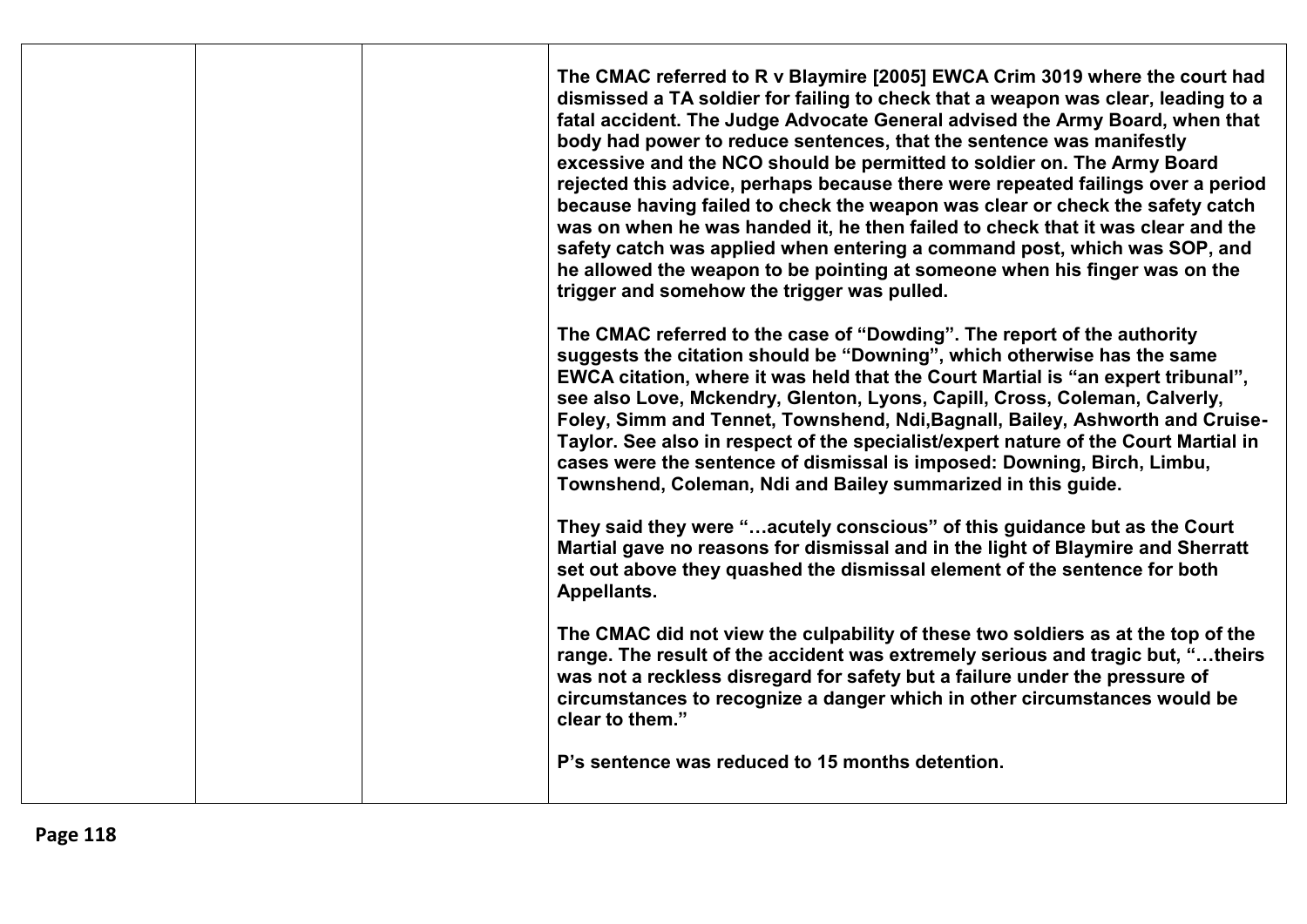|  |  |  | CMAC held that the culpability of the two Appellants was not equal, as the Court<br>Martial had concluded, because P, although a safety supervisor and senior in<br>rank was so inexperienced and B was regarded as the local expert, including on<br>the GPMG, so the start point for him should be 18 months' detention before<br>factoring in his discount for plea, arriving at a sentence of 12 months' detention.<br>Comment: Sentences of 12 months' detention and above normally attract<br>administrative discharge.<br><b>Comment: One other issue that might attract some sympathy for Price is that the</b><br>orders for the exercise did not make it plain that he had to give the order to stop<br>firing as soon as this kind of stoppage arose. The orders, summarized above,<br>could have meant that the armourer could be called in slower time and the Court<br>Martial concluded that Price did not appreciate the inherent risk in this kind of<br>stoppage about which he had no training, so it could be argued that he would<br>not recognize the need to give the immediate order "stop". By contrast Bell the<br>"best machine gunner in 2 RRF", according to his Battalion chain of command,<br>should have known that the overwhelming probability was that there was a<br>round in the chamber, because the working parts in moving to the rear would<br>have fed a round into the chamber unless the belt loaded on the weapon had<br>been expended. |
|--|--|--|--------------------------------------------------------------------------------------------------------------------------------------------------------------------------------------------------------------------------------------------------------------------------------------------------------------------------------------------------------------------------------------------------------------------------------------------------------------------------------------------------------------------------------------------------------------------------------------------------------------------------------------------------------------------------------------------------------------------------------------------------------------------------------------------------------------------------------------------------------------------------------------------------------------------------------------------------------------------------------------------------------------------------------------------------------------------------------------------------------------------------------------------------------------------------------------------------------------------------------------------------------------------------------------------------------------------------------------------------------------------------------------------------------------------------------------------------------------------------------------|
|--|--|--|--------------------------------------------------------------------------------------------------------------------------------------------------------------------------------------------------------------------------------------------------------------------------------------------------------------------------------------------------------------------------------------------------------------------------------------------------------------------------------------------------------------------------------------------------------------------------------------------------------------------------------------------------------------------------------------------------------------------------------------------------------------------------------------------------------------------------------------------------------------------------------------------------------------------------------------------------------------------------------------------------------------------------------------------------------------------------------------------------------------------------------------------------------------------------------------------------------------------------------------------------------------------------------------------------------------------------------------------------------------------------------------------------------------------------------------------------------------------------------------|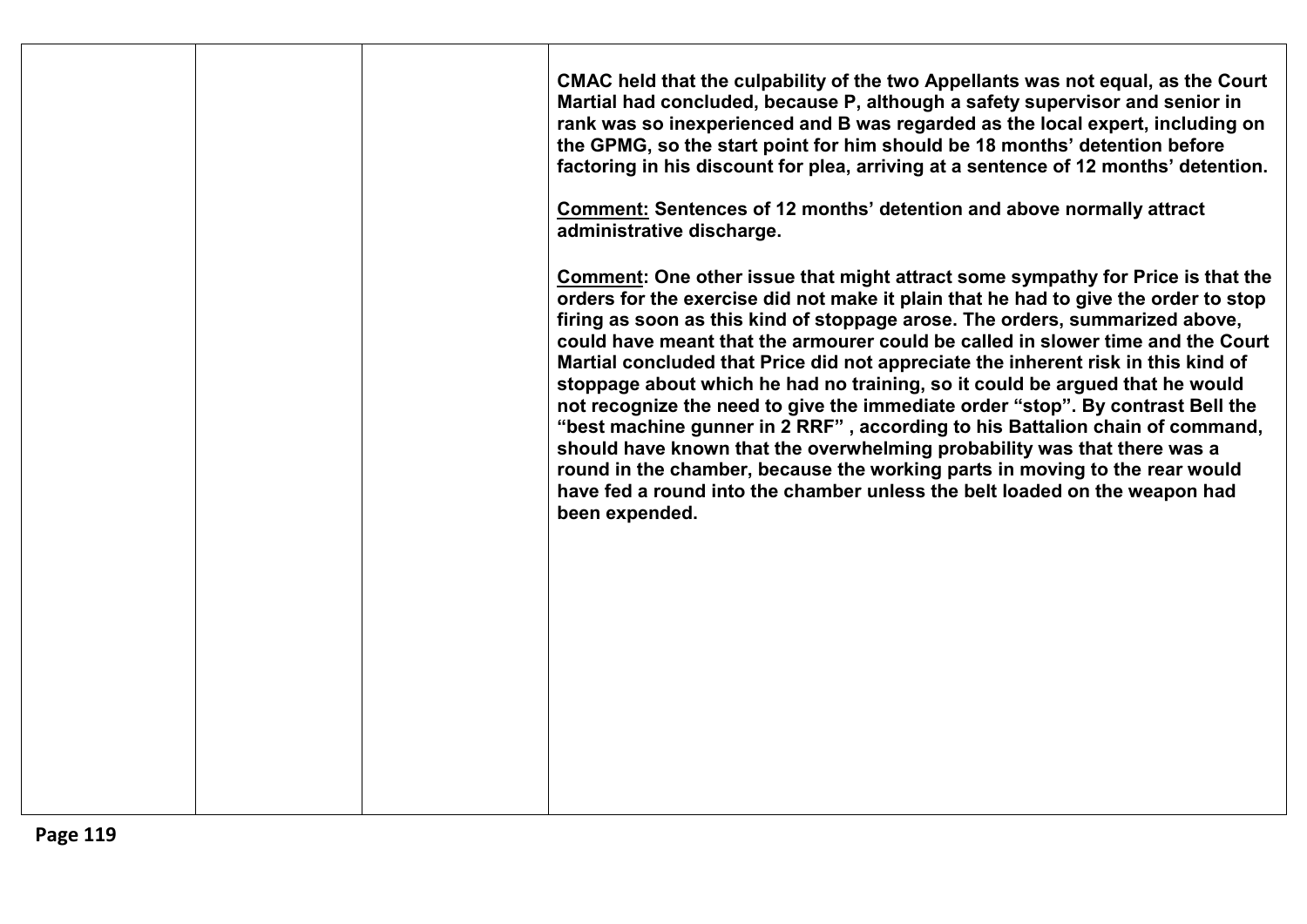|                                                                                                                   | Date of judgment:                                        | <b>Coram: Rafferty</b>                                                                                                                                                                                                                                                                                                                                                                                                                                                  | JA at first instance: Judge Mcgrigor.                                                                                                                                                                                                                                                                                                                                                                                                                                                                                                                                                                                                                                                                                                                                                                                                   |
|-------------------------------------------------------------------------------------------------------------------|----------------------------------------------------------|-------------------------------------------------------------------------------------------------------------------------------------------------------------------------------------------------------------------------------------------------------------------------------------------------------------------------------------------------------------------------------------------------------------------------------------------------------------------------|-----------------------------------------------------------------------------------------------------------------------------------------------------------------------------------------------------------------------------------------------------------------------------------------------------------------------------------------------------------------------------------------------------------------------------------------------------------------------------------------------------------------------------------------------------------------------------------------------------------------------------------------------------------------------------------------------------------------------------------------------------------------------------------------------------------------------------------------|
|                                                                                                                   |                                                          |                                                                                                                                                                                                                                                                                                                                                                                                                                                                         |                                                                                                                                                                                                                                                                                                                                                                                                                                                                                                                                                                                                                                                                                                                                                                                                                                         |
| R v Rabouhi.<br>Charge:<br>Unfitness or<br>misconduct<br>through alcohol<br>or drugs contrary<br>to s20 AFA 2006. | 25 6 2014.<br>Sentence:<br>Reprimand and<br>£1,000 fine. | LJ,<br>Davis and Laing<br>JJ.<br><b>Facts: The Appellant</b><br>(R), who had been<br>drinking in a hotel in<br>Nebraska in a break in<br>an exercise, had<br>pushed an officer who<br>by his own account<br>"behaved like an<br>obnoxious twat". R was<br>acquitted of the charge<br>relating to this part of<br>the incident. He<br>subsequently punched<br>a sergeant who had<br>intervened as a peace<br>maker and was<br>verbally aggressive to<br>another officer. | Held: The court adopted the approach set out in "Guidance on Sentence in the<br>Court Martial" in respect of offences under s20 AFA 2006, which suggested a<br>fine of up to fourteen days' pay and a reprimand or severe reprimand for a minor<br>offence, but said, "No-one reading this judgment should conclude that it<br>addresses a matter of principle".<br>Comment: The Guidelines now suggest, "Minor offence: fine of 10 days' pay,<br>within a range of seven to fourteen days' pay and (severe) reprimand if of<br>appropriate rank." Reprimands and severe reprimands can be given to all ranks<br>and rates except private soldiers and their equivalents. Because of the change in<br>the Guidelines and the fact that this case was restricted to its own facts, it is<br>now of limited value as sentencing guidance. |
|                                                                                                                   |                                                          |                                                                                                                                                                                                                                                                                                                                                                                                                                                                         |                                                                                                                                                                                                                                                                                                                                                                                                                                                                                                                                                                                                                                                                                                                                                                                                                                         |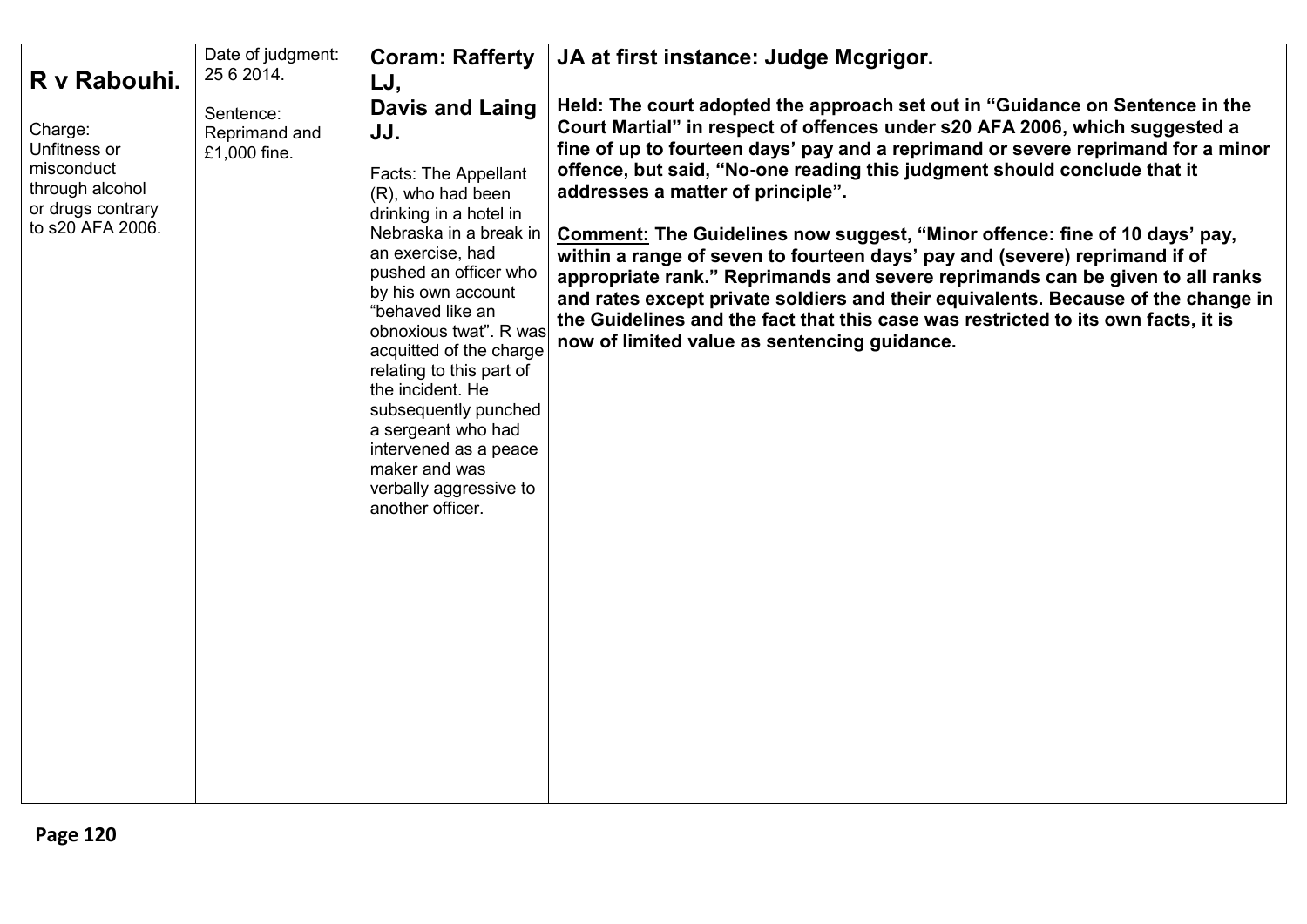|                                               | Date of judgment:                                                              |                                                                                                                                                                                            | Coram: Davis LJ, JA at first instance: Judge Mcgrigor.                                                                                                                                                                                                                                                                                                                                                                             |
|-----------------------------------------------|--------------------------------------------------------------------------------|--------------------------------------------------------------------------------------------------------------------------------------------------------------------------------------------|------------------------------------------------------------------------------------------------------------------------------------------------------------------------------------------------------------------------------------------------------------------------------------------------------------------------------------------------------------------------------------------------------------------------------------|
| R v Rea                                       | 572019.                                                                        | <b>Lewis and</b>                                                                                                                                                                           |                                                                                                                                                                                                                                                                                                                                                                                                                                    |
| Charges:<br>Convicted of two                  | Sentence: Ninety<br>days' detention and<br>reduced to the rank<br>of Corporal. | Knowles JJ.                                                                                                                                                                                | Appeal conviction on the basis that the judge fell into error by directing the<br>Board that the incidents were cross-admissible. His direction on recent<br>complainant was said to be incorrect.                                                                                                                                                                                                                                 |
| counts of<br>common assault<br>after a trial. |                                                                                | Facts: The Appellant<br>(R) who was then a                                                                                                                                                 | R applied to call three witnesses who had not been called at the trial.                                                                                                                                                                                                                                                                                                                                                            |
|                                               |                                                                                | Corporal but was<br>acting as platoon<br>sergeant when he went<br>to the St Georges Day                                                                                                    | Held: The judge did not direct the members in terms of cross-admissibility; on<br>the contrary he directed them to consider the counts separately. His direction on<br>recent complaint was an "entirely proper direction" in conventional terms.                                                                                                                                                                                  |
|                                               |                                                                                | party held in the<br>company lines. There<br>was a disturbance and<br>R told everyone to<br>leave. He then<br>punched the first<br>complainant (K)<br>leaving numerous                     | As to the witnesses, one was entirely hearsay and counsel "was wholly unable"<br>to explain, by reference to the statutory provisions on hearsay contained in the<br>CJA 2003, how there was any proper basis for allowing evidence of this kind to<br>be adduced." Accordingly, as the evidence would not have been admissible at<br>trial it could not go before CMAC, see s28(2)(c) of the Courts Martial (Appeal) Act<br>1968. |
|                                               |                                                                                | bruises on his face. He<br>then attacked another<br>soldier (S) punching<br>him numerous times<br>leaving him, by S's                                                                      | Another proposed witness was an expert who said her evidence was neutral as<br>it did not support one party or the other. Accordingly, it would not advance the<br>case for the Appellant and could not therefor be admitted under the terms of<br>s28(2)(b) of the 1968 Act.                                                                                                                                                      |
|                                               |                                                                                | account "a bloody<br>mess". It was R's case<br>that he never punched<br>either man and he had<br>only held S by the<br>shoulders and pushed<br>him back when S was<br>about to attack him. | Amongst other difficulties confronting the Appellant the final witness R applied<br>to call had been available at trial and R's counsel had had his statement as<br>unused material prior to the trial and so the witness could not be called at CMAC<br>as there was no explanation as to why the evidence was not called at trial in<br>accordance with s28(2)(d) of the 1968 Act.                                               |
|                                               |                                                                                |                                                                                                                                                                                            |                                                                                                                                                                                                                                                                                                                                                                                                                                    |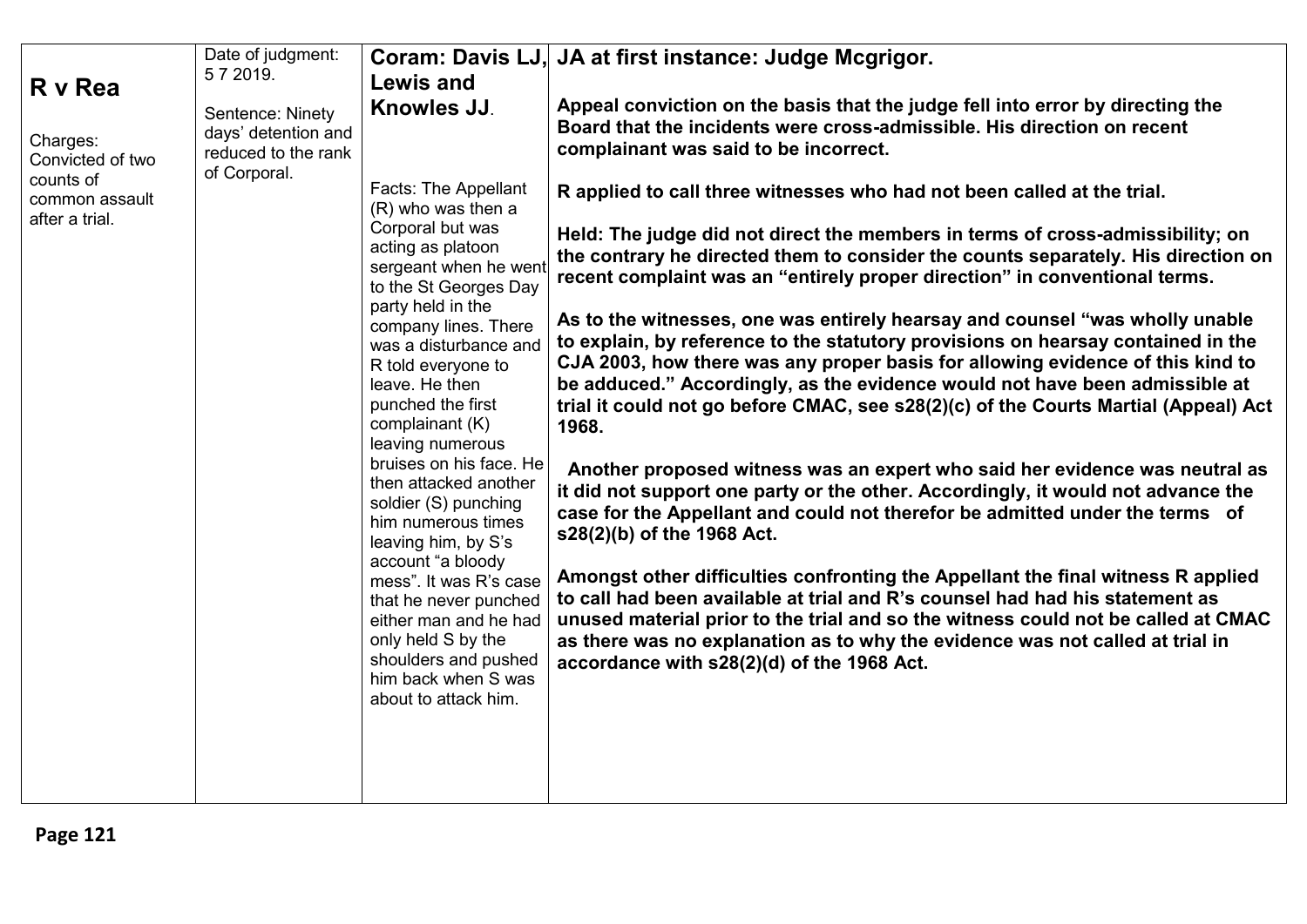| <b>R</b> v Rheines                                                                                                                                   | Judgment;                                              | Coram: Hooper                                                                                                                                                                                                                                                                                                                                                       | JA at first instance: Judge Large, Deputy Judge Advocate General.                                                                                                                                                                                                                                                                                                                                                                                                                                                |
|------------------------------------------------------------------------------------------------------------------------------------------------------|--------------------------------------------------------|---------------------------------------------------------------------------------------------------------------------------------------------------------------------------------------------------------------------------------------------------------------------------------------------------------------------------------------------------------------------|------------------------------------------------------------------------------------------------------------------------------------------------------------------------------------------------------------------------------------------------------------------------------------------------------------------------------------------------------------------------------------------------------------------------------------------------------------------------------------------------------------------|
|                                                                                                                                                      | 26 10 2011.                                            | LJ,                                                                                                                                                                                                                                                                                                                                                                 | Appeal sentence.                                                                                                                                                                                                                                                                                                                                                                                                                                                                                                 |
| Charges: Breach<br>of British Forces<br>Germany<br>standing orders<br>by driving without<br>insurance, driving<br>a vehicle that had<br>not been BFG | Sentence:<br>Reduced to<br>Corporal, from<br>Sergeant. | Holroyde and<br>Supperstone JJ.<br>Facts: The Appellant<br>had a minor accident in<br>barracks in Germany. It<br>was then discovered<br>that he had no                                                                                                                                                                                                              | Held: The passage in the then "Guidance on Sentence in the Court Martial was<br>approved where it is suggested that, "The important question when the Court<br>Martial is considering [reduction] is whether the offender by committing the<br>offence has demonstrated that he is unfit to hold his present rank. Whether he is<br>reduced to the ranks or allowed to retain some lesser rank than his present one<br>will depend on how seriously the court views his conduct, and the mitigating<br>factors." |
| registered and so<br>had not passed                                                                                                                  |                                                        | insurance and that his                                                                                                                                                                                                                                                                                                                                              | These remarks are unchanged in the current 6 <sup>th</sup> edition of the Guidance.                                                                                                                                                                                                                                                                                                                                                                                                                              |
| its<br>roadworthiness<br>test and failing to<br>stop at a stop<br>sign.                                                                              |                                                        | car was not BFG<br>registered. He<br>originally lied to the<br>police saying he had<br>been driving a friend's<br>car. He entered pleas<br>of not guilty, but before<br>the trial date changed<br>his plea to guilty. He<br>had a previous<br>conviction for driving<br>with excess alcohol<br>about six years<br>previously. He had less<br>than two years left to | The court approved and adopted the approach taken in R v Love and R v<br>Glenton, where the CMAC held that the Court Martial is "generally speaking,<br>better placed than we are when it comes to assessing the seriousness of<br>offending in the context of service life, and deciding what particular penalty is<br>required to maintain the discipline and efficiency of the armed forces."                                                                                                                 |
|                                                                                                                                                      |                                                        |                                                                                                                                                                                                                                                                                                                                                                     | In respect of the specialist/expert status of the Court Martial see also: R v<br>Mckendry, R v Lyons, R v Downing, R v Cross, R v Capill, R v Foley, R v<br>Calverly, R v Coleman, R v Simm and Tennet, R v Townshend, R v Ndi, R v<br>Bailey, R v Ashworth and R v Cruise-Taylor.                                                                                                                                                                                                                               |
|                                                                                                                                                      |                                                        |                                                                                                                                                                                                                                                                                                                                                                     | The following cases deal with the specialist/expert status of the court in the<br>context of sentencing servicemen to dismissal: Downton, Birch, Limbu, Price<br>and Bell, Townshend, Coleman, Ndi, and Bailey.                                                                                                                                                                                                                                                                                                  |
|                                                                                                                                                      |                                                        | serve.                                                                                                                                                                                                                                                                                                                                                              | Summaries of these cases and their citations are set out in this Guide.                                                                                                                                                                                                                                                                                                                                                                                                                                          |
|                                                                                                                                                      |                                                        |                                                                                                                                                                                                                                                                                                                                                                     | The CMAC also held that the Court Martial was entitled to have regard to the fact<br>that R who, as a senior rank, should support discipline, had put forward a<br>dishonest account and involved two civilians in his attempt to avoid justice. His<br>reaction to the police and the subsequent prosecution " bore directly on the<br>issue of whether the Appellant had shown himself unfit to hold his rank."                                                                                                |
|                                                                                                                                                      |                                                        |                                                                                                                                                                                                                                                                                                                                                                     | "We do of course recognize that the consequences for the Appellant are heavy;<br>but the unfortunate reality is that he has brought those consequences on<br>himself. This appeal is accordingly dismissed."                                                                                                                                                                                                                                                                                                     |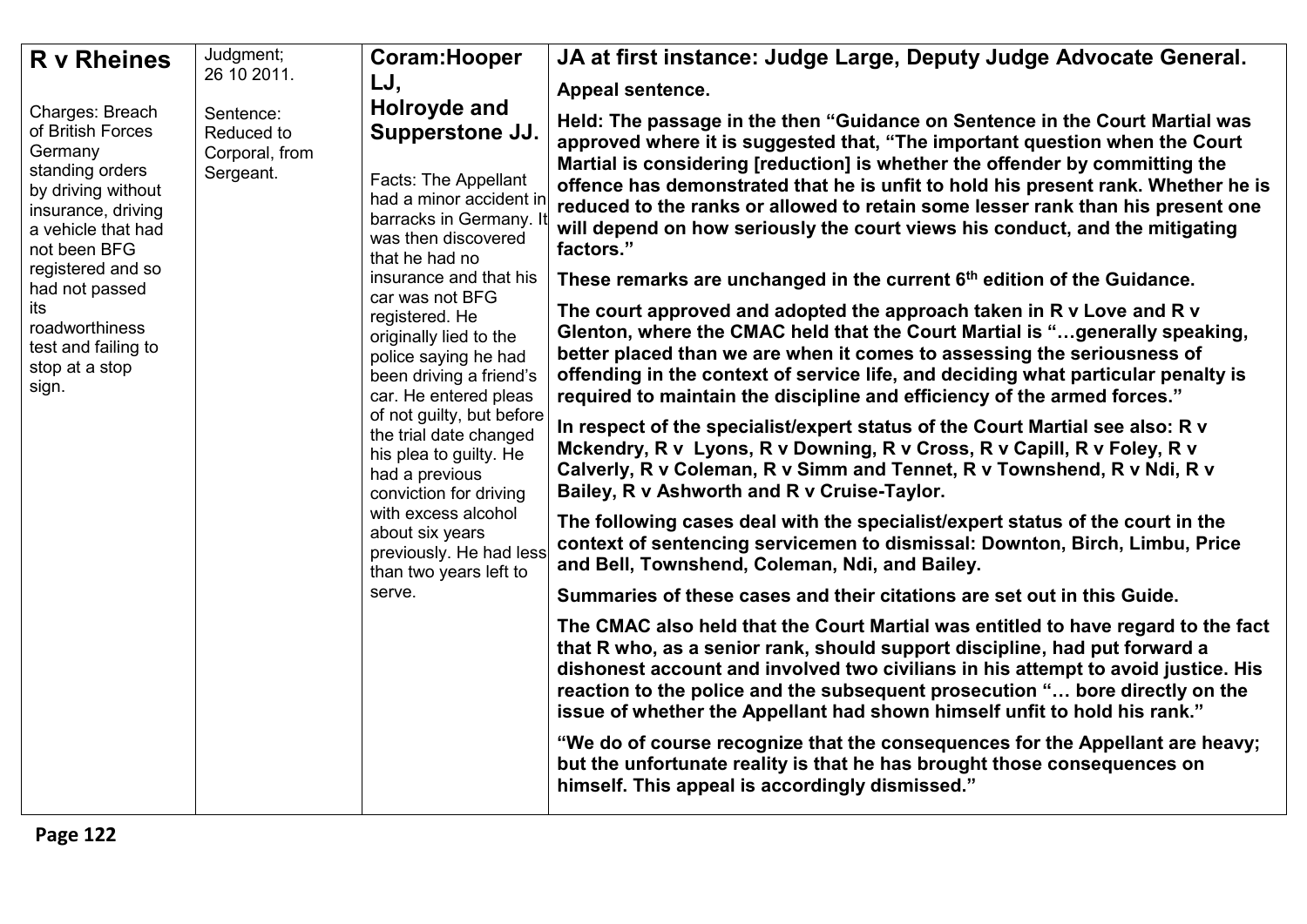| R v Robinson                                                                | Date of judgment: | <b>Coram: Rafferty</b>                                                                                                                                                                                                                                                                                                                                                                                                                                                          | JA: Judge Mcgrigor, Assistant Judge Advocate General.                                                                                                                                                                                                                                                                                                                                                                                                                                                                    |
|-----------------------------------------------------------------------------|-------------------|---------------------------------------------------------------------------------------------------------------------------------------------------------------------------------------------------------------------------------------------------------------------------------------------------------------------------------------------------------------------------------------------------------------------------------------------------------------------------------|--------------------------------------------------------------------------------------------------------------------------------------------------------------------------------------------------------------------------------------------------------------------------------------------------------------------------------------------------------------------------------------------------------------------------------------------------------------------------------------------------------------------------|
|                                                                             | 3 July 2014.      | LJ,                                                                                                                                                                                                                                                                                                                                                                                                                                                                             |                                                                                                                                                                                                                                                                                                                                                                                                                                                                                                                          |
| Charge: The                                                                 | Sentence:         | <b>Carr and Davis</b>                                                                                                                                                                                                                                                                                                                                                                                                                                                           | Appeal against sentence.                                                                                                                                                                                                                                                                                                                                                                                                                                                                                                 |
| Appellant was<br>found guilty of<br>battery contrary<br>to s39 CJA<br>1988. | Dismissed.        | JJ.<br>Facts: The Appellant<br>(R), a Corporal in the<br>RMP, travelled back to<br>camp in a taxi when<br>there was a row with<br>the driver about the<br>fare. The driver agreed<br>that he had taken a<br>willing and active part<br>in the disturbance but<br>said that R bit him but<br>he needed no medical<br>treatment and did not<br>want to make a<br>complaint. R was, in<br>effect, of good<br>character, was well<br>regarded in the RMP,<br>and had five children. | Held: The damage R did was at the bottom of the scale and the complainant did<br>not wish to complain. R was, in effect, of good character, had given loyal service<br>for 14 years and was well regarded by his CO who came to court to give<br>evidence for him. He would lose his immediate pension and he had five children<br>to support.<br>The court had no difficulty in concluding that the sentence was manifestly<br>excessive, quashed it and substituted a severe reprimand and a fine of ten days'<br>pay. |
|                                                                             |                   |                                                                                                                                                                                                                                                                                                                                                                                                                                                                                 |                                                                                                                                                                                                                                                                                                                                                                                                                                                                                                                          |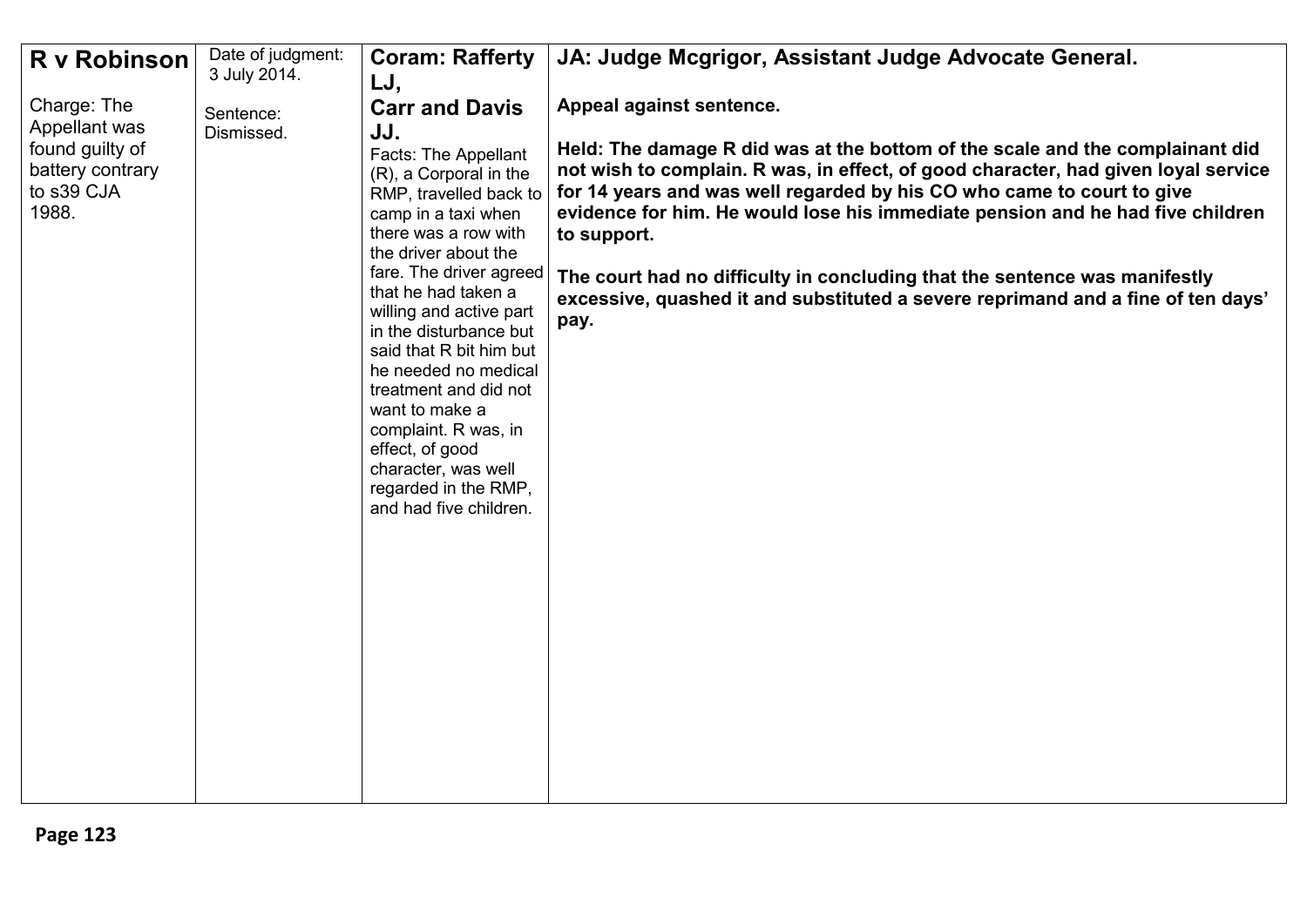| R v SS, RL,                                | Date of judgment: | <b>Coram: Davis</b>                                                                                                                                                                                                                                                                                                                                                                                   | JA at preliminary proceedings: Judge Hill.                                                                                                                        |
|--------------------------------------------|-------------------|-------------------------------------------------------------------------------------------------------------------------------------------------------------------------------------------------------------------------------------------------------------------------------------------------------------------------------------------------------------------------------------------------------|-------------------------------------------------------------------------------------------------------------------------------------------------------------------|
| JT and IT                                  | 24 9 15.          | LJ,                                                                                                                                                                                                                                                                                                                                                                                                   |                                                                                                                                                                   |
|                                            |                   | <b>Spencer J and</b>                                                                                                                                                                                                                                                                                                                                                                                  | Judgment: An ill-treatment charge contrary to s22(1) AFA 2006 on a single day at                                                                                  |
| Charges: Ill-treatment<br>of a subordinate |                   | Lindblom J.                                                                                                                                                                                                                                                                                                                                                                                           | the same location over a period of about one and a half hours with particulars<br>setting out the 14 specific allegations involved is appropriate and not bad for |
| contrary to s 22(1)<br>AFA 2006.           |                   | <b>Facts: The Defendants</b><br>were alleged to have<br>engaged in an initiation<br>ceremony lasting some<br>one and a half hours<br>involving, inter alia,<br>making the<br>complainant eat<br>unpleasant<br>substances, run round<br>the barracks naked,<br>enter a paddling pool<br>full of water, urine and<br>vomit and hitting him<br>with a belt on his<br>naked backside<br>making him bleed. | duplicity as this is a continuing offence and such a charge is not unfair to the<br>Defendant.                                                                    |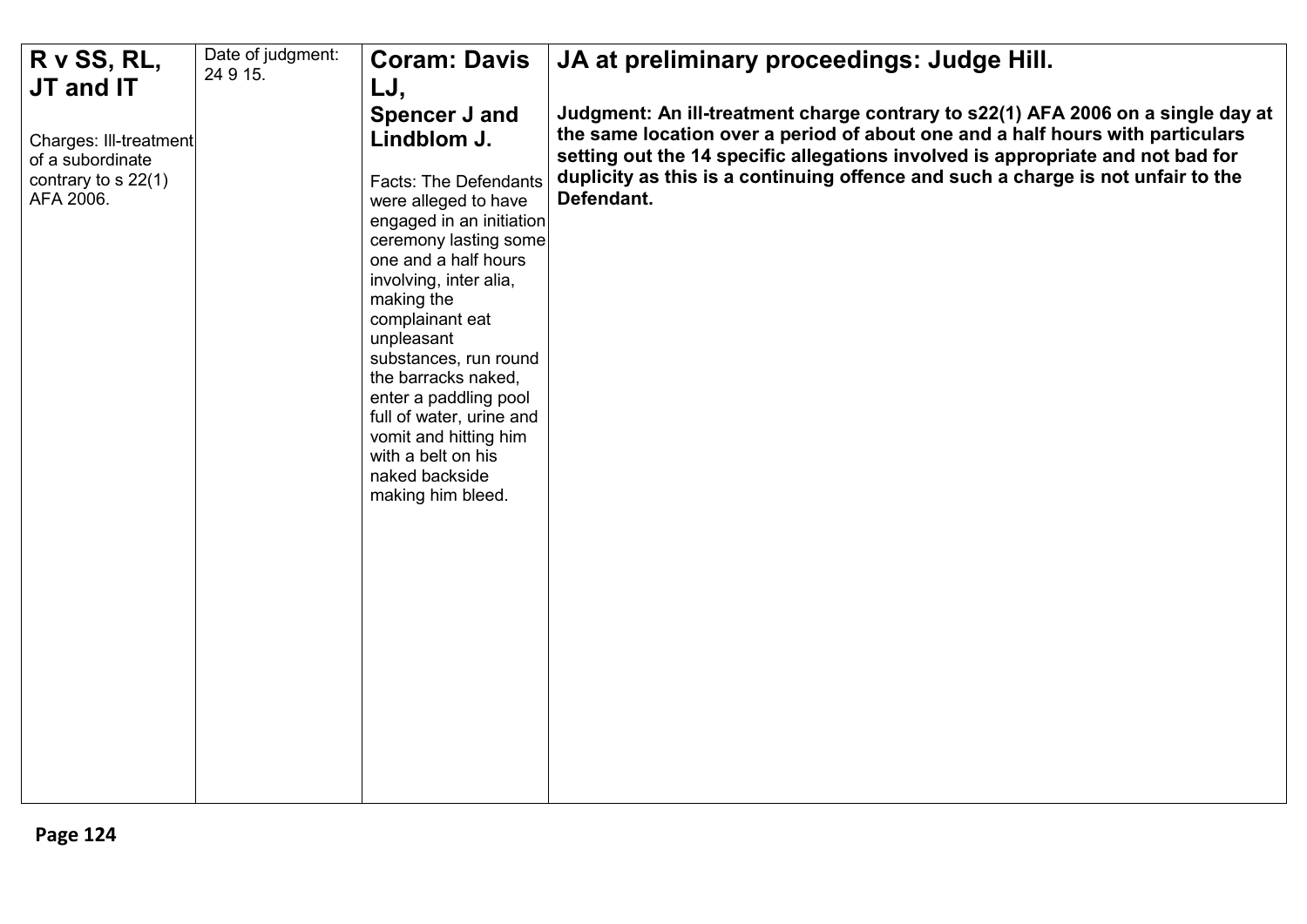|                                                                                                         | Date of Judgement:                                                                                                                                                                                                | <b>Coram: Hallett</b>                                                                                                                                                                                                                                                                                                                                                                                                                                                                                                                                                                                                  | JA: Judge Hunter, Vice-Judge Advocate General.                                                                                                                                                                                                                                                                       |
|---------------------------------------------------------------------------------------------------------|-------------------------------------------------------------------------------------------------------------------------------------------------------------------------------------------------------------------|------------------------------------------------------------------------------------------------------------------------------------------------------------------------------------------------------------------------------------------------------------------------------------------------------------------------------------------------------------------------------------------------------------------------------------------------------------------------------------------------------------------------------------------------------------------------------------------------------------------------|----------------------------------------------------------------------------------------------------------------------------------------------------------------------------------------------------------------------------------------------------------------------------------------------------------------------|
|                                                                                                         | 8 5 2019.                                                                                                                                                                                                         |                                                                                                                                                                                                                                                                                                                                                                                                                                                                                                                                                                                                                        |                                                                                                                                                                                                                                                                                                                      |
| R v Sadole<br>Charge: assault<br>occasioning<br>actual bodily<br>harm and two<br>charges of<br>battery. | Sentence: Assault<br>occasioning actual<br>bodily harm three<br>months, first battery<br>two months, second<br>battery one month,<br>all consecutive. Six<br>months' detention in<br>all. Compensation<br>£3,000. | LJ Simler and<br><b>Andrew Baker</b><br>JJ.<br>Facts: The Appellant<br>$(S)$ who was 33, of<br>good character, and in<br>training<br>committed two minor<br>assaults against a<br>fellow trainee and then<br>committed the ABH<br>offence, against the<br>same trainee, causing<br>a cut that required 14<br>sutures, leaving a<br>small but permanent<br>scar above his lip. The<br>victim had been<br>worried about the<br>effect of reporting and<br>had to repeat part of<br>the course.<br>S had stopped<br>drinking, was<br>remorseful and had<br>won the best trainee<br>prize and was an asset<br>to the navy. | Held: This was a Category two assault occasioning actual bodily harm because<br>there were repeated assaults on the same victim. Because of the seriousness of<br>the injury and the offences taking place in training, these offences merited<br>immediate detention which did not carry the same stigma as prison. |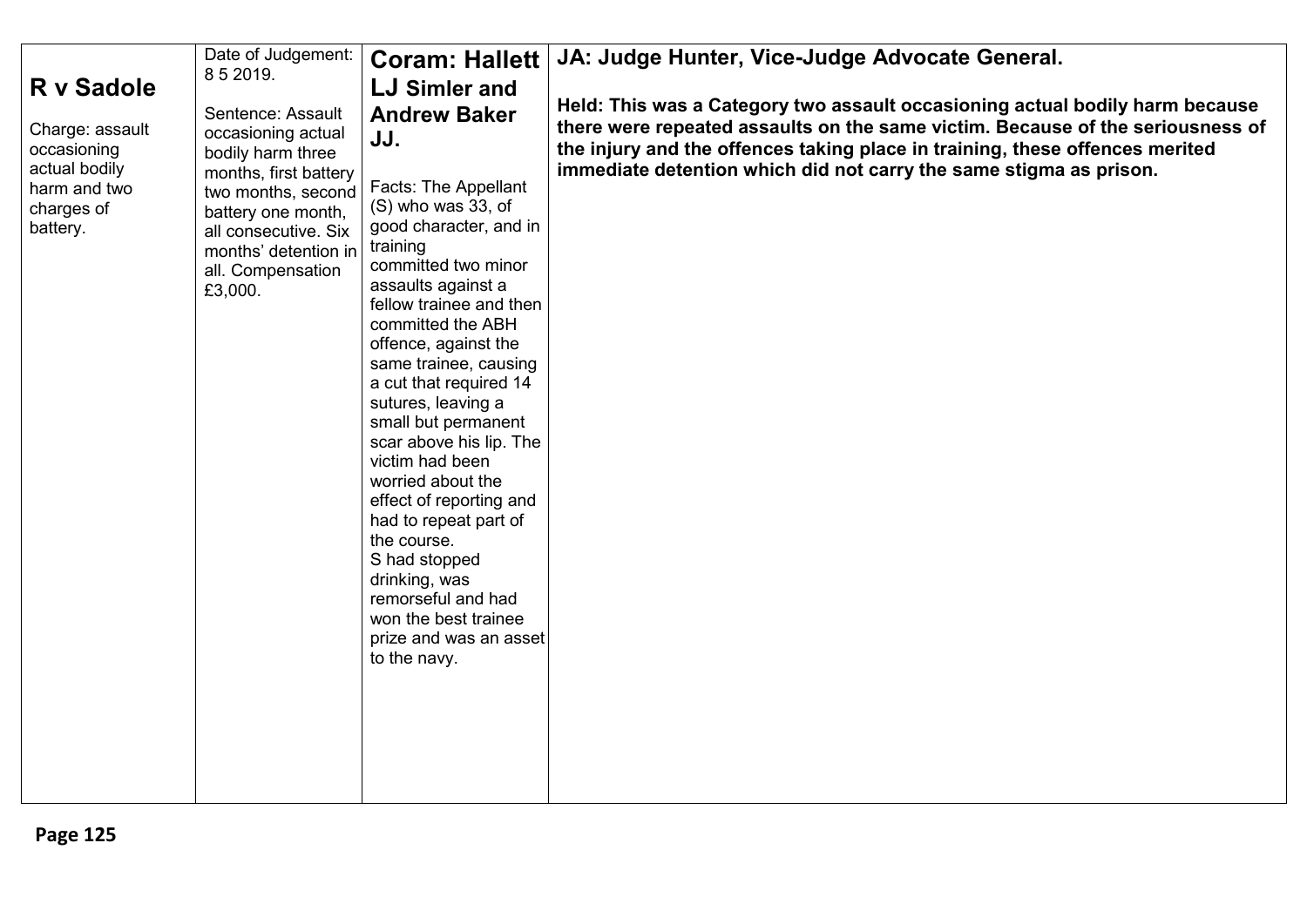| <b>RvS</b>                                                           | Date of judgement: | Coram:                    | JA at first instance: Judge Large                                                                                                                                                                                                                                                                                                                                                                                                                                                                                                                                                                                                                                                                                                                                                                                                                                                                                                                                                                                                                                                                                  |
|----------------------------------------------------------------------|--------------------|---------------------------|--------------------------------------------------------------------------------------------------------------------------------------------------------------------------------------------------------------------------------------------------------------------------------------------------------------------------------------------------------------------------------------------------------------------------------------------------------------------------------------------------------------------------------------------------------------------------------------------------------------------------------------------------------------------------------------------------------------------------------------------------------------------------------------------------------------------------------------------------------------------------------------------------------------------------------------------------------------------------------------------------------------------------------------------------------------------------------------------------------------------|
|                                                                      | 12 12 2013         | Treacy LJ.                |                                                                                                                                                                                                                                                                                                                                                                                                                                                                                                                                                                                                                                                                                                                                                                                                                                                                                                                                                                                                                                                                                                                    |
| Charges: s20<br>OAPA 1861, and<br>four charges of<br>common assault. |                    | Royce J and<br>Andrews J. | Judgment: It was wrong to stay proceedings for a summary offence where<br>proceedings were commenced outside the six-month time limit for laying an<br>information for a summary only offence in the Magistrates' Court.                                                                                                                                                                                                                                                                                                                                                                                                                                                                                                                                                                                                                                                                                                                                                                                                                                                                                           |
|                                                                      |                    |                           | It was held that the Defence submission that the common assaults could not have<br>been tried in the civilian courts when proceedings were commenced more than six<br>months after the commission of the offences was incorrect because in the Crown Court<br>if these common assaults were joined in an indictment containing an indictable<br>offence, as here, and they were part of a series of offences of the same or similar<br>character, as they were in this case, they could have been tried even if proceedings<br>had commenced outside the six months' time limit for laying an information in the<br>Magistrates' Court. In any event, the six-month time limit for laying an information<br>deriving from s127 MCA 1980 did not apply to the Court Martial and it was wrong to<br>conclude that the delay of over six months amounted to an abuse of process, as a fair<br>trial was still possible. There was no misconduct or manipulation of the prosecution<br>process, and no bad faith by the prosecution, and one of these factors had to be<br>present before proceedings could be stayed. |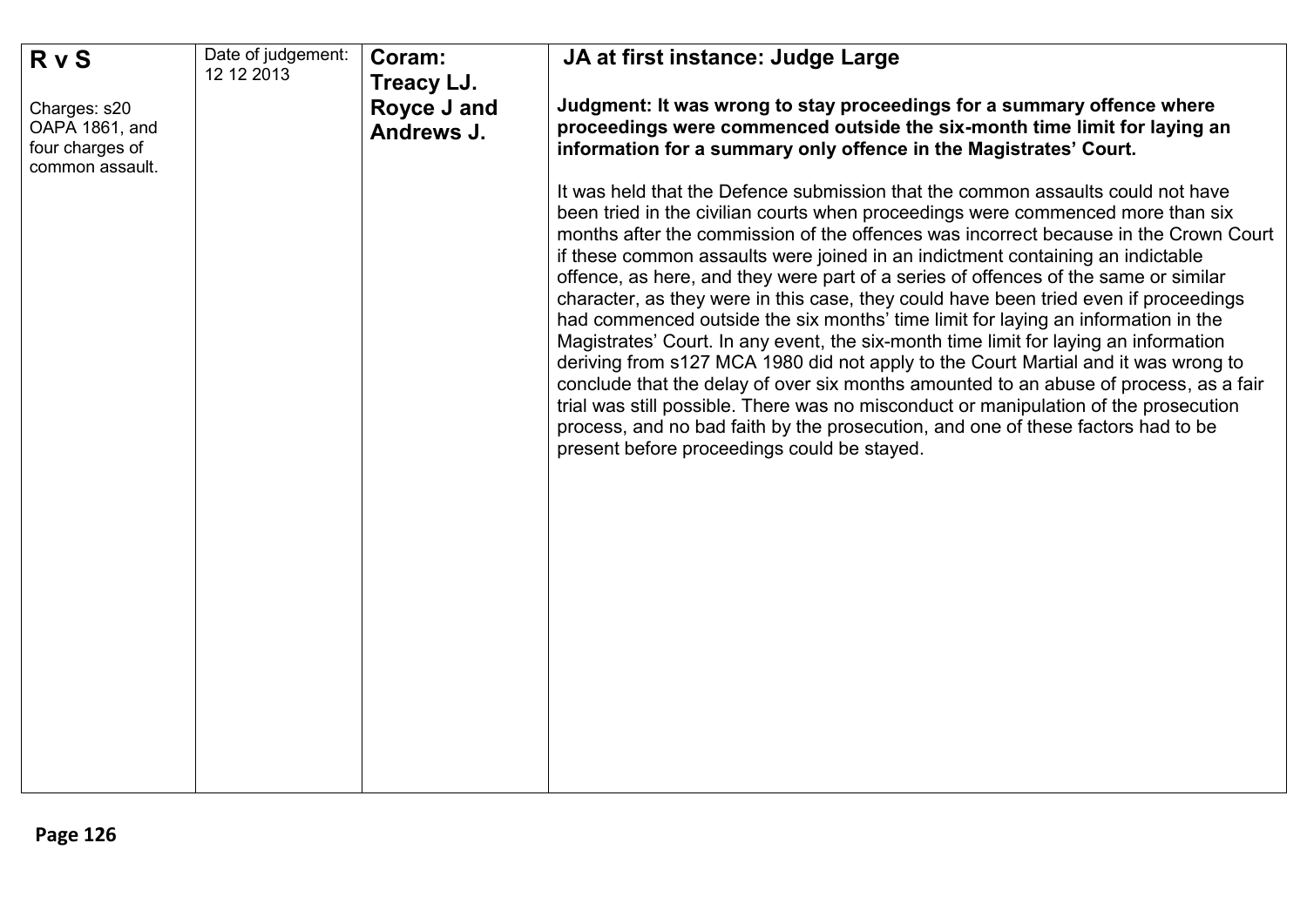|                                                                                    | Date of judgment;                                                                                                                                                                                                        |                                                                                                                                                                                                                                                                                                                                                                                                                                  | Coram: Pitchford JA: Judge Hunter, Vice-Judge Advocate General.                                                                                                                                                                                                                                                                                                                                                                                                                                                                                                                                                                                            |
|------------------------------------------------------------------------------------|--------------------------------------------------------------------------------------------------------------------------------------------------------------------------------------------------------------------------|----------------------------------------------------------------------------------------------------------------------------------------------------------------------------------------------------------------------------------------------------------------------------------------------------------------------------------------------------------------------------------------------------------------------------------|------------------------------------------------------------------------------------------------------------------------------------------------------------------------------------------------------------------------------------------------------------------------------------------------------------------------------------------------------------------------------------------------------------------------------------------------------------------------------------------------------------------------------------------------------------------------------------------------------------------------------------------------------------|
|                                                                                    |                                                                                                                                                                                                                          | LJ, Henriques                                                                                                                                                                                                                                                                                                                                                                                                                    |                                                                                                                                                                                                                                                                                                                                                                                                                                                                                                                                                                                                                                                            |
| <b>R</b> v Sharratt<br>Charges: Plea of<br>guilty to two<br>charges of<br>battery. | 22 10 13.<br>Sentence: Charge 1<br>120 days' detention,<br>Charge 2, 60 days'<br>detention<br>concurrent.<br>Compensation of<br>£300 to the<br>complainant on<br>Charge 1 and £100<br>to the complainant<br>on Charge 2. | and Cox JJ.<br>Facts: Whilst out for a<br>drink in Portsmouth the<br>Applicant (S), a trainee<br>musician, threw a<br>bottle at the<br>complainant striking<br>him just above his eye<br>causing a $\frac{1}{2}$ centimetre<br>long cut which was<br>closed with steri-strips<br>and surgical glue.<br>Another musician<br>stepped in as a<br>peacemaker and S hit<br>him causing him to<br>sustained a small cut<br>to his lip. | Appeal sentence on the basis that a six month maximum start point was too high<br>for a person of 21, with a caution for assault on the police, but no convictions.<br>Held: S was fortunate not to have been charged with assault occasioning actual<br>bodily harm. A consecutive sentence might have been appropriate but the court<br>martial " took the sensible view that the overall seriousness of the incident<br>could be reflected by the sentence on charge 1 with a concurrent term on charge<br>2". The sentence was stern but " it should not be thought that a sentence of<br>military detention equates with a sentence of imprisonment." |
|                                                                                    |                                                                                                                                                                                                                          |                                                                                                                                                                                                                                                                                                                                                                                                                                  |                                                                                                                                                                                                                                                                                                                                                                                                                                                                                                                                                                                                                                                            |
|                                                                                    |                                                                                                                                                                                                                          |                                                                                                                                                                                                                                                                                                                                                                                                                                  |                                                                                                                                                                                                                                                                                                                                                                                                                                                                                                                                                                                                                                                            |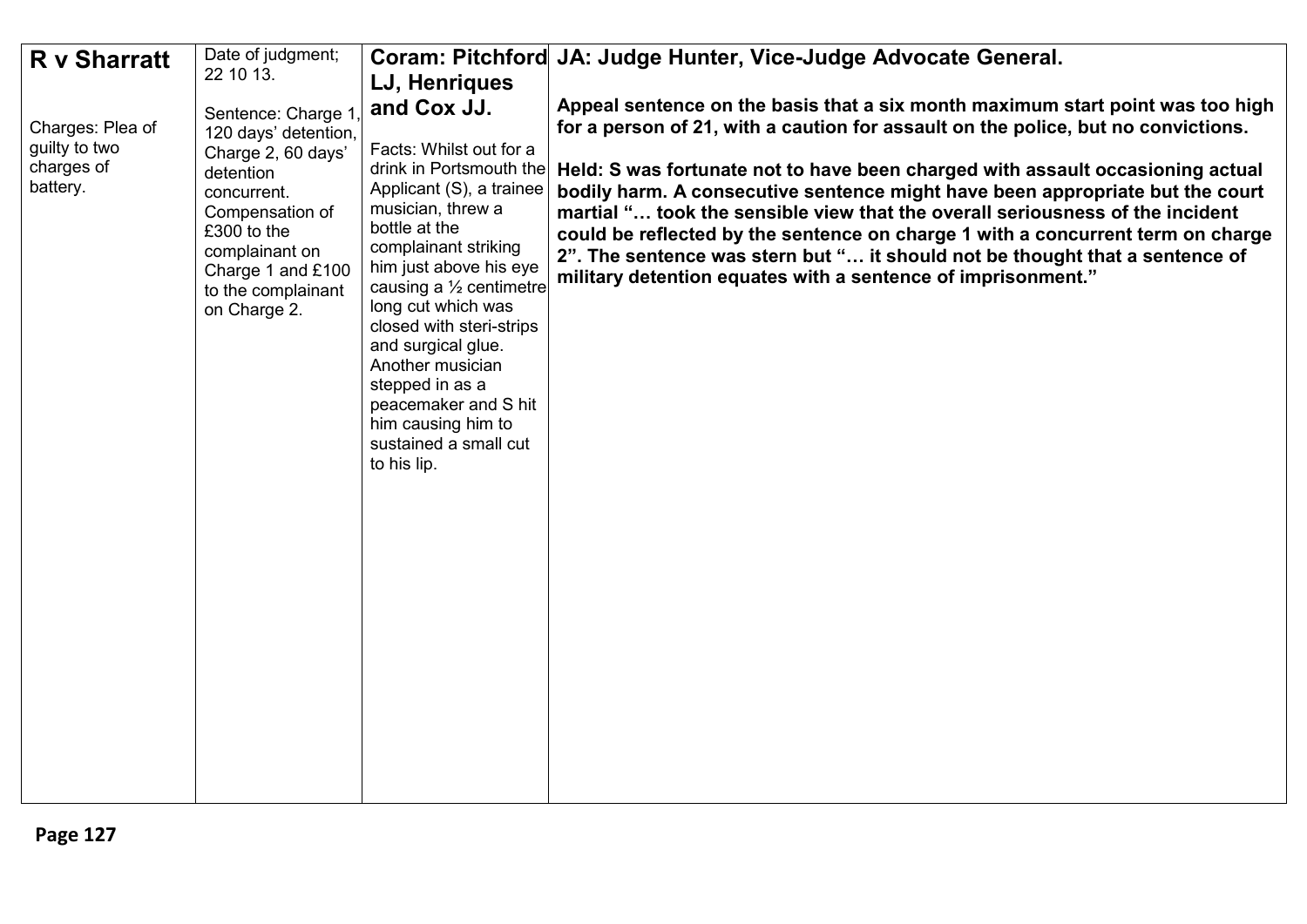| R v Simm and<br>Tennet.<br>Charges: Lance<br>Corporal Simm<br>pleaded guilty to<br>one charge of ill-<br>treating a<br>subordinate and<br>Lance Corporal<br>Tennet pleaded not<br>guilty but was<br>convicted after a<br>trial on the same<br>joint charge under<br>s22(1) AFA 2006. | Date of judgment;<br>28 7 2016.<br>Sentence-Simm:<br>eight months'<br>detention;<br>Tennet: 11 months<br>and two weeks'<br>detention. | <b>Coram: Treacy</b><br>LJ, Nicol and<br><b>Supperstone JJ.</b><br>Facts: Some two years<br>earlier these<br>Defendants and others<br>put about 25 newly<br>joined commandos<br>through what the judge<br>advocate considered, a<br>view the CMAC<br>endorsed, "40 minutes<br>of depravity and naked<br>humiliation" in front of<br>18 established<br>members of the unit.<br>including NCOs senior<br>to the appellants. | JA at first instance: Judge Hill.<br>The court rejected Simm's submission that the sentence was wrong in principle<br>because the court had not sentenced him on the basis on which his plea was<br>entered. This submission was rejected by the CMAC because, although he had<br>challenged some of the allegations in the particulars, it had been accepted that he<br>was responsible for the totality of what took place on a joint enterprise basis. It was<br>further submitted that the court was influenced by what Logan, a co-defendant, had<br>done. He was, unlike these two appellants, dismissed and a service community<br>order was imposed for a separate charge alleging waterboarding and "reefing". The<br>authority does not indicate what that is, but it is submitted that it is beating on the<br>naked buttocks, a Royal Marines practice that comes before the court from time to<br>time. This ground was rejected as the Judge specifically indicated that that<br>allegation did not form part of the facts on which the Simm was sentenced and was<br>not included in the particulars of the charge.<br>It was submitted on behalf of the Appellants that the starting point for these men |
|--------------------------------------------------------------------------------------------------------------------------------------------------------------------------------------------------------------------------------------------------------------------------------------|---------------------------------------------------------------------------------------------------------------------------------------|---------------------------------------------------------------------------------------------------------------------------------------------------------------------------------------------------------------------------------------------------------------------------------------------------------------------------------------------------------------------------------------------------------------------------|--------------------------------------------------------------------------------------------------------------------------------------------------------------------------------------------------------------------------------------------------------------------------------------------------------------------------------------------------------------------------------------------------------------------------------------------------------------------------------------------------------------------------------------------------------------------------------------------------------------------------------------------------------------------------------------------------------------------------------------------------------------------------------------------------------------------------------------------------------------------------------------------------------------------------------------------------------------------------------------------------------------------------------------------------------------------------------------------------------------------------------------------------------------------------------------------------------------------------|
|                                                                                                                                                                                                                                                                                      |                                                                                                                                       |                                                                                                                                                                                                                                                                                                                                                                                                                           | should not have been 12 months, the top of the sentencing range set out in the<br>"Guidance for Sentence in the Court Martial" for this offence as only three of the<br>nine potentially aggravating factors were present. CMAC held that if there had been<br>more aggravating factors it might have been necessary to sentence above the<br>range.<br>Tennet's submission that a sentence at the top of the range was too severe for a<br>man of 20 of good character was rejected. The incident merited the sentence and his                                                                                                                                                                                                                                                                                                                                                                                                                                                                                                                                                                                                                                                                                          |
|                                                                                                                                                                                                                                                                                      |                                                                                                                                       |                                                                                                                                                                                                                                                                                                                                                                                                                           | mitigation and the delay had been recognised by the fact that he had not been<br>dismissed.                                                                                                                                                                                                                                                                                                                                                                                                                                                                                                                                                                                                                                                                                                                                                                                                                                                                                                                                                                                                                                                                                                                              |
|                                                                                                                                                                                                                                                                                      |                                                                                                                                       |                                                                                                                                                                                                                                                                                                                                                                                                                           | The court followed the dicta in R v Love [1998] 1 Cr App R 458 and R v Glenton<br>[2010] EWCA Crim 930 on the specialist nature of the Court Martial.                                                                                                                                                                                                                                                                                                                                                                                                                                                                                                                                                                                                                                                                                                                                                                                                                                                                                                                                                                                                                                                                    |
|                                                                                                                                                                                                                                                                                      |                                                                                                                                       |                                                                                                                                                                                                                                                                                                                                                                                                                           | See also: R v Mckendry, R v Lyons, R v Rheines, R v Downing, R v Cross, R v<br>Capill, R v Foley, R v Calverly, R v Coleman, R v Townshend, R v Ndi, R v Bailey, R<br>v Bagnall, R v Ashworth and R v Cruise-Taylor.                                                                                                                                                                                                                                                                                                                                                                                                                                                                                                                                                                                                                                                                                                                                                                                                                                                                                                                                                                                                     |
|                                                                                                                                                                                                                                                                                      |                                                                                                                                       |                                                                                                                                                                                                                                                                                                                                                                                                                           | See also: R v Birch, R v Limbu, R v Price and Bell, R v Townshend, R v Coleman, R v<br>Ndi, R v Bailey on the specialist nature of the court in the context of sentences of<br>dismissal. These authorities are summarized in this Guide and the citations are set<br>out above.                                                                                                                                                                                                                                                                                                                                                                                                                                                                                                                                                                                                                                                                                                                                                                                                                                                                                                                                         |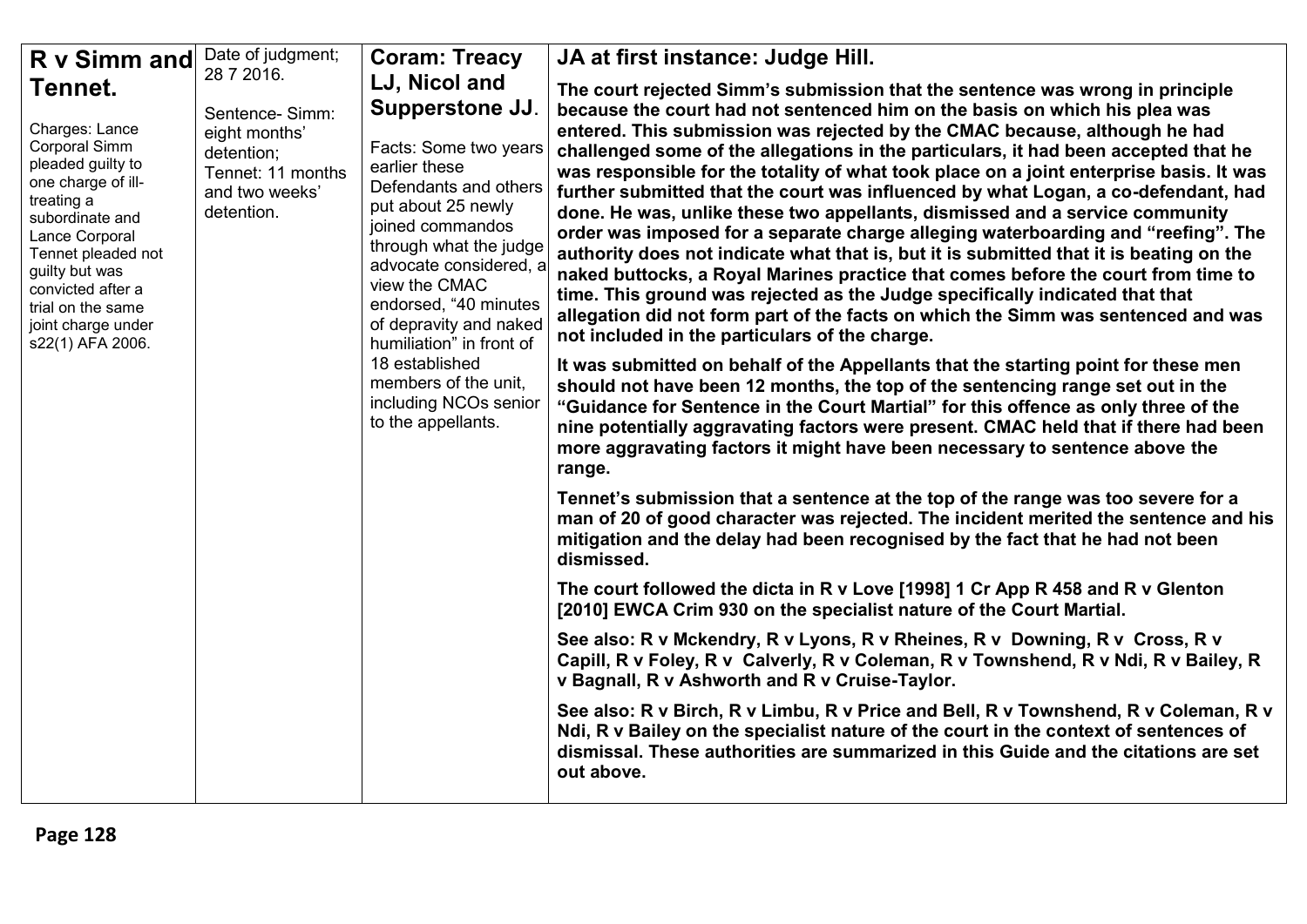| R v Smart                      | Date of judgment:                                                                                                                                                                                                                                                    | Coram: Pitchford JA: Judge Camp                                                                                                                                                                                                                                                                                                                                                                                                                                                                                                                                                                                                                                                                                                                                        |                                                                                                                                                                                                                                                                                                                                                                                                                                                                                                                                                                                                                                                                                                          |
|--------------------------------|----------------------------------------------------------------------------------------------------------------------------------------------------------------------------------------------------------------------------------------------------------------------|------------------------------------------------------------------------------------------------------------------------------------------------------------------------------------------------------------------------------------------------------------------------------------------------------------------------------------------------------------------------------------------------------------------------------------------------------------------------------------------------------------------------------------------------------------------------------------------------------------------------------------------------------------------------------------------------------------------------------------------------------------------------|----------------------------------------------------------------------------------------------------------------------------------------------------------------------------------------------------------------------------------------------------------------------------------------------------------------------------------------------------------------------------------------------------------------------------------------------------------------------------------------------------------------------------------------------------------------------------------------------------------------------------------------------------------------------------------------------------------|
|                                | 3 11 2011.                                                                                                                                                                                                                                                           | LJ, Andrew                                                                                                                                                                                                                                                                                                                                                                                                                                                                                                                                                                                                                                                                                                                                                             |                                                                                                                                                                                                                                                                                                                                                                                                                                                                                                                                                                                                                                                                                                          |
| Charge: Theft,<br>convicted of | Sentence:                                                                                                                                                                                                                                                            | <b>Smith and</b>                                                                                                                                                                                                                                                                                                                                                                                                                                                                                                                                                                                                                                                                                                                                                       | Appeal sentence.                                                                                                                                                                                                                                                                                                                                                                                                                                                                                                                                                                                                                                                                                         |
| handling after a<br>trial.     | Dismissed and<br>reduced to the ranks<br>from Corporal.<br>It may be that the<br>Services Legal aid<br>Scheme recovered<br>£4,650 from Smart,<br>but contrary to the<br>preamble to the<br>judgment, the Court<br>Martial has no<br>power to make any<br>such order. | Popplewell JJ.<br>Facts: The Appellant<br>(S) was close to the<br>theft and a NCO and<br>storeman who should<br>have been<br>safeguarding military<br>property on charge to<br>the QM's department<br>where he was serving.<br>The property was a<br>£400 TV which he<br>helped load into a car<br>outside the MT Platoon<br>from where it was<br>stolen.<br>S had 21 years<br>service behind him and<br>was of good character.<br>By reason of the<br>sentence of dismissal<br>S would lose some<br>£170,000 in pension<br>payments and £19,000<br>of his lump sum,<br>neither of which he<br>would receive until he<br>was 60, instead of<br>immediately on<br>discharge at the end of<br>his service. He had<br>four children, one still<br>in full time education. | The CMAC approved the Guidance for Sentence in the Court Martial, Version 2,<br>where it was said, inter alia, that the financial effect of dismissal can involve "the<br>loss of a huge sum" but that the entry point for offences of dishonesty was<br>dismissal. Version 6 is in similar terms.<br>Held: "Without questioning that those in the armed services who commit<br>offences of comparable dishonesty will, and generally should, be dismissed, we<br>are driven to conclude that in this particular case the policy was applied too<br>rigidly and proper weight was not given to the appellant's service record and<br>general character and the financial loss implicit in the sentence." |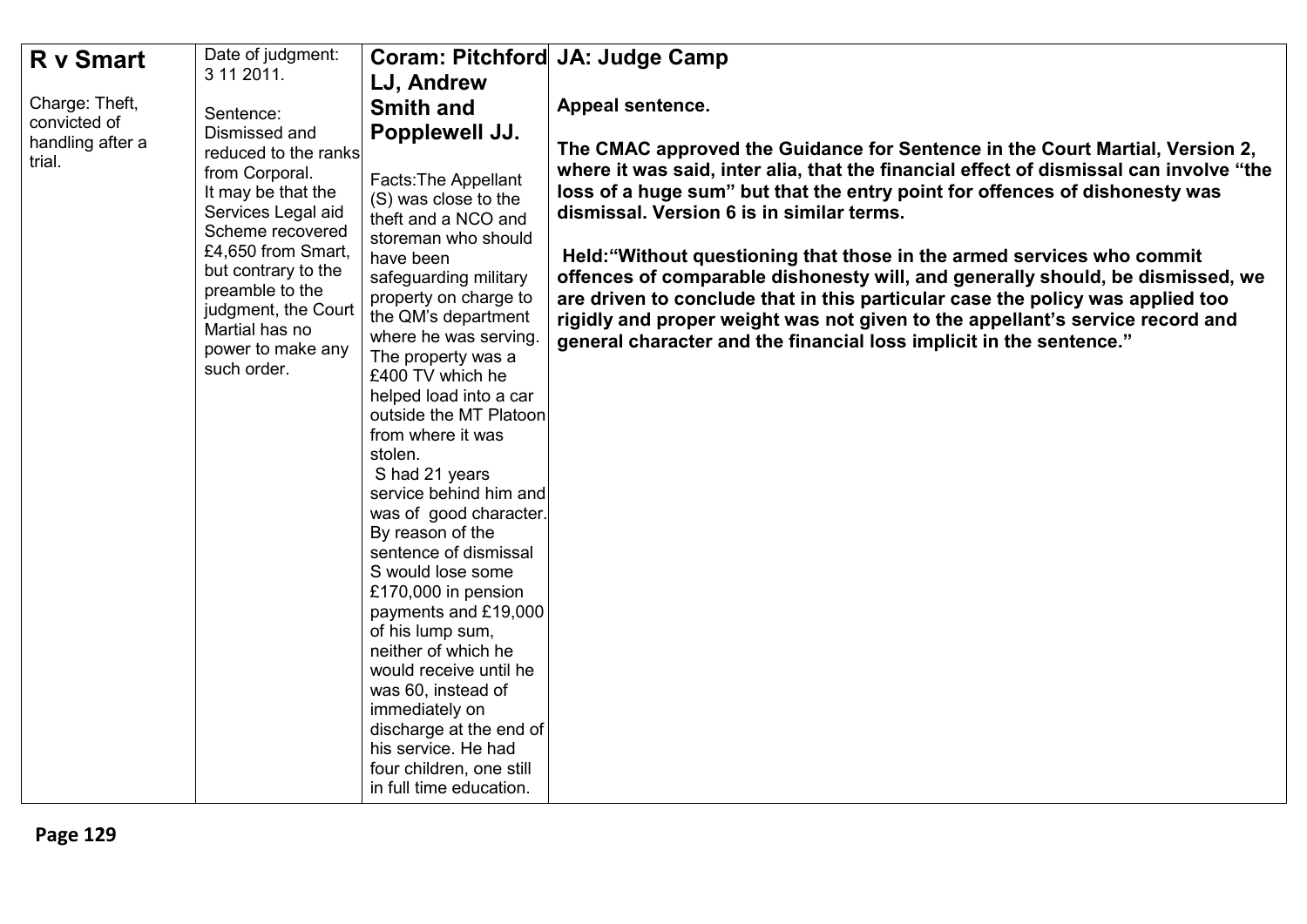| <b>R</b> v Stables             | Judgment date:<br>22 9 2010. | <b>Coram: Hooper</b>                                                                                                                                                                                                                                                                                                                                                                                                                                                                                                                                                                                                                                                                                                                                                      | JA: Judge Large, Deputy Judge Advocate General then an Assistant                                                                                                                                                                                                                                                                                                                                                                                                                                                                                                                                                                                                                                                                                                                                                                                                                                                                                                                                                                     |
|--------------------------------|------------------------------|---------------------------------------------------------------------------------------------------------------------------------------------------------------------------------------------------------------------------------------------------------------------------------------------------------------------------------------------------------------------------------------------------------------------------------------------------------------------------------------------------------------------------------------------------------------------------------------------------------------------------------------------------------------------------------------------------------------------------------------------------------------------------|--------------------------------------------------------------------------------------------------------------------------------------------------------------------------------------------------------------------------------------------------------------------------------------------------------------------------------------------------------------------------------------------------------------------------------------------------------------------------------------------------------------------------------------------------------------------------------------------------------------------------------------------------------------------------------------------------------------------------------------------------------------------------------------------------------------------------------------------------------------------------------------------------------------------------------------------------------------------------------------------------------------------------------------|
|                                |                              | LJ,                                                                                                                                                                                                                                                                                                                                                                                                                                                                                                                                                                                                                                                                                                                                                                       | <b>Judge Advocate General.</b>                                                                                                                                                                                                                                                                                                                                                                                                                                                                                                                                                                                                                                                                                                                                                                                                                                                                                                                                                                                                       |
| Charge: Assault                | Sentence:                    | <b>Owens and</b>                                                                                                                                                                                                                                                                                                                                                                                                                                                                                                                                                                                                                                                                                                                                                          |                                                                                                                                                                                                                                                                                                                                                                                                                                                                                                                                                                                                                                                                                                                                                                                                                                                                                                                                                                                                                                      |
| by penetration s2<br>SOA 2003. | 12 months'<br>detention.     | Evans JJ.                                                                                                                                                                                                                                                                                                                                                                                                                                                                                                                                                                                                                                                                                                                                                                 | <b>Appeal conviction.</b>                                                                                                                                                                                                                                                                                                                                                                                                                                                                                                                                                                                                                                                                                                                                                                                                                                                                                                                                                                                                            |
|                                |                              | Facts: The Appellant<br>(S) was 20 and the<br>complainant (T) was<br>19. They were both<br>medical assistants and<br>had been in training<br>together in Aldershot<br>and they were good<br>friends. They had<br>travelled together to<br>Portsmouth where they<br>were serving.<br>Five days before the<br>offence T had started<br>kissing S and no less<br>than 24 hours before<br>the offence T had gone<br>to S's cabin and at T's<br>instigation they<br>engaged in mutually<br>consensual sexual<br>touching. S touched<br>her vagina and she<br>held his penis. The<br>following night they<br>went out with others<br>and T had nine<br>Malibus, a rum based<br>drink, and S had about<br>nine pints before they<br>returned to T's cabin<br>where they got into | Held: Give the findings of fact made by the lay members when considering their<br>verdict, which came to light during the judge advocate's deliberation on<br>sentence with the lay members, which are set out at the foot of column 3, no<br>reasonable board could have concluded that S's belief in consent was<br>unreasonable.<br>If S may have believed that T was consenting it follows that he cannot have<br>realized that T was asleep. The prosecution could not explain how, given the<br>factual background, the Board could have come to the conclusion that S's belief<br>that T was consenting was unreasonable, and CMAC held that, "In those<br>circumstances we have no doubt that the decision which the Board reached was<br>one which they could not properly have reached."<br>The CMAC rejected the submission that the sentencing reasons could not be<br>used to attack the conviction. See also R v Mulgrew and Richards [2012] EWCA<br>Crim 2008, summarized above and R v Twaite [2010] EWCA Crim 2973. |
|                                |                              | bed. T fell asleep.                                                                                                                                                                                                                                                                                                                                                                                                                                                                                                                                                                                                                                                                                                                                                       |                                                                                                                                                                                                                                                                                                                                                                                                                                                                                                                                                                                                                                                                                                                                                                                                                                                                                                                                                                                                                                      |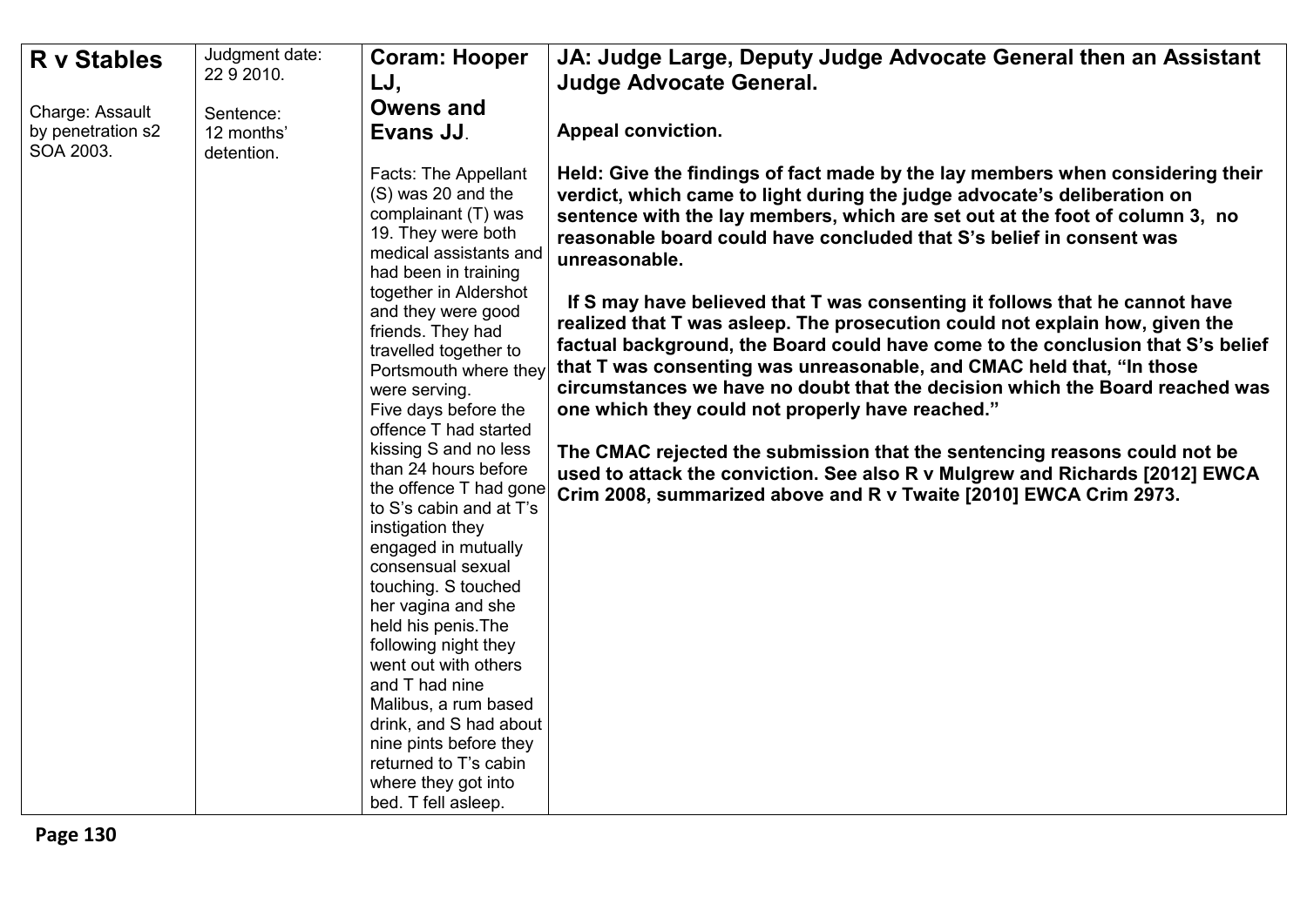|  | FINDINGS OF FACT.       |  |
|--|-------------------------|--|
|  |                         |  |
|  |                         |  |
|  | The members found       |  |
|  | that they were not sure |  |
|  |                         |  |
|  | that S did not believe  |  |
|  | that T was consenting   |  |
|  | when he penetrated      |  |
|  |                         |  |
|  | her vagina with his     |  |
|  | fingers, but any such   |  |
|  | belief was              |  |
|  | unreasonable. There     |  |
|  |                         |  |
|  | was brief penetration,  |  |
|  | T woke up and pushed    |  |
|  | S off and he left, and  |  |
|  |                         |  |
|  | later apologized. The   |  |
|  | lay members were not    |  |
|  | sure that T had ever    |  |
|  | said "no," as she       |  |
|  |                         |  |
|  | alleged, when they      |  |
|  | were on the bed at the  |  |
|  | outset.                 |  |
|  |                         |  |
|  |                         |  |
|  |                         |  |
|  |                         |  |
|  |                         |  |
|  |                         |  |
|  |                         |  |
|  |                         |  |
|  |                         |  |
|  |                         |  |
|  |                         |  |
|  |                         |  |
|  |                         |  |
|  |                         |  |
|  |                         |  |
|  |                         |  |
|  |                         |  |
|  |                         |  |
|  |                         |  |
|  |                         |  |
|  |                         |  |
|  |                         |  |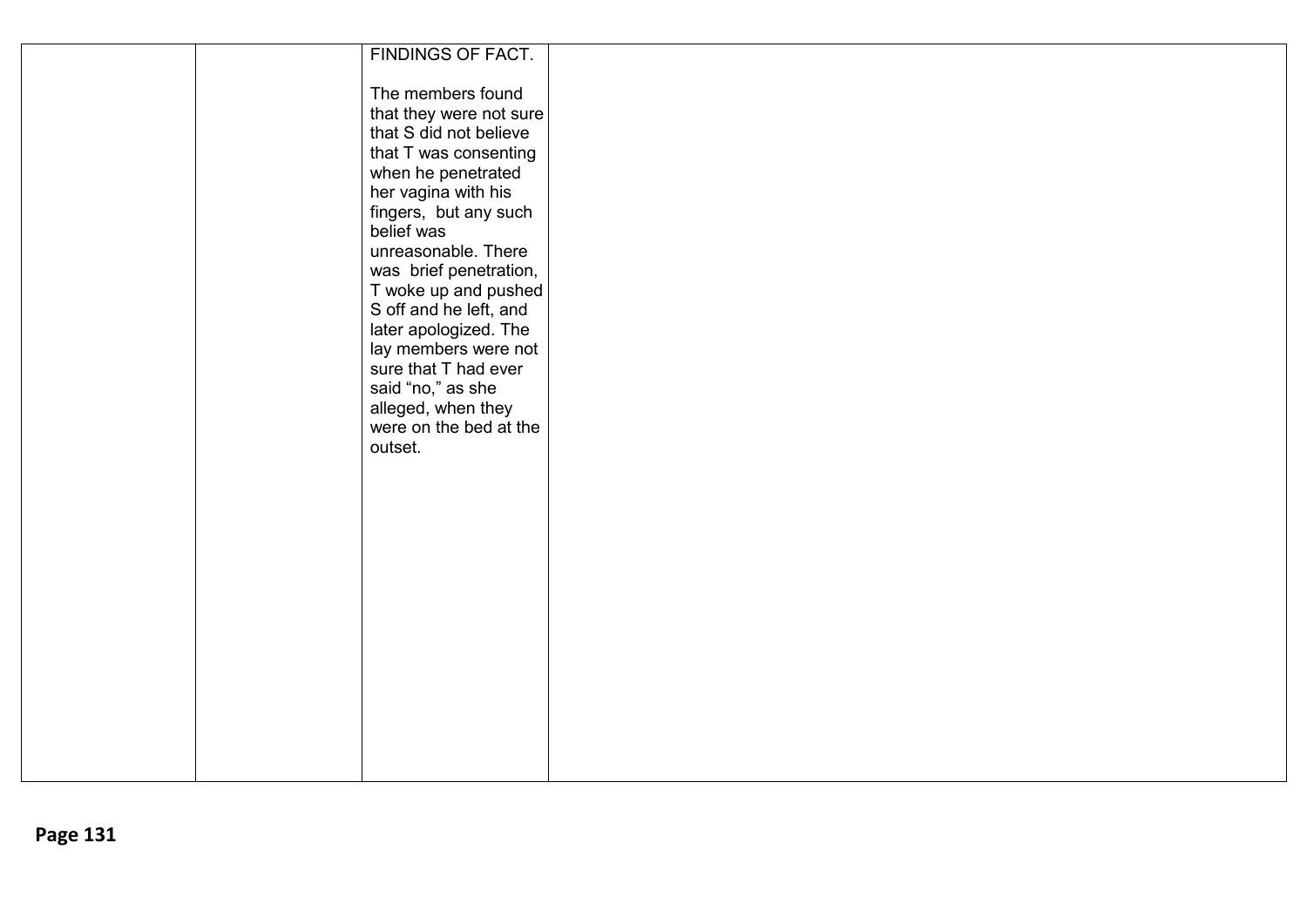| <b>R</b> v                          | <b>FACTS:</b>                     | Coram:                 | JA at first instance: Judge Large.                                                      |
|-------------------------------------|-----------------------------------|------------------------|-----------------------------------------------------------------------------------------|
| <b>Townshend</b>                    | When the                          | <b>Holroyde LJ</b>     |                                                                                         |
|                                     | autopilot was                     | <b>Andrews and</b>     | The court adopted the approach to sentencing in negligence cases set out in             |
| Charge: Having                      | disengaged the<br>aircraft, with  | Green JJ.              | "Guidance on Sentencing in Courts Martial. Version 5 " which is identical in the        |
| been acquitted on                   | nearly 200                        |                        | current 6 <sup>th</sup> Version. They held that whilst the Guide did not have statutory |
| other matters the                   | people in it, fell                | Date of judgment:      | authority it was a "substantial and detailed document" and "represented                 |
| Appellant (T) was                   | about 4,400 feet                  | 28 2 2018.             | sensible guidance to assist the Court Martial in sentencing."                           |
| sentenced on a                      | in half a minute                  |                        |                                                                                         |
| single charge of                    | before T                          | Sentence: 4 months'    | The Court followed R v Love [1998] I Cr App R 458 where it was held that "[the          |
| negligently                         | regained control,                 | imprisonment           | Court Martial] is generally speaking better placed than we are when it comes to         |
| performing a duty                   | injuring the co-                  | suspended for one year | assessing the seriousness of offending in the context of service life, and              |
| contrary to s15(2)                  | pilot severely so                 | and dismissal.         |                                                                                         |
| AFA 2006, to                        | that he had to                    |                        | deciding what particular penalty is required to maintain discipline and efficiency      |
| which he had                        | undergo two                       |                        | in the armed services."                                                                 |
| pleaded guilty.                     | spinal operations                 |                        |                                                                                         |
| The particulars of                  | and 32 others                     |                        | It was conceded by T's counsel that this was a case of high culpability and not a       |
| negligence                          | suffered minor                    |                        | momentary loss of attention causing the lives of nearly 200 people to be put in         |
| alleged that whilst                 | injuries and                      |                        | peril.                                                                                  |
| flying his aircraft T               | others suffered                   |                        |                                                                                         |
| had placed his                      | psychological                     |                        | The Court Martial did not indicate explicitly why dismissal was appropriate for an      |
| camera, or                          | harm. While the                   |                        | unintended error and this element of the sentence was quashed, as CMAC were             |
| caused it to be                     | cause of the                      |                        | of the view that a suspended prison sentence on its own, balancing the                  |
| placed, or caused                   | accident were                     |                        | aggravating and mitigating factors set out in the Guidance was sufficient to mark       |
| his camera to be                    | being                             |                        | the seriousness of the offence.                                                         |
| adjacent to his                     | investigated                      |                        |                                                                                         |
| seat armrest<br>/control side stick | aircraft of this                  |                        | On the specialist nature of the court see also: R v Mckendry [2001] EWCA Crim           |
| and he had                          | type had to be                    |                        | 578, R v Lyons [2011] EWCA Crim 2808, R v Downing [2010] EWCA Crim 739, R v             |
| moved his seat                      | grounded                          |                        | Price and Bell [2014] EWCA Crim 229, R v Glenton [2010] EWCA Crim 930, R v              |
| forward causing                     | causing                           |                        | Cross [2010] EWCA Crim 3273, R v Capill [2011] EWCA Crim 1472, R v Foley                |
| his camera to                       | difficulties with                 |                        |                                                                                         |
| come in contact                     | operational troop                 |                        | [2012] EWCA Crim 71, R v Calverly [2014] EWCA Crim 1738, R v Coleman [2017]             |
| with and/or be                      | movements and                     |                        | EWCA Crim 1140, R v Simm and Tennet [2018] EWCA Crim 1449, R v Ndi [2019]               |
| jammed by the                       | replacement<br>aircraft had to be |                        | EWCA Crim 79, R v Bailey [2019] EWCA Crim 372, R v Bagnall [2019] EWCA Crim             |
| control stick                       | hired. Together                   |                        | 2458, R v Ashworth [2019] EWCA Crim 1737 and R v Cruise-Taylor [2019] EWCA              |
| moving the                          | with repairs the                  |                        | <b>Crim 1697.</b>                                                                       |
| sidestick forward                   | costs ran into                    |                        |                                                                                         |
|                                     |                                   |                        |                                                                                         |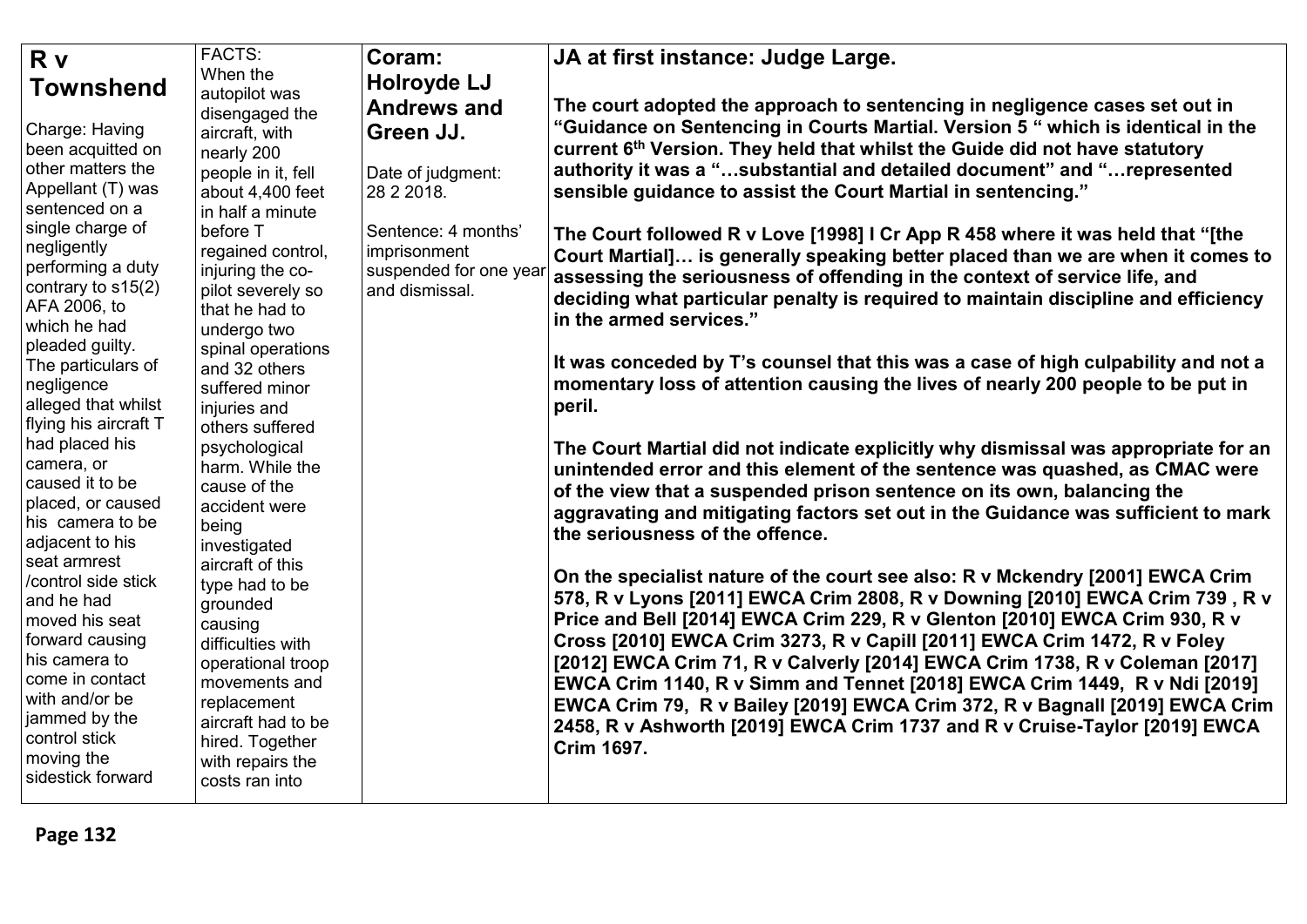| and disengaging<br>the autopilot<br>causing the<br>aircraft to<br>descend. | millions of<br>pounds.T was of<br>good character<br>highly regarded<br>and still had an<br>RAF career<br>open to him<br>despite this<br>incident. To<br>encourage open<br>reporting the<br>RAF did not<br>usually<br>prosecute for<br>unintended<br>errors. | The following cases deal with the specialist/expert status of the Court Martial in<br>the context of dismissal: R v Downing (citation above), R v Birch [2011] EWCA<br>Crim 46, R v Limbu [2012] EWCA Crim 816, R v Price and Bell (see citation above)<br>R v Townshend [2018] EWCA Crim 430 and, for the following three authorities<br>see citation above, R v Coleman, R v Ndi, R v Bailey. All these authorities are<br>summarized in this guide.                                                                                                                       |
|----------------------------------------------------------------------------|-------------------------------------------------------------------------------------------------------------------------------------------------------------------------------------------------------------------------------------------------------------|------------------------------------------------------------------------------------------------------------------------------------------------------------------------------------------------------------------------------------------------------------------------------------------------------------------------------------------------------------------------------------------------------------------------------------------------------------------------------------------------------------------------------------------------------------------------------|
|                                                                            |                                                                                                                                                                                                                                                             | <b>COMMENT: The Judge Advocate set out very fully why a sentence of</b><br>imprisonment was merited and it was very plain from the context that the court<br>considered that these same issues merited dismissal. This was a serious piece of<br>negligence putting a large number of individuals at serious risk and causing a<br>loss running into some millions of pounds. It is difficult to see how CMAC came<br>to the view that an incident serious enough to pass the threshhold for<br>imprisonment does not indicate that an officer should not continue to serve. |
|                                                                            |                                                                                                                                                                                                                                                             |                                                                                                                                                                                                                                                                                                                                                                                                                                                                                                                                                                              |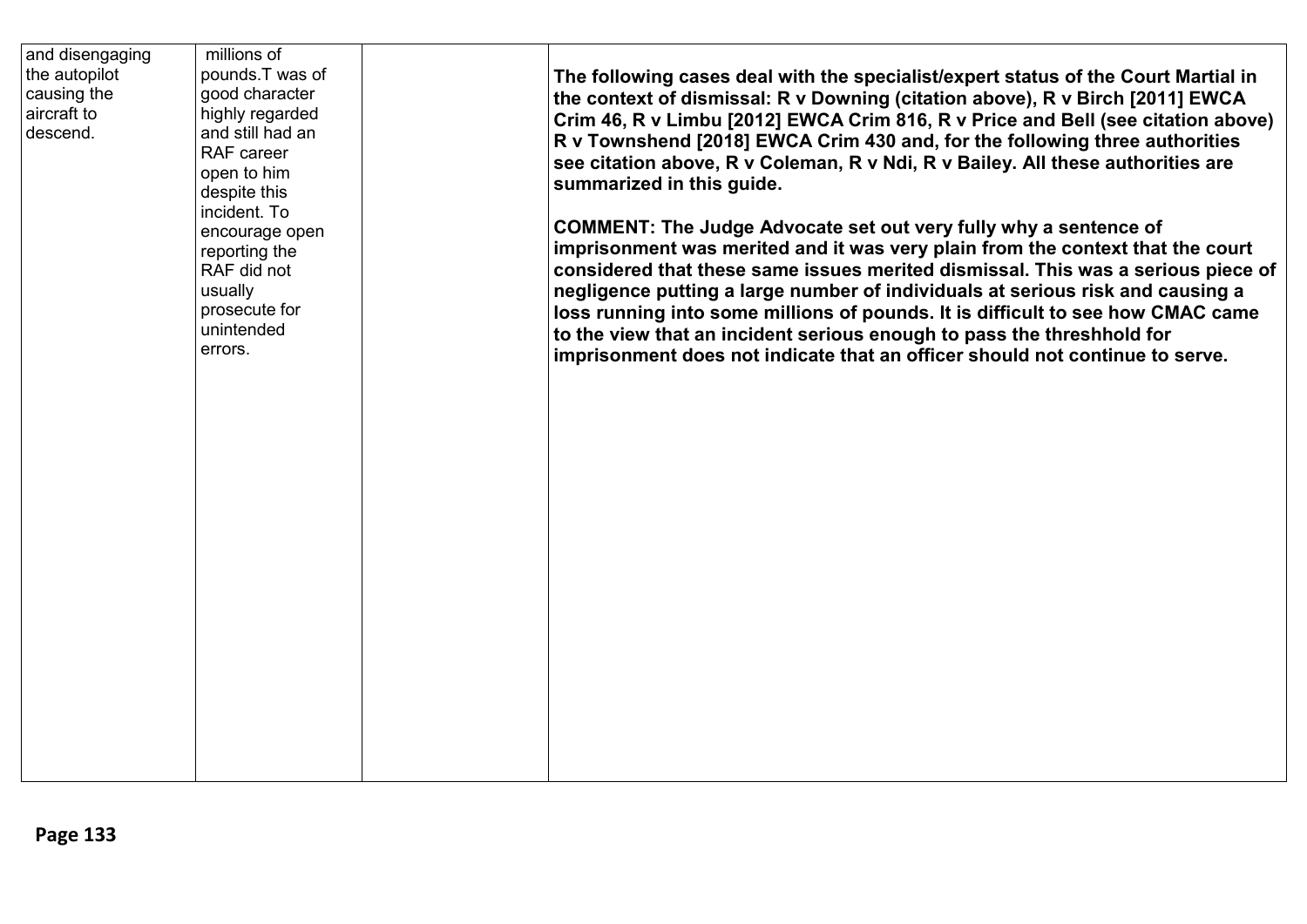| <b>R</b> v Twaite                                              | Judgment date:                                                                                               | <b>Coram: The</b>                                                                                                                                                                                                                                                                                                                                                                        | JA at first instance: Judge Peters.                                                                                                                                                                                                                                                                                                                                                                                                                                                                                                                                                                                                                                                                                                                                                                                                                                                                                                                                                                                                                                                                                                                                      |
|----------------------------------------------------------------|--------------------------------------------------------------------------------------------------------------|------------------------------------------------------------------------------------------------------------------------------------------------------------------------------------------------------------------------------------------------------------------------------------------------------------------------------------------------------------------------------------------|--------------------------------------------------------------------------------------------------------------------------------------------------------------------------------------------------------------------------------------------------------------------------------------------------------------------------------------------------------------------------------------------------------------------------------------------------------------------------------------------------------------------------------------------------------------------------------------------------------------------------------------------------------------------------------------------------------------------------------------------------------------------------------------------------------------------------------------------------------------------------------------------------------------------------------------------------------------------------------------------------------------------------------------------------------------------------------------------------------------------------------------------------------------------------|
|                                                                | 7 12 2010.                                                                                                   | <b>Lord Chief</b>                                                                                                                                                                                                                                                                                                                                                                        |                                                                                                                                                                                                                                                                                                                                                                                                                                                                                                                                                                                                                                                                                                                                                                                                                                                                                                                                                                                                                                                                                                                                                                          |
| Charge: Fraud by<br>false representation<br>s2 Fraud Act 2006. | No sentence<br>was passed<br>because of the<br>difficulties set<br>out in the<br>summary of the<br>judgment. | Justice,<br><b>Griffith-Williams</b><br>and Sharp JJ.<br>Facts: The charge<br>alleged that the<br>Appellant (T) had<br>dishonestly applied for<br>a married quarter<br>saying he was due to<br>be married on 29<br>August 2008, when he<br>in fact intended to<br>marry on the same day<br>and month but in 2009,<br>which would not have<br>enabled him to be<br>issued with a quarter. | It became apparent to the judge, when the lay members of the Court Martial<br>retired with her to consider sentence, that the members had concluded that T<br>was only guilty of fraud after he moved in at his quarter, an allegation which the<br>prosecution declined to adopt at the start of the trial when the Judge invited them<br>to consider a charge under s3 Fraud Act 2006, alleging failure to disclose<br>information after he was issued with his quarter namely that the marriage was<br>not going to take place until August 2009, information he was under a legal duty<br>to disclose.<br>Held: The judge was in an impossible position. She could move to sentence,<br>setting out why the conviction was flawed or she could adjourn sentence so the<br>matter could be appealed.<br>See R v Stables and R v Mulgrew and Richards where not dissimilar problems<br>arose. The conviction was quashed as the Board had convicted on a basis that<br>was not open to them. A retrial was refused as the prosecution had declined the                                                                                                                 |
|                                                                |                                                                                                              |                                                                                                                                                                                                                                                                                                                                                                                          | opportunity of adding the s3 charge when the Judge Advocate had drawn this<br>difficulty to their attention.<br>Following the then Practice Direction the Judge Advocate invited the President of<br>the Board to state what the majority was by which they had convicted, importing<br>the equivalent provisions in the Crown Court in respect of juries when they reach<br>a guilty verdict by a majority, under Rule 26 of the Armed Forces (Court Martial)<br>Rules 2009, which provides that the judge advocate shall ensure that the<br>proceedings are conducted in such a way as most closely resembles the way in<br>which comparable proceedings would be conducted in the Crown Court, or if the<br>Judge Advocate cannot determine what that would be, in such a way as appears<br>to him to be in the interests of justice.<br>The CMAC held that as the arrangements for taking a majority verdict were<br>different in the Court Martial from the Crown Court, and because of the need to<br>maintain confidentiality in respect of the Board's deliberations that no enquiry<br>should be made as to whether the verdict was unanimous or by a majority. |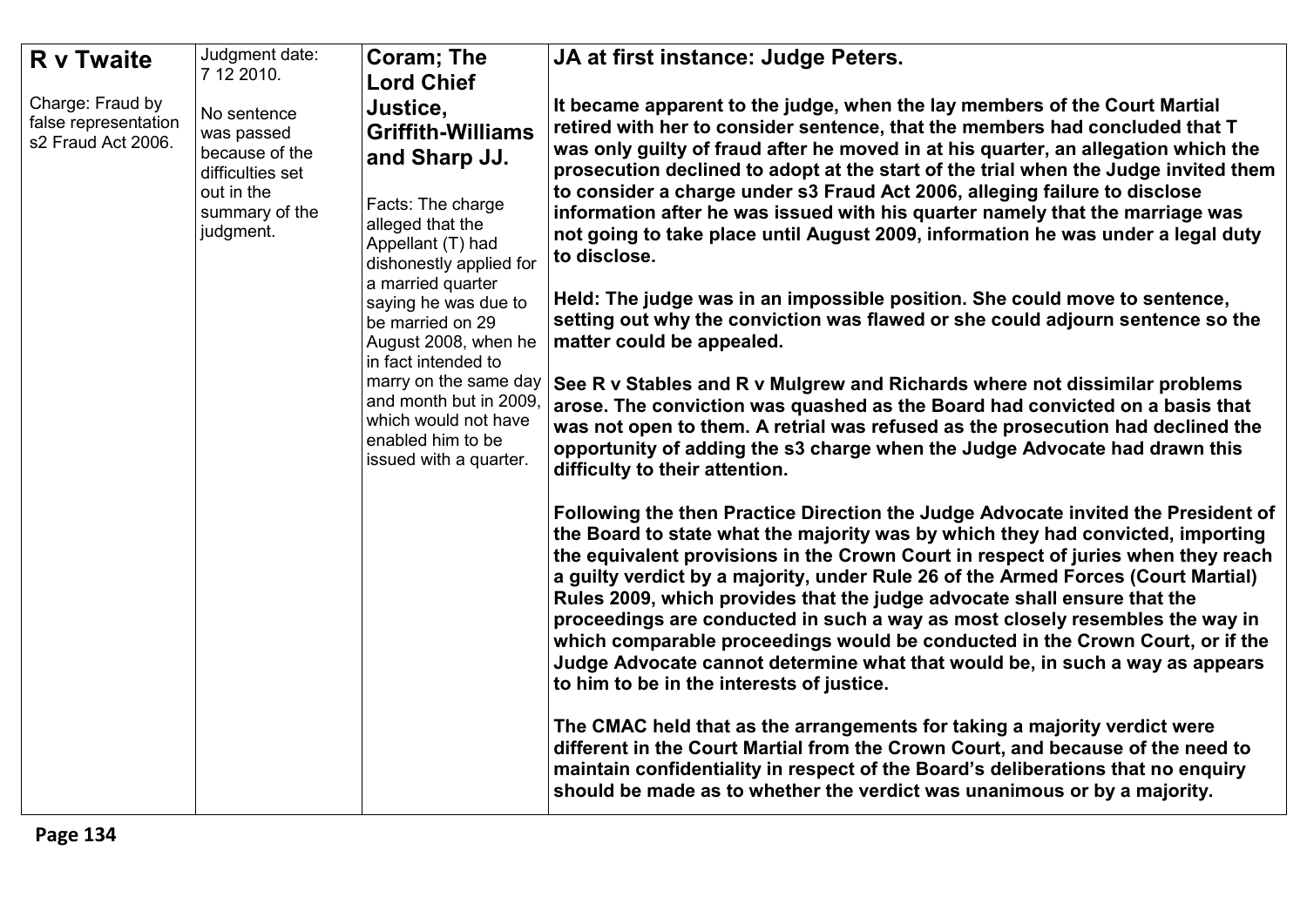|  | A majority verdict did not render the verdict non-compliant with Article 6, ECHR<br>any more than a Magistrates' Court was non-compliant where verdicts were also<br>by a simple majority. The fact that the magistrates were trying summary cases<br>and had limited powers of punishment, whilst a Court Martial could and did try<br>very grave offences did not alter this proposition. |
|--|---------------------------------------------------------------------------------------------------------------------------------------------------------------------------------------------------------------------------------------------------------------------------------------------------------------------------------------------------------------------------------------------|
|  |                                                                                                                                                                                                                                                                                                                                                                                             |
|  |                                                                                                                                                                                                                                                                                                                                                                                             |
|  |                                                                                                                                                                                                                                                                                                                                                                                             |
|  |                                                                                                                                                                                                                                                                                                                                                                                             |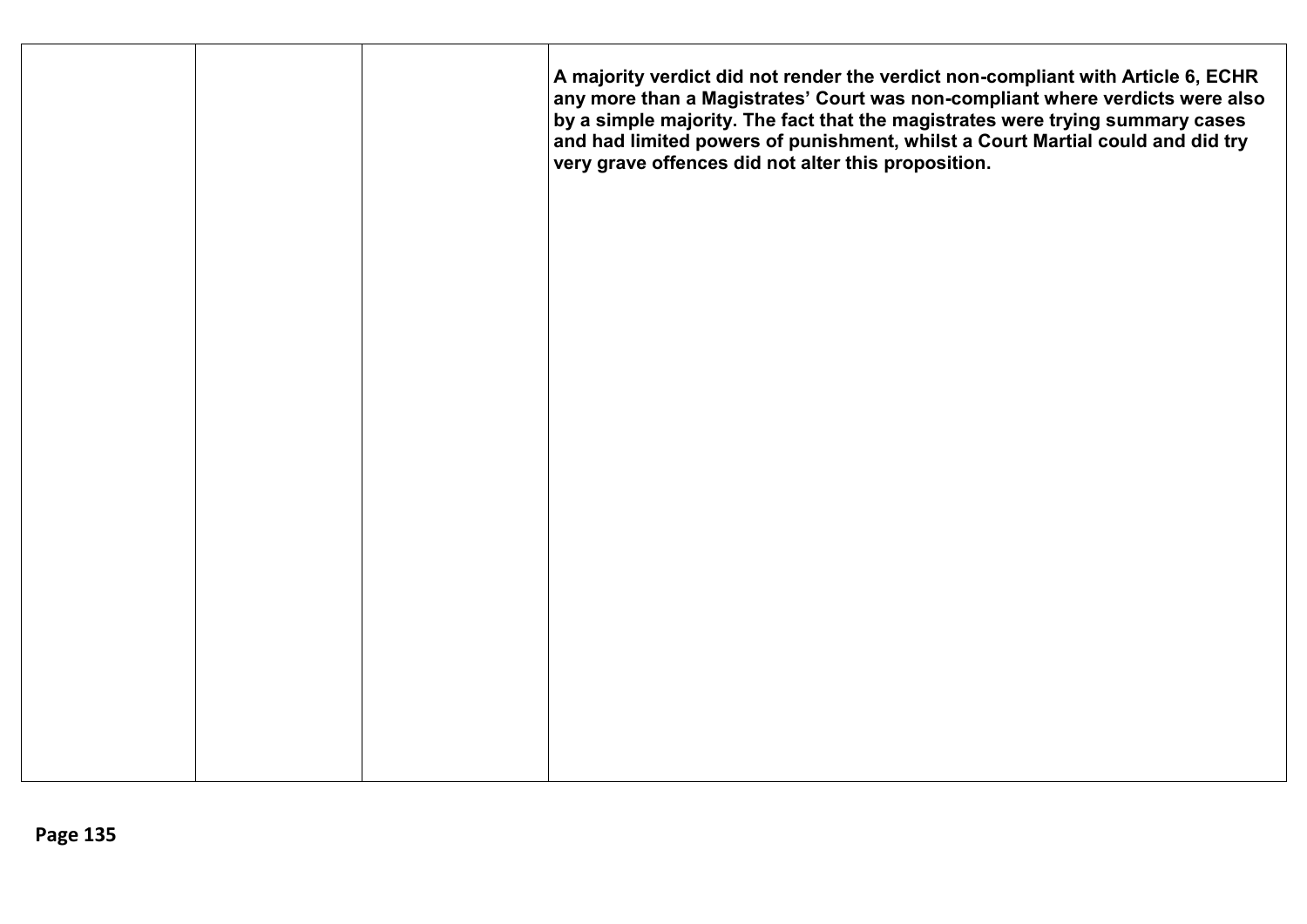| R v Wetherall.                                          | Judgment Date:                                                                                         | Coram:                                                                                                                                                                                                                                                                                                                                                                                                                                                                                                                                                                                                                                | JA at first instance: Judge Peters.                                                                                                                                                                                                                                                                                                                                                                                                                                                                                                                                                                                                                                                                                                                                                                                                                                                                                                                                                                                                                                                                                                                                                                                                                                         |
|---------------------------------------------------------|--------------------------------------------------------------------------------------------------------|---------------------------------------------------------------------------------------------------------------------------------------------------------------------------------------------------------------------------------------------------------------------------------------------------------------------------------------------------------------------------------------------------------------------------------------------------------------------------------------------------------------------------------------------------------------------------------------------------------------------------------------|-----------------------------------------------------------------------------------------------------------------------------------------------------------------------------------------------------------------------------------------------------------------------------------------------------------------------------------------------------------------------------------------------------------------------------------------------------------------------------------------------------------------------------------------------------------------------------------------------------------------------------------------------------------------------------------------------------------------------------------------------------------------------------------------------------------------------------------------------------------------------------------------------------------------------------------------------------------------------------------------------------------------------------------------------------------------------------------------------------------------------------------------------------------------------------------------------------------------------------------------------------------------------------|
|                                                         | 54 2011.                                                                                               | Leveson LJ,                                                                                                                                                                                                                                                                                                                                                                                                                                                                                                                                                                                                                           |                                                                                                                                                                                                                                                                                                                                                                                                                                                                                                                                                                                                                                                                                                                                                                                                                                                                                                                                                                                                                                                                                                                                                                                                                                                                             |
| Charges: Four<br>charges of fraud s1<br>Fraud Act 2006. | Sentence:<br>Reduced from<br>Sergeant to<br>Corporal and<br>ordered to pay<br>compensation of<br>£750. | <b>Tugendhat and</b><br><b>Blair JJ.</b><br>Facts: When<br>regimental<br>accountant W had<br>falsified his<br>accounts to show<br>that a sum of just<br>over £1,500 had<br>been paid into the<br>bank. He pleaded<br>guilty on the basis<br>that he had done<br>this because he<br>was running four<br>jobs in the rear<br>party, he did not<br>have sufficient<br>experience or<br>training and he was<br>trying to buy time to<br>sort out the account<br>and had put money<br>in from his own<br>resources. There<br>was no suggestion<br>that he stole the<br>money. W was 42<br>and highly<br>regarded and of<br>good character. | Appeal sentence. The army were taking steps to discharge W because he had<br>lost his security clearance because of this conviction and could not continue in<br>his appointment as a combat and resources specialist. It was argued that as the<br>court had decided not to dismiss they would have dealt with the case more<br>leniently had they known that it was likely that the case would cause W to leave<br>the army by an administrative route.<br>Held: The Court approved the Guidance for Sentencing in the Court Martial,<br>which stated then, as it does in the current version, Version 6, that the decision<br>of a Court Martial not to dismiss does not prevent the services administratively<br>discharging the defendant. In this case there was no suggestion that it was<br>wrong to withdraw his security clearance which in turn made it impossible to do<br>his current work and CMAC accepted that he was unlikely to get a post elsewhere<br>in the army so his discharge was more or less inevitable, but that did not mean<br>that his reduction in rank was anything but sensible and appropriate. W lost his<br>security status and his appointment because of his convictions for dishonesty<br>not because of the sentence of the court. |
|                                                         |                                                                                                        |                                                                                                                                                                                                                                                                                                                                                                                                                                                                                                                                                                                                                                       |                                                                                                                                                                                                                                                                                                                                                                                                                                                                                                                                                                                                                                                                                                                                                                                                                                                                                                                                                                                                                                                                                                                                                                                                                                                                             |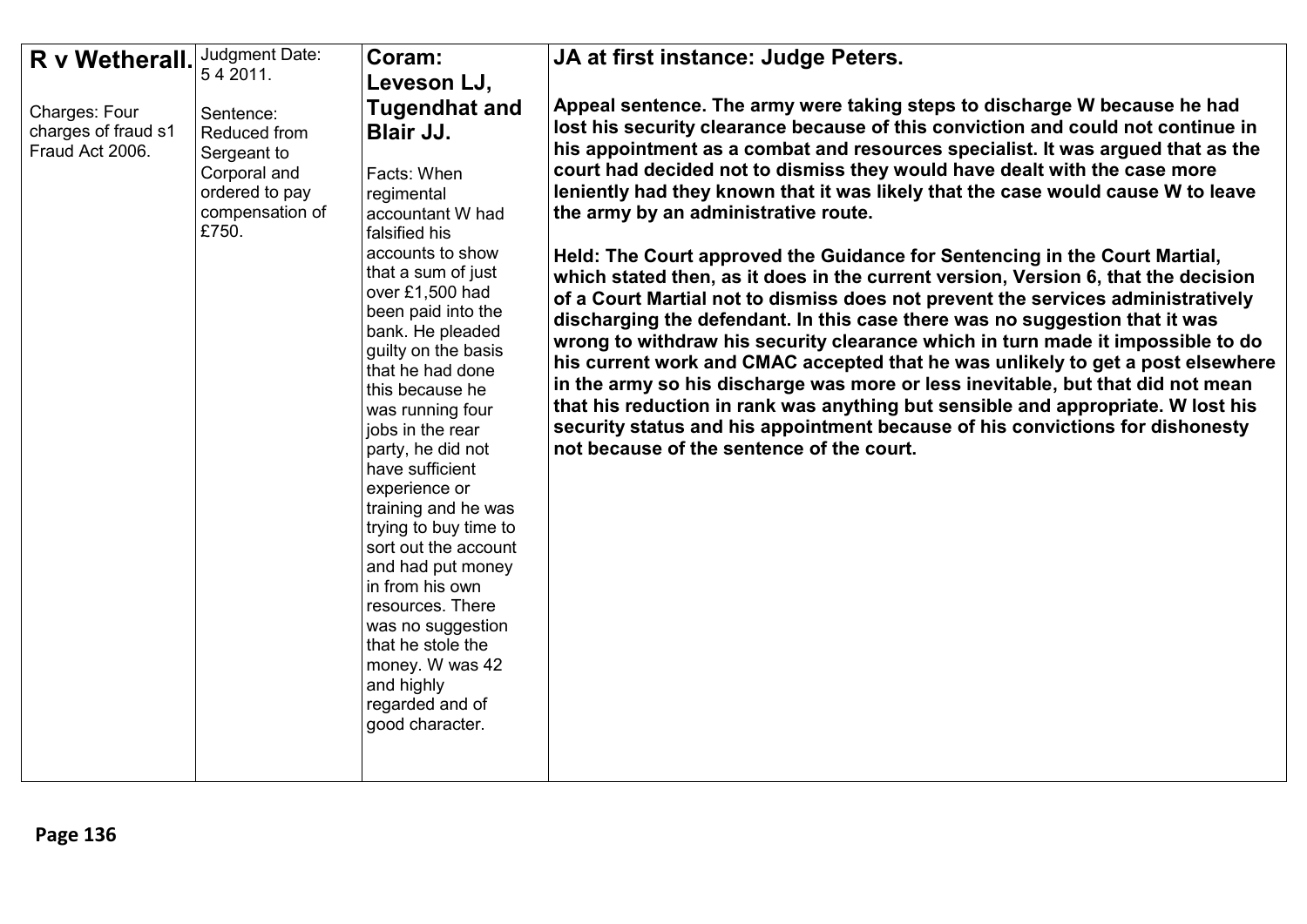| R v Wilby.                                                                                    | Judgment date:<br>31 7 13. | <b>Coram Leveson</b>                                                      | JA; Judge Hunter, Vice Judge Advocate General.                                              |
|-----------------------------------------------------------------------------------------------|----------------------------|---------------------------------------------------------------------------|---------------------------------------------------------------------------------------------|
|                                                                                               |                            | LJ<br><b>Sharp and</b>                                                    | Held: The sentence should be reduced to six months. It was a disgraceful                    |
| Charges: Disgraceful   Sentence; 9<br>conduct of a cruel<br>kind contrary to s23<br>AFA 2006. | months'<br>detention.      | Spencer JJ.<br>Facts: The                                                 | incident but this Appellant's part in it was lower in the scale than his co-<br>defendants. |
|                                                                                               |                            | complainant was<br>woken up and<br>subjected to some<br>very unpleasant   |                                                                                             |
|                                                                                               |                            | humiliating bullying<br>behaviour. This<br>defendant however<br>only took |                                                                                             |
|                                                                                               |                            | photographs which<br>he deleted and did<br>not actually take              |                                                                                             |
|                                                                                               |                            | part in these events<br>beyond<br>encouraging what<br>went on by being    |                                                                                             |
|                                                                                               |                            | one of the pack.                                                          |                                                                                             |
|                                                                                               |                            |                                                                           |                                                                                             |
|                                                                                               |                            |                                                                           |                                                                                             |
|                                                                                               |                            |                                                                           |                                                                                             |